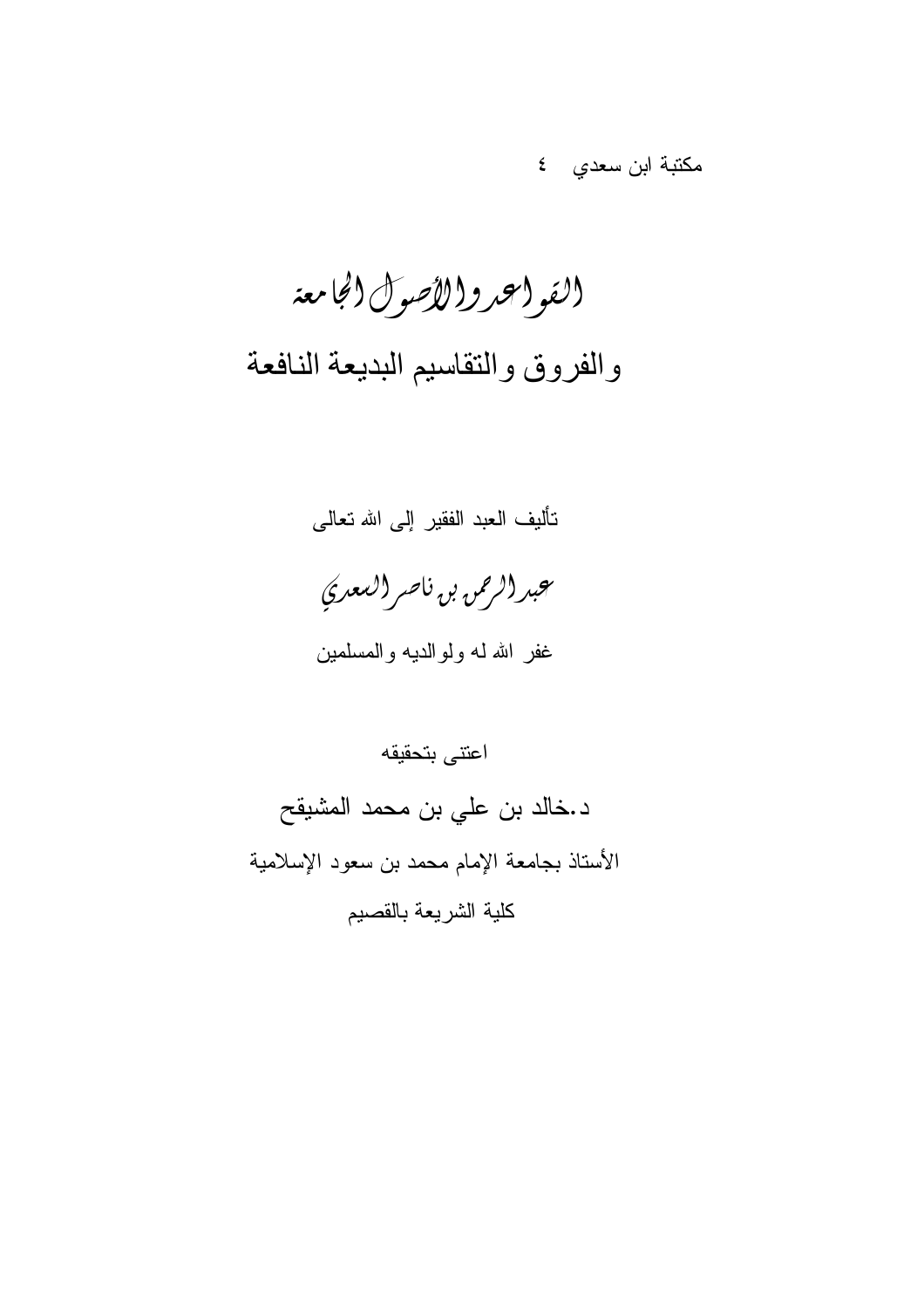بسمر اللّه الرحن الرحيمر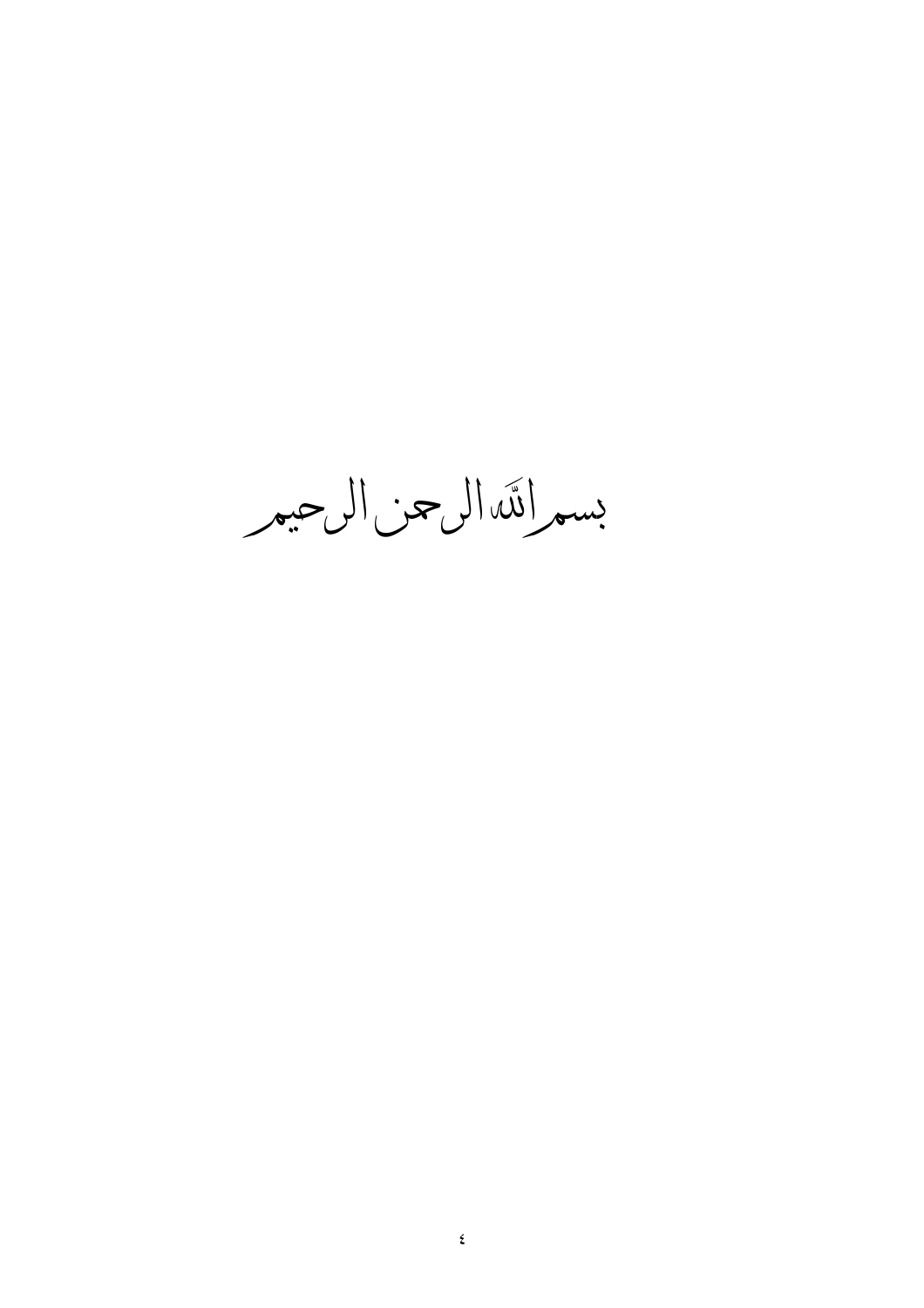### المقدمة

إِنَّ الْحِمدَ لله؛ نحمدُه، ونستعينُه، ونستغفر هُ، ونعوذُ بالله من شــــرور أَنفُسنا وسبَّنات أعمالنا، مَن يهده الله؛ فلا مضلَّ له، ومَن يُضْلُل؛ فلا هـــاديَ له.

وأشهدُ أنْ لا إلهَ إلاَّ اللَّهُ وحدَه لا شريكَ لهُ، وأشهدُ أنَّ محمَّداً عبـــدُه ورسولُه.

{{يَاأَيُّهَا الَّذِينَ آمَنُوا اتَّقُوا اللَّـــهَ حَـــقٌّ تُقَاتـــه وَلاَ تَمُــوتُنَّ إلاَّ وَأَنْــتُمْ مُسْلَمُونَ \*}} (1).

{{يَاأَيُّهَا النَّاسُ اتَّقُوا رَبَّكُمُ الَّذي خَلَقَكُمْ منْ نَفْس وَاحدَة وَخَلَــقَ منْهَــا زَوْجَهَا وَبَثَّ مِنْهُمَا رِجَالاً كَثِيرًا وَنِسَاءً وَاتَّقُوا اللَّـــهَ الَّـــذي تَــسَاءَلُونَ بـــه وَالأَرْحَامَ إِنَّ اللَّهَ كَانَ عَلَيْكُمْ رِقِيبًا \*}} <sup>(2)</sup>.

{{يَاأَيُّهَا الَّذِينَ آمَنُوا اتَّقُوا اللَّهَ وَقُولُوا قَوْلاً سَدِيدًا \*يُصلْحْ لَكُمْ أَعْمَالَكُمْ وَيَغْفِرْ لَكُمْ ذُنُوبَكُمْ وَمَنْ يُطعْ اللَّهَ وَرَسُولَهُ فَقَدْ فَازَ فَوَرْاً عَظِيمًا \*}} <sup>(3)</sup>.

أما يعد:

فكتاب: «القواعد والأصول الجامعة، والفروق والنقاســيم البديعـــة النافعة لمؤلفه:

> - سورة آل عمران: الآية (١٠٢). سورة النساء: الآية (١).  $^{-2}$ <sup>3</sup>– سورة الأحزاب: الآينان (٧٠، ٧١).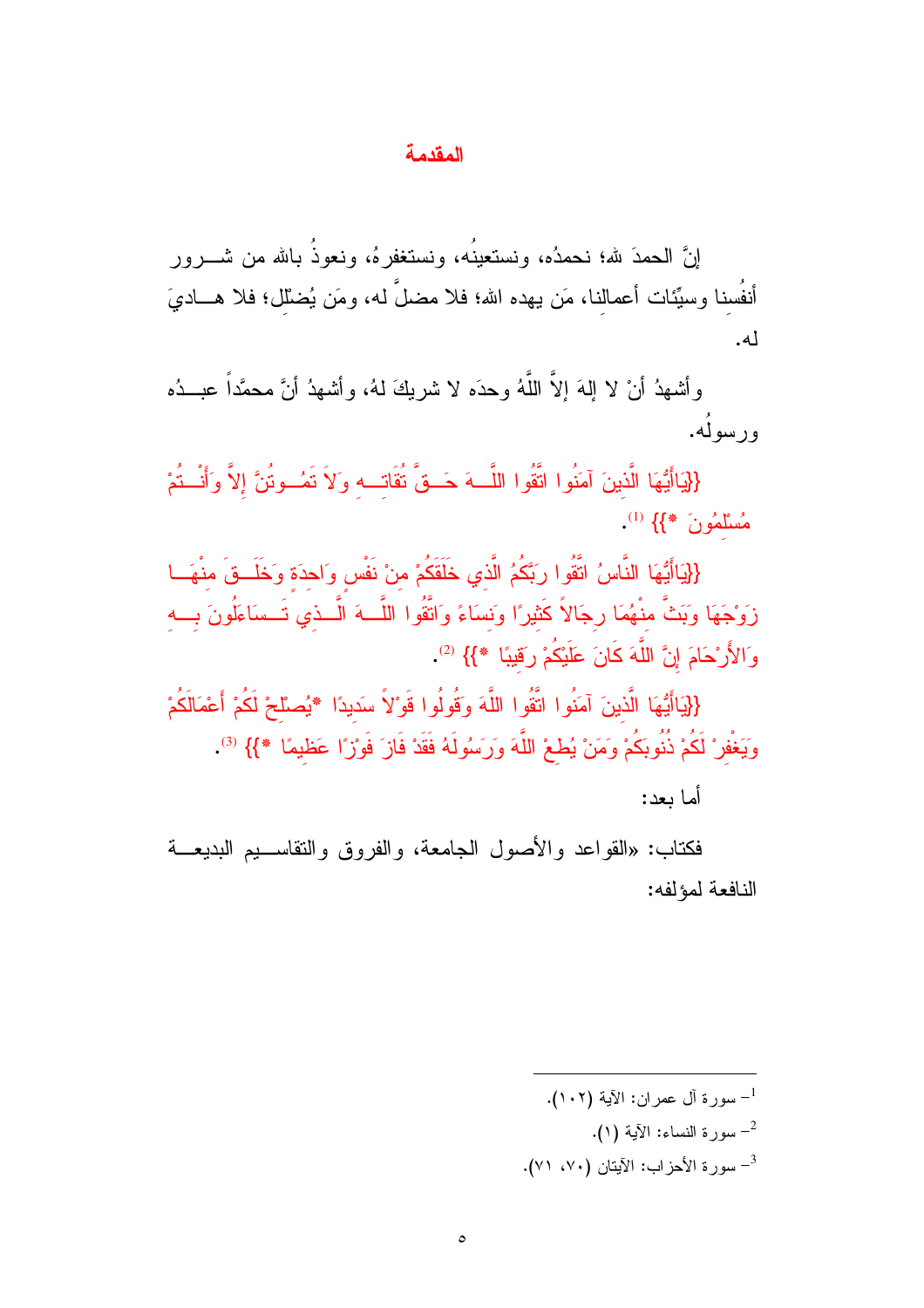فضيلة الشيخ العلامة عبد الرحمن بن ناصر الـــسعدي رحمــــه الله نعالي.

نتدم أهمبته:

من طبيعة مادنه، فقد «اهتم الفقهاء بالقواعد الفقهية لما فيهــا مـــن سهولة العلم والإحاطة بأحكام الفر و ع دون حفظها، والإلمام بمدلو لاتها دون جمعها، ولما ينزنب عليها من انتظام الكليات للجزئيسات، ولسولا القواعــد الفقهية لكانت الأحكام الفقهية فروعا متناثرة تتناقض فسي ظواهرهـــا، وإن انفقت في مدلول بو اطنها» <sup>(1)</sup>.

وحاء في كتاب المنثور:

«أما بعد، فإن ضبط الأمور المنتشرة في القوانين المتَّحدة، أوعـــي لحفظها، وأدعى لضبطها، وهي إحدى حكَم العدد التي وضع لأجلها.

والحكيم إذا أراد التَّعليم لا بد له أن يجمـــع بـــين بيـــانين، إجمـــالـي نتشوَّف اليه النفس، وتفصيليّ نسكن اليه.

وهذه القواعد نضبط للفقيه أصول المذهب، ونطلعه من مأخذ الفقــه على نهابة المطلب» <sup>(2)</sup>.

«وبقدر الإحاطة بها يعظم قدر الفقيه ويشرف، ويظهر رونق الفقــه ويعرف، ونتضح مناهج الفتوى وتكشف» <sup>(3)</sup>.

وأيضـاً: فقد اعتنـى كثير من علمـاء المـــسلمين بـعلـــم الفــــروق بــــين المسائل والأحكام، وأفردوه بالتأليف، لما له من أهمية بالغة فـــي إبـــضاح الفروق الدقيقة بين كثير من المسائل التسى نتسشابه صـــورها، وتختلسف أحكامها، و أسبابها، و عللها.

> <sup>1</sup>– المدخل للفقه الإسلامي (ص٢٢٧) للدكتور عبد الله الدَر عان. <sup>2</sup>– المنثور للزركشى (٦٥/١، ٢٦). الفروق للقرافي ٢/١.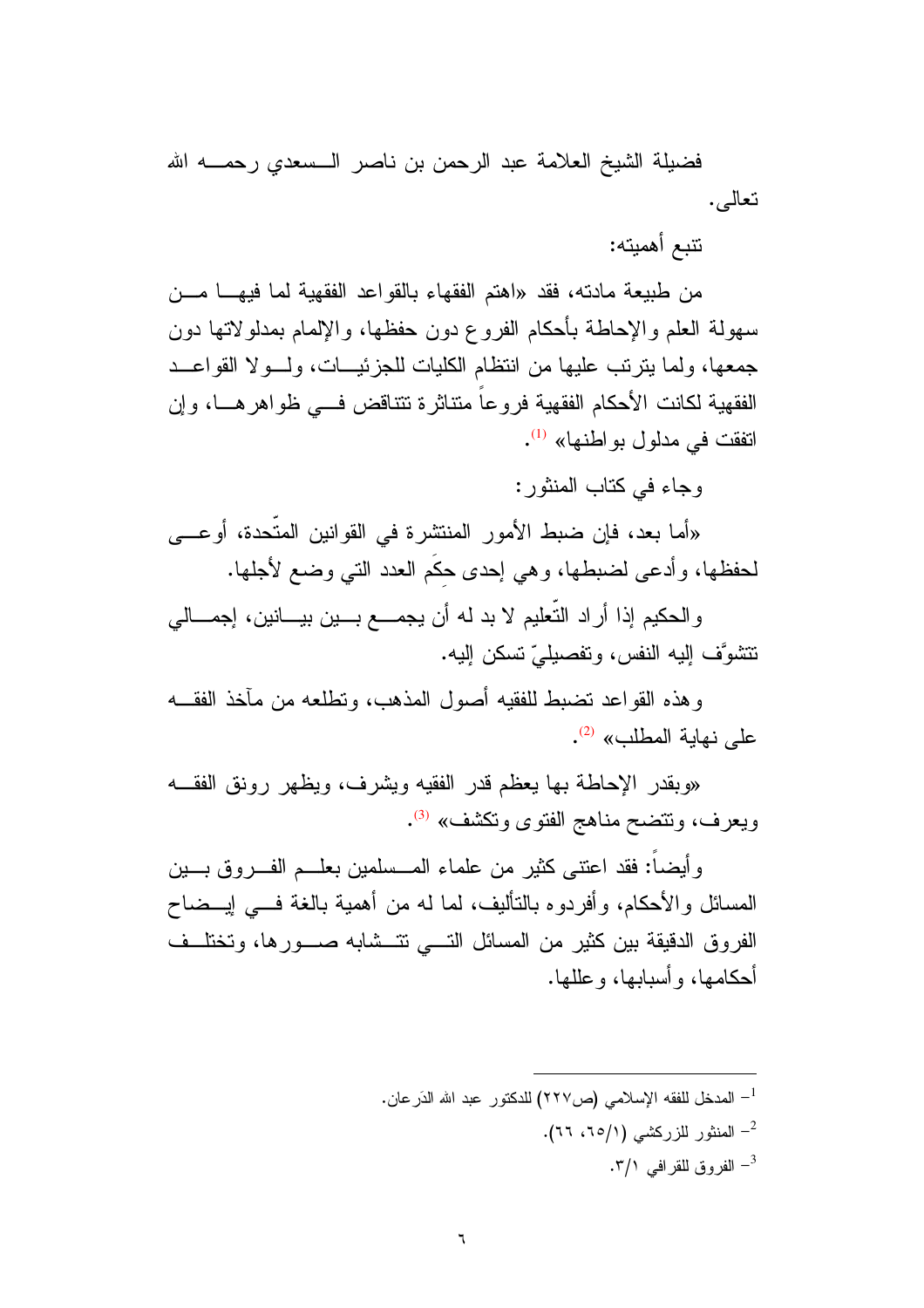وأيضـاً: الفروق كالقواعد في نقريب العلم وتـــسهيله، والإلمــــام بــــه و حفظه.

وقد وقفت على النسسخة الخطيسة لكتساب «القواعــد والأصـــول الجامعة...» لمؤلفه الشيخ عبد السرحمن السسعدي رحمـــه الله فقارنتهـــا بالمطبوع من هذا الكتاب، فوجدت أن المطبوع قد اشتمل على كثيـــر مـــن النحريف والسقط فعزمت على طباعته مرة أخرى معتمداً علـــى النـــسخة الخطية التي هي بخط المؤلف، وعليها بعض التــصحيحات، وقــد فـــرغ المؤلف من كتابتها في ٢٢ ربيع الأول سنة١٣٧٥هــ ويتجلى العمـــل فـــي الآتي:

> أو لا: إخراج الكتاب كما جاء في النسخة الخطية للمؤلف. ثانياً: ترقيم الآيات القرآنية، وتخريج الأحاديث والآثار . ثالثاً: تو ثبق النقو ل.

> > رابعا: وضع فهرس للموضوعات.

أسأل الله عز وجل أن يجعل عملنا خالصاً لوجهه الكريم، وأن يثيب مؤلفه وناشره، وأن ينفع به قارئه، إنه ولـى ذلك والقادر عليه، وصــــلـى الله على نبينا محمد وأله وصحبه.

كتبه: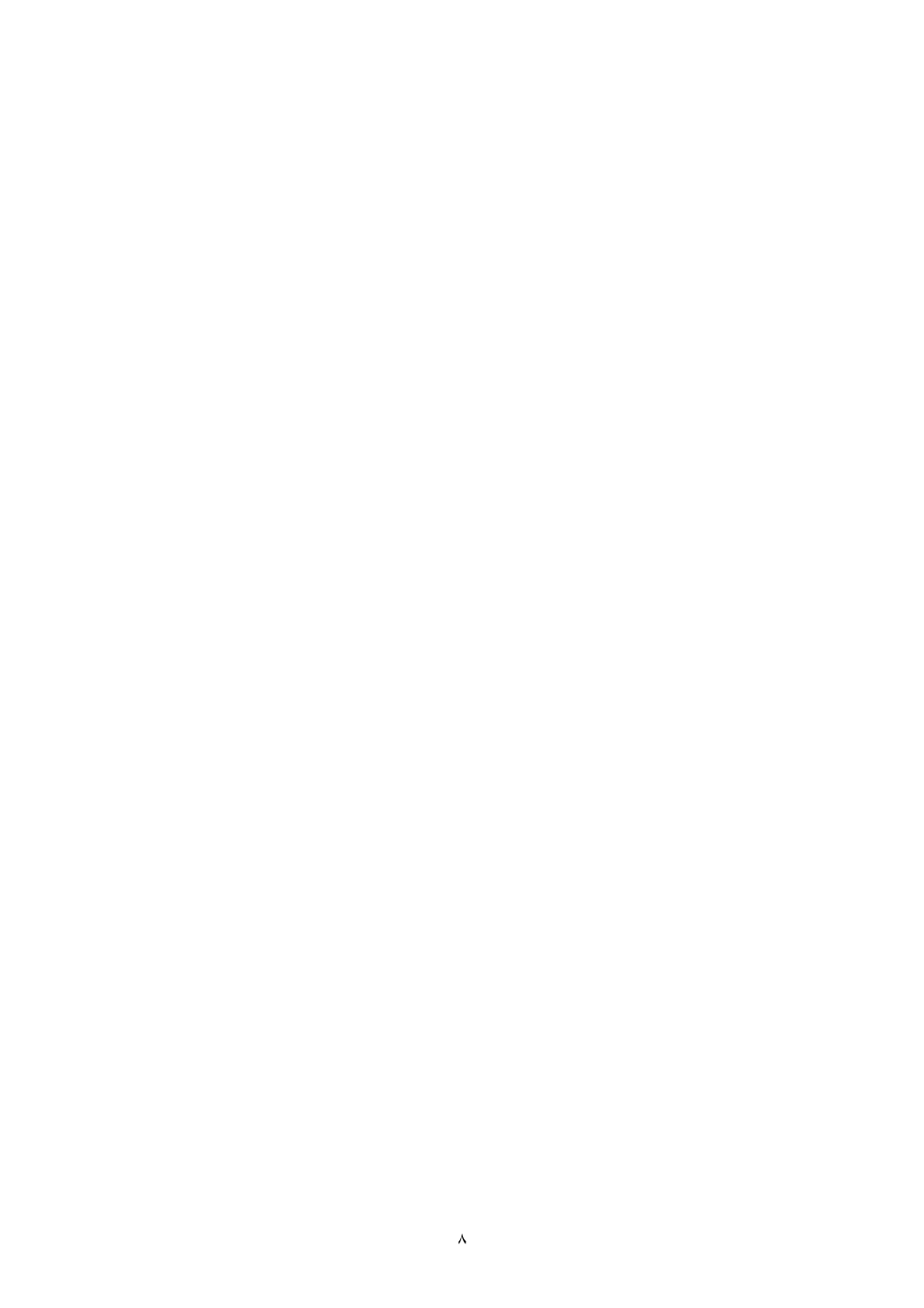## ترجمة مُوجَزة للشيخ عبد الرحمن بن ناصر السعدي <sup>(1)</sup> رحمه الله تعالى آمين

هو العلامة الفقيه الأصولي المفسر المحقق صــاحب الأخـــلاق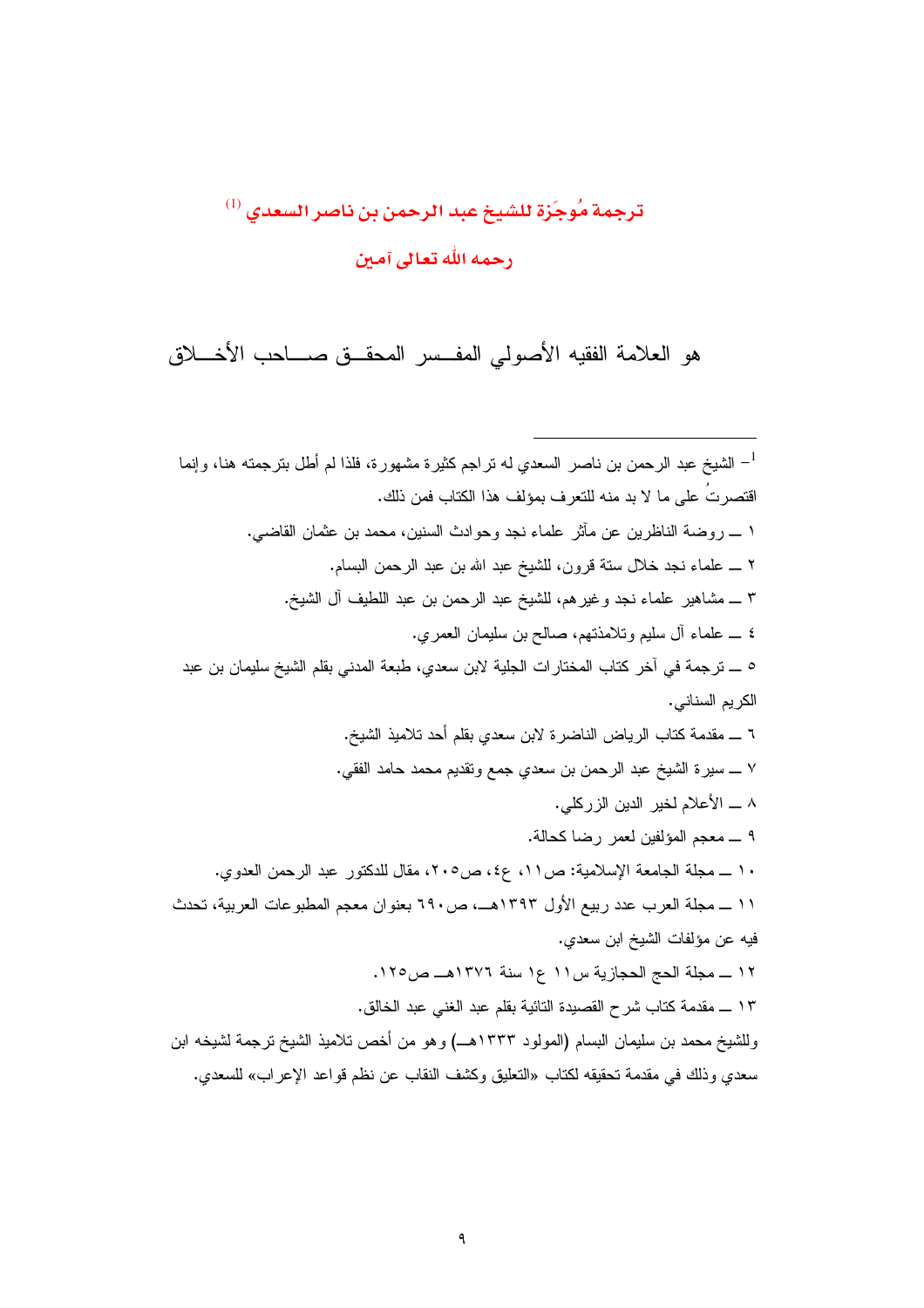$\mathcal{N}$ 

الفاضلة والمناقب الحميدة الشيخ عبد الرحمن بن ناصر السعدي، النميمي.

ويشتمل على ما بلي: أو لاً: نسبه:

هو الشيخ أبو عبد الله عبد الرحمن بن ناصر بن عبد الله بن ناصـــــر آل سعدي من قبيلة تميم <sup>(1)</sup>.

ثانياً: مولده:

ولد في بلدة عنيزة في القصيم، وذلك بتاريخ ١٢ محرم عــام ألــف وثلاثمائة وسبع من الهجرة النبوية، ونوفيت أمه وله أربع ســـنين، وتـــوفي والده وله سبع سنين، فتربى ينيمـــاً وكفلتـــه زوجـــة والـــده رحمهـــا الله حتى شبَّ، ثم انتقل إلى بيت أخيه الأكبر فقام على رعايتـــه، ونـــشأ نـــشأة حسنة، وكان قد استرعى الأنظار منذ حداثة سنه بذكائه ورغبتـــه الـــشديدة في العلوم، فقرأ القرآن وحفظه عن ظهر قلب، وأنقنه وعمره أحد عـــشر  $(2)$   $\lambda$  in

ثالثاً: طلبه للعلم ومشايخه:

ثم اشتغل في النعلم على علماء بلده، وعلى من قدم بلده من العلماء، فاجتهد وجد حتى نال الحظ الأوفر من كل فن من فنون العلم، ولما بلغ من العمر ثلاثًا وعشرين سنة جلس للتدريس فكان يتعلم ويُعَلِّم، ويقضي جميــــع أوقاته في ذلك <sup>(3)</sup>.

> <sup>1</sup>– انظر : روضة الناظرين (١/ ٢٢٠)، وعلماء نجد (٢/٢٢). . - ينظر : ترجمة الشيخ في ذيل المختار ات الجلية ص $\cdot$  1 ؛  $^{-2}$ ينظر : روضة الناظرين (١/ ٢٢١).  $^{-3}$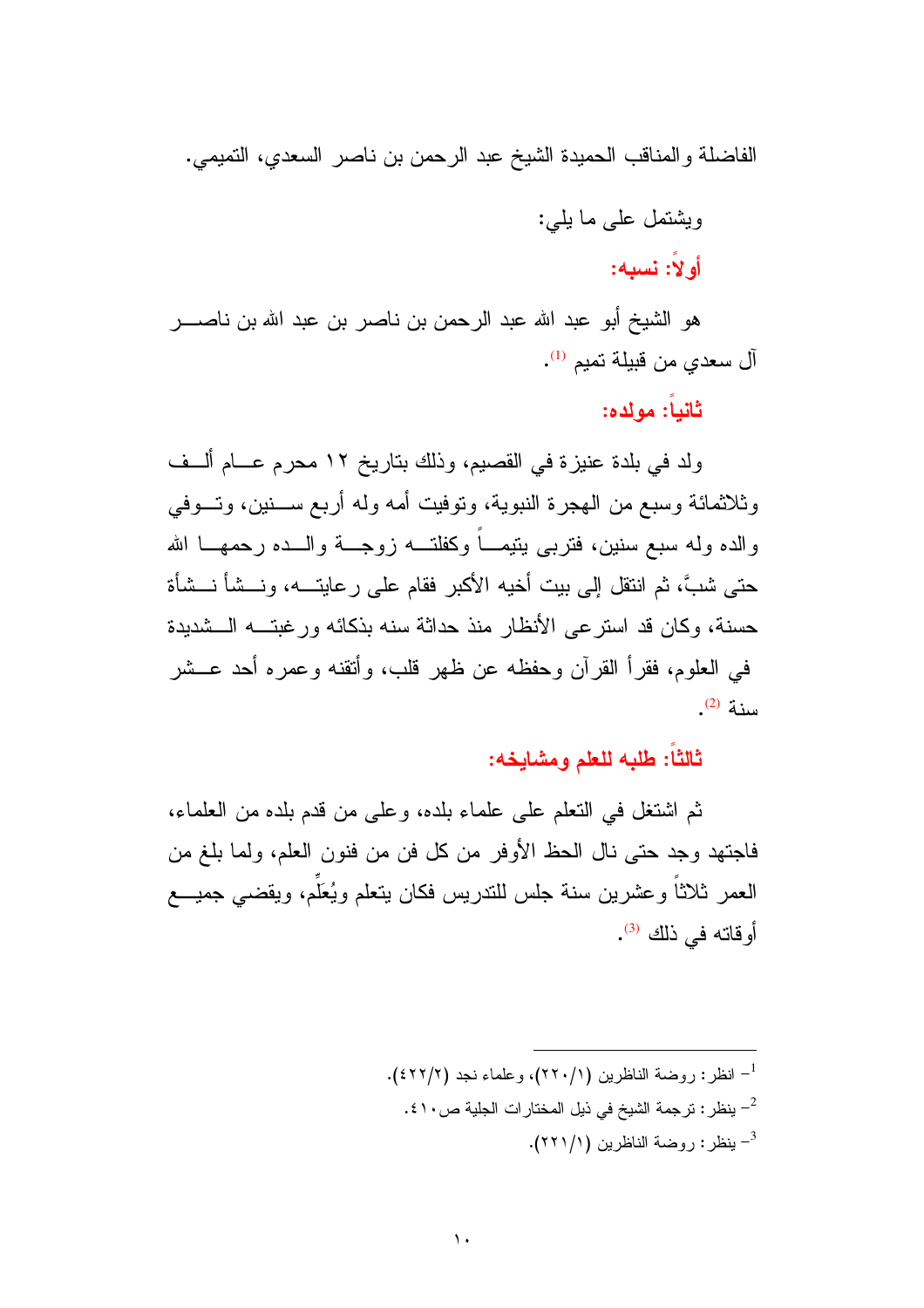أخذ العلم رحمه الله عن:

 $(-\triangle^{\dagger}T\wedge)$ 

٢ \_ الشيخ محمد بن عبد الكريم الشبل، قرأ عليه في الفقه، وعلـــوم العربية وغير هما، ونوفي رحمه الله في عنيزة عام ١٣٤٣هــ.

٣ \_ الشيخ صالح بن عثمان القاضـــي قـــراً عليـــه فـــي النوحيــد والنفسير، والفقه أصوله وفروعه، وعلوم العربية، وهو أكثر من قرأ عليـــه المؤلف و لاز مه ملاز مة تامة حتى توفى رحمه الله عام ١٣٥١هـ.

٤ \_ الشيخ عبد الله بن عايض الحربي. ت(١٣٢٢هـ). ٥ \_ الشيخ صعب بن عبد الله النويجري. ت(١٢٥٣هــ). ٦ \_ الشيخ على بن محمد السناني. ت(١٢٥٣هـ).

٧ ـــ الشيخ على الناصر أبو واداي، قرأ عليه في الـحـــديث، وأخـــذ عنه الأمهات الست وغيرها، وأجازه في ذلك ت (١٣٦١هــ).

٨ \_ الشيخ محمد بن الشيخ عبد العزيز المحمد المانع تـوفي ســـنة  $(-\triangle)^{\uparrow}\wedge\circ)$ 

الزبير لما قدم عنيز ة وجلس فيها للندريس قرأ عليه المؤلف في النفسير ، والحديث، ومصطلح الحديث، وعلوم العربية كالنحو والصرف ونحوهمــا، ن(۱۳۵۱هـ).

- ١٠ ــــ محمد بن عبد الله بن سليم ت(١٣٢٣هــ). ١١ \_ إبراهيم بن صالح القحطاني ت(١٣٤٣هــ) (١).
	- <sup>1</sup>– انظر : علماء نجد (١٠٠٢/١)، وروضة الناظرين (١/١).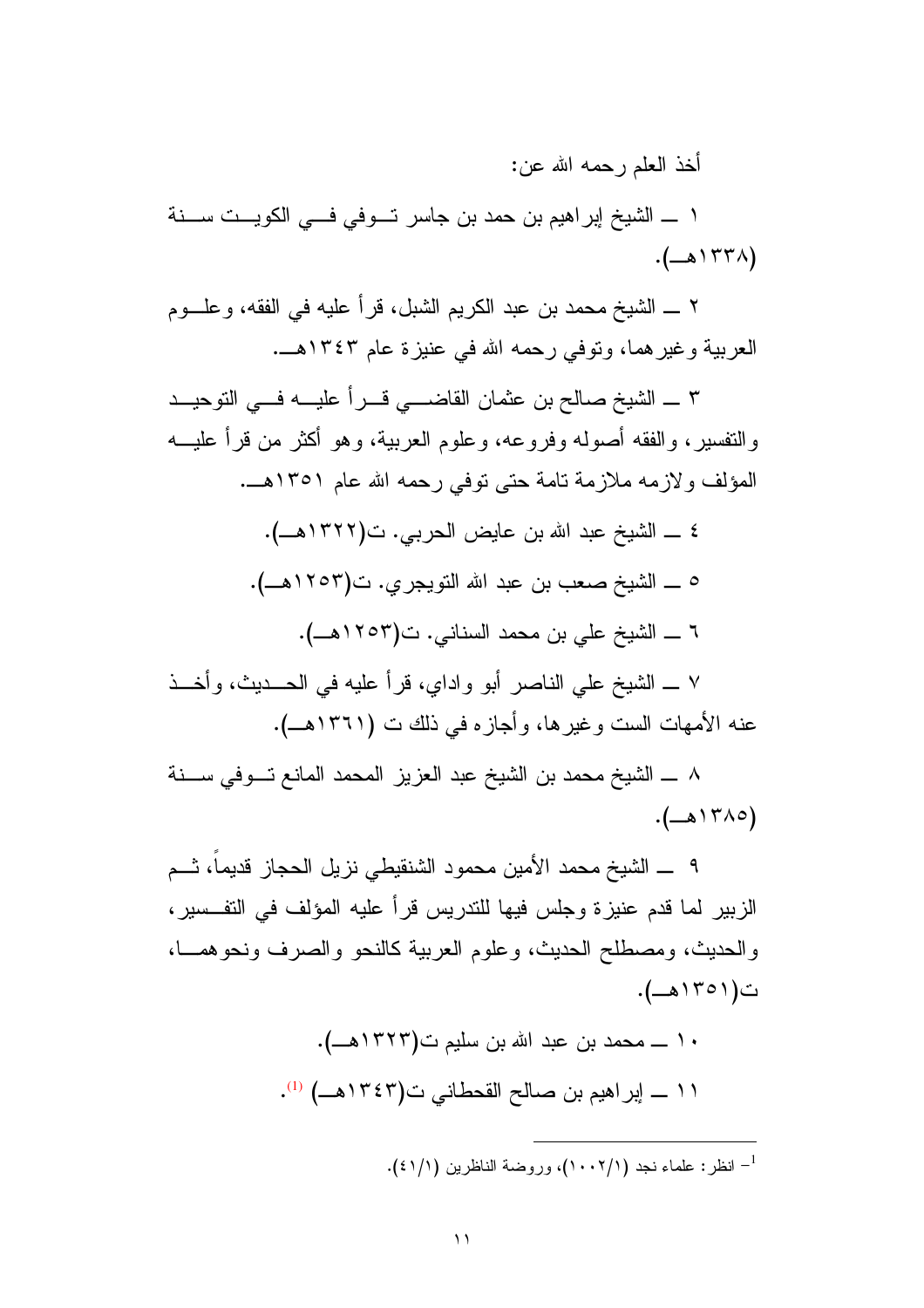## ر ابعاً: مكانته العلمية:

كان ذا معرفة تامة في علوم الشريعة، وخصوصاً في الفقه، أصوله و فر و عه.

وكان أعظم اشتغاله وانتفاعه بكتب شيخ الإسلام ابن نيمية ونلميــذه ابن القيم، وحصل له خير كثير بسببهما في علم التوحيد، والنفسير، والفقــه وغيرها من العلوم، وبسبب استنارته بكتب الشيخين المذكورين صار يرجح ما نرجح عنده بالدليل الشرعي.

## خامساً: تلامىذه:

فأما نلاميذه فكثيرون أذكر منهم: ١ \_ الشيخ سليمان بن إبراهيم البسام ت(٣٧٧هـ). ٢ \_ الشيخ سليمان بن محمد الشبل ت(٣٨٦هـ). ٣ \_ الشيخ صالح بن عبد الله الزغيبي ت(١٣٧٢هـ). ٤ \_ الشيخ عبد الله بن عبد العزيز المطوع ت(١٣٥٤هـ). ٥ \_ الشيخ محمد بن صالح بن عثيمين. ٦ \_ الشيخ عبد الله بن عبد العزيز بن عقيل. ٧ ـــ الشيخ على بن حمد الصـالحي. ٨ \_ الشيخ عبد الله بن عبد الرحمن صالح البسام. ٩ \_ الشيخ عبد العزيز بن محمد السلمان. ١٠ ـــ على بن زامل السليم ت(٤١٨ هـ). ١١ ـــ محمد بن صالح الخزيم ت(١٣٩٤هـــ) (1). ١٢ ـــ محمد بن عبد العزيز المطوع ت(١٣٨٧هــ).

<sup>1</sup>– انظر : علماء نجد (٤٢٦/٢)، وروضة الناظرين (١٨٤/١).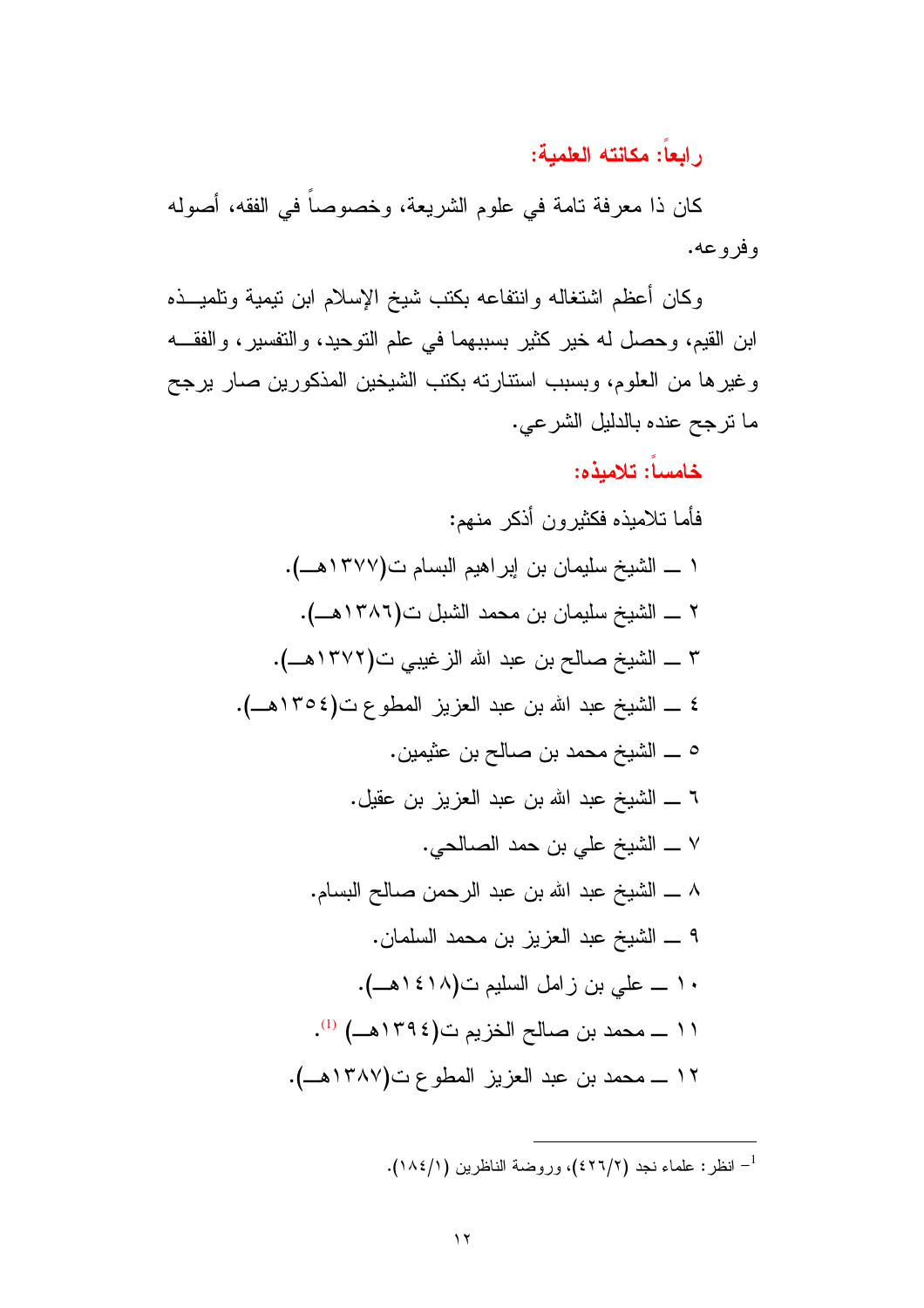سادساً: مؤلفاته:

ألف الشيخ رحمه الله العديد من الكتب والرسائل والفتاوى، ومن هذه المؤلفات:

١ ـــــ تفسير القرآن الكريم المسمى «تيسير الكريم المنان في تفـــسير القرآن» في خمس مجلدات، وقد أكمل تأليفه عام (١٣٤٤هـ) مطبوع.

٢ ـــ «حاشية على الفقه» استدر اكاً على جميع الكتب المستعملة في المذهب الحنبلي مطبوع.

٣ \_ «إرشاد أولى البصائر والألباب لمعرفة الفقه بأقرب الطـــرق ويسر الأسباب»، رتبه على السؤال والجواب، طبع مراراً، وقد أعيد طبعه أيضاً تحت عنوان «الإرشاد إلى معرفة الأحكام».

٤ \_ «الدرة المختصرة في محاسن الإسلام» مطبوع. 0 \_ «الخطب العصرية القيمة» مطبوع. ٦ \_ «القواعد الحسان لتفسير القرآن» مطبوع. Y «تنزيه الدين و حملته و رجاله، ممـــا افتـــر اه القـــصيمي فــــي

أغلاله».

ــ «الحق الواضح المبين، في شرح نوحيد الأنبياء والمرســـلين» مطبوع.

٩ \_ «توضيح الكافية الشافية»، و هو كالشرح لنونية الشيخ ابن القيم مطبوع.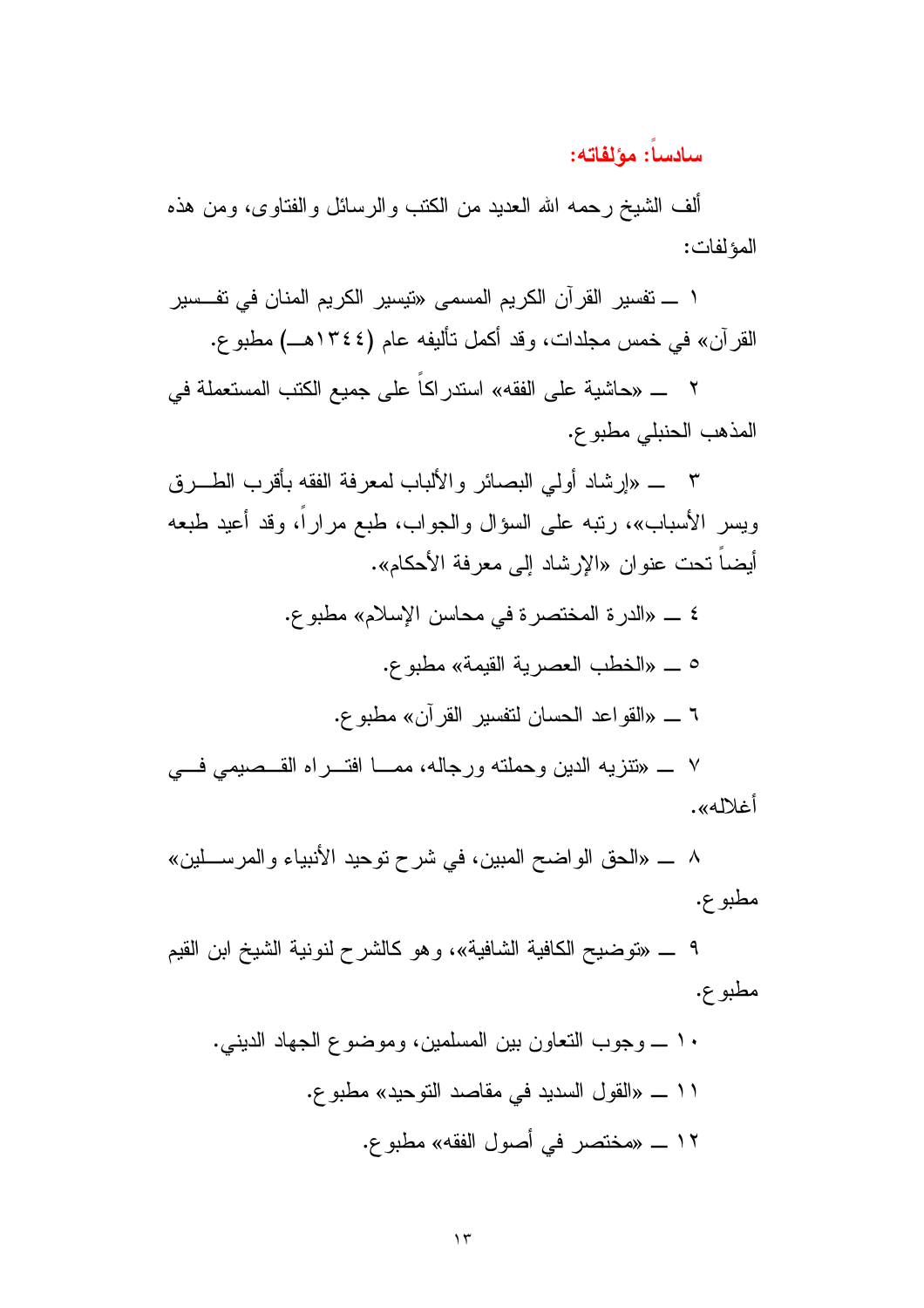١٣ \_ «تيسير اللطيف المنان في خلاصة تفسير القرآن» مطبوع. ١٤ \_ «الرياض الناضرة». وغيرها كثير .

وله فوائد منثورة وفتاوى كثيرة في أسئلة شتى نرد إليـــه مـــن بلـــه وغيرها ويجيب عليها، وله نعليقات شتى على كثير مما يمـــر عليـــه مـــن الكتب. وكانت الكتابة سهلة بسيرة عليه جداً، حتى أنه كتب مـــن الفتــــاوي وغيرها شيئًا كثيرًا، ومما كتب نظم ابن عبد القـــوى المـــشهور؛ وأراد أن يشرحه شرحاً مستقلاً فرآه شاقاً عليه، فجمع بينه وبين الإنصاف بخط يـــده ليساعد على فهمه فكان كالشرح له <sup>(1)</sup>.

### سابعاً: وفاته:

وبعد عمر دام قرابة ٦٩ عاماً في خدمة العلم انتقل إلى جوار ربـــه فجر يوم الخميس الموافق ٢٢ جمادي الآخرة عام ١٣٧٦هــ بعد مــــرض لازمه قرابة خمس سنوات \_ وهو مرض ضغط الدم وضيق الــشرابين \_ كان خلالها صابراً محتسباً، ودفن في مدينة عنيزة من بلاد القصيم رحمــــه الله رحمة واسعة. وصلَّى عليه بعد صلاة الظهر في الجامع الكبير، وكـــان الناس في حشد عظيم امتلأ الجامع بـهم والشوار ع المحيطـة بـه. ولمــــا علـــم الشيخ سليمان المشعلي بوفاته وكان عالماً جليلاً قال: (مات اليوم عالم نجد وقد طاب الموت بعده) (2).

- المصادر السابقة. $^{-1}$
- المصادر السابقة. $^{-2}$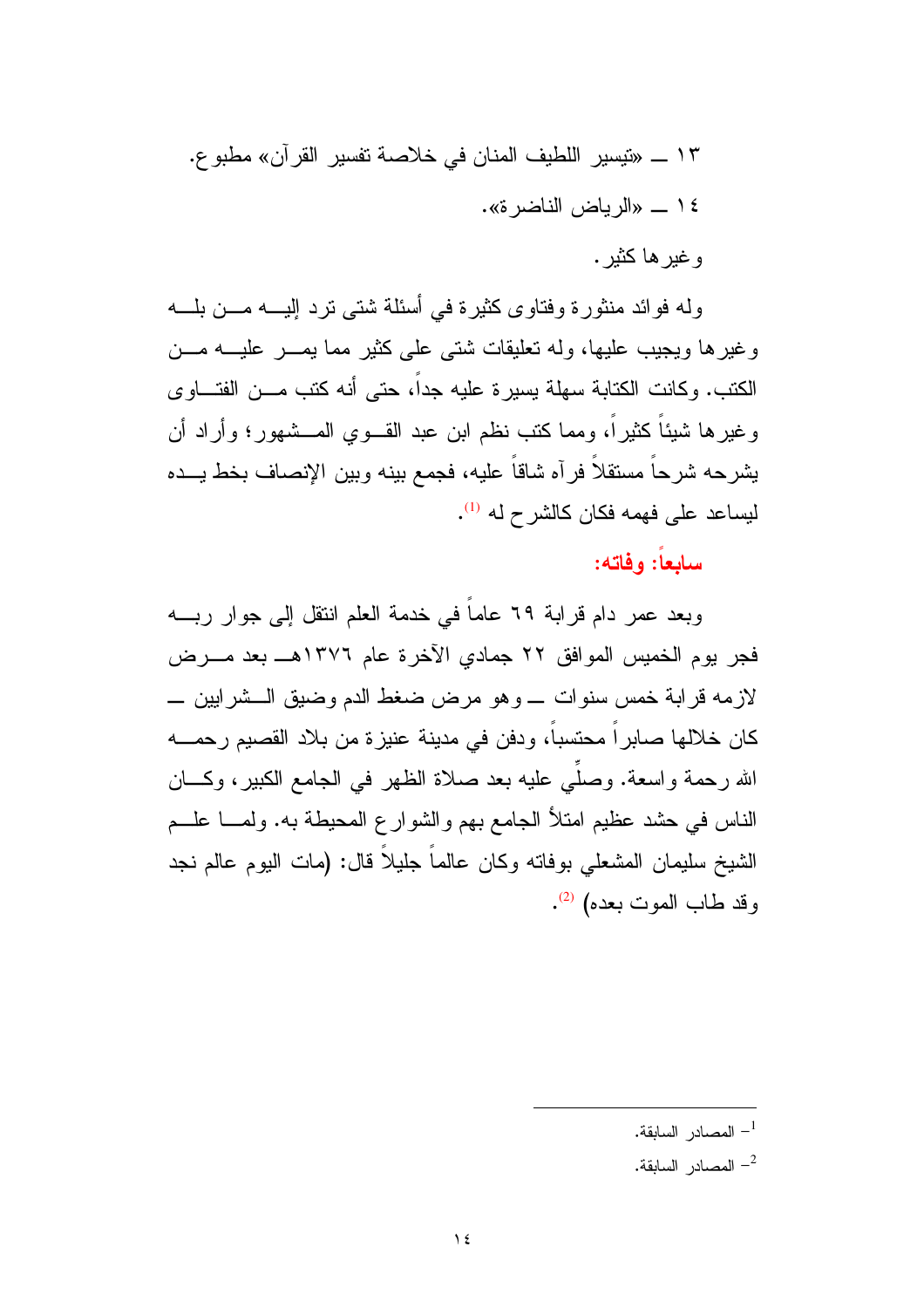## صورة الصفحة الأولى من المخطوط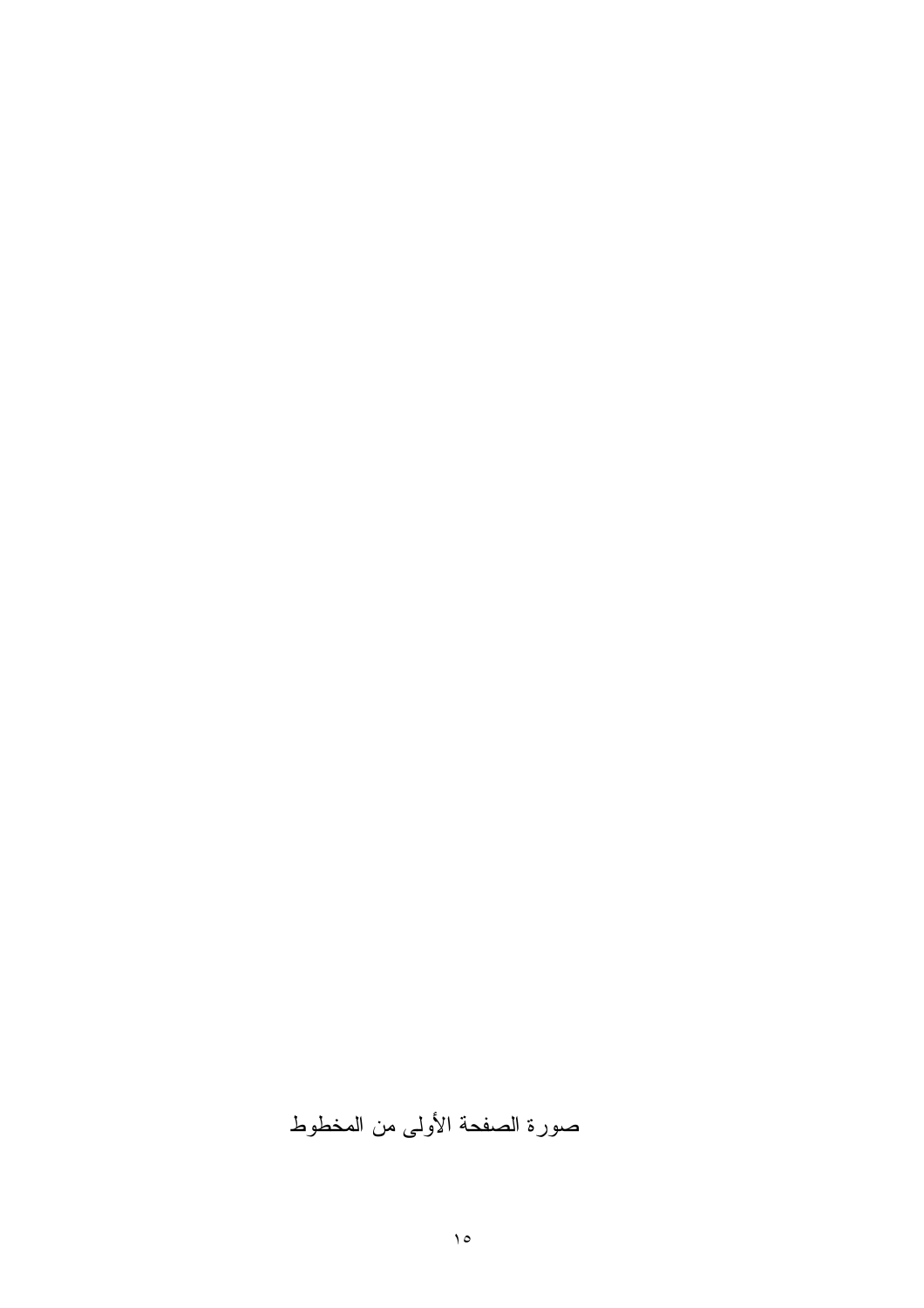## صورة الصفحة الأخيرة من المخطوط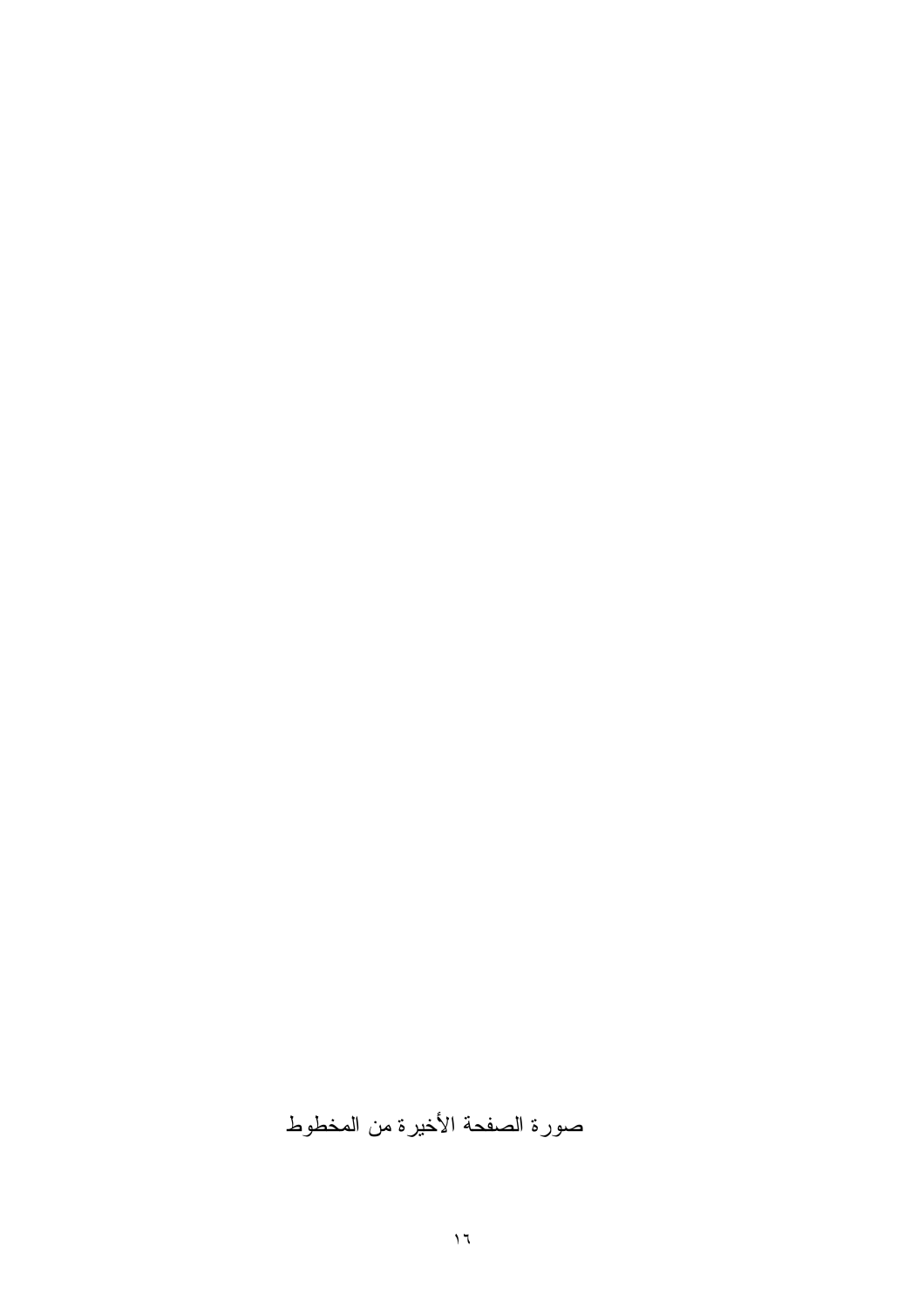بسمرائك الرحن الرحيمر

الحمد لله نحمده، ونستعبنه، ونستغفر ه، ونتوب البه، ونعوذ بالله مـــز، شرور أنفسنا وسيئات أعمالنا، من يهده الله فهو المهتدى، ومن يضلل فـــلا هادي له، وأشهد أن لا إله إلا الله وحده لا شريك له، وأشهد أن محمداً عبده ورسوله، صلى الله عليه وسلم تسليماً.

أما بعد ، فإن معرفة جوامع الأحكام وفوارقهـــا مـــن أهـــم العلـــوم و أكثر ها فائدة، و أعظمها نفعاً؛ لهذا جمعت في رسالتي هذه ما تيـــسّر مــــن جوامع الأحكام، وأصولها، ومما نفترق فيه الأحكام لافتراق حكمها وعللها، وقسّمتها قسمين:

القسم الأول: في ذكر ما تجتمع فيه الأحكام من الأصول، والقواعد، وانتقيت من القواعد المهمة والأصول الجامعة ستين قاعدة، وشرحت كل واحدة منها شرحاً بوضح معناها، ومثلت لها من الأمثلة التي تتبنى عليها ما نيسر .

والقسم الثاني: أتبعت ذلك بذكر الفوارق بين المسائل المسشتبهات، و الأحكام المتقاربات، و النقاسيم الصحيحة.

فأقول في القسم الأول مستعيناً بالله راجياً منه الإعانة والتسهيل.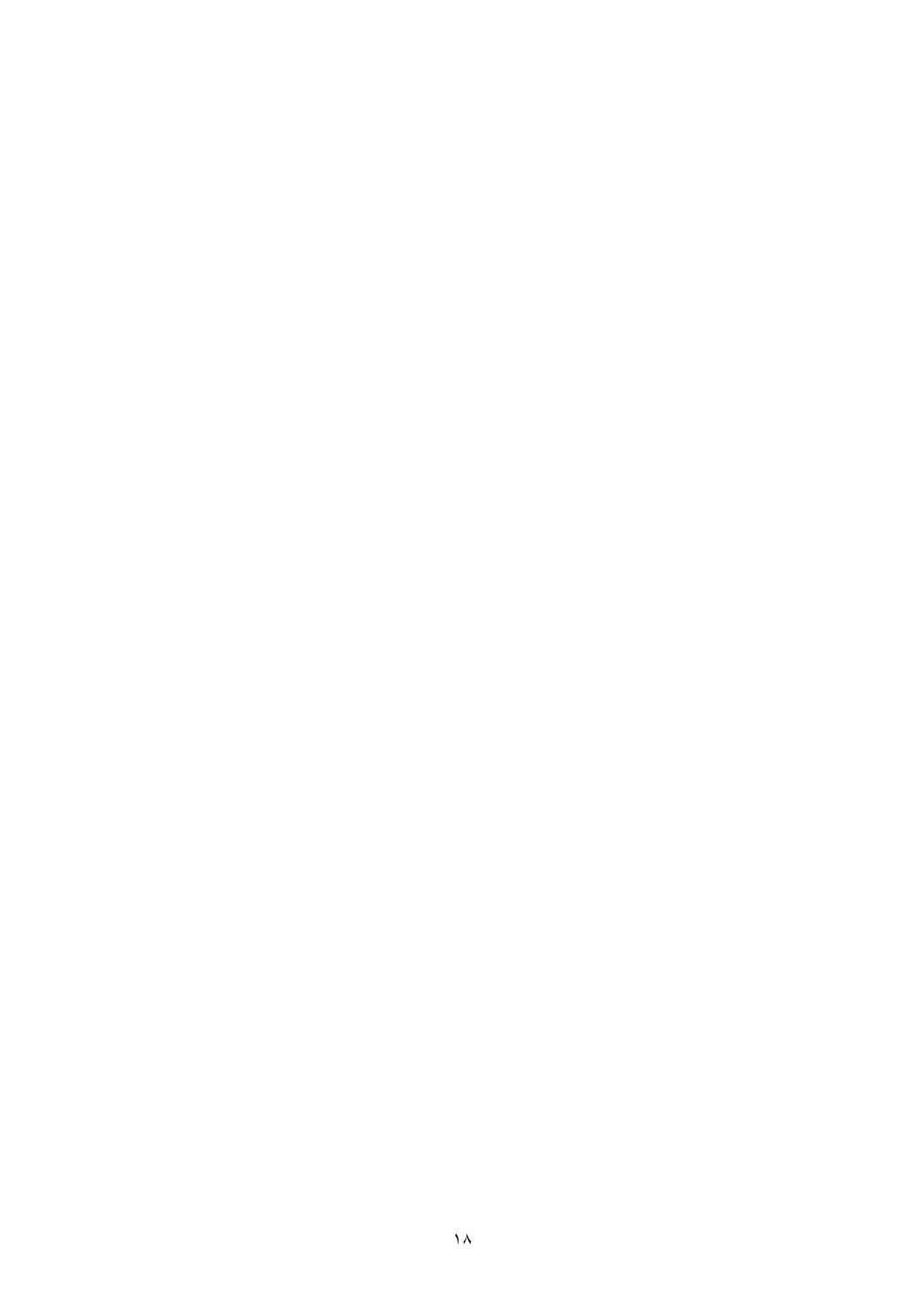# القسم الأول:

# ية ذكر ما تجتمع فيه الأحكام من الأصول، والقواعد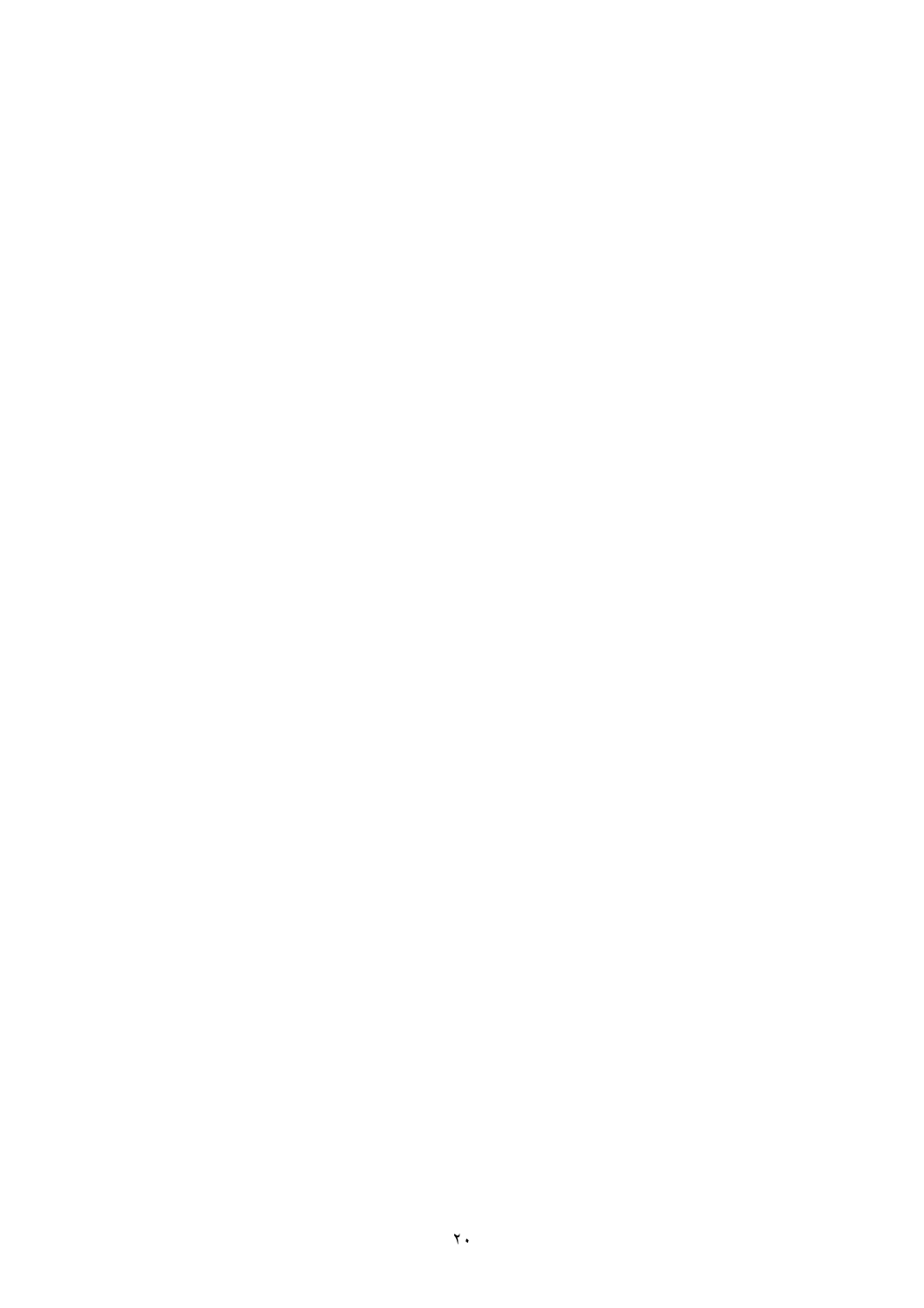### القاعدة الأولى

## الشارع لا يأمر إلا بما مصلحته خالصة أو راجحة، ولا ينهي إلا عما مفسدته خالصة أو راجحة.

هذا الأصل شامل لجميع الشريعة، لا يشذ عنه شيء من أحكامها، لا فر ق بين ما تعلق بالأصول أو بالفر و ع، وسواء تعلق بحقوق الله، أو بحقوق عباده. قال الله تعالى: {{إِنَّ اللَّهَ يَأْمُرُ بِالْعَدْلِ وَالإِحْسَانِ وَإِيتَاءِ ذِي الْقُرْبَـــي وَيَنْهَى عَنِ الْفَحْشَاءِ وَالْمُنْكَرِ وَالْبَغْىِ يَعظُكُمْ لَعَلَّكُمْ تَذَكَّرُونَ \*}} <sup>(1)</sup> فلم يَبْــقَ عدل و لا اِحسان و لا صلة اِلا أمر به في هذه الآية الكريمـــة، و لا فحـــشاء ومنكر متعلق بحقوق الله، ولا بغي على الخلق فسي دمـــائهم، وأمـــوالهم، وأعراضهم إلا نهى عنه، ووعظ عباده أن يتذكروا هذه الأوامـــر وحـــسنها ونفعها فيمتثلوها، ويتذكروا ما في النواهي من الشر والضرر فيجتنبوهــا، وقال تعالى: {{قُلْ أَمَرَ رَبِّي بِالْقِسْطِ وَأَقِيمُوا وُجُوهَكُمْ عِنْدَ كُلِّ مَسْجِدٍ وَادْعُوهُ مُخْلِصِينَ لَهُ الدِّينَ}} <sup>(2)</sup> فقد جمعت هذه الآية أصول المسأمورات، ونبهست على حسنها كما جمعت الآية التي بعدها أصول المحرمات، ونبهت علـــي قبحها، وهي قوله تعالى: {{قُلْ إِنَّمَا حَرَّمَ رَبِّي الْفَوَاحِشَ مَا ظَهَرَ مِنْهَا وَمَــا بَطَنَ وَالإِثْمَ وَالْبَغْيَ بِغَيْرِ الْحَقِّ وَأَنْ تُــشْرِكُوا بِاللَّـــه مَــا لَــمْ يُنَــزِّلْ بـــه سُلْطَاناً وَأَنْ تَقُولُوا عَلَى اللَّه مَا لاَ تَعْلَمُونَ \*}} <sup>(3)</sup> ولمـــا ذكـــر الله الأمـــر

- ـ سورة النحل: الآية (٩٠).
- ـ سورة الأعراف: الآية (٢٩).
- سورة الأعراف: الآية (٣٣).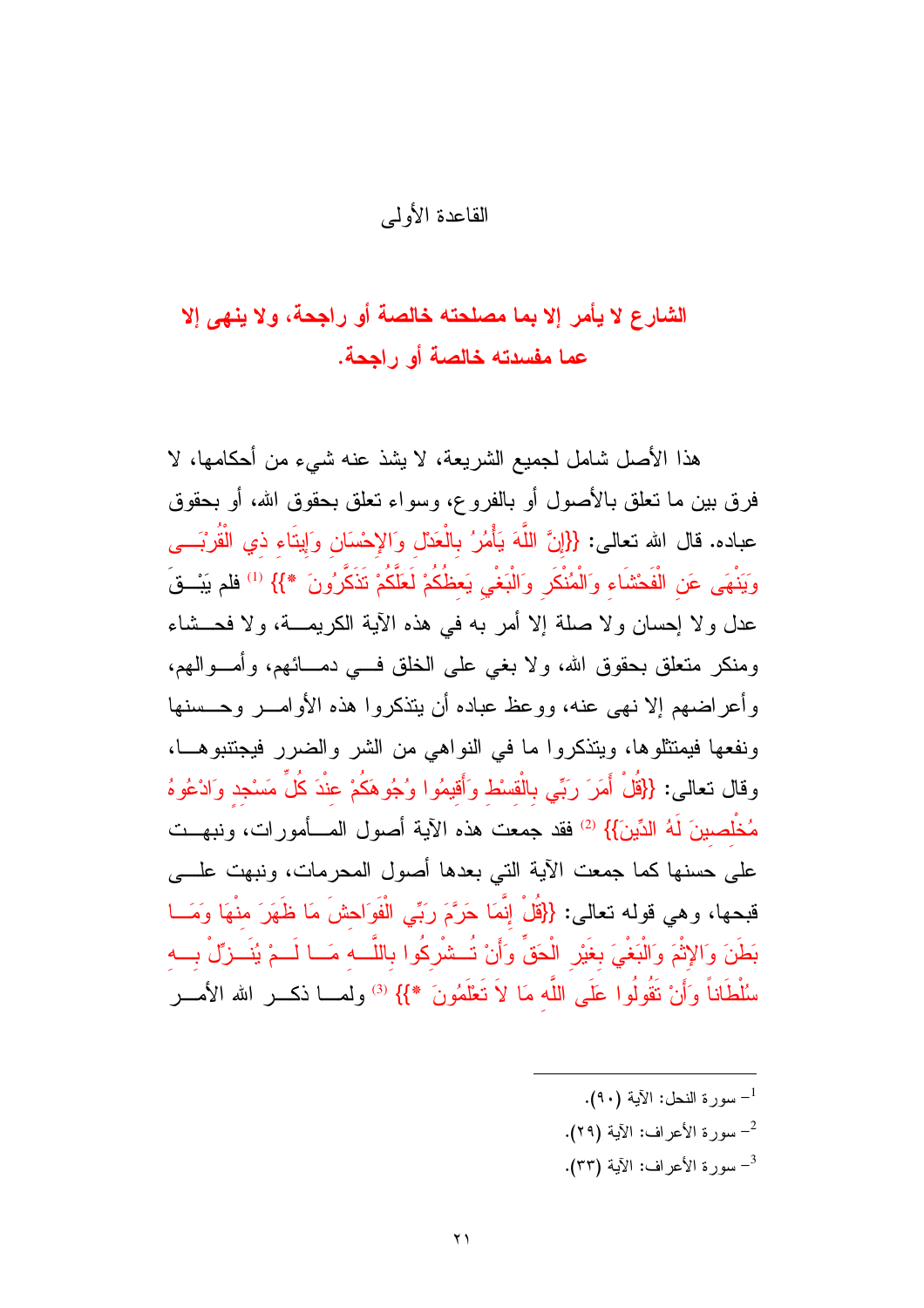بالطهارة للصلاة إذا قام العبد إلى صلاته في قوله: {{يَاأَيُّهَا الَّذِينَ آمَنُــوا إذَا قُمْتُمْ إِلَى الصَّلاَّة}} <sup>(1)</sup> الآيات، وذكر الطهارنين، طهارة الحدث الأصــــغر ، والحدث الأكبر بالماء ثم بالنراب عند العدم، أو الاضطرار، قال: {{مَا يُرِيدُ اللَّهُ ليَجْعَلَ عَلَيْكُمْ منْ حَرَجٍ وَلَكنْ يُرِيدُ ليُطَهِّرَكُمْ ولَيُتمَّ نعْمَتَهُ عَلَــ يْكُمْ لَعَلَّكُــمْ نَشْكُرُونَ}} <sup>(2)</sup> فأخبر : أن أو امر ه الجليلة من أكبر نعمه العاجلـــة المتــصلة بالنعم الآجلة، ثم تأمل قوله تعالى: {{وَقَــضَى رَبُّــكَ أَلاَّ تَعْبُــدُوا إلاَّ إِيَّــاهُ وَبِالْوَالِدَيْنِ إِحْسَاناً}} <sup>(3)</sup> إلى قوله: {{ذَلَكَ ممَّا أَوْحَى إِلَيْكَ رَبُّكَ منَ الْحكْمَـــة}} <sup>(4)</sup> و قو له: {{قُلْ تَعَالَوْ ٰا أَتْلُ مَا حَرَّمَ رَبُّكُمْ عَلَيْكُمْ}} <sup>(5)</sup> إلى قوله: {{وَأَنَّ هَــذَا صرَاطي مُسْتَقيمًا فَاتَّبِعُوهُ وَلاَ نَتَّبِعُوا السُّبُلَ فَتَفَرَّقَ بِكُمْ عَنْ سَبِيله}} وقولـــه: {{وَاعْبُدُوا اللَّهَ وَلاَ نُتْسْرِكُوا به شَيْئًا}} (6) إلى قوله: {{وَمَنْ يَكُنِ الشَّيْطَانُ لَـــهُ قَرِيناً فَسَاءَ قَرِيناً}} <sup>(7)</sup>.

انظر إلى ما في هذه الآيات من الأوامر التي بلغت مـــن حـــسنها، وعموم خيرها، ومصالحها الظاهرة والباطنـــة نهايـــة الـمـــسن، والعـــدل، والرحمة، وما فيها من المنهيات التي ضررها عظــيم، وجرمهـــا كبيـــر، ومفاسدها لا تعد ولا تحصبي، وهي من أعظم معجزات القرآن، والرســول صلَّى الله عليه وسلَّم، ومثلها ما وصف الله به خواص العباد وفضلائهم في قوله: {{وَعِبَادُ الرَّحْمَانِ الَّذينَ يَمْشُونَ عَلَى الأَرْضِ هَوْناً}} (8) إلـــى قولــــه:

> سورة المائدة: الآية (٦).  $^{-1}$ سورة المائدة: الآية (٦).  $^{-2}$ - سورة الإسراء: الآية (٢٣). <sup>4</sup> – سورة الإسراء: الآية (٣٩). <sup>5</sup>– سورة الأنعام: الآية (١٥١ ــ ١٥٣). <sup>6</sup>– سورة النساء: الآية (٣٦). سورة النساء: الآية (٣٨).  $^{-7}$ <sup>8</sup>- سورة الفرقان: الآية (٦٣).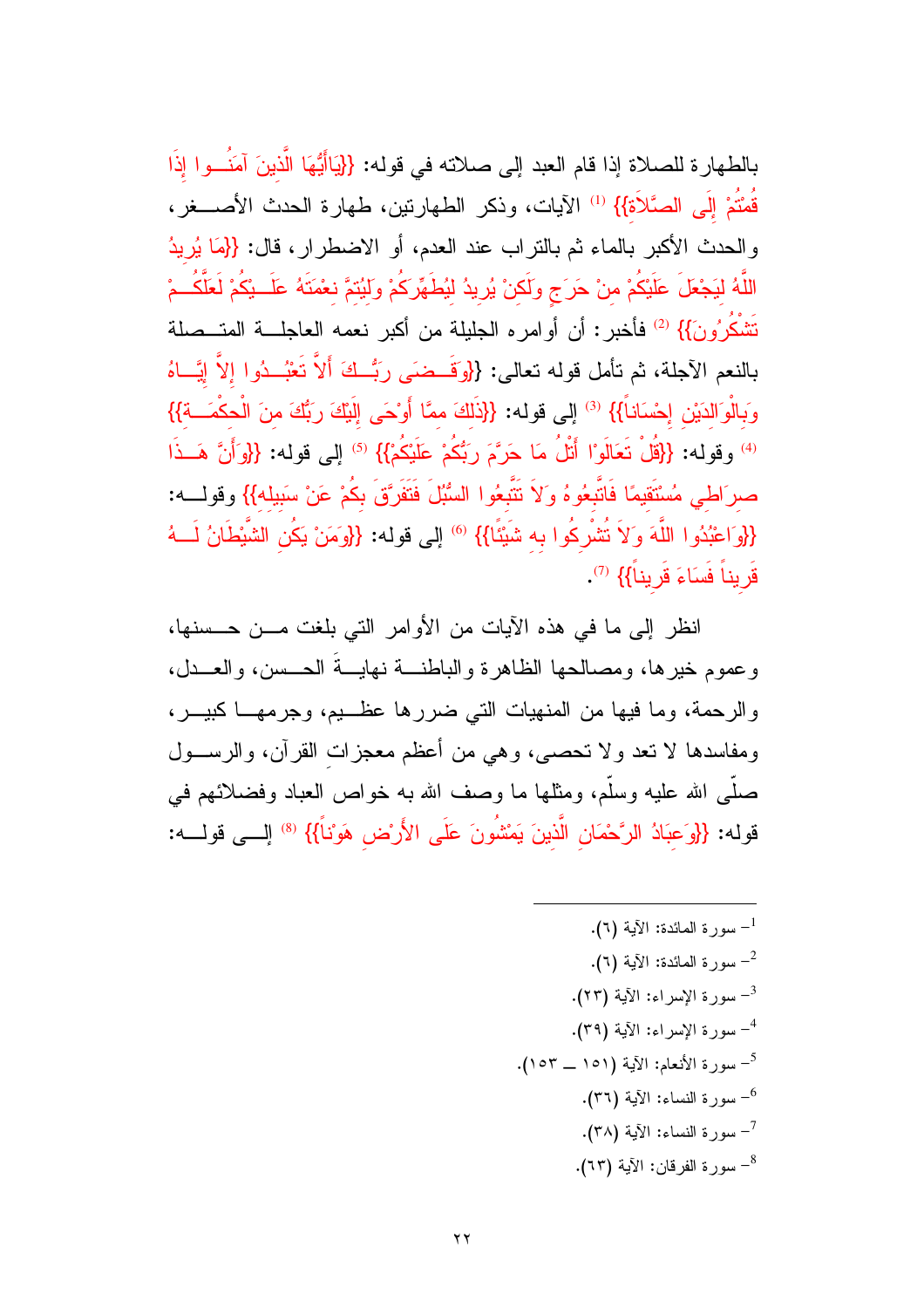{{أُولَئَكَ يُجْزَوَنَ الْغُرِّفَةَ بِمَا صَبَرُوا}} (1) الآية. وقوله: {{قَدْ أَفْلَحَ الْمُؤْمِنُسُونَ \*}} (2) ثم عدّد أوصافهم حتى قال: {{أُولَئَكَ هُمُ الْوَارِثُونَ \*الَّــذينَ يَرِثُــونَ الْفَرْدَوِّسَ هُمْ فِيهَا خَالِدُونَ \*}} (3) وقوله: {{إِنَّ الْمُسْلَمينَ وَالْمُسْلَمَات}} إلـــي قوله: {{أَعَدَّ اللَّهُ لَهُمْ مَغْفِرَةً وَأَجْرٍ ًا عَظيمًا}} <sup>(4)</sup>. فكل ما في هذه الآيات مـــن الأوصاف التي وصف الله بها خيار الخلق قــد علــم حــسنها، وكمالهــا، ومنافعها العظيمة، {{وَمَنْ أَحْسَنُ منَ اللَّه حُكْمًا لقَوْمٍ يُوقِنُونَ}} (3).

وجميع ما في الشريعة من العبادات، والمعـــاملات والأمــــر بـــأداء الحقوق المنتوعة نفاصيل، ونفاريع لما ذكره الله في هذه الأيات، وجميع ما فصلَّله العلماء من مصالح المسأمورات، ومنافعهــا، ومــضار المنهيـــات، ومفاسدها داخل في هذا الأصل، ولهذا يعلل الفقهاء الأحكام المسأمور بهــا بالمصالح، والمُنْهى عنها بالمفاسد، وأحد الأصول الأربعة المبنـــى عليهـــا جميع الأحكام: القياس الذي هو العدل، وما يعرف به العدل، وهو الميـــزان الذي قال الله فيه: {{اللَّهُ الَّذي أَنْزِلَ الْكتَابَ بِالْحَقِّ وَالْميزَانَ}} (6) وهو الجمع بين المسائل المتماثلة في مصالحها، أو في مضار ها بحكم واحد، والتفريــق بين المتباينات المختلفات بأحكام مختلفة مناسبة لكل واحد منها.

مثال: ما مصلحته خالصة من المأمورات ومضرته خالــصة مــن المنهيات: جمهور الأحكام الشرعية، فالإيمان، والنوحيد، مصالحهما خالصة في القلــب، والـــروح، والبـــدن والـــدنيا، والأخــــرة، والـــشرك والكفـــر

> – سورة الفرقان: الآية (٧٥). سورة المؤمنون: الآية (١).  $^{-2}$ - سورة المؤمنون: الآيتان (١٠، ١١). <sup>4</sup>- سورة الأحزاب: الآية (٣٥). <sup>5</sup>– سورة المائدة: الآية (٥٠). <sup>6</sup>– سورة الشورى: الآية (١٧).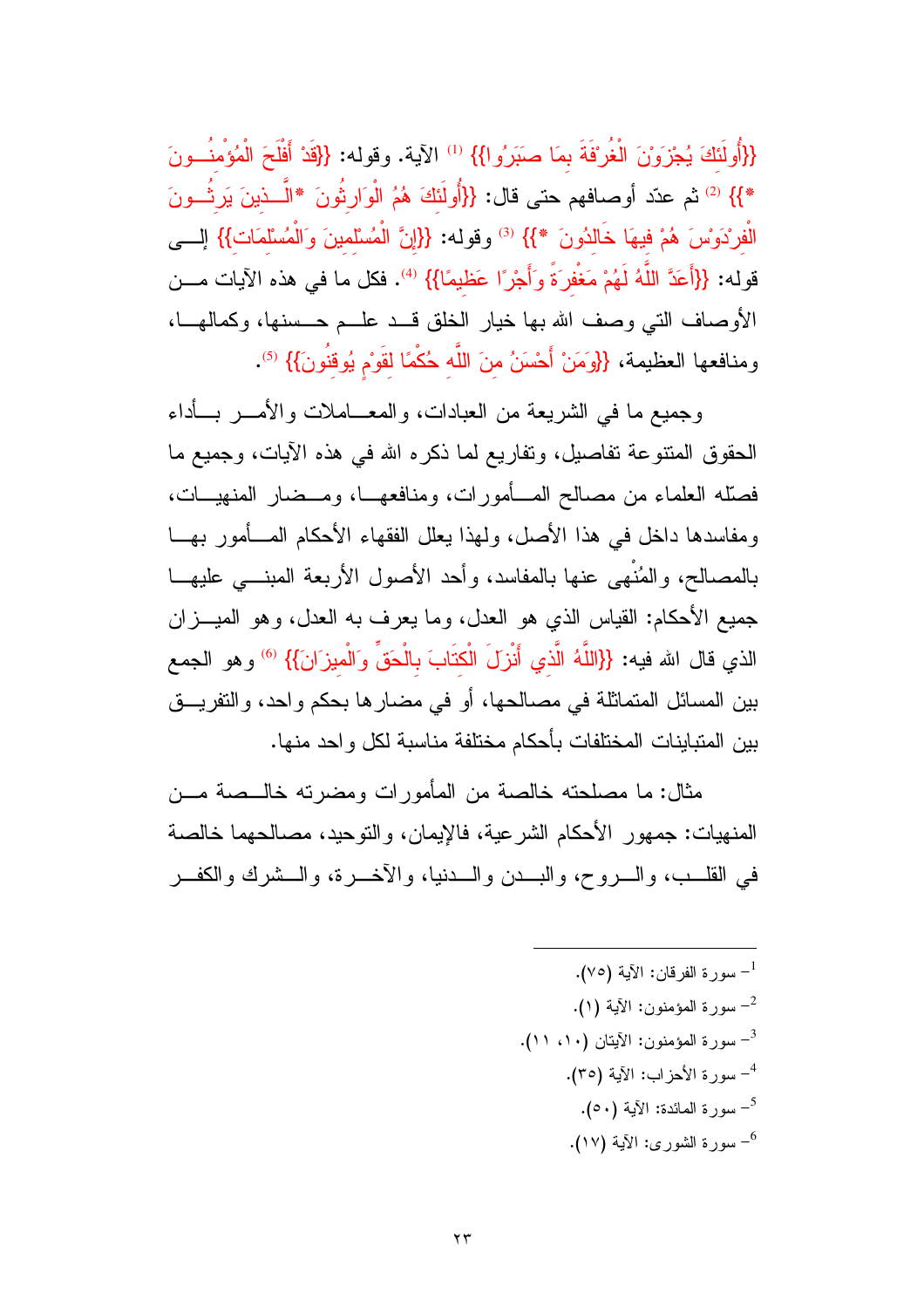مضرته ومفاسده خالصةً على القلوب، والأبدان، وفي الـــدنبا والآخـــرة، والصدق مصلحته خالصة، والكذب بضده، ولهذا إذا نرنب علــي أنــواع الكذب مصلحة كبرى نزيد على مفسدته كالكذب في الحرب، وفي الإصلاح بين الناس فقد رخص فيه النبي صلَّى الله عليه وسلَّم <sup>(1)</sup> لرجحان مصلحته، والعدل مصالحه خالصة، والظلم مفاسده خالصة، والمبسر والخمر مفاسدها ومضارها أكثر من نفعهما ولذلك حرمهما الله، قال تعالى: {{فِيهِمَا إِثْمٌ كَبِيرٌ وَمَنَافِعُ لِلنَّاسِ وَإِثْمُهُمَا أَكْبَرُ منْ نَفْعهمَا}} <sup>(2)</sup> وإذا ترتــب بعــض المــصالح العظيمة على بعض أنواع الميسر كأخذ العوض في مسابقة الخيل والإبسل والسهام جاز لما فيه من الإعانة على الجهاد الذي به قوام الـــدين، وتعلـــم السحر ومضرته خالصة، كما قال تعالى: {{وَيَتَعَلَّمُــونَ مَــا يَــضُرُّهُمْ وَلاَ يَنْفَعُهُمْ}} <sup>(3)</sup> وتحريم الميتة، والدم، ولحم الخنزير ، ونحوها لمــــا فيهــــا مـــن المفاسد والمضبار ، فإذا قاوم هذه المفاسد مصلحة عظيمة وهي البيضرورة لإحياء النفس حلت، قال تعالى: {{فَمَنِ اضْطُرَّ فِي مَخْمَصَة غَيْرَ مُتَجَــانف لإِثْم فَإِنَّ اللَّهَ غَفُورٌ رَحيمٌ}} <sup>(4)</sup>.

ويستدل بهذا الأصل العظيم، والقاعدة الـــشرعية علـــي أن العلـــوم العصرية وأعمالها، وأنواع المخترعات الحديثة النافعة للناس في أمور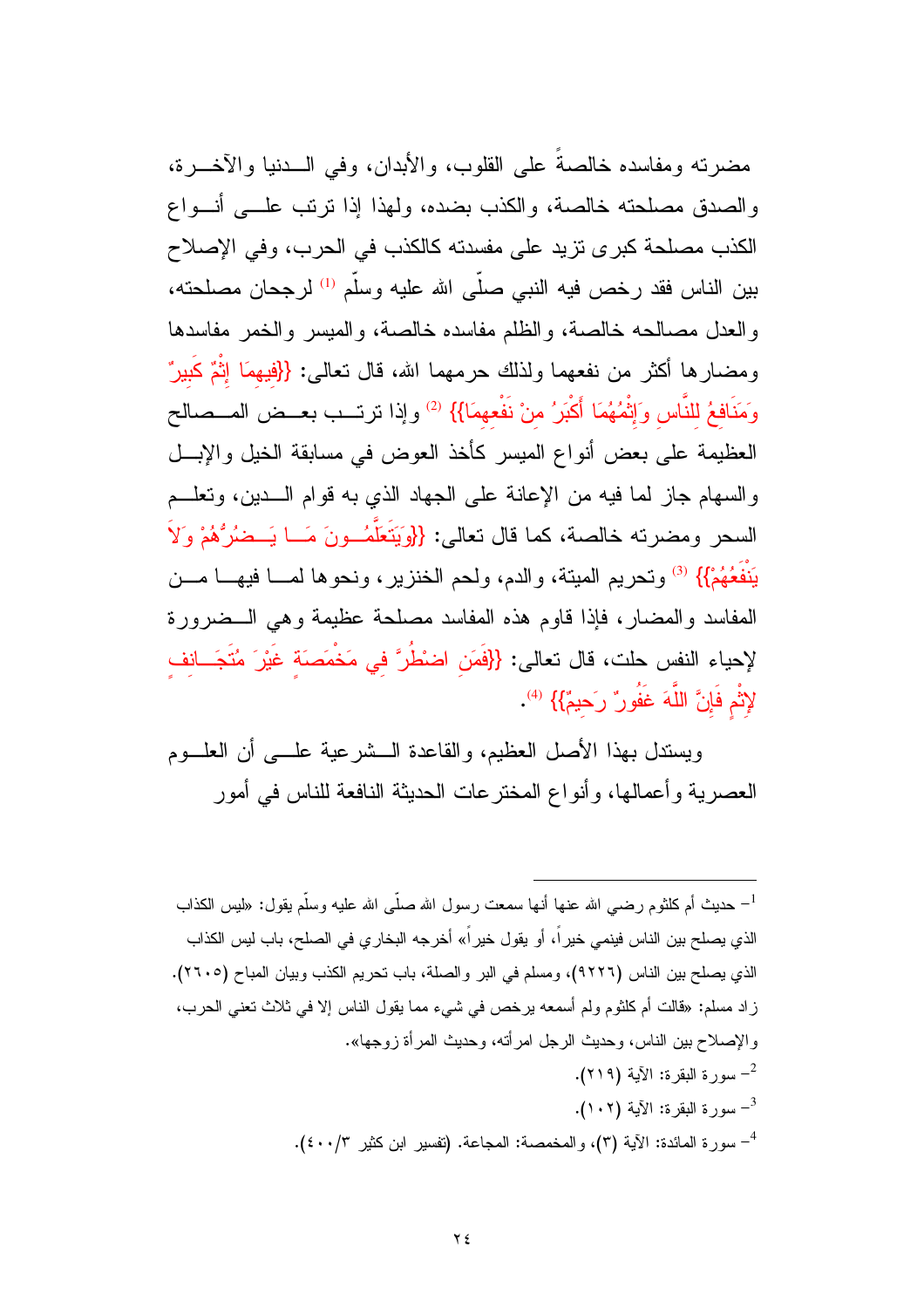دبنهم و دنباهم، أنها مما أمر الله به و رسوله، ومما بحبه الله و رسوله، ومـــز، نعَم الله على العباد؛ وبما فيها من المنافع الضرورية والكمالية، فالبرقيسات بأنواعها، والصناعات كلها، وأجناس المخترعات الحديثة نتطبق عليها هذه القاعدة أنمَّ انطباق، فبعضها يدخل في الواجبات، وبعضها في المــستحبات وشيء منها في المباحات بحسب ما نتمر ه، وينتج عنها من الأعمـــال كمـــا ندخل في غيرها من الأصول الشرعية التي منها هذه القاعدة الكبرى وهي قو له:

#### الثانبة

الوسائل لها أحكام المقاصد

وينفر ع على هذا الأصل: أن مـــا لا يـــتم الواجـــب إلا بـــه، فهـــو واجب، وما لا يتم المسنون إلا بسه، فهــو مــسنون، وطــرق الحــرام، والمكروهات نابعة لمها وينفرع عليهـــا: أن نوابـــع العبـــادات، والأعمــــال حكمها حكمها.

هذا أصل وقاعدة كلبة بتبعه عدة قواعد كما ذكــر ه فـــ الأصـــل، ومعنى الوسائل: الطرق التي يسلك منها إلى الشيء، والسبب الذي يوصــــل إلىي الشيء، والأمور التبي يتوقف الشيء عليها، واللوازم التبي يلــزم مـــن وجود الشيء ووجودها، والشروط التبي نتوقف عليها الأحكام، فإذا أمر الله ورسوله بشيء كان أمراً به، وبما لا يتم إلا به، وكان أمراً بالإتيان بجميـــع شروطه الشرعية، والعادية، والمعنوية والحسية، فإن الذي شرع الأحكـــام عليم حكيم يعلم ما بيترنب على أحكامه على عباده مـــن لـــوازم، وشــــروط ومتممات، فالأمر بالشبيء أمر به، وبما لا يتم إلا به، والنهي عـــن الـــشبيء نھي عنه وعن کل ما ٻؤدي البه.

فالذهاب والمشى إلى الصلاة، ومجالس الــذكر، وصـــلة الــــرحم، وعيادة المرضى، وانباع الجنائز، وغير ذلك من العبــادات داخــل فـــي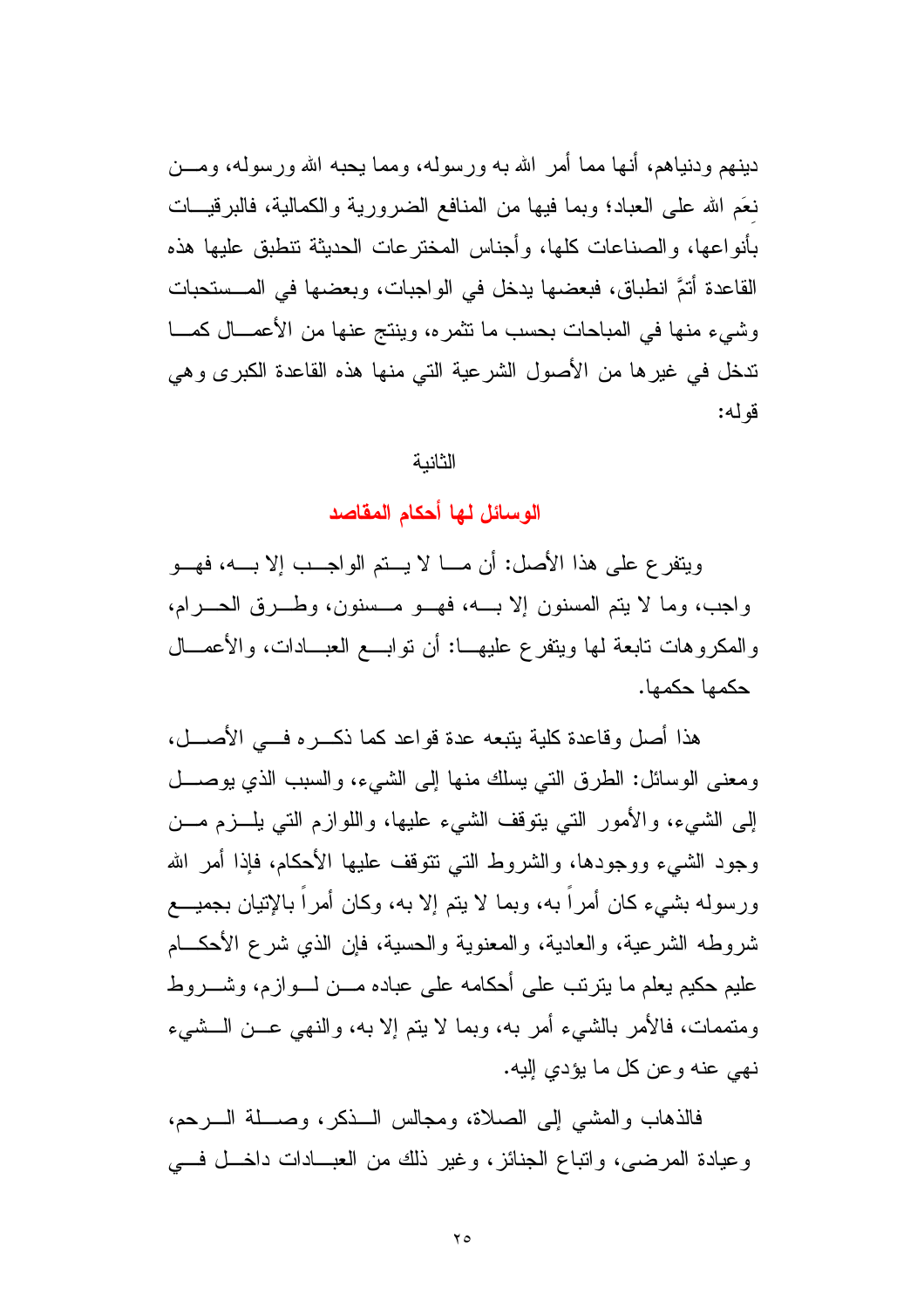العبادة، وكذلك الخروج إلى الحج والعمرة، والجهاد في سبيل الله من حـــين يخرج ويذهب من محله إلى أن يرجع إلى مقره وهو فـــي عبـــادة؛ لأنهـــا وسائل للعبادة ومتممات لها. قال تعالى: {{ذَلَكَ بِأَنَّهُمْ لاَ يُــصِيبُهُمْ ظَمَــاً وَلاَ نَصِيَنٌ وَلاَ مَخْمَصَةٌ}} (!) {{فِي سَبِيلِ اللَّهِ وَلاَ يَطَوُّونَ مَوْطْئًا يَغِيظُ الْكُفَّارَ وَلاَ يَنَالُونَ منْ عَدُوٍّ نَيْلاً إِلاَّ كُتبَ لَهُمْ بِهِ عَمَلٌ صَالحٌ إِنَّ اللَّـــهَ لاَ يُــضيعُ أَجْــرَ الْمُحْسِنينَ}{وَلاَ يُنْفقُونَ نَفَقَةً صَغِيرَةً وَلاَ كَبِيرَةً وَلاَ يَقْطَعُونَ وَادِيًا إلاَّ كُتــبَ لَهُمْ لِيَجْزِيَهُمُ اللَّهُ أَحْسَنَ مَا كَانُوا يَعْمَلُونَ \*}} <sup>(2)</sup>. وفي الحــديث الــصحيح: «من سلك طريقاً يلتمس فيه علماً سلك الله أو سهّل الله له طريقاً إلى الجنة» <sup>(3)</sup>. وقد تكاثرت الأحاديث الصحيحة في ثواب المشي إلى الـــصلوات، وأن كل خطوة يخطوها تكتب له حسنة وتمحى عنه سيئة <sup>(4)</sup>.

وفسر قوله تعالى: {{إِنَّا نَحْنُ نُحْيِي الْمَــوْتَى وَنَكْتُــبُ مَــا قَــدَّمُوا وَآثَارَهُمْ}} <sup>(5)</sup> أي نقل خطاهم وأعمـــالهم للعبـــادات أو لـــضدها <sup>(6)</sup>، وكمـــا أن نقل الأقدام، والسعى للعبـــادات تــــابـع للعبــــادة، فنقـــل الأقـــدام الِــــى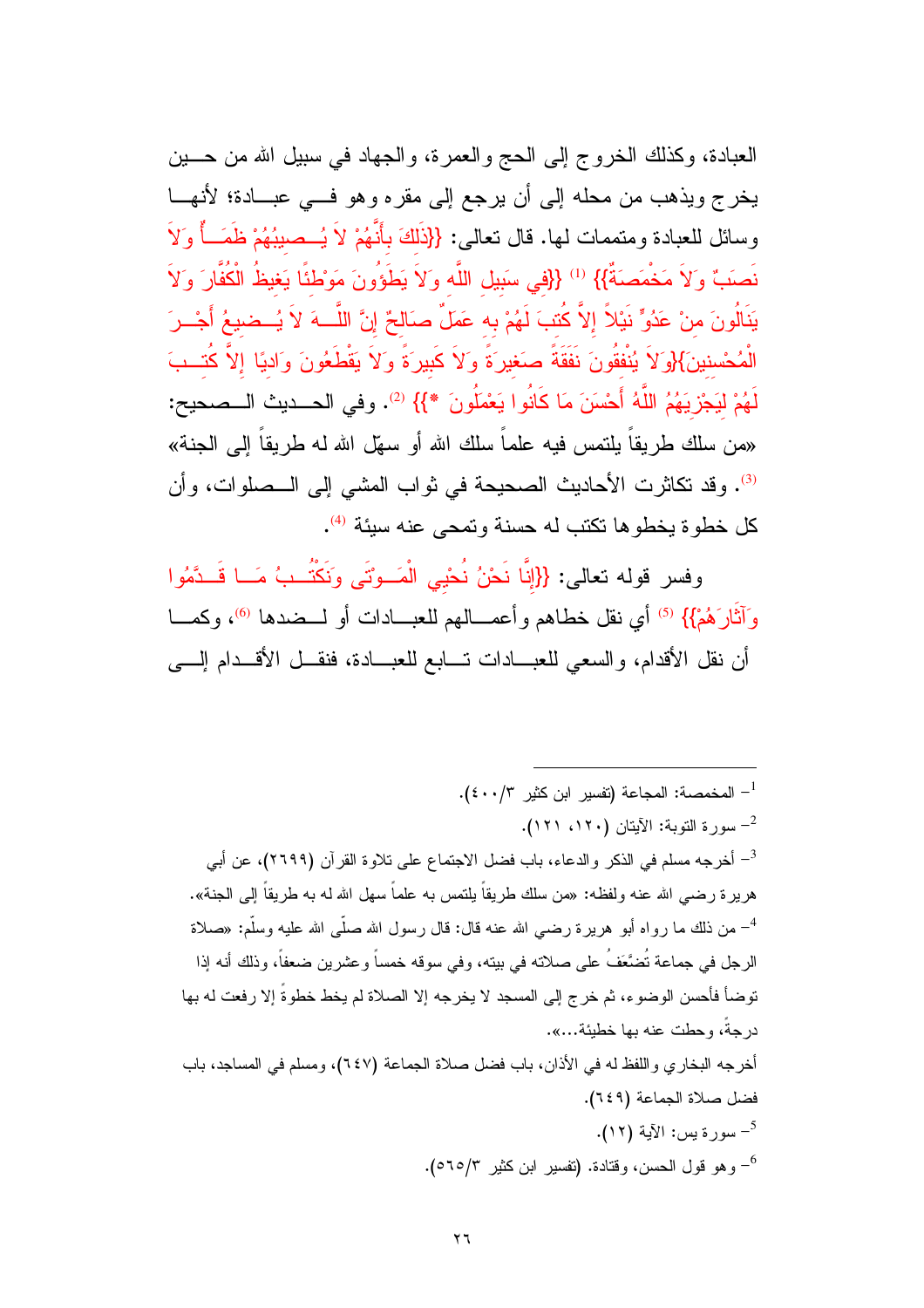المعاصبي نابع ليها، ومعصبة أخرى. فالأمر بالصلاة مثلاً أمر بيها، وبما لا نتم الصلاة إلا بها من الطهارة، والسنرة، واستقبال القبلة، وبقية شــــروطها، وأمر بنعلم أحكامها النبي لا نتم [إلا] <sup>(l)</sup> بـه، وكذلك بقية الـعبادات، فما لا يتم الو اجب و المسنون إلا به، فهو و اجب للو اجب، و مسنون للمسنون.

ومن فروع هذا الأصل قول العلماء <sup>(2)</sup>: إذا دخل الوقت على عسادم الماء لزمه طلبه في المواضع التي يرجو حصوله، أو وجوده فيها؛ لأن ما لا يتم الواجب إلا به فهو واجب، ويلزمه كذلك شـــراؤه وشـــراء الـــسترة الو اجبة بثمن مثلها، أو زيادة لا تضر ه، و لا تجحف بماله.

ومن فروعها: وجوب تعلم الصناعات التي يحتاج الناس إليها في أمر دينهم ودنياهم صغير ها وكبير ها.

ومن فروعها: وجوب نعلم العلوم النافعة وهي قسمان: علوم نعلمها فرض عين، وهي ما يضطر إليه الإنسان في دينه و عباداته ومعاملاته كـــل أحد يحسب حاله.

والثاني: فرض كفاية وهو: ما زاد على ذلك بحيث بحتاجه العموم، فما اضطر إليه الإنسان بنفسه نعين عليه، وما لم يضطر إليه بنفسه، لكـــن الناس محتاجون إليه فرض كفاية، وفرض الكفاية إذا قام به من يكفي سقط عن غيره، وإذا لم يقم به وجب على الكل، ولهذا من فروع هذه القاعــدة: جميع فروض الكفايات من أذان، وإقامة، وإمامة صغرى، وكبرى، وأمـــر بالمعروف، ونهي عن منكر وجهاد لم يتعين وتجهيز المسوتي بالتغــسيل، والنكفين، والصلاة، والحمل، والدفن، ونوابع ذلك، والزراعة، والحراثـــة، ونوابع ذلك.

ما بين المعقوفتين زيادة على الأصل.  $^{-1}$ 

المغنى ١/١٤.٣.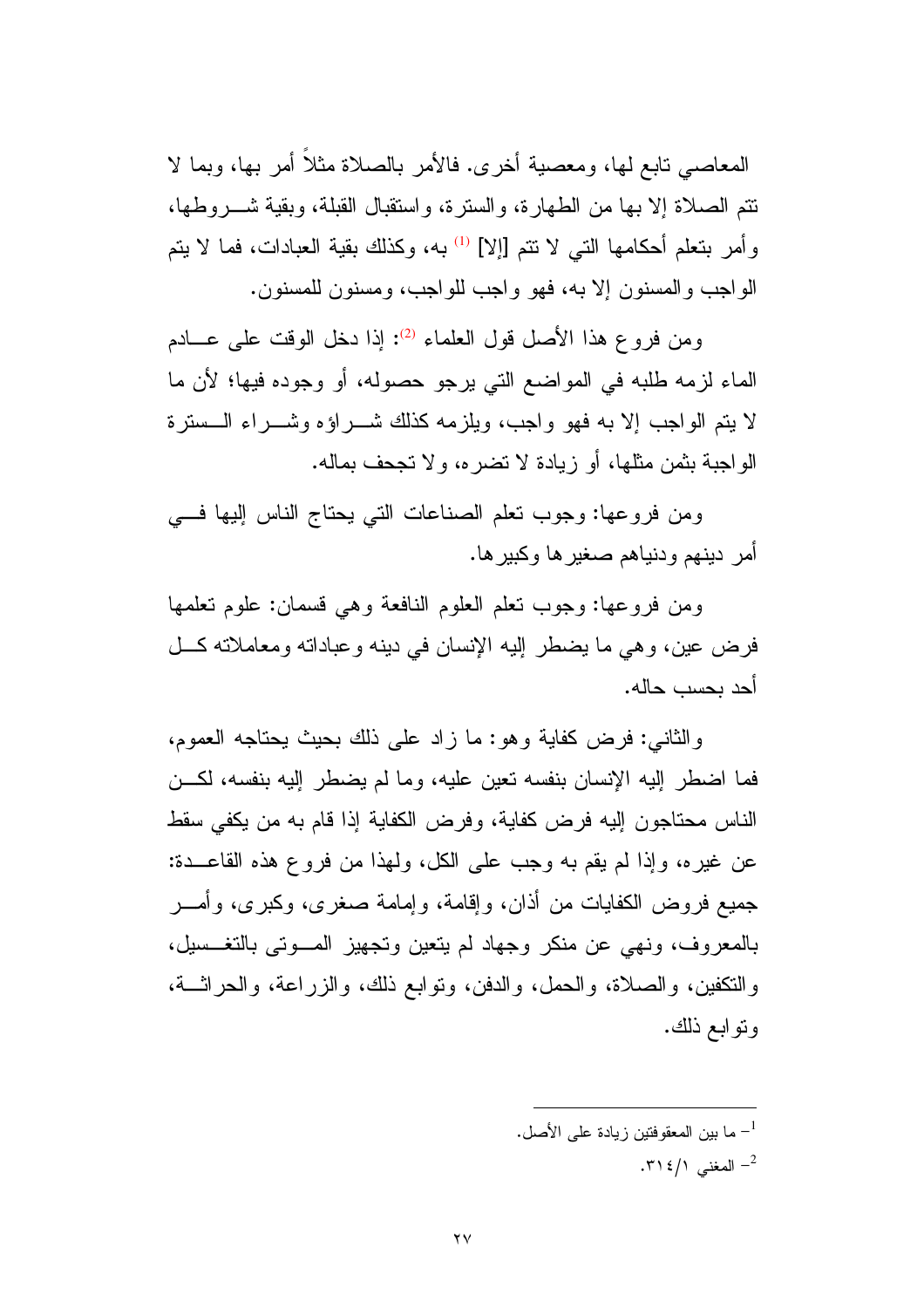ومن فروعها: السعى في الكسب الذي يقيم به العبد ما عليـــه مـــن واجبات النفس، والأهل، والأولاد، والمماليك من الآدميين والبهـــائم، ومـــا يوفي به ديونه، فإن هذه واجبات والسعي في الأسباب المحصلة لها واجبات مثلها.

ومن فروعها: وجوب نعلم أدلة الوقت، والقبلة، والجهات لمن يحتاج اليها.

ومن فروعها: أن العلوم الشرعية نوعان: مقاصـــد، وهـــي: علـــم الكتاب والسنة.

ووسائل إليها، مثل: علوم العربية بأنواعها فإن معرفة الكتاب والسنَّة و علومهما نتوقف أو يتوقف أكثر ها على معرفة علــوم العربيـــة، و لا تـــتم معرفتهما إلا بها فيكون الاشتغال بعلوم العربية لهذا الغرض تسابع للعلسوم الشر عية.

ومن فروعها: أن كل مباح نوسل به إلى نزك واجب، أو فعل محرم فهو محرم، ولذلك يحرم البيع والشراء بعد نداء الجمعة الثاني؛ لقوله تعالى: {{يَاأَيُّهَا الَّذِينَ آمَنُوا إِذَا نُوديَ للصَّلاَة منْ يَوْمِ الْجُمُعَة فَاسْعَوْا إِلَى ذكْرِ اللَّـــه وَذَرُوا الْبَيْعَ}} (!). وكذلك إذا خيف فوت الصلاة المكتوبة، أو خيف فــوت صلاة الجماعة الواجبة على الصحيح، وكذلك لا يحل البيع على من يريــد أن يعمل بها معصية كبيع العصير على من يتخذه خمراً، أو السلاح لأهـــل الفتنة، أو قطاع الطريق، وبيع البيض ونحوه لمن يقامر عليه.

وكذلك نحرم الحيل في جميع المعــاملات التـــي يتوصـــل بهــا إلـــى محـــره كالحيَـــل علــــى قلـــب الـــدَّين علــــى المـــدين <sup>(2)</sup>، وكبيـــع

سورة الجمعة: الآية (٩). ومن صور قلب الدين: أن يكون لشخص على آخر دين مؤجل، فيحل أجله ويكون لصاحب الدين  $^{-2}$ صاحب يتفق معه على أن يقرض المدين ليوفي الدائن، فيقلب عليه الدين مرة أخرى. =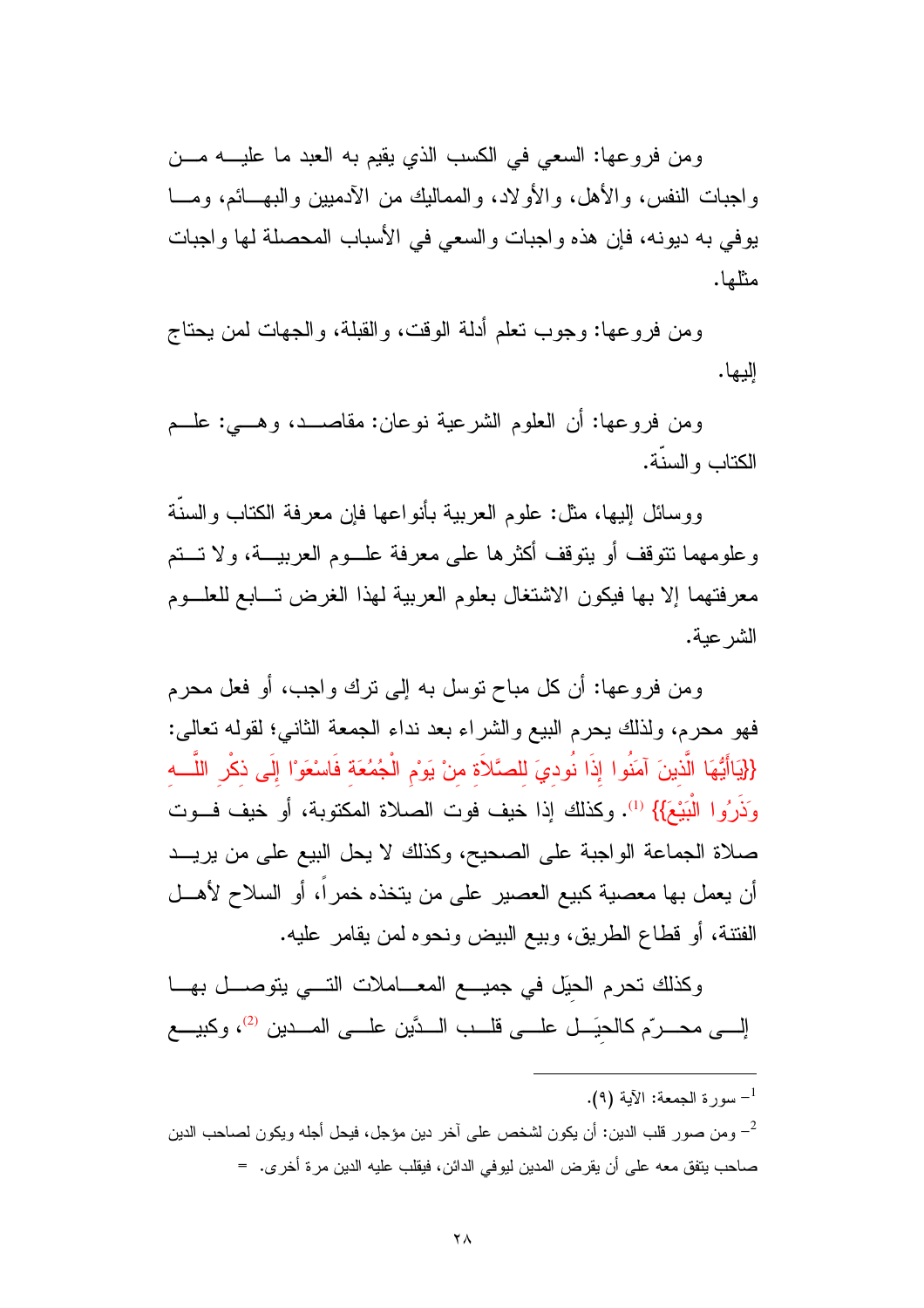العينة <sup>(1)</sup> والتحيُّل على إسقاط شفعة الشفيع بالوقف، أو بإظهـــار الشـــواب. غير المقصود، أو إظهار زيادة في النَّمن لئلا يأخذ الشَّفيع.

ومن فروعها: فَتْلْ الموصَّى له وقتل الوارث، للموصَّى والمسورث، يعاقبان بنقيض قصدهما وكذلك من طلق زوجته في مرض موته المخـــوف فانها تر ٹ منه.

ومن فروعها: عضل الزوج لزوجته بغير حق، لتعطيه شـــيئاً مـــن المال ليطلقها؛ كما قال تعــالى: {{وَلاَ تَعْــضْلُوهُنَّ لِتَــذْهَبُوا بِــبَعْض مَــا آتَيْتُمُو هُنَّ}} <sup>(2)</sup> فلا يحل الأخذ منها في هذه الحال.

ومنها: ما قاله الأصحاب: ومن أهدى لغيره حياءً منه أو خوفاً منسه وجب عليه الرد <sup>(3)</sup>، وكثير من هذه الفروع أيضاً داخل في أصــــل اعتبـــار المقاصد والنيات، وكلما كان الفرع يدخل في عدة أصول كان دليلاً علـــي قونه، وكما أن الحيِّل التي يقصد بها التوسل إلى محرم، أو تـــرك واجـــب حرام، فالحيل التي يتوسل بها إلى استخراج الحقوق مباحة بل مأمور بهــا، فالعبد مأمور باستخراج حقه، والحق المتعلـــق بــــه بــــالطرق الواضــــحة، والطرق الخفية. قال تعالى لما ذكر تحيُّل بوسف صلَّى الله عليه وسلَّم لبقاء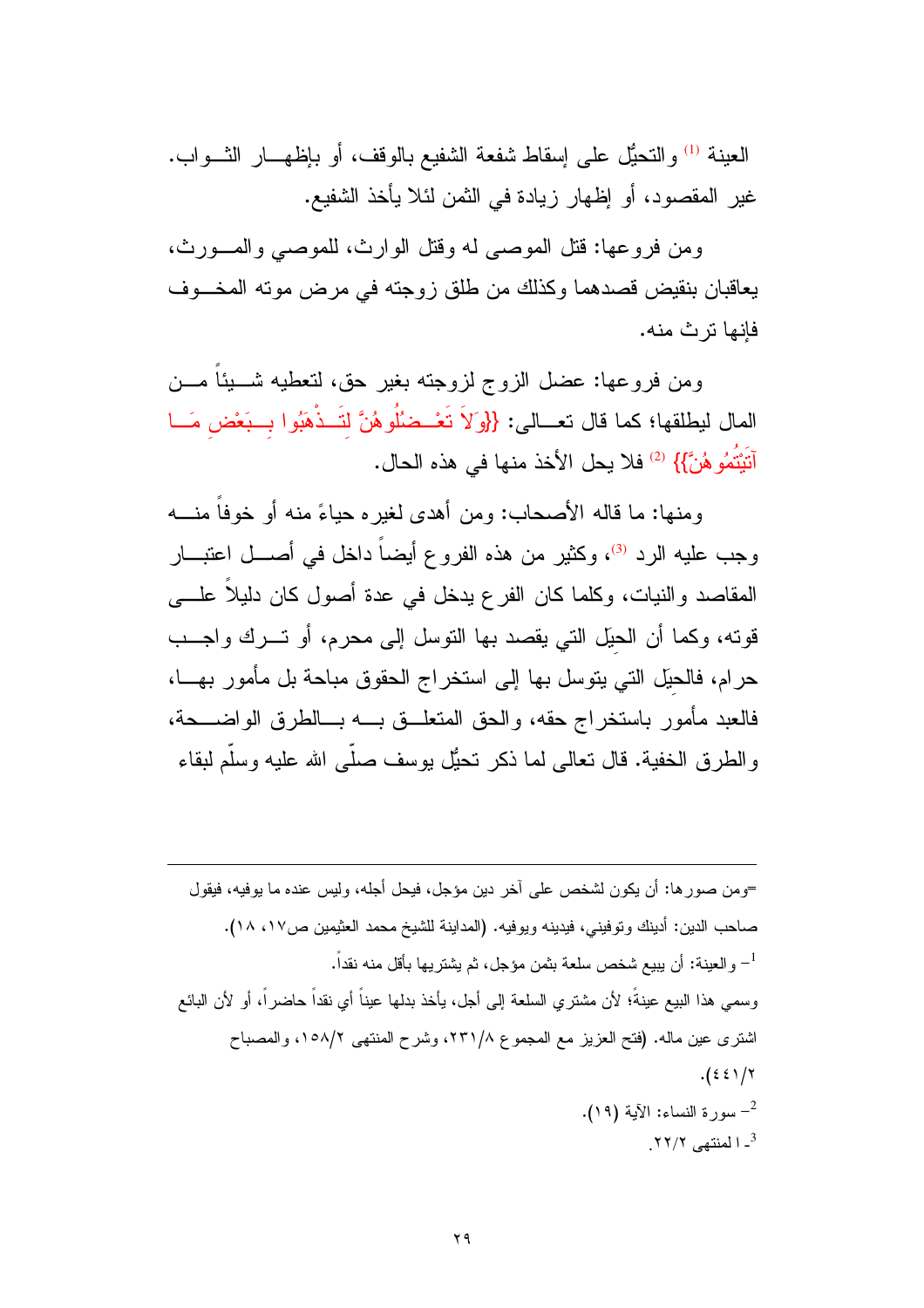أخيه عنده: {{كَذَلِكَ كِدْنَا لِيُوسُفَ}} <sup>(1)</sup>. ومثله: الحيل التي تسلم بها النف وس والأموال؛ كما فعل الخضر بخرقه للسفينة الصالحة لنعيب فتسلم من الملك الظالم الذي يغتصب كل سفينة صالحة تمر عليه، فالحيلة تابعة للمقــصود حسنها وقبيحها.

ومن فروعها: أن الله قال: {{إِنَّ اللَّهَ يَأْمُرُكُمْ أَنْ تُؤَدُّوا الأَمَانَات إِلَـــى أَهْلَهَا}} <sup>(2)</sup> والأمانات: كل مال ائتمن عليه العبد وولى عليه مـــن وديعـــة، وولاية مال يتيم، ونظارة وقف، ونحوها من وسائل ردها إلىي أهلها حفظها في حرز مثلها.

> ومن وسائل حفظها: الإنفاق عليها إن كانت ذات روح. ومن وسائل أدائها: عدم النفريط والنعدي فيها.

ومن فروع هذا الأصل: أن الله حرم الفواحش، وحرم قربانها بكل وسيلة يخشى منها وقوع المحرم كالخلوة بالأجنبية، والنظر المحرم، ولهــذا قال النبي صلَّى الله عليه وسلَّم: «ومن وقع في الشبهات وقع فـــي الـحــــرام كالراعي يرعى حول الحمى يوشك أن يرتع فيه، ألا وإن لكل ملك حمـــي، ألا و ان حمے الله محار مه» <sup>(3)</sup>.

ومن فروعها: النهي عن كل ما يحدث العداوة والبغضاء كالبيع على بيع المسلم، والعقد على عقده، وخطبة النكاح، وخطبة الولايات على خطبة أخيه؛ كما أن من فر و عها الحث على كل ما يجلب الصداقة مـــن الأقـــو ال و الأفعال بحسب ما يناسب الحال.

وقد خرج عن هذا الأصل: النذر الحكمــة اخــنص بهــا، فالوفــاء بنذر الطاعة واجب، وعقده مكروه مـــع أن الوفــاء لا يتـــأتـى إلا بعقــد

- سور ة بوسف: الآبة (٧٦). ـ سورة النساء: الآية (٥٨). أخرجه البخاري في الإيمان باب فضل من استبرأ لدينه (٥٢)، ومسلم في المساقاة باب أخذ  $^{-3}$ الحلال ونزك الشبهات (١٥٩٩) عن النعمان بن بشير رضي الله عنه.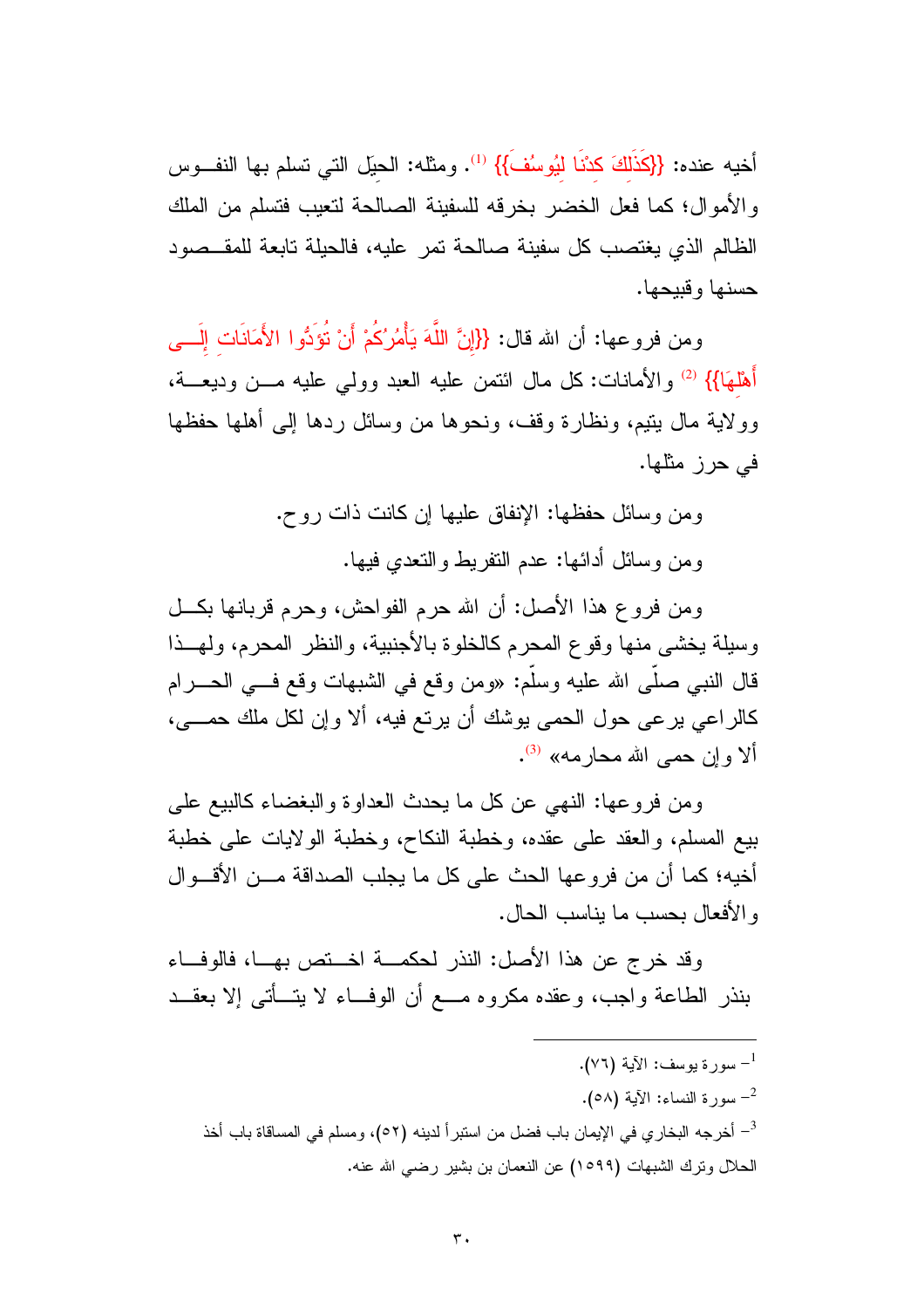فلهذا أمر صلَّى الله عليه وسلَّم بالوفاء به <sup>(1)</sup> ونهى عن عقده، وقال: «إنــــه لا يأتي بخير، وإنما يستخرج به من البخيل <sup>(2)</sup>، لأنه يـــنقص الإخــــلاص، ويعرض صاحبه للبلاء وهو في سعة العافية، وفيه نوع نأل وإدلال.

ومن فروع هذا الأصل: التحيل بالتحليل لحل الزوجة لمطلقها ثلاثاً، فإنه حرام ملعون صاحبه لا يفيد الحل؛ لأنه لم يقصد به النكاح الحقيقـــى، و إنما صور نه صور ة نكاح، وحقيقته حقيقة السفاح، وكما أن وسائل الأحكام حكمها حكمها فكذلك نو ابعها ومتمماتها، فالذهاب إلى العبادة عبادة وكــذلك الرجوع منها إلى الموضع الذي منه ابتدأ عبادة، ولهذا قال بعض الصحابة رضي الله عنهم: «إني لأحتسب رجوعي إلى بيتي من الصلاة كما أحتسب خر وجي منه اليها» <sup>(3)</sup>.

الثالثة

# المشقة تجلب التيسير، وجميع رخص الشريعة وتخفيفاتها متفرعة عن هذا الأصل قال الله تعالى: {{يُرِيدُ اللَّهُ بِكُمُ الْيُسْرَ وَلاَ يُرِيسِدُ بِكُسُمُ الْعُسْرَ}} <sup>(4)</sup>

<sup>1</sup>– حديث عائشة رضمي الله عنها أن النبي صلَّى الله عليه وسلَّم قال: «من نذر أن يطيع الله فليطعه، ومن نذرٍ أن يعصبي الله فلا يعصـه» أخرجه البخاري في الأيمان والنذور ، باب النذر في الطاعة  $(7797)$ حديث ابن عمر رضـي الله عنهما عن النبـي صلَّى الله عليه وسلَّم: «أنـه نـهي عن النذر ، وقال: إنـه – لا يأتي بخير، وإنما يستخرج به من البخيل». أخرجه البخاري في الأيمان والنذور، باب الوفاء بالنذر (٦٦٩٣)، ومسلم في النذر، باب النهي عن النذر (١٦٣٩). روى أبي بن كعب رضي الله عنه قال: «كان رجل من الأنصار لا أعلم أحداً أبعد من المسجد  $^{-3}$ منه، وكانت لا تخطئه صلاة، فقيل له: لو اشتريت حماراً لتركبه في الظلماء وفي الرمضاء، قال: ما يسرني أن منزلي إلى جنب المسجد إني أريد أن يكتب لي ممشاي إلى المسجد، ورجوعي إذا رجعت إلى أهلي، فقال رسول الله صلَّى الله عليه وسلَّم: «قد جمع الله لك ذلك كله». أخرجه مسلم في المساجد باب كثرة الخطا إلى المساجد (٦٦٢). <sup>4</sup> – سورة البقرة: الآية (١٨٥).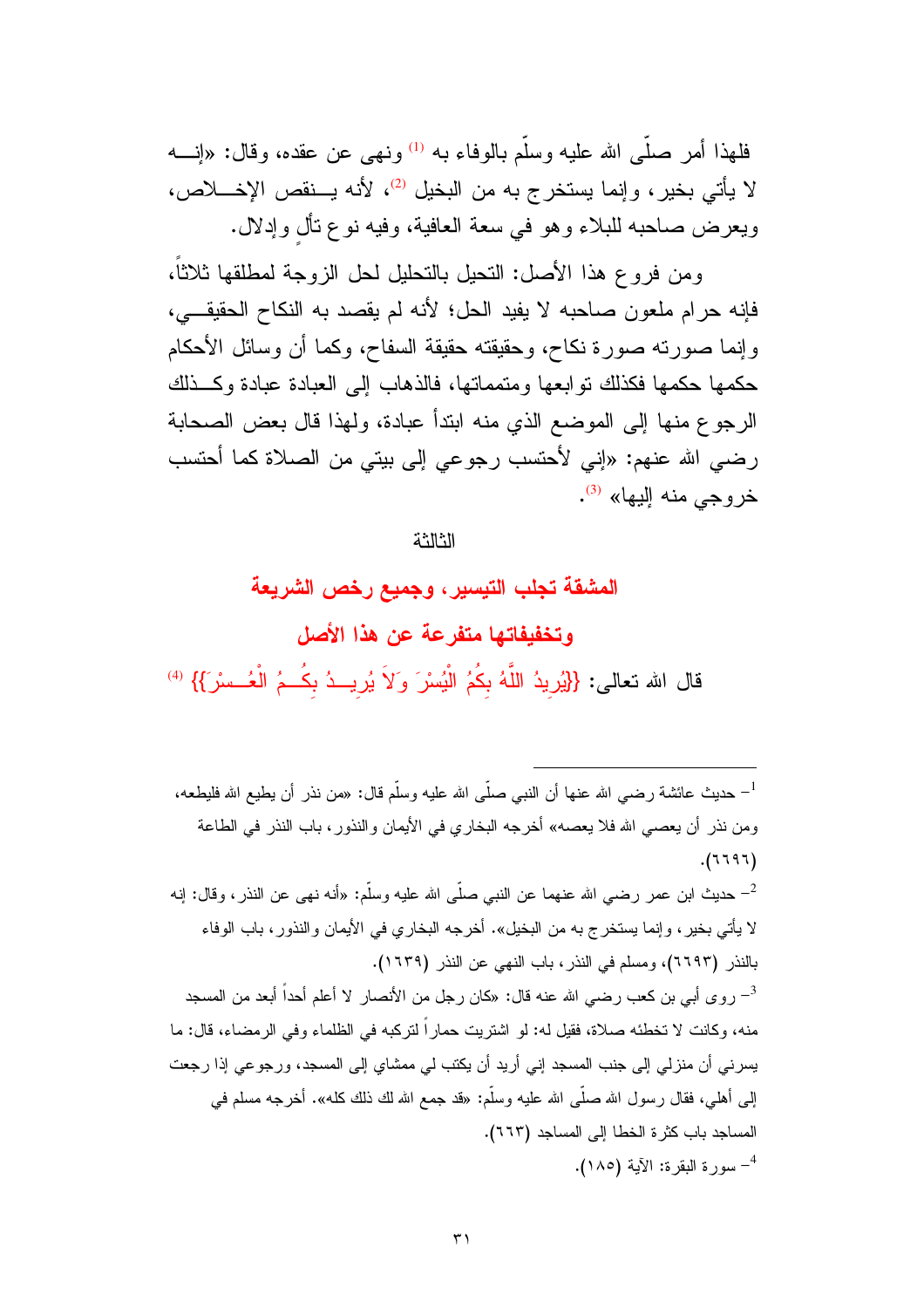{{لاَ يُكَلِّفُ اللَّهُ نَفْسًا إلاَّ وُسْعَهَا}} <sup>(1)</sup> {{لاَ يُكَلِّفُ اللَّــهُ نَفْــسًا إلاَّ مَـــا آتَاهَا}} <sup>(2)</sup> {{وَمَا جَعَلَ عَلَيْكُمْ في الدِّينِ منْ حَــر َج}} <sup>(3)</sup> {{فَــاتَّقُوا اللَّـــهَ مَـــا اسْتَطَعْتُمْ}} <sup>(4)</sup>. فهذه الآيات و غير ها دليل على هذا الأصل الكبير .

فأولاً: جميع الشريعة حنيفية سمحة، حنيفية في التوحيد، مبنية علـــي عبادة الله وحده لا شريك له، سمحة في الأحكـــام والأعمـــال، فالـــصلوات خمس فرائض في اليوم والليلة لا تستغرق من وقت العبد إلا جزءا يسيرا، والزكاة جزء يسير من مال العبد من الأموال المتمولة دون أموال القنيـــة، وهي في كل عام مرة، وكذلك الصيام شهر واحد من كل عام، وأما الحـــج فلا يجب في العمر إلا مرة واحدة على المستطيع، وبقية الواجبات عوارض بحسب أسبابها، وكلَّها في غاية اليسر والسهولة، وقد شرع الله لكثير منهـــا أسباباً نعين عليها ونتشط على فعلها، كما شرع الاجتماع فسى الــصلوات الخمس، والجمعة، والأعياد، وكذلك الصيام يجتمع المؤمنون في شهر واحد لا يتخلف منهم إلا معذور بمرض، أو سفر أو غيرهما.

وكذلك الحج، ولا شك أن الاجتماع بزيل مشقة العبـــادات وبنـــشط العاملين، ويوجب النتافس في أفعال الخير، كما جعل الله الثواب العاجــل، والثواب الآجل الذي لا يقادر قدره أكبـــر معـــين علــــى فعـــل الخيـــرات، ونزك المنهيات، ثم إنه مع هذه السهولة في جميـــع أحكــــام الـــشريعة إذا عرض للإنسان بعض الأعــذار التـــى تعجــزه أو تــشق عليـــه مــشقة شميديدة خفف عنسه تخفيفاً يناسسب الحسال، فيسصلى المسريض

- ـ سورة البقرة: الآبة (٢٨٦). سورة الطلاق: الآية (٧).  $^{-2}$ - سورة الحج: الآية (٧٨).
- <sup>4</sup>– سورة التغابن: الآية (١٦).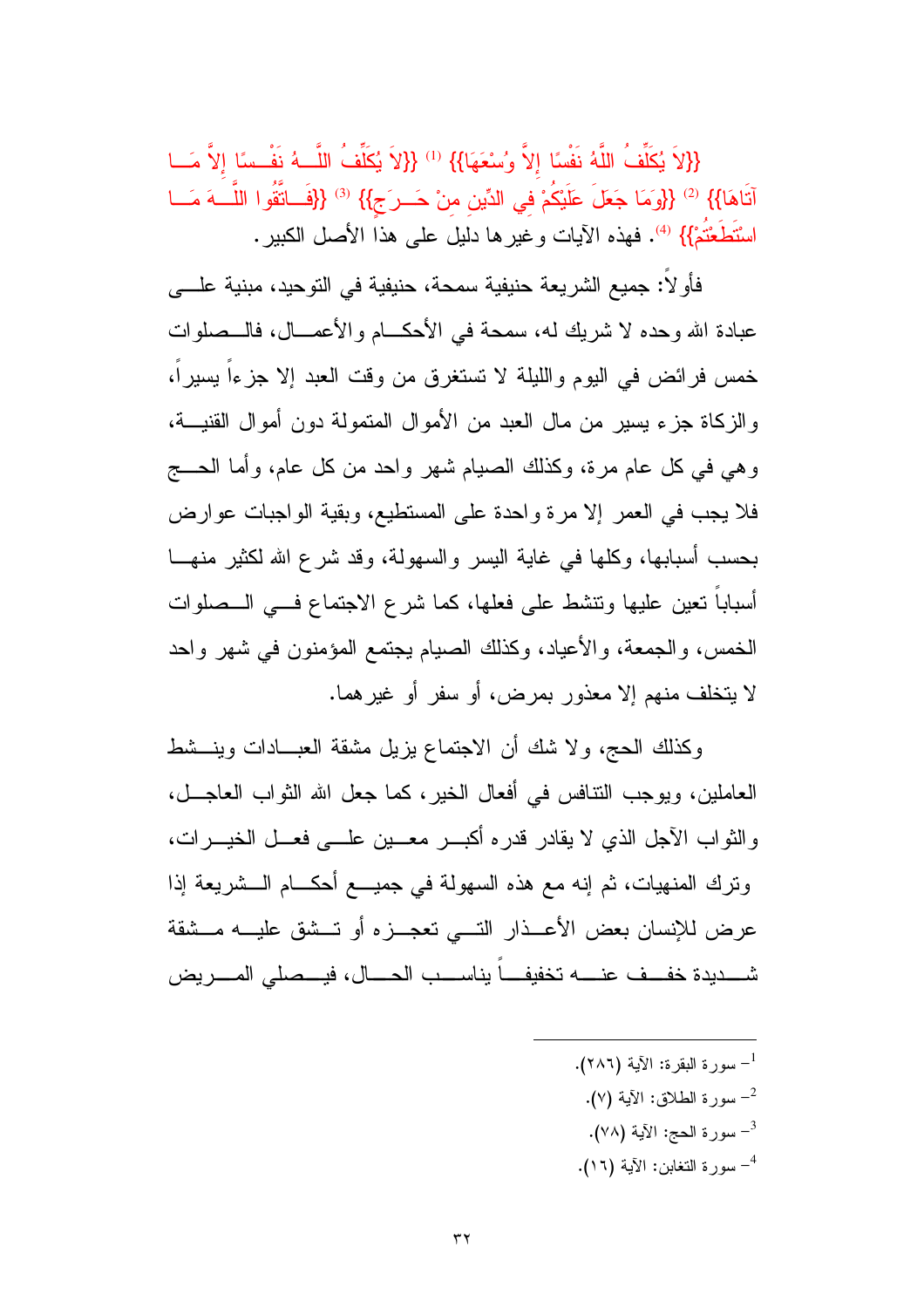الفريضة قائماً فإن عجز صلى قاعداً فإن عجـــز فعلـــي جنبـــه، ويـــوميء بالركوع، والسجود ويصلبي بطهارة الماء، فإن شق عليه، أو عدمــــه عـــدل إلى النيمم، والمسافر لما كان في مظنة المشقة أبيح لـــه الفطـــر والقـــصر والجمع بين الصلاتين، والمسح على الخفين ثلاثة أيام بلياليها، ومن مرض أو سافر كتب له ما كان يعمل صحيحاً مقيماً، ويتفرع عـــن هـــذا الأصــــل الأعذار التي تسقط حضور الجمعة والجماعة.

ومن فروعها: العفو عن الدم اليسير النجس، والاكتفاء بالاستجمار الشرعى عن الاستنجاء، وطهارة أفواه الصبيان ولو أكلوا النجاسة، وكذلك المير ؛ كما قال النبي صلى الله عليه وسلم: «إنها ليست بـــنجس إنهــــا مــــن الطوافين عليكم والطوافات» <sup>(1)</sup>. وكذلك العفو عن طين الشوارع ولو ظنت نجاستها، فإن علمت عفي عن الشيء البسبر ، ومن ذلك الاكتفاء بنضح بول الغلام الذي لم يأكل الطعام لشهوة، وقيئه، وكذلك العمل بالأصل في طهارة الأشياء وحلها، فالأصل الطهارة إلا لما علمت نجاسته، والأصل الحل فسي الأطعمة إلا ما علم تحريمه.

ومن فروعها: الرجوع إلى الظن إذا نعذر أو نعسر اليقين في نطهير الأبدان، والنياب، والأواني وغيرها، ودخول الوقت.

ومن فروعها: أن المتمتع والقارن قد حصل لكل منهما حج وعمرة

<sup>1</sup>– أخرجه الإمام أحمد ٢٩٦/٥، ٣٠٣، وأبو داود في الطهارة، باب سؤر الهرة (٧٥)، والترمذي في الطهارة، باب ما جاء في سؤر الهرة (٩٢)، والنسائي ٥٥/١، وابن ماجه في الطهارة، باب الوضوء بسؤر الهرة (٣٦٧). وأخرجه مالك ٤٥/١، وعبد الرزاق (٣٥٣)، والحميدي (٤٣٠)، وابن أبي شيبة ٣١/١، والدارمي ١٨٧/١، وابن حبان (١٢١)، والطحاوي في المشكل ٢٧٠/٣، والحاكم ١٥٩/١. وصححه الترمذي، والحاكم، وفي التلخيص ١/١؛: «وصححه البخاري، والترمذي، والعقيلي، والدار قطني» وصححه البيهقي كما في المجموع ٢١٥/١، وكذا النووي.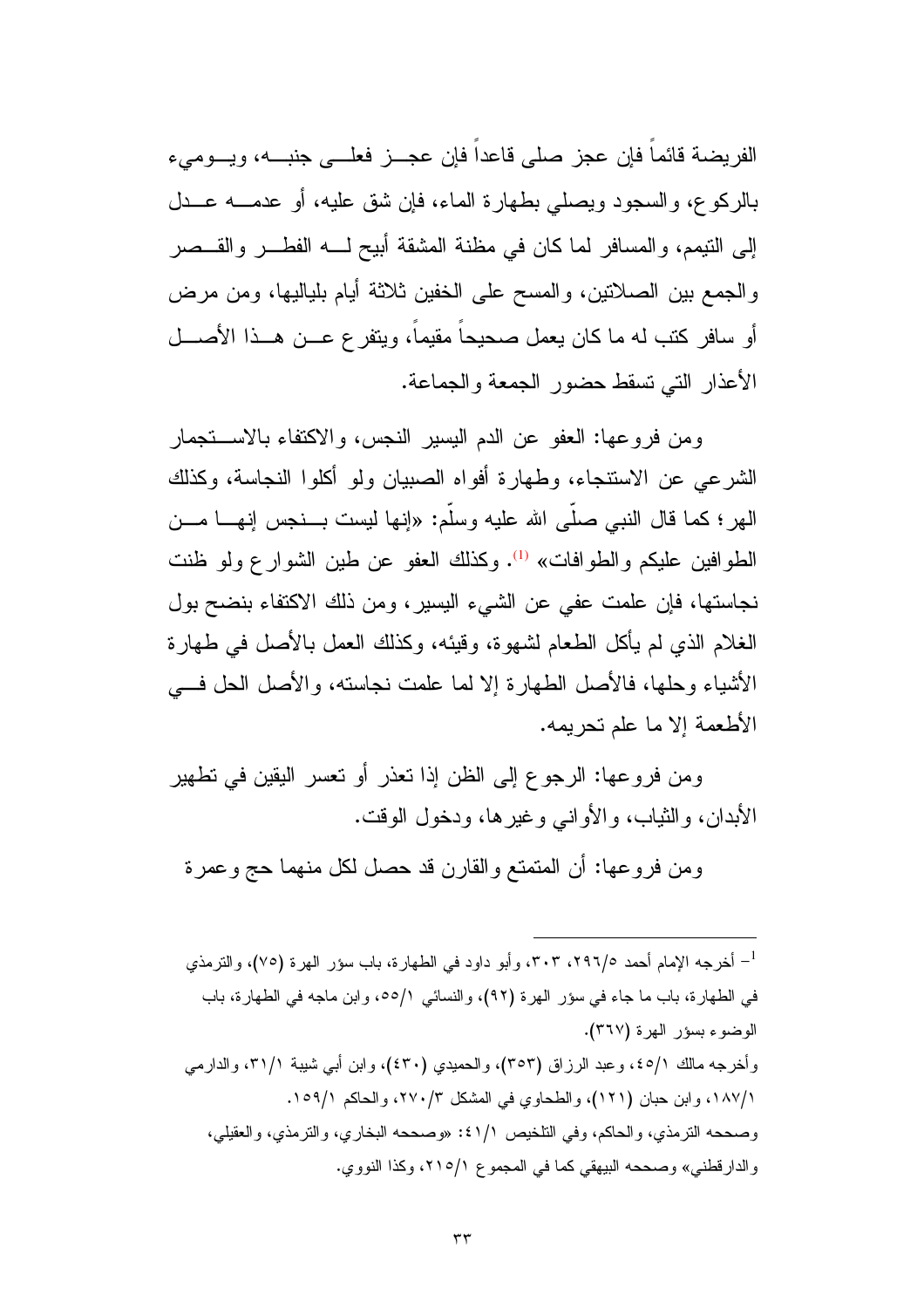نامان في سفر واحد، ولهذا وجب الهدي على كل منهما شكراً لهذه النعمة.

ويدخل في هذا الأصل إباحة المحرمات كالمبتة ونحوها للمسضطر كما سيأتي (1)، وإباحة ما ندعو الحاجة إليه كالعرايا للحاجة إلى الرطب (2)، وكذلك إباحة أخذ العوض في مسابقة الخيل والإبل والسهام، وإباحة تــزوج الحر للأمة إذا عدم الطول وخاف العنت <sup>(3)</sup>.

ومن فروعها: حمل العاقلة الدية عن القاتل خطأ أو شبه عمد لأنه لم يقصد القتل، وهو معذور فناسب أن تحمل عنه العاقلة تحملاً لا يشق عليهم بأن نوز ع عليهم كلُّهم كلِّ على قدرٍ ماليته، ونؤجل عليهم ثلاثٌ سنين، وهل يتحمل القاتل معهم إذا كان غنياً كما هو الصحيح <sup>(4)</sup>، أم ينفردون بالتحمـــل كما هو المشهور من مذهب الإمام أحمد 9<sup>(5)</sup>.

وفروع هذا الأصل كثيرة، وقد حصل النوضيح بهذه الأمثلة.

## القاعدة الر ايعة

الوجوب يتعلق بالاستطاعة، فلا واجب مع العجز ،

ولا محرم مع الضرورة

قال الله تعالى: {{فَاتَّقُوا اللَّهَ مَا اسْتَطَعْتُمْ}} (6). وثبت في الصحيح عنه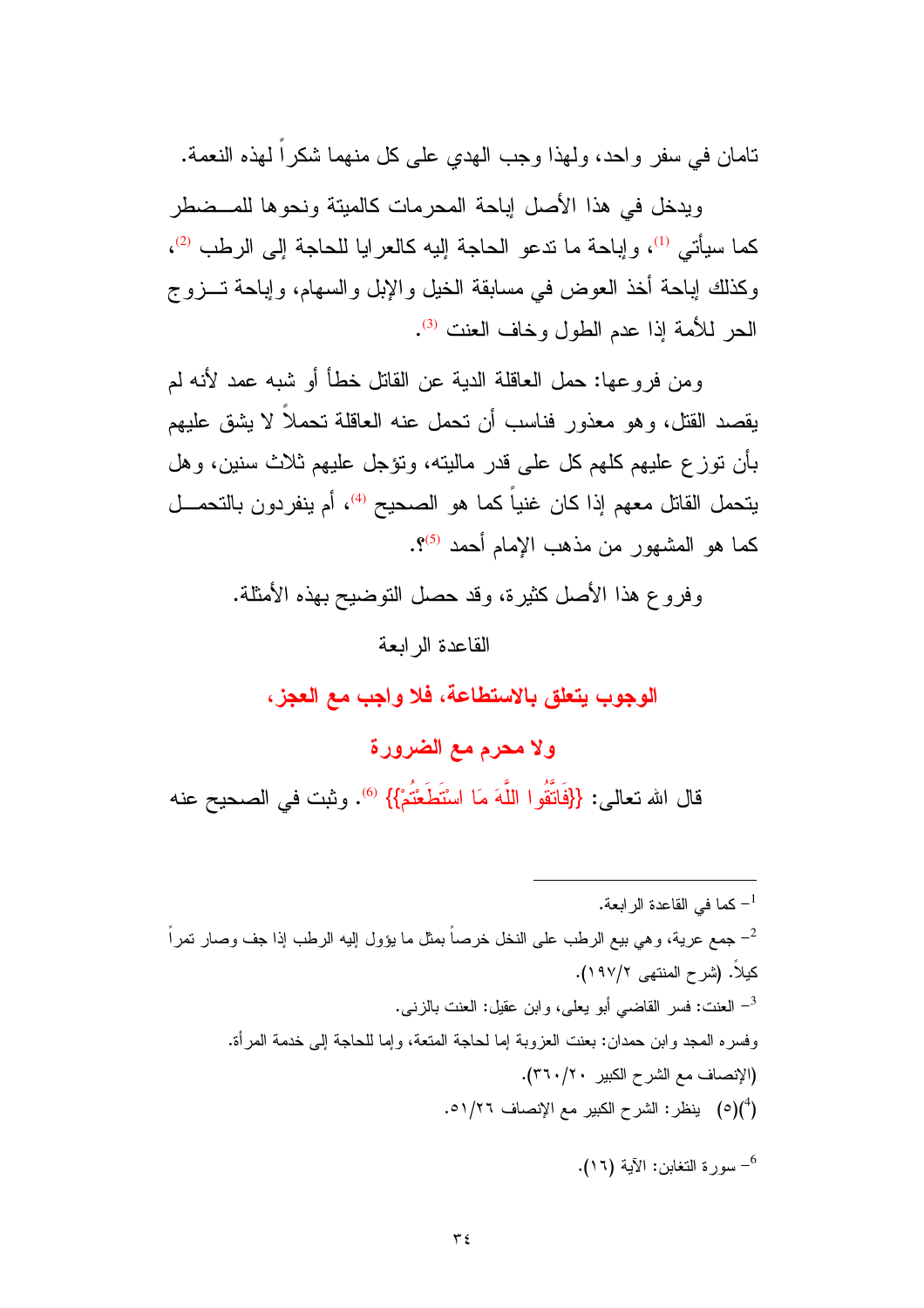صلَّى الله عليه وسلَّم أنه قال: «إذا أمرنكم بأمر فأتوا منه ما استطعتم» <sup>(1)</sup>. و هذه القاعدة تضمنت أصلبن:

أحدهما: سقوط كل واجب مع العجز .

والثاني: إباحة المحظورات عند وقوع الاضطرار إليه، كمـــا قـــال نعالى أيضاً في الأصل الثاني بعدما حرم الميتة والدم، وما عطف عليهمـــا: {{فَمَنِ اضْطُرَّ فِي مَخْمَصَة غَيْرَ مُتَجَانِف لِإِثْمِ فَإِنَّ اللَّهَ غَفُــورٌ رَحـــيمٌ}} <sup>(2)</sup>، وقال: {{وَمَا لَكُمْ أَلاَّ تَأْكُلُوا ممَّا ذُكِرَ اسْمُ اللَّه عَلَيْه وَقَدْ فَصلَّ لَكُمْ مَا حَسرَّمَ عَلَيْكُمْ إِلاَّ مَا اضْطُرِرْتُمْ إِلَيْهِ}} (3). فهذه الآية صريحة بحل كل محــرم اضطر العبد إليه، ولكن الضرورة نقدر بقدرها، فإذا انــدفعت الــضرورة وجب على المضطر الكف.

ويدخل في الأصل الأول: كل من عجزٍ عن شـــيء مـــن شـــروط الصلاة أو فر و ضبها، و و اجباتها فإنها تسقط عنه و بصلبي علي حسب مايقدر عليه من لوازمها، والصوم من عجـــز عنـــه عجـــزاً مـــستمراً كـــالكبير ، والمريض الذي لا يرجى برؤه أفطر وكفر عن كل يوم إطعـــام مـــسكين، ومن عجز عنه لمرض برجي زواله أو لسفر أفطر وقضى عدة أيامــــه إذا زال عذره، والعاجز عن الحج ببدنه إن كان يرجو زواله صبر حتى يزول، وإن كان لا يرجو زواله أقام عنه نائباً يحج عنه.

وقال تعالى: {{لَيْسَ عَلَى الأَعْمَى حَرَجٌ وَلاَ عَلَى الأَعْرَجِ حَـــرَجٌ وَلاَ عَلَى الْمَرِيضِ حَرَجٌ}} <sup>(4)</sup>. وذلك في كل عبادة توقفــت علـــي البــصرِ ، أو الصحة، أو سلامة الأعضاء كالجهاد ونحوه، ولهذا اشترطت القــدرة فـــي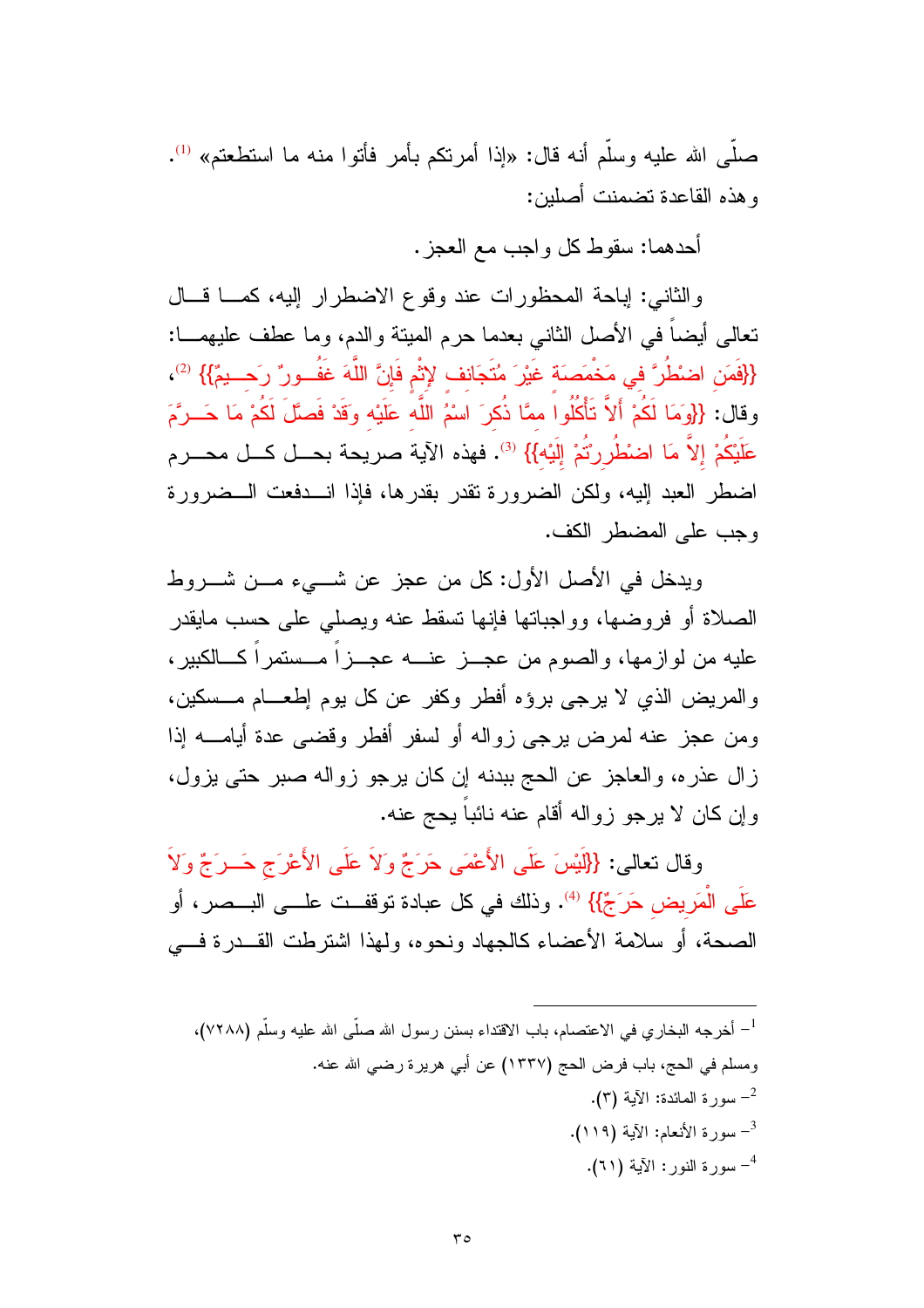جميع الواجبات، فمن لم يقدر فلا يكلفه الله ما يعجز عنه، وكذلك قال النبي صلَّى الله عليه وسلَّم في الحديث الصحيح: «من رأى منكم منكراً فليغيـــره بيده، فإن لم يستطع فبلسانه، فإن لم يستطع فبقلبه وذلك أضعف الإيمــــان» <sup>(1)</sup>. وقال في النفقة والكسوة وتوابعها على الأهل: {{لَيُنْفِقْ ذُو سَعَة منْ سَعَتَه وَمَنْ قُدرَ عَلَيْه رِزِقُهُ فَلْيُنْفقْ ممَّا آتَاهُ اللَّهُ لاَ يُكَلِّفُ اللَّهُ نَفْسًا إلاَّ مَــا آتَاهَــا سَيَجْعَلُ اللَّهُ بَعْدَ عُسْرٍ يُسْرًا \*}} <sup>(2)</sup>. وقال صــــلّـى الله عليــــه وســـلّم فــــي الواجبات المالية: «ابدأ بنفسك ثم بمن تعول» <sup>(3)</sup>.

ومن هذا الأصل: الكفارات المرتبة إذا عجز عن الأعلى انتقل إلـــي ما دونه، وأعذار الجمعة والجماعة داخلة في هذا الأصل كما دخلــت فـــي الذي قبله، وقال العلماء: في محظورات الإحسرام والسضرورات، تبـــبح للمحرم المحظورات، وعليه الفدية كما هو مفصل في كتب الفقه <sup>(4)</sup>.

ومن فروعها: جواز الانفراد في الصف إذا لم يجــد موضـــعاً فـــي الصف الذي أمامه؛ لأن الواجبات التي هي أعظم من المــصافة بالإتفــاق نسقط مع العجز، فالمصافة من باب أولى وأحرى.

أحرجه مسلم في الإيمان، باب بيان كون النهي عن المنكر من الإيمان (٤٩). ـ سورة الطلاق: الآبة (٧). في حديث جابر رضمي الله عنه أن النبي صلَّى الله عليه وسلَّم قال: «ابدأ بنفسك فتصدق عليها،  $^{-3}$ فإن فضل شيء فلأهلك، فإن فضل شيء عن أهلك فلذي قرابتك». أخرجه مسلم في الزكاة، باب الابنداء بالنفقة بالنفس... (٩٩٧)، وروى أبو هريرة رضيي الله عنه أن النبي صلَّى الله عليه وسلَّم قال: «اليد العليا خير من اليد السفلي، وابدأ بمن نـعول...». أخرجه البخاري في الزكاة، باب لا صدقة إلا عن ظهر غني... (١٤٢٦). <sup>4</sup>– انظر: شرح المنتهى ٢٠/٢.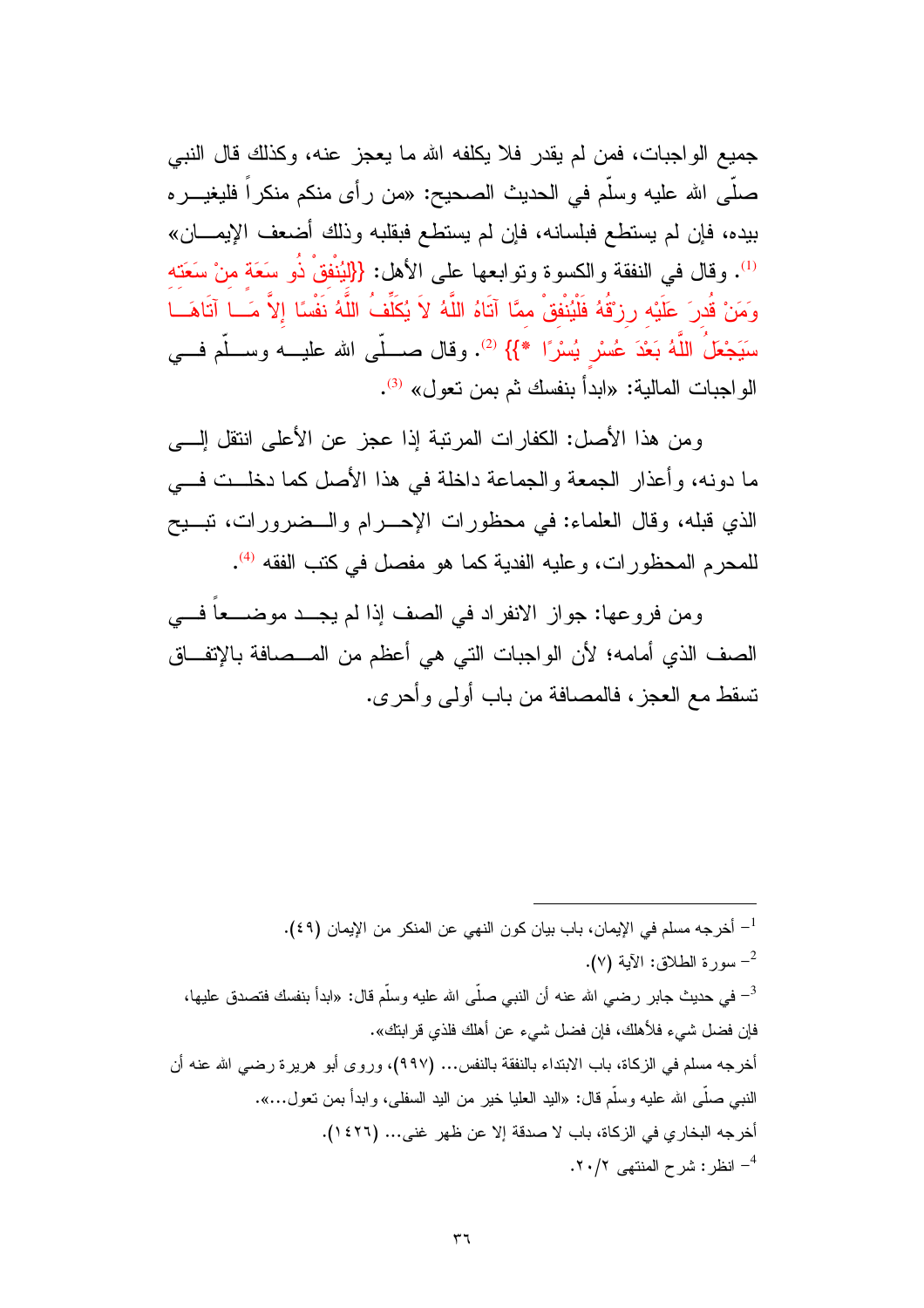### لأخامسة

## الشريعة مبنية على أصلين: الإخلاص للمعبود، والمتابعة للرسول صلَّى الله عليه وسلَّم

هذان الأصلان شرط لكل عمل ديني ظاهر كأقوال اللسان، وأعمال الجوار ح، وباطن كأعمال القلوب. قال الله تعالى: {{أَلاَ للَّه الدِّينُ الْخَالصُ}} <sup>(1)</sup> {{وَمَا أُمرُوا إِلاَّ لِيَعْبُدُوا اللَّهَ مُخْلِصينَ لَهُ الدِّينَ}} <sup>(2)</sup>. والدين فسره النب*ـــى* صلَّى الله عليه وسلَّم في حديث جبريل: «أنــــه شــــرائع الإســــلام الخمـــسة وأصول الإيمان السنة، وحقائق الإيمان وهو الإحسان الذي هو أصل أعمال القلوب» <sup>(3)</sup>. فهذه الأمور لا بد أن تكون خالــصة لله مـــراداً بهـــا وجهـــه ور ضو انه و ثو ابه، و لا بد أن نكون مأخوذة من الكتاب و السنَّة.

قال تعالى في متابعة الرسول صلَّى الله عليه وسلَّم: {{وَمَــا آتَــاكُمُ الرَّسُولُ فَخُذُو هُ وَمَا نَهَاكُمْ عَنْهُ فَانْتَهُوا}} (4) ، وقال في الجمع بين الأصطين: {{وَمَنْ أَحْسَنُ ديناً ممَنْ أَسْلَمَ وَجْهَهُ للّه وَهُوَ مُحْسنٌ}} (3) أسلم وجهه: أخلص أعماله الظاهرة والباطنة لله، وهو محسن في هذا الإسلام، بأن يكون فيه متبعاً لرسول الله. وقال في عدة آيات: {{وَأَطْيِعُوا اللَّهَ وَأَطْيِعُوا الرَّسُولَ}} (6) فالعمل الجامع للوصفين هو المقبول، وإذا فقدهما، أو فقــد أحـــدهما فهـــو مردود على صاحبه يدخل في قوله نعالى: {{وَقَدِمْنَا إِلَى مَا عَملُوا مِنْ عَمَل فَجَعَلْنَاهُ هَبَاءً مَنْثُورًا \*}} (7)، وقال تعالى مفرقـــاً بـــين عمـــل المخلـــصين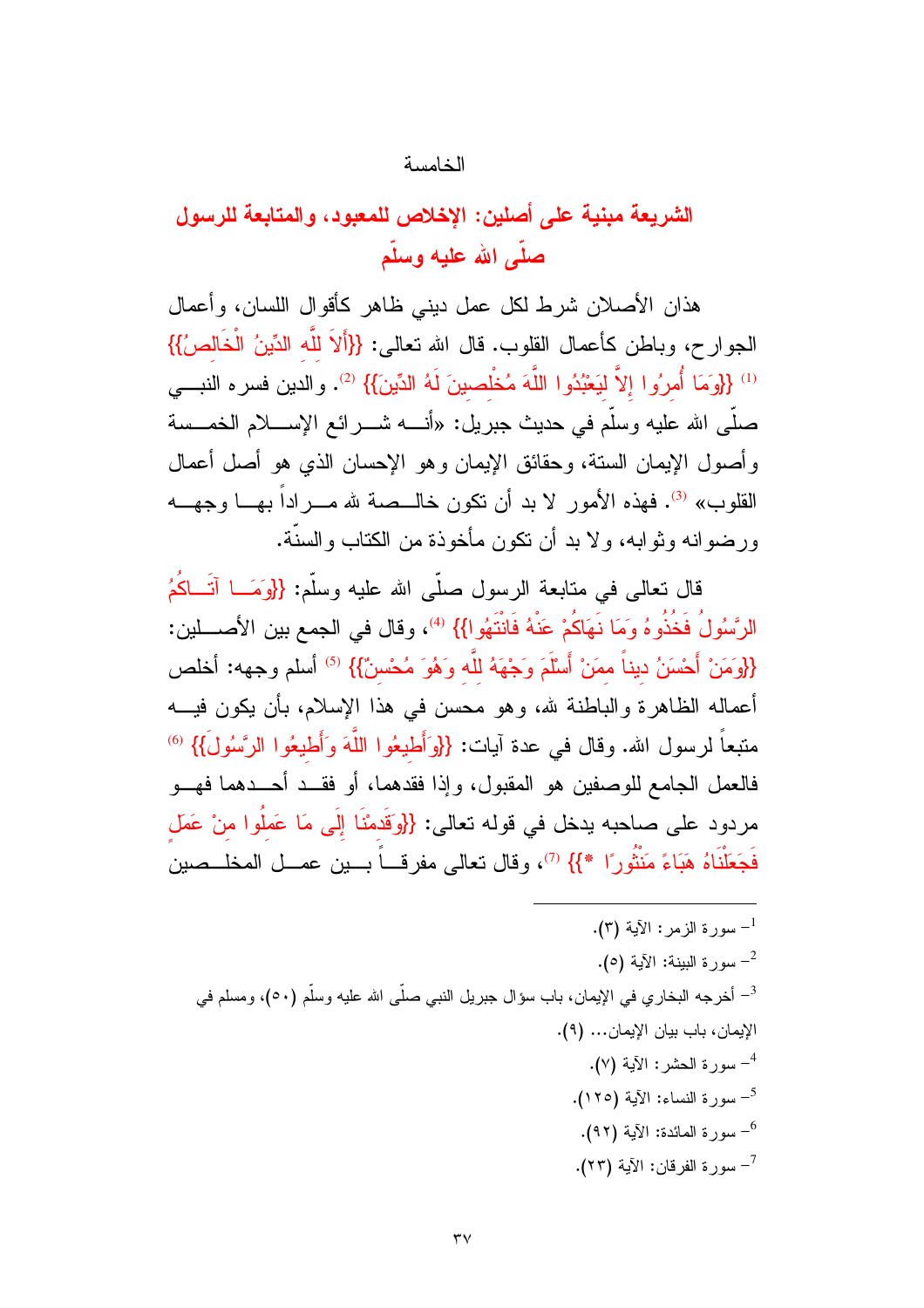والمرائين: {{وَمَثَلُ الَّذِينَ يُنْفَقُونَ أَمْوَالَهُمُ ابْتَغَاءَ مَرْضَاتِ اللَّهِ وَتَثْبِيتَــا مـــنْ أَنْفُسهمْ كَمَثَل جَنَّة برَبْوَة}} <sup>(1)</sup> الآية، وقال: {{وَالَّذِينَ يُنْفقُونَ أَمْــوَالَهُمْ رئَـــاءَ النَّاس وَلاَ يُؤْمِنُونَ بِاللَّه وَلاَ بِالْيَوْمِ الآخرِ وَمَنْ يَكُنِ الشَّيْطَانُ لَهُ قَرِيناً فَــسَاءَ قَرِيناً \*}} <sup>(2)</sup>، وقال صلَّى الله عليه وسلَّم في الـهجرة النّي هي مــــن أفـــضل الأعمال: «فمن كانت هجرته إلى الله ورسوله فهجرته إلى الله ورسـوله ـــ فهذا المخلص \_ ومن كانت هجرته إلى دنيا يـــصيبها أو امــــرأة ينكحهـــا، فهجرنه إلى ما هاجر إليه» <sup>(3)</sup>. وسُئل صلَّى الله عليه وسلَّم عن الرجل يقاتل شجاعة، ويقاتل حمية، ويقاتل للمغنم أي ذلك في سبيل الله؟ فقال: «من قاتل لتكون كلمة الله هي العليا فهو في سبيل الله» <sup>(4)</sup>. فمن كان قصده في جهاده القولي والفعلي نصر الحق فهو المخلص، ومن قــصد غيـــر ذلــك مـــن الأغراض، فله ما نوى، وعمله غير مقبول. وقال نعالى في الأعمال الفاقدة للمتابعة: {{قُلْ هَلْ نُنَبِّئُكُمْ بِالأَخْسَرَينِ أَعْمَالاً \*الَّذينَ ضلَّ سَعْيُهُمْ في الْحَيَــاة الدُّنْيَا وَهُمْ يَحْسَبُونَ أَنَّهُمْ يُحْسِنُونَ صُنْعًا \*}} <sup>(5)</sup> الآية. وقــال: {{فَــالِنْ لَــمْ يَسْتَجِيبُوا لَكَ فَاعْلَمْ أَنَّمَا يَتَّبِعُونَ أَهْوَاءَهُمْ وَمَنْ أَضلَّ ممَنِ اتَّبَعَ هَــوَاهُ بِغَيْــر هُديً}} <sup>(6)</sup>.

فالأعمال الصالحة كلها إذا وقعت من المرائين فهي باطلـــة فاقـــدة للإخلاص الذي لا يكون العمل صالحاً إلا بـــه، والأعمـــال التـــي يفعلهـــا العبد لله لكنها غير مشروعة فهبي باطلة؛ لفقــدها المتابعــة، وكــذلك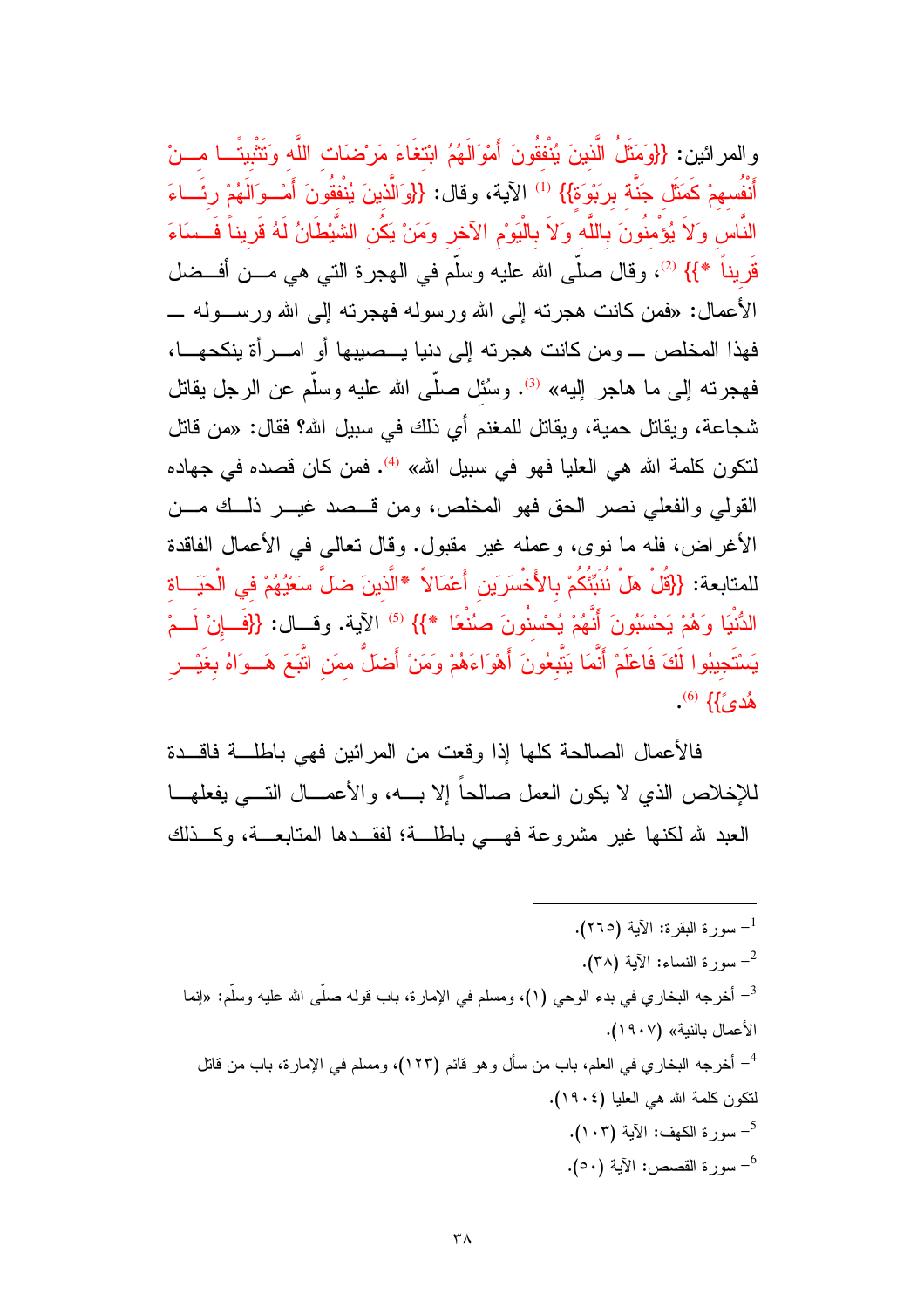الاعتقادات المخالفة؛ لما في كتاب الله وسنَّة رسوله، كاعتقادات أهل البــدع المخالفة لما عليه الرسول صلَّى الله عليه وسلَّم وأصحابه، وكلَّها ندخل فـــي قوله صلَّى الله عليه وسلَّم: «إنما الأعمال بالنيات، وإنما لكـــل امـــر ئ مــــا نوي» <sup>(1)</sup> متفق عليه، وقوله صلَّى الله عليه وسلَّم: «من عمل عمـــلاً لـــبِس عليه أمرنا فهو رد» <sup>(2)</sup> متفق عليه. فالأول ميزان للأعمال باطناً، والثـــانـي ميزان الأعمال ظاهراً، والإخلاص لله في كل شيء هو الـــذي وردت فيـــه نصوص الكتاب والسنة في الأمر به، وفضله وثمراته، وبطلان العمل الذي فقدم.

وأما نية نفس العمل فهذا وإن كان لا بد منه في كل عمـــل، لكنــــه حاصل من كل عامل معه رأيه و عقله؛ لأنها القصد، وكـــل عاقـــل يقـــصد العمل الذي بباشره وبعمله.

وكما أن هذا الأصل ندخل فيه العبادات، فكذلك المعـــاملات، فكـــل معاملة من بيع، أو إجارة، أو شركة، أو غيرها من المعـــاملات تراضــــى عليها المتعاملان لكنها ممنوعة شرعاً، فإنها باطلَّــة محرمـــة، ولا عبـــرة بتراضيهما؛ لأن الرضي إنما يشترط بعد رضي الله ورسوله.

وكذلك النبرعات النبى نهى الله ورسوله عنهــا كتخــصيص بعــض الأو لاد علي بعضهم، أو تفضيلهم في العطايسا والوصسايا، وكــذلك فـــى المواريث: «لا وصية لوارث» <sup>(3)</sup>.

ـ سبق تخريجه ص $^{-1}$ ). أخرجه بهذا اللفظ مسلم في الأقضية، باب نقض الأحكام الباطلة (١٧١٨).  $^{-2}$ وهو منفقٍ عليه بلفظ: «من أحدث في أمرنا هذا ما ليس منه فهو رد». أخرجه البخاري في الصلح، باب إذا اصطلحوا على أمر جور (٢٦٩٧)، ومـــسلم فـــي الموضــــع السابق. <sup>3</sup>– أخرجه ٢٦٧/٥، وأبو داود في الوصايا، باب ما جاء في الوصية للوارث (٢٨٧٠)، والترمــذي في الوصايا، باب لا وصية لوارث (٢١٢١)، وابن ماجه في الوصايا، بــاب لا وصـــية لــوارث=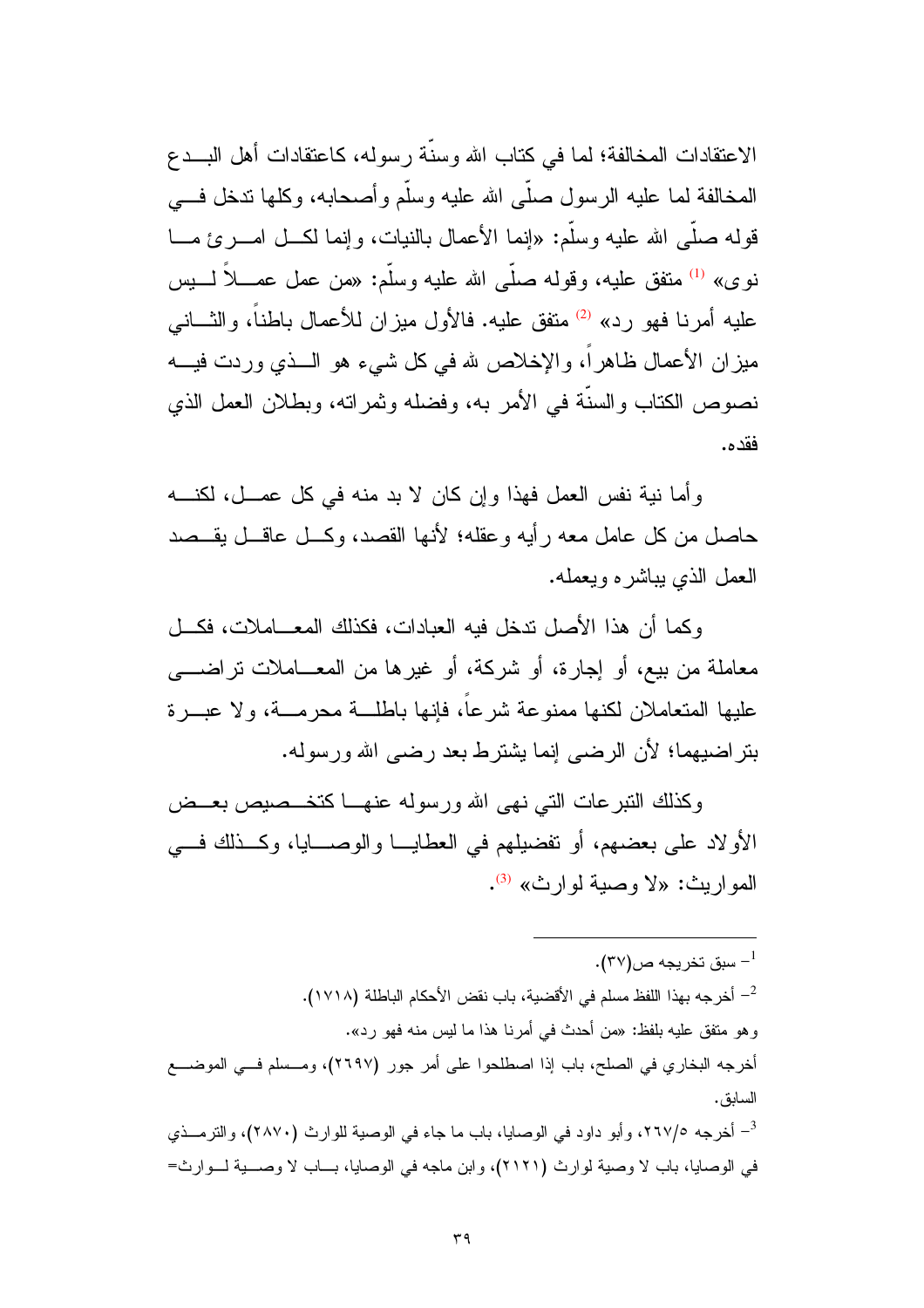وكذلك شروط الواقفين لا بد أن نكون غير مخالفة للسشرع، فسان خالفت الشرع ألغيت، وميزان الشروط مطلقاً قوله صلَّى الله عليه وســلَّم: «المسلمون على شروطهم، إلا شرطاً حرم حلالاً أو أحل حراماً» رواه أهل السنن عن عوف بن مالك <sup>(1)</sup>.

وكذلك النكاح شروطه وأركانه والمحلسل منسه، والسذى لا يحسل، والطلاق، والرجعة، وجميع متعلقات الأحكام المتعلقة به لا بد أن نقع علـــي الوجه المشروع فإن لم نقع، فهي مردودة.

وكذلك الأيمان والنذور لا يحلف العبد إلا بالله، أو بصفة من صفاته، أو اسم من أسمائه، و«من نذر أن يطيع الله فليطعه، ومن نذر أن يعـــصــي الله فلا بعصه» (2).

=(٢٧/٣)، وأخرجه عبد الرزاق (١٦٣٠٨)، وسعيد بــن منــصور (٤٢٧)، وابــن أبـــى شـــيبة، ١٤٩/١١، وابن الجارود (٩٤٩)، والطبراني في الكبير (٧٥٣١)، والبيهقي ٢١٢/٦، وابن عــدي  $.(\Upsilon$  ۹.)

من طرق عن إسماعيل بن عياش عن شرحبيل بن مسلم الخولاني عن أبي أمامة رضي الله عنه. وسكت عنه أبو داود، وحسنه النرمذي، وهذا من رواية اِسماعيل بن عياش عـــن أهـــل الـــشام إذ شرحبيل بن مسلم من ثقات الشام، ورواية إسماعيل بن عياش عن الشاميين صحيحة قاله الإمام أحمد و البخار ي.

حديث: «المسلمون عند شروطهم» علقه البخاري ٤٥١/٤ فتح بصيغة الجـــزم. وقـــد أخرجــــه -موصولاً الإمام أحمد ٣٦٦/٢، وأبو داود (٣٥٩٤)، وابن الجارود (٦٣٧)، والحاكم ٤٥/٢، وابــن عدي (٢٠٨٨) عن أبي هريرة من طريق كثير بن زيد عن الوليد بن رباح عنه. وأخرجه الترمذي (١٣٧٠) عن كثير بن عبد الله بن عمرو بن عوف المزنى عن أبيه عن جده أن رسول الله صلَّى الله عليه وسلَّم قال: «الصلح جائز بين المسلمين إلا صلحاً حرم حلالاً، أو أحل حراماً، والمسلمون علي شر وطهم إلا شرطاً حرم حلالاً، أو أحل حر اماً» وكذا أخرجه الطبر إني في الكبير (٣٠)، و ابن عدي (٢٠٨١)، والدار قطني ٢٧/٣، والبيهقي ٧٩/٦، وابن ماجه (٢٣٥٣) دون الجملة الأخير ة وله شواهد من حديث عائشة، وأنس، وعبد الله بن عمر، ورافع بن خديج رضـي الله عنـهم فـهو ثابت بمـجمـــوع طر قه.

. سبق تخريجه ص $^{-2}$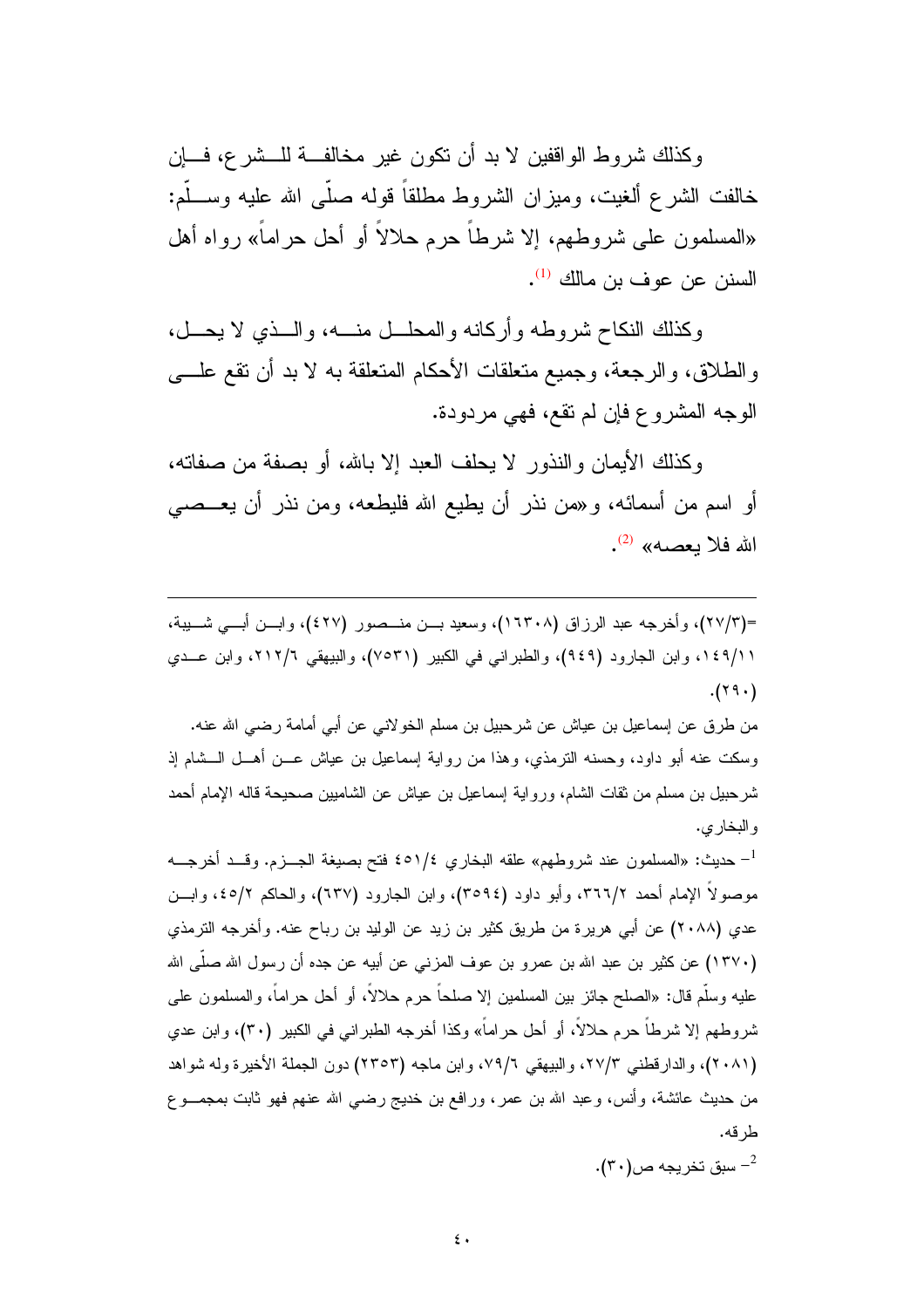وكذلك الحنث في الأيمان؛ لقوله صلَّى الله عليه وسلَّم: «من حلَّــف على يمين فرأى غيرها خيراً منها، فليأت الذي هو خير، وليكفر عن يمينه» (!). والقضاء، والبينات، ونوابعهما جميعها مربوطة بالشرع.

قال تعالى: {{فَلاَ وِرَبِّكَ لاَ يُؤْمِنُونَ حَتَّى يُحَكِّمُوكَ فيمَا شَجَرَ بَيْنَهُمْ ثُمَّ لاَ يَجِدُوا في أَنْفُسهمْ حَرَجًا ممَّا قَضَيْتَ وَيُـسلِّمُوا تَـسلْيمًا \*}} (2)، {{فَـإِنْ تَنَازَعْتُمْ في شَيْء فَرُدُّوهُ إِلَى اللَّه وَالرَّسُول إِنْ كُنْتُمْ تُؤْمِنُونَ بِاللَّـــه وَالْيَـــوم الآخر ذَلَكَ خَيْرٌ وَأَحْسَنُ تَأْوِيلاً (3).

بل الفقه من أوله إلى آخره لا يخرج عن هذا الأصل المحيط، فسإن الأحكام مأخوذة من الأصول الأربعة: الكتاب، والــسنَّة، وهمـــا الأصـــل، والإجماع مستند إليهما، والقياس مستنبط منهما.

#### القاعدة السادسة

الأصل في العبادات الحظر ، فلا يشرع منها إلا ما شرعه الله ورسوله ، والأصل في العادات الإباحة، فلا يحرم منها إلا ما حرمه الله ورسوله

وهذه القاعدة نضمنت أصلين عظيمـــين، ذكرهمــــا الإمــــام أحمـــد وغيره من الأئمة ودل عليهما الكتاب والسنَّة في مواضع، مثل قوله تعـــالـي فى الأصل الأول: {{أَمْ لَهُمْ شُرِكَاءُ شَرَعُوا لَهُمْ منَ السدِّينِ مَسا لَسمْ يَسأُذَنْ به اللَّهُ}} <sup>(4)</sup> ومثل: الأمر بعبادته وحـــده لا شــــريك لــــه فــــى مواضــــع كثيرة <sup>(5)</sup>. وقوله في الأصل الثاني: {{هُوَ الَّذي خَلَقَ لَكُمْ مَــا فـــى الأَرْض

<sup>1</sup>– أخرجه مسلم في الأيمان باب ندب من حلف يميناً فرأى غيرها خيراً منها... (١٦٥٠) (١٢) عن أبي هريرة رضبي الله عنه. <sup>2</sup>– سورة النساء: الآية (٦٥). ـ سورة النساء: الآية (٥٩). <sup>4</sup>– سورة الشورى: الآية (٢١). <sup>5</sup>– كقوله تعالى: {}{وَأَنَّ الْمَسَاجِدَ لِلَّهِ فَلاَ تَدْعُوا مَعَ اللَّهِ أَحَدًا \*} [الجن: ١٨].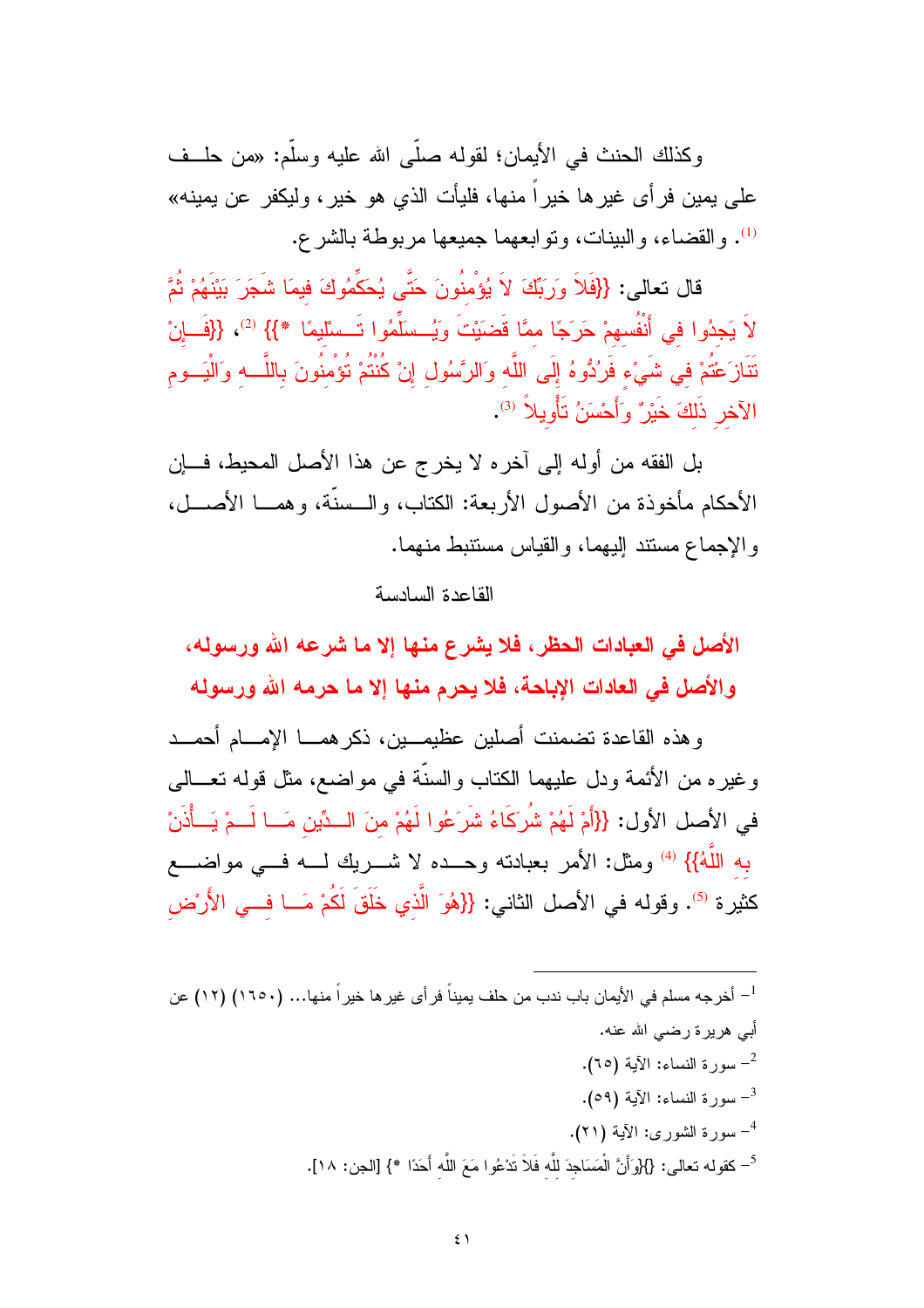جَميعًا}} (1) أي لجميع أنواع الانتفاعات فأباح منها جميع المنافع سوى مـــا ورد في الشرع المنع منه لضرره، وقوله تعالى: {{قُلْ مَنْ حَرَّمَ زِينَةَ اللَّـــه الَّتي أَخْرَجَ لعبَاده وَالطَّيِّبَات منَ الرِّزْقِ قُلْ هيَ للَّذينَ آمَنُوا في الْحَيَاة الدُّنْيَا خَالِصَةً يَوْمَ الْقِيَامَة}} <sup>(2)</sup> فأنكر تعالى على من حرم ما خلق الله لعباده مـــن المأكل، والمشارب، والملابس، ونوابعها.

وبيان ذلك أن العبادة هي ما أُمرٍ به أمرٍ إيجابٍ أو استحبابٍ، فكـــل واجب أوجبه الله ورسوله، أو مستحب فهو عبادة يعبد الله به وحده ويـــدان الله به، فمن أوجب أو استحب عبادة لم يدل عليها الكتاب ولا الــسنَّة، فقــد ابندع ديناً لم يأذن الله به وهو مردود على صاحبه؛ كما قال صلَّى الله عليه وسلم: «من عمل عملا ليس عليه أمرنا فهو رد» منفق عليه <sup>(3</sup>). ونقـــدم أن من شروط العبادة الإخلاص لله، والمتابعة لرسول الله صلَّى الله عليه وسلَّم.

واعلم أن البدع من العبادات: إما أن يشرع عبـــادة لـــم يـــشرع الله ورسوله جنسها أصلاً، أو شرعها الله ورسوله على صفة، أو في زمان، أو مكان مخصوص ثم غيرها المغير إلى غير تلك الصفة، كمن أوجب صلاةً، أو صوماً، أو غيرهما من العبادات بغير إيجاب من الله ورسوله، أو ابتـــدع مبتدع الوقوف بعرفة، أو مزدلفة أو رمي الجمـــار فـــي غيـــر وقتهـــا، أو استحب مبتدع عبادة في وقت من الأوقات، أو مكان من الأمكنة بغير هدى من الله وحجة شرعية، والله نعالمي هو الحاكم لعباده على لسان رسوله، فلا حكم إلا حكمه، و لا دين إلا دينه.

و أمـــا العـــادات كلهـــا كالمآكـــل و المـــشار ب، و الملابـــس كلهـــا، والأعمال، والصنائع، والمعاملات، والعادات كلها فالأصل فيهــا الإباحـــة

> ـ سورة اللقرة: الآلة (٢٩). <sup>2</sup>- سورة الأعراف: الآية (٣٢). . تقدم تخريجه ص $^{-3}$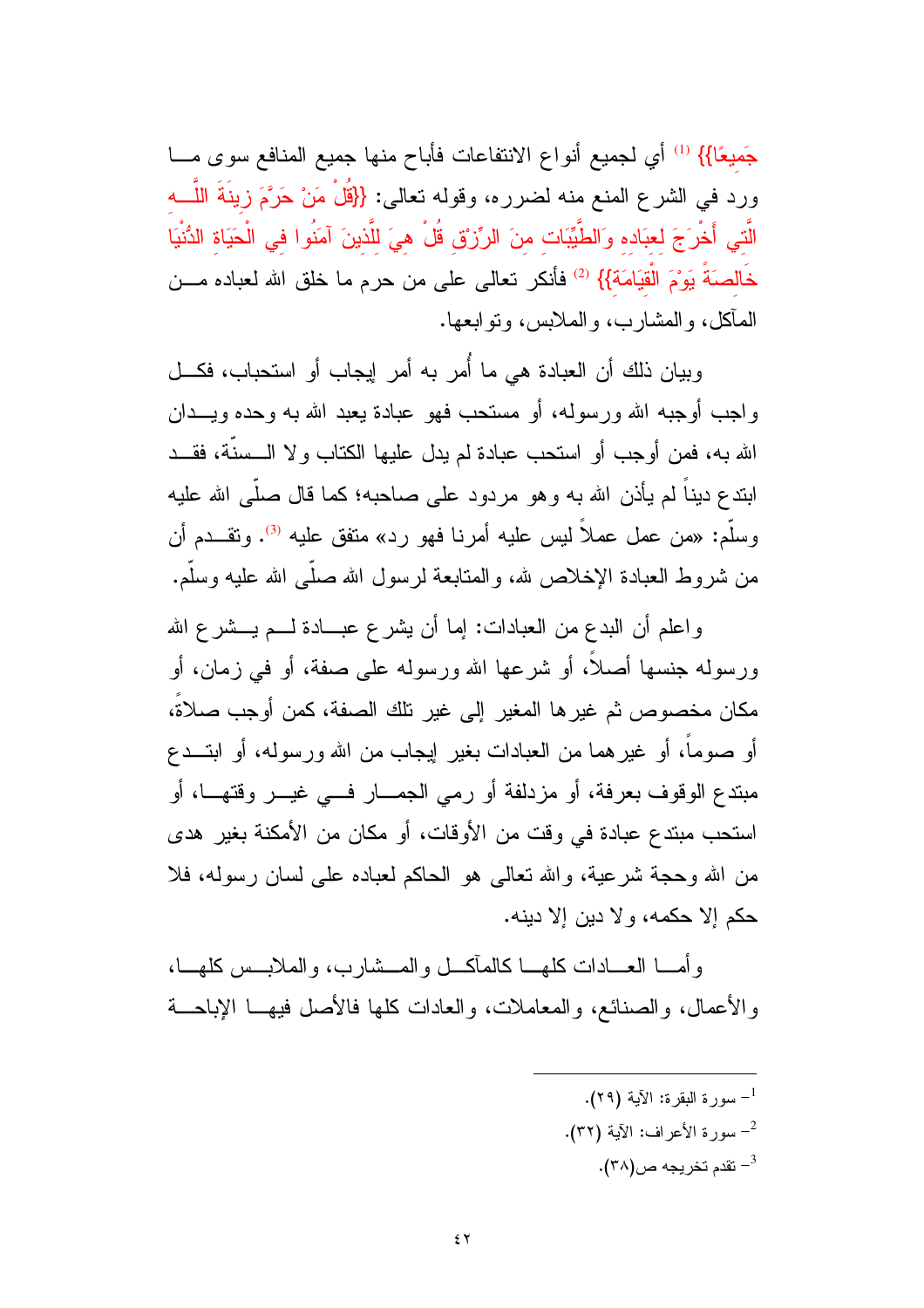والإطلاق، فمن حرم شيئاً منها لم يحرمه الله ولا رسوله، فهو مبتدع كمـــا حرم المشركون بعض الأنعام التي أحلها الله ورسوله، وكمن بريد بجهله أن يحرم بعض أنواع اللباس، أو الصنائع، أو المخترعات الحادثة بغير دليــل شرعي يحرمها، فمن سلك هذا المسلك فهو ضال جاهل، والمحرَّم من هذه الأمور قد فصلت في الكتاب والسنَّة، كما قال تعالى؛ {{وَقَدْ فَصَّلَ لَكُمْ مَــا حَرَّمَ عَلَيْكُمْ}} <sup>(1)</sup> ولم يحرم الله علينا إلا كلِّ ضــــار خبيـــث، ومـــن نتبـــع المحرمات وجدها تشتمل على الخبث والمــضار القلبيـــة، أو البدنيـــة، أو الدينية، أو الدنيوية لا تخرج عن ذلك، ولهذا من أكبـــر نعمـــة الله علينـــا تحريمه ومنعه لنا مما يضرنا، كما أن من نعَمه إباحته لنا ما ينفعنا، و هذان الأصلان نفعهما كبير، وبهما تعرف البدع في العبادات والعادات فكل مـــن أمر بشيء لم يأمر به الشارع فهو مبتدع، وكل من حرم شيئاً لـــم يحرمــــه الشارع من العادات فهو مبتدع.

#### القاعدة السابعة

التكليف وهو البلوغ والعقل، شرط لوجوب

العبادات، والتمييز شرط لصحتها إلا الحج والعمرة،

فيصحان ممن لم يميز ، ويشترط مع ذلك الرشد للتصرفات ،

#### والملك للتبرعات

هذه القاعدة نتثنتمل على هذه الضوابط التبى نتبنى عليهـا العبــادات وجوبا وصحة، والنصرفات والنبرعات، فالمكلف الذي هــو بـــالغ عاقـــل تجب عليه جميع العبادات، والتكاليف الـــشر عية؛ لأن الله رؤوف رحـــبم بعباده، فقبل بلوغ الإنسان السن الذي يقوى به على العبــادات قـــوة تامــــة

سورة الأنعام: الآبة (١١٩).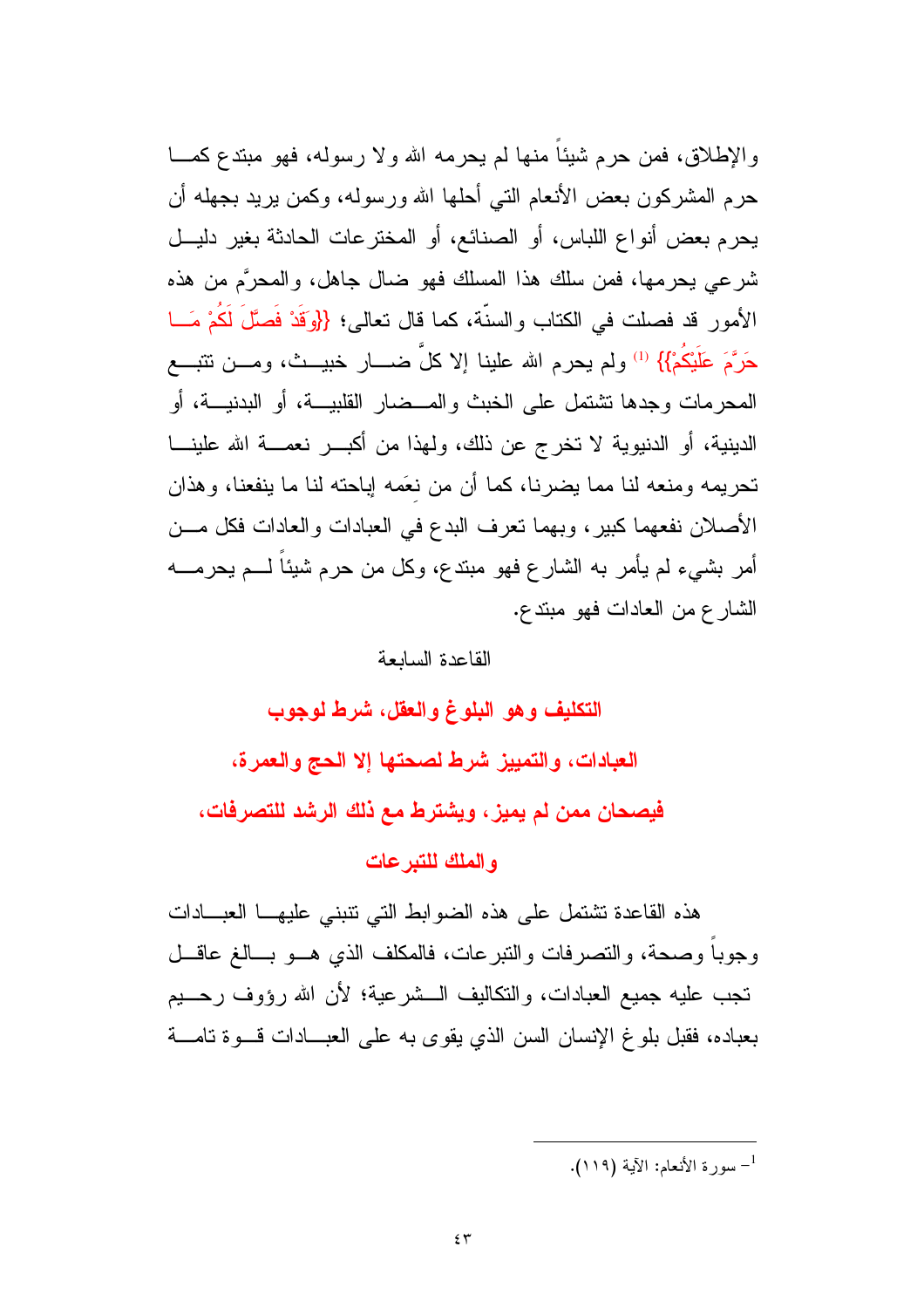و هو البلوغ لم يوجب عليه التكاليف، وكذلك إذا كان عادماً للعقل الذي هــو حقيقة الإنسان من باب أولى، فالذي لا عقل له لا يجب عليه شــــىء مـــن العبادات، كما لا نصح منه لعدم شرطها، وهو النية والقصد التي لا نوجــد من غير عاقل، والبلوغ يحصل: إما بإنزال المنبي يقظة أو مناماً، أو بتمـــام خمسة عشر، أو بإنبات شعر العانة للذكر والأنثي، ونزيد الأنثي إذا حاضت فقد بلغت.

لكن المميز يؤمر بالصلاة والعبادات التي يقدر عليهــا مـــن غيـــر ليجاب، ويضرب على النزامها وفعلها إذا بلغ عشرا ضربا غيـــر مبـــرح للتأديب، لا للوجوب، وهذا دليل على صحة العبادات كلها من المميز، فإنه إذا مَيَّز الأمور، وعرف في الجملة ما ينفع وما يضر صار معه عقل يقصد به العبادة والخير، فمن كان دون التمييز لا تصح عبادته كلها؛ لمـــشاركته حينئذ لغير العاقل الذي لا قصد له صحيح سوى الحج والعمرة، فإنه صـــح أن النبي صلَّى الله عليه وسلَّم: «رفعت إليه امرأة صبيباً في المـهد، فقالــت: ألهذا حج؟ قال: نعم ولك أجر» متفق عليه <sup>(1)</sup>. فينوي عنه وليـــه الإحــــرام ويجنبه ما يجنب المحرم، ويحضره في المناسك والمشاعر كلهــا، ويفعــل عنه ما يعجز عنه، مثل: الرمي.

وبستثنى من العبادات، العبادات المالية كالزكاة، والنفقات الواجيسة، و الكفار ات فإنها تجب على الكبير ، و الصغير ، و العاقل، و غير العاقل؛ لعمو م النصوص قولاً منه صلَّى الله عليه وسلَّم وفعلاً <sup>(2)</sup>.

وأمسا التصرفات المالية فحيث كان الغرض الأكسبر منها حسفظ

أخرجه مسلم في الحج، باب صحة حج الصبي (١٣٣٦)، عن ابن عباس رضي الله عنهما.  $^{-1}$ لحديث أبي هريرة رضيي الله عنه أن النبي صلَّى الله عليه وسلَّم قال: «ما من صاحب ذهب ولا  $^{-2}$ فضـة لا يؤدي منها حقها إلا إذا كان يوم القيامة صفحت له صفائح من نار …» الحديث، أخرجه مسلم في الزكاة/ باب إثم مانع الزكاة ١٨٠/٢.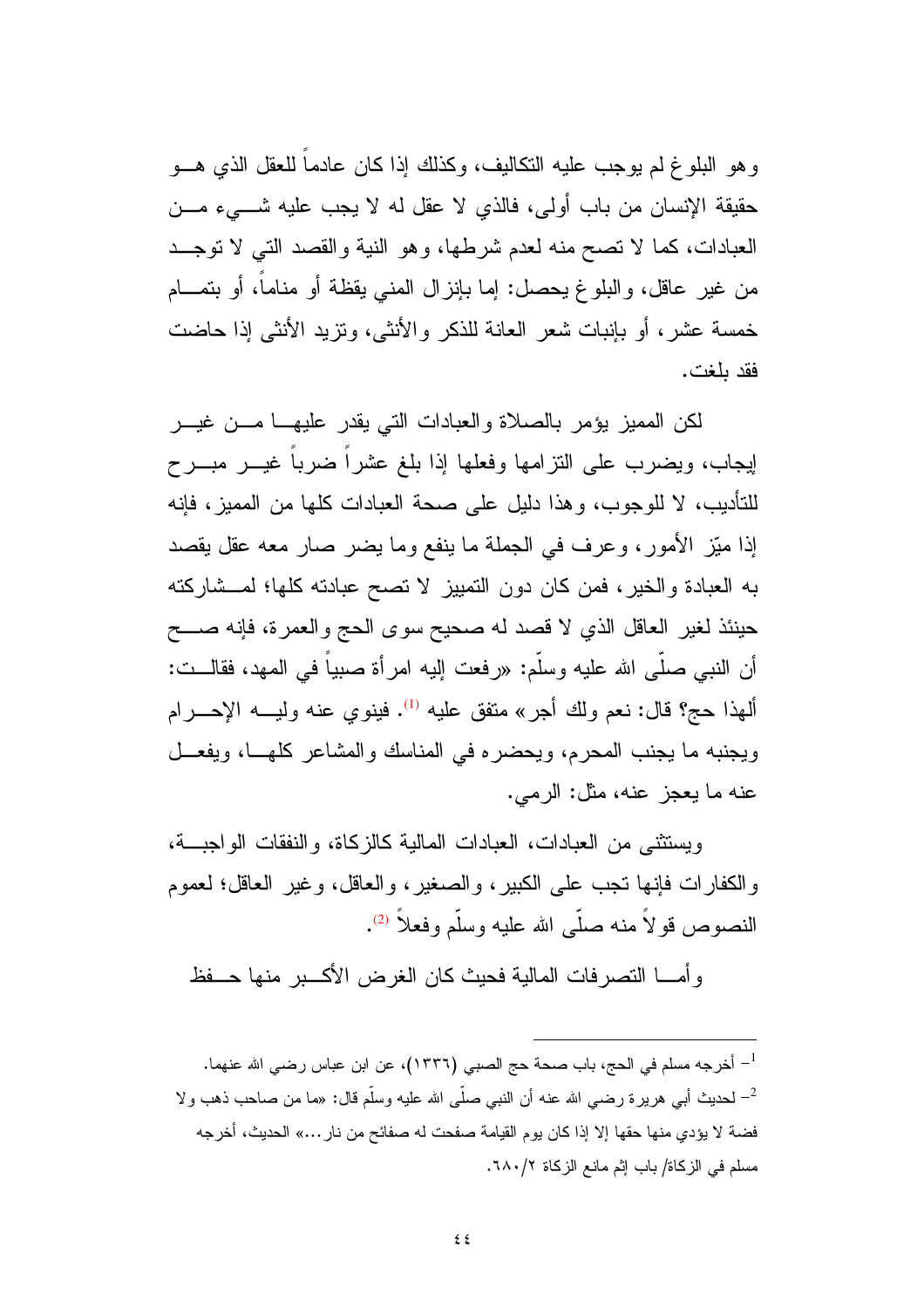الأموال، وحسن التصرف فيها احتيط فيها، فشرط لها مع النكليف: الرشد، وهو إحسان حفظ المال، وصيانته ومعرفة التصرف. قال نعـــالـي: {{فَـــاٍنْ آنَسْتُمْ مِنْهُمْ رُسّْدًا فَادْفَعُوا إِلَيْهِمْ أَمْوَالَهُمْ}} <sup>(1)</sup> فشرط الله شرطين لدفع أموالهم الِبِهِم: الْبَلْوِغِ، والرِّشْدِ، وأَمْرِ قَبْلَ ذَلَكَ إِذَا شَكَ في رشْدِهِم بِاخْتَبِــارِهِم هَـــل يحسنون الحفظ والتصرف، فيدفع إليهم ما لهم أم لا يحسنون فلا يدفع إليهم لَئلًا بِضيعوها فعلم: أن البلوغ، والعقل، والرشـــد: شــــرط لـــصحة جميــــع المعاملات فمن فقد واحداً منها لم تصح معاملته، ولم نتفذ، وتعين الحجـــر علبه.

وأما التبرعات فهي بذل الأموال بغير عوض من هبة، أو صدقة، أو وقف، أو عنقٍ أو نحوها، فلا بد مع البلوغ، والعقل، والرشـــد: أن يكـــون المنبرع مالكاً للمال؛ ليصح نبر عــــه؛ لأن الوكيــــل، والوصـــــي، والنــــاظر للأوقاف، والولَّى على البنامي والمجانين لا يصح نبرعه بما هو ولي عليه وهو لغيره؛ لقوله تعالى: {{وَلاَ تَقْرَبُوا مَالَ الْيَتِيمِ إلاَّ بِالَّتِي هِيَ أُحْـسَنُ}} <sup>(2)</sup> أى أحسن لأموالهم وأصون لها وأنفع لها، والله أعلم.

الثامنة

الأحكام الأصولية والفروعية لا تتم إلا بأمرين: وجود شروطها، و أركانها، و انتفاع مو انعها

وهذا أصل كبير مطرد الأحكام في الأصول والفروع، فمن أعظــم فوائده كثير من نصوص الوعد بالجنسة، وتحسريم النسار علسى أعمسال لا تكفى وحدها بمجردها وكثير من نصوص الوعيد التسى رتــب عليهـــا دخول النار، أو تحريم دخول الجنة أو حرمـــان بعــض أجنـــاس نعيمهـــا

- سورة النساء: الآية (٦).  $^{-1}$
- <sup>2</sup>– سورة الأنعام: الآية (١٥٢).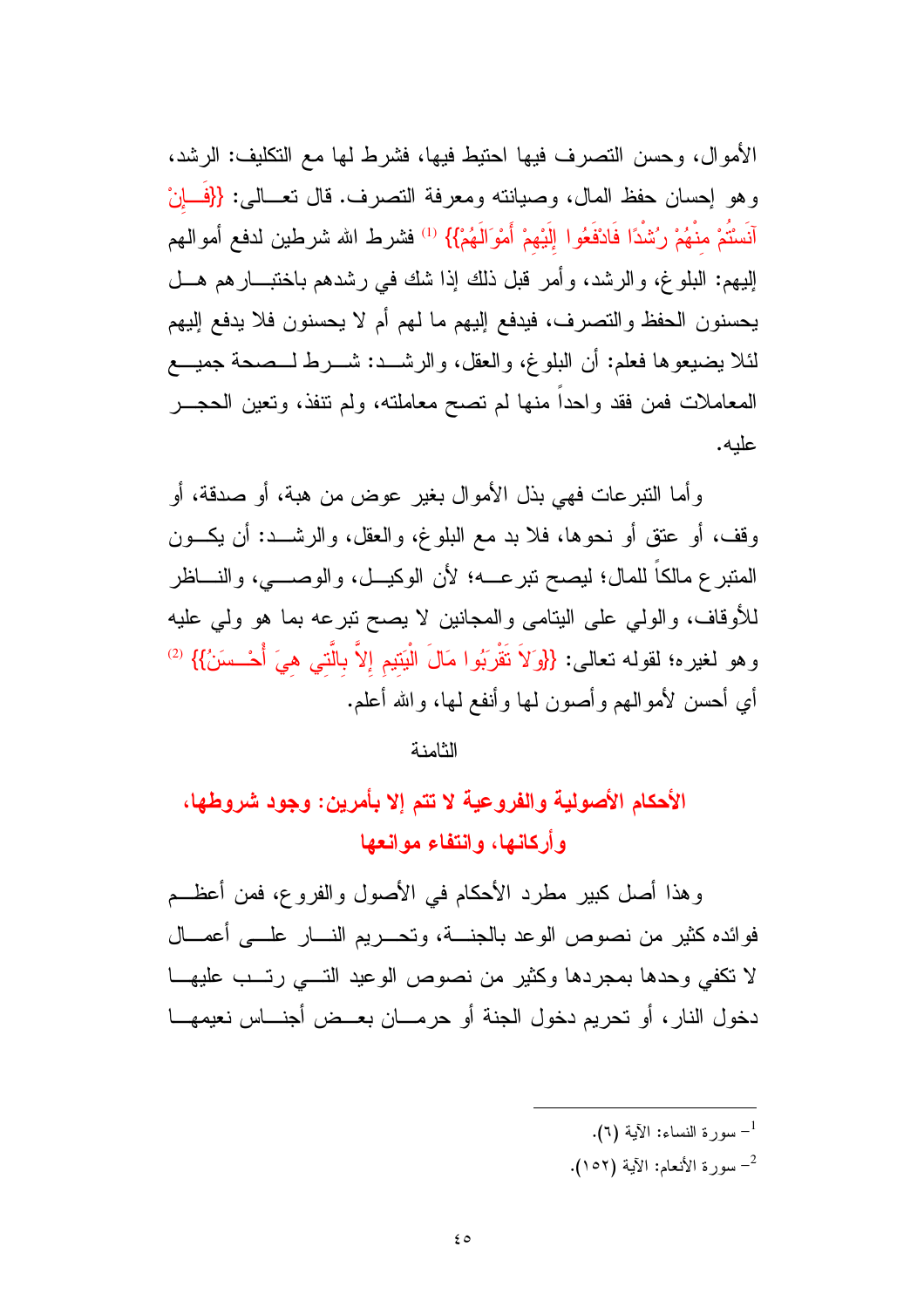فلا بد في هذه النصوص من اجتماع شروطها، ومن انتفاء موانعها، وبهــذا يحصل الجواب عن كثير من الإيرادات والإشكالات على نصوص الوعــد والوعيد، وهي كثيرة جدا فإذا قال قائل: قد رتب الشارع دخول الجنة على بعض الأقوال، أو بعض الأعمال فهل تكفي وحدها في ذلك؟

فالجو اب عن هذا: أنه يجب علينا الإيمان بجميع نــصوص الكتــاب والسنَّة، فلا بد أن يقترن بهذا القول وبهذا العمل الذي رتب عليـــه دخـــول الْجِنَّة الإيمان، والأعمال الأخر الَّتي شرطها الشَّارع، ولا بد مـــع ذلـــك أن بِنتفي المانع من الردة، أو مبطلات الأعمال.

وكذلك إذا قال القائل: قد رتب الله في كتابه دخول النار والخلود فيها على القتل عمدا؟

فالجواب: أن يقال هذا من موجبات الدخول والخلود ولكـــن لـــذلك مانع، وهو الإيمان فإنه نواترت النصوص، وأجمع السلف أن من كان معه إيمان وتوحيد صحيح لا يخلد في النار، وما أشبه ذلك من النصوص.

ومن هذا الأصل: فإن مذهب أهل السنَّة والجماعة أنه قد يجتمع في الشخص الواحد خصال إيمان وخصال كفسر ، أو نفساق، وخـــصال خيـــر وخصال شر، وموجبات للثواب وموجبات للعقــاب، كمــا ثبتــت بــذلك النصوص الكثير ة ولذلك قامت الموازنة بين الأعمال عند الجــزاء وهـــى مقتضبي عدل الله و حکمته.

ومن فروع هذا الأصل: الصلاة لا تصح حتـــى توجــد أركانهـــا، وشروطها، وواجباتها، ونتنفى مبطلاتها، وهي الإخلال بشيء من الشروط، أو الأركان لغير عذر ، أو فعل ما ينافيها.

وكذلك الصيام لا بد في صحنه من وجود جميع لو از مه، وشر وطه، ومن انتفاء موانعه وهي المفطرات.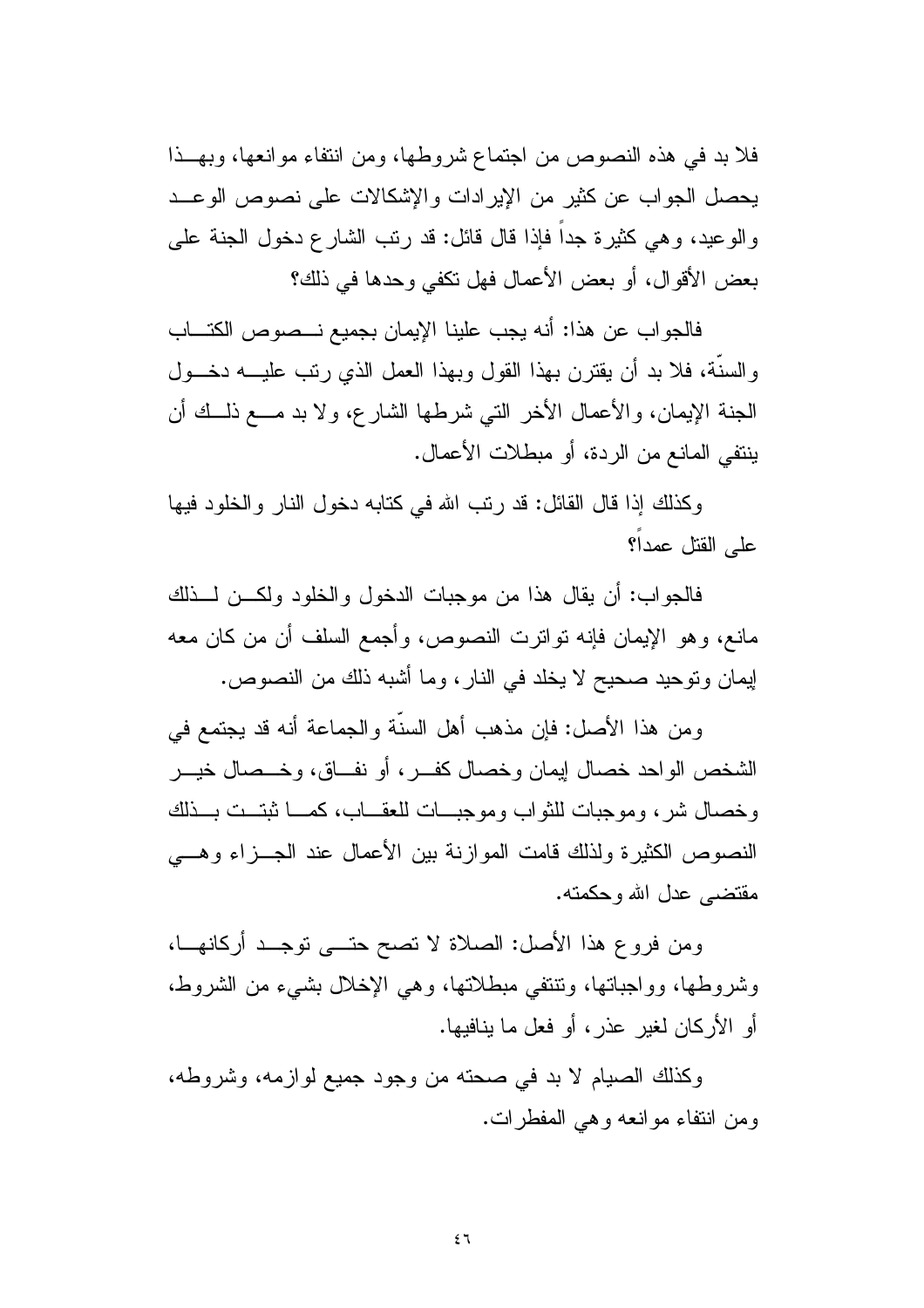وكذلك الحج والعمرة.

وكذلك الببيع والشراء، وسائر المعاملات، والمعاوضات، والنبرعات لا بد من وجود شروطها، ومن انتفاء ما يفسدها ويبطلها.

وكذلك المواريث لا يرث أحد لم يقــم بـــه ســـبب الإرث، وتوجــد الشروط، ثم لا يتم الإرث حتى نتنفــي موانـــع الإرث مـــن قتـــل، ورق، و اختلاف دېن.

وكذلك النكاح لا يصح حتى يوجد ركناه، وشروطه، ونتنفى موانعه.

وكذلك الحدود والقصاص، ونوابع ذلك لا بد في كل حكم منها مـــز، تمام شروطه، ومن انتفاء موانعه، وكلها مفصلة في كتب الأحكام معروفة.

ولَّهذا كلَّ عبادة أو معاملة، أو عقد من العقود إذا فسدت، فلا بد لذلك من أحد أمرين: إما لفقد لازم من لوازمها، أو لوجود مانع خاص ببطلهـــا، و الله أعلم.

التاسعة

العرف والعادة يرجع إليه في كل حكم

حكم به الشارع، ولم يحده بحد

وهذا أصل واسع موجود في المعاملات، والحقوق، وغيرها، وذلك: أن جميع الأحكام يُحتاج كل واحد منها إلى أمرين: معرفة حدها وتفسيرها، ثم بعد ذلك يحكم عليها بالحكم الشرعي، فإذا وجدنا الشارع قد حكم عليهــا بإيجاب، أو استحباب، أو تحريم، أو كراهة، أو إباحة، فإن كان قد حـــدها، وفسرها، ومُتِّزها رجعنا إلى نفسير الشارع، كمـــا أمـــر بالـــصلاة وذكـــر فضلها، وثوابها، وقد حدَّها الشارع وذكر نفاصيل أحكامها التي تميزها عن غيرها، فنرجع في ذلك إلى ما حده الله ورسوله.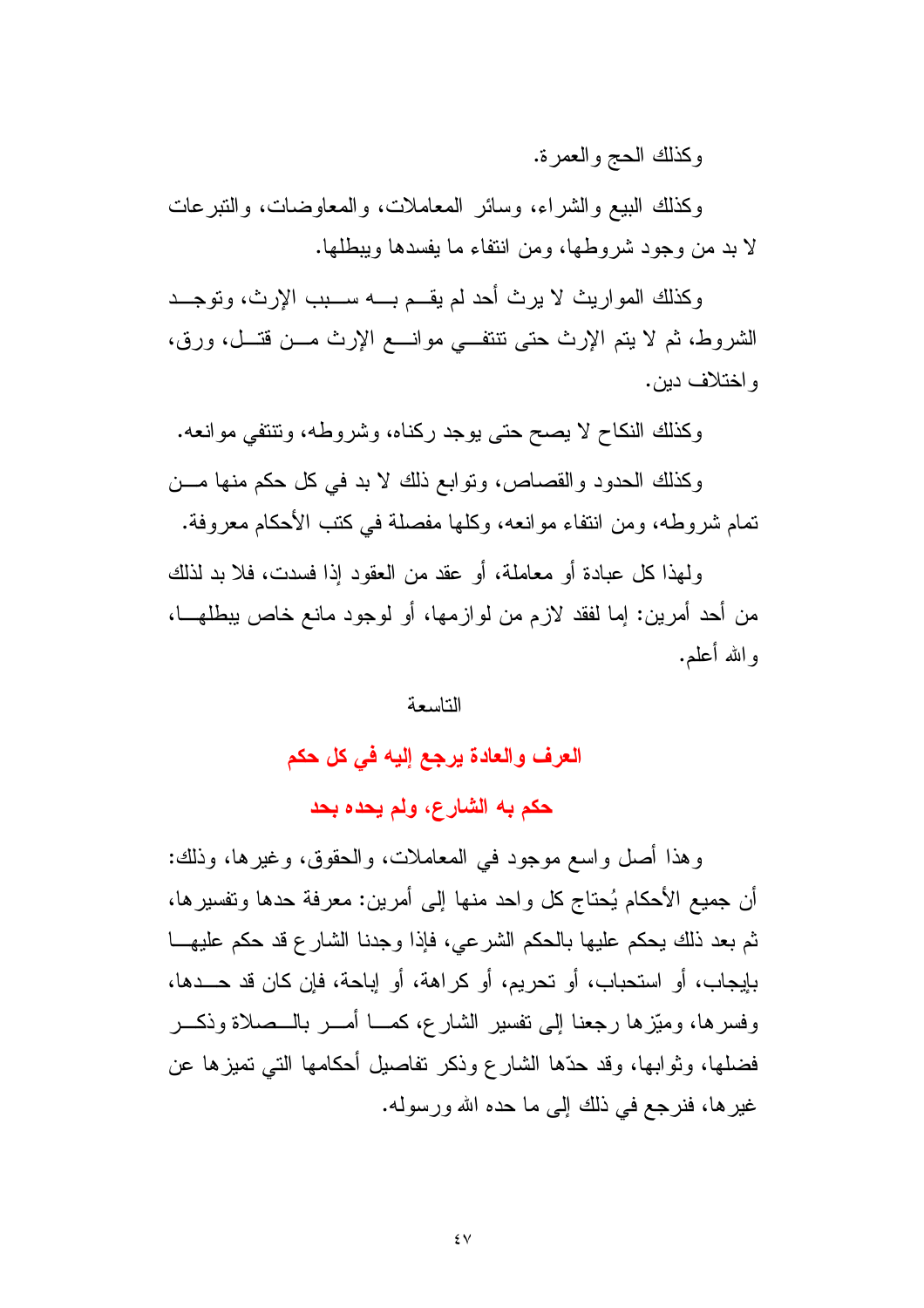وكذلك الزكاة، والصيام، والحج قد وضحها الشارع نوضيحاً لا يبقى إشكالاً، وأمَّا إذا حكم الشارع عليها، ولم يحدها، فإنه حكم على العباد بمـــا يعرفونه، ويعتادونه وقد يصرح لهم بالرجوع إلى ذلك كما في قوله نعالى: {{وَعَاشِرُوهُنَّ بِالْمَعْرُوفِ}} (!) وقد يدخل فــي ذلــك المعـــروف شــــرعاً، والمعروف عقلاً، مثل قوله: {{وَأَمُنْ بِالْعُرْفِ}} <sup>(2)</sup>.

ويدخل في هذا الأصل مسائل كثيـــرة جـــداً: منهــــا: أن الله أمــــر بالإحسان إلى الوالدين، والأقارب، واليتامي، والمساكين، وابـــن الـــسبيل، وكذلك الإحسان إلى جميع الخلق، فكل ما شمله الإحسان مما يتعار فه الناس فهو داخل في هذه الأوامر الشرعية؛ لأن الله أطلق ذلك، والإحـــسان ضــــد الإساءة، بل وضد لعدم إيصال الإحسان القولبي والفعلبي والمالبي.

وقال صلَّى الله عليه وسلَّم في الحديث الــصحيح: «كـــل معــــروف صدقة» <sup>(3)</sup> وهذا نص صريح أن كل ما فعله العبد مع الخلق مـــن أنـــواع الإحسان والمعروف فهو صدقة، وكذلك اشترط الله ورسـوله فـــي عقــود المعاوضات، وعقود النبرعات الرضب بين الطــرفين، ولــم يــشترط لذلك العقد لفظاً معيناً فأي لفظ، وأي فعـــل دل علــــى العقـــد والنز اضـــــى حصل به المقصود، ولهذا قال العلماء: ونتعقد العقود بكل ما دل عليها من

سورة النساء : الآبة (١٩). <sup>2</sup>– سورة الأعراف: الآية (١٩٩). أخرجه البخاري في الأدب، باب كل معروف صدقة (٦٠٢١) من حديث جابر رضي الله عنه. -ومسلم في الزكاة، باب بيان أن اسم الصدقة يقع على كل نوع من المعروف (١٠٠٥) من حديث حذيفة رضي الله عنه.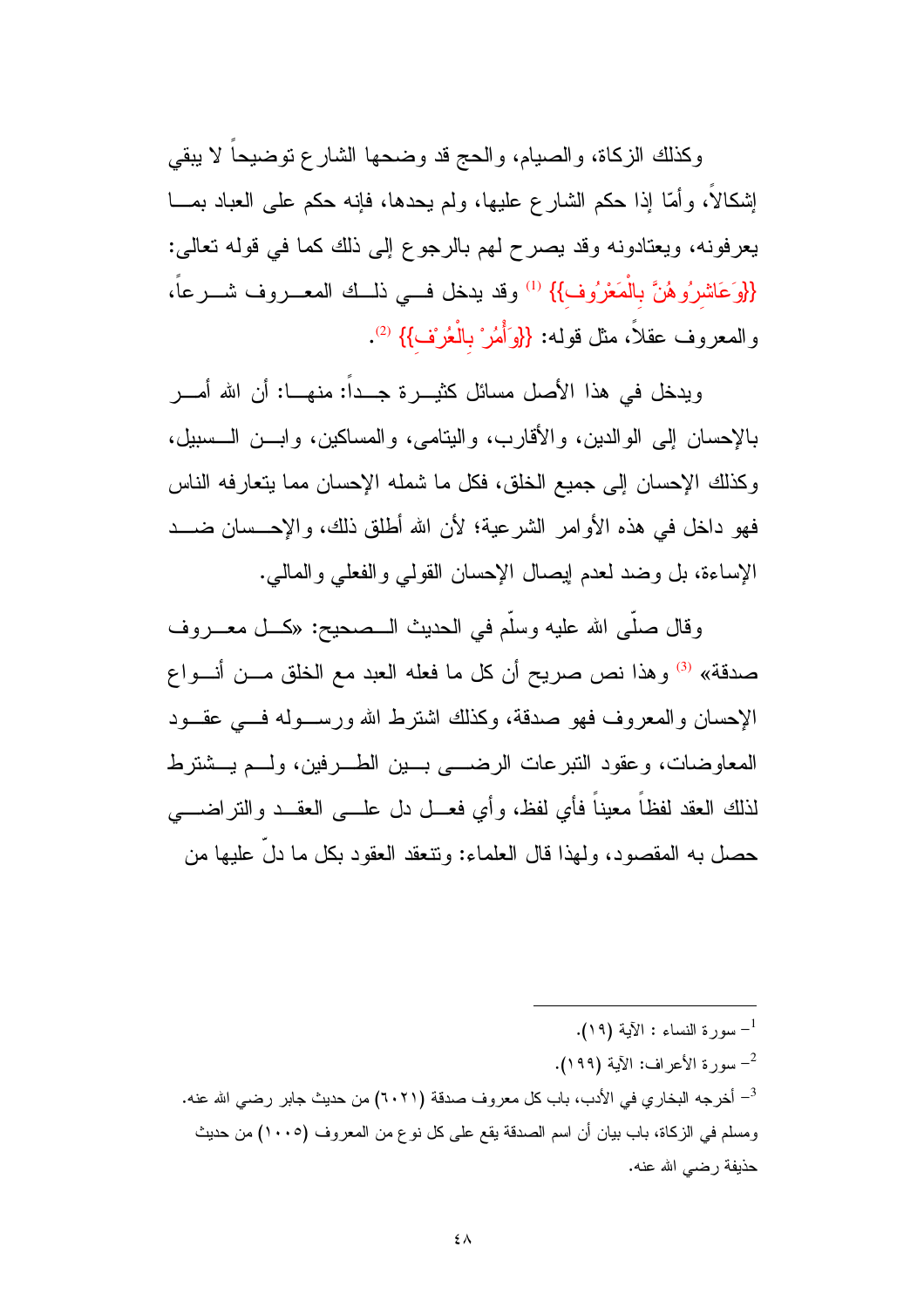قول، أو فعل <sup>(1)</sup>، ولكنهم استثنوا منها بعض مسائل اشترطوا لعقدها القـــول لخطر ها، مثل النكاح، قالو ا: لا بد فيه من إيجاب وقبول بـــالقول، وكـــذلك الطلاق لا يقع إلا باللفظ أو الكتابة.

ومن فروع هذا الأصل: أن العقود التبي اشترط لمها القبض، فالقبض ما عده الناس قبضاً، ويختلف ذلك باختلاف الأحوال، وكذلك الحرز حيــث أوجبوا حفظ الأموال المؤتَمن عليها الإنسان فسي حسرز مثلهسا، وحيست اشترطوا في السرقة أن يكون ذلك من حــــرز، والحـــــرز يتبــــع العــــرف، فالأموال النفيسة لها أحراز، وغيرها لها أحراز، كل شيء بحسبه.

ومن ذلك أن الأمين إذا فرط أو تعدى فهو ضامن، فكل مـــا عـــده الناس تفريطاً، أو تعدياً علق به الحكم.

ومن ذلك أن من وجد لقطة لزمه أن يعرّفها حولاً كـــاملاً بـحــسب العرف، ثم إذا لم يجد صاحبها ملكها.

ومن فروعها: أن الأوقاف يرجع في مصارفها إلى شروط الواقفين التي لا تخالف الشرع فإن جهل شرط الموقف رجع في ذلك إلـــي العـــادة و العرف الخاص، ثم إلى العرف العام في صرفها في طرفها.

ومن ذلك الحكم باليد، والمجار إة لمن كان بيده عين يتصرف فيهــا مدة طويلة يحكم أنها له إلا ببينة ندل على خلاف ذلك.

ومن فروعها: الرجــوع إلـــي المعـــروف فـــي نفقـــة الزوجـــات، والأقارب، والمماليك، والأجراء، ونحــوهم؛ كمـــا صـــرح الله ورســـوله

<sup>1–</sup> قال شيخ الإسلام كما في الاختيار ات ص١٢١: «وكل ما عده الناس بيعاً، أو هبة من متعاقــب، أو منز اخ من قول أو فعل انعقد به البيع والهبة».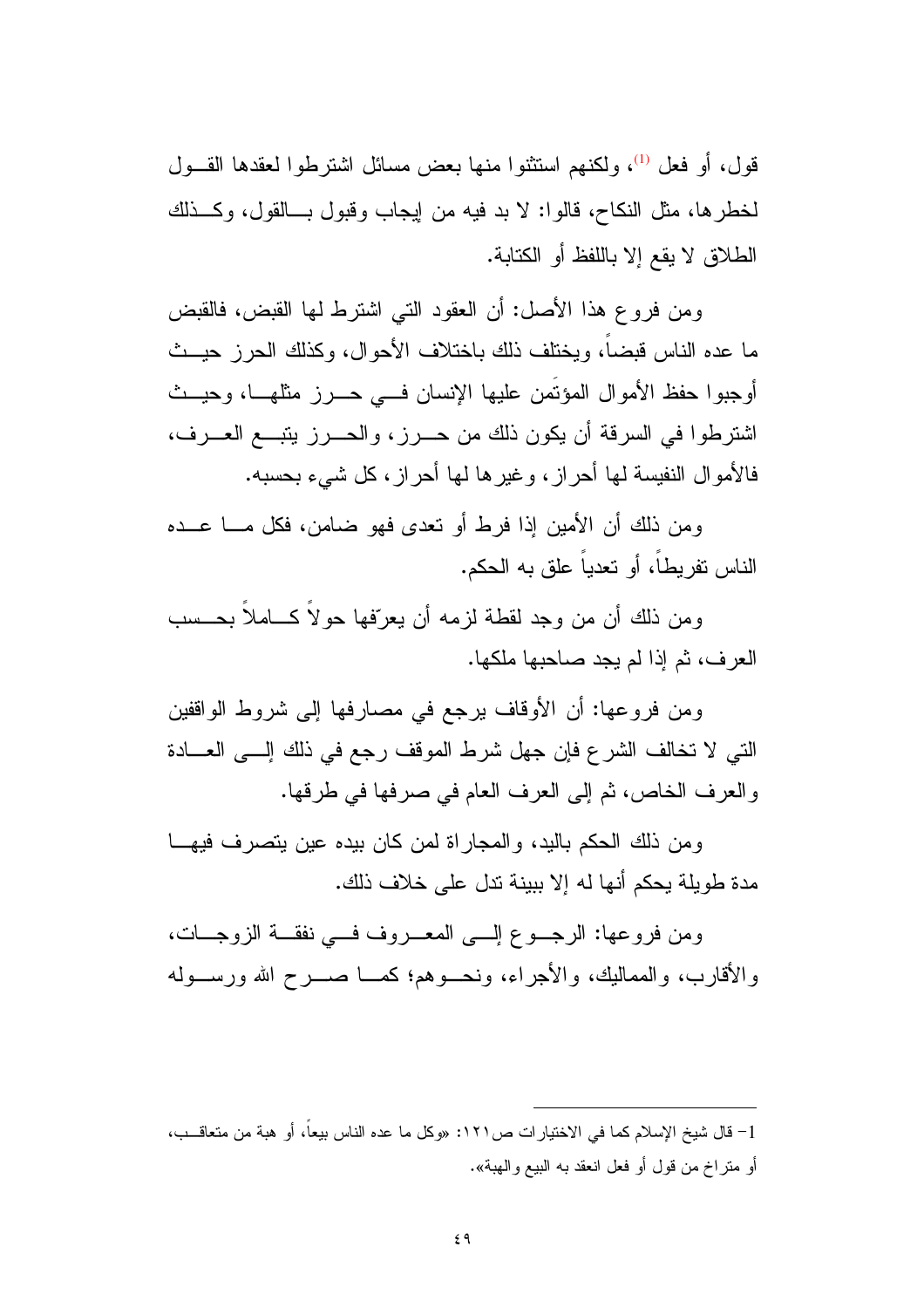بالرجوع إلى العرف في معاشرة الزوجات <sup>(1)</sup>، والمعاشرة أعم من النفقـــة، فتشمل جميع ما يكون بين الزوجين من المعاشرة القوليــــة والفعليـــة: بــــين الطرفين، وأنه ينعين في جميعها الرجوع إلى العرف.

ومن فروعها: رجوع المستحاضة التي لا تمييز لها إلـــي عادتهــا الخاصـة، فإن تعذر ذلك بنسيان أو غيره رجعت إلى عادة نسائها، ثم إلـــي عادة نساء بلدها.

ومن ذلك: العيوب، والغبن، والندليس يرجع في ذلك إلى العــــرف، فما عده الناس عيباً أو غبناً أو ندليساً علق به الحكم.

وكذلك الرجوع إلى قيمة المثل في المنقومات والمنلفات والضمانات، وغير ها.

وكذلك الرجوع إلى مهور المثل لمن وجب لها مهر ولــم يـــسم، أو سمى تسمية فاسدة، ويختلف ذلك باختلاف النساء، والأوقــات، والأمكنـــة وفس على هذه الأمثلة ما أشبهها و هي كثير ة مذكور ة في كتب الأحكام.

القاعدة العاشر ة

# البينـة علـي المدعي، واليمين علـي من أنكر

في جميع الحقوق، والدعاوى، ونحوها

وهذا أصل نبه عليه النبي صلَّى الله عليه وسلَّم حيث قال: «البينـــة على المدعى واليمين على المنكر» رواه البيهقي بإسناد صحيح، وأصله في

<sup>&</sup>lt;sup>1</sup>– كما في قوله تعالى: {}{وَعَاشرُوهُنَّ بِالْمَعْرُوف} [النساء: ١٩] ولـحديث عائشة رضـي الله عنها أن النبي صلَّى الله عليه وسلَّم قال لهند: «خذي ما يكفيك وولدك بالمعروف» أخرجه البخاري في البيوع، باب من أجرى أمر الأمصار على ما يتعارفون... (٢٢١١)، ومسلم في الأقضية، باب قضية هند (١٧١٤).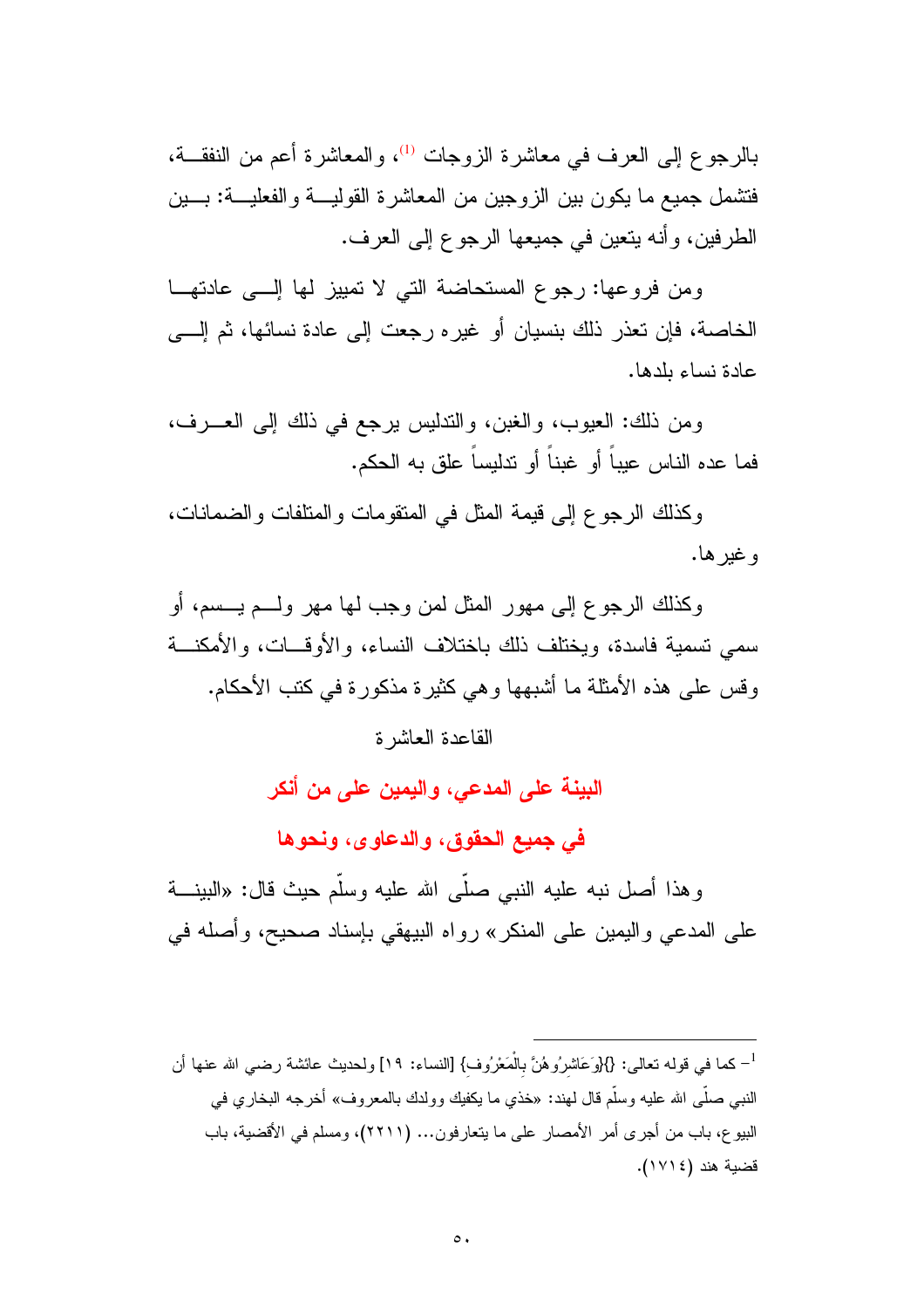الصحيحين <sup>(1)</sup>. وقد أجمع أهل العلم على هذا الأصل الذي يحتاجه القاضي والمُفتى، وكل أحد، وقد قيل في تفسير قوله نعالى: {{وَأَلْتَيْنَاهُ الْحَكْمَةُ وَفَصْلَ  $\cdot$  (2)  $\{ \{\Box \} \}$ 

أن فصل الخطاب هو البينة على المدعى واليمين على من أنكر <sup>(3)</sup>، لأن به نتفصل المشتبهات ونتحل الخصومات، ولا شك أن ذلك داخل فسى فصل الخطاب؛ لأن فصل الخطاب أعم من ذلك، فكل من ادعى عيناً عنـــد غيره، أو ديناً على غيره، أو حقاً من الحقوق على غيره فعليه البينة، وهي كل ما أبان الحق، ويختلف نصابها باختلاف المشهود عليه، فإن لـــم يـــأت ببينة تشهد بصحة دعواه، فعلى الآخر اليمين التي نتفي ما ادعاه المدعى.

وكذلك إذا ثبت الحق في ذمة الإنسان، ثم ادعى أنـــه خـــرج منــــه بقضاء، أو إبراء أو غير ه، فالأصل بقاؤ ه، فإن جـــاء ببينـــة، وإلا حلــف صاحب الحق أنه لم يستوفه، وحكم له به.

وكذلك لو ادعى إنسان اســـتحقاقاً فـــى وقــف أو ميـــراث، فعليـــه إقامة البينة التي نتبت السبب الذي يستحق به ذلك، وإلا لم يثبت له شـــيء، و البينة في الأمو ال، وحقوقها، وشروطها، ووثائقها إما شــاهدان عــدلان، أو رجل وامرأتان كذلك، أو رجل ويمين المدعى، أو دعواه ونكول المدعى علبـــه عـــن البمـــبن، فـــان كـــان المـــال ببـــد مـــن لا بدعبـــه لنفــسه

أخرج البخاري في التفسير، باب إن الذين يشتَرون بعهد الله... (٤٥٥٢)، ومسلم في الأقضية،  $^{-1}$ باب اليمين على المدعى عليه (١٧١١)، عن ابن عباس رضي الله عنهما ولفظه عند مسلم: «لو يعطي الناس بدعواهم لادعى ناس دماء رجال وأموالهم، ولكن اليمين على المدعى عليه». وعند البيهقي ٢٥٢/١٠: «البينة على المدعى عليه، واليمين على من أنكر». وقال الحافظ في البلوغ (١٤٣٧): «باسناد صحيح». 2- سورة ص: الآية (٢٠). 3- وهو قول قتادة. (تفسير ابن كثير ٣٠/٤).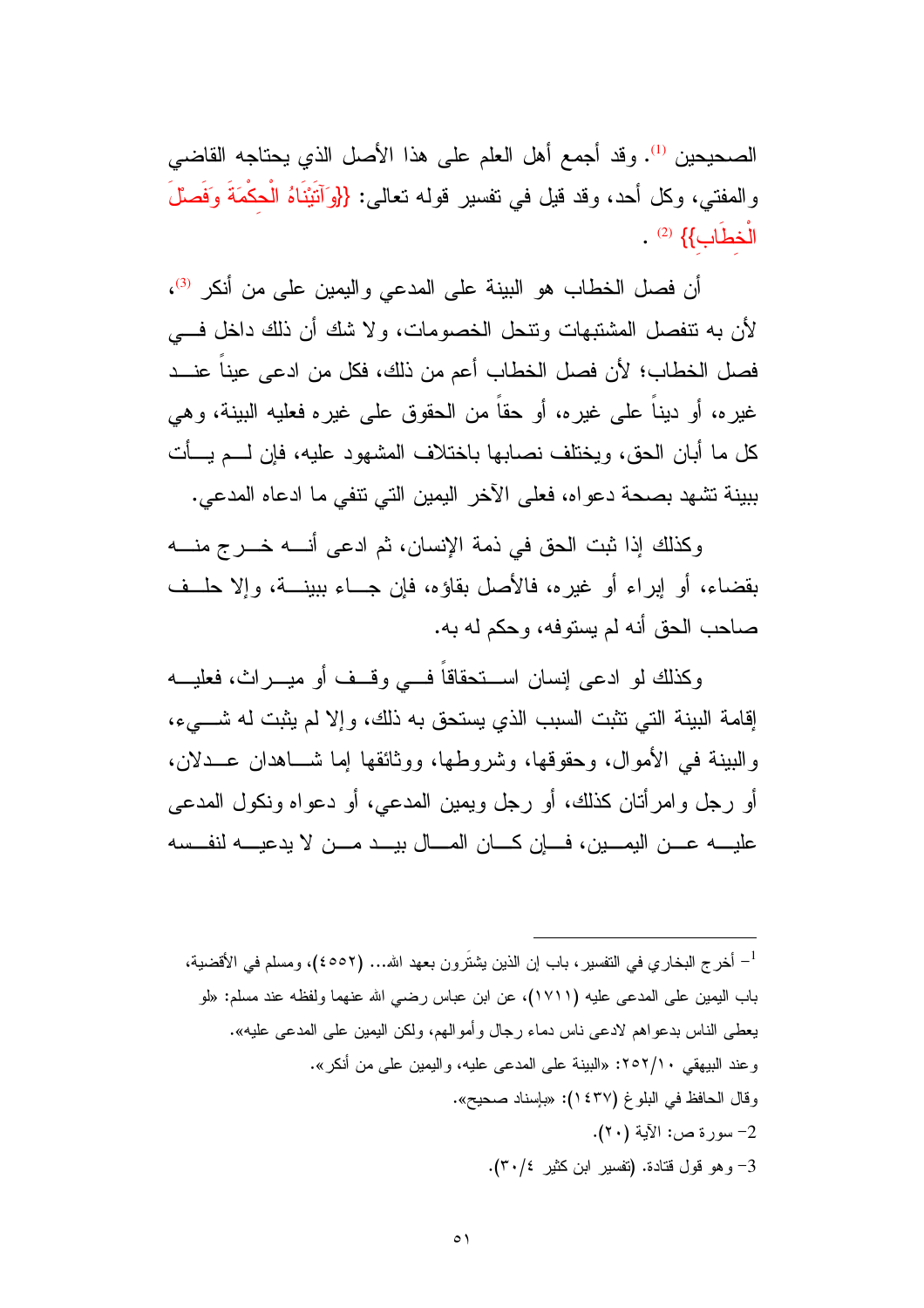كالملتقط ونحو ه، فيبنة المدعى أن بصفه بصفاته المعتبر ة، فالوصف قـــائم مقام الشهود في الأموال التي لا يدعيها من هي بيـــده، وجميـــع الـــدعاوي محتاجة إلى هذا الأصل ويقارب هذه القاعدة الأصل الذي بعده، و هو هذا:

القاعدة الحادبة عشر

الأصل بقاء ما كان على ما كان،

والبقين لا بزول بالشك

هذا أصل كبير يدل عليه قوله صلَّى الله عليه وســـلَّم فــــى الحـــديث الصحيح حين شكا إليه الرجل يجد الشيء، وهو في الــصلاة قـــال: «لا ينصرف حتى يسمع صوتاً، أو يجد ريحاً» <sup>(1)</sup> أي: حتى يتيقن أنه أحـــدث، فمتى نيقن أمراً من الأمور، أو استصحب أصلاً من الأصول، فالأصل بقاء ذلك الأمر المنبقن، والأصل بقاء ما كان على ما كان، فلا بنتقل عن ذلــك الأصل بمجرد الشك حتى يتيقن زواله، فيدخل في هذا بعض مسائل الأصل الذي قبل هذا، ويدخل فيه أن من نيقن الطهارة، وشك هل حصل له موجب الطهارة؟ فالأصل بقاء طهارته كما أن من نيقن الحدث وشك هل نطهـــر أم لا؟ فهو على حدثه.

وكذلك الطهارة أصل كل شيء، فمتى شك الشاك في طهارة ماء، أو ثوب، أو بقعة، أو آنية، أو غيرها، بني على الأصل، وهو الطهارة، ومـــن ذلك: لو أصابه ماء من ميزاب، أو غيره، أو وطئ رطوبة لا يدري عنها، فالأصل الطهار ة.

<sup>1</sup>– أخرجه البخاري في الوضوء، باب لا يتوضأ من الشك (١٣٧)، ومسلم في الحيض، باب الوضوءِ من لحوم الإبل (٣٦١) عن عبد الله بن زيد رضي الله عنه.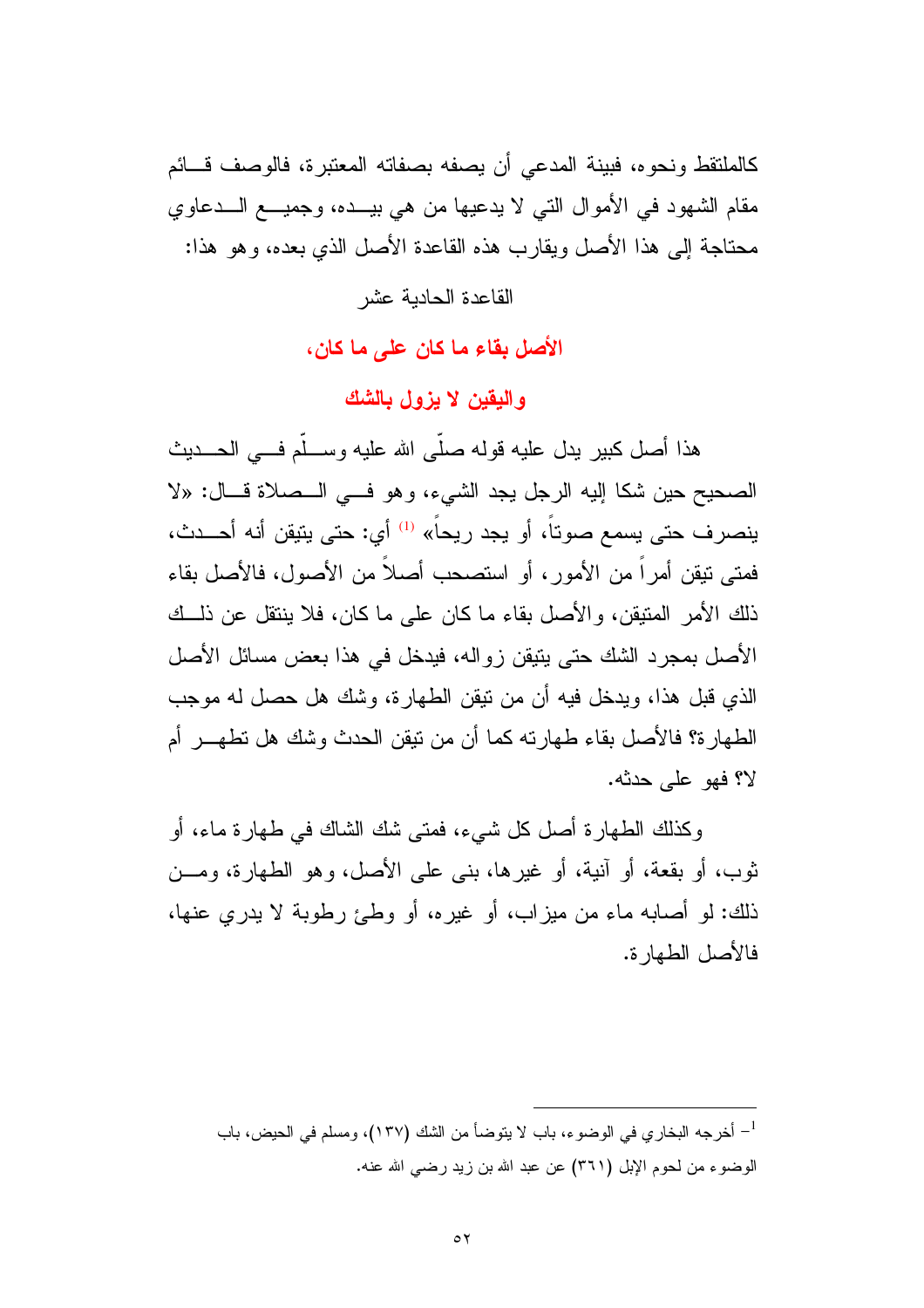ومن فروع هذا الأصل: أن من شك هل صلبي ركعتبن أو ثلاثًا بنبي على اليقين، وهو الأقل وسجد للسهو خشية الزيـــادة، وكـــذلك لــــو شـــك في عدد الطواف، أو السعي، أو عدد الغسلات المعتبرة بني علــي الأقـــل، وكذلك لو شك في أصل الطلاق، فالأصل عدمه، ولو شك في عـــدده، فليأخذ بالأقل.

ومن ذلك: من عليه صلاة متعددة أو صيام، وشك في مقداره بنسي على اليقين؛ لأنه تحقق ثبوت الواجب في ذمته، فلا يبرأ إلا بيقين.

ومثل ذلك: إذا شك هل خرجت المرأة من عدة زوجها، فالأصــــل: أنها في العدة، وإذا شك في عدد الرضعات هل هي خمس أو أقـــل؟ عمـــل بالأقل حتى يتيقن بلوغها خمساً فأكثر ؛ ليترتب عليه التحريم.

ومِن رمي صيداً مسمياً، ثم وجده قد مات، ولم يدر هـــل هـــو مـــن رميته، أو بسبب آخر؟ فهو حلال؛ لأن الأصل عدم غير هذا الـــسبب كمـــا ثبت بذلك الحديث الصحيح <sup>(1)</sup> فكل شيء شككنا في وجوده، فالأصل عدمه، وكل شيء شككنا في عدده فالأصل البناء على الأقل، ويسدخل فسي هــذا الأصل من الأمثلة شيء كثير من نَتَبَّع كتب الفقه يرى فائدة هذا الأصل كما يرى فائدة بقية الأصول التي تجمع الفائدة الحاضرة، ويكون للإنسان ملكة يقتدر بها على رد المسائل إلى أصولها وإلحاقها بقواعدها، والله الموفق.

<sup>&</sup>lt;sup>1</sup>– أخرجه البخاري في الذبائح/ باب الصيد إذا غاب عنه يومين… (٥٤٨٤)، ومسلم في الصيد/ باب الصيد في الكلاب المعلمة (١٩٢٩) عن عدي بن حاتم.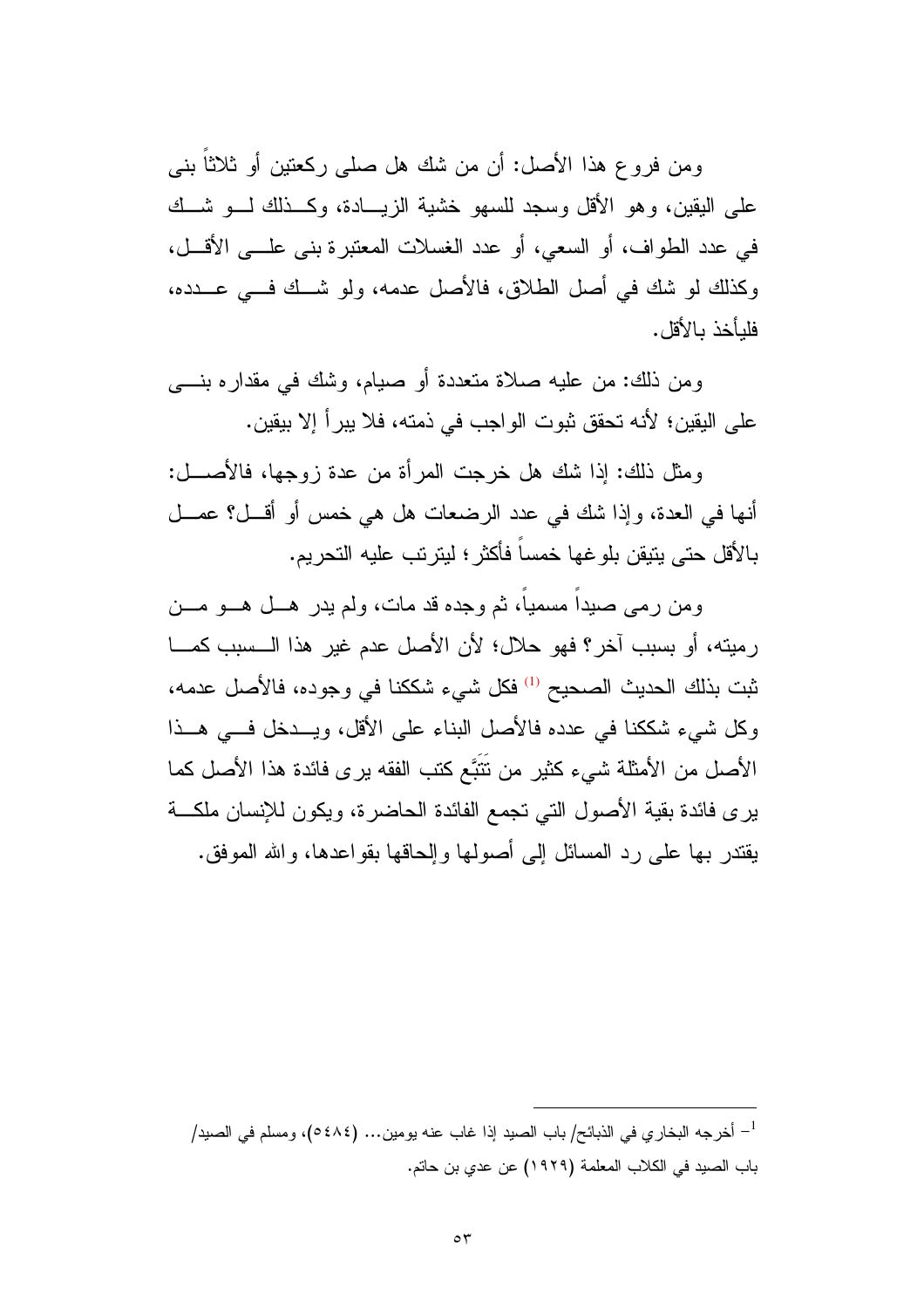## الثانية عشر

# لا بد من التراضى فى جميع

## عقود المعاوضات، و عقود التير عات

وقد دل على ذلك الكتاب والسنَّة <sup>(1)</sup> والإجماع <sup>(2)</sup>، كما قال تعالى في عقود المعاوضات: {{إِلاَّ أَنْ تَكُونَ تجَارَةً عَنْ تَرَاضٍ مِنْكُمْ}} <sup>(3)</sup> فالتجـــارة: اسم جامع لكل ما يقصد به الربح، والكسب، فلا بد فيها من النراضي بــين الطرفين، وقال في عقود النبرعات: {{فَإِنْ طَبْنَ لَكُمْ عَنْ شَيْءٍ منْـــهُ نَفْــسًا فَكُلُوهُ هَنيئًا مَريئًا}} <sup>(4)</sup>. فهذا النبر ع من الزوجة لزوجها بالمهر شـــرط الله فيه طيب نفسها وهذا هو الرضي، فجميع النبرعات كلها نظيـــر الـــصداق، فالبيع بأنواعه والنوثقات، والإجارات، والمشاركات، والوقف، والوصــــايا، و الهبات لا بد فيها من الرضي.

وكذلك النكاح وغيره جميع العقود والفسوخ لا نستم إلا برضي المتصرف فيها؛ لأنها نتقل الأملاك من شخص إلى آخر أو نتقل الحقــوق، أو تغير الحال السابقة، وذلك يقتضي الرضيي، فمن أكره على عقد، أو على فسخ بغير حق، فعقده وفسخه لاغ، وجوده مثل عدمه.

ويستثنى من هذا الأصل العام من أكره على عقد، أو فــسخ بحــق، وضابط ذلك: أن من امنتع من واجب عليه وأكره فإن إكراهه بحق.

<sup>1</sup>– كقوله صلَّى الله عليه وسلَّم في حديث جابر رضـي الله عنـه: «إن دماءكم وأموالكم حرام عليكم كحرمة يومكم هذا في شهركم هذا في بلدكم هذا». أخرجه مسلم في الحج، باب صفة حجة النبي صلَّى الله عليه وسلَّم (١٢١٨). . الافصاح ٢١٧/١. سورة النساء: الآبة (٢٩). <sup>4</sup>– سورة النساء: الآية (٤).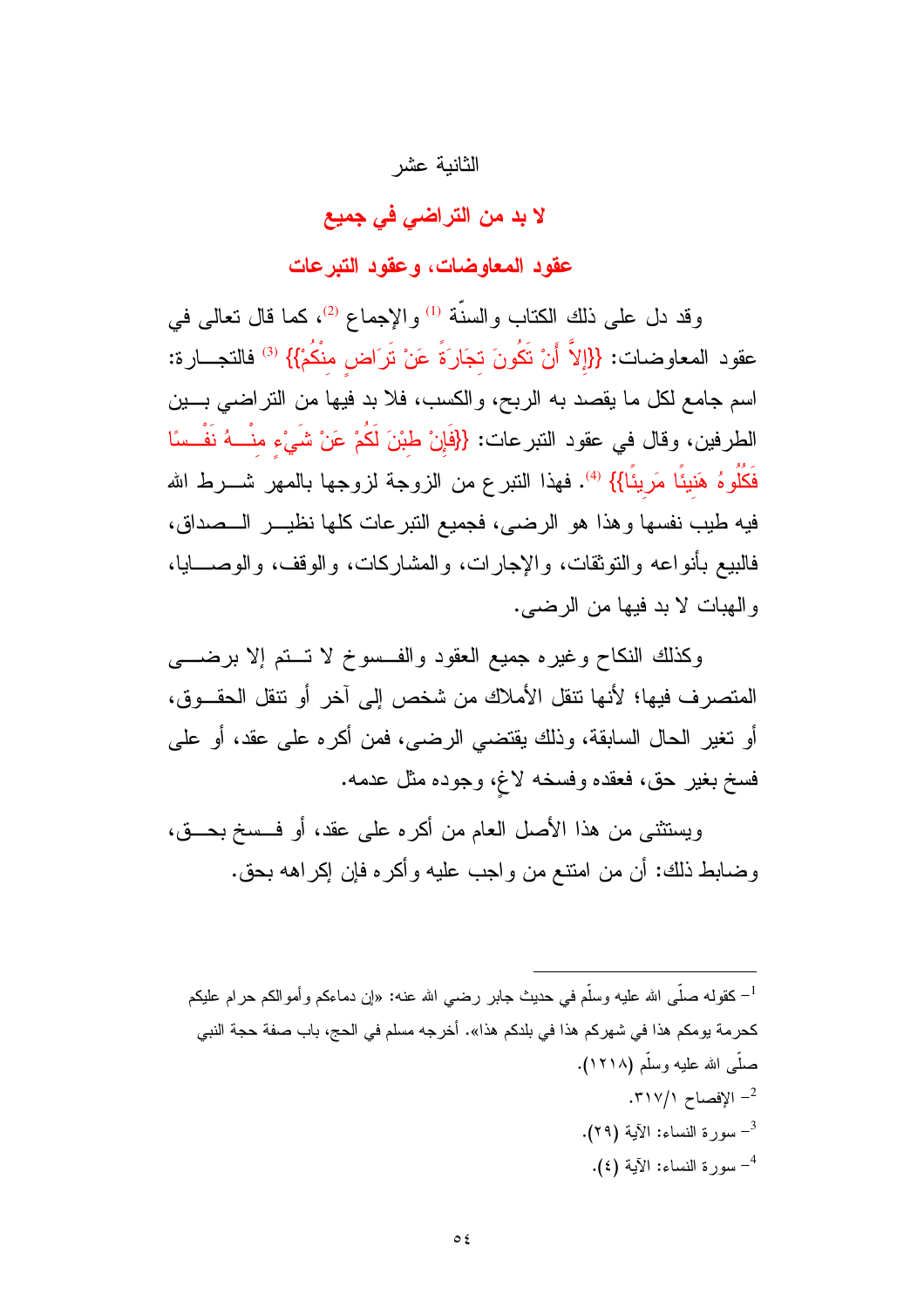فإذا أكره على بيع ماله لوفاء دينه، أو لشراء ما يجب عليه من نفقة، أو كسوة فهو إكراه بحق، وكذلك المشترك الذي لا ينقسم، إلا بــضرر إذا امنتـم من بيعه أجبر عليه بحق.

وكذلك من وجب عليه طلاق زوجته لسبب من الأسباب الموجبـــة، و هي كثير ة فامتتع، أُجِبر عليه بحق، وكذلك لو وجب عليه إعتاق الرقيبــق عن كفارة أو نذره نذر نبرر، فامتنع أجبر على عتقه.

## القاعدة الثالثة عشر

الإتلاف يستوى فيه المتعمد، والجاهل، والناسي

و هذا شامل لإتلاف النفوس، و الأمو ال، و الحقوق، فمن أتلف شيئاً من ذلك بغير حق، فهو مضمون سواء كان متعمداً أو جاهلاً أو ناسياً، ولمهــذا أوجب الله الدية في القتل خطأ، وإنما الفرق بين العامد وغيره مـــن جهـــة الإثم، وعقوبة الدنيا والأخرة وعدمها، وكذلك من أنلف مال غيره بماشـــرة أو سبب فهو ضامن.

ومن الأسباب المتعلق بها الضمان إتلاف بهيمته التي هو متــصرف فيها، والتي يخرجها ليلاً أو نهاراً بقـــرب مــــا نتلفـــه، أو يطلـــق حيوانــــه المعروف بالصول على الناس في أسواقهم وطـــرقهم، فإنــــه منعـــد عليــــه الضمان.

ومما يدخل فيه هذا قتل الصيد عمداً أو خطأ فـــى حـــق المحـــرم، ففيه الجزاء عند جمهور العلماء، ومنهم الأئمة الأربعة <sup>(1)</sup>، واختار بعــض أصــــحابهم أن الـــضمان خــــاص بقتلــــه عمـــداً <sup>(2)</sup>، كمــــا قـــال تعـــالـي:

<sup>&</sup>lt;sup>1</sup> - ينظر : بدائع الصنائع ١٨٨/٢، و ١٩٥، و ٢٠١، والبحر الرائق ١٣/٣، ومواهب الجليل ١٥٤/٣، وحاشية الدسوقي ٢/٢٥، والمجموع ٣٤٢/٧، ونهاية المحتاج ٤٥٢/٢، والفروع ٤٦٢/٣، والإنصاف ٢٧/٣ه، ٥٢٨. وهو قول عند الحنابلة، واختاره شيخ الإسلام، وابن القيم، وبه قال ابن حزم.  $^{-2}$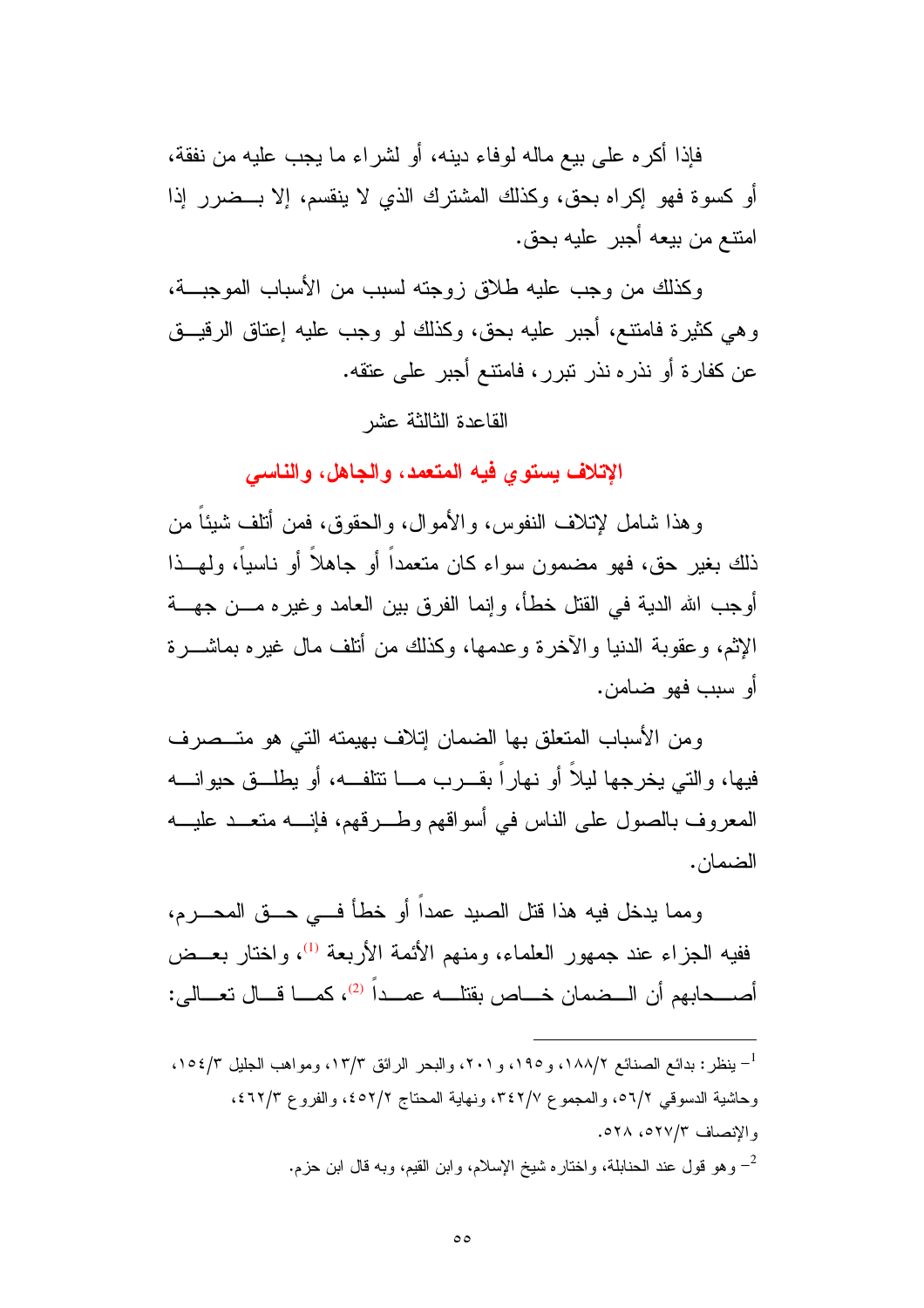{{وَمَنْ قَتَلَهُ مِنْكُمْ مُتَعَمِّدًا فَجَزَاءٌ مِثْلُ مَا قَتَلَ مِنَ السُّعَم}} <sup>(1)</sup> الآيسة، وهسو صريح الآية الكريمة، والفرق بينه وبين أموال الآدميين: أن الحق في قتـــل الصيد للمحرم لله، والإثم مترتب على القصد، فكذلك الجزاء، وهذا القـول أصبح.

القاعدة الر ايعة عشر

التلف في يد الأمين غير مضمون إذا لم يتعد، أو يفرط،

وفي يد الظالم مضمون مطلقاً، أو يقال: ما ترتب

على المأذون فهو غير مضمون، والعكس بالعكس

الأمين: هو الذي في يده مال غير ه بر ضــــي المالــك، أو بر ضــــي الشارع، أو برضبي من له الولاية عليه.

فيدخل في هذا الوديع، والوكيل، والمرتهن، والأجيـــر، والـــشريك، والمضارب، والملتقط، وناظر الوقف، وولى الصغير والمجنون والسسفيه، ووصبي الميت، وأمين الحاكم، فكل هؤ لاء، ومن أشبههم إذا تلــف المـــال بأيديهم لا يضمنون؛ لأن هذا هو معنى الائتمان؛ لأن التلُّــف فـــى أيـــديهم كالتلف بيد المالك، فإن تعدوا، أو فرطوا، فهم ضامنون.

والفرق بين التعدي والنفريط: أن النفريط نرك ما يجب من الحفــظ، والنعدي: فعل ما لا يجوز من النصرفات، أو الاستعمالات؛ لأنهم في هــذه الحال يشبهون الغاصب، ولأنهم مأذون لهم في الحفظ، أو التصرف، أو ما أشبهه، فلا بضمنون.

> =(إعلام الموقعين ٥٠/٢، والفروع ٤٦٣/٣، والإنصاف ٥٢٨/٣، والمحلي ٢١٤/٧. سور ة المعائدة: الآية (٩٥).  $^{-1}$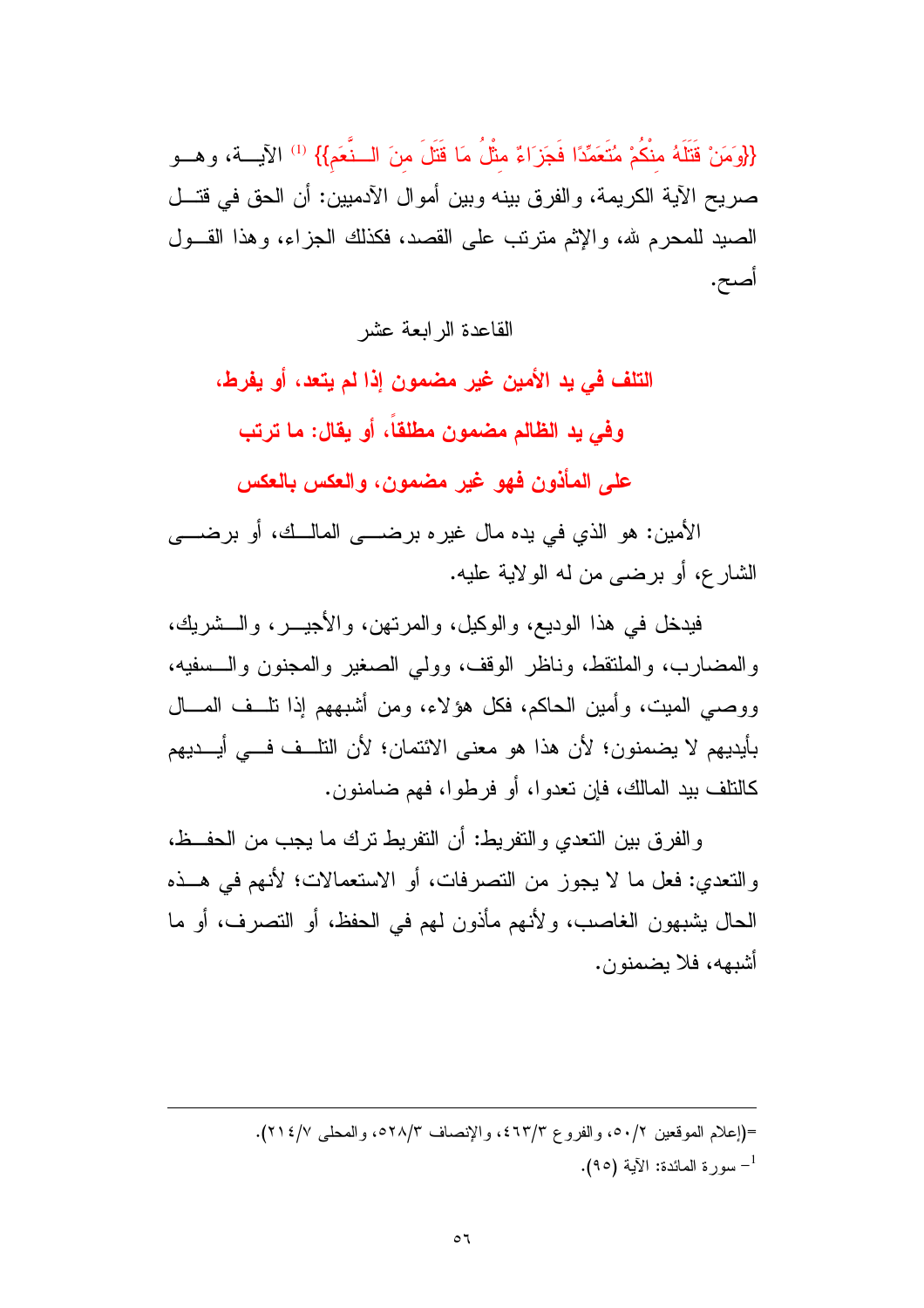ويستثنى من هذا المستعير، فإنه ضامن في قول كثير من أهل العلم، ولو لم يفرط ولم يتعد، وهو المشهور من مذهب الإمام أحمد <sup>(1)</sup>.

والقول الثانبي أصح وهو: أن العارية نجري مجرى بقية الأمانـــات: إن نعدى فيها المستعير، أو فرط ضمن، وإلا فلا، والله أعلم <sup>(2)</sup>.

و أما من بيده المال بغير حقٍّ فإنه ضامن لما في يده ســـواء تلــف بتعد، أو تفريط أو لا؛ لأن يد الظالم يد عاديـــة يـــضمن صــــاحبها العـــين ومنافعها، فيدخل في هذا: الغاصب، والخائن في أمانته، ومن عنــده عـــين لغيره فطلب منه الرد لمالكها، أو لوكيلها فامنتع بغير حق؛ فهـــو ضـــــامن مطلقاً، ومن عنده لقطة فسكت ولم يعر فها، ومن حصل في بيته، أو يده مال لغبر ه فلم بر ده ولم بخبر به صاحبه لغبر عذر ، وما أشـــبه هـــؤ لاء فكلهـــم ضامنون.

ولهذا كان أسباب الضمان ثلاثة: البد الظالمة كهذه البد، ومباشــر ة الإتلاف بغير حق، أو فعل سبب يحصل به نلف كما نقــدم فـــى الأصـــل السابق، و الله أعلم.

#### القاعدة الخامسة عشر

## لا ضرر ولا ضرار

وهذا لفظ قوله صلَّى الله عليه وسلَّم، رواه أحمد وابن ماجه، من حديث

- بداية المجتهد ٣١٣/٢، والأم ٢٥٠/٣، ومسائل أحمد لابنه عبد الله ص٣٠٨، والفروع ٤٧٤/٤. وهو مذهب الحنفية. (المبسوط ١٣٤/١٦، وبدائع الصنائع ١١٧/٦).  $^{-2}$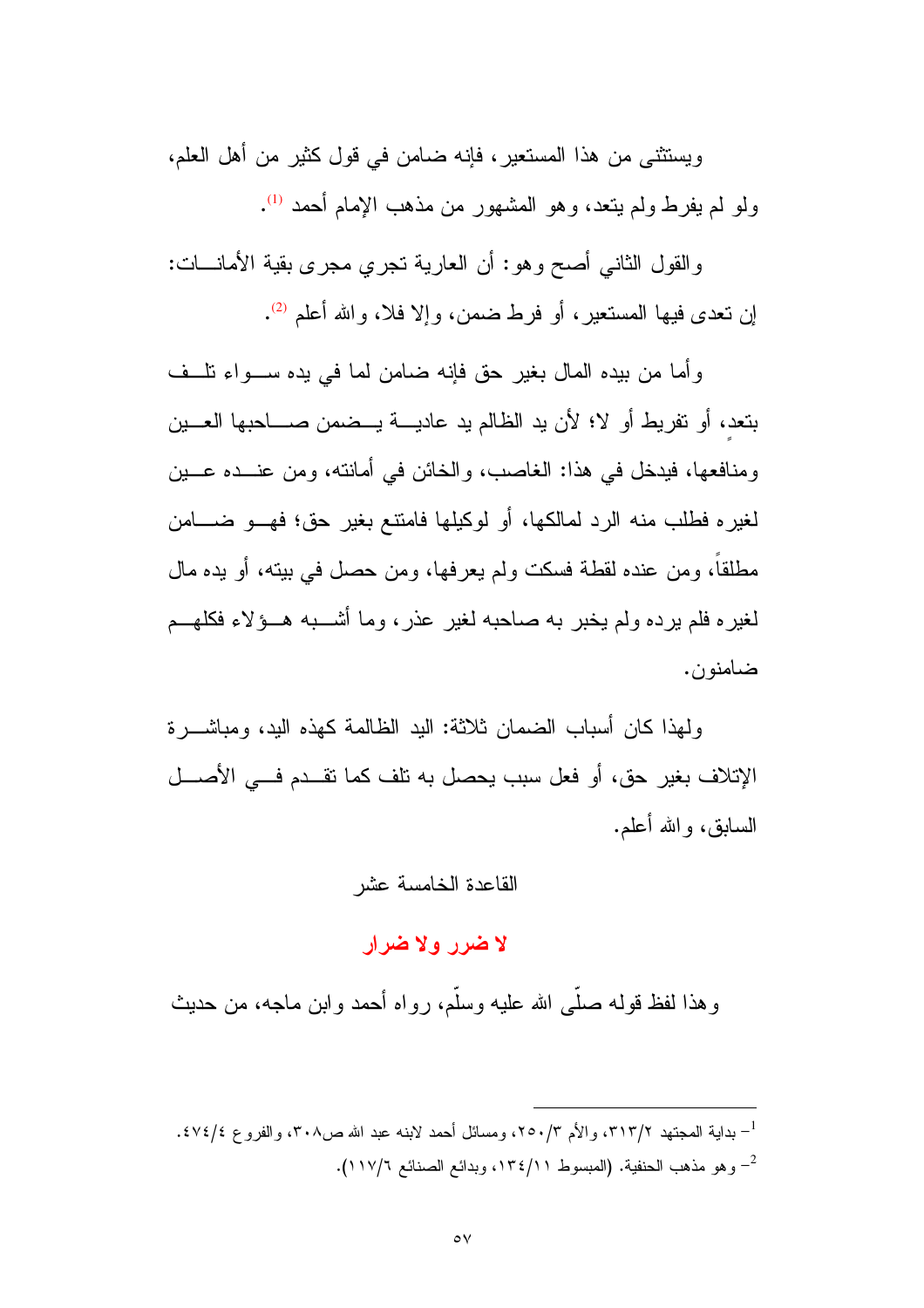ابن عباس <sup>(1)</sup>. فالضرر منفي شرعاً، فلا يحل لمسلم أن يضر أخاه المـــسلم بقول، أو فعل، أو سبب بغير حقَّ وسـواء كـان لـــه فـــى ذلــك نـــو ع منفعة أم لا؟ وهذا عام في كل أحد وأخص منه وأعظم جرماً إضرار مـــن يجب على الإنسان صلته والإحسان إليه كالقريب، والجـــار، والـــصـاحب، ونحوهم.

و لــــهذا قال العلماء: حـــر ّم على الجار ٍ أن يحدث بملكه مــــا يضر ِ

أخرجه الإمام أحمد ٣١٣/١، وابن ماجه في الأحكام، باب من بني بحقه ما يضر جار ه $^{-1}$ (٢٣٤١)، والطبر اني في الكبير (١١٨٠٦)، عن جابر الجعفي عن عكرمة عن ابن عباس رضي الله عنهما. وله طريق ثانية عن داود بن الحصين عن عكر مة عن ابن عباس رضي الله عنهما. أخرجه الدار فطني ٧٧/٢، والخطيب في الموضح ٥٢/٢، والطبر اني في المعجم الكبير (١١٥٧٦). وطريق ثالثة عن معاوية بن عمرو ثنا زائدة عن سماك عن عكرمة به. أخرجه ابن أبي شيبة كما في نصب الراية ٣٨٤/٤. والحديث له شواهد كثيرة، يتقوى بها، فقد روى من حديث عبادة بن الصامت، وأبي سعيد الخدري، وأبـي هريرة، وجابر بن عبد الله، وعائشة، وثعلبة بن أبـي مالك القرظـي، وأبـي لبـابـة رضـي الله عنـهم. وقد استوفى الكلام على شواهده وطرقه ابن رجب رحمه الله في جامع العلوم والحكم حديث رقم  $(\tau \tau)$ وحديث أبـي سعيد من طريق عثمان بن محمد، ثنا عبد العزيز بن محمد الدراوردي عن عمرو بن يحيى المازنبي عن أبيه عنه، وزاد: «من ضار ضر ه الله، ومن شاق شق الله عليه». أخرجه الدار قطني ٧٧/٣، دون الزيادة، و الحاكم ٥٧/٢، و البيهقي ٦٩/٦، وقال: «تفرد به عثمان بن محمد». وقد تابعه عبد الملك بن معاذ النصيبي عن الدر اوردي به أخرجه ابن عبد البر في التمهيد كما في نصب الرابة ٢٨٥/٤، وقال: «وعبد الملك هذا لا يعرف له حال، ولا يعرف من ذكره».

وقد أخرجه مالك في الموطأ ٢٤٥/٢ عن عمرو بن يحيى المازني عن أبيه مرفوعاً مرسلاً.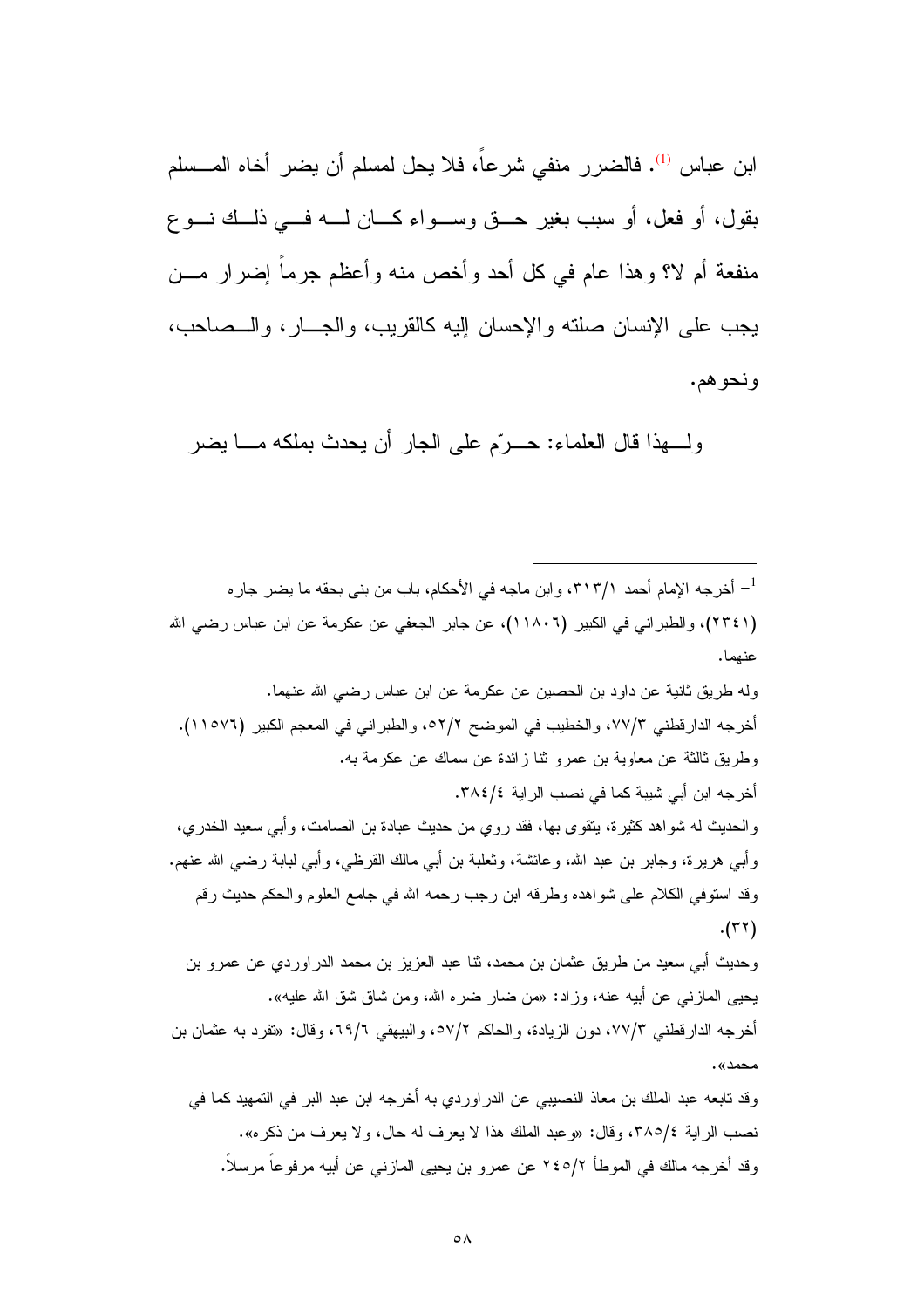بجار ه <sup>(1)</sup>، ويحرم أن يجعل في طرق المسلمين وأسواقهم ما يضر بهم مـــن أحجار، وأخشاب، أو حفر أو غيرها إلا ما كان فيه مصلحة لهم <sup>(2)</sup>. وفسى الحديث الصحيح: «من ضار مسلماً ضبار ه الله» <sup>(3)</sup>.

ومن أشد أنواع الضرر: مضارة الزوجة، والنضبيق عليها لنفتــدي منه بغير حق كما قال تعالى: {{وَلاَ تُضَاَرِوُهُنَّ لتُضبِّقُوا عَلَــبِيْهِنَّ}} <sup>(4)</sup> {{وَلاَ نُمْسكُوهُنَّ ضرَارًا لتَعْتَدُوا}} <sup>(5)</sup> ومضارة أحد الوالدين للأخر من جهة الولد كما قال تعالى: {{لاَ تُضَاّرَ وَالدَةُ بولَدهَا وَلاَ مَوَلُودٌ لَهُ بولَــده}} (6)، وقـــال نعالى: {{وَلاَ يُضَأَرَّ كَاتِبٌ وَلاَ شَهِيدٌ}} (7).

يحتمل أن الفعل مبنى للفاعل فيكون الكاتب والشهيد منهيـــين عـــن مضارنهما لصاحب الحق بأي ضرر يكــون، ويحتمــل أن يكــون مبنيـــاً للمجهول، فيكون صاحب الحق منهياً عن مضارته لأحدهما، وكـــل ذلـــك صحيح.

ومن ذلك إضرار المورث لبعض ورثته، أو إضرار الموصبي فسي وصيته، كما قال تعالى: {{منْ بَعْد وَصيَّة يُوصِيَ بِهَا أَوْ دَيْنٍ غَيْرَ مُضَآرٍّ}} <sup>(8)</sup> فكل ضرر أوصله إلى مسلم بغير حق فهو محرم داخل في هذا الأصل. وكما أن الإنسان منهى عن الإضرار، فإنه مأمور ومرغب فــي الإحــسان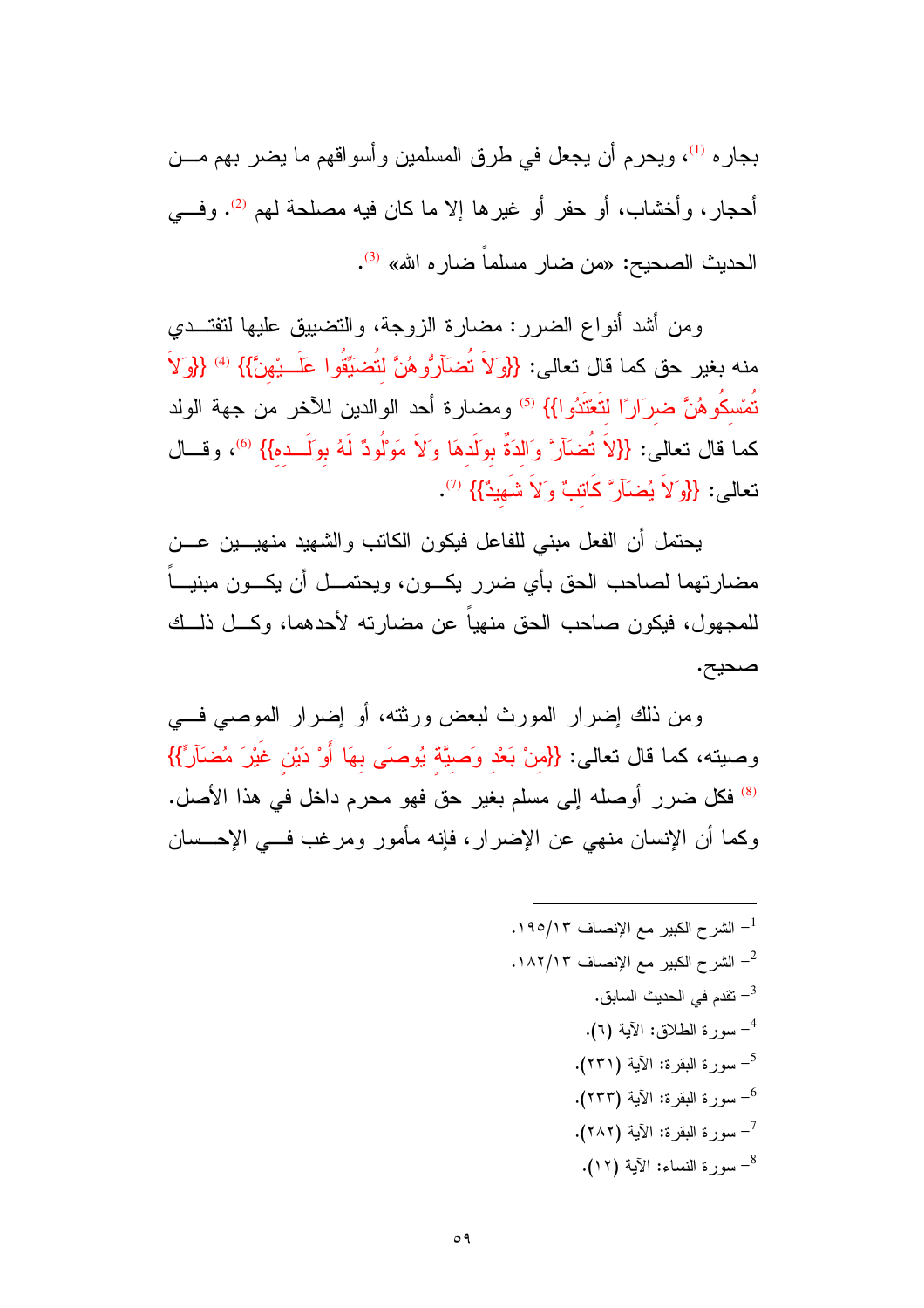بجميع أنواعه كما قال تعالى: {{وَأَحْسِنُوا إِنَّ اللَّهَ يُحبُّ الْمُحْسِنِينَ}} <sup>(1)</sup>. وقال النبي صلَّى الله عليه وسلَّم: «إن الله كنب الإحسان على كل شيء، فإذا قتلتم فأحسنوا القتلة، وإذا ذبحتم فأحسنوا الذبحة، وليحد أحدكم شـــفرته، وليـــرح ذبيحته» رواه مسلم <sup>(2)</sup> من حديث شداد بن أوس، فأمر صلّى الله عليه وسلّم بالإحسان حتى في إز هاق النفوس.

القاعدة السادسة عشر

العدل واجب في كل شيء، والفضل مسنون

العدل هو : أن تعطي ما لديك كما تطلب ما لك.

والفضل: الإحسان الأصلي، أو الزيادة على الواجب.

قال الله تعالى: {{وَأَقْسطُوا إِنَّ اللَّهَ يُحبُّ الْمُقْسطينَ}} <sup>(3)</sup>. وقال تعالى: {{وَإِنْ عَاقَبْتُمْ فَعَاقَبُوا بِمثْل مَا عُوقَبْتُمْ بِه وَلَئَنْ صِبَرِتُمْ لَهُوَ خَيْرٌ لِلْــصَّابِرِينَ \*}} (4). وقال تعالى: {{وَجَزَاءُ سَبِّئَةٌ سَبِّئَةٌ مثَّلُهَا فَمَنْ عَفَا وَأَصْــلَحَ فَــأَجْرُهُ عَلَى اللَّه}} (5) فأباح الله مقابلة الجانبي بمثل جنايته، وهو العدل، ثم ندب إلى العفو وهو الفضل.

وكذلك المتعاملان بجميع أنواع المعاملات العدل فيها واجب، وهــو أن نعطي الذي عليك كما نأخذ الذي لك، والفــضل فيهـــا منـــدوب إليــــه. قال تعالى: {{وَلاَ تَتْسَوَا الْفَضلَ بَيْنَكُمْ}} ® وهو العفو عـــن بعـــض الحـــق والمحاباة في المعاملة، وأمر تعــالى بأخــذ الحــق مــن الواجــد حـــالاً،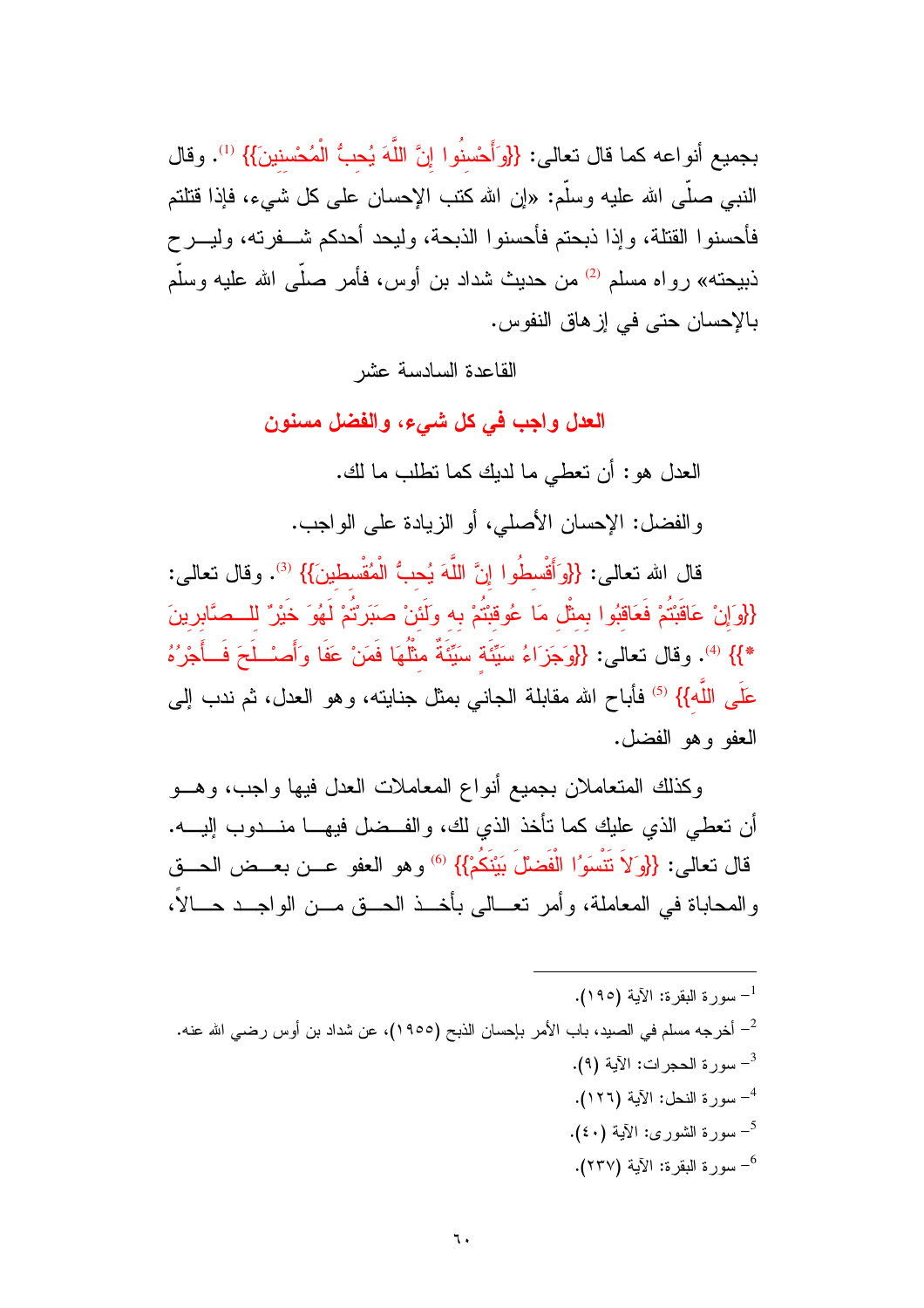وإنظار المعسر، وهذا هو العدل، ثم ندب إلى الفضل فقال: {{وَأَنْ تَــصَدَّقُوا خَيْرٌ لَكُمْ}} (!). وأباح مخالطة البِتيم في الطعام والشراب، وأباح النعادل فيه، وندب للفضل والاحتياط. وقال تعالى: {{وَإِنْ تُخَالِطُوهُمْ فَإِخْوَانُكُمْ وَاللَّهُ يَعْلَمُ الْمُفْسدَ منَ الْمُصلْح}} <sup>(2)</sup>. وقال تعالى: {{وكَتَبْنَا عَلَيْهِمْ فِيهَا أَنَّ النَّفْسَ بِالنَّفْس وَالْعَيْنَ بِالْعَيْنِ وَالأَنْفَ بِالأَنْفِ وَالأُذُنَ بِسَالأُذُنِ وَالسِّسِّنَّ بِالسِّسِّنِّ وَالْجُسرُوحَ قصاَصٍّ}} <sup>(3</sup>)، فهذا العدل. ثم قال: {{فَمَنْ تَصدَّقَ بِه فَهُوَ كَفَّــارَةً لَـــهُ}} <sup>(4)</sup>. وقال تعالى: {{لاَ يُحبُّ اللَّهُ الْجَهْرَ بِالسُّوءِ منَ الْقَوْلِ إلاَّ مَـــنْ ظُلــمَ}} <sup>(5)</sup> أي فهو مباح له، ومع ذلك حث على الفضل في قوله تعـــالى: {{وَلاَ تَــسْتُوي الْحَسَنَةُ وَلاَ السَّيِّئَةُ ادْفَعْ بِالَّتي هيَ أَحْسَنُ فَإِذَا الَّذي بَيْنَكَ وَبَيْنَهُ عَدَاوَةً كَأَنَّــهُ وَلَّيٌّ حَمَيْمٌ \*}} (6).

فهذان المقامان لأهل العدل للمنصفين، والفضل للسابقين، ومن قصَّر دونهما فهو من الظالمين. ويتفرع على ذلك العبادات كالوضوء، والصلاة، والصوم، والحج، وغيرها.

منها: كامل وهو الفضل التي يؤتي فيها بالواجبات والمستحبات.

ومنها: مجزئ وهو العدل الذي يقتصر فيها على ما يلزم، وكل مـــا أشبه هذه المسائل يجري هذا المجرى.

القاعدة السابعة عشر

من تعجل شبِئاً قبِل أوانه عوقبٍ بحرمانه

وذلك أن العبد عبد مملوك نحت أوامر ربه ليس له من الأمر شيء،

- سورة البقرة: الآية (٢٨٠). ـ سورة البقرة: الآية (٢٢٠). $^{-2}$ سورة المائدة: الآبة (٤٥).  $^{-3}$ <sup>4</sup>– سورة المائدة: الآية (٤٥). - سورة النساء: الآية (١٤٨). <sup>6</sup>– سورة فصلت: الآية (٣٤).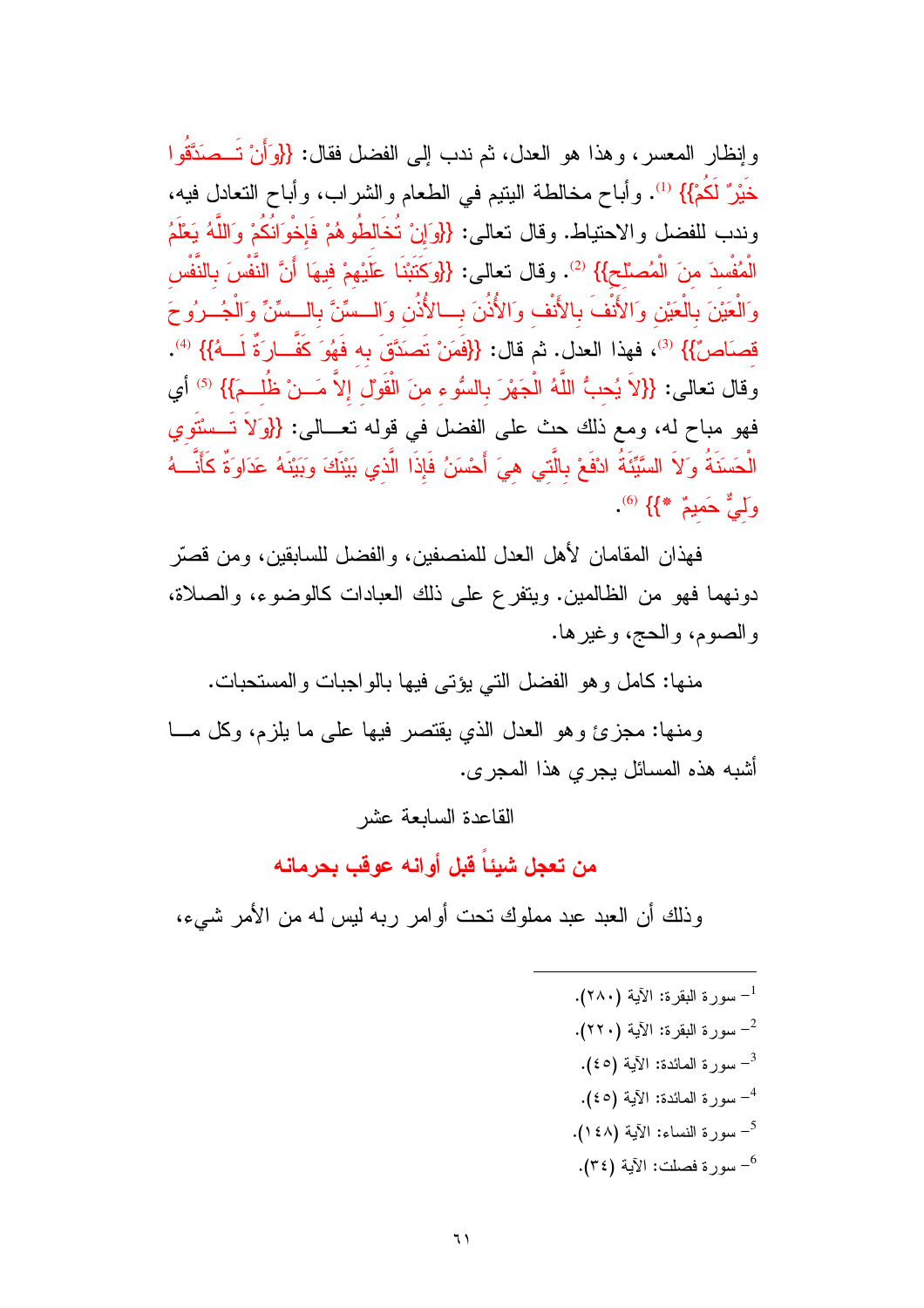{{وَمَا كَانَ لَمُؤْمِنٍ وَلاَ مُؤْمِنَةٍ إِذَا قَضَبَى اللَّهُ وَرَسُولُهُ أَمْــراً أَنْ بَكُــونَ لَهُــمُ الْخيَرَةُ منْ أَمْرِ همْ}} <sup>(1)</sup> فإذا تعجل الأمور التي يترتب عليها حكـــم شــــرعي قبل وجود أسبابها الصحيحة، لم يفده شيئاً وعوقب بنقيض قصده، وينـــدرج تحت هذا الأصل صور عديدة:

منها: حر مان القاتل المير اث سو اء كان القتل عمداً، أو خطأ إذا كان بغير حق؛ لأنه تعجل الميراث على وجه محرم فحرم الميــــراث. وكـــذلك الموصى له: إذا قُتل الموصىي بطلت وصيته له.

وكذلك المدبر إذا قتل سيده.

ومثل ذلك: من طلق زوجته في مرض موته المخوف فإنهــا تـــرث منه، ولو خرجت من العدة ما لم تتزوج بعده على مذهب أحمد (2).

وقيل: ولمو نزوجت <sup>(3)</sup>؛ لأنها معذورة، ومما يدخل في هذا أن مـــن تعجل شهواته المحرمة في الدنيا عوقب بحرمانها في الآخرة ما لم يتب قبل موته. قال تعالى: {{وَيَوْمَ يُعْرَضُ الَّذِينَ كَفَرُوا عَلَى النَّارِ أَذْهَبْتُمْ طَيِّبَاتكُمْ في حَيَاتِكُمُ الدُّنْيَا وَاسْتَمْتَعْتُمْ بِهَا}} <sup>(4)</sup> ويقابل هذا الأصل أصل آخر ؛ أن من ترك شببًا لله عوضه الله خيراً منه، ولم يجد فقده.

القاعدة الثامنة عشر

تضمن المثليات بمثلها، والمتقومات بقيمتها

اختلف العلماء ما هي المثليات: فقيل: إنها المكيلات، والموزونـــات فقط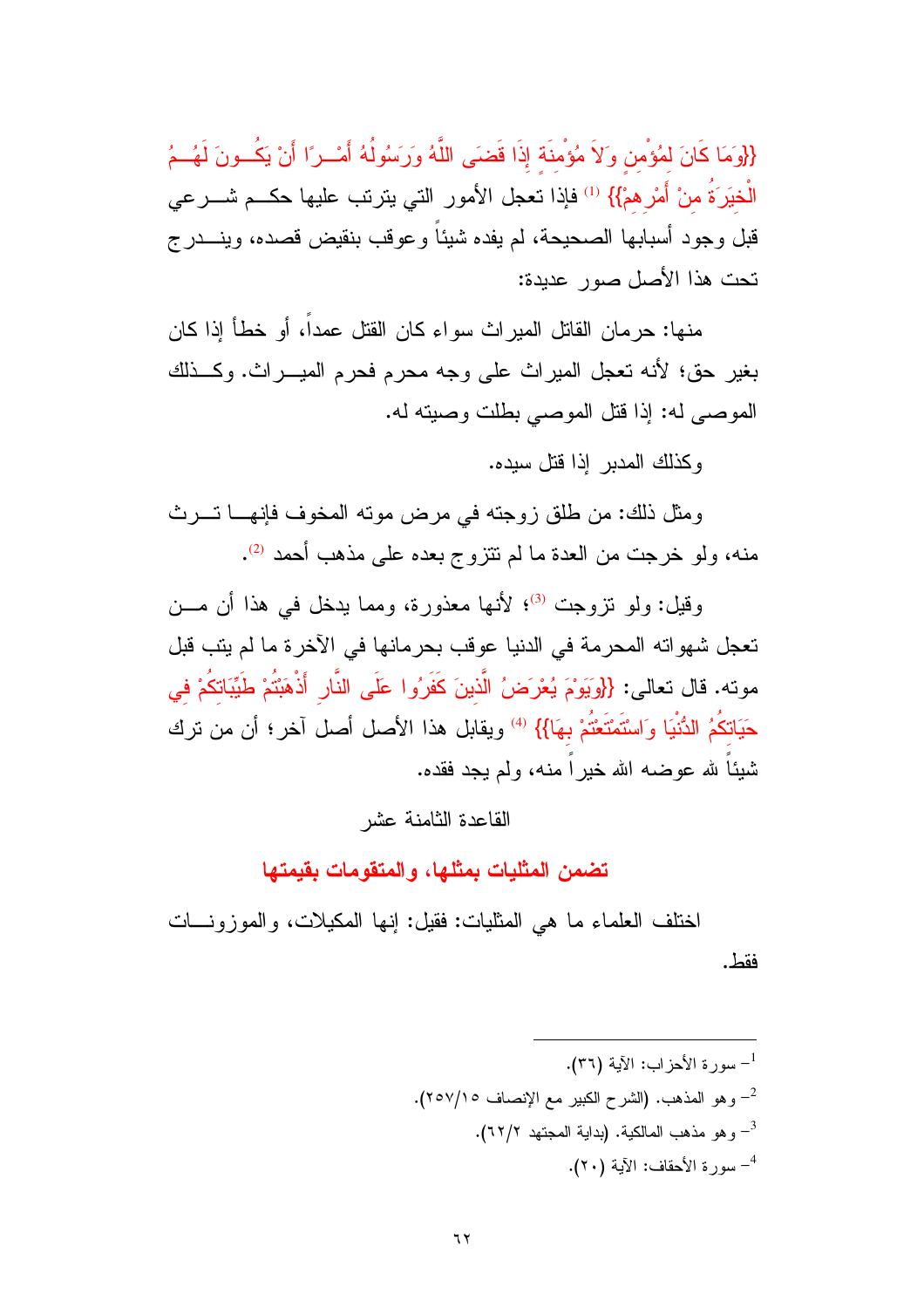والمتقومات: ما عداها <sup>(1)</sup>.

وقيل: إنها أعم من ذلك <sup>(2)</sup>، وإنها كل شيء له مثل وشبيه ومقـــارب وهو الصحيح؛ لأنه صلَّى الله عليه وسلَّم: «استقرض بعيراً وأراد رد بدله، فلم يجد فقضبي خير اً منه» <sup>(3)</sup>، و لأنه ضَمَّنَ أم المؤمنين: «حيـــث كـــسريت صحيفة أم المؤمنين الأخر ي بصحيفتها الصحيحة <sup>(4)</sup>. و الحديثان صحيحان، ولأن الضمان بالشبيه والمقارب يجمع الأمرين القيمة، وحــصول مقــصود صاحبه، وعلى القولين فمن أنلف مالاً لغيره فإن كان مثلياً ضـــمنه بمثلـــه، و ان کان منقوماً ضمنه بقیمته بوم تلفه.

وكذلك من استقرض مثلباً رد بدله، وإن كان متقوماً رد قبمته، ومثل ذلك من أوجبنا عليه الضمان لكونه فرط في أمانته أو تعدى فيها، أو كانت يده يداً متعدية فكل هؤلاء يضمنون المثل بمثله، والمنقوم بقيمته، ومن أكل أضحيته ولم يتصدق منها بشيء لزمه أن يخرج لحماً أقل ما يجب عليـــه، وهكذا ما أشبه هذه المسائل.

القاعدة التاسعة عشر

إذا تعذر المسمى رجع إلى القيمة

وهذه القاعدة غير القاعدة التي قبلها؛ لأن هذه في المعاوضات التي سمي لها ثمناً، وانفق المتعاوضان فيها على ذلك الثمن المـــسمي، فحيـــث تعذر معرفة المسمى، أو تعذر تسليمه لكون التسمية غير صحيحة؛ لغـــر ر ، أو تحريم، أو نحوها فإنه يرجع إلى قيمة ذلك الذي سمي له ذلك الثمن الذي

لإنصاف مع الشرح الكبير ٢٥٧/٥.  $^{-1}$ لمصدر السابق. $^{-2}$ أخرجه مسلم في المساقاة، باب من استسلف شيئاً فقضي خيراً منه (١٦٠٠) عن أبي رافع رضي  $^{-3}$ الله عنه. <sup>4</sup>– أخرجه البخاري في المظالم، باب من كسر قصعة أو شيئاً لغيره (٢٤٨١).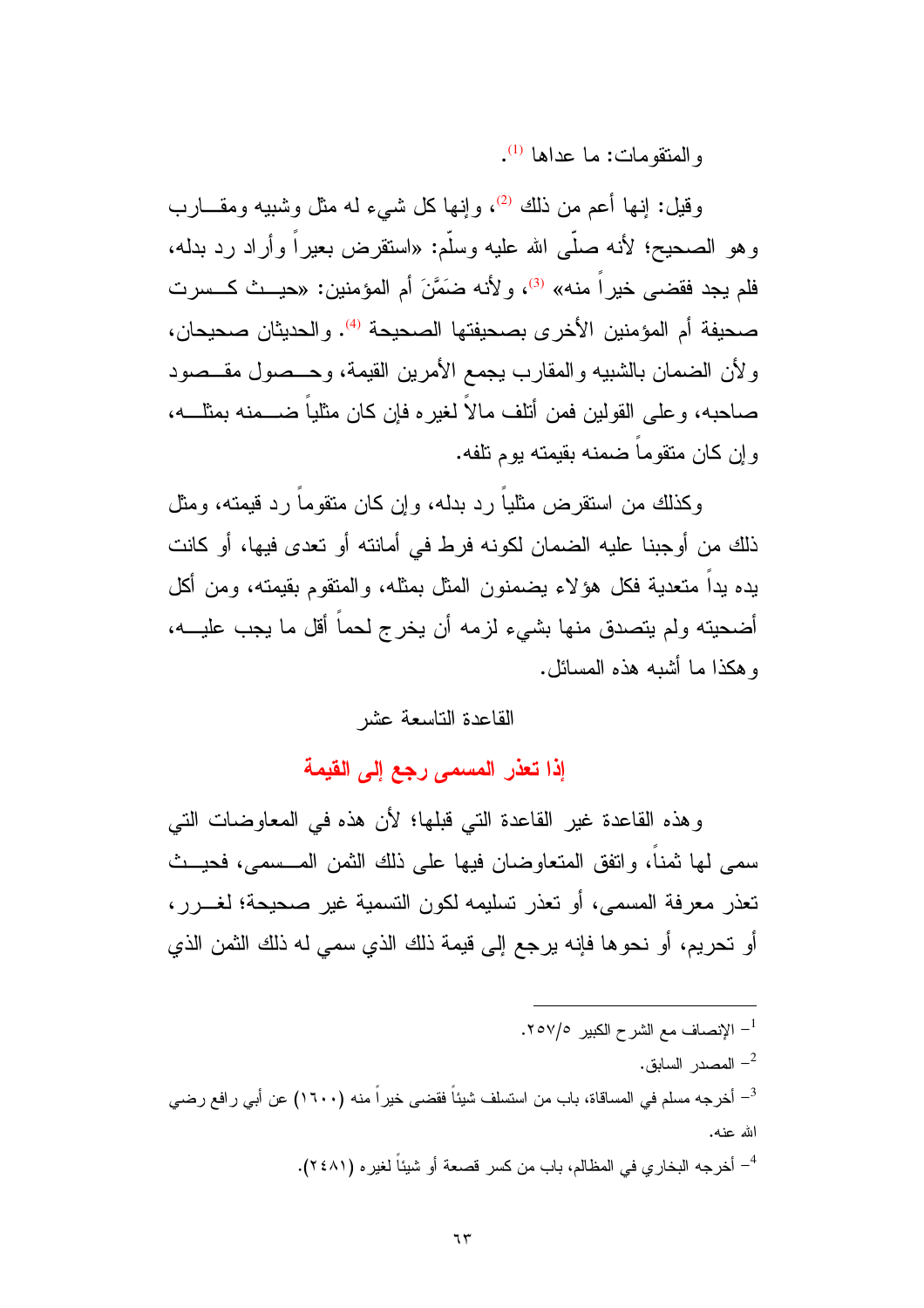تعذر تسليمه، فيدخل في ذلك البيع، والإجارة بأنواعهما. فإذا باع شيئاً بثمن ونعذر معرفة النَّمن الذي سمياه في العقد رجعنا إلـــي فيمـــة المبيـــع؛ لأن الغالب أن السلع نباع بأقيامها، وكذلك إذا نعذر معرفة الأجرة رجعنا إلـــي أجرة المثل، ومثله لو كان الثمن أو الأجرة محرمين أو فيهما غرر . ومثـــل ذلك المسمى في مهور النساء إذا نعذر معرفته، أو نعذر تسليمه، فإنه يجب مهر المثل، وهذا الرجوع إلى أقيام المثل أقرب إلى حصول وإلى غـــرض كل منهما.

## القاعدة العشرون

إذا تعذر معرفة من له الحق جُعل كالمعدوم

يعني إذا علمنا أن المال ملك للغير ، ولكن ذلك الغير تعـــذر علينــــا معرفته، وأيسنا منه جعلناه كالمعدوم، ووجب صرف هــذا المـــال بـــأنفع الأمور إلى صاحبها أو إلى أحق الناس بصرفها إليه.

ويترتب على هذا اللقطة إذا تعذر معرفة صاحبها بعد التعريف، فهي لو احدها؛ لأنه أحق الناس بها.

ومن كان بيده غصوب، أو ودائع أو أمانات أُخر جهل أربابها وأيس من معرفته، فإن شاء دفعها لولي بيت المال ليصرفها في المصالح النافعة، وإن شاء تصدق بها عن صاحبها ينوي أنه إذا جاء صاحبها خيّره بــــين أن يجيز تصرفه، ويكون لصاحبها الثواب كما نواه المتصدق، أو يضمنها لــــه، وبعود أجر النَّواب للذي باشر الصدقة.

وكذلك الأموال التي بيد السراق، أو قطاع الطريـــق إذا علـــم أنهـــا للناس، وجهلوا صرفت للمصالح العامة، أو نصدق بها على الفقراء، وحلت لمن تصدق عليه بها؛ لأنه أيس من معرفة أربابها فكأنهم معدومون.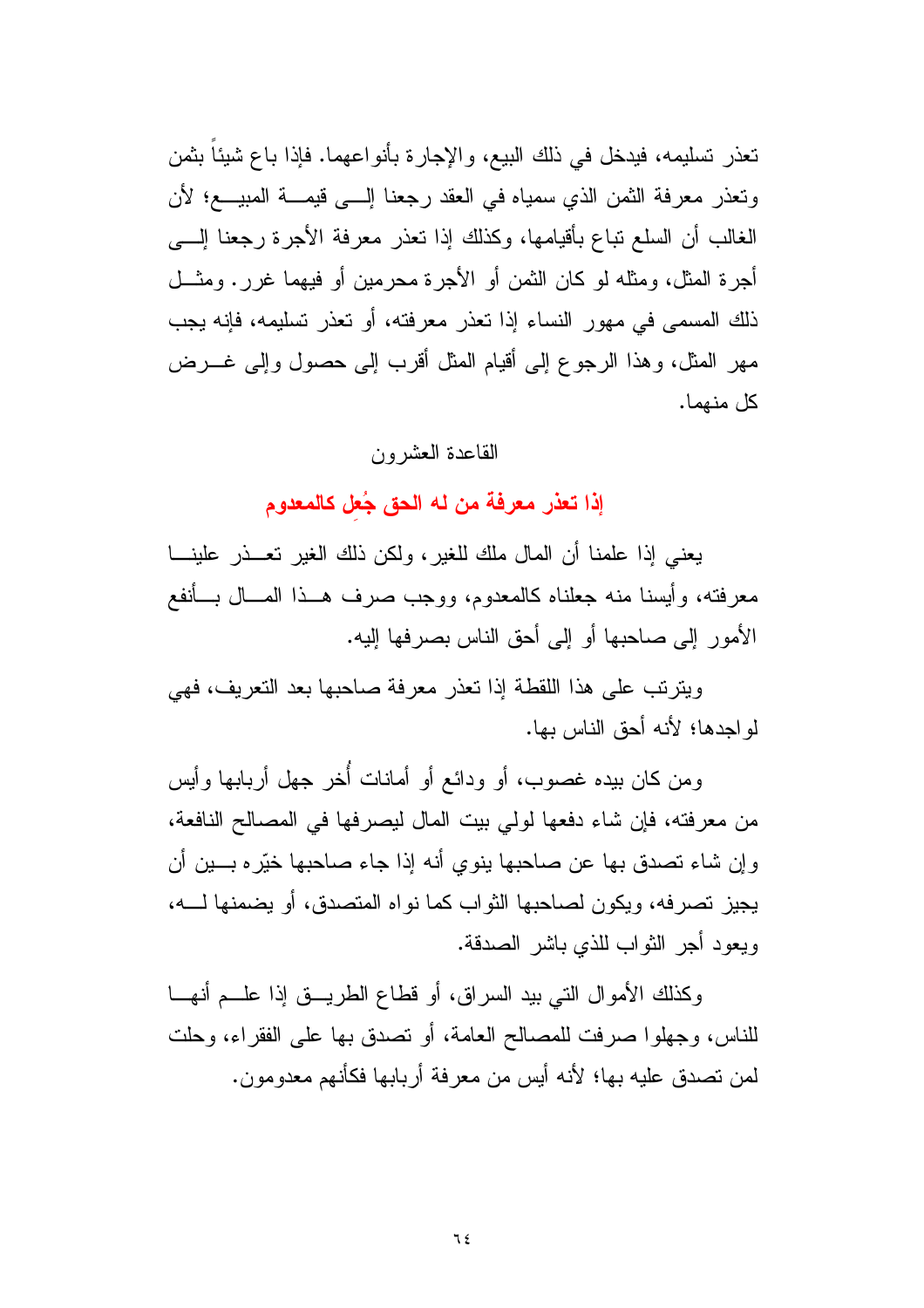ومن هذا من مات وليس له وارث معروف، فمير اثه ليبت المسال يصرف في المصالح كلها، ومثله من لم يعرف لهـــا ولــــى، فإنــــه يجعـــل كالمعدوم فيزوجها الحاكم.

القاعدة الحادية و العشر ون

الغرر والميسر محظور فى المعاوضات والمغالبات

وقد قرن الله الميسر للخمر لما فيه من المفاسد الكثيرة؛ لأنه يوقع العداوة والبغضاء، ويصد عن ذكر الله وعن الصلاة، ويوقَّــع العبــد فـــي المكاسب الدنيئة المخالفة للمعقول.

وقد نهي صلَّى الله عليه وسلَّم «عن بيع الغرر» <sup>(1)</sup> فيدخل في ذلـــك بيع الأبق <sup>(2)</sup>، والشارد <sup>(3)</sup>، والحمل في البطن، والمجهولات التـــي يجهـــل تحصيلها، أو يجهل مقدارها، وكلها داخلة في الغرر، والميسر، ومن هــذا الغرر في المشاركات، أو المساقاة، والمزارعة بأن يقول أحدهما للآخر: لك ربح أحد السفرنين، أو أحد السلعنين، أو أحد العامين، ولي الآخر، أو يقول لك: هذا الجانب من الزرع، أو الثمر ولى الجانب الآخر. فكل هذا داخــل في الغرر والميسر، أو نؤجل الديون إلى أجال مجهولة.

وأما المبسر في المغالبات: فكل مغالبة فيها عوض مـــن الطــــرفين، فإنها من المبسر كالنرد والشطرنج والمغالبات القولية والفعلية.

ويستثنى من هذا: المسابقة على الخيــل والإبــل والــسهام، فإنهــا

أخرجه مسلم في البيو ع، باب بطلان بيع الحصاة (١٥١٣) عن أبي هرير ة رضي الله عنه.  $^{-1}\,$ في المصباح ٢/١: «أبق العبد إذا هرب من سيده». في المصباح ٣٠٩/١: «شر البعير شروداً من باب قعد ندًّ، ونفر».  $^{-3}$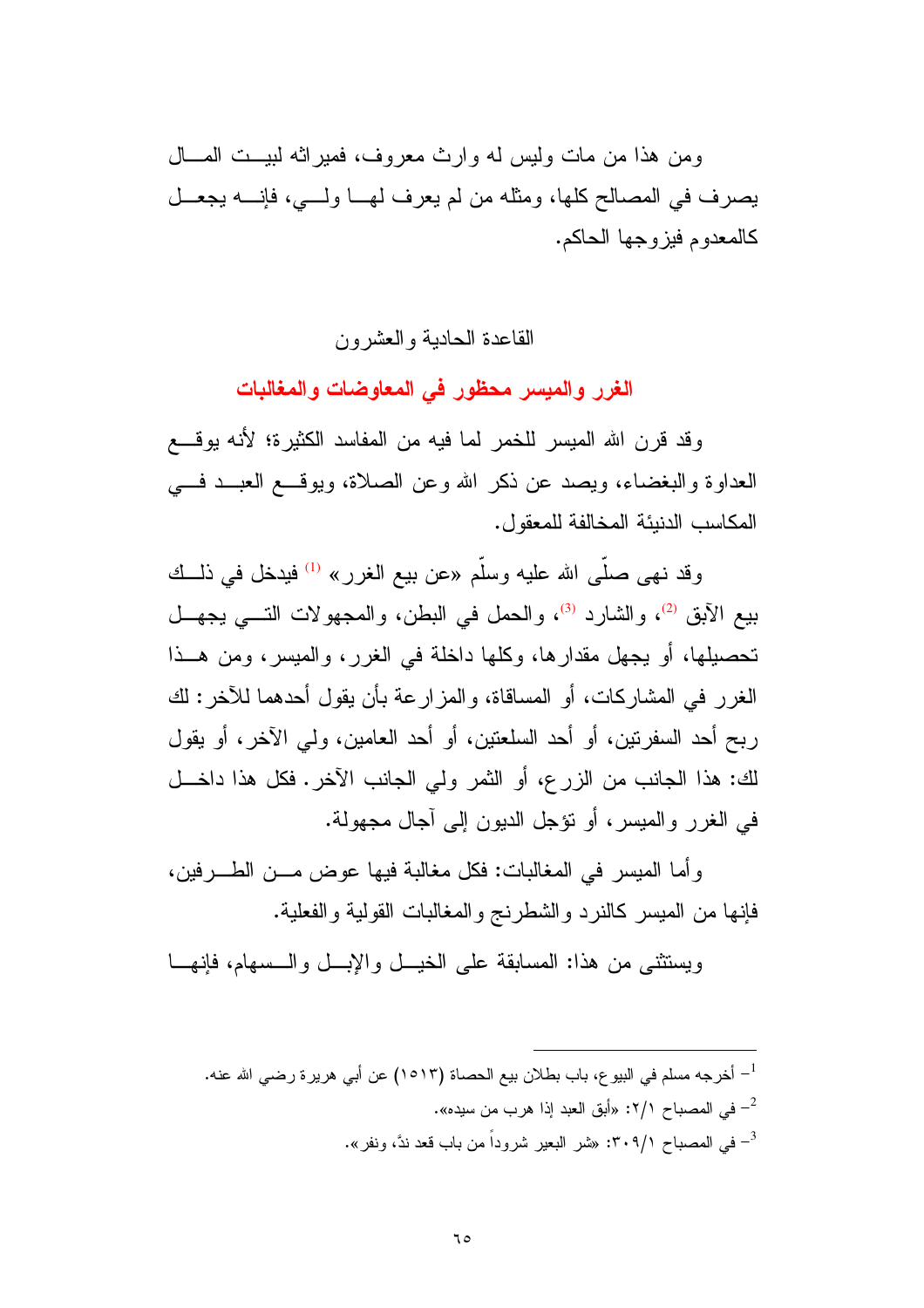جائزة، بل مستحبة؛ لما فيها من الإعانة على الجهاد في سـبيل الله، وهـل يشترط لذلك محلل كما هو قول كثير من أهل العلم لك لتخرج عـــن شـــبه القمار، أو لا يشترط المحلل <sup>(2)</sup>كما هو ظاهر الأدلة الشرعية <sup>(3</sup>)، وع*مــ*ل الصحابة رضى الله عنهم <sup>(4)</sup>، فالصواب: جوازه، ولو لم يكن محلـــل، بـــل نرك المحلل أولى، وأقرب للعدل.

# القاعدة الثانية والثالثة والعشرون الصلح جائز بين المسلمين، إلا صلحاً أحل حراماً، أو حرم حلالاً، والمسلمون على شروطهم، إلا شرطاً أحل حراماً، أو حرم حلالاً

هذان الأصلان هما لفظ الحــديث الــذي صـــححه غيـــر واحـــد من الأئمة <sup>(5)</sup> وما أعظم نفعهما، وأكثر فوائدهما. فهذا الحديث بـــدل علــــى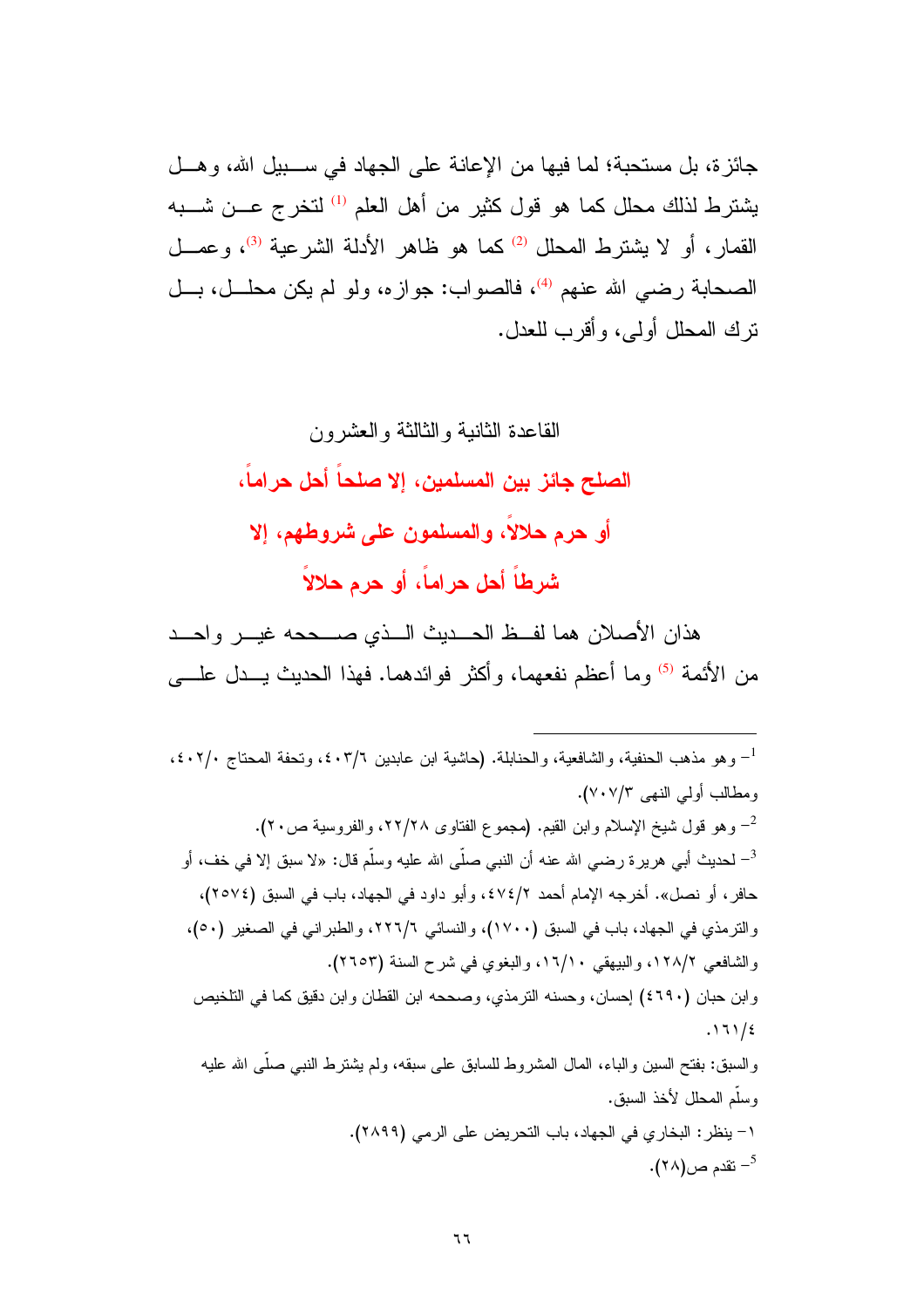أن جميع أنواع الصلح بين المسلمين جائزة، ما لم ندخل أهلها في محـــرم، فدخل في هذا الصلح في الأموال: صلح الإقرار، وصلح الإنكـــار، فمـــن اعترف لغيره بعين، أو دين، ثم صالحه عن بعض ذلك، فهو فـــي معنــــي النبر ع، وإن صـالحـه علـى غير ه فـهو فـى معنـى البيـع، وذلك جائز .

وكذلك لو صالحه عن حق ثبت له من خيار عيــب، أو غـــبن، أو تدليس، فهو جائز.

وكذلك على الصحيح الصلح عن حق شفعة، أو خيار شرط لدخوله في هذا العموم، ولعدم المحذور الشرعي، وكذا لو صالحه عن دم العمد في النفس، أو ما دونها فكله جائز .

وكذلك لو صالحه عن المجهول من الديون والحقوق بشيء معلـــوم جاز، ومن هذا مصالحة أحد الزوجين الآخر عن بعض حقوق الزوجيـــة، كأن تصالح زوجها الذي نرى منه الرغبة عنها فتسقط عنه بعض الحقوق؛ ليمسكها كما قال تعالى: {{وَإِن امْرَأَةٌ خَافَتٌ منْ بَعْلَهَا نُشُورْاً أَوْ إعْرَاضِاً فَلاَ جُنَاحَ عَلَيْهِمَا أَنْ يُصلْحَا بَيْنَهُمَا صلُلْحًا وَالصُّلْحُ خَيْرٌ}} (1).

وكذلك الصلح عند المنازعات والمشاجرات بين الناس، لقطع النزاع بما يناسب الحال، سواء وقعت بتوسط القاضبي أو نوســط غيـــره. فهـــذه الأمور ، وما أشبهها جائزة نافعة.

وأما مثال الصلح الذي يدخل في محرم: كأن يصالح من يقـــر لــــه بالعبودية، أو نقر له بالزوجية وهو كاذب في ذلك، أو يصالح صاحب الحق الذي يجهل مقدار حقه، والمدين عالم به فيصالحه ويخفى عنه مقدار ما عليه من الدين فهذا حرام لا يحل له الصلح ما كان صالح عليه.

<sup>-</sup> سورة النساء: الآية (١٢٨).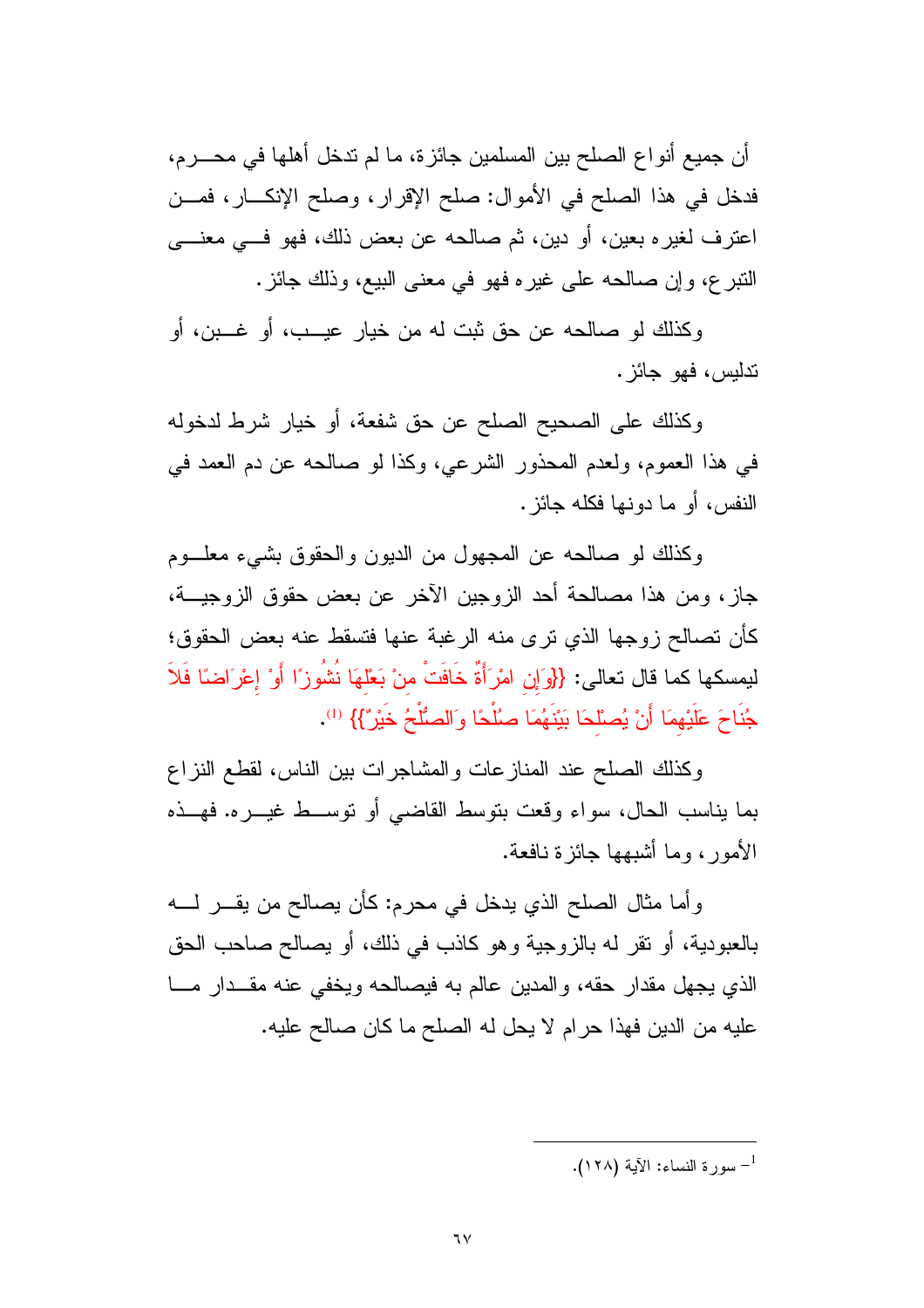والأصل الأخر: الشروط التي يشترطها المتعاقدان، أو أحدهما على الأخر فكلها جائزة لما فيها من مصلحة المشترط، وعدم المحذور الشرعبي، كأن يشترط البائع أن ينتفع بالمبيع، مدة معلومة، أو يشترط التأجيــل إلــــى أجل معلوم، أو يشترط البائع أن ينتفع بالمبيع مـــدة معلومـــة، أو يـــشترط النَّأجيل إلى أجل معلوم، أو يشترط وثيقة رهن أو ضــــمين، أو كفيـــل، أو يشترط المشتري صفة مقصودة في المبيع ككون العبد كانبـــاً، أو يحـــسن الصنعة الفلانية، أو الدابة سهلة السير، أو لبوناً، أو الطير صبوداً، ونحـــو ذلك من الصفات المقصودة.

وأما الشرط الذي يدخل في الحرام، فمثل شرط البائع للعبــد علـــي المشتري إن أعتقه، فالولاء للبائع لمنافاته لقوله صلى الله عليه وسلم: «إنما الو لاء لمن أعتق» (1).

ومن الشروط الجائزة: شروط الواقفين ويجب انباعها إذا لم نخــالف الشرع، وكذلك الشروط بين الزوجين كأن نشترط المسرأة علسى السزوج دارها، أو بلدها، أو لا ينزوج، ولا يتسرى عليها، كما صح عنه صــــلّـى الله عليه وسلَّم: «إن أحق الشروط أن توفوا به ما استحللتم به الفروج» <sup>(2)</sup>.

ومن الشروط المحرمة في النكاح: المتعة، والتحليل، فهـــي فاســـدة مفسدة للنكاح، لأنها نتافيه من أصله، وإن شرط أن لا مهر لها، أو لا نفقة، أو يقسم لها أكثر من ضرتها أو أقل، فيفسد الشرط، ولا يفسد النكاح، لأنسه لا ينافيه من أصله، و إنما ينافي ما يجب فيه من الحقوق.

أخرجه البخاري في المكاتب، باب استعانة المكاتب (٢٥٦٣)، ومسلم في العتق، باب إنما الولاء  $^{-1}$ لمن أعتق (١٥٠٤) عن عائشة رضبي الله عنها. أخرجه البخاري في النكاح، باب الشروط في النكاح (٥١٥١)، ومسلم في النكاح، باب الوفاء في  $^{-2}$ الشروط (١٤١٨) عن عقبة بن عامر رضبي الله عنه.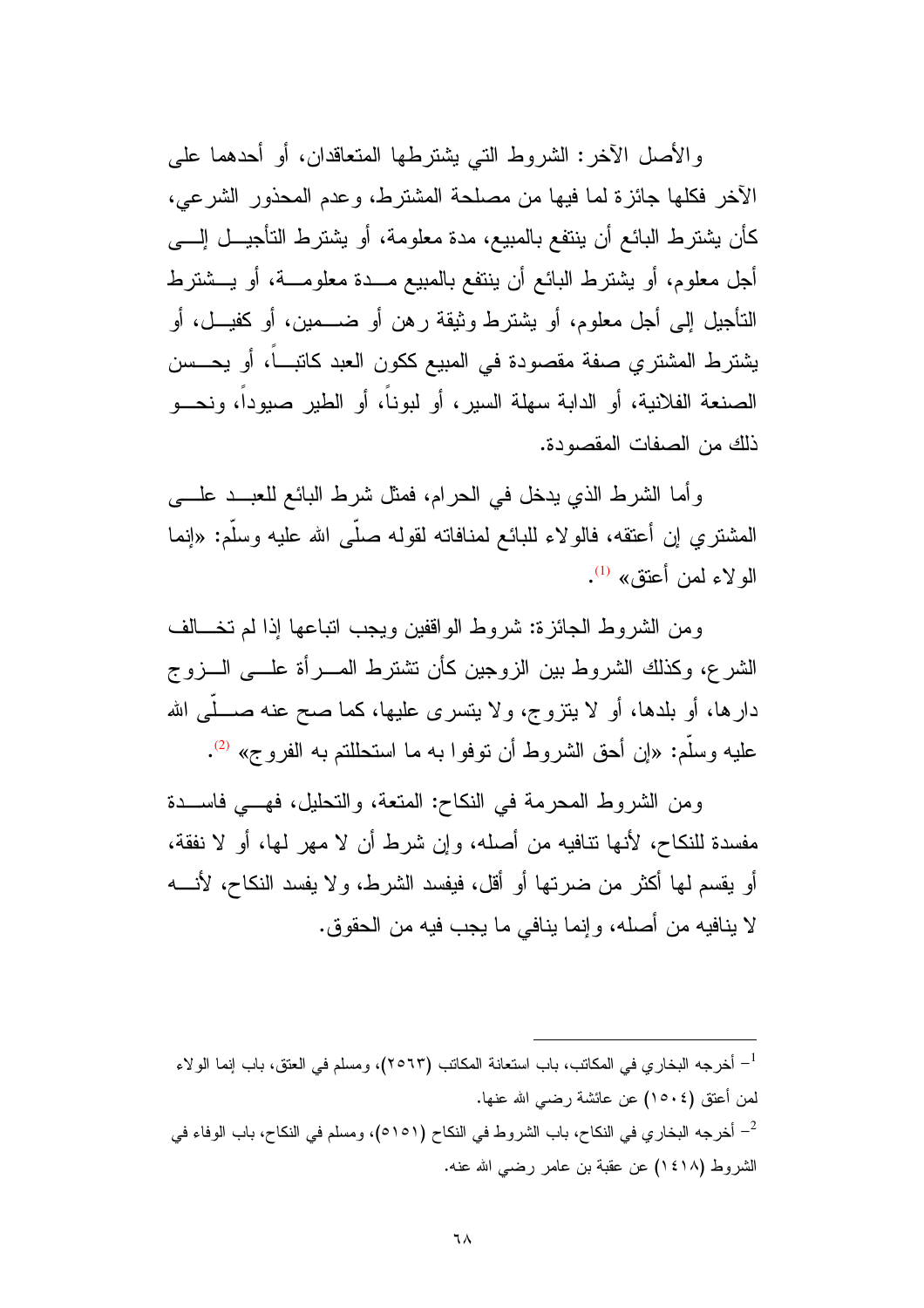## القاعدة الر ابعة و العشر ون

من سبق إلى المباحات، فهو أحق بها

المر اد بالمباحات هنا: ما لبس له مالك محتر م؛ لقوله صلَّى الله علبه وسلم: «من سبق إلى ما لم يسبق إليه مسلم فهو أحق به» (1). فيـــدخل فــــى هذا السبق إلى إحياء الأر ض الموات، فمن عمّر ها ببنـــاء، أو حفــر ۖ بئــر ا وصل إلى مائها، أو إجراء ماء إليها، أو نتقيتها من الأحجار التي لا نزرع مع وجودها، أو منع المياه المستنقعة التبي لا نزرع مع وجودها ملكها، ولم يز احمه أحد فيها.

وكذلك لو كان النهر المباح أو الوادي المباح يسقى حروثاً وبـــساتين ونتازعوا أيهما ببدأ فإنه ببدأ، بالأعلى فالأعلى، فإذا شرب أرسله إلى مـــن بعده.

وأما المباه المملوكة فهي على قدر الأملاك والإتفاق السذى جسري بينهم.

ومن فروع هذا الأصل: السبق إلى صيد البر أو البحر ، أو الحطــب و الحشيش ونحو ها من المباحات، فمن سبق إلى شيء من ذلــك و احتـــاز ه ملكه، وأما مجرد رؤيته له فلا يملكه بذلك، ويدخل في هذا أيضاً السبق إلى الأماكن المشتركة كالسبق إلى الجلوس فسي المسساجد، أو الأســـواق، أو الأوقاف من البيوت، ونحوها التي لا تحتاج إلى نقرير ناظر، فالسابق إلـــي شيء من ذلك أحق به من غير ه حتى ينقضي غرضه الذي سبق إليه.

<sup>&</sup>lt;sup>1</sup>– أخرجه أبو داود في الخراج، باب في إقطاع الأرضين (٣٠٧١)، والبيهقي ١٤٢/٦، والطبراني في الكبير ٧٦/١، والمقدسي في المختارة ٤٥٨/١ عن أسمر بن مضرس. (وإسناده ضعيف).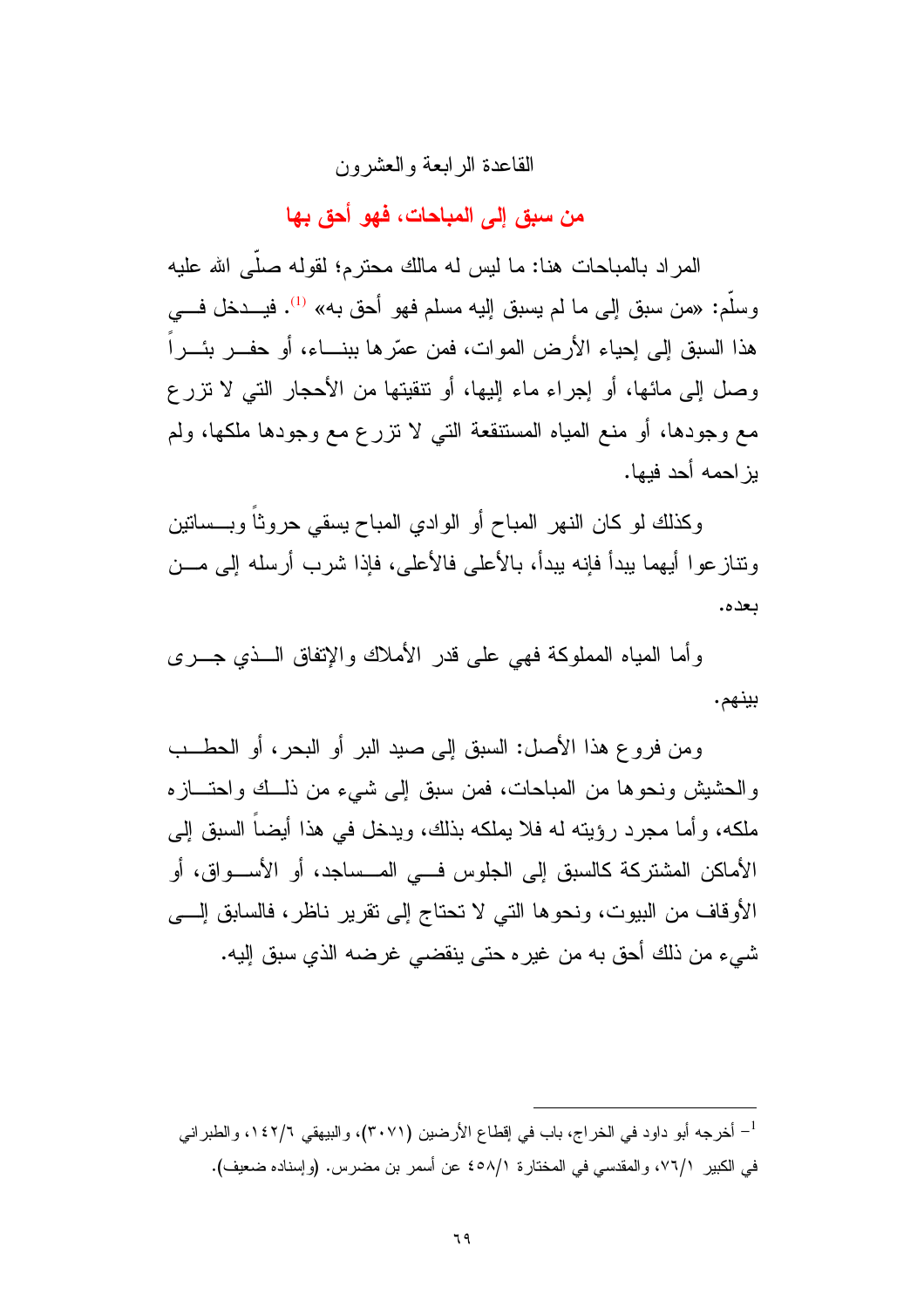و أما الأوقاف التي لمها ناظر خاص من الموقف، أو ناظر عام و هــو الحاكم للأو قاف التي لا ناظر لها فيتو قف الانتفاع بها إلى نقر ير النساظر لا بمجر د السبق.

#### القاعدة الخامسة والعشرون

تشرّع القرعة إذا جهل المستحق، وتعذرت القسمة

وقد ثبتت القرعــــة فــــى الكتــــاب والــــسنَّة، وفــــى قـــول جمهـــور الأمة <sup>(1)</sup>. قال تعالى: {{فَسَاهَمَ فَكَانَ منَ الْمُدْحَضينَ \*}} <sup>(2)</sup> أي المغلــوبين. وقال تعالى: {{وَمَا كُنْتَ لَدَيْهِمْ إِذْ يُلْقُونَ أَقْلاَمَهُـمْ أَيُّهُـمْ يَكْفُـلُ مَــرِيْمَ}} (3) الآبة.

وقد ثبتت في عــدة أحاديـــث صـــحيحة (4)، فمتـــي تـــشاح اثنـــان فأكثر في الأذان أو الإقامة، أو الإمامة ولم يكن لأحدهما مــــرجح أقــــر ع بينهم.

وكذلك لو بذل ماء، أو ثوب، أو إناء أو نحو ذلك لأحد أشخاص ولم يعين الباذل من هو له، ولم يقل لكم جميعاً أخر ج المستحق بقرعة.

ومنهـــا: النقديم إلى الإمام، أو إلى القبلة في القبر، أو إلـــي الـــدفن

- ينظر: المغنى ٢٥٢/١٠، ٢٥٣، ٢٥٢، ٢٩٥، ٢٩٥/١٣، و٢١/٥٢٤. سورة الصافات: الآية (١٤١). <sup>3</sup>– سورة آل عمران: الآية (٤٤). <sup>4</sup>– ومن ذلك قولـه صلَّى الله عليه وسلَّم في حديث أبي هريرة رضـي الله عنـه: «لو يعلم النـاس مـا في النداء و الصف الأول، ثم لم يجدو ا إلا أن يستهمو ا عليه لاستهمو ا عليه...». أخرجه البخاري في الأذان، باب الاستهمام في الأذان (٦١٥)، ومسلم في الصلاة، باب تسوية الصفوف وإقامتها (٤٣٧).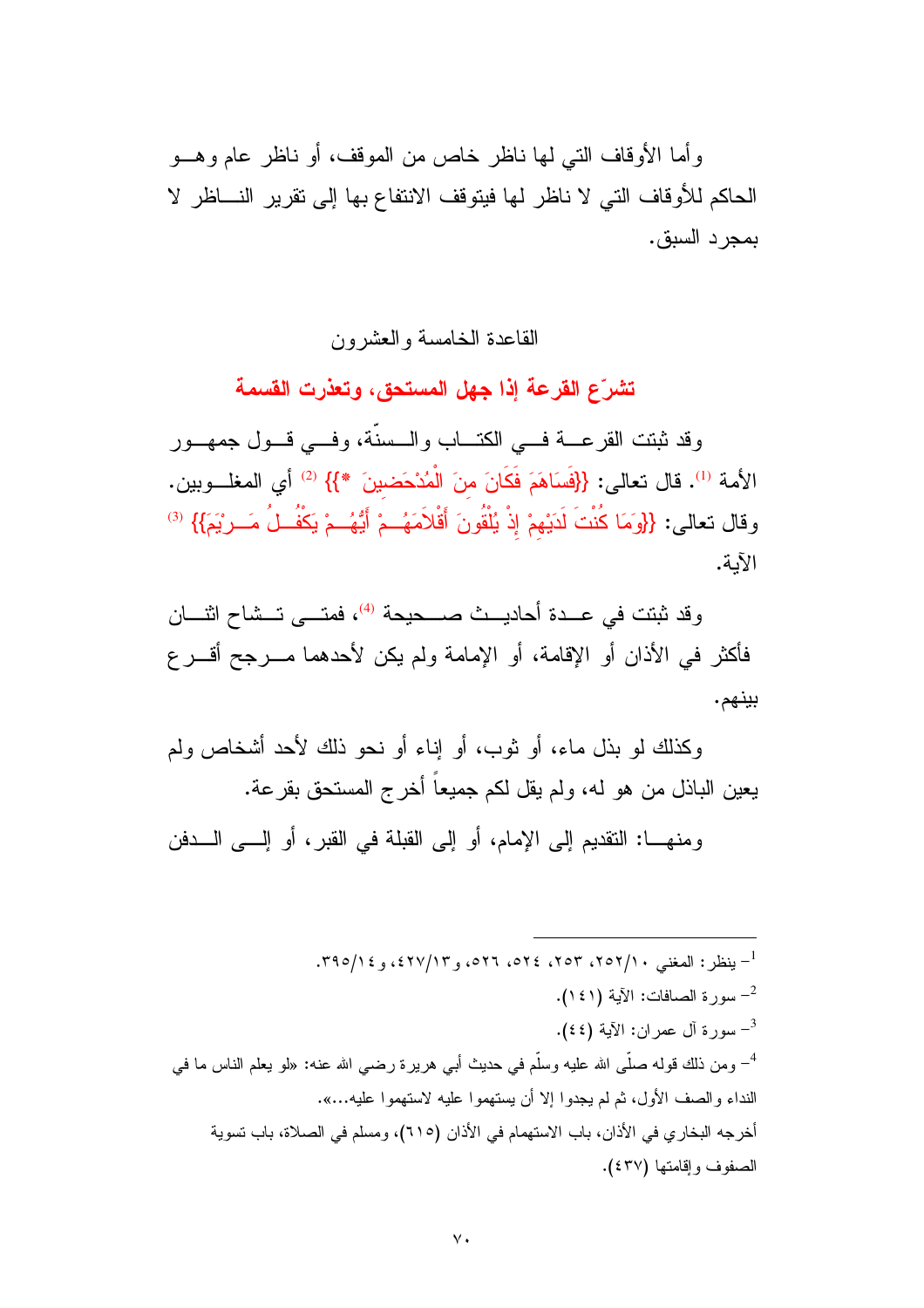في بقعة معينة، ولم يكن لأحد الموتى مزية ولا سبق، فإنه يقـــرع بينهمـــا أيهما يرجح.

ومنها: إذا نداعيا عينا بيد غير هما، ولم يكن لأحدهما بينة ولا مرجح أقر ع ببنهما.

ومنها: إذا استبق اثنان إلى شيء من المباحات ولم يمكن الإشتراك أقرع بينهم.

ومنها: إذا مات عن زوجات وقد طلق إحداهن طلاقا يقطـــع الإرث، وجهل عين المطلقة عُينت بقر عة.

ومنها: الأولياء المستحقون للو لاية المتسساوون إذا تسشاحوا أقسر ع بينهم، ويتعين منهم من أذنت له في تزويجها إذا كان إذنها معتبراً.

ومنها: إذا طلق مبهمة من نسائه ولم ينو معينة أخرجت بقرعة.

ومثلها: لو أعتق عبداً من عبيده وأنسيه أخرج بقرعــــة، أو أعتـــق عبيده في مرضه المخوف إذا انصل به الموت وهم جميع نركته ولم يجــز ذلك الورثة أخرج ثلثهم بقرعة فعنقوا، ورقٌ الآخرون، وصاروا نركة وكل ما أشبه هذه المسائل فطر بقها طر بقها.

وأما إذا علم اشتراكهم في الأعيان، أو الديون وأرادوا أن يقترعــوا على أن من خرجت له القرعة فالمال له من عين أو دين، فهي من مـــسائل الميسر المحرمة بالنص والإجماع.

القاعدة السادسة والعشرون

يقبل قول الأمناء في الذي تحت أيديهم من التصرفات، والإتلافات وغير ها، إلا ما خالف الحس والعادة

هذه قاعدة نافعة لكثير الاختلاف بين المسلاك وبسين الأمنساء فسي منعلقات الأمانات، وأهل الأموال والحقوق ائتمنـــوهم عليهـــا، وفوضــــوهم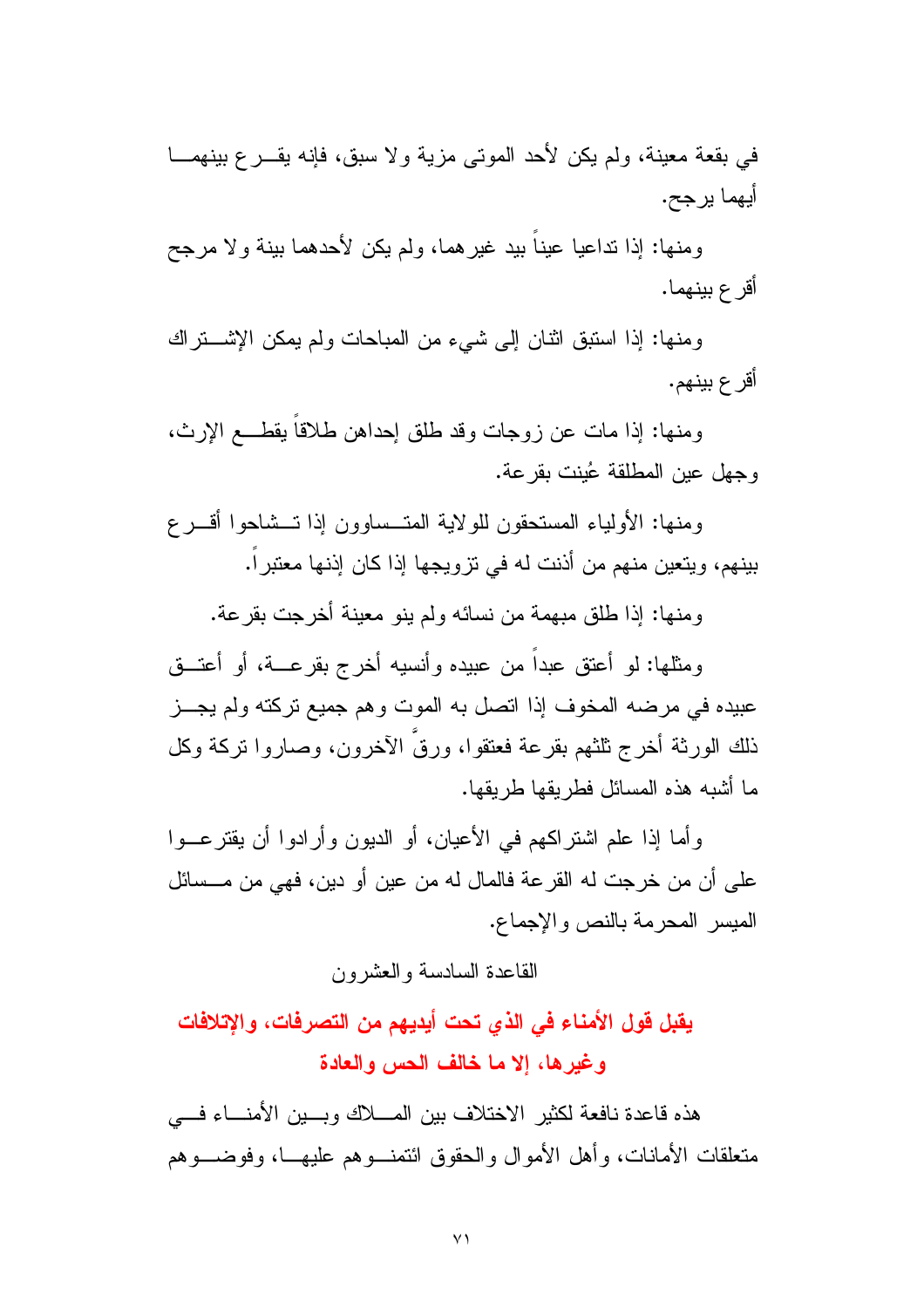على التصرفات المتعلقة بها، فإذا اختلفوا في شيء من ذلك كان القول قول الأمين؛ لأن صاحبه ائتمنه ونزله منزلة نفسه، فإذا ادعى تلف ً أو تــصرفاً معينا وخالفه صاحب المال فالقول قسول الأمسين إلا إذا خسالف المعتساد وكذبه الحس؛ لأن كل دعوى بكذبها الحس فقول مــدعبها غبــر مقبــول، ولذلك يقبل قول الشريك والمضارب في الربح والخــسارة ومــا اشــتراه لنفسه، أو للمضاربة والشركة، ويقبل قوله: إنه باعــــه نـــسيئة، أو بالنقـــد الفلانبي، أو بـهذا المقدار وفي الشروط والوثائق المتعلقة بـه، ويقبل إقــــرار ه على ما في يده من الإقرارات الداخلة فيما فوض له فيه، وكذلك الوكيــل، والوصبي، وناظر الوقف، والولبي على البنيع والمجنون والسفيه وما أشـــبه ذلك.

#### القاعدة السابعة والعشرون

من ترك المأمور جهلاً أو نسياناً لم تبرأ ذمته إلا

# بفعله، ومن فعل المحظور ، وهو معذور بجهل

أو نسيان برئت ذمته وتمت عبادته

وهذا الفرق بين نرك المأمور وفعل المحظور فسي حــق المعـــذور يجهل، أو نسيان ثابت بالسنّة <sup>(1)</sup>.

مثال ترك المأمور : حديث أنس رضبي الله عنه أن النبي صلَّى الله عليه وسلَّم قال: «من نسي  $^{-1}$ صلاة فليصلها إذا ذكر ها، لا كفار ة لها إلا ذلك». أخرجه البخاري في المواقيت، باب من نسى صلاة فليصلها إذا ذكرها (٥٩٧)، ومسلم في المساجد، باب قضاء الصلاة الفائتة (٢٨٤). ومثال فعل المحظور : حديث أبي هر ير ة رضبي الله عنه قال: قال رسول الله صلَّى الله عليه وسلَّم: «من نسبي و هو صـائـم فأكل أو شر ب، فلبتم صومه، فإنمـا أطـعمـه الله وسقاه». أخرجه البخاري في الصوم، باب الصائم إذا أكل أو شرب (١٩٣٣)، ومسلم في الصوم، باب أكل الناسي وشربه (١١٥٥).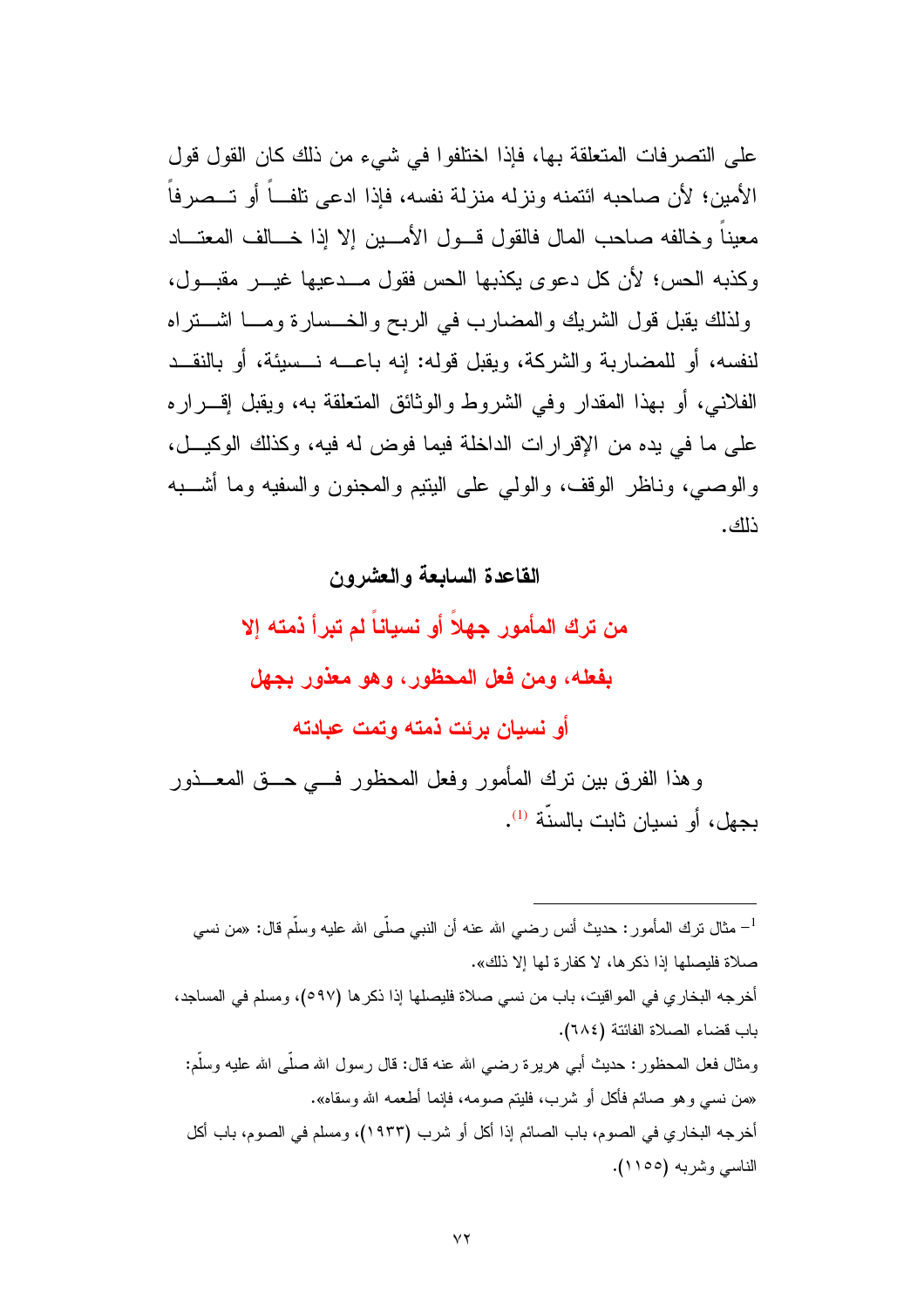والصحيح: طرده في جميع المسائل من دون استثناء كما اختار ذلك شيخ الإسلام وغير ه من أهل العلم <sup>(1)</sup>.

والمشهور من مذهب الإمام أحمد فيه نفصيل <sup>(2)</sup>، ولكن طرده أولــــى و أقرب إلى أصول الشريعة. فمن ذلك: من نسبي أو جهــل وصـــلـي و هـــو محدث، أو تار ك لر كن كالطمأنينة فعليه الإعادة، و من صلى و على بدنه أو ثوبه نجاسة لا يعلمها، فلا إعادة عليه، ومن نرك نية الــصيام لـــم يـــصح صومه، فإن صام ونوى لكنه نسي فأكل أو شرب فصيامه صحيح.

وكذا لو جهل بأن لم يعلم طلوع الفجر، ثم نبين له طلوعه قبـــل أن يأكل ويشرب، أو أكل وشرب ظاناً غروب الشمس فتبين أنها لـــم تغـــرب. فالصحيح: أن الجاهل حاله حال الناسي.

ولو نزك شيئاً من واجبات الحج جهلاً أو نسياناً فعليه دم؛ لأنه نزك مأموراً وإن غطى الرجل رأسه وهو محرم، أو لبس المخـــبط، أو تطيـــب المحرم، ونحو ذلك من المحظورات ناسياً، أو جاهلاً، فلا شيء عليه.

القاعدة الثامنة والعشرون

يقوم البدل مقام المبدل،

# ولكن لا يصار إليه إلا إذا تعذر الأصل

قال الله تعالى بعــدما أوجــب الطهــارة بالمــاء: {{فَلَــمْ تَجــدُوا مَاءً فَتَيَمَّمُوا صَعِيدًا طَيِّبًا فَامْسَحُوا بوُجُوهكُمْ وَأَيْدِيكُمْ}} <sup>(3)</sup> فأقام النيمم عند

> .  $(50)(\omega)$  انظر ص $(51)$ . انظر ص $^{-2}$ ـ سورة النساء: الآية (٤٣).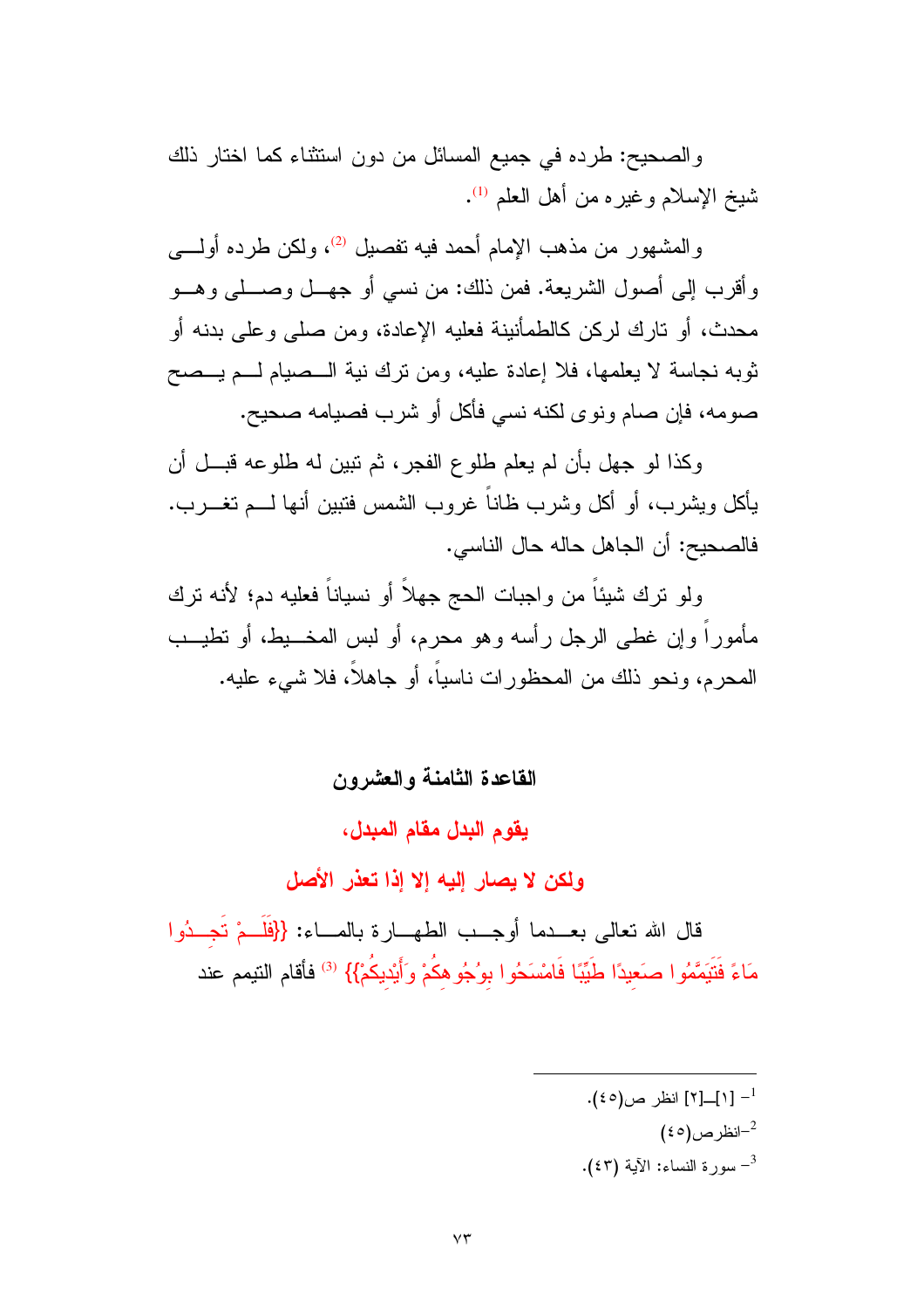العدم للماء، أو عند الضرر باستعماله مقام الماء، فدل على أنه بستباح بــه ما يستباح بالماء من العبادات وغيرها، وأنه يقوم مقامه في كل شيء وفسي يعض ذلك خلاف <sup>(1)</sup>.

ومنها: اِبدال الأضاحي، والهدى بخير منه يجوز، ويقوم البدل فيسه مقام المبدل، وكذلك الوقف إذا جاز بيعه، وإبداله عند الضرور ة قسام بدلسه مقامه في أموره كلها.

# القاعدة التاسعة والعشرون

يجب تقييد اللفظ بملحقاته من وصف،

أو شرط، أو استثناء، أو غيرها

وهذا الأصل واضح معلوم من لغة العرب، وغيرها ومـــن العــــرف بين الناس؛ لأنه لو لم يعتبر ما قيد به الكلام لفسدت المخاطبات وتغيـــرت الأحكام وانحلَّ النظام، وهذا مطرد في كلام الله وكلام رسوله وكلام جميع الناطقين، فكما أننا نستفيد من كلام الله وكلام رسوله، ونعتبر ما فيها مـــن القيود المخصصة لإطلاقات الكلام، فكذلك نعتبر ذلك في كلام الناس ونحكم عليهم بما نطقوا به من إطلاق وعموم، ومن قيود وتخصيــصات، ويـــدخل تحت هذا الأصل من الأحكام ما لا يعد ولا يحصبي من ألفاظ المتعاقـــدين، ومن شروط الوقف والوصابا، ومن النقيبدات الواقعة في العنق والطـــلاق، وشروط الطلاق والأيمان داخلة في هذا الأصل، والله أعلم.

<sup>-</sup> ا ينظر : حاشية ابن عابدين ٢٤١/١، والمدونة ٤٢/١، والأم ٣٩/١، ومجموع الفتاوي ٣٥٣/٢١، والإنصاف ٢٦٣/١.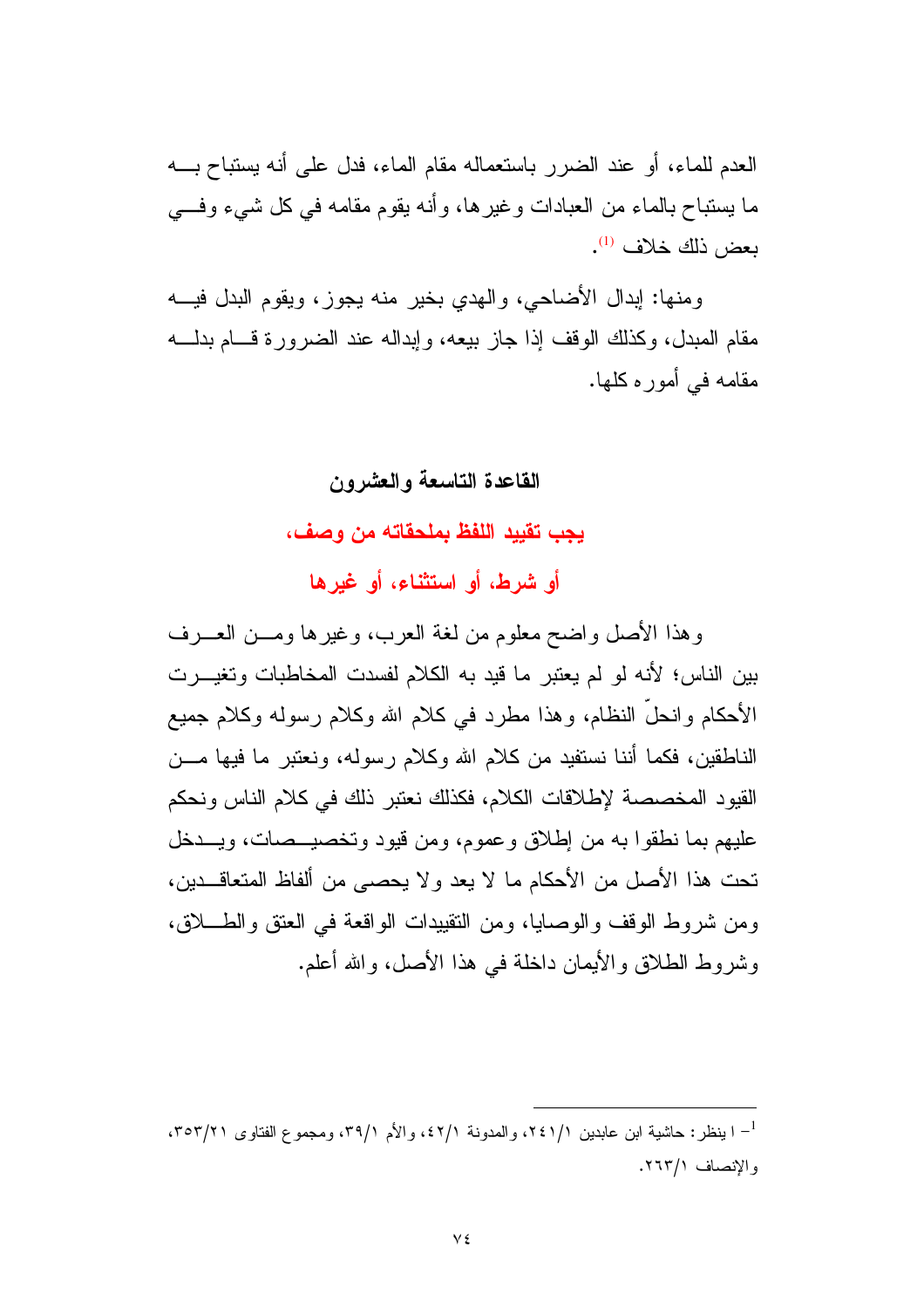#### القاعدة الثلاثه ن

الشركاء في الأملاك والحقوق والمنافع يلزم الممتنع منهم بما يعود على المشترك من الأمور الضرورية، والمصارف، والتعميرات وغيرها، ويشتركون في زيادتها ونقصانها بحسب أملاكهم، ومع الجهل بمقدار ما لكل منهم يتساوون

لأنه لا ضرر ولا ضرار، ويدخل في ذلك شيء كثير، فإذا احتاجت الدار إلى نعمير وامنتع أحد الشركاء أجبر على النعمير، وإن كان لو كـــان وحده لم يجبر، لكن إذا تعلق به حق الغير وجبت المعاونة المضطر إليهــا كما يجب عليهم أن يتفقوا على المماليك المشتركة من آدميين أو بهائم.

وكذلك لو احتاجت البئر أو النهر أو الأرض إلى تعميـــر عمروهـــا جميعا على قدر أملاكهم، و لا فرق بين الأملاك الحرة و الأوقاف.

وكذلك يلز م كل و احد من الجير إن مباناة ما بينهما من الجدر إن التي يحتاجها كل منهم لسترة أو بناء عليها.

وكذلك إذا زادت الأملاك المشتركة بذاتها أو أوصـــافها، أو نمائهــا المتصل أو المنفصل، أو نقصت فهم مشتركون في زيادتها ونقصها علـــي قدر أملاكهم وحقوقهم، فالمواشى المشتركة على وجه الإشاعة إن نمت فلهم كلهم، وإن نقصت عليهم كلهم.

وكذلك العقارات، والأوانبي والأثاث وغيرها، والمحجور عليه لحــق غرمائه إذا لم نف موجوداته بديونهم، فسَّمت عليهم بمقدار حقــوقهم إلا أن يكون لأحدهم تميّز بعين باعها، وهي عنه المفلس لم يتعلق بها حق للغيـــر، ولم ينقد من ثمنها شيئاً فهو أحق بها، ومن له رهن اختص به فإن بقي من دينه شيء أدلي به مع الغرماء.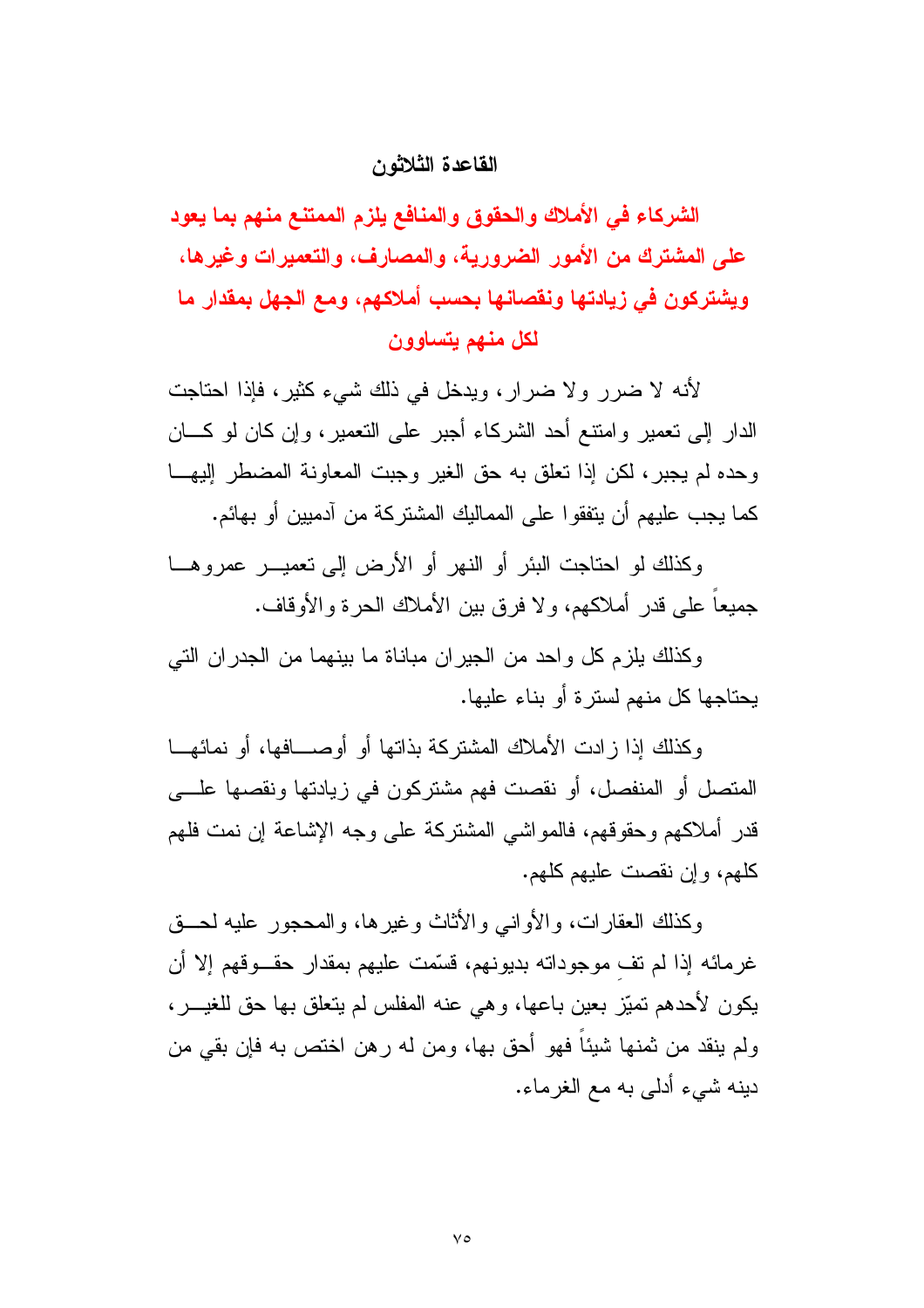وكذلك العول في الفر ائض، والرد فالعول نتقص به الفروض كلهــا كل على قدر ما يستحق والرد نزيد به الفروض، كل له من الزيادة بقـــدر فرضه، كما هو مفصل في علم المواريث.

وإذا علم اشتراك المشتركين في شيء وتعذر معرفة مقدار ما لكل منهم حكم لهم بالتساوي.

وكذلك إذا وقف موقف، أو وصبي موص، أو أقر مقر لجماعة بشيء أو لجهات ولم يقدر ما لكل منهم، أو منها فإنه يحكم فيها بالتساوي.

وكذلك شركة الأبدان بتساوون فيما بحصل إذا لم بشترطوا التفاضل، وأما شركة العنان فإذا لم يشترطوا مقدار ما لكل منهما من المكسب كـــان المكسب على قدرٍ أمو الهم.

القاعدة الحادية و الثلاثون

الأحكام تتبعض بحسب تباين أسبابها،

فيعمل كل سبب في مقتضاه ولو باين الآخر

وهذه قاعدة لطيفة تستدعى معرفة مأخذ المسائل وحكمها، وترتــب أثار ها، وليها عدة أمثلة.

منها: في الشهادات إذا شهد رجل وامرأتان، أو رجل عدل وحلَّــف معه صاحب الحق، ثبت المال دون القطع في الـــسرقة؛ لأن القطـــع فـــي السرقة لا بد فيه من شهادة رجلين عدلين، وشهادة ثبوت المال يكفي فيها ما ذكر نا.

ومنها: إذا ادعى عليه جناية عمد نوجب القصاص أو المسال، فسان أقام بذلك رجلين عدلين ثبت القصاص، وله أن يأخذ الدية، و إن ثبت بأقـــل من ذلك ثبت المال لكمال نصابه دون القصاص لعدم كمال نصابه.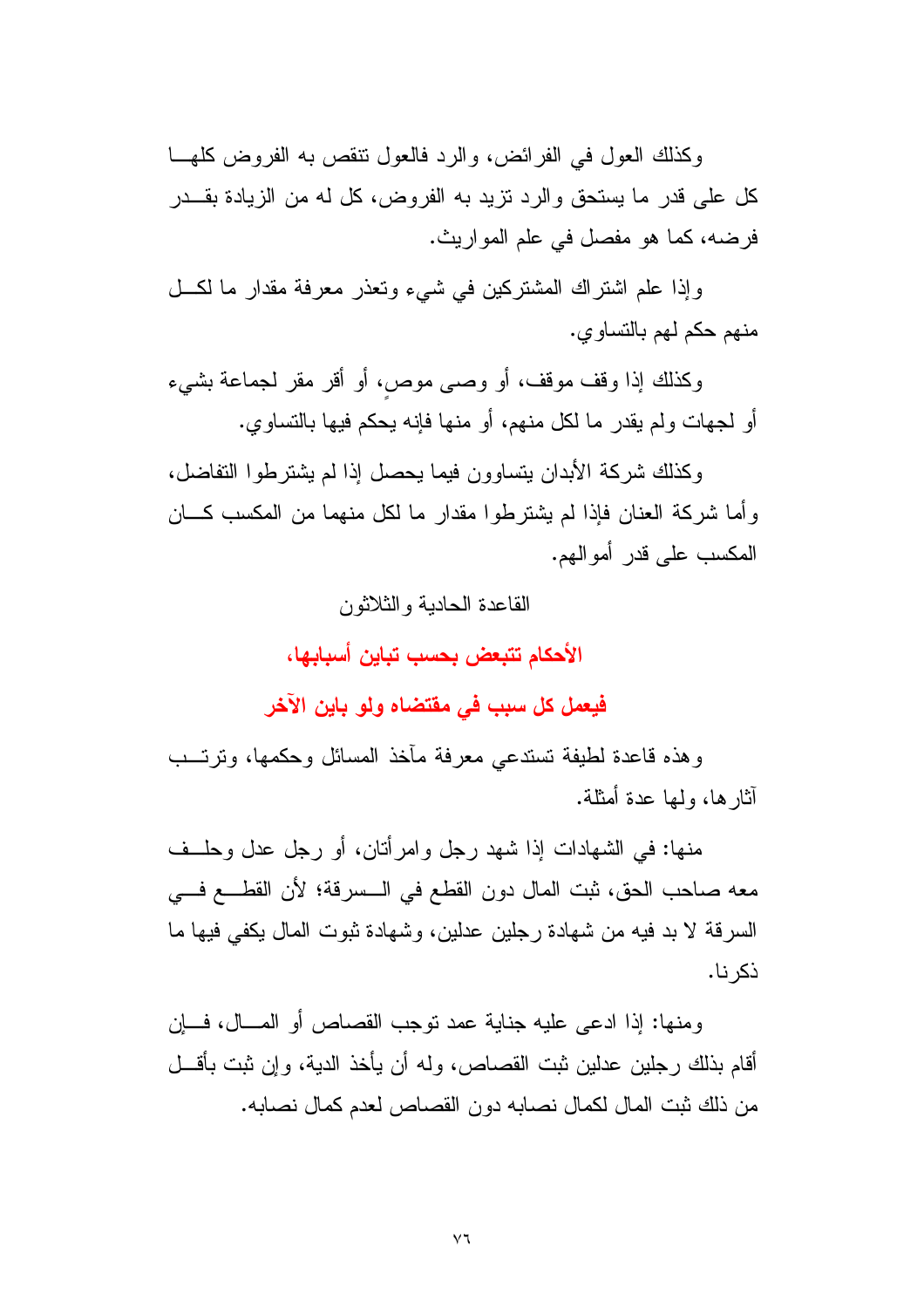ومنها: قالوا الولد بِتبع أباه في النسب، ويتبع أمــــه فـــي الحريــــة أو الرق، ويتبع في الدين خير الأبوين، ويتبع في النجاســـة والطهـــارة وحـــل الأكل وعدمه أخبث الأبوين، فالبغل يتبع الحمار في النجاسة وتحريم الأكل و لا بنيع الفرس (1).

ومنها: مسائل نفريق الصفقة في البيـــوع والإجــــارات والـــشركات والنبرعات، وغيرها من العقود إذا جمع العقد بين مباح ومحرّم، أو بين ما بِمِلْكِ الْعَقْدِ عَلَيْهِ، وَمَا لا يَمْلُكَ صَبَّحَ في الْمَبَاحِ، وَمَا يَمْلُكَ الْعَقْدِ عَلَيْهِ ولغسي في الآخر .

ومنها: شهادة الفروع والأصول، وأحد الزوجين للأخــــر إذا كــــانوا عدولاً نصح شهادتهم عليهم، ولا نصح شهادتهم لهم لمكان النهمة، وعكس ذلك شهادة العدو على عدوه لا نقبل وله نقبل.

القاعدة الثانية و الثلاثون

من أدّى عن غيره واجباً

بنية الرجوع عليه رجع، وإلا فلا

قال الله تعالى: {{فَإِنْ أَرْضِبَعْنَ لَكُمْ فَآتُو هُنَّ أُجُو رَهُنَّ}} <sup>(2)</sup> فإن أجـــر ة الرضاع على الأب، فإذا أرضعت الأم التي ليست في حبال أبـــي الطفــل رجعت بالأجرة عليه، ومثل ذلك من أنفق على زوجة الغيـــر أو أولاده، أو من نجب عليه نفقته من المماليك أو البهائم ونوى الرجـــوع عليــــه رجــــع، وخصوصاً إذا كانت العين بيده كالمرتهن، والأجير ونحوهم.

وكذلك من أدى عن غيره ديناً لغيره فلـــه الرجـــوع، وكـــل هـــذه

- $.757/7$  لمنتهى 7\7.7.
- سورة الطلاق: الآبة (٦).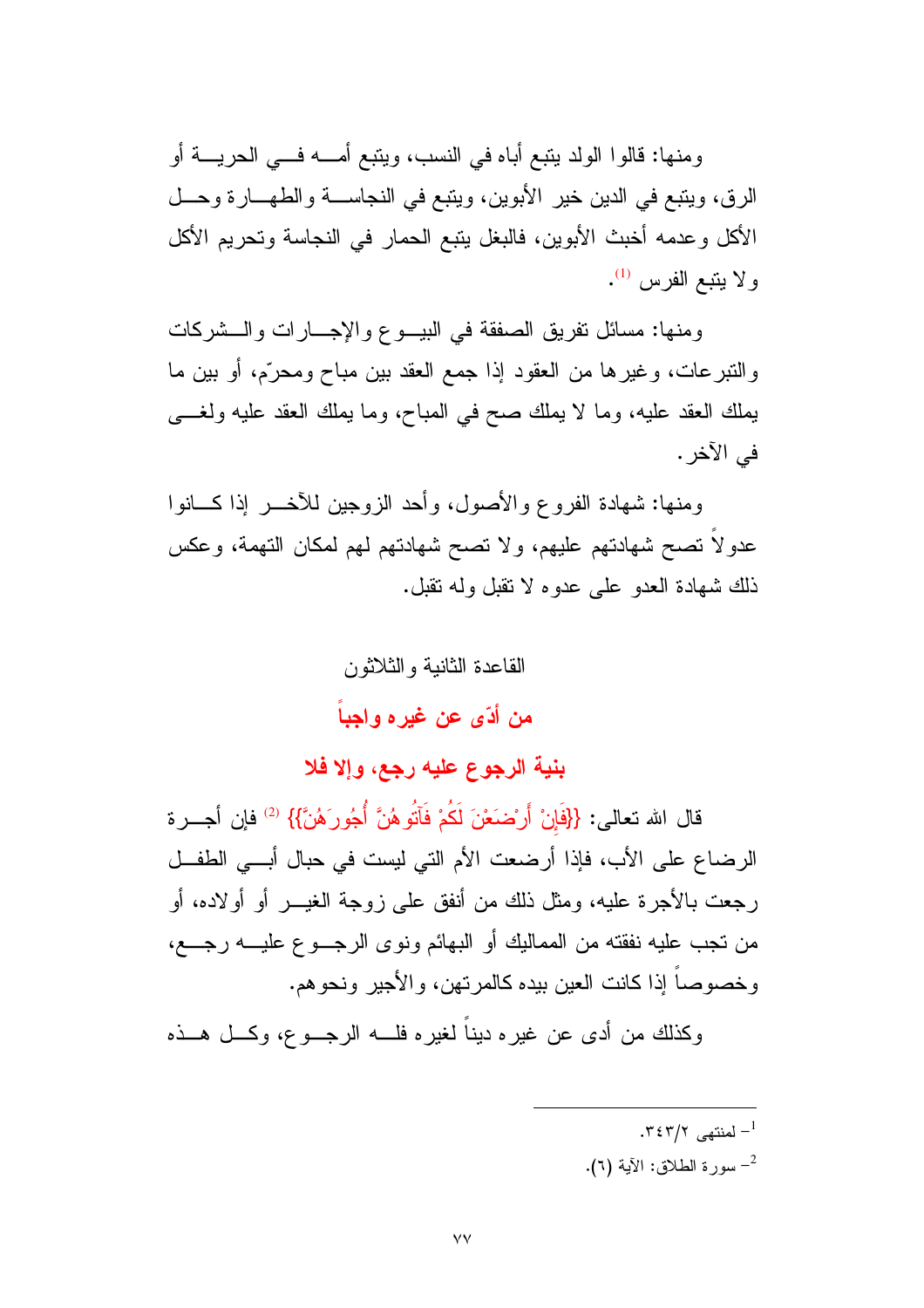المسائل إذا نوى الرجوع، فإن نوى النبرع أو لم ينسو شسيئاً فلسيس لسه الرجوع، لأنه لم يوكله ولم يأذن له ولم ينو رجوعاً، وهذا بخلاف من عليه زكاة أو كفارة أو نحوها مما يحتاج إلى نية، فإن الغير إذا أداها عنــــه لـــم يرجع عليه؛ لأنه قضاء لا يبرئ ذمته؛ لأنه لم يوكله.

القاعدة الثالثة والثلاثون

إذا تزاحمت المصالح قدم الأعلى منها، فيقدم

الواجب على المستحب، والراجح مصلحة على

المرجوح، وإذا تزاحمت المفاسد، واضطر إلى

فعل أحدها قدم الأخف منها

وهذان أصلان عظيمان، قال تعالى: {{إِنَّ هَذَا الْقُرْآنَ يَهْدي للَّتي هيَ أَقْوَمُ}} <sup>(1)</sup> أي أصلح وأحسن. وقال نعالى: {{وَاتَّبِعُوا أَحْسَنَ مَا أُنْزِلَ إِلَـــبْكُمْ منْ رِبِّكُمْ}} <sup>(2)</sup> {{الَّذِينَ يَسْتَمعُونَ الْقَوْلَ فَيَتَّبِعُونَ أَحْسَنَهُ}} <sup>(3)</sup>.

وقصة الخضر في قتله الغلام وخرقه للسفينة تــدل علـــي الأصـــل الثاني، فإن الحال دائرة بين قتل الغلام وهو مفسدة وبين إرهاقــــه لأبويــــه وإفساده دينهما، وهي مفسدة أكبر فارتكب الأخف، وخرقه السفينة مفــسدة، وذهاب السفينة كلها غصباً من الملك الذي أمامهم أكبر مفــسدة، فارتكــب الأخف منهما، فيدخل في هذا من مسائل الأحكام ما لا يعد ولا يحصبي، فإذا دار الأمر بين فعل الواجب أو المسنون، وجب نقديم الواجب في الــصلاة والصيام والصدقة والحج والعمرة وغيرها من العبادات.

> ـ سورة الإسراء: الآية (٩). ـ سورة الزمر : الآبة (٥٥). <sup>3</sup>– سورة الزمر: الآية (١٨).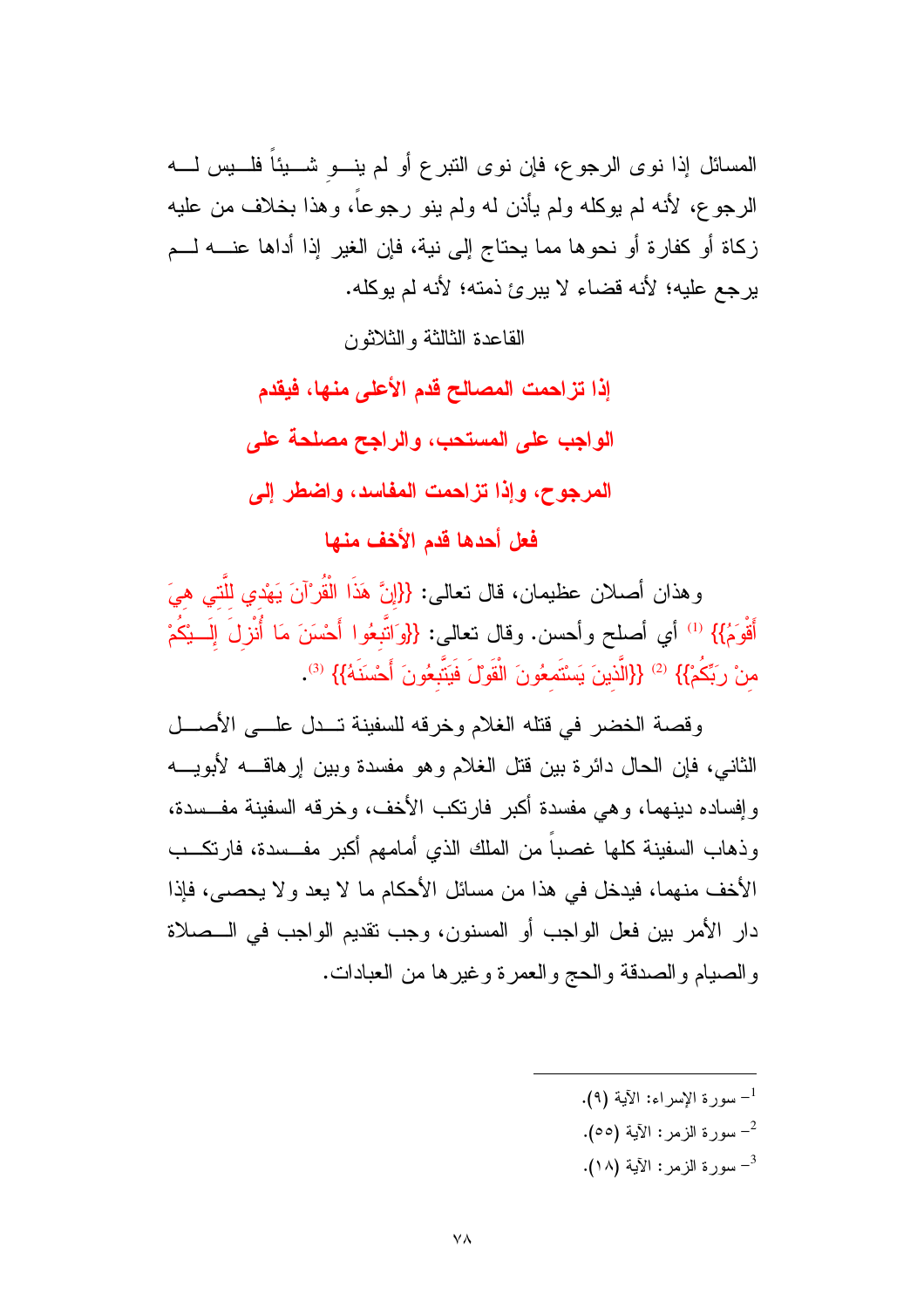وكذلك يجب نقديم ما نجب نفقته على الصدقة المسستحبة، ونقسديم طاعة من تجب طاعته على من تستحب طاعته، وأمثلة تــز احم الواجــب والمسنون كثيرة، فإن نزاحم واجبان أو مسنونان قدم الأعلى منهما، فتقـــدم المرأة طاعة زوجها على طاعة أبويها، إذا لم يمكن الجمع بينهمـــا، ويقـــدم العبد طاعة الله على طاعة كل أحد، ولهذا لا يطيع والديه في منعهما له من الحج المتعين والجهاد المتعين.

ويقدم الرواتب على السنن المطلقة، والعبادات التي نفعها يعم العامل و غير م على العبادات المختصة بالعامل، والعبادات التي تكثر المشاركة فيها على العبادة التي تقل فيها المشاركة؛ لأن الاشتراك في الخير مقصود عظيم من أهم المقاصد. قال الله تعالى: {{وَتَعَاوَنُوا عَلَى الْبُرِّ وَالتَّقْوَى}} <sup>(1)</sup>. ويقدم نفل العلم الشرعي على نفل الصلاة والصيام، والصدقة على القريب صدقة وصلة.

ومن أمثلة الأصل الثاني: من اضطر إلى أكل محرم، ووجــد شـــاة ميتة وكلباً ونحوه قدم الشاة، ومن اضطر السبي وطسئ احسدي زوجتيسه، وإحداهما حائض، والأخرى صائمة للفرض قدم الصائمة؛ لأنهــا أخــف، ولأن الفطر يجوز لضرورة الغير، كفطر الحامل والمرضع إذا خافنا علـــي الولد، ويقدم ما فيه شبهة على الحرام الخالص. هذا كله إذا ابتله العبــد بذلك، والمعافى من عافاه الله.

القاعدة الر ابعة و الثلاثون

إِذَا خَيِّرِ الـعبِد بين شبِئين فَأكثر فإن كان التخيير

لمصلحته فهو تخيير تشه واختيار ، وإن كان لمصلحة

غير ه فهو تخيير اجتهاد في مصلحة الغير

مــــثال القسم الأول: التخيير في كفارة اليمين بين العتق، أو اطعــــام

- سورة المائدة: الآية (٢).  $^{-1}$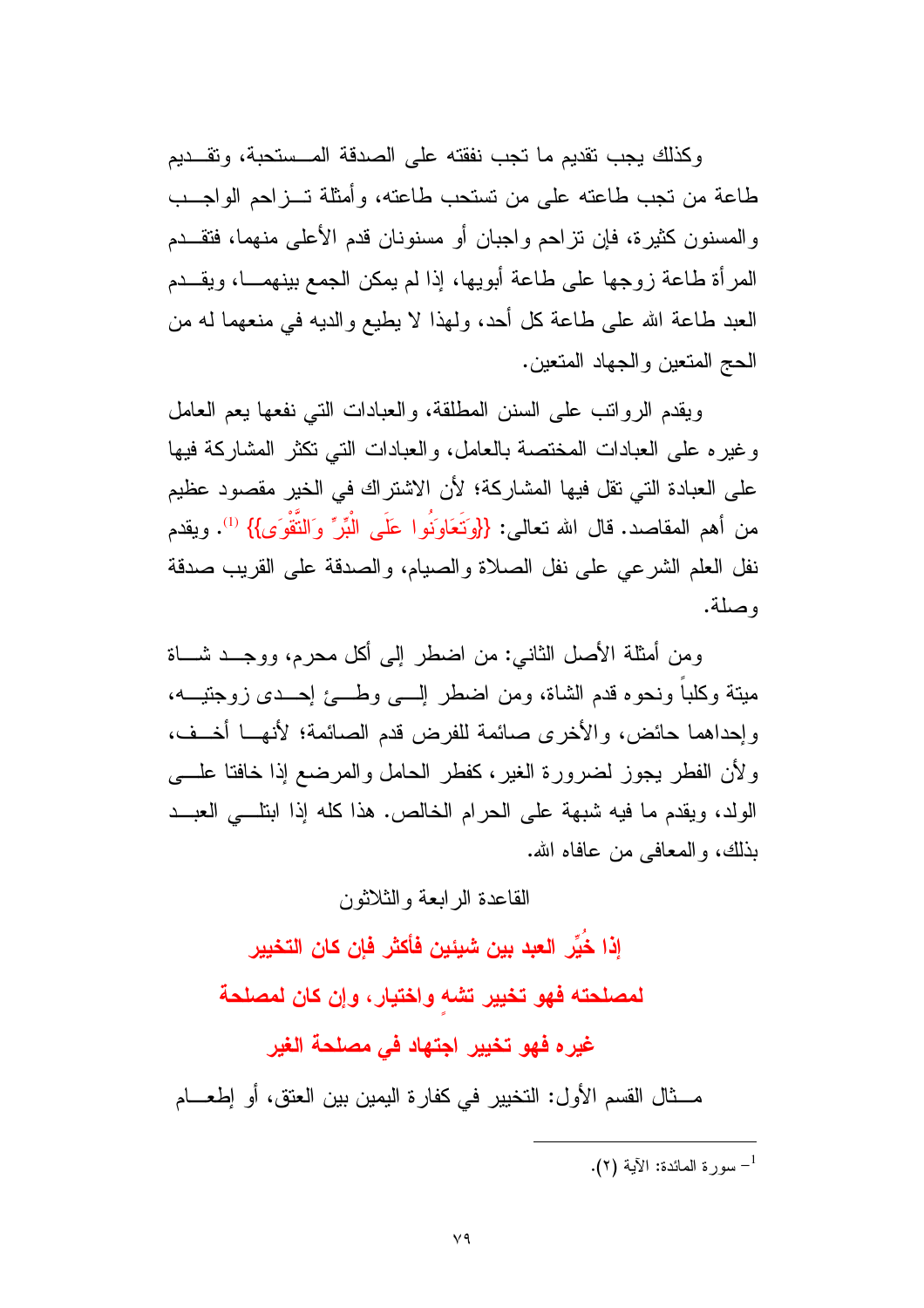عشرة مساكين، أو كسونهم، وكذلك في فديـــة الأذى بـــين صــــيام ثلاثــــة أيام، أو إطعام سنة مساكين، أو ذبح شاة، وكذلك جـــزاء الـــصيد يخيّـــر بين المثل من الـــنعم، أو نقويمــــه طعامــــاً للمـــساكين، أو يـــصوم عـــن إطعام كل مسكين بوماً، وذلك كله لمصلحته والتسهيل عليه، والخير ة فسي ذلك له.

وكذلك من وجبت عليه الدية يخيّر في دية الذكر الحر بين مائة مــن الإبل، أو مائنين من البقر، أو ألفي شاة، أو ألف دينار ذهب، أو اثني عشر ألف درهم إذا قلنا: إنها كلها أصول كما هو المشهور من مــذهب الإمـــام أحمد رحمه الله <sup>(1)</sup> فالمخير الدافع.

ومثال القسم الثاني: تخيير الإمام في الأسير الحربـــي بـــين القتـــل، والرق، والفداء، وعليه فعل الأصلح.

ومثله: تخيير ولي اليتيم، والمجنون، والسفيه وناظر الوقــف إذا دار الأمر بين تصرفين، يتعين عليه فعل الأصلح لمن ولسى عليـــه. قـــال الله تعالى: {{وَلاَ تَقْرِبُوا مَالَ الْيَتِيمِ إِلاَّ بِالَّتِي هِيَ أُحْسَنُ}} <sup>(2)</sup>.

ومثل ذلك: تخيير من وجد لقطة حيوان في حول التعريف بين بيعه و حفظ ثمنه وبين أكله، وتقويمه، وبين حفظه وينفق عليه، و عليه مـــا يـــراه أصلح لصاحبه وأنفع.

القاعدة الخامسة والثلاثون

من سقطت عنه العقوبة

لموجب ضوعف عليه الضمان

و ذلك إذا كان فعلـــه سبباً ناهضاً لـــوجوب العقوبـــة علبـــه، ولكن

- الشرح الكبير مع الإنصاف ٢٦٧/٢٥. <sup>2</sup>– سورة الأنعام: الآية (١٥٢).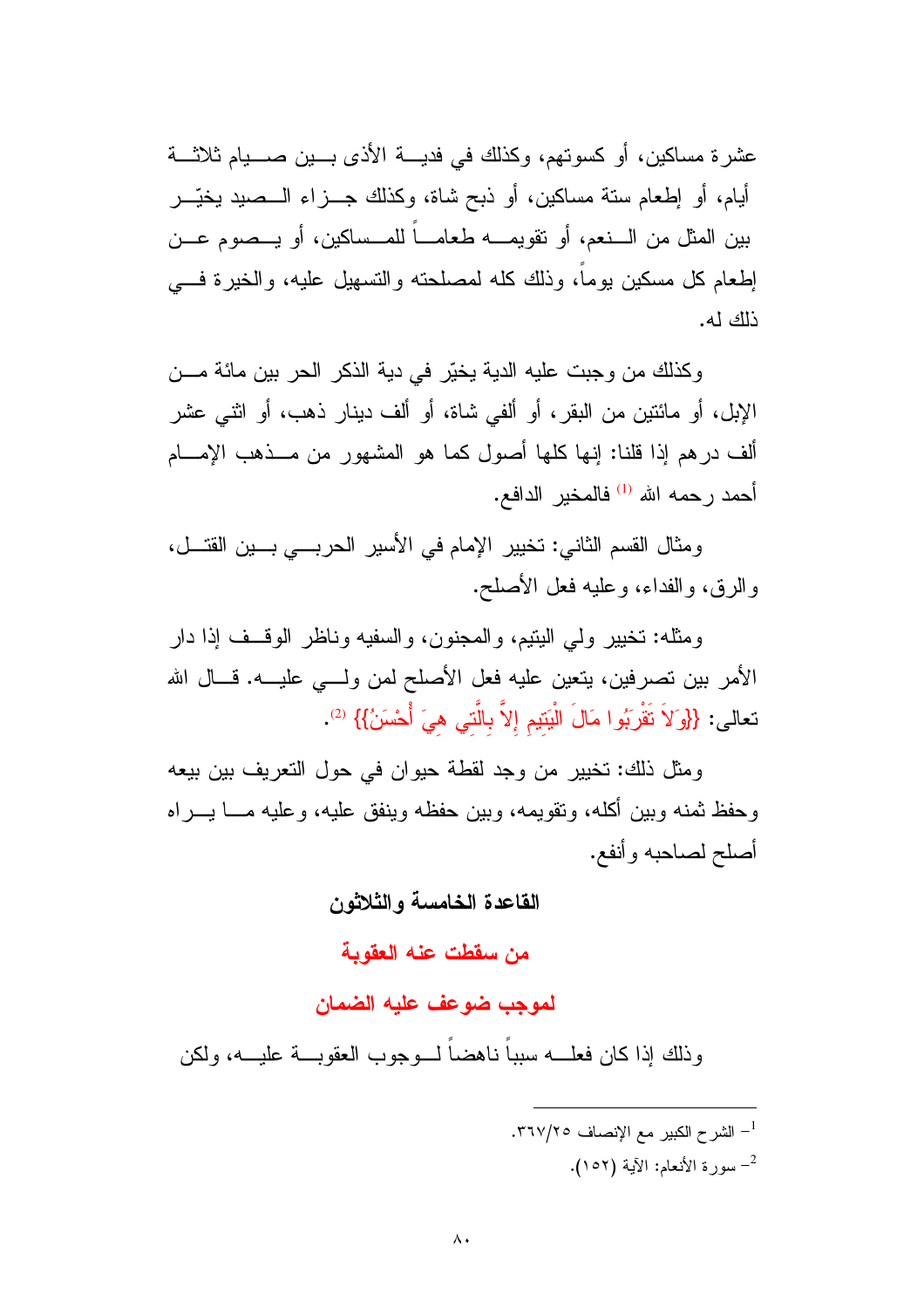سقطت عنه لسبب من الأسباب، فإنه يضاعف عليه ضمان الشيء، ولسبس ذلك خارجا عن القياس، بل هو القيـــاس الـــصـحيح؛ لأن جنايتـــه موجبـــة لعقوبته، ولكن وجود المانع يمنع العقوبة، ولكن يكون مقابل ذلــك زيـــادة الغر م.

فمن ذلك: من سر ق ثمر أ أو ماشية من غير حرز ، سقط عنه القطع، وضمن المسروق بقيمته مرتين.

ومن ذلك: إذا قتل المسلم الذميَّ عمداً لم يقتص منه لعدم المكافأة في الإسلام، ولكن تضاعف عليه الدية.

ومنها: إذا قلع صحيح العينين عين الأعور الصحيحة وجسب عليـــه دية كاملة، وكذلك الأعور إذا قلع عين صحيح العينين المماثلة لعينه عمـــدا لم يقتص منه؛ لأنه بالقصاص يؤخذ جميع بصره، ولكن يــضاعف عليـــه الغر م، فيكون عليه دية نفس كاملة، والله أعلم.

القاعدة السادسة والثلاثون

من أتلف شيئاً لينتفع به ضمنه، ومن أتلفه دفعاً لمضرته فلا ضمان عليه

فمن ذلك: إذا صـالت عليه بـهيمة غير ه فدفعها عن نفسه فأتلفهــــا لــــم يضمنها، وإن اضطر إلى طعام فاضطر إلى ذبحها ضـــمنها؛ لأنــــه لنفـــع نفسه.

ومن كان محرماً بحج أو عمرة فنزل الشعر في عينيه فقلعـــه، فـــلا ضمان؛ لأنه كالصائل عليه، وإن احتاج إلى أخذ شعره لقروح في رأسه أو لحكة أو نحو ذلك، فعلبه فدبة أذى.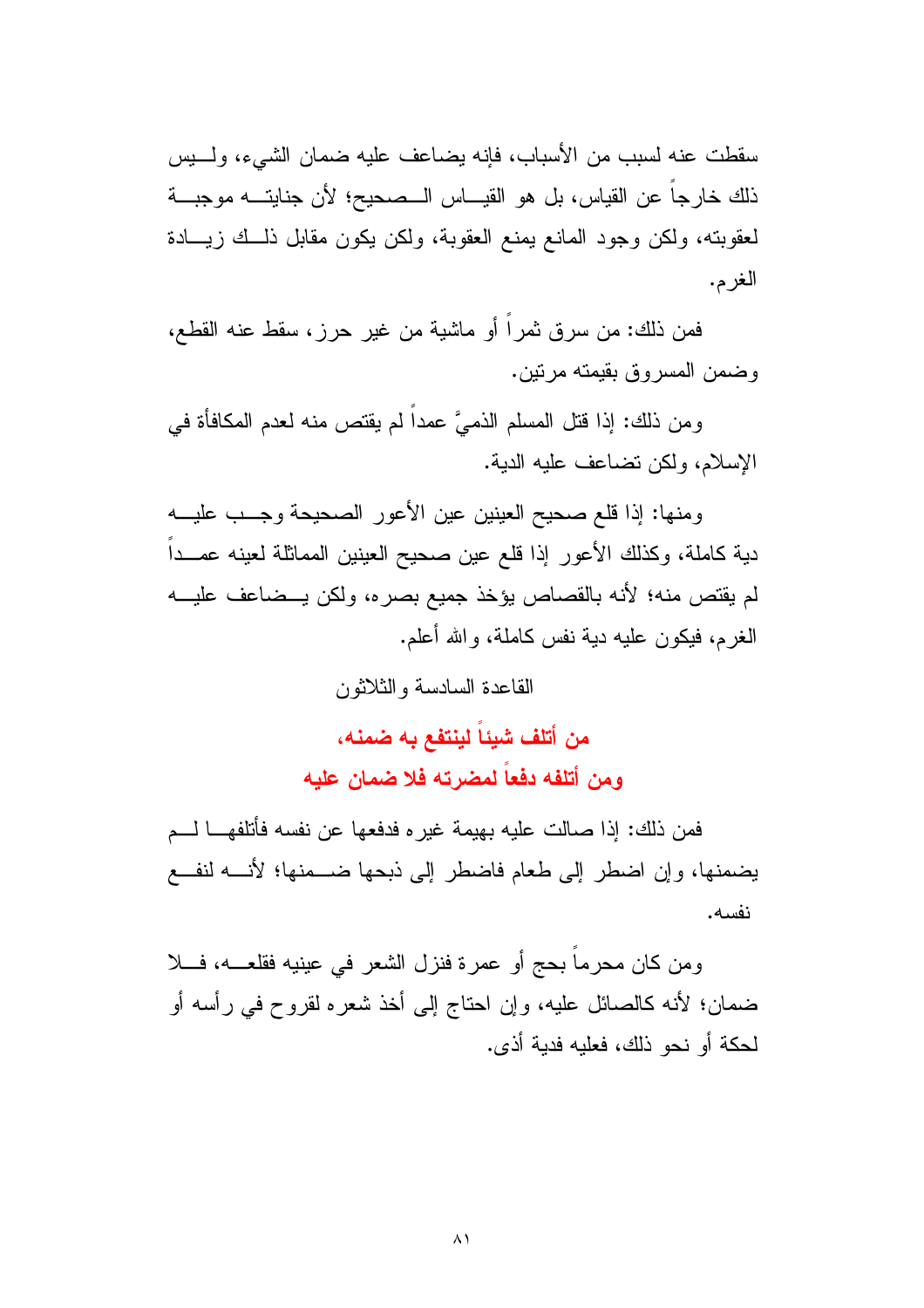## القاعدة السابعة والثلاثون

إذا اختلف المتعاملان في صفة من صفات المعاملة

يرجح أقواهما دليلاً

والنرجيحات كثيرة الرجوع إلى الأصول وكثرة القرائن المرجحـــة، وما أشبه ذلك. ولذلك قال العلماء: إذا اختلفا في شرط، أو في أجل، فالقول قول من ينفيه، لأن الأصل عدمه (!).

و إذا اختلفا هل كان العيب بعد الـــشر اء، أو قبلـــه، فالأصــــل: أنـــه حادث.

وإذا ادعى المشتري أنه شرط أن العبد كاتب، أو صانع، أو نحــوه وأنكر البائع فالقول قول البائع.

وإذا اختلف الزوجان في الشروط التي يدّعي أحدهما أنه شـــرطها، فالقول قول من ينفيه وهذا من مفردات قولهم إذا اختلف في شرط أو أجل، فالقول قول من ينفيه، فإن تساوى المتعاملان، ولم يكن لأحـــدهما مــــرجح تساقطت أقوالهما، مثل: أن يدّعي البائع ثمناً كثيراً، ويدّعي المشترى أقـــل منه، فإنه لا يترجح قول أحدهما على الآخر، فيتحالفان ويتفاسخان إن لـــم يرض أحدهما بقول الآخر ، ومثله على الصحيح الاختلاف في عينالمبيع.

القاعدة الثامنة والثلاثون

إذا عاد التحريم إلى نفس العبادة، أو شرطها

فسدت، وإذا عاد إلى أمر خارج لم تفسد وصحت

# مع التحريم، ومثل ذلك المعاملة

وهسذا هسو الفرقان بين العبادات الواقعة عسلي وجه محرم؛ لأن

. المغنى  $/$ ٢٨٥/٦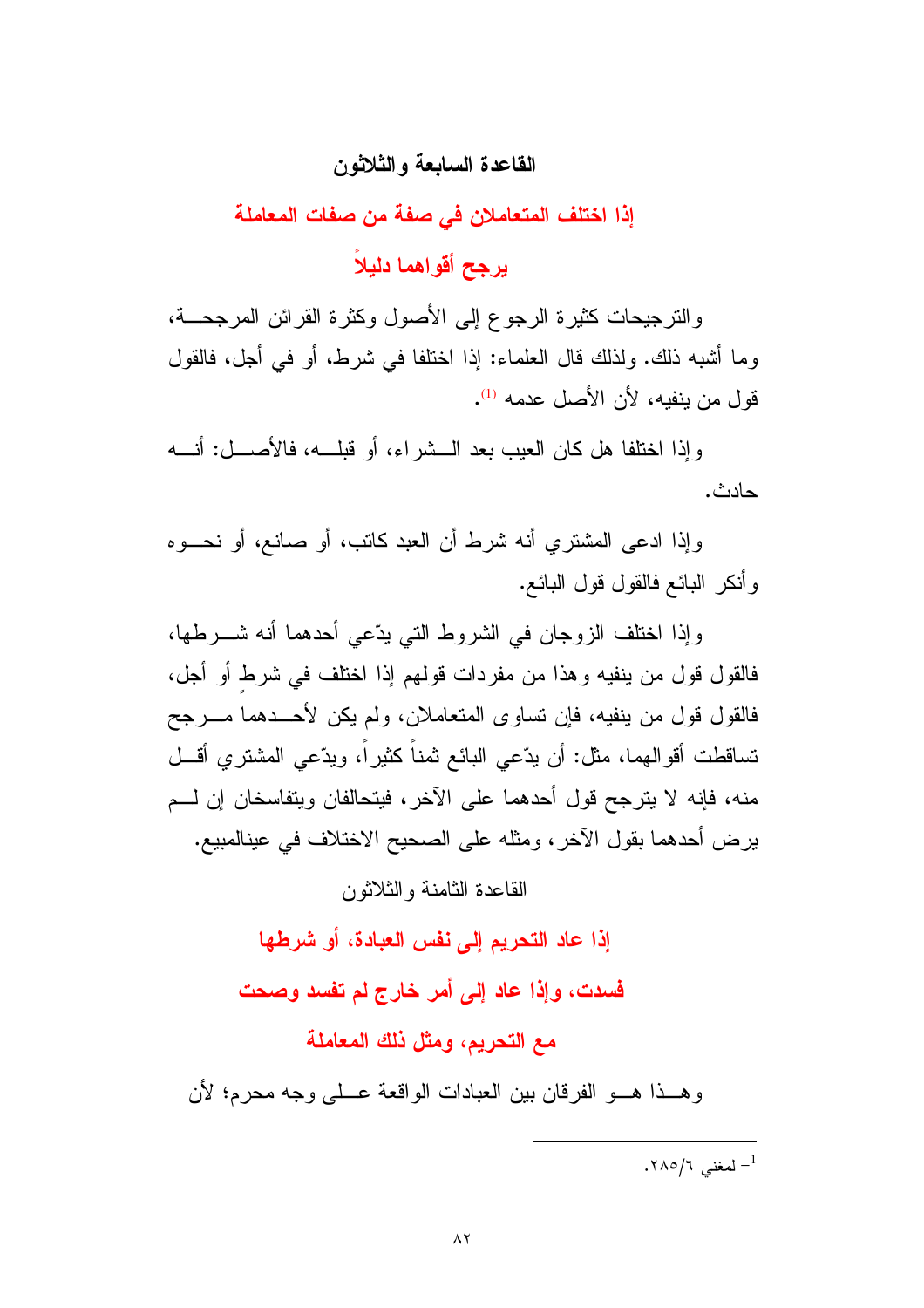النحريم والنهي الشرعي إذا عاد إلى ذاتها أو شرطها، عاد على موضوعها ومقصودها بالإبطال، وإذا عاد إلى أمر آخر حرم على الإنسان ذلك الفعـــل ونقص العبادة، ولم يبطلها.

مثال ما عاد إلى نفسها: لو نوضاً بماء محرم كمغصوُب، أو صطبى في ثوبٍ محرمٍ عالماً ذاكراً بطلت طهارته وصلاته أي لم تنعقد، وإن كـــان الإناء الذي فيه الماء مغصوباً والماء مباح صحت طهارته، وكذلك لو صلى الرجل وعليه عمامة حرير أو خاتم ذهب، فالفعل حرام والصلاة صحيحة، وإن فعل الصائم شيئًا من المفطرات متعمداً فسد صومه، فإن فعــل فعــلاً محرماً أو نكلم بكلام محرم، حرّم عليه ونقص أجره، ولكن صيامه صحيح.

ومثال المعاملات: إذا باع الإنسان ما لا يملك أو عقد عقــد ربــــا أو غرر لم يصح البيع، وإن نلقى الركبان أو نجش في بيعـــه، أو بـــاع شـــيئاً معيباً، أو مدلساً، أو نحو ذلك حُرّم عليه ذلك، وصح العقد ولكـــن للأخــــر الخيار وإثبات الشارع الخيار للأخر فرع عن صحة العقد، وهكــذا بقيـــة العقود، قسْ على ما ذكرنا.

القاعدة التاسعة والثلاثون

لا يجوز. تقديم العبادات، أو الكفارات على سبب

الوجوب، ويجوز تقديمها بعد وجود السبب، وقبل

شرط الوجوب وتحققه

وذلك: لأن الله نعالى جعل للعبادات أوقاتاً نجب بوجودها ونتكـــرر بتكررها، كأوقات الصلوات الخمس وشهر رمضان، وأوقات الحـــج، فلـــو فعلت هذه قبل دخول وقتها لم تصح.

ومن نذر صلاة أو صياماً، أو حجاً نذر نبرر، وعلقه علـــى وجـــود شيء جاز نقديم ذلك المنذور بعد عقد النذر، وقبل وجود المعلق.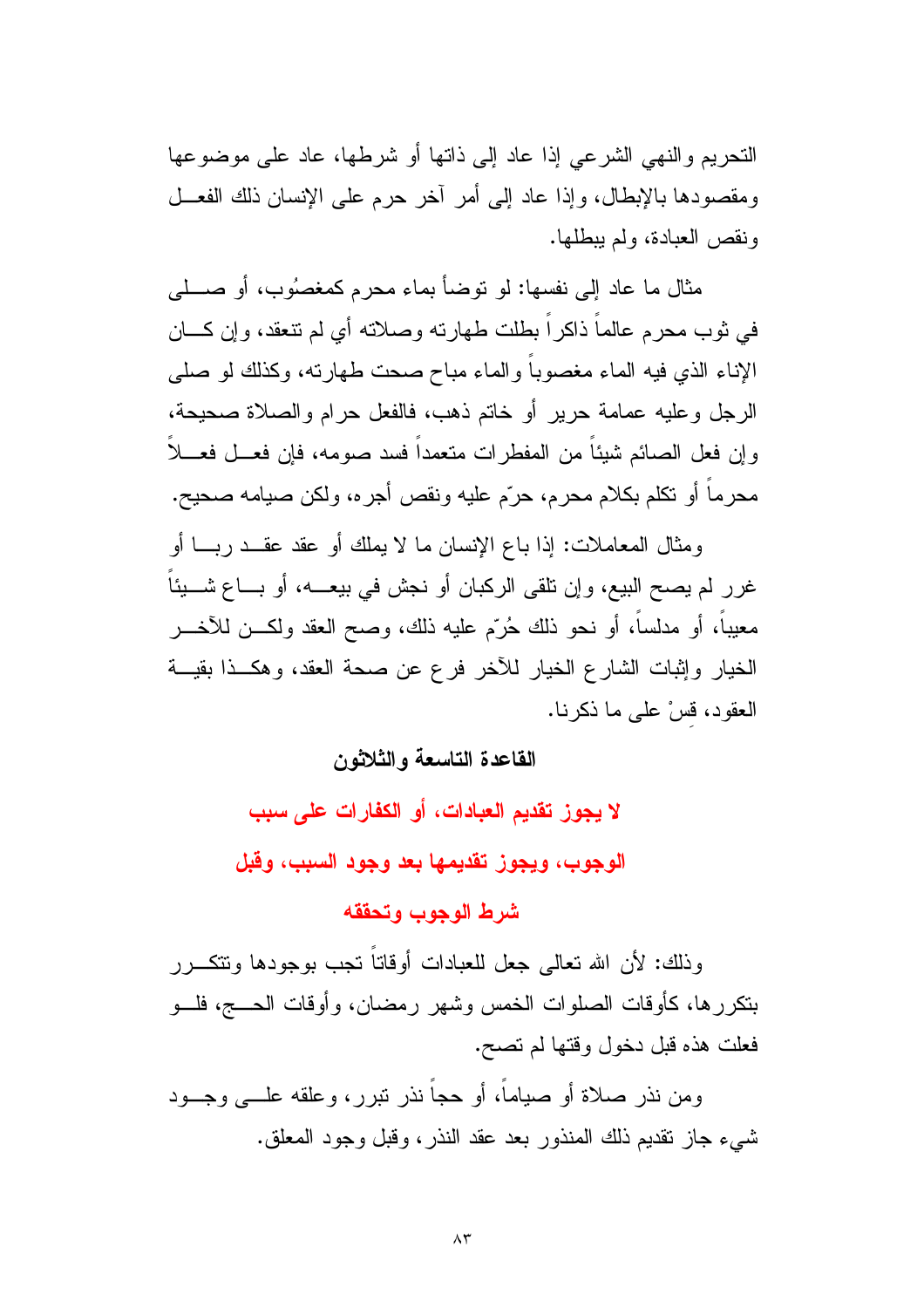وكذلك الكفارات: لو كفَّــر كفـــارة بمـــين، أو ظهـــار، أو غيـــره قبل أن يحلف، ويظاهر بنية أن الكفار ة لعقده المــستقبل لـــم تجـــز هـــذه الكفار ة.

ولو حلف ثم كفر بعد الحلف وقبل الحنث جاز ذلك، وكانت الكف\ر ة تحلة لبمبنه، والله أعلم.

القاعدة الأربعون

يجب فعل المأمور به كله، فإن قدر على بعضه وعجز عن باقيه وجب عليه فعل ما قدر عليه، إلا أن يكون المقدور عليه وسيلة محضة، أو كان بنفسه لا يكون عبادة، فلا يجب فعل ذلك البعض

ودليل هذا الأصل: قوله تعالى: {{فَاتَّقُوا اللَّهَ مَا اسْتَطَعْتُمْ}} <sup>(1)</sup> وقوله صلَّى الله عليه وسلَّم في الحديث الصحيح: «إذا أمرتكم بأمر فأتوا منه مــا استطعتم» <sup>(2)</sup> متفق عليه. فيصلى من قدر على بعــض أركــــان الـــصلاة، وبعض الشر وط، و عجز ٍ عن باقيها فيفعل ما يقدر ٍ عليها منها، ويسقط عنـــه ما يعجز عنه.

بعضه إلى بدل كمن عجز عن القيام يكون القعود بدلا منـــه. ومـــن عجز عن القراءة يكون التسبيح والتحميد والتهليل والتكبير بدلا منه. ومـــن عجز عن طهارة الماء نكون طهارة البنبم بدلاً منه.

وبعضه إلى غير بدل، كمن عجز عن السترة ونحوها. ومثال مــــا يكون وسيلة محضة: من وجب عليه حضـــور الجمعـــة

> - سورة التغابن: الآية (١٦).  $^{-1}$ ـ سبق تخريجه ص $^{-2}$ .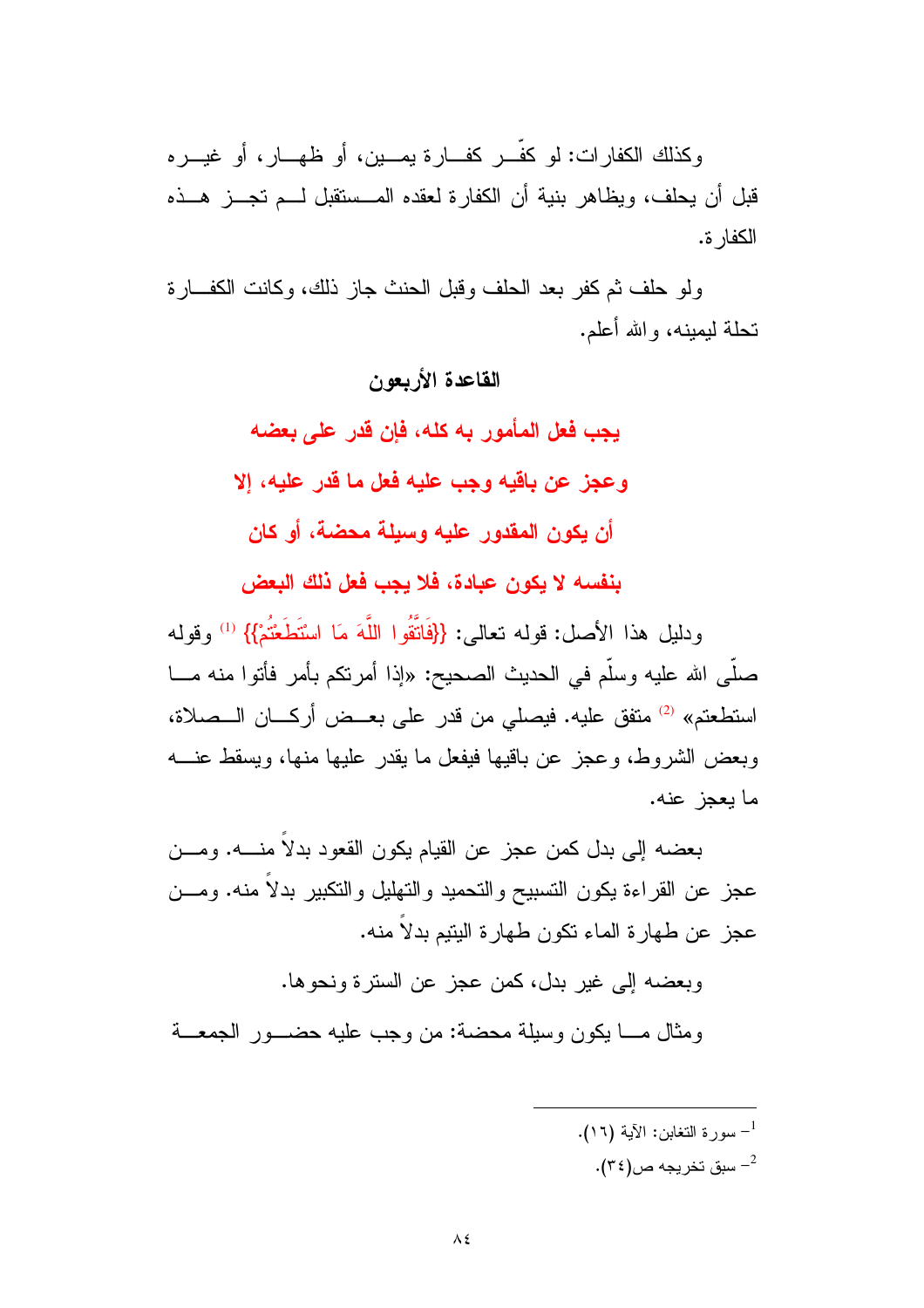والجماعة، وقدر على المشي إلى بعض الطريق، ولم يقدر أن يـــصل إلــــي المسجد لم يلزمه المشي المذكور الذي يقدر عليـــه، وكـــذلك مـــن وجـــب عليه الحج والعمرة ولا يقدر على الوصول إلى مكـــة لـحــصر أو غيـــره، ولكنه يقدر على قطع مسافة الطريق أو بعضها، لــم يلزمـــه ذلــك؛ لأنـــه وسبلة محضة.

ومن وجب عليه الحلق أو الختان، ولكنه ولد مختوناً وكان رأسه لا شعر فيه، لم يلزمه إمرار الموسى على محل الختان، ولا على جلدة الرأس الَّتِي لا شعرٍ فيها؛ لأن ذلك كله وسيلة محضة. ومن أوجب مـــن العلمــــاء إمرار الموسى في هذه الحال أو استحبه فقوله ضعيف؛ لأن هــذا مقــصود لغير ه.

ومثال ما إذا كان بعض العبادة المقدور عليها ليس بنفسه عبادة: من عجز عن صوم اليوم الواجب وقدر على الإمساك إلى بعــض اليــوم، لـــم يلزمه ذلك؛ لأن الصوم هو الإمساك عن المفطرات بالنية من طلوع الفجر إلى غروب الشمس، فبعضه ليس بعبادة وحده.

القاعدة الحادية والأربعون

إذا اجتمعت عبادتان من جنس واحد تداخلت

أفعالهما، واكتفى عنهما بفعل واحد إذا كان

#### مقصودهما وإحد

وهذا من نعمة الله ونبسيره أن العمل الواحد بقوم مقام أعمال، فـــإذا دخل المسجد وقت حضور الرانبة وصلى ركعتين، ينـــوي أنهمــــا الرانبــــة وتحبة المسجد وحصلا وحصل له فضلهما.

وكذلك إذا اجتمعت سنة الوضوء معهما، أو مع أحدهما، أو صــــلاة الاستخارة، أو غيرها من الصلوات.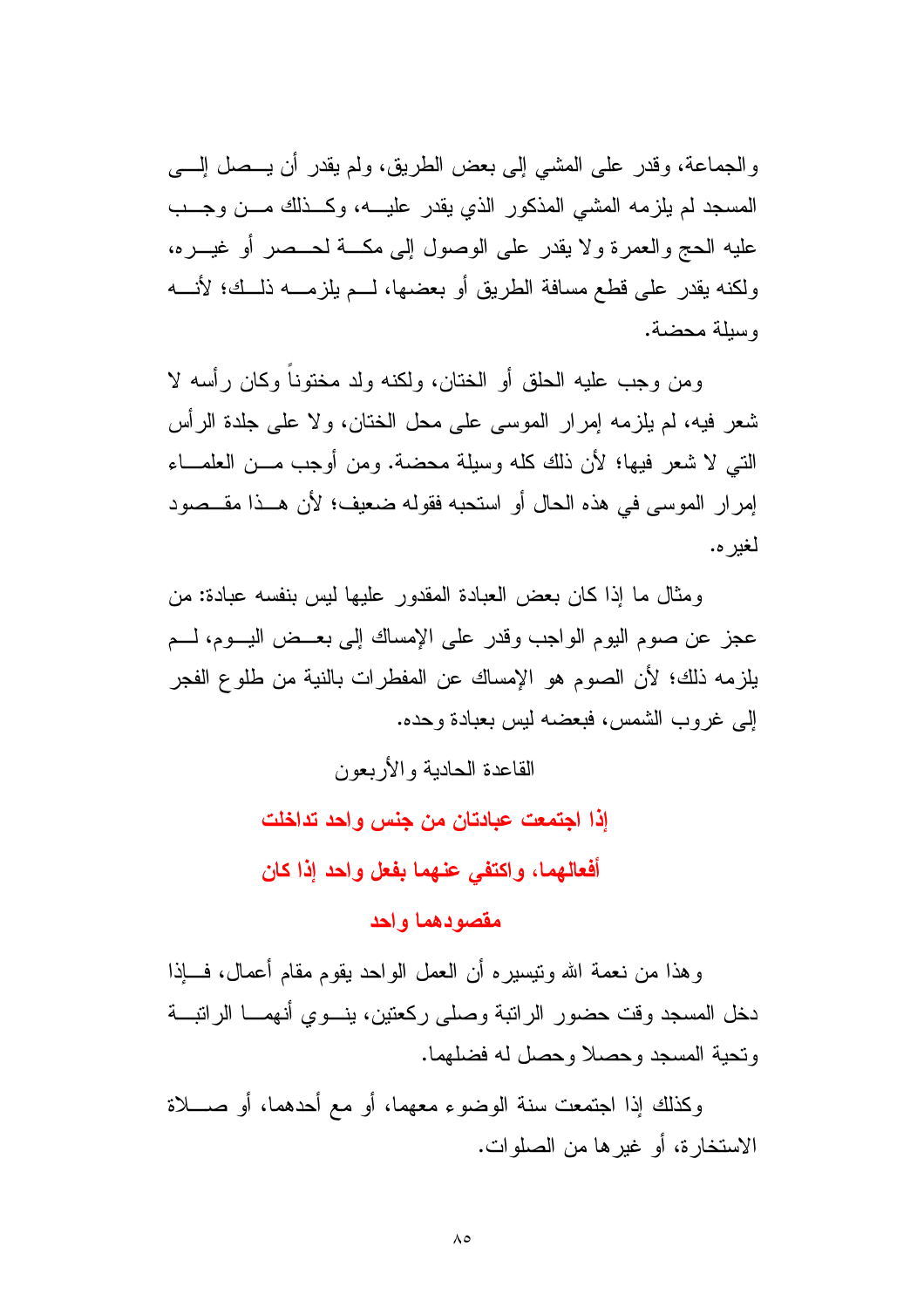ومن حلف عدة أيمان على شيء واحد وحنث فيه عدة مــــرات ولــــم يكفر ، فعليه للجميع كفار ة و احدة، فإن كان الحلف على شيئين و حنث بكـــل منهما، فقد اختلف العلماء فيه: فالمشهور من المذهب <sup>(1)</sup> كذلك يكتفي بكفارة و احدة.

واختار شيخ الإسلام ابن تيمية <sup>(2)</sup>: أن الكفارة تتعدد بتعدد المحلوف علبه.

وأما إذا كانت الكفارات متباينة مقاصدها ككفارة ظهار، ويمين بالله، أو للوطء في نهار رمضان وحنث في الجميع، وجب عليه كفـــارات لكـــل بمبن قو لا و احداً.

القاعدة الثانية والأربعون

استثناء المنافع المعلومة في العين المنتقلة جائز

في باب المعاوضات، ويجوز الاستثناء للمنفعة

المعلومة والمجهولة في باب التبرعات

والفرق بين البابين أن المعاوضات يشترط فيها نحرير المبيع، والعلم به وبمنافعه من كل وجه، وباب النبرعات أوســـع منــــه لا يــــشترط فيــــه التحرير ؛ لأنه ينتقل إلى المتبر ع إليه مجانا، فلا يضر جهالة بعض المنسافع فبه.

مثال الأول: من باع داراً واستثنى سكناها مدة معينة، أو باع بهيمـــة واستثنى ركوبها، أو الحمل عليها إلى محل معين جاز ذلك لقــصـة جمـــل جابر حين «باعه على النبي صلى الله عليه وسلم واســـنثنـي ظهـــره إلــــي

> - الشرح الكبير مع الإنصاف ٥٣٣/٢٧. - الاختيار ات ص $(\mathsf{r} \mathsf{r} \mathsf{\Lambda})$ .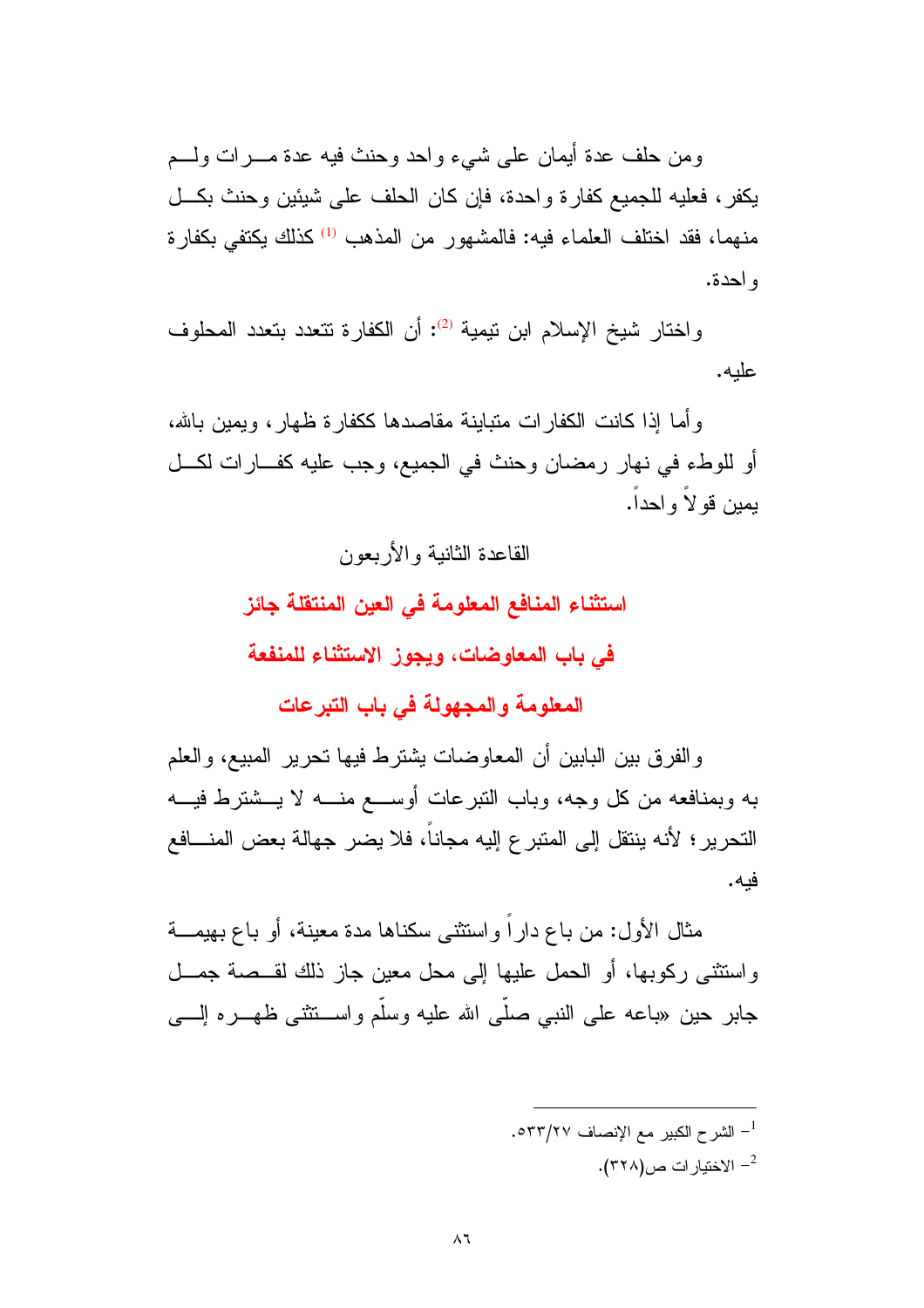المدينة» <sup>(1)</sup>، أو بـاع سلاحاً أو آنية واستثنـى الانتفاع بـها مدة معلومة، أو بـاع كتابا وشرط أن ينتفع به مدة ونحو ذلك كله جائز ، وأما لـــو كانـــت المــــدة مجهولة، فإنه لا يصح ذلك.

ومثال الثاني: لو وقف عقاراً واستثنى الانتفاع به مدة معلومـــة، أو مدة مجهولة كمدة حياته أو أعتق رقيقاً واستثنى خدمته أو خدمة غيره مـــدة معلومة، أو مدة حياته فهو جائز؛ لأن أم سلمة «أعتقت ســـفينة وشــــرطت عليه أن يخدم النبي صلَّى الله عليه وسلَّم مدة حياته» <sup>(2)</sup>.

## القاعدة الثالثة والأربعون

من قبض العين لحظ نفسه لم يقبل

قوله فى الرد، فإن قبضه لحظ مالكه قبل

وذلك؛ لأنه إذا قبضه لحظ مالكه فهو محسن محــض، ومــا علـــى المحسنين من سبيل، ولكن يقيد ذلك إذا ادعى رده للذي ائتمنه، فـالمودع، والوكيل، والوصبي، وناظر الوقف إذا كان ذلك منهم بغير عوض إذا ادعوا الر د قبل قولهم.

و أما من قبض العين لحــظ نفــسه كـــالمر نـهن و الأجيـــر ، و مـــنـهم المذكورون إذا كانوا بعوض؛ لأنهم يكونون أجراء، فإذا ادعى أحــد مـــن هؤلاء الرد لم يقبل قوله إلا ببينة؛ لأنه يدّعي خلاف الأصل.

أخرجه البخاري في الشروط، باب إذا اشترط البائع ظهر الدابة (٢٧١٨)، ومسلم في المساقاة،  $^{-1}$ باب بيع البعير (٧١٥). أخرجه الإمام أحمد ٢٢١/٥، و ٣١٩/٦، وأبو داود في العتق، باب في العتق على الشرط – (٣٩٣٢)، وابن ماجه في العتق، باب من أعتق عبداً واشترط خدمته (٢٥٢٦). (و إسناده حسن).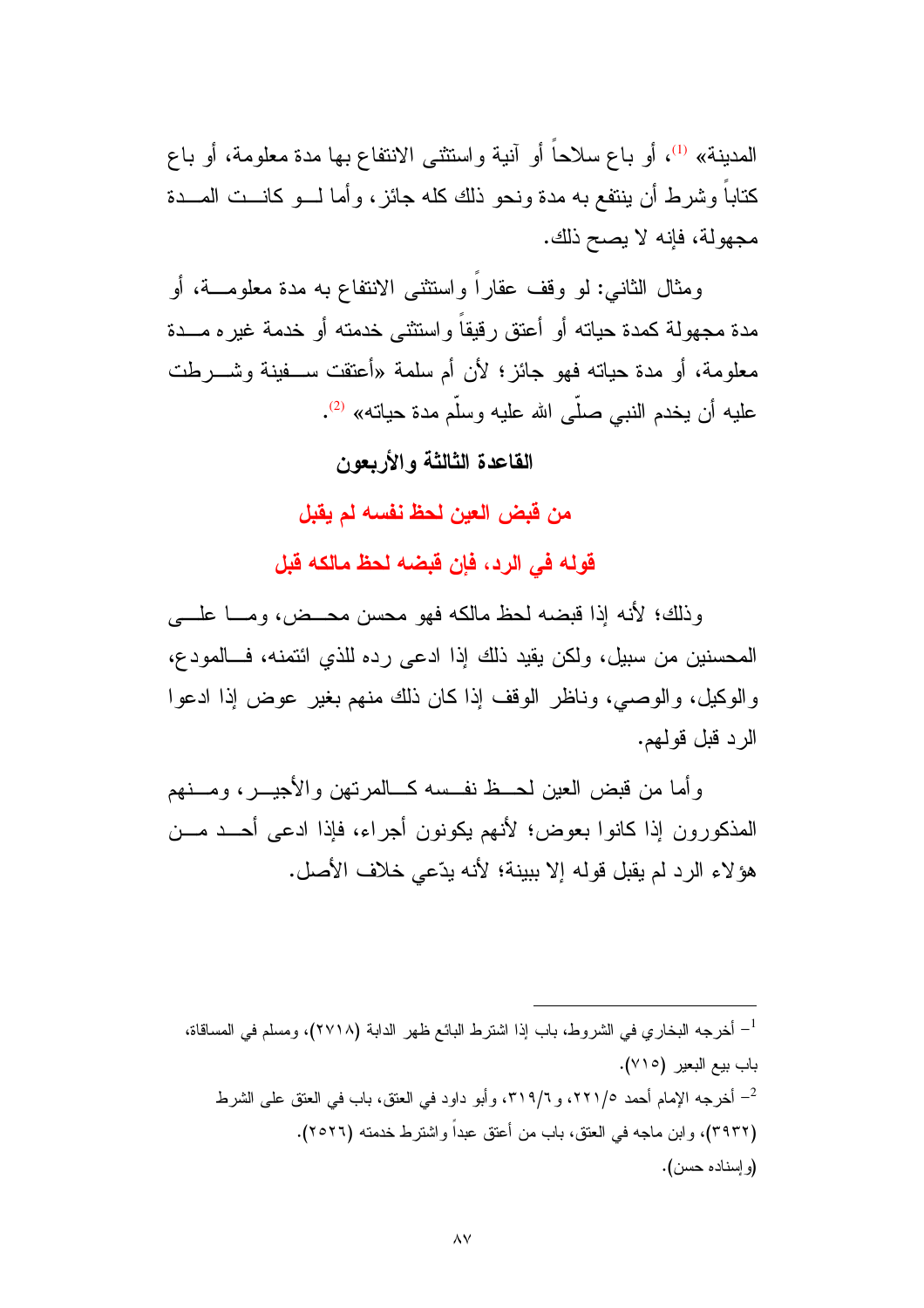## القاعدة الرابعة والأربعون

إذا أدى ما عليه وجب له ما جعل عليه

و هذا شامل للأعمال والأعواض، فالأحير على عصل والمحاعيل عليه، إذا عمل ذلك العمل وكمله استحق الأجرة والجعل المسمى، فإن لسم يقم بما عليه لم يستحق في الجعالة شيئاً؛ لأن الجعالة عقد جائز ، وقد جعـــل الجعل لمن يكمل له هذا العمل، فمتى لم يكمل لم يستحق شيئاً.

وأما الإجارة فإن ترك بقية العمل لغير عذر، فكذلك لم يستحق شيئاً، و إن كان لعذر "وجب من الأجر ة بقدر "ما عمله، وكذلك لـــو تلفــت العـــبن المؤجر ة المعبنة.

ومن فروع ذلك: لو شرط استحقاق وصبة أو وقف، أو نحوها لمسن يقوم بعمل من الأعمال من إمامة، وأذان، وندريس، ونصرف وعمل مـــن الأعمال، فمنى عمل ذلك استحق ما جعل له علبه.

القاعدة الخامسة والأربعون

من لا يعتبر رضاه في عقد أو فسخ، لا يعتبر علمه

ويدخل تحت هذا من له خيار شرط، أو عيب، أو غبن، أو تـــدليس، أو غيرها، فله الفسخ سواء رضي الآخر، أو لم يرضَ، وسواء علم، أو لـــم بعلم.

وكذلك من طلق زوجته لا يعتبر علمها، كمـــا لا يعتبـــر رضـــــاها، أو راجعها، وكذلك المعتق والموقوف عليه؛ لأن العتـــق لا يـــشترط فيـــه رضبي العتيق، فكذلك لا يشترط علمه، وكــذلك الوقــف، والفـــرق بـــبن الوقف و الهبة، حيث يشتر ط في الهبة القبــول مـــن المو هـــوب لــــه؛ لأن الهبة نبرع لشخص معين، والوقوف يعم؛ لأنسه وإن كسان وقفسا علسي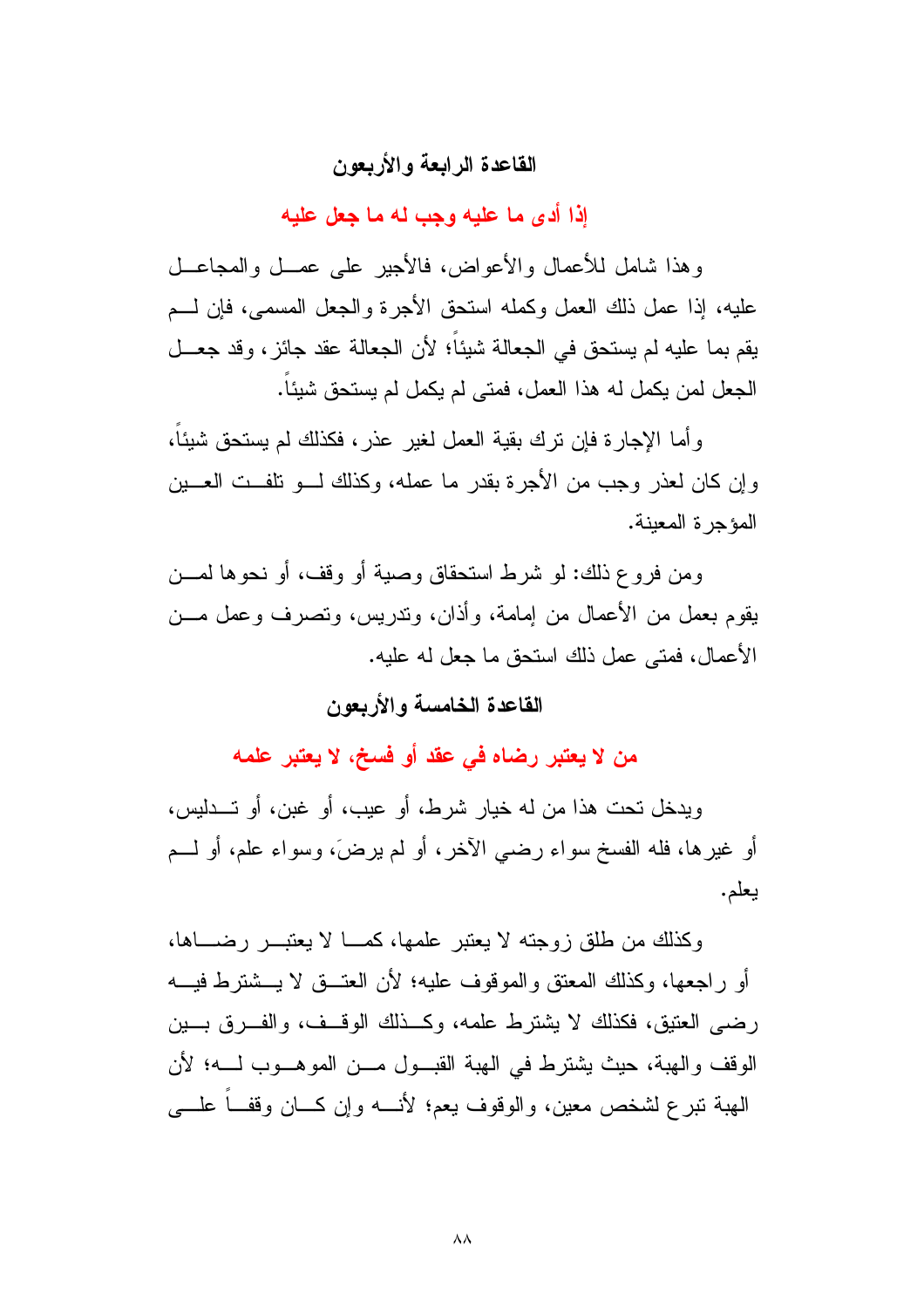معين، فإنه يعمه ويعم من يأتي من بعده من البطون أو الجهات، وللـــشفيع الأخذ بالشفعة ولمو لم برضَ المشترِي ويعلم.

القاعدة السادسة و الأربعون

من له الحق على الغير ، وكان سبب الحق ظاهرا

فله الأخذ من ماله بقدر حقه إذا امتنع، أو تعذر

استئذانـه، وإن كان السبب خفياً فليس لـه ذلك

للأول أمثلة منها: إذا امنتع الزوج من النفقة الواجبة على زوجتــه، فلها الأخذ من ماله بغير علمه بقدر نفقتها ونفقة أولادها الصغار .

ومنها: من وجبت نفقته على قريبه فامنتع أو تعذر استئذانه.

ومنها: الضيف حقه واجب على من نزل به، فإن امنتع من ضيافته فله الأخذ من ماله بعلمه وبغير علمه بقدر ضيافته؛ لأن أخــذه فـــى هــذه الأحوال لا ينسب إلى خيانة؛ لأن سبب الحق ظاهر .

ومثال الثاني: من له دين علي آخر من قرض، أو ثمـــن مبيــــع، أو نحوه من الحقوق التي تخفي، فهذا إذا امتتع من الوفاء فليس لصاحب الحق الأخذ من ماله بغير إذنه؛ لأنه وإن كان له حق لكنـــه فـــي هــذه الحالـــة بنسب إلى خيانة، وأيضاً فيه سد الباب؛ لئلا بنفتح بـــاب الـــشر ويـــدّعبي الآخذ أن له حقاً وهو مبطل لقوله صلَّى الله عليه وسلَّم: «أدِّ الأمانة الِــــى من ائتمنك، ولا تخن من خانك» <sup>(1)</sup>. وهذا القول المتوســط بـــين القـــولين

<sup>&</sup>lt;sup>1</sup>– أخرجه أبو داود في البيو ع، باب في الرجل يأخذ حقه من تحت يده (٣٥٣٥)، والترمذي في البيوع (١٢٦٤)، والدارمي ٢٦٤/٢، والطحاوي في المشكل ٣٣٨/٢، والخرائطي ص٣٠، والدارفطني ٣٥/٣، والحاكم، ٢/٢٤، وأبو نعيم في أخبار أصبهان ٢٦٩/١، من طرق عن طلق بن غنام عن شريك وقيس عن أبي حصين عن أبي صالح عن أبي هريرة رضي الله عنه. وهو ثابت بمجموع طرقه، وله شاهد من حديث أنس، وأبي بن كعب، وأبي أمامة، ورجل سمع النبي صلَّى الله عليه وسلَّم، وقد حسنه النزمذي، وصححه الحاكم.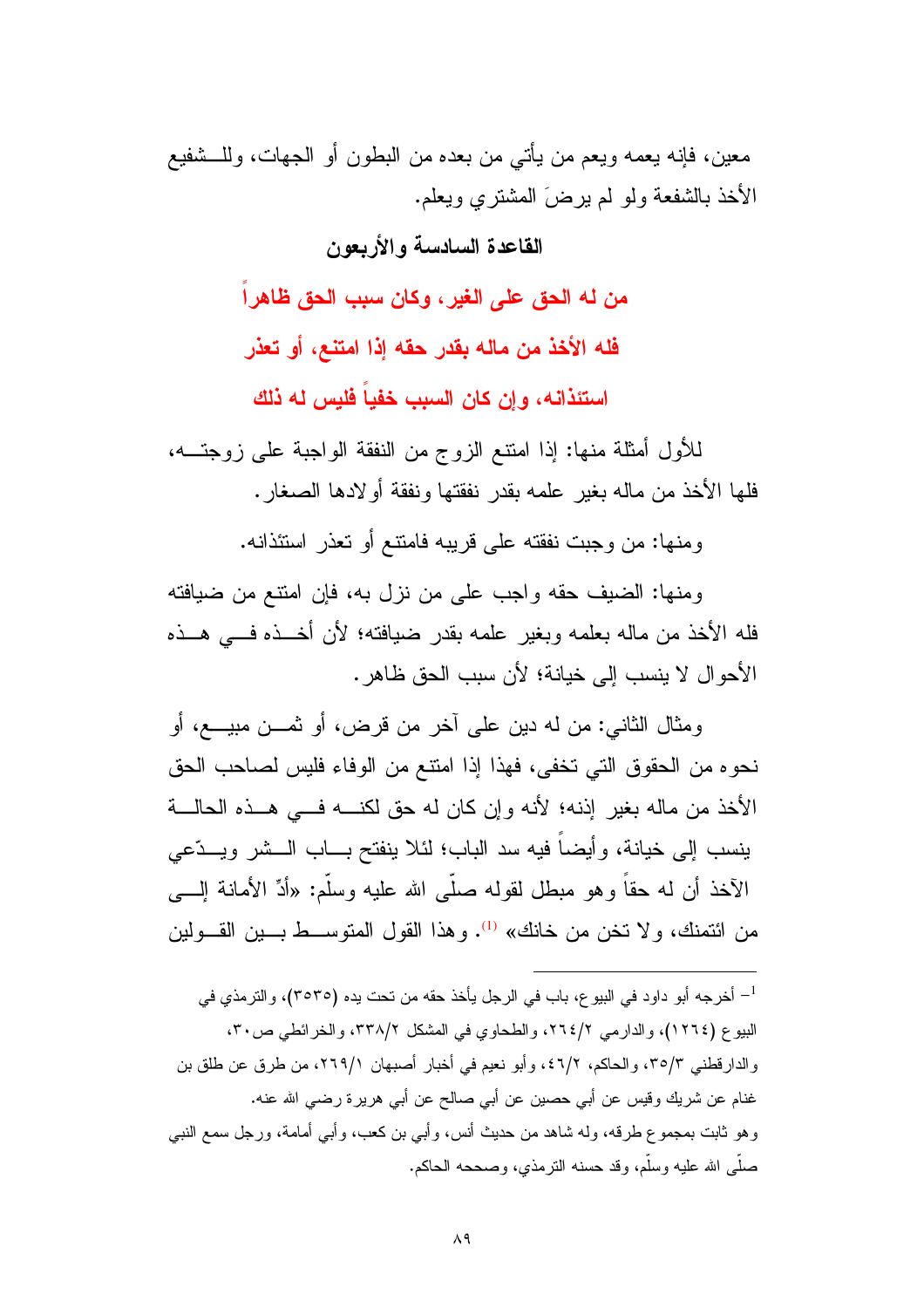وهو مذهب الإمام أحمد أصح الأقوال <sup>(1)</sup>، لأن من العلماء من يقــول: لــــه الأخذ من ماله في الحالتين <sup>(2)</sup>.

ومنهم من منع في الحالتين <sup>(3)</sup> ولكن الذي ندل عليه الأدلة الـــشرعية هذا القول المنوسط.

القاعدة السابعة والأربعون

الواجب بالنذر يلحق بالواجب بالشرع

لأن قوله صلَّى الله عليه وسلَّم: «من نذر أن يطيع الله فليطعـــه» <sup>(4)</sup>. يدل على أن مجرى النذر مجرى ما وجب على العبد بدون إيجابـــه علــــي نفسه، فإذا نذر صلاة وأطلق فأقلها ركعتان ويلزمه أن يصليها قائماً.

ومن نذر صياماً لزمه أن يبيت النية من الليل؛ لأن هذا حكم صــــيام الفرض؛ لأن النفل يصح بنية من النهار .

ومن نذر صلاة وأطلقها لم يصلها في جوف الكعبة عنـــد المــــانـعين للفريضة في الكعبة، نعم لو عيّن صلاته في الكعبــة فلـــه ذلــك قـــولا و احدا.

ومنها: من عليه صوم نذر لم يكن له أن ينتفل بالصوم حتى يــصوم نذره كالقضاء لرمضان، وله أمثلة أخرى.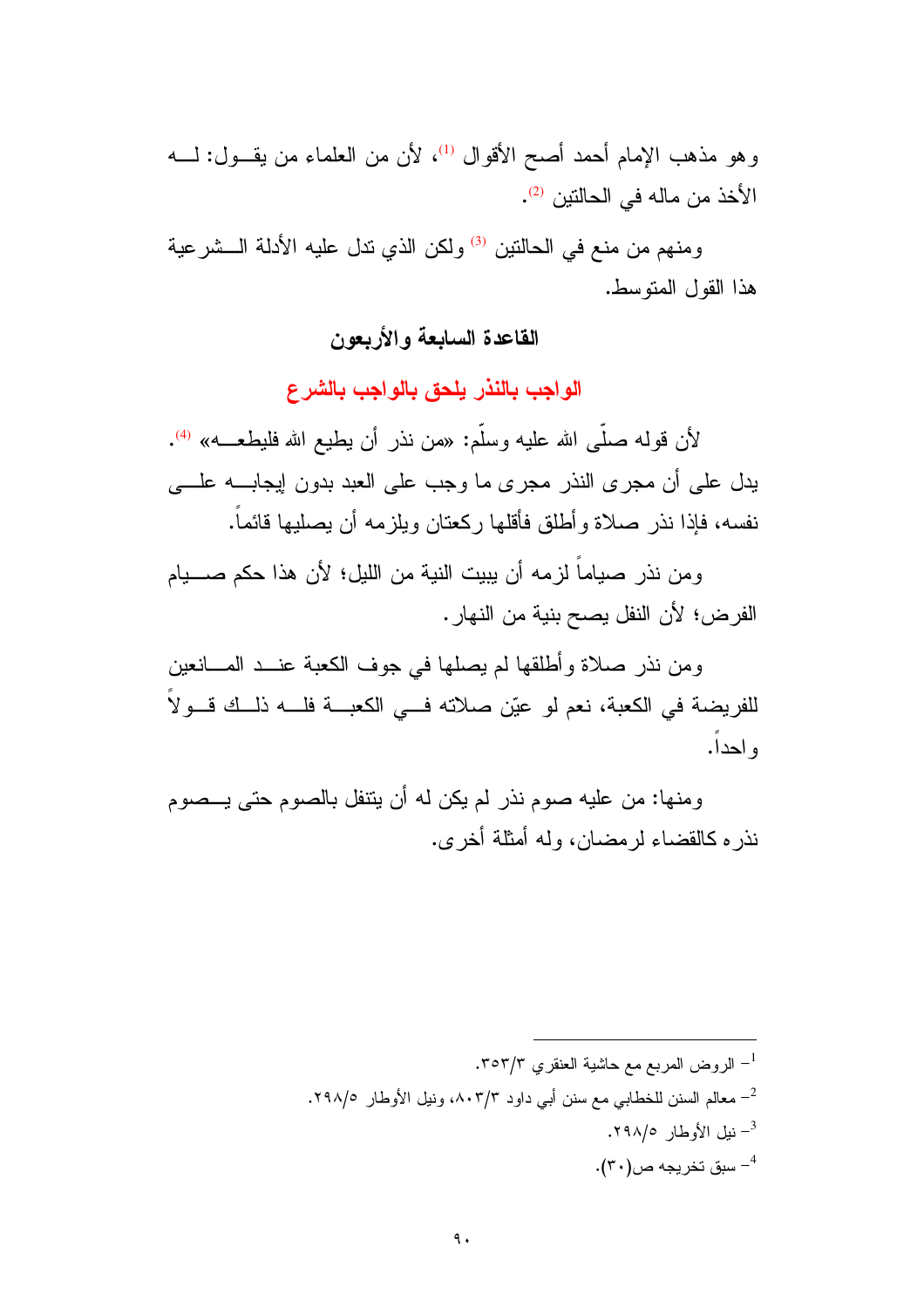#### القاعدة الثامنة والأربعون

الفعل ينبنى بعضه على بعض مع الاتصال المعتاد

وذلك أن الانقطاع اليسير عرفاً بين مفردات الفعل الواحد لا يقطـــع اتصاله.

مثال ذلك: إذا اعتبر نا تطهير الماء المتنجس بإضافة المساء الكثيــر الِيهِ، لا يشترط أن يصب عليه دفعة، بل إذا صبَّ عليه شيئاً فشيئاً، حــصل المقصود.

وإذا نرك شيئًا من صلاته فسلم قبل إتمامها، ثم ذكـــر ولـــم بطـــل الفصل، أتـى بمـا نزكـه وسجد للسهو ، ولو طـال الفصل عرفاً أعادها كلـها.

ومنها: يشترط في الوضوء الترتيب، فإن غسل بعض أعضائه، ثــم انفصل غسل الباقي عن الأول بفصل قصير لم يضر ، وإن طال الفصل بين أبعاض الوضوء، أعاده من أوله، وهكذا كل فعل نعتبر له الموالاة.

وكذلك كل قول يعتبر اتصال بعضه ببعض، فسإذا ألحـــق بكلامــــه استثناءً، أو شرطاً، أو وصفاً، فإن طال الفصل عرفاً لم ينفعه ذلك الإلحاق، و إن انصل لفظاً أو حكماً كانقطاعه بعطاس وشبهه لم يضر .

#### القاعدة التاسعة و الأربعون

الحوائج الأصلية للإنسان لا تعد مالاً فاضلاً

وذلك ما نعلقت به حاجته في حكم المستهلك، وذلك كالبيــت الــذي يحتاجه للسكني والخادم والمركوب، وأثاث بيته وأوانيه وفرشه ولباسه، كل ذلك ليس بمال فاضل يمنع صاحبه أخذ الزكاة إذا كان فقيراً ونحوه، وكذلك لا زكاة فية.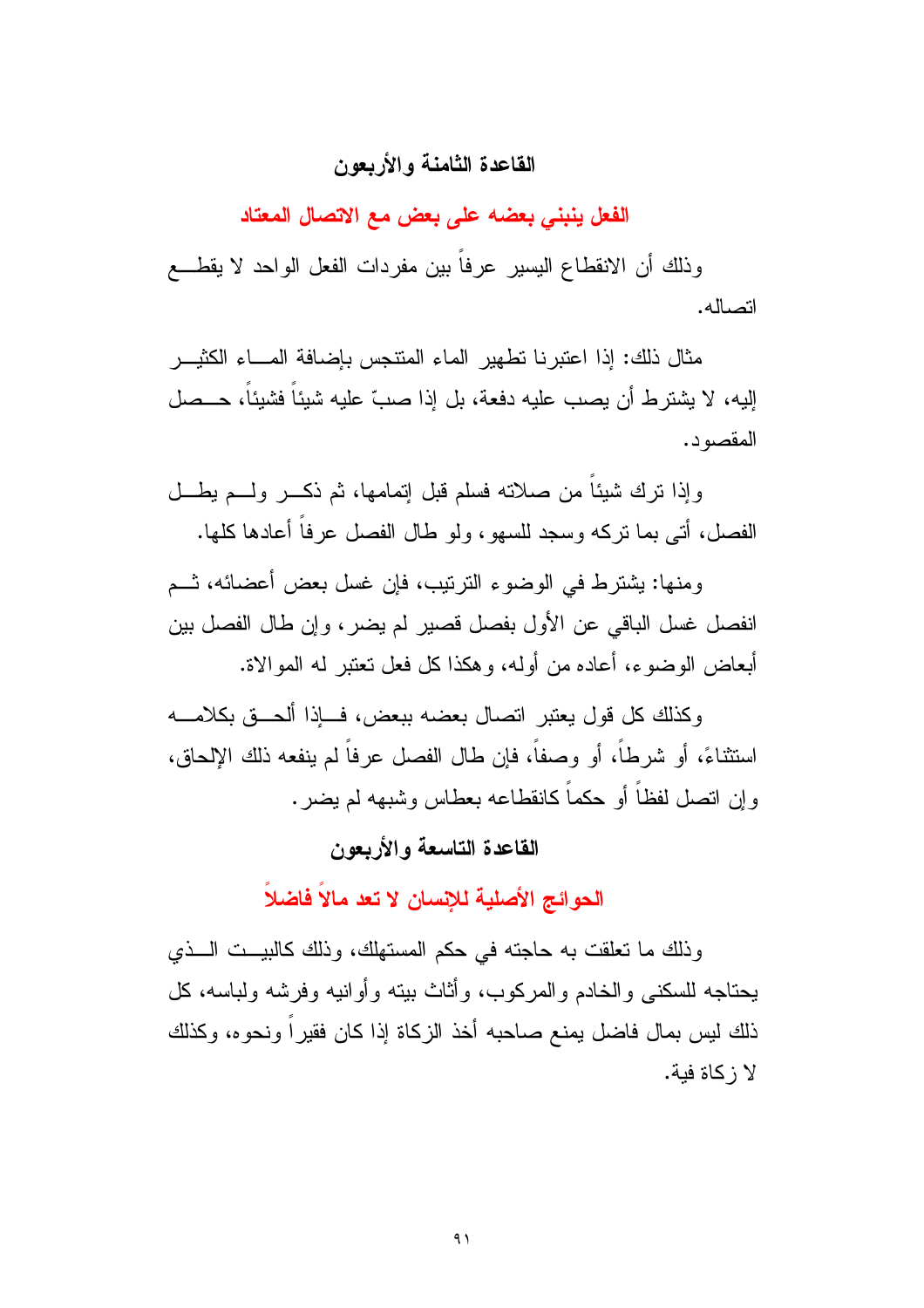وكذلك لا يلزمه أن يبيعه ليحج فرضه؛ لأن الاستطاعة فيما زاد عن الحو ائج الأصلية.

وكذلك لا يجب عليه فيه نفقة قريبة المحتاج؛ لأن هذه الأشياء بمنزلة قُوته الضروري.

القاعدة الخمسون

بِثْبِت تبِعاً ما لا يِثْبِت استقلالاً

وذلك أن المسائل والصور التابعة لغيرها، يشملها حكم متبوعها، فلا تفر د بحكم، فلو أفر دت بحكم لثبت لها حكم آخر . و هذا هو الموجب لكـــون كثير من النوابع نخالف غيرها، فيقال فيها عند الفرق أنها ثابنة على وجـــه النبع. ولها أمثلة كثيرة.

منها: كثير من أفعال الصلاة مثل الزيادة وعــدم نرنيـــب أحـــوال الصلاة، لو فعلت مستقلة أبطلت الصلاة، فإذا كان للإنسان إمام وجب عليه أن بتابعه ولو نرك نرتيب صلاته، كالمسبوق بركعة فسي رباعيـــة محـــل تشهده الأول بعدما يصلبي ركعتين، لكنه مع إمامه إذا صلبي الإمسام ركعسة بعدما يدخل معه جلس للتشهد الأول، فجلس المأموم معه، وبعـــدما بـــصلـي المسبوق ركعتين فإمامه يقوم من السجود للركعة الرابعة بلزمــــه أن يقـــوم معه ولا يجلس للنشهد. ولو سهى الإمام لزم المأموم متابعته فـــي ســـجود السهو، ولو لم يسه المأموم؛ لأنه نابع لإمامه وأشياء أُخر في حكم ذلك.

ومنها: إذا بدا صلاح الثمرة جاز بيعها كلها، وكأن ما لم يبد صلاحه تابعاً لما بدا صلاحه.

وكذلك لا يجوز بيع المجهول الذي لم يرَ ولم يوصف، لكن إذا بيعت الدار ونحوها دخلت فيها الأساسات ونحوها، مع أن المشتري لم يرها لكنها تابعة لما ر أه.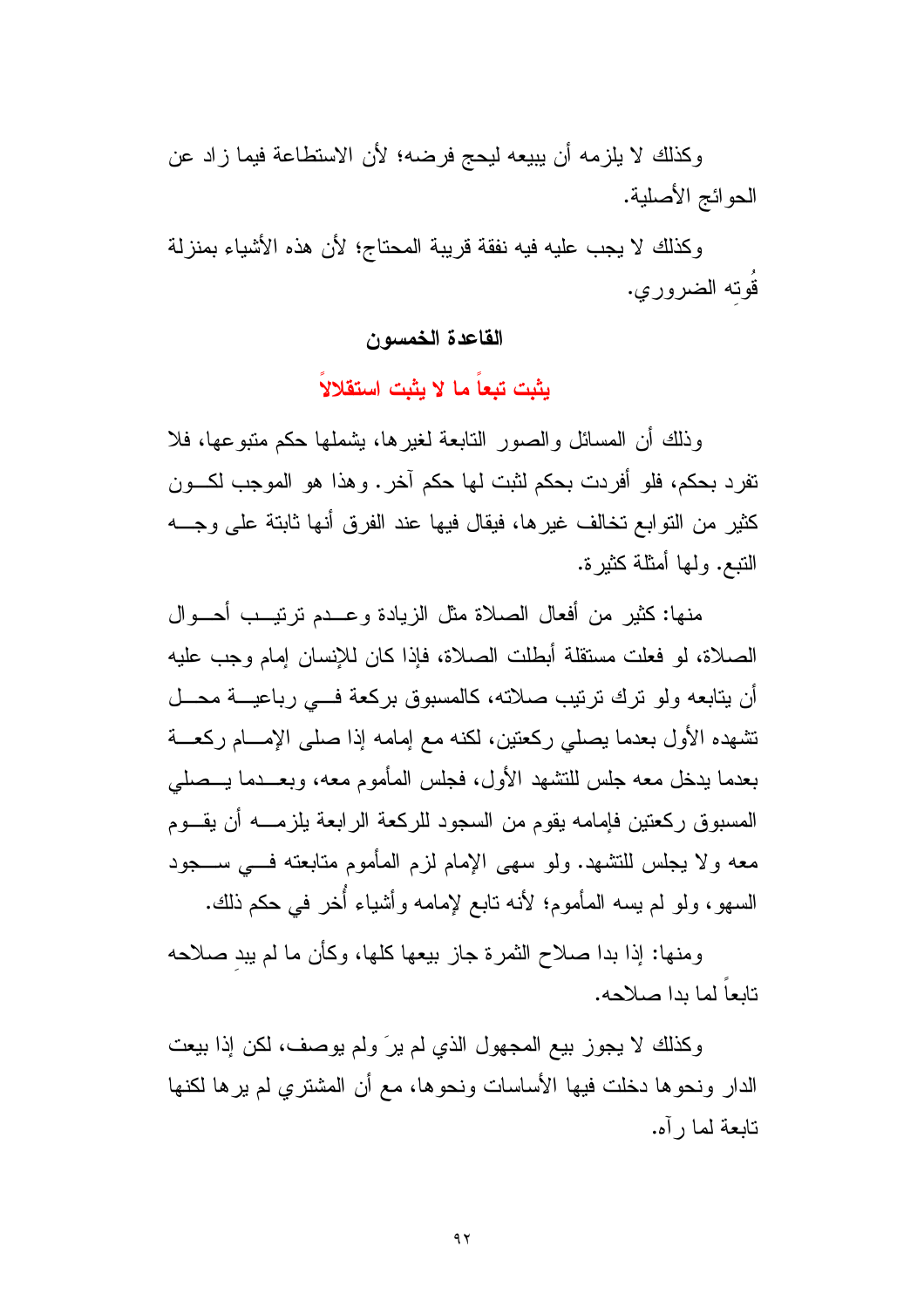ومنها: إجبار الشريك على العمارة مع شريكه تبعاً له، مع أنــــه لــــو انفرد بالملك لم يجبر على النعمير، وكذلك إجباره علـــي البيـــع إذا طلبـــه الشريك في الأشياء التي تضر قسمتها.

ومن ذلك: إذا قبلنا قول المرأة الثقة في الرضاع ترتب علـــي ذلــك انفساخ النكاح، مع أن المرأة لا يقبل قولها في الطلاق، لكنه جاء تبعاً لقبول قولها في الرضاع، وأمثلة هذا الأصل كثيرة جداً.

### القاعدة الحادية والخمسون

الأسباب، والدواعي للعقود والتبرعات معتبرة

يعني: إذا عقد العاقد عقداً، أو نبرع وهنا داع وحامل حمله على ذلك اعتبرنا ذلك الذي حمله؛ لأن الأعمال بالنيات، والأمور بمقاصـــدها، فمـــن ذلك عقود المكره ونبرعاته، فصورة العقد والنبرع منه موجــودة، ولكـــن الحامل له على ذلك الإكراه والإلجاء، فكانت هذه لاغية، فيدخل في ذلك أنو اع البيو ع، و الوثائق، و الشركات، و الوقف، و الهبة، و النكاح، و الطــــلاق، و الإقرار ات، و غير ها.

ومن ذلك أيضاً: الحيل التي يتحيّل بها على المحرمات، فنربط العقد يذلك القصد ونلغيه.

ومن ذلك: هدايا العمال، فإنها لا نحل لهم؛ لأن الـــسبب معــــروف، ولهذا قال صلَّى الله عليه وسلَّم في قضية ابن اللتبية الذي أرسله عاملاً على الصدقة وحصل له هدايا من الناس المرسل إليهم، فقال صلَّى الله عليه وسلَّم منكراً عليه: «هلاً جلس في بينه فينظر أيهــدي إليـــه أم لا؟» <sup>(1)</sup>. فـــاعتبر

<sup>1</sup>– أخرجه البخاري في الأحكام، باب محاسبة الإمام عماله (٧١٩٧)، ومسلم في الإمارة، باب تحريم هدايا العمال (١٨٣٢) عن أبي حميد الساعدي رضـي الله عنه.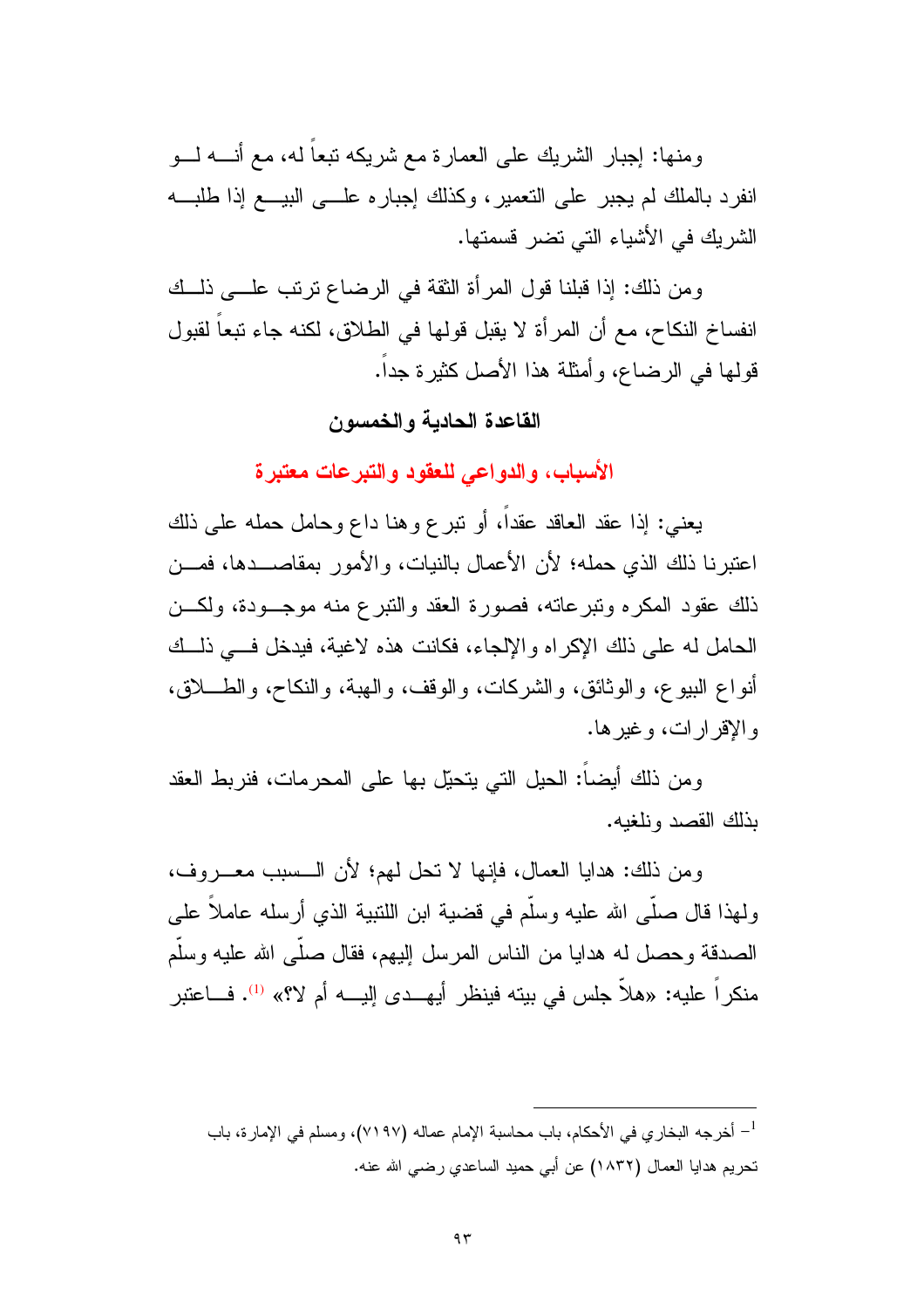السبب الحامل لهم على الإهداء، ولهذا قال العلماء: ومن أهدي إليه خوفاً أو حباءً وجب علبه رد الهدبة (1).

وكذلك قالوا: لا يحل للمقرض أن يقبل هدايا المستقرض قبل الوفاء، إلا أن ينوى مكافأته عليها، أو يحتسبها مما عليه <sup>(2)</sup>.

و من هذا عقود الأيمان، قالوا: إن اليمين يعتبر فيها نية الحالف، فإن تعذر ذلك نظرنا إلى السبب الذي هيج اليمين فبنيناها عليه <sup>(3)</sup>.

بل وكذلك الحلف بطلاق الزوجة ينظر إلى لفظه ونيته والسبب الذي حمله على ذلك.

ومن هذا إقرارات الناس ينظر فيها إلى الحامل الذي حملهــم علـــي الإقرار، ولا ينظر إلى مجرد اللفظ، وأمثلة ذلك كثيرة والله أعلم.

### القاعدة الثانية والخمسون

إذا قويت القرائن قدمت على الأصل

وهذا أصل نافع وهو أن القرائن التي تحتفي بالأحكام قد تقوى، فتقدم على الأصل؛ لأننا إنما قدمنا الأصل حيث لا مرجح سواه، فإذا وجد ما هو أقوى منه وجب نقديم الأرجح، ولهذا الأصل أمثلة كثيرة:

منها: تقديم غلبة الظن في المواضع التي يقدم فيها علـــي الأصـــل، مثل: قولهم في الطهار ة ويكفي الظن في الإسباغ <sup>(4)</sup>، ويكفي الظن في نقـــاء المحل من النجاسة <sup>(5)</sup>.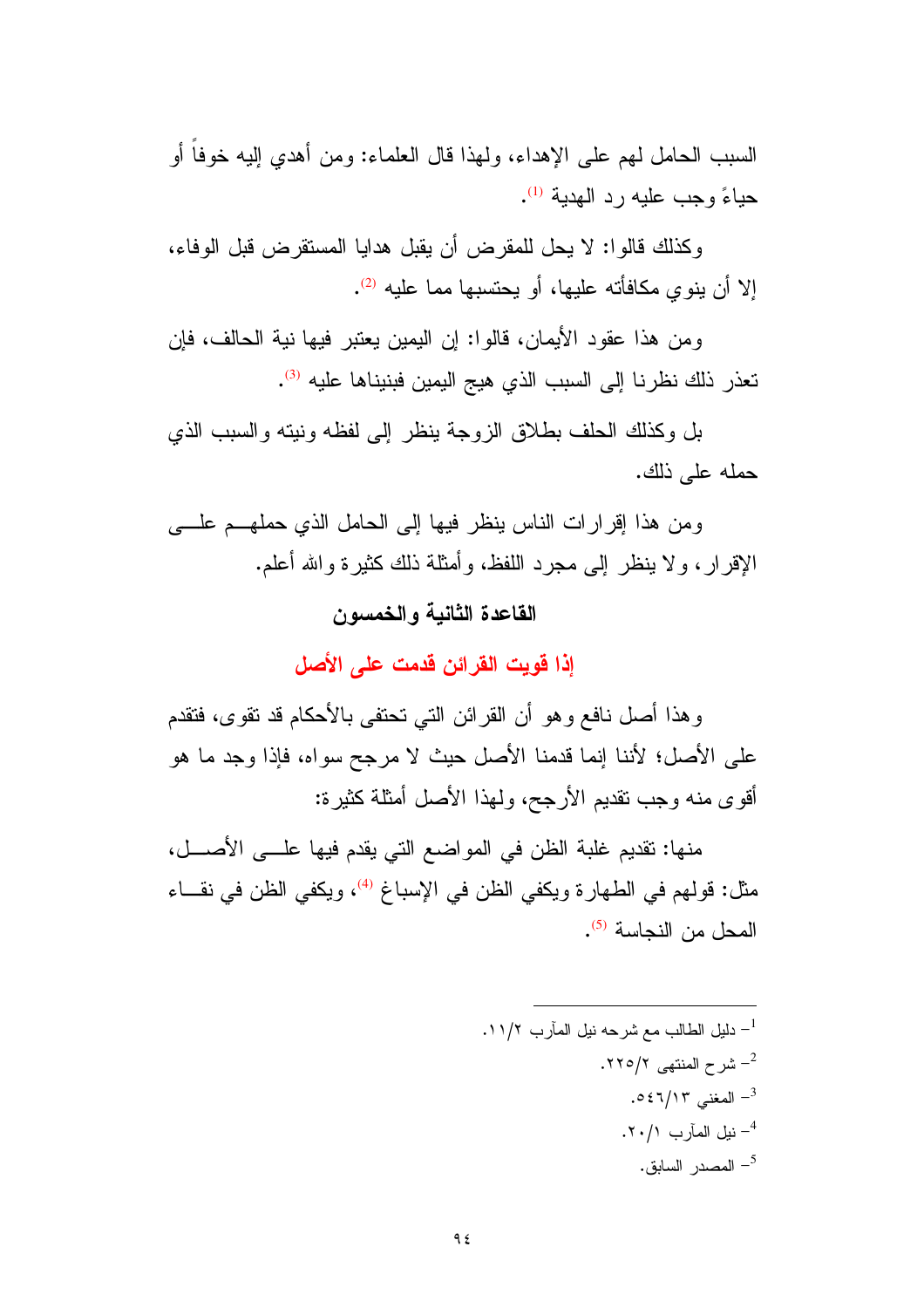ومثل: نقديم العادة في حق المستحاضة والبناء في الصلاة على غلبة الظن إذا قلنا به و هو الصحيح.

ومن فروعها: إذا ادعت المرأة على زوجها أنه لم ينفق عليها، وهي في بيته والعادة جارية أنه هو المنفق، قدم قوله على قولها على الصحيح.

ومن ذلك تقديم من له قرينة قويةً أن المال له صاحب اليد، و أشـــباه ذلك.

#### الثالثة والخمسون

إذا تبين فساد العقد بطل ما بني عليه وإن فسخ فسخاً اختيارياً لم تبطل العقود الطارئة

## قبل الفسخ

و هذا ضباط وفرق لطيف، فمن اشترى شيئاً أو استأجره، أو اتهبـــه ونحوه، ثم تصرف فيه، وبعد تصرفه بان العقد الأول باطلاً، كان تــصرفه أيضاً غير نافذ؛ لأنه تصرف في شيء لا يملكه شرعاً.

وأما لو نصرف فيه، ثم فسخ العقد الأول بخيار، أو نقابل، أو غيرها من الأسباب، فإن العقد الثاني صحيح،لأنه تصرف فيما يملكه من غير مانع وقت تصرفه، وحينئذ برجع مع العاقد الأول إلى ضـــمان المثلـــي بمثلـــه، والمنقوم بقيمته، ومثله إذا باعه شيئًا ووثقه على الثمن بــــرهن أو ضــــمين، وأحاله به، ثم بان البيع باطلا بطلت النوثقة والحوالة، لأنها بنيت عليه، فإن فسخ فسخاً وقد أحاله بدينه، فالحوالة بحالها، وله أن يحيله على من أحالـــه عليه.

## الرابعة والخمسون

العبرة بالمعاملات بما في نفس الأمر

ويدخل في ذلك إذا نصرف في شيء يظنه ملكـــه أو يظنـــه وكـــيلاً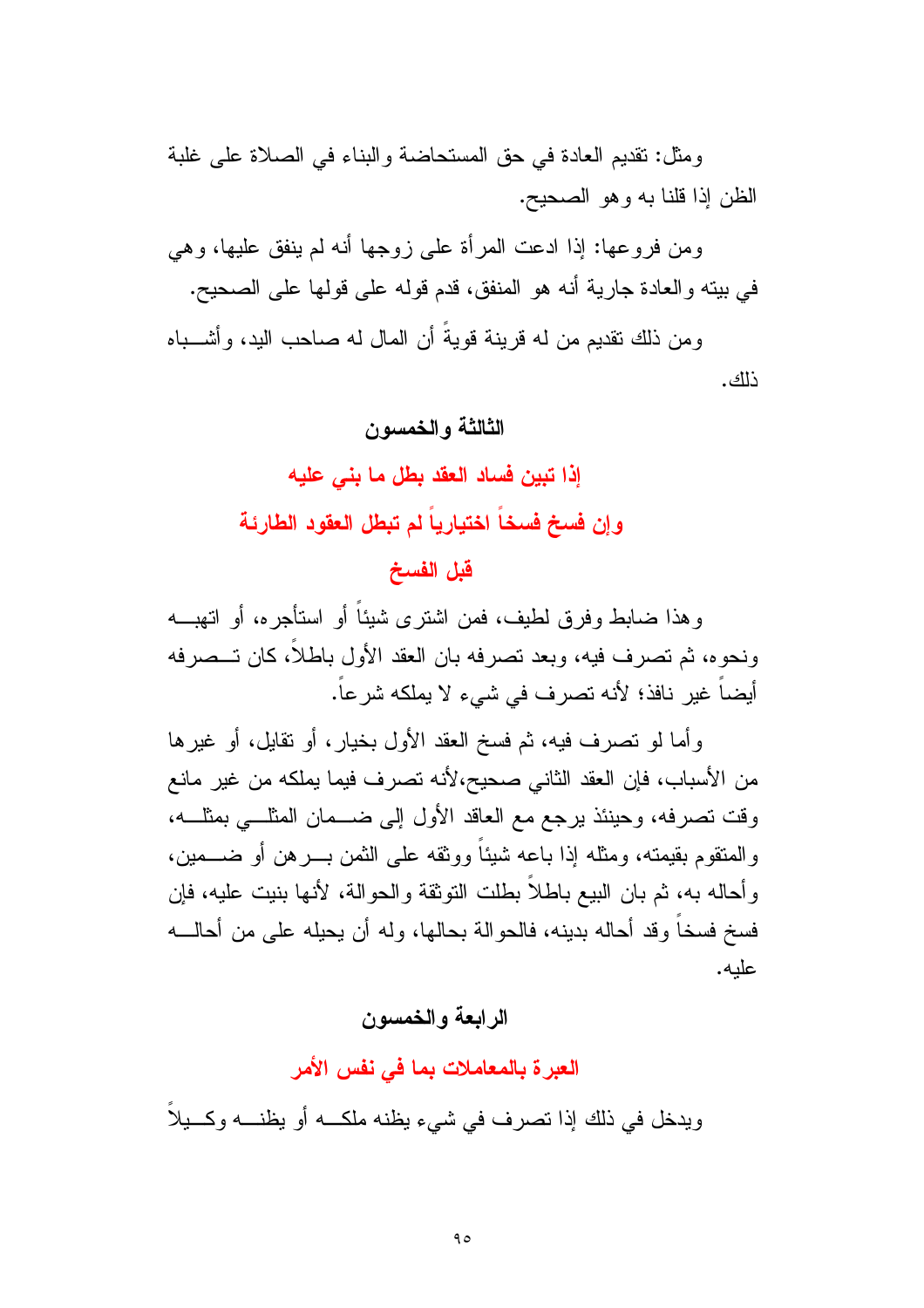أو بنبي على وكالة ساقطة، ثم بعد النصرف نبين أنه ليس بمالــك، ولــــبس بوكيل، أو قد فسخت وكالته فالتصرف غيـــر صــــحيح، وإن كــــان الأمــــر بالعكس بأن تصرف ظاناً أنه غير مالك ولا وكيل، ثم تبين أنــــه مالـــك أو وكيل، فالتصرف صحيح؛ لأن المعاملات المغلب فيهــا مــا يظهــر مــن التصر فات.

### الخامسة والخمسون

لا عذر لمن أقر، ولو ادعى غلطاً

وذلك أن الإقرار أقوى البينات، وكل بينسة غيسره، فإنسه يحتمسل خطؤها، وأما إذا أقر العاقل المكلف على نفسه بحق من الحقوق ترتب على إقراره مقتضاه، فإذا أقر لغيره بدين قرض، أو ثمن مبيع، أو قيمة متلَّــف، أو مغصوب، أو رهن، أو غيره وجب ما أقر به، ولــو قــال غلطــت أو نسيت؛ لأنه صلَّى الله عليه وسلَّم ثبت عنه أنه قال: «إنما أقضبي بنحو مـــا أسمع» <sup>(1)</sup> وكذلك لو أقر أنه استوفى منه حقه، أو أبرأه أو عاوضه عنـــه، فالإقرار ثابت، والإقرار مقبول من العدل وغير العدل، والعلماء عقدوا باباً مستقلاً للإقرار، وهو يرجع إلى هذا الأصل.

السادسة والخمسون

يقوم الوارث مقام مورثه فى كل شىء يتعلق

بتركته، إلا ما استثنى من خيار الشرط والشفعة

إذا لم يطالب المورث في قول ضعيف.

لأنه لما مات المبت، واننقل ماله إلى ورثته، وكان ماله مـــا خلفــه

<sup>&</sup>lt;sup>1</sup>– أخرجه البخاري في الشهادات/ باب من أقام البينة بعد اليمين (٢٦٨٠) ومسلم في الأقضية/ باب الحكم (١٧١٣) عن أم سلمة رضبي الله عنها.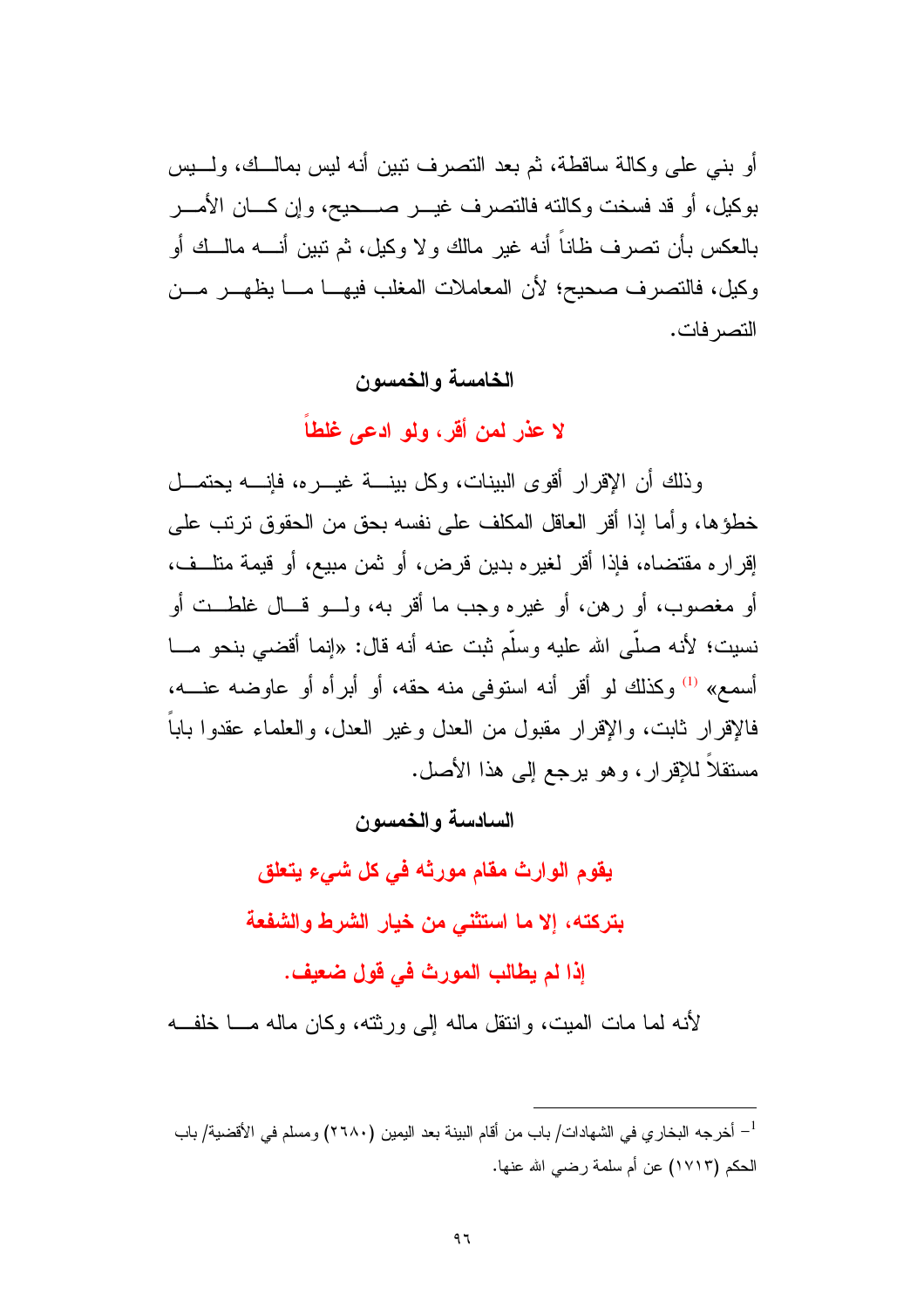من أعبان وديون وحقوق فناب الوارث مناب مورثه في مخلفاته، فبطالــب بالديون التي نتعلق بالموروث، ويقضى منه الوارث ديونه وينفذ وصاياه إن لم يكن له وصبي وله أن يتصرف في التركة، ولو كان المورث مديناً بشرط ضمان الدين المتعلق بالتركة، ولكن لا يطالب الوارث بأكثر مما وصل إليه من التركة، لأنه لم يكن شريكاً للميت، وإنما كان بمنزلة النائب عنــــه فــــى موجوداته وتركته وبتلقى عنه أمواله وحقوقه، مثل: خيار العيــب والغــبن و التدليس .

ومثل الر هون و الضمانات، ونحو ها.

و إنما اختلف العلماء هل يقوم مقامه في خيار السشرط وفي حق الشفعة؟ فالمشهور ٍ عن أحمد أنه لا يقوم فيها مقام مورثه، بل تبطل بمـــوت المورث إن لم يكن طالب بها <sup>(1)</sup>. والــصحيح: أنهـــا مثـــل غيرهـــا؛ لأن المقصود واحد وليس على إبطالها دليل، ولا تعليل صحيح، وما قيل فيها من التعليل موجود في غيرها، والله أعلم.

القاعدة السابعة والخمسون

يجب حمل كلام الناطقين على مرادهم مهما أمكن

في العقود، والفسوخ، والإقرارات، وغيرها

وذلك أن الأقوال داخلة في الأعمال، فتدخل في قوله صلَّى الله عليه وسلم: «إنما الأعمال بالنيات، وإنما لكل امرئ ما نوى» <sup>(2)</sup>. أما ما بتعلَّــق بالإنسان بنفسه، فهذا ليس فيه استثناء، بل إن العبرة بما نواه لا بما لفظ به.

و أمــــا إذا تعلق بكلامه حقٍّ للغير ۖ فكذلك نعتبر ۖ مــــا نو ي إلا أن ذلك

1\_ الشرح الكبير مع الإنصاف ٤٥٤/١٥، وشرح المنتهى ١٧٢/٢ سبق تخريجه ص $^{-2}$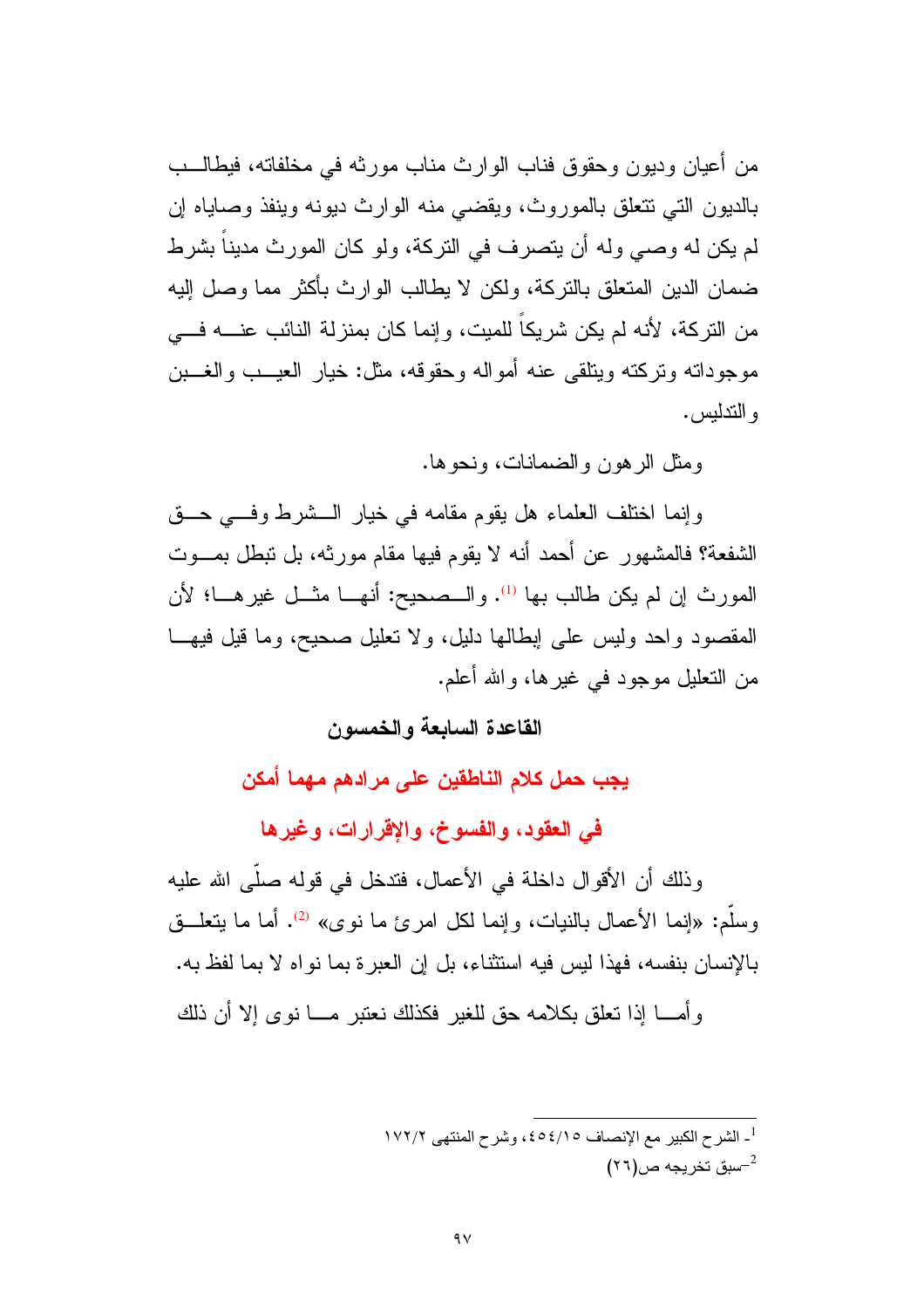الغير إذا طالبه بمقتضى لفظه لم يكن لنا أن نحكم إلا بالظاهر؛ لقوله صلَّى الله عليه وسلَّم: «إنما أقضى بنحو مما أسمع» <sup>(1)</sup>.

ومن هذا الباب باب الكنايات في الطـــلاق، والظهــار، والإيـــلاء، والعنق، ونحوها كالوقف مما له صريح وكناية، فقال العلماء: إن كنايـــات العقود يشترط أن تقترن بها النية، أو تقوم القرينة الدالة على المراد <sup>(2)</sup>.

ومن هذا الباب أيضاً مسائل الأيمان ألفاظها برجع فيهـــا إلــــى نيــــة الحالف وقصده، حتى إن النية تجعل العام خاصاً والخاص عاماً.

ومما بنبغي أن يحمل كلام الناطقين على عرفهم وعوائدهم فإن لهــا دخلاً كبيرٍ اً في معرفة مرادهم، ومقاصدهم.

القاعدة الثامنة والخمسون

الحكم يدور مع علته ثبوتاً وعدماً

وهذه قاعدة عظيمة واسعة نحيط أو نكاد نحــــيط بجميــــع الأحكــــام الشرعية، وعلة الحكم هي الحكمـــة فـــي الأمــــر بــــه، أو النهـــي عنــــه، أو إباحته، والله نعالى حكيم له الحكمة في كل مـــا شــــــرعه لعبــــاده مــــن الأحكام.

وقد ينص الشارع على الحكمة، وقد يفهــم العلمـــاء الحكمـــة مـــن معرفتهم بمقاصد الشارع العامة والخاصــة. ويقــال للأخيـــرة: الحكمـــة المستنبطة، ثم قد يتفق العلماء على نلَّك العلَّــة النَّـــى هـــى الحكمـــة، وقد ينتازعون، وقد يكون للحكم عدة علل متى وجد واحــدة منهـــا ثبــت

أخرجه البخاري في الشهادات، باب من أقام البيّنة بعد اليمين (٢٦٨٠)، ومسلم في الأقضية، باب $^{-1}$ الحكم بالظاهر ... (١٧١٣) عن أم سلمة رضبي الله عنها . بنظر: المنتهى ٢/٢.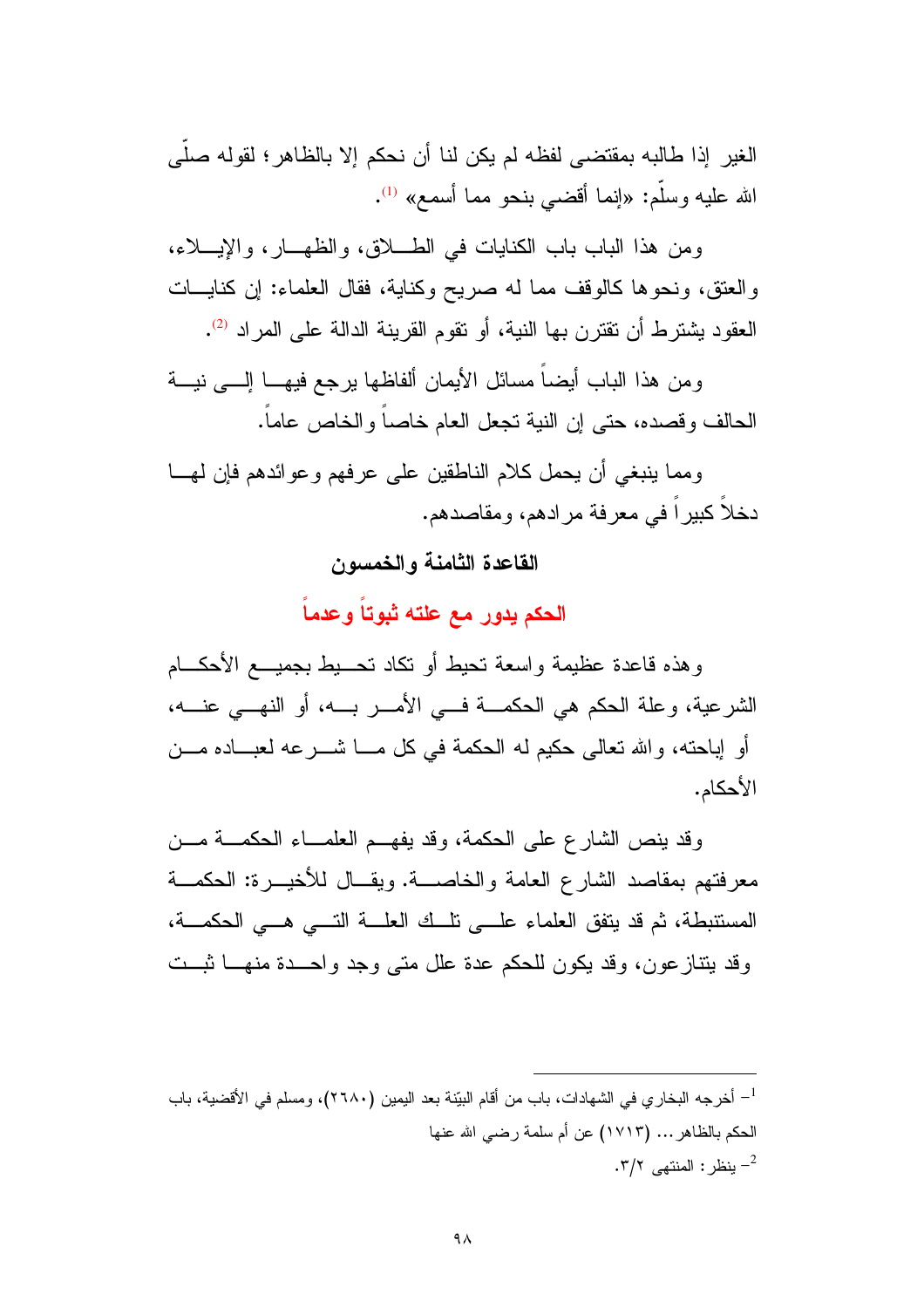الحكم، وقد نكون علة واحدة لكنها مجموعة من عدة قيود لا نكسون علسة حتي نتم هذه القيو د.

وقليل من الأحكام من لا يفهم العلماء منه حكمة بيّنة فيقولون: إنــــه نعبدي أي يجب علينا النعبد به، وإن لم نفهم حكمته، والعلـــل قـــد نكـــون ملازمة للحكم وقد نوجد نارة، ونفقد أخرى. فالملازمة متى وجد الحكم فهي موجودة، والأخرى إن وجدت ثبت الحكم، وإن فقدت لــم يثبــت، والعلـــل المذكورة قد توجد في المكلفين المحكوم عليهم، وقد تكـون فــي الأحكــام الشرعية بنفسها، ولنمثل لهذا الأصل أمثلة نوضحه لعدم إمكان الاقتــصار على أمثلته.

فمنها: كثير من الأحكام السابقة المبنية على القواعد الــسابقة، وقــد نكون نفس القاعدة هي العلة، وذلك كثير مثل قولنا: المشقة تجلب التيسير ، لا ضرر ولا ضرار، الذي نجب عليه الأحكام هو البالغ العاقل، الذي يصح تصرفه هو البالغ العاقل الرشيد، الذي يصح نبرعه هو البالغ العاقل الرشيد المالك للشيء، العبادات والمعاملات نفسد بوجود موانعها أو بفقد شيء من شروطها، وما أشبه ذلك من الأصول النبي إذا وجدت وجدت الأحكام.

ولما سئل صلَّى الله عليه وسلَّم عن الـهرة؟ قال: «إنـها ليست بــــنـجس إنها من الطوافين عليكم والطوافات» <sup>(1)</sup>. فعلل بكثرة دورانها ونرددها على الناس، وعظم المشقة فيها لو نجست، فدل على أن هذا ثابت لها، ولما كان مثلها، أو أولى منها كالحمر والبغال، وما دونها في الخلقة كالفأر ونحوه.

وقال تعالى: {{وَيَسْأَلُونَكَ عَنِ الْمَحِيْضِ قُلْ هُوَ أَذِيَّ فَاعْتَزِلُوا النِّــسَاءَ في الْمَحيض}} <sup>(2)</sup> الآية. فعلل ترتيب أحكام الحيض عليه بوجود الأذي،

> سبق تخر يجه ص $^{-1}$ . <sup>2</sup>– سورة البقرة: الآية (٢٢٢).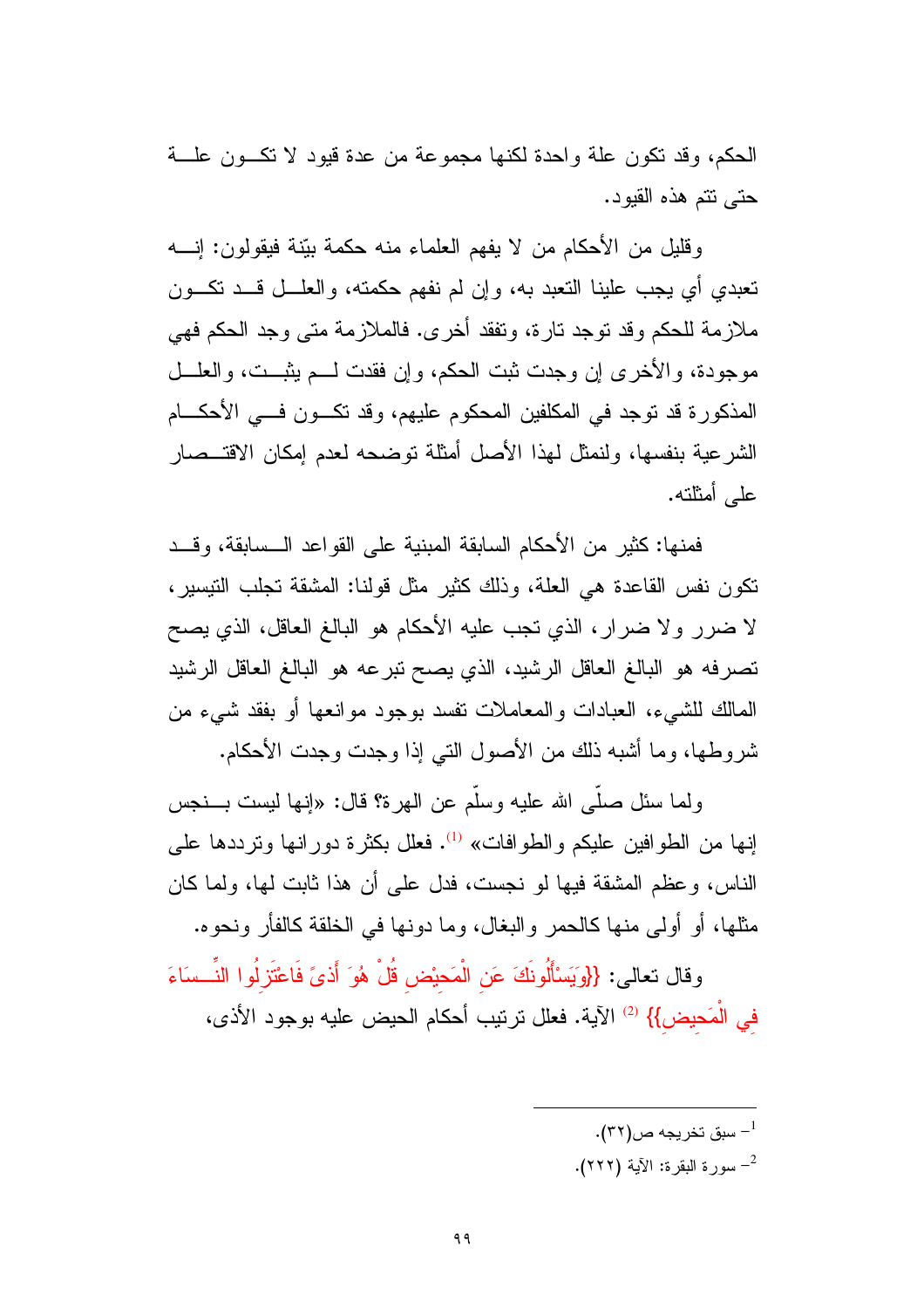فكلما وجد الأذى الذى هو دم الحيض ترتبت عليه أحكام الحــــيض كلهــــا، وكلما فقد الأذى لم يثبت منها شيء.

وقال تعالى: {{وَإِنْ كُنْتُمْ مَرْضَى أَوْ عَلَى سَفَرٍ أَوْ جَاءَ أَحَدٌ مِنْكُمْ مِنَ الْغَائِطِ أَوْ لاَمَسْتُمُ النِّسَاءَ فَلَمْ تَجِدُوا مَاءً فَتَيَمَّمُوا صَــعِيدًا طَيِّبَــا}} (1) فعلــل العدول إلى النتيمم بأحد علنتين إذا وجد أحدهما جاز النتيمم:

أحدهما: فقد الماء.

والثاني: وجود الضرر باستعماله أي ضرر يكون مع وجوده فمتـــي فقد الماء، أو وجد الضرر عدل المتطهر إلى النيمم. وقال صلَّى الله عليـــه وسلَّم في الحديث الصحيح: «لا يقبل الله صلاة أحـــدكم إذا أحـــدث حتــــي يتوضأ» <sup>(2)</sup> فعلل عدم قبول الصلاة بالحدث، وهو الذي جعله الشارع ناقضاً للوضوء، وهي نواقض الوضوء المعروفة، فالحدث وجوده يمنع من صحة الصلاة وارتفاعه بالطهارة يوجب صحتها أي مع بقية الشروط كما ذكرنسا في الأصل الثامن.

وقال تعالى: {{وَيُحِلُّ لَهُمُ الطِّيِّبَاتِ وَيُحَرِّمُ عَلَيْهِمُ الْخَبَائِثَ}} <sup>(3)</sup> فالحل دائر مع وجود وصف الطيب، والتحريم مع وصف الخبث لا يتخلف كل منهما عن وصفه، وقد أمر الله بالعدل والقسط والإحسان والصلاح والخير ونحوها. فحيث تحققت هذه الأوصاف تحقق الأمر، كما نهى عـــن الظلـــم والفساد والشر ونحوها، فحيث وجدت أوصافها تحقق النهي.

ومن ذلك: نهى صلَّى الله عليه وسلَّم «عن بيع الغرر» <sup>(4)</sup> و «عـــن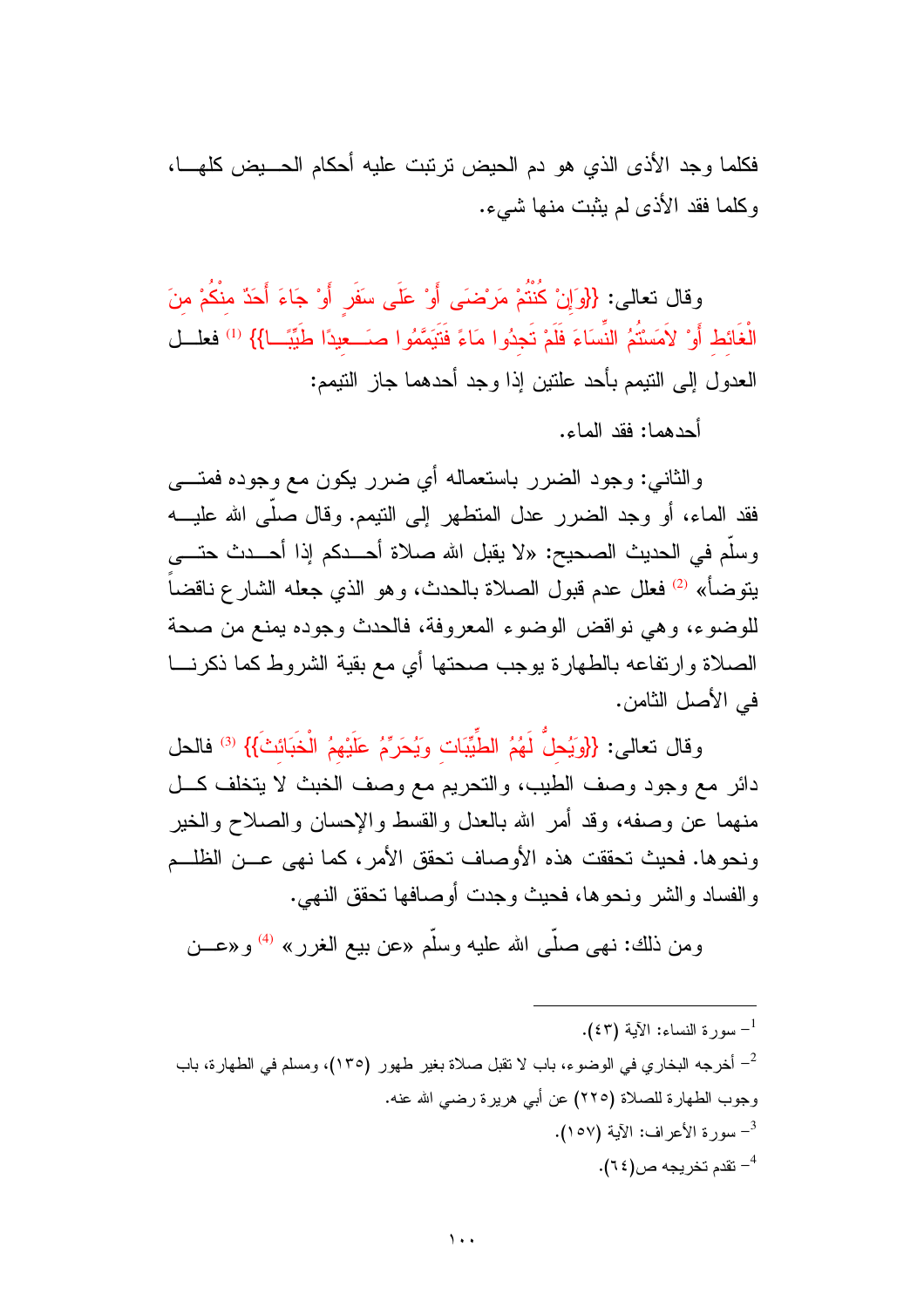الغش» <sup>(1)</sup> فحيث وجد في المعاملة أحد هذين الوصفين ثبت التحريم، وحيث انتفى الأمران زال حكم الغرر والغش، وأمثال هذه العلل التبي نوجد في كل باب من أبواب الفقه، ونكتفي من الأمثلة بما ذكرنا لحصول المقصود، والله أعله.

ومن ذلك: العصير إذا تخمَّر صار خمراً محرماً نجــساً، فـــإن زال تخمّر ه بنفسه عاد خلّا طاهر اً حلالاً.

وكذلك الماء المنغير بالنجاسة نجس فإذا زال نغيره عاد طاهرا.

ومثله مال الغير لا يحل إلا بطيب نفسه، فمتى طابت نفــسه بـــأى طريق جائز فهو حلال، ومتى لم نطب نفسه فهو حرام لحق الغير .

ومثله المحجور عليه لفلس أو سفه فما دام السبب موجوداً، فـــالحجر باق، فإذا ز إل السفه ووفى المفلس الغرماء ز إل الحجر ، و أشياء كثير ة جـــداً علمي هذه الطريقة حكمها دائر مع علتها وجوداً وعدماً.

## القاعدة التاسعة والخمسون

النكرة في سياق النفي، أو النهي، أو الشرط تفيد العموم

ويدخل في هذا الأصل الجامع أمثلة كثيرة من الكتاب والسنَّة وكلام المتكلمين فبتر تب علبها أحكامها.

مثال ذلك: قوله تعالى: {{يَوْمَ لاَ تَمْلُكُ نَفْسٌ لنَفْسٍ شَــبِيَّا}} <sup>(2)</sup> فهـــذه ثلاث نكرات في سياق النفي فيقتضى العموم، وأنه أي نفــس، وإن عظــم قدرها عند الله لا تملك لأى نفس وإن عظم اتصـالـها بـها شيئاً من المنـافـع أو دفع المضار قليلاً كان أو كثيراً.

حديث أبي هر بر ۃ ر ضبي الله عنه أن النبي صلّى الله عليه وسلّم قال: «من غشّنا فليس منّا». " أخرجه مسلم في الإيمان، باب قول النبي صلَّى الله عليه وسلَّم: «من غشَّنا فليس منَّا» (١٠١). <sup>2</sup>– سورة الانفطار: الآية (١٩).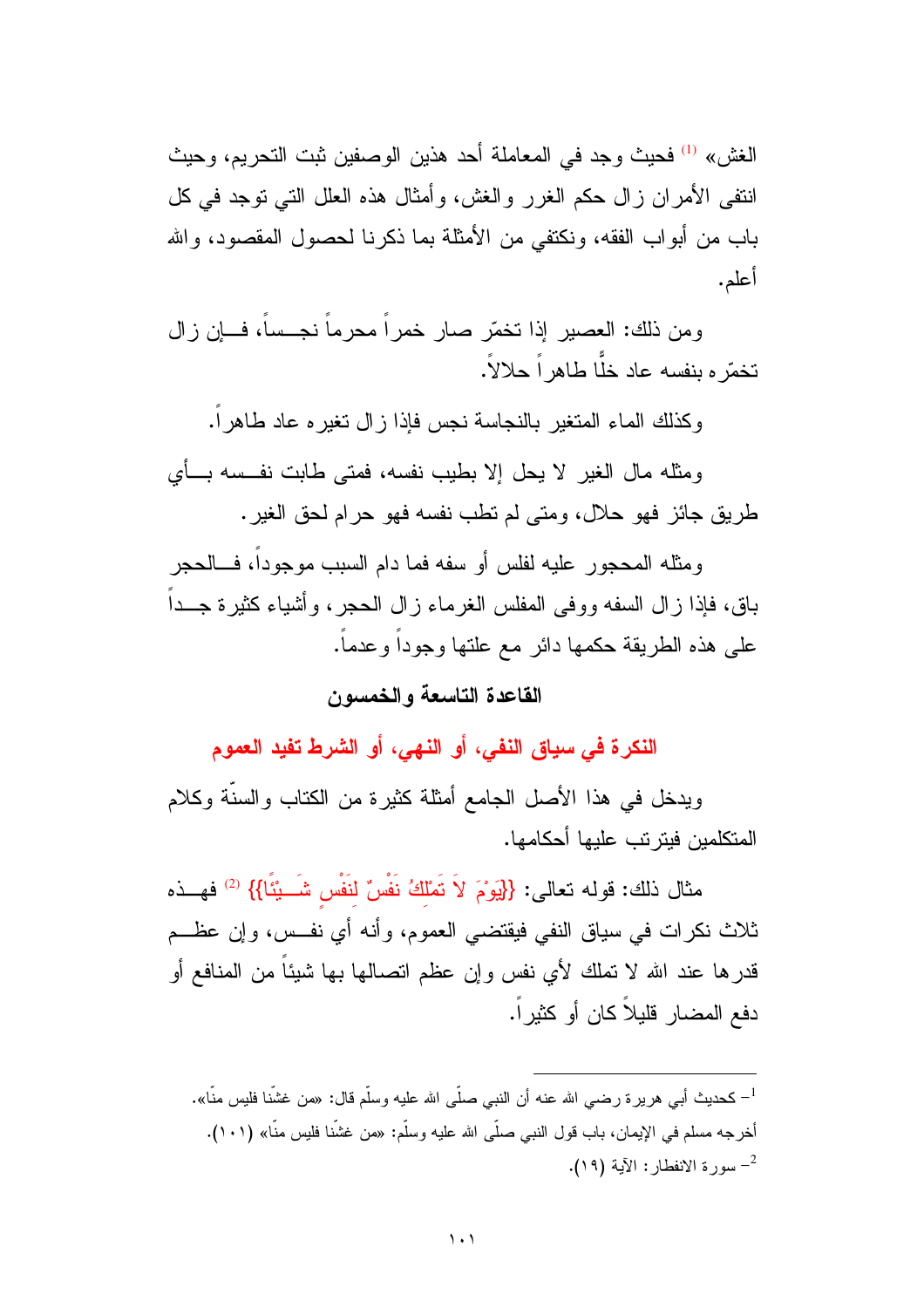ومثال النهي: {{وَلاَ تَدْعُ مَعَ اللَّه إِلَهًا}} (1).

ومثال الشرط قوله نعالى: {{وَإِنْ يَمْسَسْكَ اللَّهُ بِضُرٍّ فَلاَ كَاشِفَ لَهُ إِلاَّ هُوَ وَإِنْ يُرِدْكَ بِخَيْرٍ فَلاَ رَادَّ لفَضلْه}} <sup>(2)</sup> شملت الشرط، والنفي.

ويدخل في الأحكام في شروط الواقفين، وشروط الحالفين، وشروط الطلاق، والعنق، وفي النفي والنهي في هذه الأبواب، وفي الجعالة ونحوها، فإذا قال: من عمل لمي داراً أو باباً أو نحوه، فله كذلك ثبت الجعل للمجعول له إذا عمل ما ذكر .

القاعدة الستون

مَنْ، ومَا، وألْـــ، وأيٍّ، ومَتَى، يدل كل واحد منـها على الـعموم، وكذلك المفرد المضاف يدل على العموم

و أمثلتها من الكتاب و السنّة كثير ة جدا<sup>ً (3)</sup>.

ومثال ذلك في الأحكام: إذا قال: مــن عمــل هــذا العمــل، أو أي أحد عمله، أو منني عملته أو العامل له، لـــه كــذا أو كــذا، فــأى أحــد عمله استحق ذلك، وإذا قال الواقف في شروط وقف هم هـذا وقـف علـــي

سورة القصص: الآية (٨٨). ـ سور ة يونس: الآية (١٠٧). <sup>3</sup>– فمن ذلك: قوله تعالى: {{وَمَنْ بَنَّقِ اللَّهَ يَجْعَلْ لَهُ مَخْرِجًا}} [الطلاق: ٢ ـــ ٣]. وقوله تعالى: {}{وَمَا تُقَدِّمُوا لأَنْفُسكُمْ منْ خَيْرٍ تَجدُوهُ عنْدَ اللَّه هُوَ خَيْرًا وَأَعْظَمَ أجْرًا} [المزمل: ٢٠]. وقوله تعالى: {{قُلْ ادْعُوا اللَّهَ أَوْ 'ادْعُوا الرَّحْمَانَ أَيًّا مَا تَدْعُوا فَلَهُ الأَسْمَاءُ الْحُسْنَى وَلاَ تَجْهَرْ بِصلاَتكَ وَلاَ تُخَافِتْ بهَا وَابْتَغِ بَيْنَ ذَلَكَ سَبِيلاً \*}} [الإسراء: ١١٠]. وقوله تعالى: {{وَالْعَصْلِ \*إِنَّ الإِنْسَانَ لَفي خُسْرٍ \*}} [العصر: ١ \_ ٢]. ومثال المفرد المضاف قوله تعالى: {}{وَأَمَّا بِنعْمَة رَبِّكَ فَحَدِّثْ \*} [الضحى: ١١].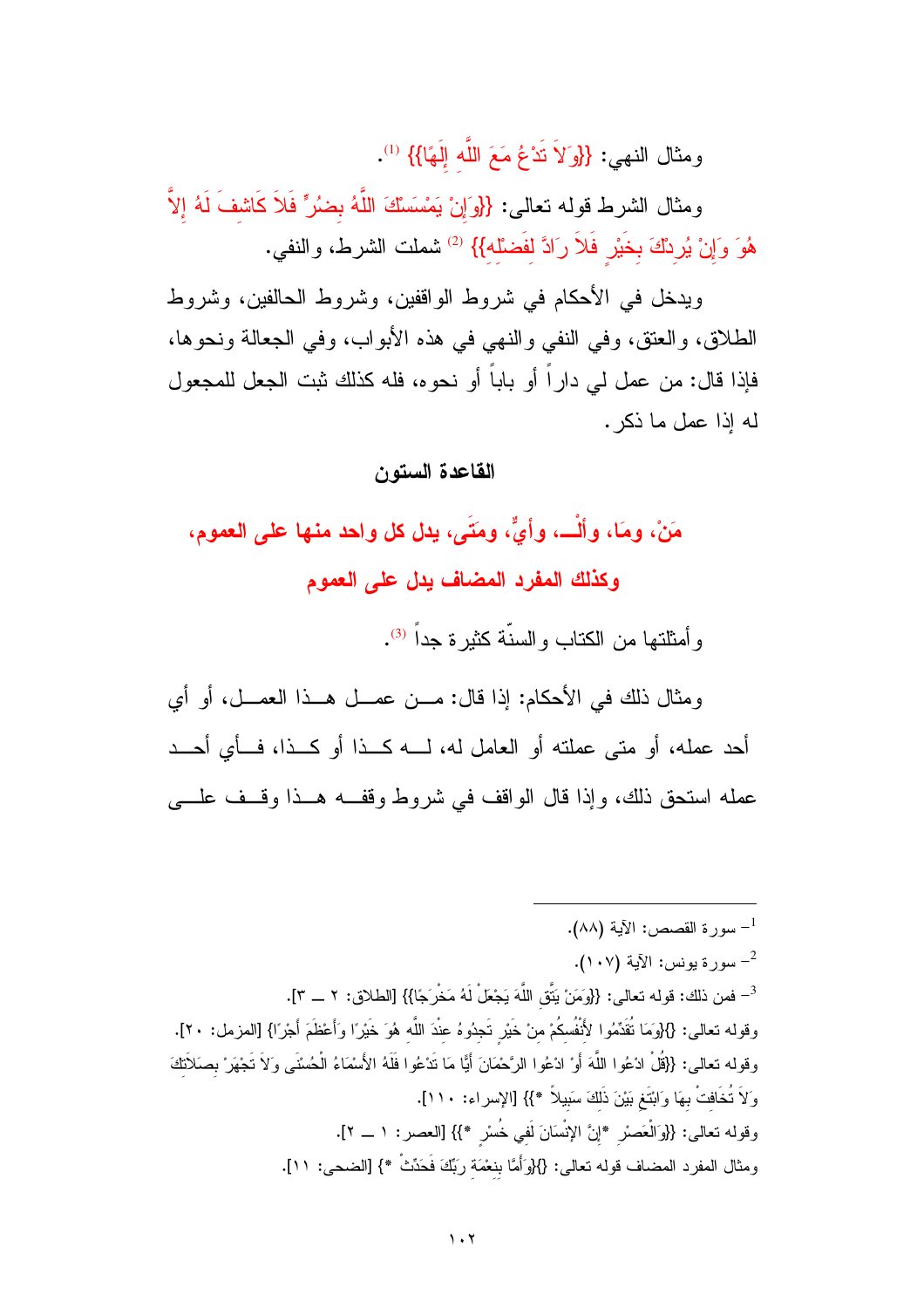ولــــدي، أو ولــــد فـــــلان شـــــمل الأولاد الـــــذكور ، والإنـــــاث وأولاد الأولاد، وإن قال على المساجد شمل كل مسجد، أو علـــي الفقـــراء مـــن أو لادي أو أو لاد فلان فكل من اتصف بالفقر استحق.

وإذا قال: زوجتي طالق، وعبدي حر، وله متعدد من زوجات وعبيد ولم ينو معيناً ولا مبهماً شمل الزوجات كلهن والعبيد كلهـــم؛ لأنــــه مفـــرد مضاف، وإذا كانت هذه الأدوات نفيد العموم والشمول لكل ما دخــل فـــي لفظها، فمن باب أولى وأحرى الألفاظ الصريحة في العمــوم مثــل: كــل، وجميع، وعامة، وكافة، وما أشبهها، والله أعلم، وصلى الله علـــى محمـــد وسلم، وهذا أخر القسم الأول من هذه الرسالة، وهو الأصـــول والقواعـــد الجوامع للمسائل المنفرقة في أبوابها.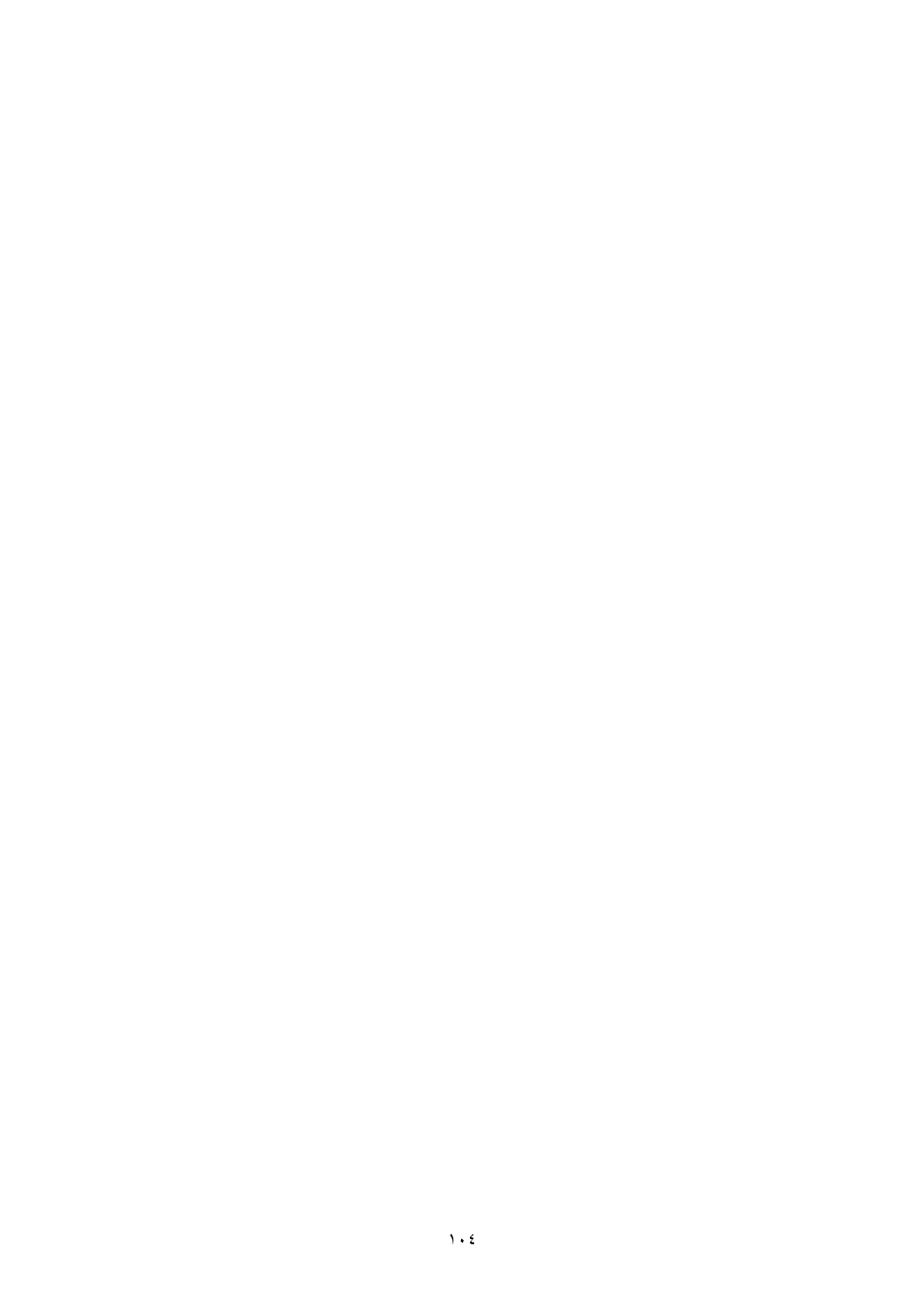القسم الثاني

في الفروق بين المسائل الفقهية، والتقاسيم الشرعية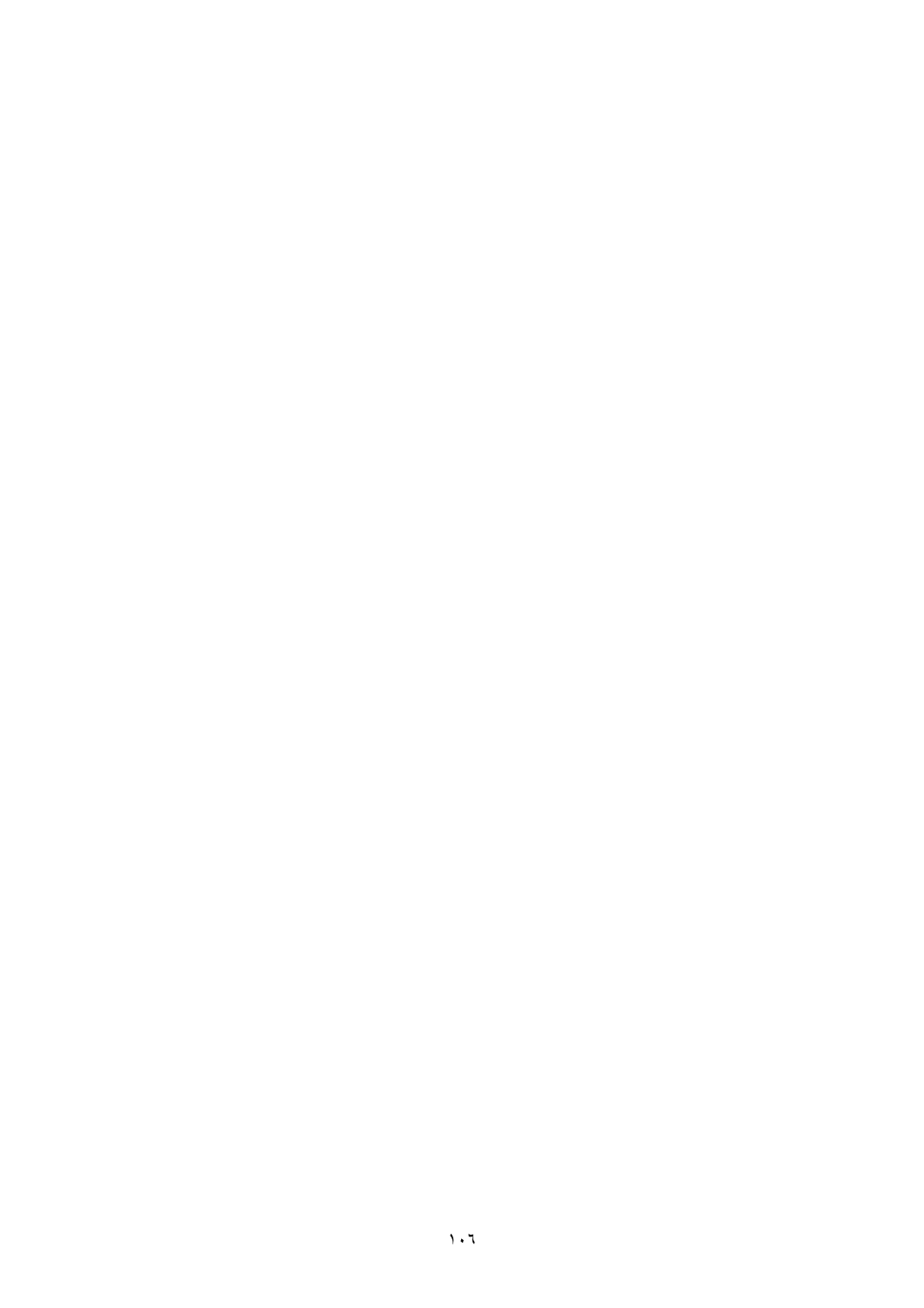أصل هذه المسائل: أن تعلم أن الشار ع لا يفرق بين المتشابهات من كل وجه، بل لا بد فيها من فوار ق معنوية، و أوصــــاف متفاوتـــة أوجيـــت الفرق، فإذا وجد مسألتان قد فرّق بينهما، وحكم لكل واحدة بحكــم مبــــاين للأخرى، فإن كان ثمّ فارق صحيح ومعنى موجب للفـــرق، وإلا فــــاعلم أن الفرق صورى والفروق الصورية ضعيفة جداً، ولهذا الأصل الكبير أمثلـــة كثير ة نذكر منها ما نستحضر ه.

منها: ما ذكره العلماء رحمهم الله من الفرق بسين فسرض السصلاة ونفلها، فإن الأصل اشتراك الفرض والنفل منها في الأحكـــام، وقـــد فـــرتق ببنهما بفر و ق ثابتة شر عبة.

منها: أن النفل يصح من الجالس القادر على القيام، بخلاف الفرض و أنه بصبح على الراحلة في السفر الطويل والقصبر <sup>(1)</sup>.

ويجوز فيه الشرب اليسير، والفرض بخلاف ذلك، وذلك يعود السبي سهولة النفل والترغيب في الإكثار منه <sup>(2)</sup>.

و منها: اشتر اط ستر أحد المنكبين في الفر ض دون النفـــل للر جـــل البالغ <sup>(3)</sup>، وهذا الفرق ضعيف لعدم ثبوت الفرق بينهما في هــذا الموضــــع شرعا، فإن الأمر بستر أحد المنكبين يعم الفرض والنفل في حق الرجـــال، مع أن الصواب أن ستر المنكب من باب النكميل لا من باب الوجوب.

ومنها: تجويز النفل داخل الكعبة دون الفرض، ولكـــن فيــــه نظـــر ، فإنما ثبت في النفل ثبت في الفرض، والفرق الـذي ذكـره الفقهــاء <sup>(4)</sup>،

. [2]\_[2] شرح المنتهى 2011، و ٢١٢، و ١٤٣.

<sup>4</sup>– شرح العمدة ٤٨٨/٢، والفروع ٣٧٦/١، والإنصاف مع الشرح الكبير ٣٥١/٣.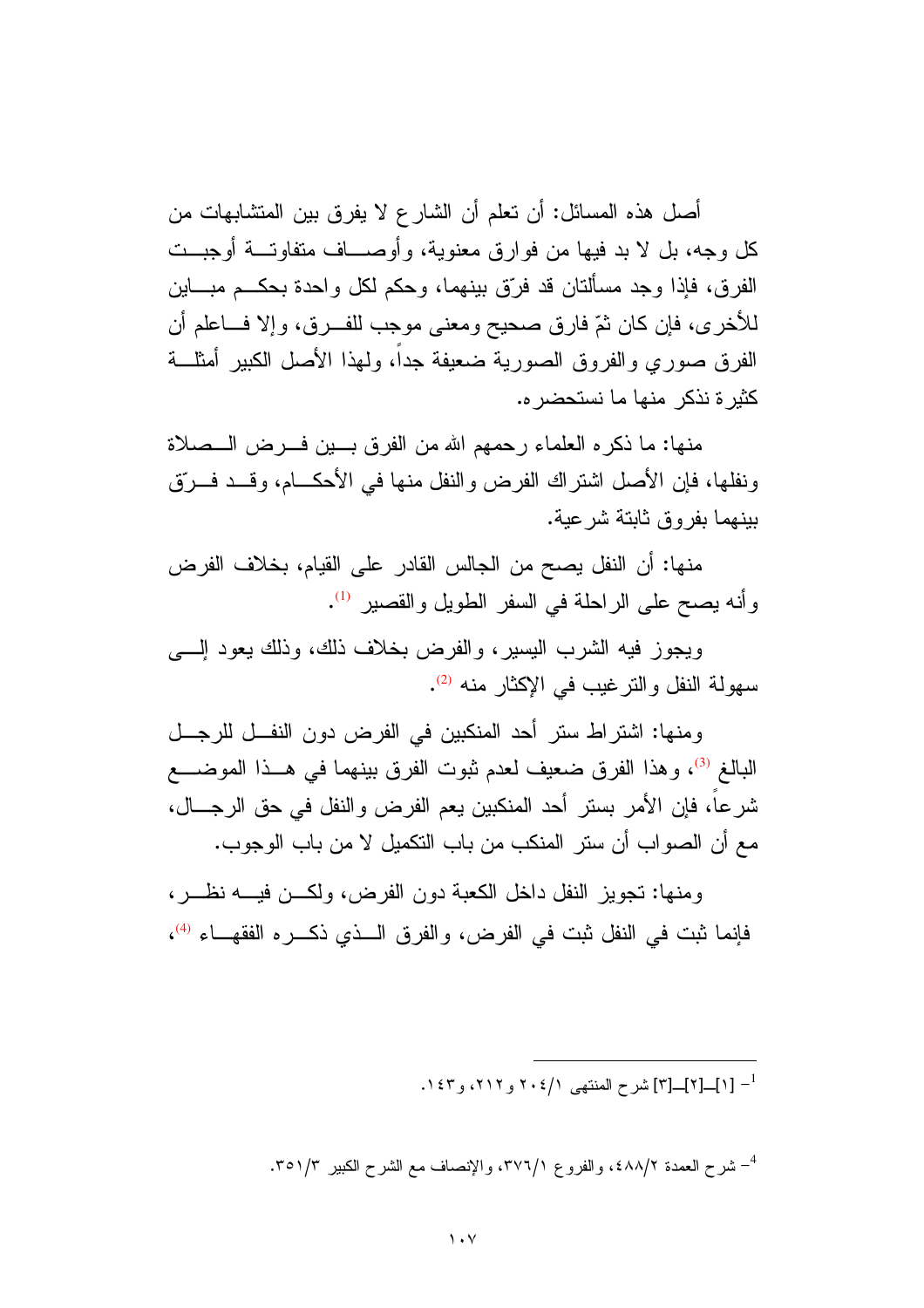و هو أنه في الفر ض لا بد أن بسندبر شبئاً منها موجود في النفل.

ومن الفروق الضعيفة: المنع من إئتمام المنتفل بالمفترض مع ثبوته ثبوتاً لا ريب فيه، وقصة معاذ <sup>(1)</sup> وغيرها شاهدة بذلك، وتعليلهم بـــاختلاف النية موجود في ائتمام المنتفـل بــالمفترض، والاخــنلاف المنهــي عنـــه الاختلاف في الأفعال <sup>(2)</sup>.

ومن الفروق الصحيحة: تجويز قطع النفل لحضور الفرض، وأنه لا يصح ابتداء نافلة بعد إقامة الفريضة، وأنه لا يجوز أن يشتغل بالنافلة مـــع ضيق الوقت عن الفريضة، وأنه لا تقضى النوافس إذا كثـــرت الفوائـــت الفرائض، وما أشبه ذلك فإن القصد من ذلك واحد وهو الاهتمام بالفرائض.

ومن الفروق الصحيحة: ما ذكروه في الفرق بين صــــلاة الجمعـــة وصلاة العيدين وهي عدة فروق قد فصَّلتها في كتاب الإرشاد (٢) .

ومن الفروق الصحيحة بين صبام الفرض والنفل: أن الفرض لا بــد له من نية موجودة في ليل الصيام، والنفل يصح بنية من النهار بــشرط أن لا بفعل شبئاً من المفطر ات.

ومنها: أنه لا يصح صوم النفل ممن عليه فرض الصيام.

ومنها: أنه يصح صيام أيام النشريق للمتمتع والقارن الـــذي تعـــذر عليه الهدي دون قضاء رمضان وغيره؛ لأن الله عين الثلاثة أن نكون فسي الحج فوفتها محصور <sup>(3)</sup>.

ومن الفروق بين النوافل: أن الصلاة والصيام وغيرها يجوز قطـــع نفلها إلا الحج والعمرة، فمتى أحرم بالحج أو العمرة وجب عليه الإتمام.

<sup>1</sup>– أخرجه البخاري في الأذان/ باب إذا طول الإمام (٧٠٠)، ومسلم في الصلاة/ باب القراءة في العشاء (٢٥٥). <sup>2</sup>– الإرشاد ص(٦٨).

في قوله تعالى: {}{} [البقر ة: ١٩٦].  $\,$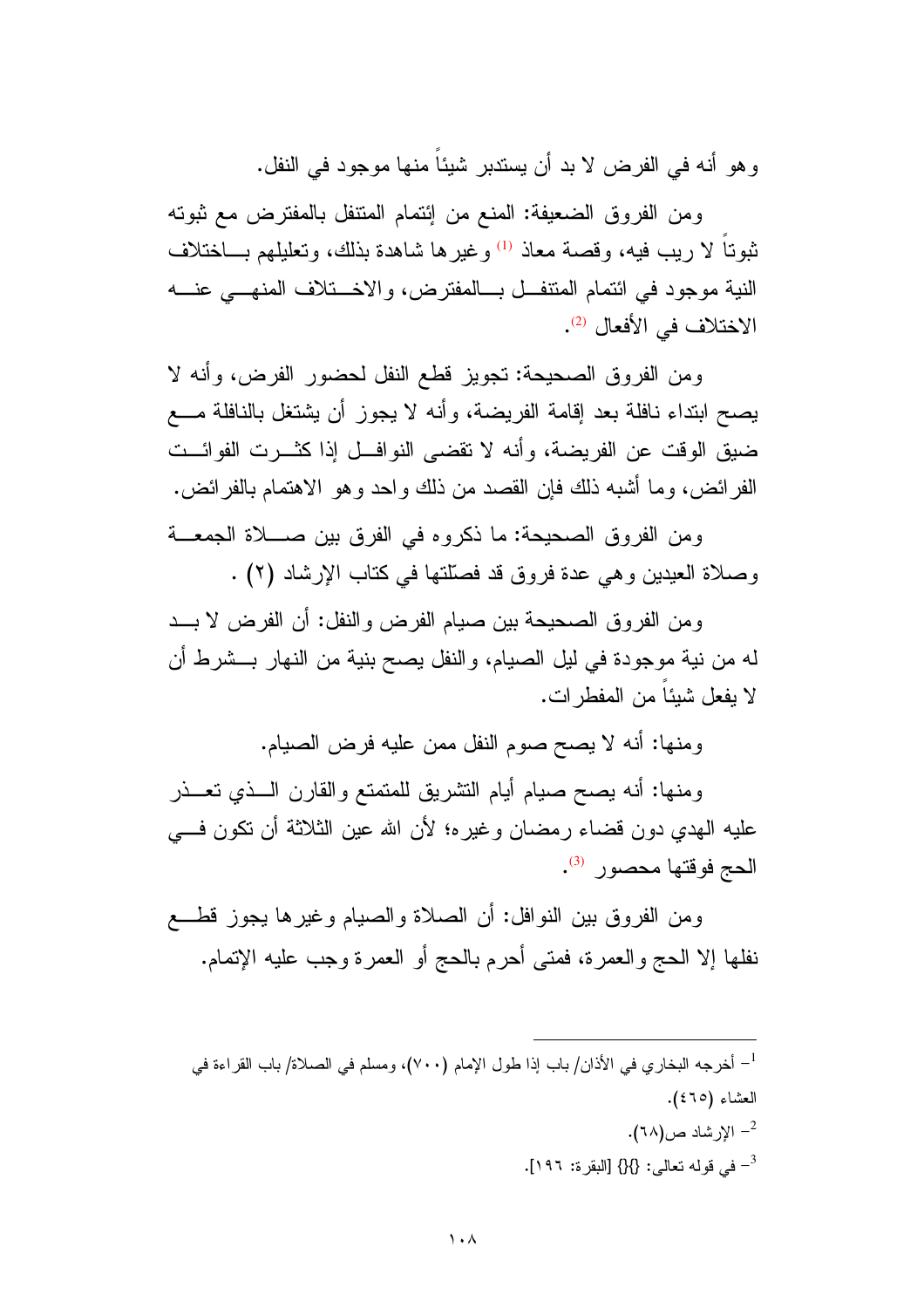ومن الفروق الضعيفة: نفريقهم بين الجاهل والناسبي والمتعصد في إتلاف الشعر والأظفار ، وفي اللبس للمخبط وتغطبة الرأس والطبــب، وأن الأخيرات يعذر فيهما الجهل والنسيان، وإزالة الشعر ونقليم الأظفار تجــب عليه فيه الفدية مطلقاً، وعللوه بأنه إتلاف <sup>(1)</sup>، والذين لم يفرقـــوا <sup>(2)</sup> قـــالوا: المقصود من الجميع واحد وهو حصول النرفه بالمذكورات، وهـ ع كلهـا مستويات في ذلك، والشعور والأظفار لا قيمة لمها، وأيضاً إنمــا الإتـــلاف الذي يستوي فيه الأهل وغيره فسي حقــوق الأدميـــين كـــاتٍلاف النفــوس والأموال، وهذه الحق فيها لله متمحض، فإذا كان معذوراً بالإجماع غير أثم فكذلك الفدية، وبهذا أيضا نعرف ضعف الفرق بين جماع المعذور بجهل أو نسيان وغير المعذور، كما هو المشهور من المـــذهب <sup>(3)</sup> والنفريـــق بـــين المعذور وغيره هو الأولى كما اختاره شبخ الإسلام ابن نيمية <sup>(4)</sup> وغيره في مسألة فطر الصائم إفساد الحج والعمرة وغيرها.

وبه أيضاً يعرف ضعف عدم النفريق بين المتعمد وغير المتعمد في قتل الصيد، وأن في الجميع الجزاء كما هو مذهب الجمهــور <sup>(5)</sup>، مـــع أن الآية الكريمة نصت على المتعمد نصاً صريحاً في قوله: {{وَمَنْ قَتَلَهُ مــنْكُمْ مُتَعَمِّدًا فَجَزَاءٌ مثَّلُ مَا قَتَلَ منَ النَّعَمِ}} <sup>(6)</sup>.

وكذلك نجويز النبي صلَّى الله عليه وسلَّم لرعاة المواشى وسقاة زمـــزم أن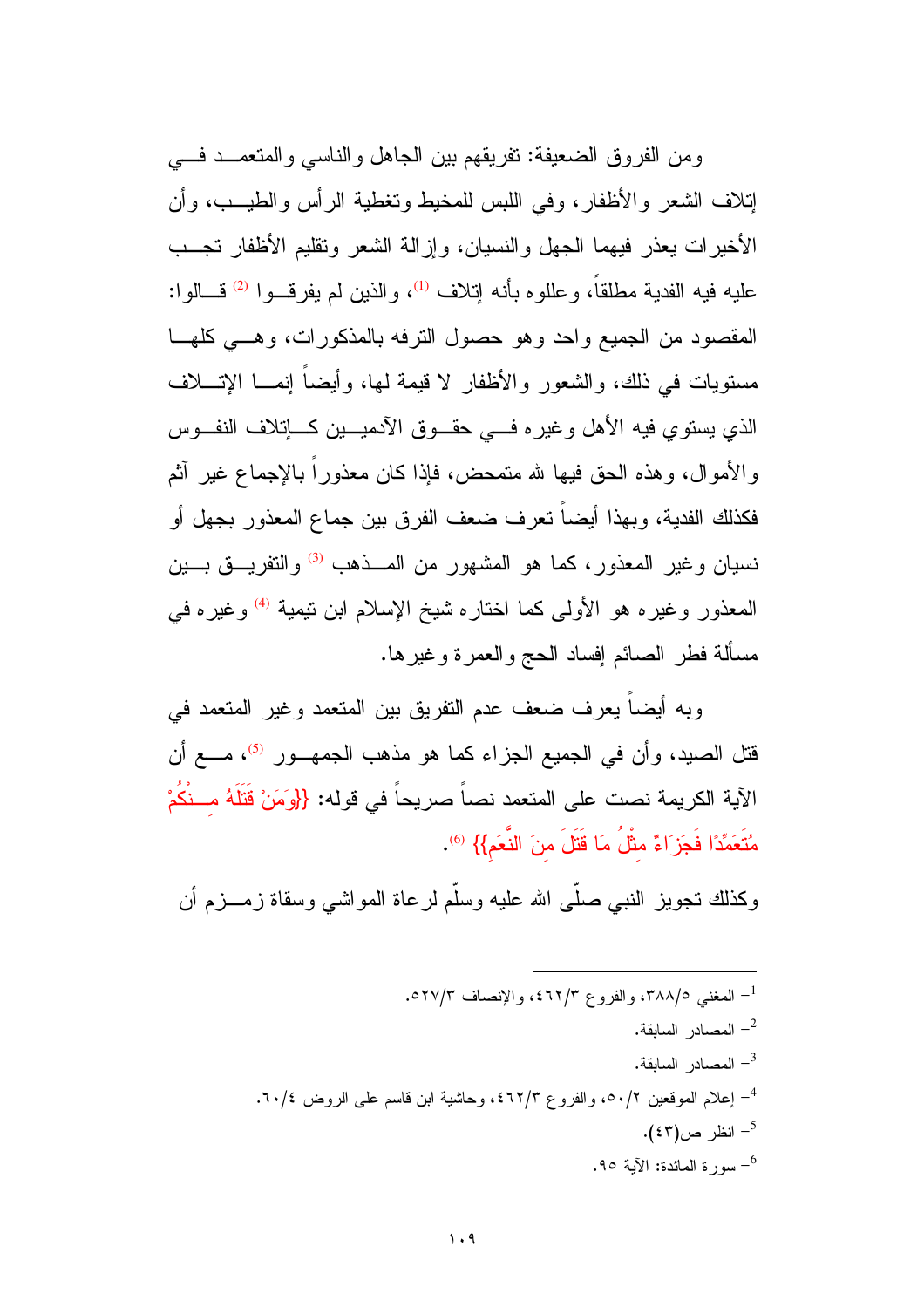يجمعوا رمي أيام التشريق في آخر يـــوم <sup>(1)</sup>، دليـــل علــــي أن غيـــرهم لا يساويهم في ذلك، والمتأخرون من الحنابلة رحمهم الله جعلوا الجميع واحداً وأنه لا بأس أن يجمع الرمي في آخر يوم <sup>(2)</sup>، ولو لم يكن معـــذور ًا، وفيـــه نظر .

و أما قولهم: ومن وجبت عليه بدنة أجز أنه بقر ة، ولـــو فـــي جـــز اء الصبد (3).

فالصواب في ذلك القول الآخر: وأن جزاء الصيد يتعين فيه المثــل لظاهر النص <sup>(4)</sup>، ولأن فيه شائبة عقوبة بخلاف بقية الأحكام، فـــإن معنــــي السهولة فبها ببنة واضحة.

و من الفر و ض الصحيحة الثابتة شر عا: الفر ق بين من نر ك المأمو ر سهواً أو جهلاً، فلا نبرأ الذمة إلا بفعله، وببن فاعل المحظور وهو معـــذور بجهل أو نسيان، فإنه يعذر وتصح عبادته، وذلك فسي السصلاة إذا تسرك الطهار ة أو السنرة ناسباً أو جاهلاً ونحوها فعليه الإعادة، وإن صلى وقــد نسي نجاسة على ثوبه أو بدنه فصلاته صحيحة، وكذلك الــصيام والحـــج و العمر ة، وبقية العبادات إذا نرك فيها المأمور ، لا بد من فعله أو فعل بدله، وإذا فعل المحظور فهو معذور، فلا حرج عليه ولا إعادة ولا بدل.

<sup>1</sup>– أخرجه الإمام أحمد ٤٥٠/٥، وأبو داود في المناسك، باب في رمي الجمار (١٩٧٥)، والترمذي في الحج، باب الرخصة للرعاء (٩٥٥)، والنسائي في الحج، باب رمي الرعاة ٢٧٣/٥، وابن ماجه في المناسك، باب تأخير رمي الجمار (٣٠٣٦)، والحاكم ٤٧٨/١، والبيهقي ١٩٢/٥ عن عبد الله بن أبي بكر بن محمد بن عمرو بن حزم عن أبيه عن أبي البداح بن عاصم عن أبيه، وصححه النر مذي، و الحاكم. . المغني ٢٣٣/٥. <sup>3</sup>– الإنصاف ٣٥/٣٥، ونيل المأرب ٠٩/١.١٠٩. .070/٣ الإنصاف "0.070".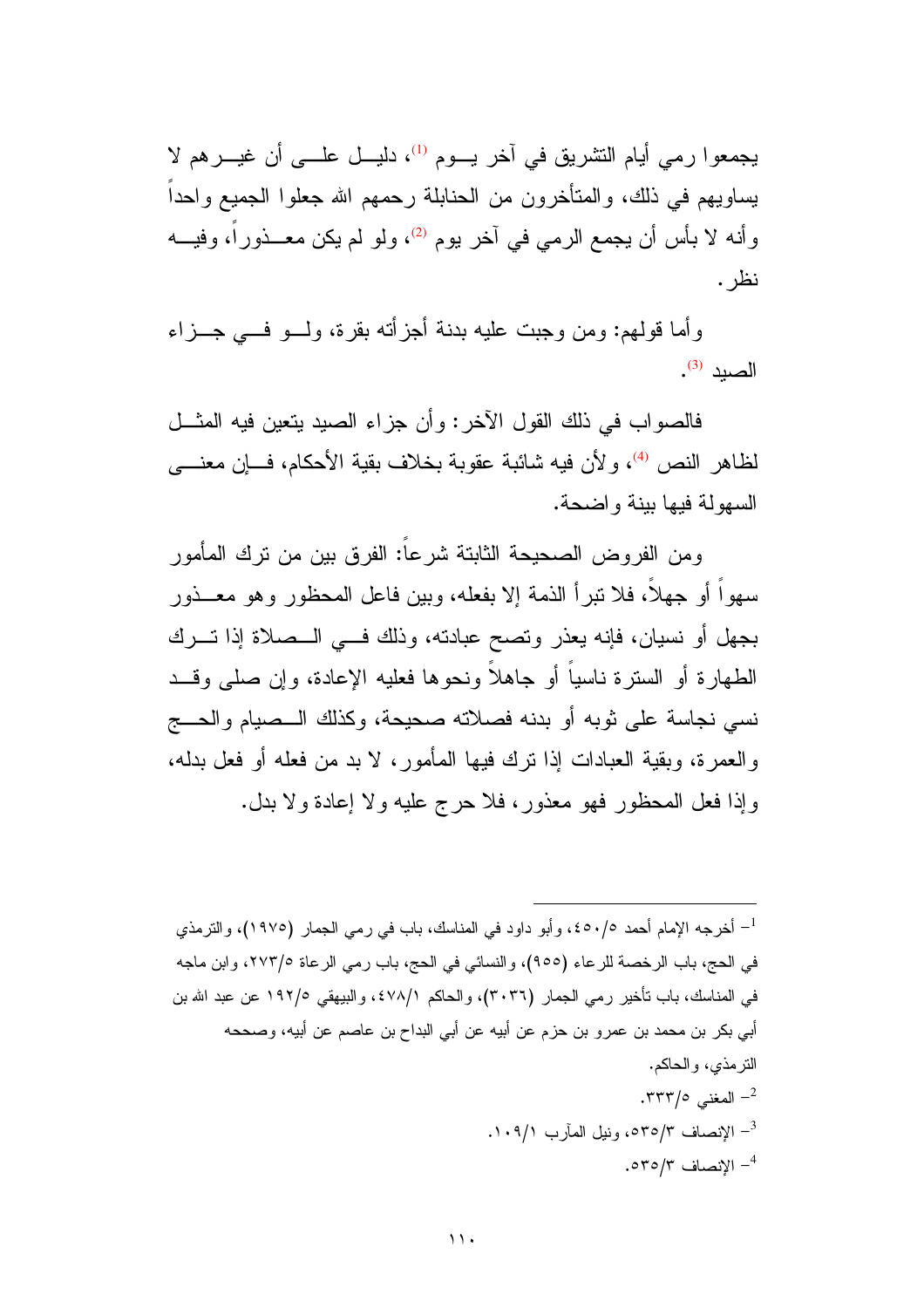واختاره شيخ الإسلام ابن نيمية وطرده في كل المسائل (1).

أما المشهور من المذهب <sup>(2)</sup> فإنهم لم يستقر لهم قرار، فتارة يفرقون، ونارة يجمعون ويوجبون على الجميع القضاء، فجمعوا بسين مسن صسلمي محدثًا ناسياً، أو جاهلاً، ومن صلَّى وعلَّى ثوبه أو بدنه نجاسةً وقد نسيها أو جهلها، فأوجبوا الإعادة على هذا وهذا، وكما فرقوا وجمعوا بين من نـــسى وهو صائم فأكل وشرب، فلا يبطل صيامه، ومن جهل الأمر أو الحكم.

و الصبحيح: أن الحكم فيهما و احد.

ومن الفروق الضعيفة: نفريق مَنْ فَرّق من الفقهـــاء بـــين مخالطـــة الطاهرات للماء وتغييرها له بين ما وضع قصدا وما وضع لغير قصد، أو بمقره أو بممره، وأنه بسلبه الطهورية في الأول دون الثاني <sup>(3)</sup>.

و الصحيح: أن الحكم فيهما و احد، و أن الماء باق على طهوريته حتى نغيره النجاسة، وأن نفريقهم المذكور يدل على ضعف القول مـــن أصــــله؛ لأنه تفريق بين متماثلين، فكلها قد غيّرها الطاهر تغييراً ممازجاً.

ومن الفروق الضعيفة: كراهة السواك للصائم بعد الزوال لا قبلـــه، والصحيح استحبابه للصائم قبل الزوال وبعده كما هو ظاهر الأدلة <sup>(4)</sup>، ولم يصـح حديث يدل علـي الفرق، والله أعلم.

اسمادر السابقة. $^{-1}$ المصادر السابقة. $^{-2}$ <sup>3</sup>- نيل المآرب ١/١. <sup>4</sup>– كحديث أبي هر بر ة ر ضبي الله عنه أن ر سول الله صلَّى الله عليه وسلَّم قال: «لو لا أن أشق علي أمتني لأمرتهم بالسواك مع كل صلاة» رواه البخاري في الجمعة/ باب السواك بوم الجمعة (٨٨٧)، ومسلم في الطهارة /باب السواك (٢٥٢).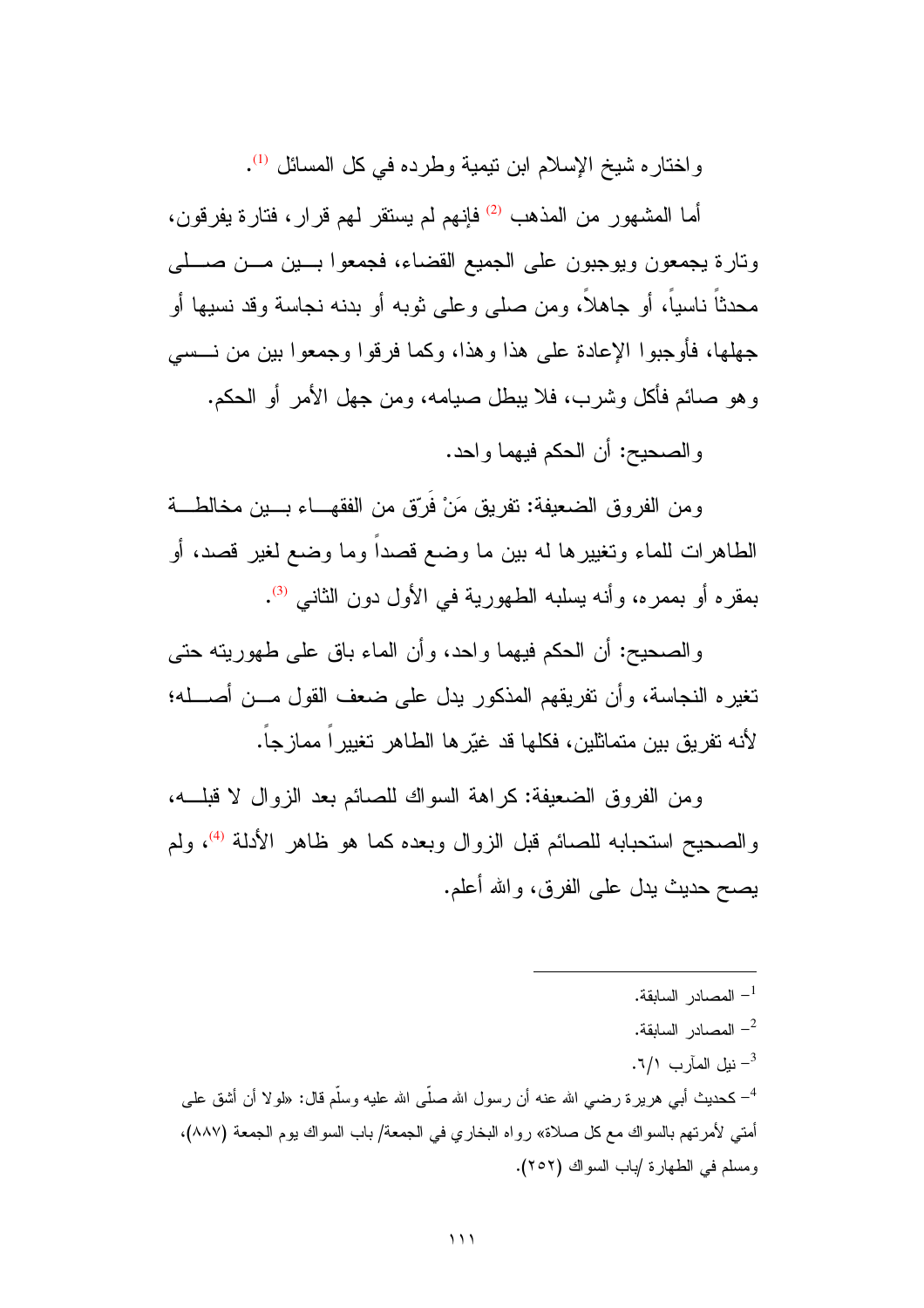ومن الفروق الضعيفة: نفريقهم بين البيع والإجارة، وأن العيب فسي المبيع موجب للرد أو الأرش، والعيب في الإجارة موجب لخيار الرد دون الأرش <sup>(1)</sup>، ويحق لابن نصر الله <sup>(2) (3)</sup> رحمه الله أن يقول: والفرق بينهمـــا عسر ، وقد تعبنا في الفرق فلم بحصل.

و الصو اب: أن الجميع حكمها و احد في الأر ش، و في الر د.

ونظير هذا تفريقهم بين الوصية وبين وقف البيت ونحوه بعد موتـــه، وأنه لا يرجع في الثاني دون الأول <sup>(4)</sup>.

والصواب: أن الجميع حكمه حكم الوصية، فله الرجـوع فــي كــل منهما قبل مونه إذا لم يكن مانع.

ومن الفروق الضعيفة: الفرق بين العقود فـــلا يـــصح تعليقهـــا، إلا الوكالات والولايات، وبين الفسوخ فإنه يصح تعليقها.

والصواب: أن العقود كلها كالفسوخ بصح نعليقها، ولا فرق ببنهـــا. والنصوص الصحيحة تشمل الجميع <sup>(5)</sup> وأيضاً لا مانع يمنع في الجميع؛ لأن الأصل أن الشروط المقصودة للمتعاقدين والمتفاسخين معتبرة، ما لم تـــدخل أهلها في محذور شرعي، ومن أهم الشروط النعليقات، فإنها نقصد قـــصداً صحبحا.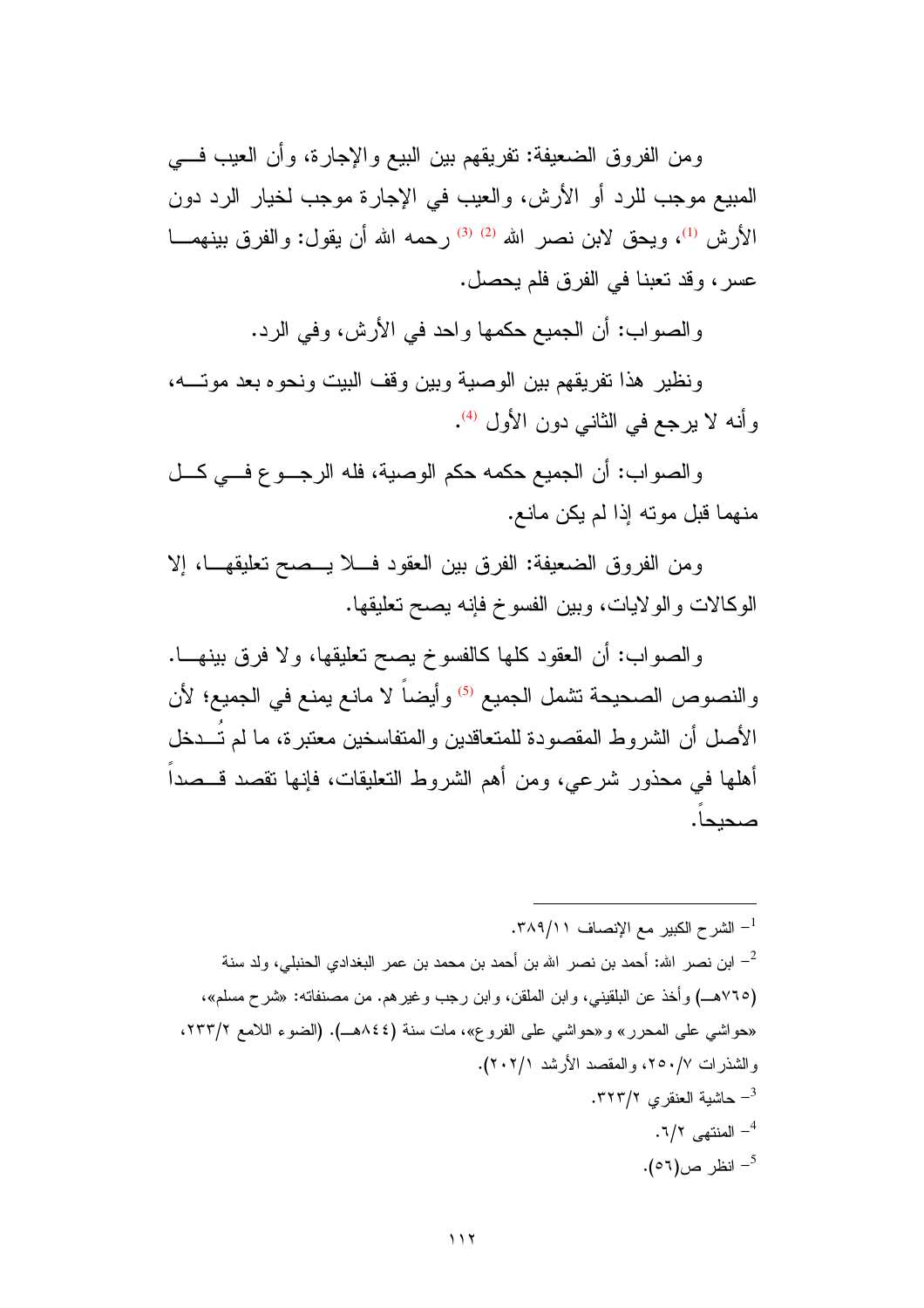ومن الفروق الضعيفة في الأب: أن له النملك من مال ولده ما شـــاء بشروطه دون إبراء غريم ابنه، ودون إبراء نفسه من حق ولده، وليس لــــه أن يخالع ابنته بشيء من مالها.

فالصواب: استواء هذه الأمور ، بل إن كثيراً منها أحق من التملــك من ماله، كخلعها من ز وجها المسيء لعشر تها من مالها؛ لمحض مصلحتها.

ومن الفروق الضعيفة: إيجاب بعض المعروف من الخدمة للبزوج دون بعض <sup>(1)</sup>، فإرجاع الجميع إلى المعروف من غير فرق هـــو الـــــلازم، وأن على كل واحد من الزوجين من الحقوق للأخر ما جرى بــــه العــــرف والعادة من مثله لمثلها، والعرف أصل كبير نرجع إليه كثير مـــن الأحكــــام والعقود والفسوخ، ومن ذلك انعقاد العقود كلها بكل قول أو فعل دل علــــي عقدها وإنفساخها كذلك، فمن فرِّق بين لفظ ولفظ، أو عقد وعقد مع اســـنواء الجميع في الدلالة ففرقه ضعيف غير معتبر .

ومن الفروق الصحيحة: النفريق بين شروط المسوقفين والموصسين ونحوهم: أن ما وافق منها الشرع اعتبر وما خالفه ألغي، فالمسلمون علـــي شروطهم إلا شرطاً أحل حراماً أو حرم حلالاً، وهذا القول مطرد في كلَّ الشروط كما اختاره شيخ الإسلام ابن نيمية رحمه الله <sup>(2)</sup>.

وأما الأصحاب فإن كلامهم في بعض الشروط الذي يخــالف هــذا الأصل فيه نظر وهو ضعيف جداً (3).

ومنها: تسوية الجد والأخوة في باب المواريث ضـــعيف جــداً مـــع نتاقضه <sup>(4)</sup>.

> . المنتهى ١/ ٣٧١. <sup>2</sup>– الاختيار ات ص(١٢٥). . بنظر: المغنى ١٦٦/٦، و ١٧١. <sup>4</sup>– العدة شرح العمدة ص(٢٠٧).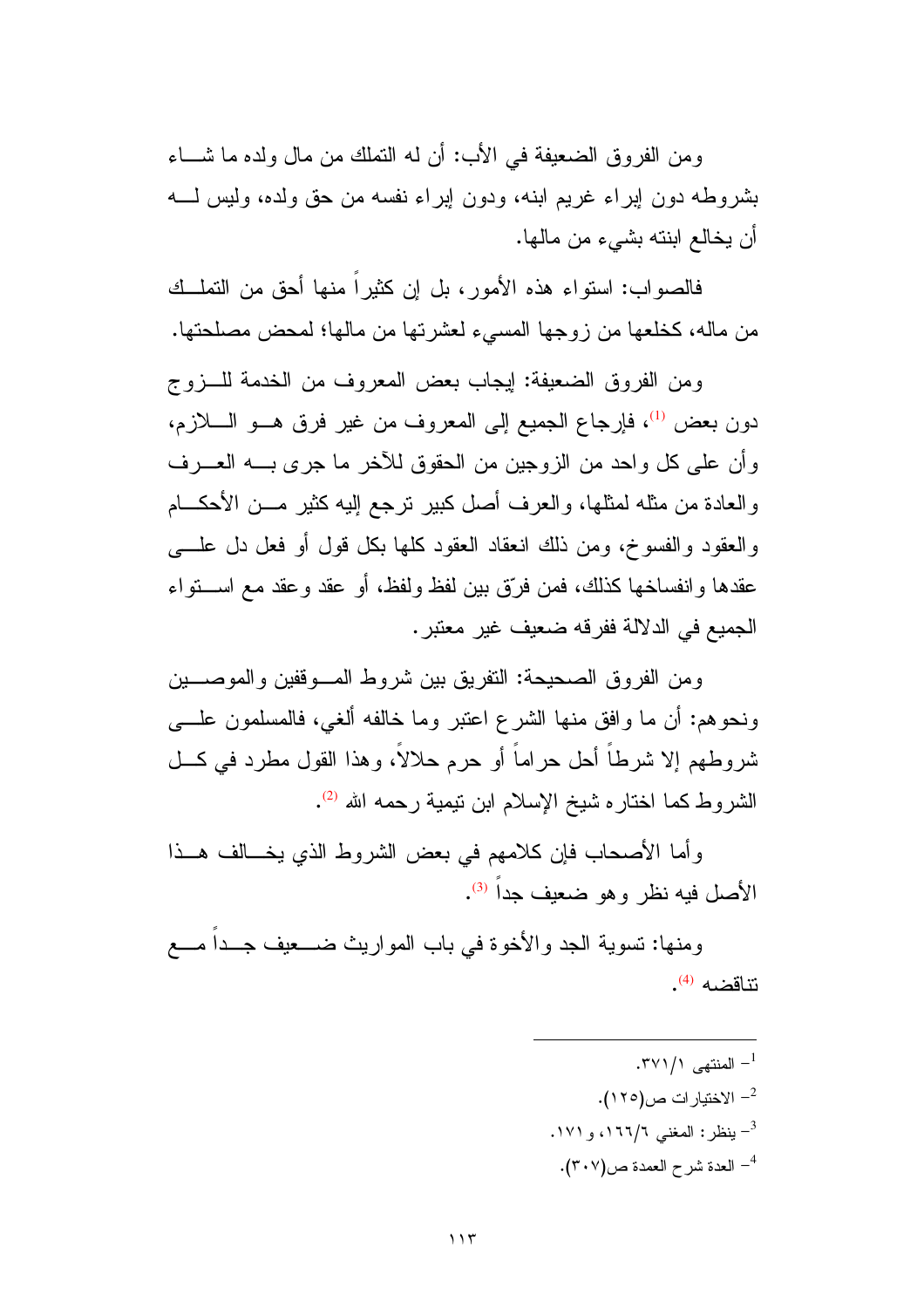والصواب المقطوع به: نقديم عصوبة الأصول وهم الأب والجد وإن علا على عصوبة فروعهم كالأخوة والأعمام وبنيهم، وهو الأصل المحكــم في كل الأبواب، كما فصلٌ ذلك في غيرٍ هذا الموضع.

ومن الفروق الصحيحة: الفرق بين شروط الأشياء والشروط فيهـــا، فشروطها هي: مقوماتها التبي لا نتم ولا نصح إلا بها.

وأما الشروط فيها فهي أمور خارجة عــن نفــس العقــود، وإنمـــا يشرطها أحد المتعاقدين لغرض له خاص، وهي تثبت مع الشرط إذا كانـــت صحيحة وهي الشروط التي لا ندخل في محرم، ولا تخر ح عــن واجــب، ويجب اعتبارها، فالمسلمون على شروطهم، وأحق الشروط أن يوفي به ما استحلت به الفروج، فكلها حق يجب الوفاء بها خــصوصا الــشروط فـــي النكاح.

ومن الفروق الضعيفة: تفريقهم بين دين السلم و غير ه مـــن الــــديون، و أن دين السلم لا يجوز المعاوضة عنه مطلقاً، و لا أخذ الوثيقة به و لا غير ذلك مما ضيقوه و غير ه يجوز ذلك <sup>(1)</sup>.

و الصواب: أن دين السلم و غير ه في الحكم و احد، فجميع المعاوضات التبي لا محذور فيها والنوثقات نجوز فيه كما نجوز في غيره.

ومن الفروق الصحيحة: تفريقهم في العقد إذا انفسخ لظهور مبطــل ومفسد، فيتبعه ما تعلق به من وثائق، وزيادة عوض، ونحو ذلـــك <sup>(2)</sup>، وإذا فسخاه باختيار هما فإن الفسخ يختص به ونبقى النوابع علـــي حالهــــا حتــــي بحلو ها.

ومن الفروق الضعيفة: تفريقهم بين الشهادة ومجرد الإخبـــار ، وأنـه

- . المغنى ٢٣/٦٪.
- ينظر: المغنى ٦/١٤٢٤.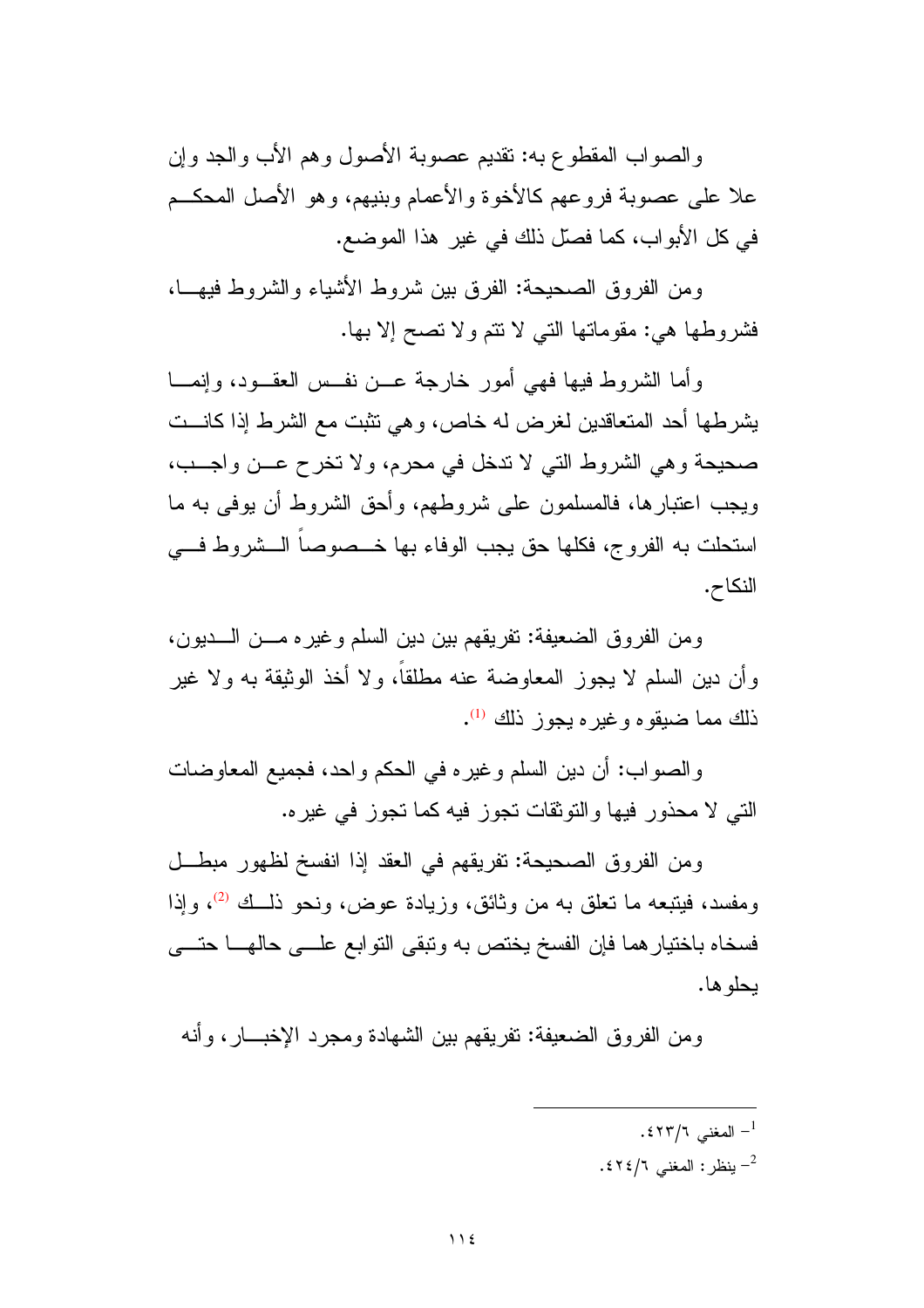لا بد أن يقول الشاهد في حقوق الآدميين: أشهد بكــذا أو كــذا ولا يكفـــي  $\cdot^{(1)}$  اخدار ه

والصواب: أن الإخبار الجازم هو الشهادة بعينها.

ومن الفروق الصحيحة: تفريقهم في أبواب كثيرة بين إقرار الإنسان على نفسه في مال أو حق من الحقوق فيقبل ويلزم به، وبين إقراره علـــي غيره فلا يقبل <sup>(2)</sup>؛ لأن الأول بينة قوية، والثاني دعوى مجردة.

ومن الفروق التي فيها نظر: تفريقهم بين فول الوكيل: اقبض حقـــي من فلان فلا يملك قبضه من وارثه، وبين قوله: اقبض حقى الذي عليـــه أو قبله فيملكه. والظاهر استواء الأمرين؛ لأن العرف لا يكاد يفرِّق بين مثـــل هذه الألفاظ، و هكذا كل ما كان في معنى ذلك (3).

ومن الفروق الضعيفة بين قولهم: إن الوكالة عقــد جــائز عقــدها وحلها، وإجازتهم الوكالة الدورية <sup>(4)</sup> فإنها نتسافى هـذا الأمـــر العــــام <sup>(5)</sup>. والصواب: أن الدور في العقود والفسوخ لا يعتبر، بل يعتبر العقد بذاته إن كان لازما فلازمٌ أو جائزٍا فجائزٍ، وندوير العقود والفسوخ إذهاب لروحهــا ومقاصدها.

ومـــن الفـــروق الـــضعيفة: قـــولهم: إذا قـــال المـــدعى: لــــيس لمي بينة وأحضرها لم تقبل؛ لأنه مكذب لها، وإذا قال: لا أعلــم لـي بينـــة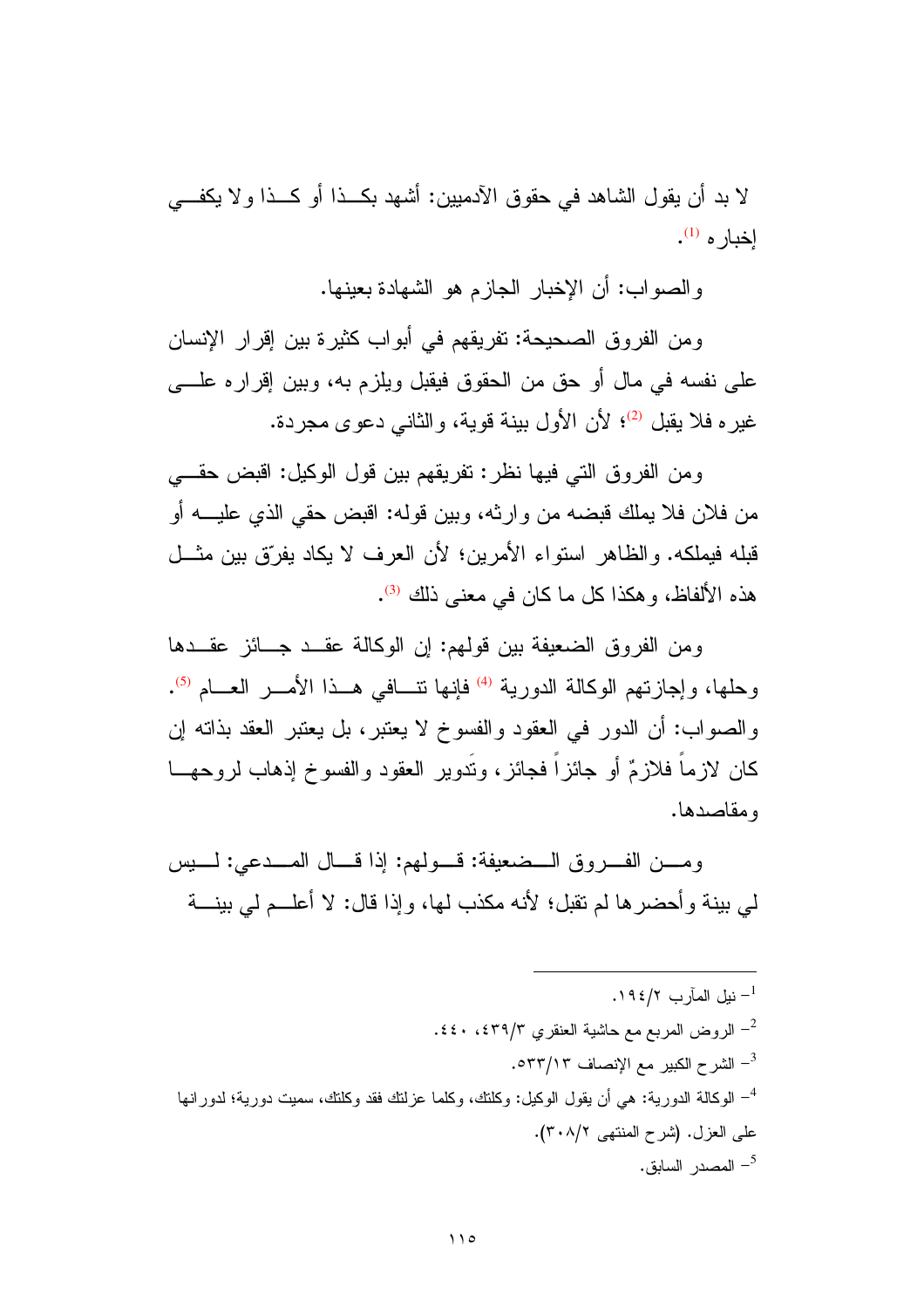ثم أحضر ها قبلت؛ لأنه لم يكذبها <sup>(1)</sup> فإقامتها لا نتافي قوله.

و الصواب: أنه إذا أتى بالبينة العادلة الشرعية قبلت سواء نفاها أو لم ينفها؛ لأنه إنما نفي في الحقيقة العلم بها، فقد يكون عالماً بها ونسيها، وقـــد نكون شهدت في حالة لا يعلمها، فكلامه إنما هو إخبار عن الحالـــة التــــى يستحضرها، والله أعلم.

ومن الفروق الضعيفة: قولهم إن اتفق الزوجان على أن العــدة قــد انقضت، ثم بعد ذلك نتازع الزوجان فقال الزوج: كنت راجعتك قبل انقضاء العدة، وقالت: إنما ذلك بعد انقضائها، وأنه إن سبق بالكلام قدم قولــــه، وإن سبقت هي قدم قولها <sup>(2)</sup> هذا ضعيف، ولا يرجح تقديم أحدهما بالكلام قوله، وإنما المرجح الحالة الواقعة، فالعدة قد انقضت باتفاقهما وهو يدّعى أنه قــد راجع قبل ذلك فعليه البينة، وإلا فالقول قولها سواء سبقها بالكلام أو سبقته.

ومن الفروق الضعيفة جداً: تفريقهم بين حق الشفعة إذا مات الشفيع قبل المطالبة، وخيار الشرط كذلك وأن وارثه لا يملك الشفعة ولا الخيـــار، وبين بقية الحقوق والخيارات، وأنها نتبت للوارث مطلقاً <sup>(3)</sup>.

والصواب: أن الوارث يقوم مقام مورثه في كل الأشياء.

ومن الفروق الضعيفة: قولهم: وله أخذ الجعل على اقتراضــــه لــــه بجاهه، لا على كفالته <sup>(4)</sup>، والأولى المنع في الصورتين، لما في ذلك مــن الأخطار ، و تفويت مقاصد القر ض و الو ثيقة.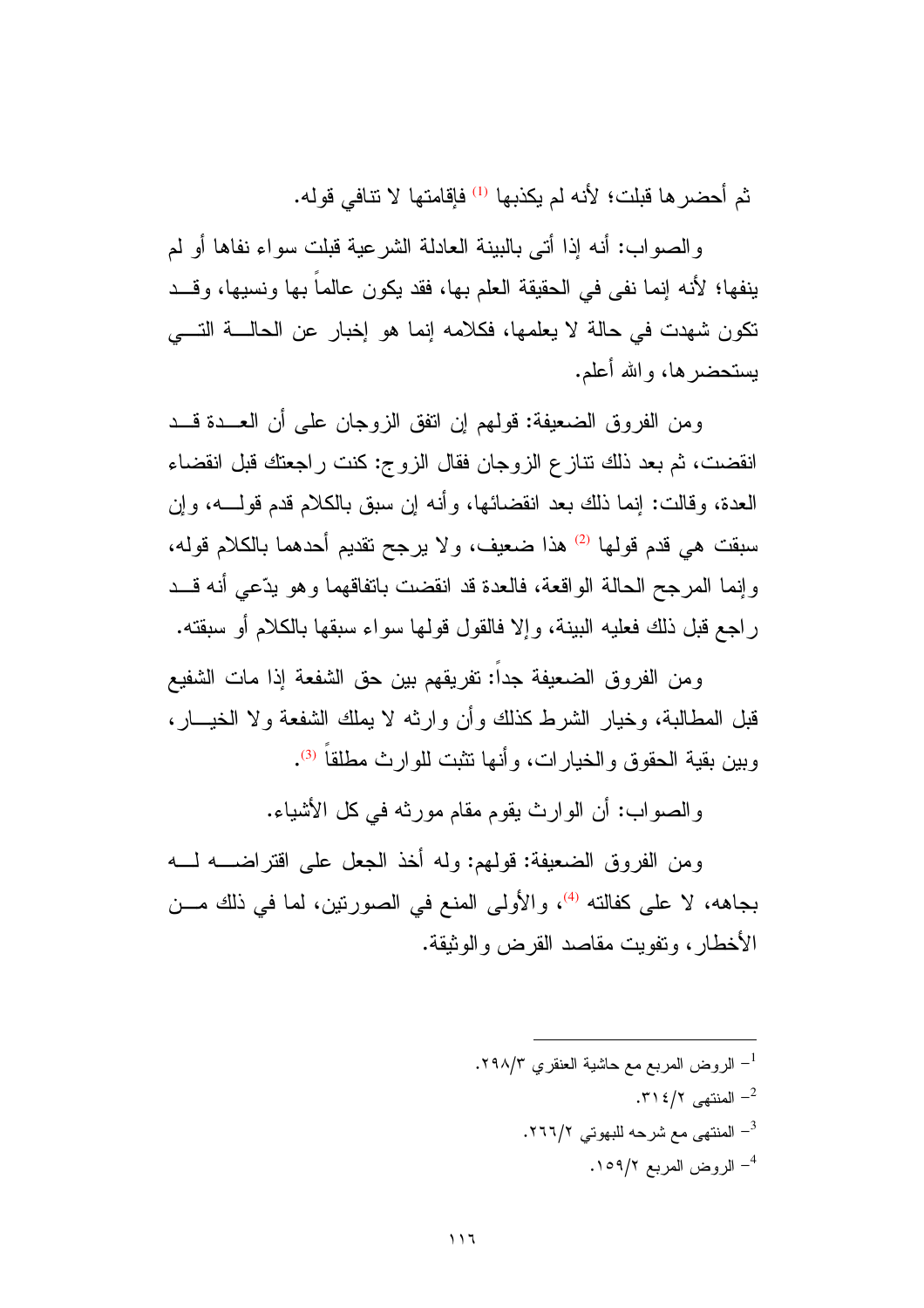ومن الفروق الضعيفة: تفريقهم بين عارية الأرض للزرع وعاريتها للدفن، أو السفن للحمل: أن له الأجرة منذ رجع في الزرع <sup>(1)</sup>. والصواب: الذي لا شك فيه أنه ليس له أجرة في الزرع؛ لأنه الذي أذن له وغرَّه.

ومن الفروق الضعيفة: تفريقهم بين عتق العبد المرهون أنسه ينفــذ، دون التصر ف بوقف الر هن وببعه و غير ذلك من التصر فات، فلا نتف ذ <sup>(2)</sup>. والصواب: عدم نفوذ العتق مطلقاً حتى يأذن المرتهن، لما في ذلــك مـــن إبطال حق المسلم، ولأن العتق قربة فلا يتقرب إلى الله بفعل محرم.

ومن الفروق الضعيفة: جعل الفقهاء رحمهم الله الأمور الوجوديـــة الأغلبية فرقاً فاصلاً وحدًّا محرزاً لكثير من الأحكام الشرعية التي أطلقها الشارع، مثل: أقل سن نحيض له المرأة وأكثره، وأقل الحيض وأكثـــره، وأكثر مدة النفاس، وأقل السفر، وأكثر الحمل. وأن من لم يبلغ من الذكور عشر سنين، ولم تبلغ من النساء تسع سنين لم تتعلـــق الأحكــــام بوطئــــه ووطئها، وما أشبه هذه المسائل <sup>(3</sup>)، وإنما القول المستقيم الذي يدل عليــــه الدليل، ونتتاوله النصوص الشرعية بظاهرها: تعليـــق الأحكــــام بتحقـــق وقوعها، وأنه متى وجد الشيء الذي علق الشارع الحكم عليه وجب تحقق الحكم الشرعي، فمتى وجــد الـــدم فـــى أوقاتـــه حكمنـــا أنـــه حـــيض، ومتى زاد أو نقص لم يتغير الحكم، ومتى وجد مطلق السفر حكمنا بتعلق الأحكام السفرية عليـــه كالقـــصر والفطـــر والجمــــع وغيرهــــا، ومتــــى وجد الحمل وتحقق أنه في البطن لم تـــزل المــــرأة حــــاملاً ومحكومـــاً بحملها حتى تضع، ولـــو مـــضي أكثـــر مـــن أربـــع ســـنين، ومتـــي

- -۱ لکافی ۲۸۰/۲.
- المقنع ص(١١٦).
- شرح الزركشي ٤٠٦/١ و ٤٠١١ و ٤٤٠.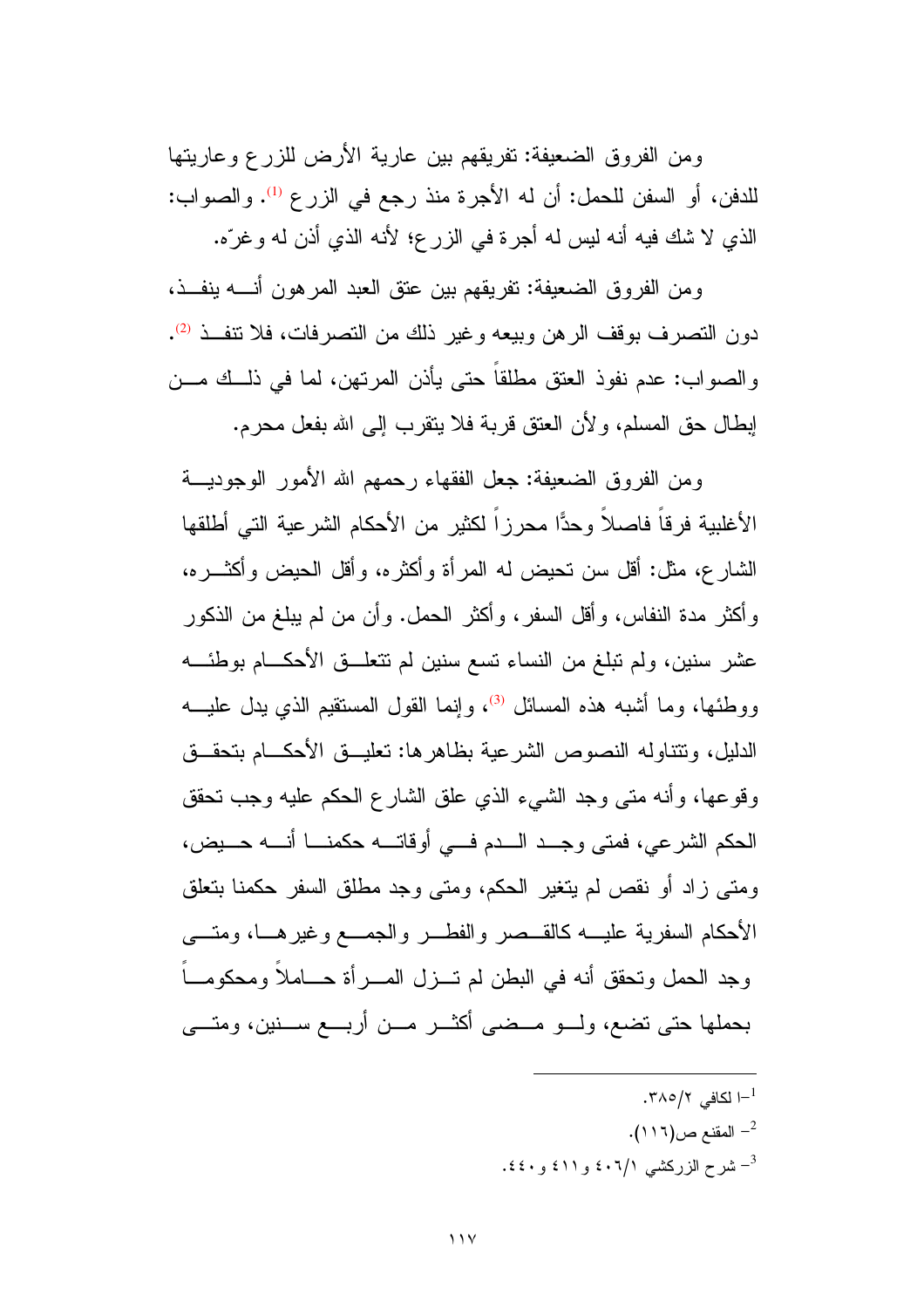وطئت من لمها دون تسع سنين، أو وطئٍ من له أقل مـــن عـــشر ســـنين تعلقت أحكام الوطء بذلك الجماع سوى الأحكام المتعلقة بالبلوغ، فإنهمـــا إلى الآن لم يبلغا حتى يوجد السبب الذي يحكم الشارع لصاحبه بـــالبلوغ، وكذلك متى تحققت عدالة الشخص، وصار مرضيا عنــد النـــاس صــــار شاهداً معتبراً، ولو لم توجد فيه الصفات التي اعتبرها الفقهاء <sup>(1)</sup> التـــي لا تكاد تجتمع في شخص، وباعتبارها تضيع الحقوق، ونكــون إذا اعتبرنـــا اعتباره عند النــــاس عــــاملين بقولــــه تعــــالـي: {{مَمَـــنْ تُرْضَـــوْنَ مــــنَ الشَّهَدَاء}} (2).

ومن الفروق الضعيفة: النفريق بين العبد والحــــر فـــي أن الجمعـــة والجماعة لا نلزم العبد، وأنه لو حج وهو عبد بالـغ، ثم أعتق بلزمه أن يعيد حجة الإسلام <sup>(3)</sup> مع أنه إذا حج و هو معسر لا يلزمه الحج أجزأه بالاتفـــاق، فظاهر النصوص وعمومها يقتضى مساواة العبد للحر في الأحكام البدنيـــة النَّبِي وظَّفَها الشَّارِ ع علي المكلَّفين الذي هو منهم، وبهذا قـــال طائفـــة مـــن العلماء <sup>(4)</sup>: أما الجمهور فإنهم لا يوجبون عليـــه جمعـــة ولا جماعـــة ولا يكتفون بحجه بعد بلوغه عن حجة الإسلام.

أما الأحكام المالية فالفرق بين العبد والحر ظاهر ؛ لأن العبد لا مال له نتعلق به زكاة أو كفارة أو قيمة متلف، أو غير ذلك من الواجبات التــــى نتعلق بمن له مال، و الله أعلم.

ومن الفـــروق الـــصحيحة: النفريـــق بـــين الـــذكر والأنثـــي فـــي لِيجاب الجمعـــة، والجماعة، والجهاد البدني على الذكر دون الأنثي، وفي

> . المبدء ١٩/١٠. ـ سورة البقرة: الآية (٢٨٢). <sup>3</sup>– المعغني 1/0، والشرح الكبير مع الإنصاف ١٦٠/٥، ونيل المأرب ٦/١٥، ٦٧ و١٠٣. <sup>4</sup>– الشرح الكبير مع الإنصاف ١٦٠/٥.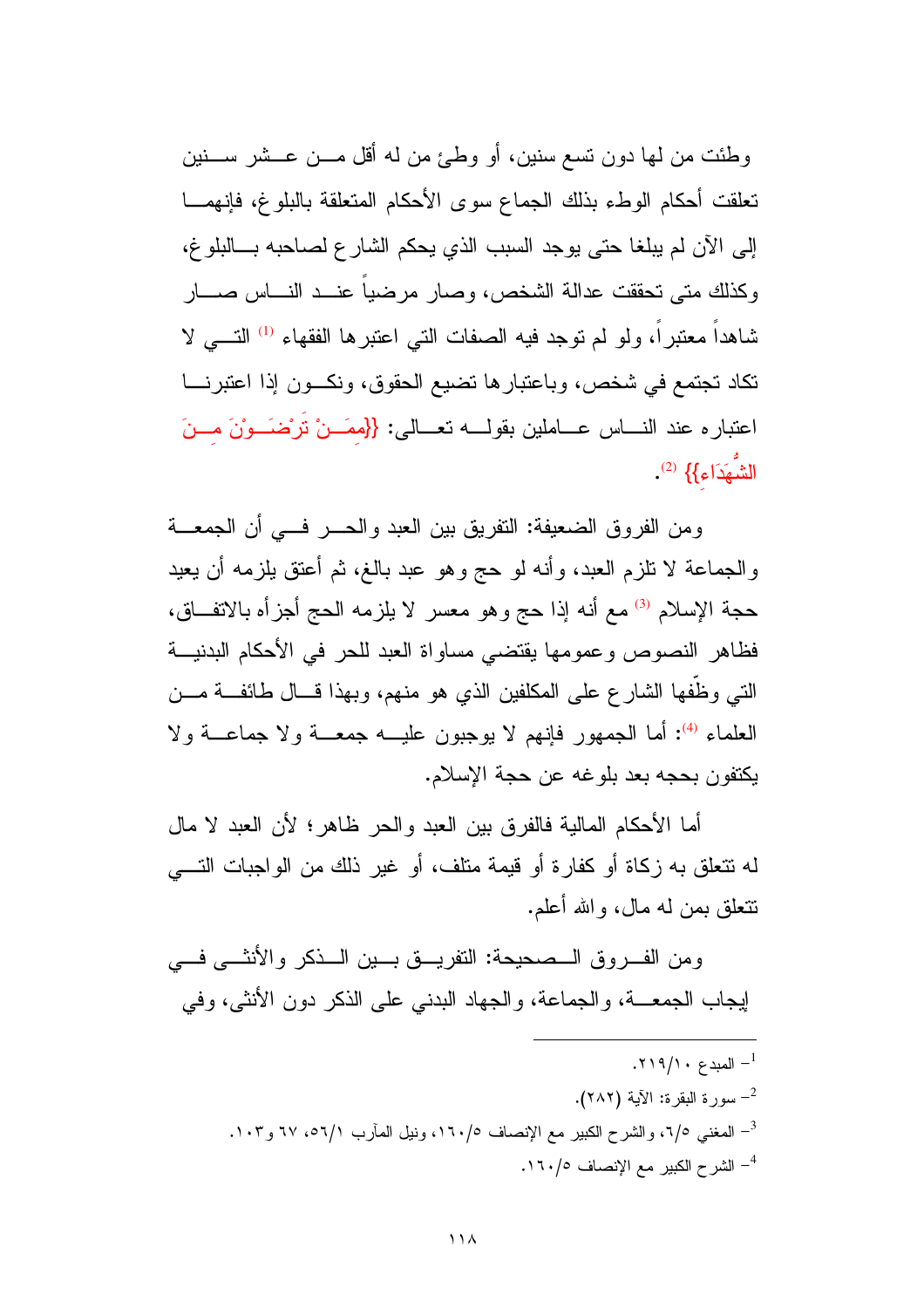نتصبف الميراث، والديسة، والعقيقسة، والسشهادة، واختسصاص الرجسال ىالە لايات.

فهذه الفروق تابعة للحكمة، وتعليق الأحكام بحسب أهليسة المحكسوم عليهم وكفائتهم وحاجتهم، كما أن من الحكمة مساواة الأنثى للذكر في أحكام النكليف، والنصرفات، والنملكـــات، وغيرهــــا لتـــساويهما فــــى الأســــباب و المسببات.

ومن الفروق الصحيحة: تفريقهم بين إضــــافة الطــــلاق أو العتــــاق ونحوها إلى جزء ينفصل كالشعر، والظفر فلا يثبت، وإلى جـــزء متـــصل فيثبت للجملة كلها، ولا يتبعض <sup>(1)</sup> لكن قولهم من خولع بعضها وجزء منها لم يصح الخلع ضعيف، فإن النفريق في هذا بين الخلع والطــــلاق ضــــعيف <sup>(2)</sup>. وأما النصرفات الأخر كالبيع والإجارة، والشركات، والوقف، والهبسة ونحوها فيصح تبعيضها، ووقوعها على بعض الــشيء دون بقيتـــه، والله أعلم.

ومن الفروق الصحيحة: الفروق التي ذكروها بين الهبة والوصـــية، والفروق التي بين العطية في مرض الموت والوصية، فإن الهبة: العطيــة في حال الصحة على وجه العدل ثابتة كلها في وقتها قليلة أو كثيرة، ولسو استوعبت جميع المال، والوصية لا تثبت إلا بالنَّائ فأقسل لغيس وارث، ونشارك العطية الوصية في هذا المعنى.

ونفارقها: في أن العطية نلزم من حينها، ويقدم فيها الأول فالأول مع النَّزلحم، ولا يملك المعطى الرجوع فيها بعد القبض المعتبر، والوصــــية لا تلزم و لا تثبت إلا بالموت، وله الرجوع قبل الموت ويسماوي فيهـــا بـــين

- . المغنى ١٣/١٠.
- . منتهى الإر ادات ٢٣٩/٢.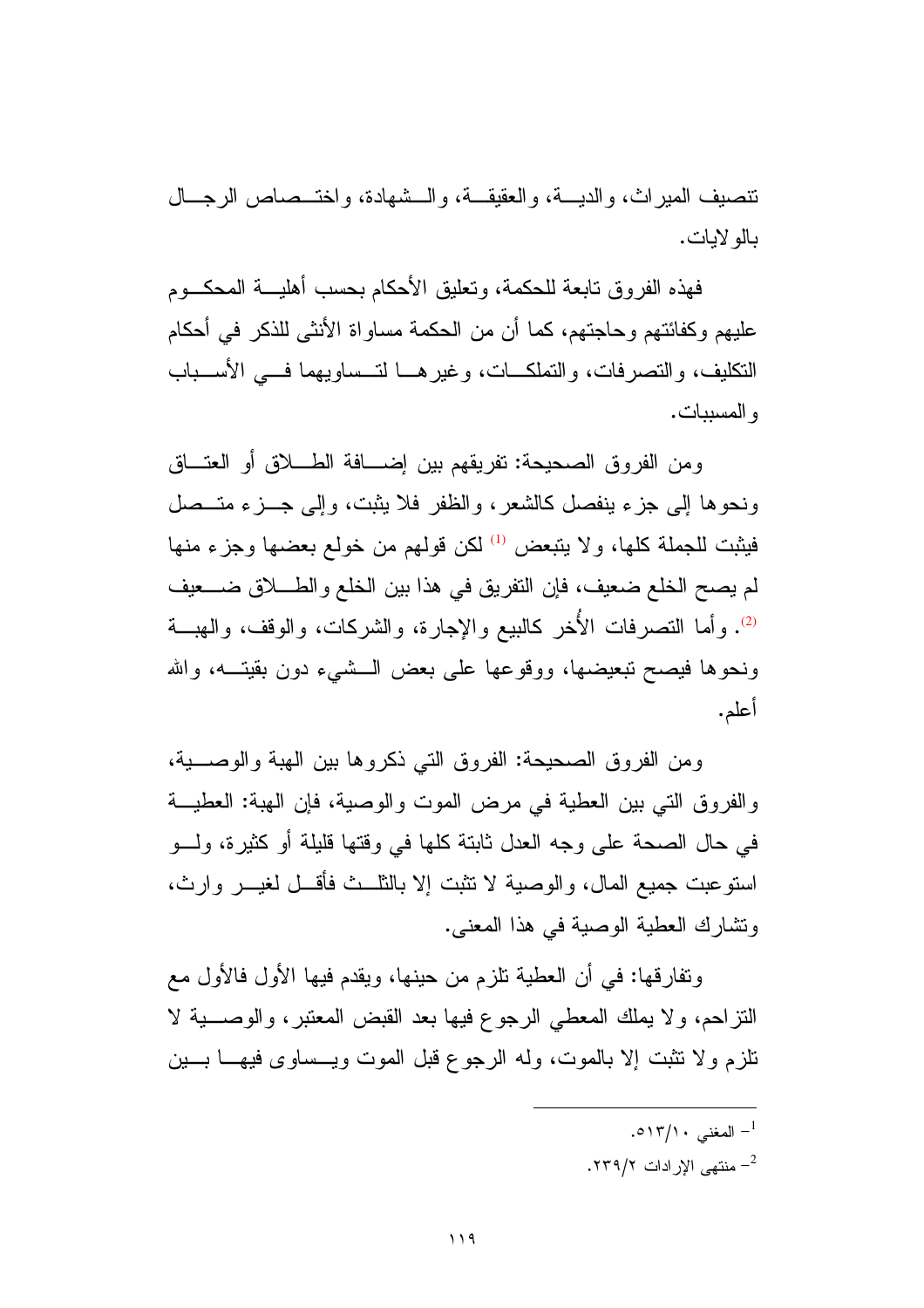المتقدم والمتأخر؛ لأنها لا نثبت إلا بالموت ونثبت دفعة واحـــدة، وأيـــضـاً العطية بِثبت الملك من حينها لكنه مراعي، والوصبية لا بِثبت إلا بعــد الموت. فهذه ثابتة مبنية على الأصول الشرعية كما هو معروف مفصل <sup>(1)</sup>.

ومن الفروق الضعيفة جداً بل الخارقة للإجماع: تجويز الفقهاء وقف المريض مرض الموت المخوف على بعض ورثته بلا إذن الباقين <sup>(2)</sup>، فإن هذا القول هو عين الوصية للوارث الذي نص الـ شارع علــى بطلانـــه (3) وأجمع العلماء عليه <sup>(4)</sup>.

ومن الفروق الصحيحة الثابتة بالنص والإجماع <sup>(5)</sup>: التفريق بين قتل العمد العدوان الذي يوجب ما اختاره الولى من القصاص أو الديــة، وقتـــل الخطأ وشبه العمد الممتنع فيه القصاص الذي يوجب الدية فقط، إلا إن عفي له عنها، و هذا مو افق غاية المو افقة للحكمة و المصلحة. قال تعالى: {{وَلَكُـمْ في الْقصَاص حَيَاةً}} <sup>(6)</sup> وكذلك في الأطراف، إلا أنه إذا لم يمكن المماثلــــة امنتع القصاص، وتعينت الدية، وذلك في مسائل عديدة.

ومن الفروق الصحيحة: النفريق بـــين الأعـــضاء المغــسولة فـــي الوضـــوء فيـــشرع فيهــــا النكـــرار، والممـــسوحة كـــالرأس، والخفـــين، والخمار، والعمامة، فلا يشرع فيها النكرار؛ لبنـــاء الممـــسوحات علــــى السهولة، ولذلك جعل المسح في النيمم في بعض عضويه بدلا عـــن غـــسل الجميع.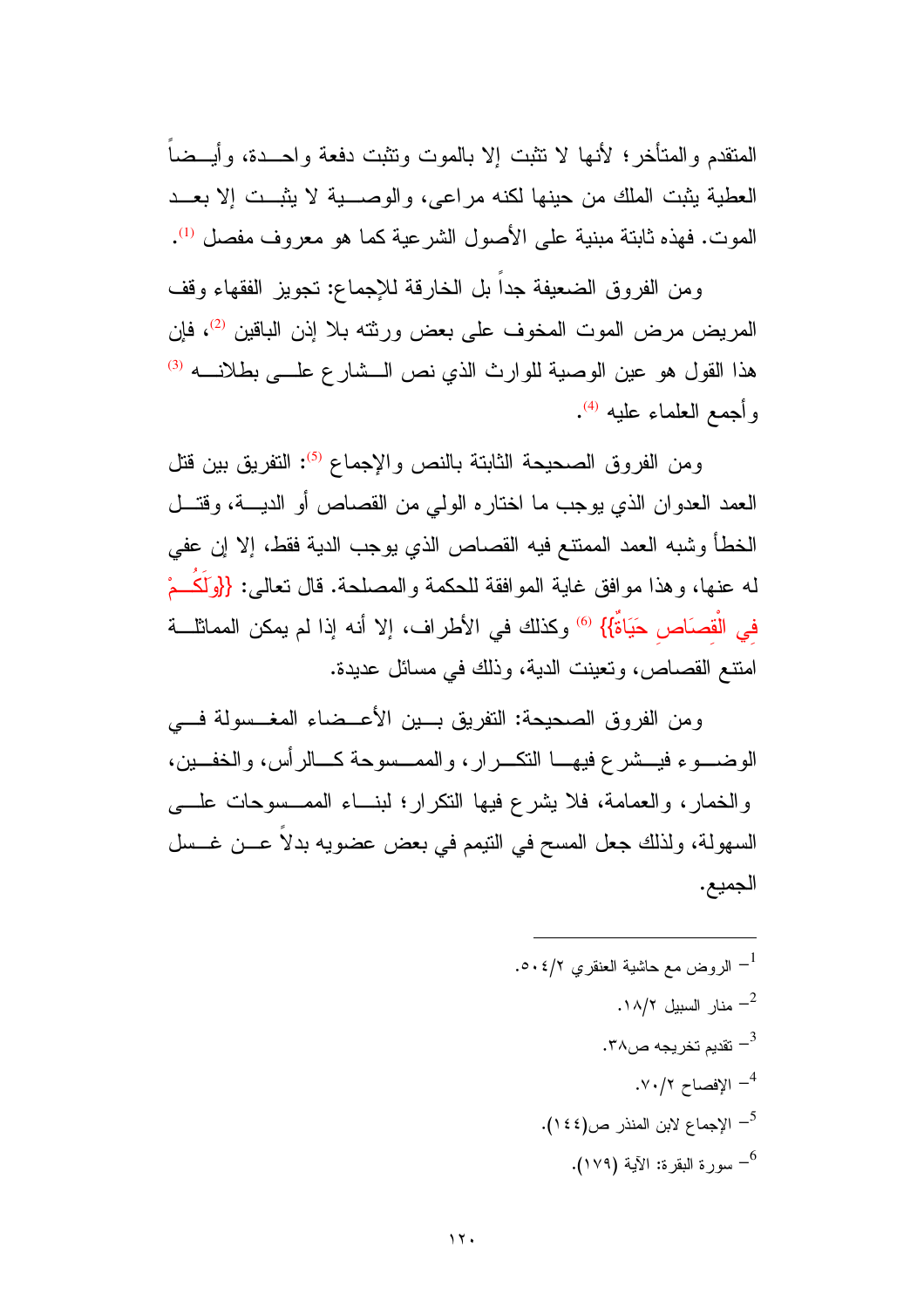ومن الفروق الضعيفة: تفريقهم في طهارة النيمم وطهـــارة المـــاء، حيث حكموا على طهارة التيمم بأحكام ضيقة كاشـــنراط دخـــول الوقــت، وبطلانها بخروجه، وأنه من نيمم لنفل لم يستبح الفرض ونحوها.

والصواب: أن طهارة النيمم قائمة مقام طهارة الماء في كل شـــيء كما أقامها الشار ع، وكما هو مقتضبي القياس كما قاله الإمام أحمد رحمه الله  $(1)$ 

ومن الفروق الصحيحة: النفريق في طهارة الحدث الأكبر، وطهارة الحدث الأصغر حيث أوجبوا في الطهارة الكبرى إيـــصال المــــاء لبــــاطن الشعور وظاهرها مطلقاً، والحدث الأصغر إنما يجب إيصالها للبـــاطن إذا كان الشعر خفيفاً، وأما الكثيف فيكفى فيه الظاهر <sup>(2)</sup>.

ومن الفروق الصحيحة: الفرق بين السجود على حائل من أعــضاء السجود، فلا يجزئ، وعلى حائل مما ينصل بسترة الإنسان فيكره إلا لعذر، وبحائل منفصل فلا يكره، والله أعلم.

و من الفر و ق الصـحبحـة: الفر ق بين أجز اء الـحبو ان الطـاهر اذا مـــات بغير نذكية شرعية، وأنها ثلاثة أقسام:

قسم طاهر علمي كل حال، وهو الشعر والصوف، والوبر، والريش، لأنها منفصلات لا فضلات فبها، ولا بحلها الموت.

وقسم نجس على كل حال محرم، وهو اللحوم، والشحوم بساختلاف أنواعها، وما يتبعها من الأعصاب، والعروق، وكذلك العظام؛ لأنه يحلهـــا الموت وتكون هذه الأجز اء بعد الموت خبيثة.

وقسم نجس يطهره الدباغ وهو الجلد كما ثبتت به النـــصوص، ولأن الدباغ يزيل ما فيه من الخبث.

> مطالب أولى النهي ١٩٠/١. شرح المنتهى ١/١٨١.  $^{-2}$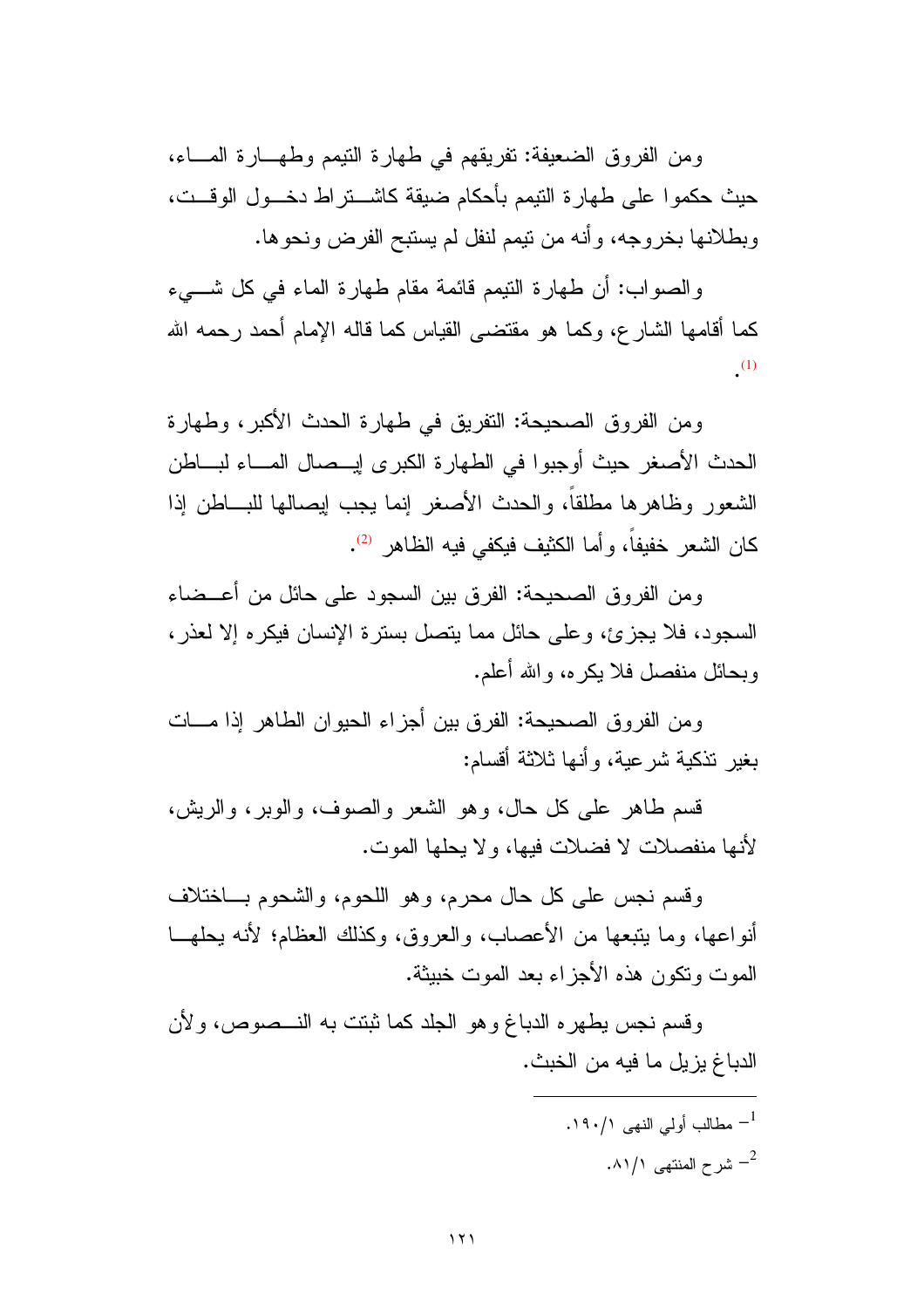كما فسَّم الشارع الحيوانات بالنسبة إلى الحل والحرمة إلـــى ثلاثـــة أنو اع:

قسم حلال طيب حيا ومينا و هو حيو انات البحر ، وكذلك الجراد.

وقسم حرام لا بنفع فيه ذكاة ولا غير ها وهو كــل ذي نـــاب مـــن السباع، وكل ذي مخلب من الطيور، والخبائــث كمـــا هــو مفــصلّ فـــي الأطعمة.

وقسم بحل بشرط التذكية الشرعية وهو الأنعام النمانية وما يتبعهــا من حيو انات البر المنتو عة، و الله أعلم.

ومن الفروق الصحيحة: الفرق بين الدماء التي يأكل منها صــــاحبها، والتي نجب الصدقة بها كلها: أن دم الأضاحي والعقائق، ودمـــاء الأنـــساك كالتمتع والقران والهدي المستحب كلها يؤكل منها، ويُهدى ويتصدق.

و أما الدماء التي سببها فعل محظور ، أو ترك و اجــب فإنـــه تجــب الصدقة بها، لأنها تجري مجرى الكفارات، وتلك مجراها مجرى العبادات المحضة.

ومن الفروق الصحيحة: الفرق بين المغالبات التي لا نحل مطلقــاً لا بعوض ولا بغيره كالنرد والشطرنج التبي هي شر، وشرها أكثر من نفعهـــا والتبي نحل مطلقاً بعوض وغير عوض كالمسسابقة علسي الخيسل والإبسل والسهام؛ لأنها نعين على الجهاد، وقوام الدين، والتـــي يفـــرق فيهــــا بــــين العوض، فلا نحل وإلا حلت، وهي باقي المغالبات؛ لأن الحكمة فـــي ذلـــك بينة واضحة.

ومن الفر و ق الصحيحة: الفر ق بين ما نثبت فيه الشفعة من الـــشر كة في العقارات التي لم نقـــسم؛ لكثـــرة ضــــرر المـــشاركة فيهـــا ودوامــــه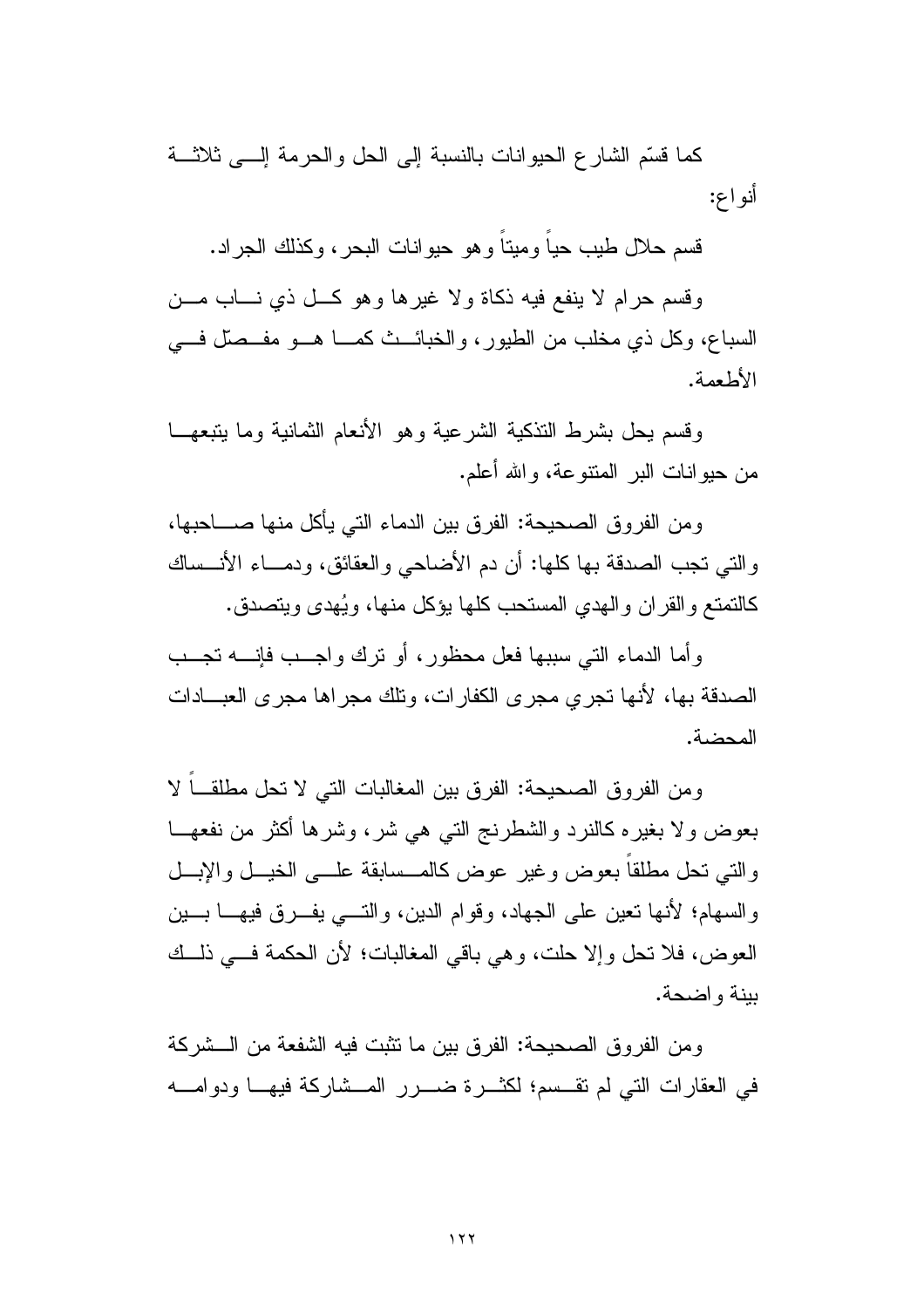وبين المشتركات الأخر التي لا شفعة فيها؛ لقلة ذلك وقصر زمنه.

ومن الفروق الصحيحة: الفرق بين ما لا نصح فيه الوكالة كحقـوق الله المحضة، وحق الأدمي الذي يتعين فيه صاحبه، وبين مـــا تـــصح فيــــه الوكالة من حقوق الآدميين، وحقوق الله التي تدخلها النيابة التسي القسصد الأعظم منها حصولها بقطع النظر عن الفاعل والمباشر، وهذه حكمة بيّنــــة و اضحة.

ومن الفروق الصحيحة: الفرق بين اليمين الذي تحله الكفارة الــذي مقصوده الحث أو المنع، أو التصديق، أو التكذيب، وبين النذر الذي يتعـــين الوفاء به الذي هو الزام المكلف نفسه طاعة لله مطلقـــة أو معلقـــة علــــى حصول نعمة حصلت، أو دفع نقمة اندفعت، فإن الملزم نفــسه طاعـــة لله تعالى لا نبراً الذمة إلا بأداء هذا الواجب الـــذي النزمــــه، فالطاعـــة فيــــه مقصودة، بخلاف اليمين.

وبهذا الفرق فرّق شيخ الإسلام <sup>(1)</sup> بين النعاليق المحضة في الطلاق التبي إذا وجدت وقع الطلاق، وبين الطلاق المعلق على أمر يقصد المنع منه أو الحثّ عليه أن الأخير عنده يجري مجرى اليمين لوجود روح اليمين فيه ومعناه، والله أعلم.

وبهذا الفرق بعينه فرّق الأصحاب <sup>(2)</sup> بين أنـــواع النـــذر الجاريـــة مجرى اليمين كنذر اللجاج والغضب ونحوها، فيكفر كفارة يمين وبين النذر الأصيل الذي نقصد فيه الطاعة قصد الداخل في قوله صلَّى الله عليه وسلَّم: «من نذر أن يطيع الله فليطعه» <sup>(3)</sup> فإنه يتعين الوفاء به ولا يجـــزي عنــــه كفارة ولا غيرها، والله أعلم.

- مجموع الفتاوى ٢٦٨/٣٥ \_ ٣٠٥.
	- <sup>2</sup>ـ معونة أولى النهي ٧٩٩/٨.
		- تقدم تخريجه ص $^{-3}$ .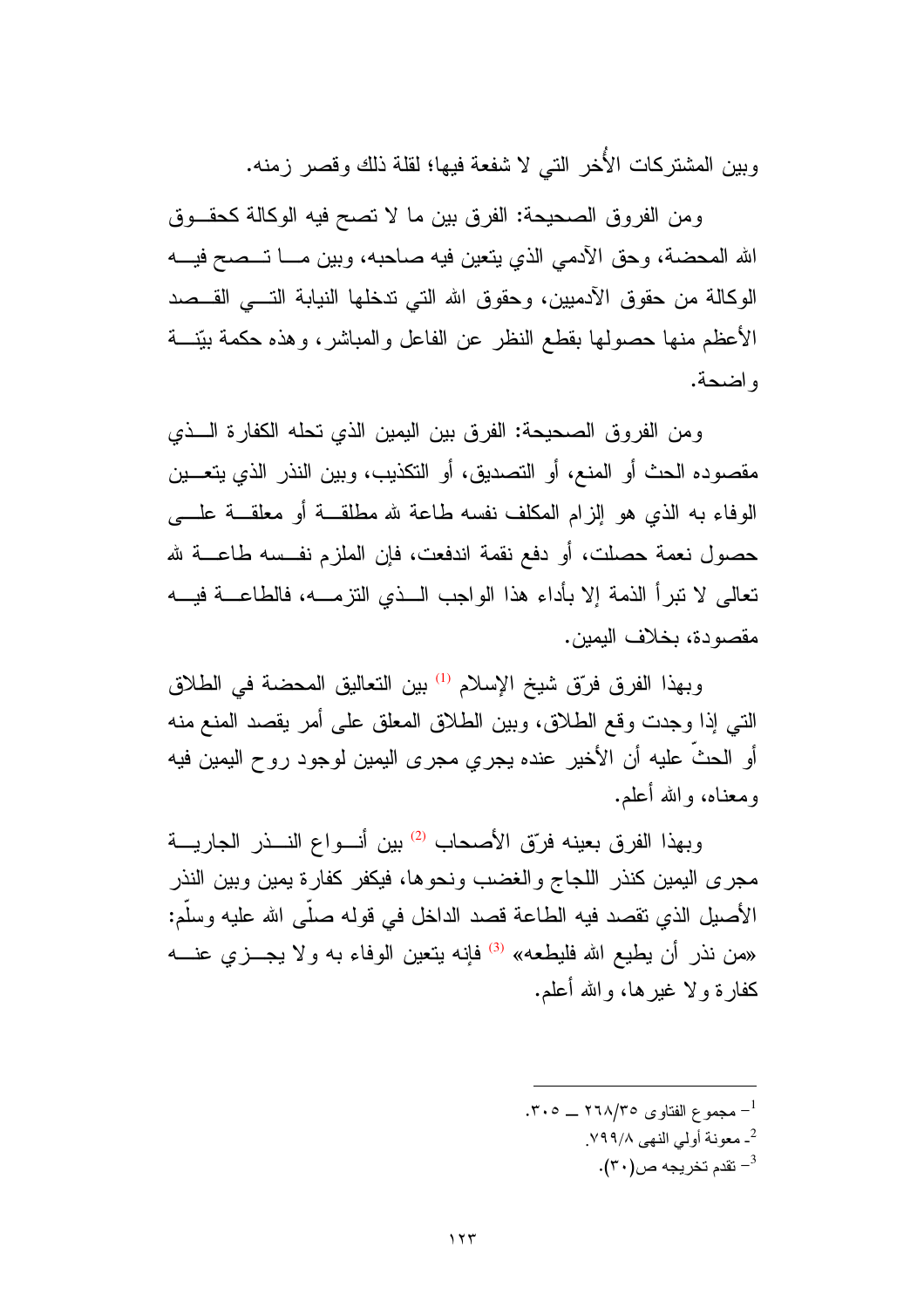ومن الفروق الصحيحة: الفرق بين إيقاع النحريم على الزوجة بلفظ النحريم، أو الظهار، أو غيرها، ففيه كفارة ظهار، وبين نحريم غيرها مـــن سرية، وطعام، وشراب، وكسوة، ونكليم، ودخول بيت، وغير ذلــك ففيـــه كفار ة بمبن، لأن معناه معنى البمبن، بل هو بمبن بغبر لفظ الحلف <sup>(1)</sup>.

ومن الفروق الصحيحة الثابتة بالنص <sup>(2)</sup>: الفرق بين لغــو اليمــين، و هي: اليمين التي لم يقصدها الحالف، بل جرت على لسانه من غير قــصد أو الحلف على أمر يعتقده كما قال، ثم يتبين بخلافه فلا كفارة في ذلـك ولا إثم، وبين اليمين المنعقدة على أمر مستقبل مقصود ففيه الكفارة إذا حنسث بفعل ما حلف على نركه، أو نرك ما حلف على فعله، كما فسرتق السنص أيضا بين الأمر بالحنث تارة إذا كان الحنث خير ا بفعل و اجب أو مستحب، أو نزك منهى عنه، وبين النهى عن الحنث إذا كان الأمر بالعكس، والتخيير فیما سواهما وحفظها أول<sub>ی</sub> <sup>(3)</sup>، وهی داخلة فی قوله تعالی: {{وَلاَ تَجْعَلُــوا اللَّهَ عُرْضَةً لأَيْمَانِكُمْ}} <sup>(4)</sup> الآية. وفي قوله صلَّى الله عليه وسلَّم: «من حلف على يمين فر أي غير ها خير ًا منها فليكفر عن يمينه وليأت الذي هو خيــــر »  $(5)$ 

ومن الفروق الضعيفة: تفريق الأصحاب بين الحنث جاهلاً أو ناسياً حيث قالوا: يحنث في طلاق وعتاق، دون اليمين بالله لنعلَّـــق الأول بحـــق  $\mathcal{N}^{(6)}$  الآدمے

.070/۲ المنتص  $^{-1}$ ح كما في قوله تعالى: {{لاَ يُؤَاخذُكُمُ اللَّهُ بِاللَّغْوِ في أَيْمَانكُمْ ولَكنْ يُؤَاخذُكُمْ بمَا عَقَّدْتُمُ الأَيْمَانَ... } [المائدة: ٨٩]. .0۳۳/۲ المنتهى 7/۳۳/۲. <sup>4</sup>– سورة البقرة: الآية (٢٢٤). <sup>5</sup>– أخرجه البخاري في كفارات الأيمان، باب الكفارة قبل الحنث وبعده (٧٥٥٥)، ومسلم في الأيمان، باب من حلف يميناً فر أي غير ها خير اً منها... (١٦٤٩). <sup>6</sup>– معونة أولـي النـهي ٧٠٨/٨، والروض المربـع مـع حاشية العنقري ٣٧٥/٣.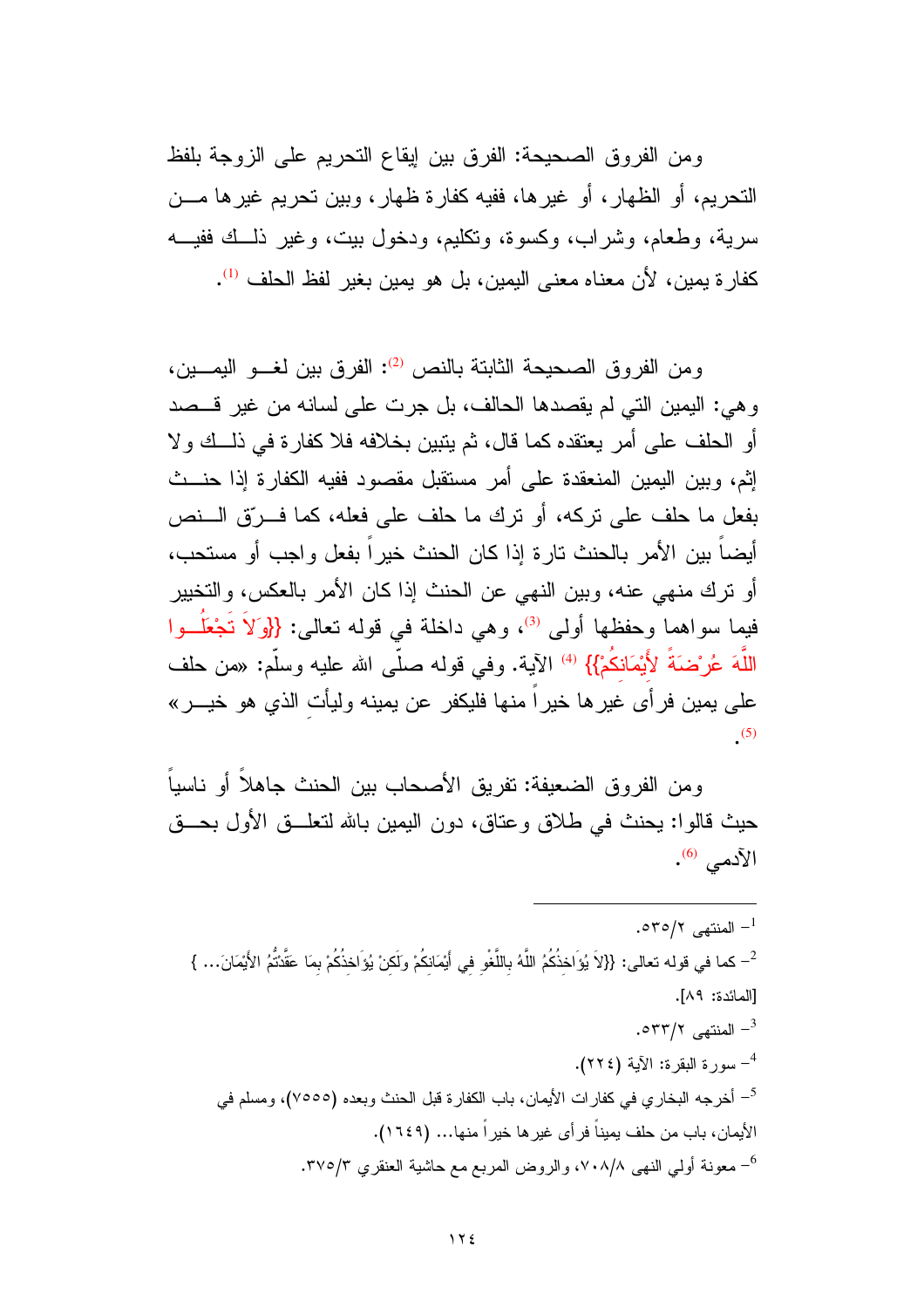والصواب: النسوية وأنه لا يحنث في الجميع. والفرق الذي ذكـروا فيه نظر فإن الحق لله، وأيضا ليس في ذلك إنلاف لمال وإنما فيــــه إزالــــة لحق الحالف في الغالب هو الذي له الحق الأكبر فيه.

ومن الفروق اللطيفة التي تتصيد في تتبع كـــلام الأصــــحاب <sup>(1)</sup>: أن الألفاظ الصريحة في الطلاق ونحوه لا تحتاج إلى نية، ولا يقبل صـــاحبها حكماً إذا ادّعى أنه أراد خلاف ما صرّح به، والألفاظ المحتملة احتمالاً بيّناً لغير المفهوم الظاهر منها يقبل صاحبها حكماً؛ لأن احتمال إرادتـــه قـــوي، و الألفاظ التي تحتمل خلاف المفهوم احتمالاً مرجوحـــاً لا يقبـــل صـــــاحبها حكماً، ولكنه بدين.

وهل الأولى للمرأة أن ندين زوجها في مثل هذه الأمور، أو نرفعـــه للحاكم: الأولى: النظر إلى القرائن، فإن علمت صدقه أو غلب على ظنهــا ذلك فالواجب عليها، أو الأولى أنها ندينه ونتركه لدينه، وإن كـــان الأمـــر بالعكس فعليها أن ترفعه إلى الحاكم الذي يحكم عليه بما جزمت أن إرادتـــه لخلافه غير صحيح؛ لأن الوسائل لها أحكام المقاصد.

ومن الفروق الصحيحة: تفريقهم بين المسائل التي يخير فيها الإنسان بين أمرين فأكثر بين تخيير نتبع فيه المصلحة الظاهرة، وذلك مثل الولايات على البنامي والأوقاف، والأمانات، فإن السوالي عليـــه ســـلوك طريـــق المصلحة، وبين المخير لمصلحته والسهولة عليه كالكفارات، والديات، فيتبع ما سهل عليه، وخف على نفسه؛ لأن القــصد مـــن ذلــك النخفيــف، والله أعلم <sup>(2)</sup>.

ومن الفروق الصحيحة بين مسح الجبيرة: بأنها نكون في الحدث

النتقيح المشبع ص $(\mathsf{r} \mathbin{\backslash} \circ)$ .  $^{-1}$ قواعد ابن رجب ص(٢٢٩)، والنتقيح المشبع ص(٢٠٦ و ٢٥٢ و ٢٩٤).  $\sim$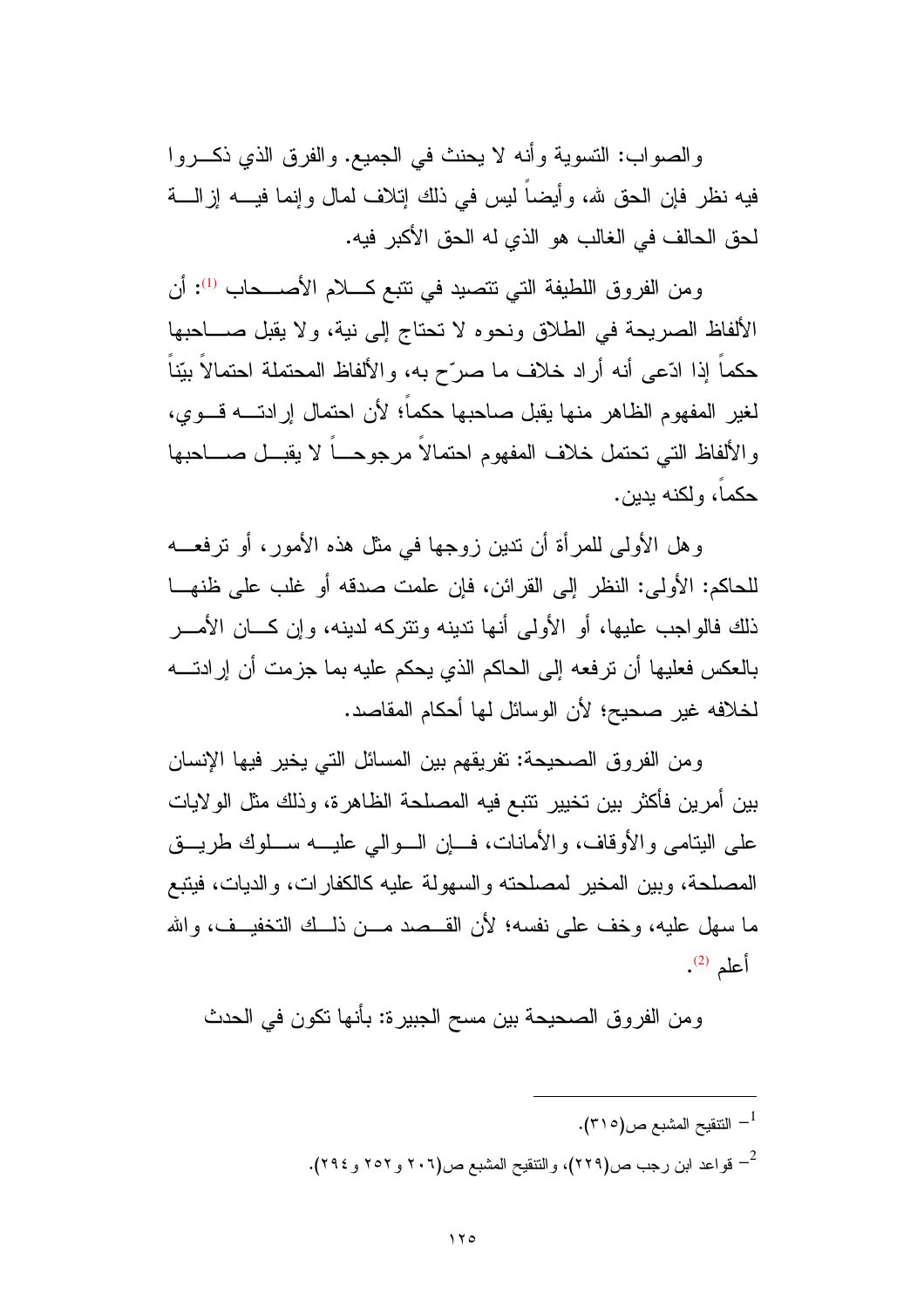الأكبر والأصغر، ويمسح عليها كلها إلى خلعها، أو برئ مـــا نحتهـــا، ولا يشترط لها على الصحيح نقدم الطهارة على الرواية الأخـــرى <sup>(1)</sup>، وأنهـــا عزيمة لا بد منها، وأما مسح الخفين والعمامة والخمار: فخـــاص بالحـــدث الأصغر ومدنه محدودة، للمقيم بوم وليلة، وللمسافر ثلاثـــة أيـــام بلياليهـــا، ويشترط لها نقدم الطهارة بالماء، ويكفى مسح أكثر ظاهرها، وهي رخصة له أن يمسح وله أن يخلع، ويطهر ما كان مستوراً.

ومن الفروق الصحيحة بين إزالة الأخباث، فتزول نواها المزيـــل أو لم ينوها؛ لأنها من أقسام النروك التبي القصد منها نركها وإزالتهـــا، وذلـــك حاصل بنية وبغير نية، وبين رفع الأحداث، فلا بد لها من نية كما فرقــوا بين العبادات المالية كالزكاة والكفارات والنذور ونحوها، فتشترط لها النية، وبين النفقات و أداء الديون، فتبر أ الذمة إذا حصلت ولو لم ينو ، لكن الأجـــر والنواب فيها مرتب على النية لبراءة ذمته والقيام بواجبه، والنقرب إلى الله  $\cdot^{(2)}$  بذلك

وكما فرقوا أيضاً بين العبادات والعادات من جهنين:

لِحداهما: أن العبادات لا بد أن يكون الـــشار ع شــــرعها لِيجابــــا أو استحباباً، ومن نعبد بغير ما شرعه الله ورسوله، فهو مبندع.

والعادات: الأصل فيها الإباحة، فلا يحرم منها إلا مـــا حرمــــه الله ورسوله.

والثانية: أن العبرة في العبادات بالنية، وبمـــا فـــي ظـــن المكلــف، والمعاملات العبرة فيها بما في نفس الأمر فلــو تــصرف تــصرفاً ظنـــه صحيحاً، فبان غير صحيح لم ينفعه ظنه، ولو تصرف تــصرفاً صـــحيحاً،

- الكافى ١/١؛ . $^{-1}$
- ينظر : شرح الزركشي ٤٢٧/٢، ونيل المآرب ١٠٣/٢.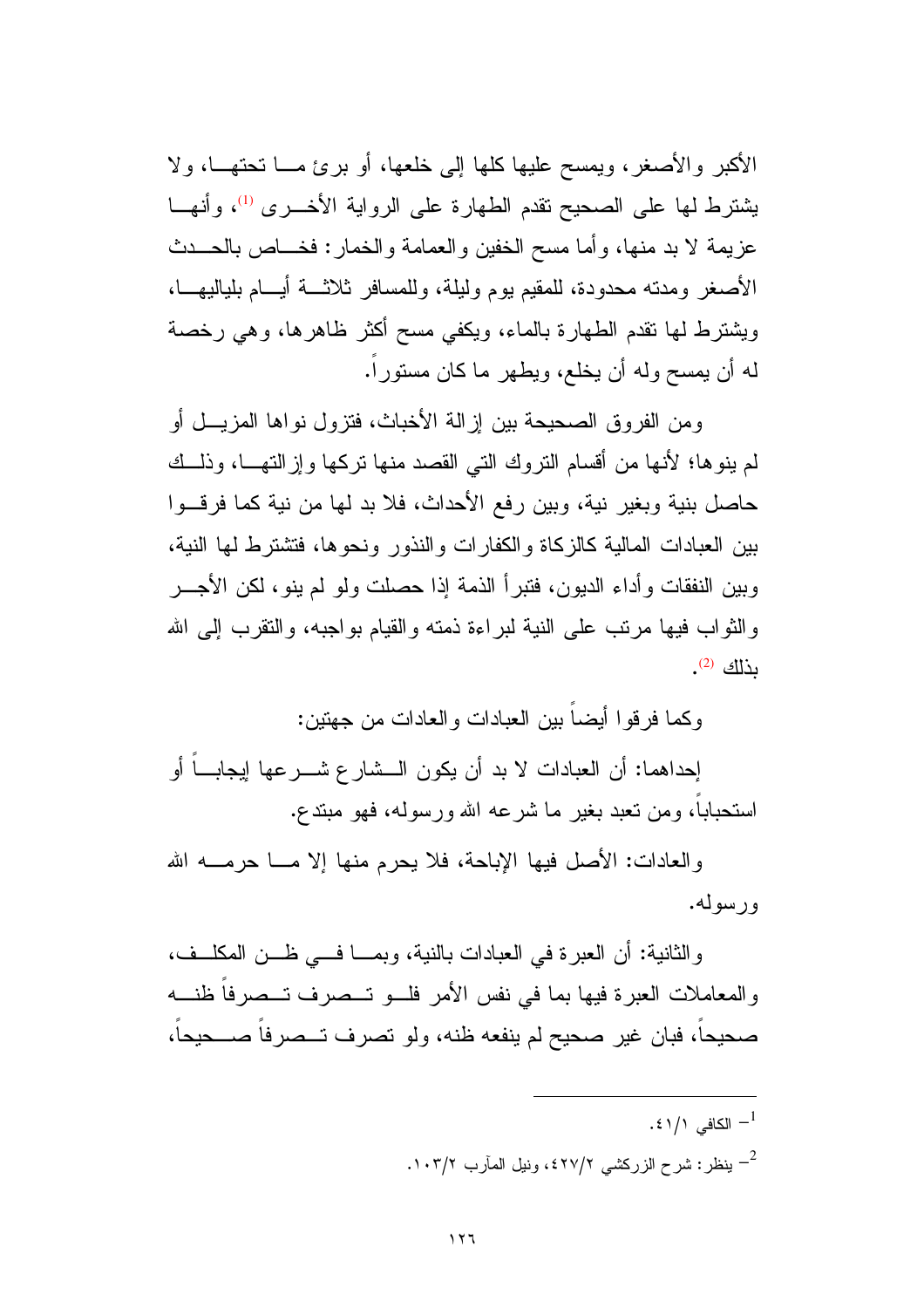وهو يظنه غير صحيح نفذ التصرف؛ لأن الشارع رتب التصرفات علـــي وجود أسبابها وطرقها بقطع النظر عن نية المتصرف، وإن كانت نيته تؤثر فيها من وجه آخر بحسب ما قصده المتصرف وتوسل إليه <sup>(1)</sup>.

ومن الفروق الصحيحة: أن النجاسة ثلاثة أقسام:

مغلظة: كنجاسة الكلب، والخنزير التي لا بد فيها من سبع غــسلات إحداها بتر اب ونحو ه.

و مخففة: كنجاسة بول الغلام الذي لم يأكل الطعام يكفـــى نـــضحها، وكذلك فيئه، وكذلك يعفي عن الدم اليسير ونحوه.

ومنوسطة: وهي باقي النجاسات يكفي فيها على الصحيح أن تـــزول بأي شيء، وبأي عدد.

أما المشهور من المذهب <sup>(2)</sup> فلا بد فيها من ســبع غــسلات، إلا إذا كانت على الأرض فيكفى فيها غسلة واحدة نذهب بعين النجاسة، وطعمها، وريحها.

وكذلك من الفروق الصحيحة: تفريقهم في الدماء وأنها ثلاثة أقسام:

دماء نجسة لا يعفي عن قليل منها ولا كثير وهي التي من الحيوانات النحسة.

ودماء طاهر ة مطلقاً، و هي من الحيو انسات المأكولة إذا ذبحــت، فالباقي في اللحوم والعروق ونحوها طاهر على كل حال.

والثالث: ما عدا ذلك فهو نجس يعفي عن اليسير منه وهو الـــذي لا يفحش كثرة <sup>(3)</sup>، والله أعلم.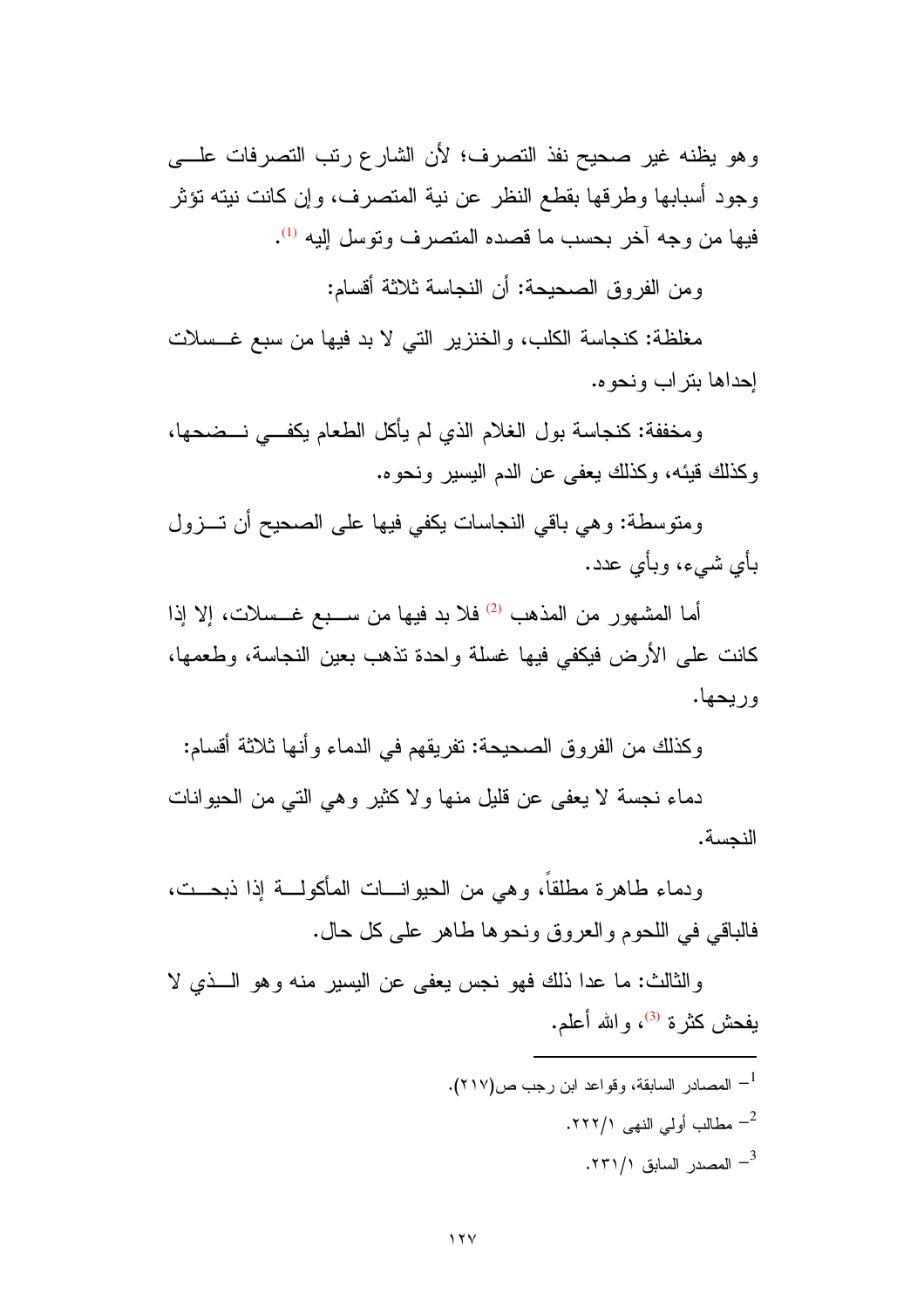ومن الفروق الصحيحة: أن الحج والعمرة يصحان من الطفل الــذي لم يميز كما دل عليه النص (!)؛ لأن نية وليه نقوم مقام نيته، و لأنه يحــضر مواضع المناسك كلها، فهذا المستطاع في حقه، وأمـــا مـــا ســـواهما مـــن العبادات فبشتر ط لها التمبيز ؛ لأن مبناها على النبة و لا نتأتى النبة إلا مـــن مميّز .

ومن الفروق الصحيحة: أن عورة الصلاة ثلاثة أقسام:

غليطة: وهي عورة المرأة المكلفة الحرة، فكلها عورة إلا وجهها.

وخفيفة: وهي عورة الذكر الذي دون عشر ســنين فهـــي العـــورة و حدها.

ومنوســطة: وهــي مـــا عـــدا ذلــك مـــن الـــسرة إلـــي الركبـــة للرقيقة مطلقا، وللحرة التي دون البلوغ، وإن بلغ عشرًا فمـــا فوقهـــا، والله  $^{(2)}$  أعلم

كما فرقوا في عورة النظر: أن الحرة البالغـــة الأجنبيـــة لا يجـــوز النظر إلى شيء منها من بدنها حتى شعرها المتصل مـــن غيـــر حاجـــة، والطفلة التبي دون السبع لا حكم لعورتها، ومن دون البلوغ من الأجنبيـــات، وذوات المحارم مطلقاً، وعند الحاجة أو الضرورة يجــوز النظـــر لـــدعاء الحاجة إلى ذلك، و الله أعلم <sup>(3)</sup>.

ومن الفروق الصحيحة: أن اللباس ثلاثة أقسام:

لحديث ابن عباس رضـي الله عنـهما، وفيه قولـه صلَّى الله عليه وسلَّم لمن رفعت إليه صبياً  $^{-1}$ وسألته ألهذا حج؟ قال: «نعم، ولك أجر ». أخرجه مسلم في الحج، باب صحة حج الصبي (١٣٣٦). شرح المنتهى ١٤٣/٢. <sup>3</sup>– منتهى الإرادات ١٥٢/٢.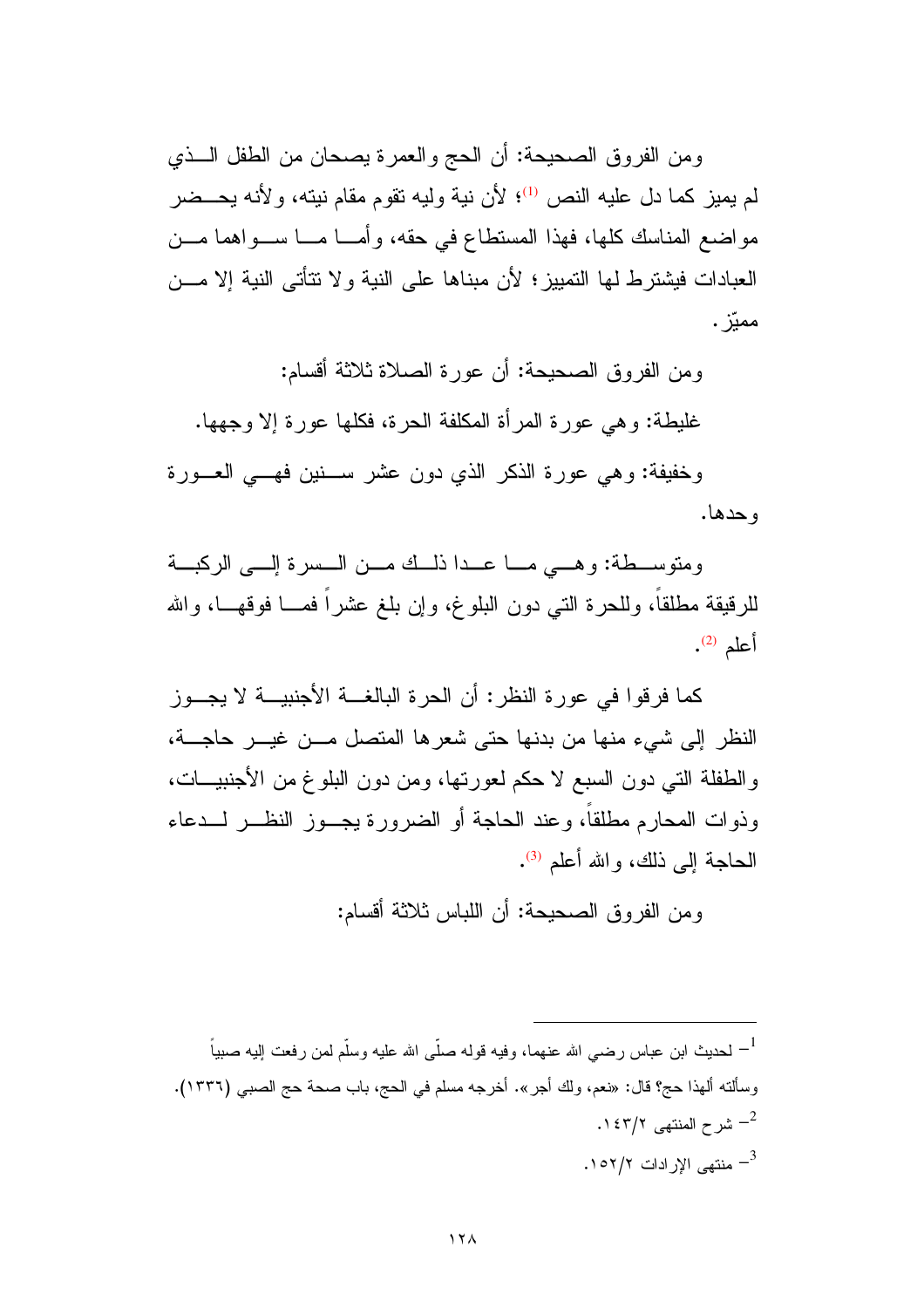قسم حلال على الذكور، والإناث، وهو الأصل فـــي جميــــع أنـــواع الأكسية التي لم يرد منع من الشار ع عنها.

وقسم حرام على الذكور، والإناث، مثل المغصوب والتشبه بالكفار، ونتثبه كل واحد من الرجال والنساء بالآخر.

وقسم حرام على الذكور حلال للنساء، مثَّــل الحريـــر ، والـــذهب، و الفضية، و الله أعلم <sup>(1)</sup>.

ومن الفروق الصحيحة: أن الحركة في الصلاة على أربعة أنواع: حركة مبطلة: و هي الحركة الكثيرة المتوالية عرفاً لغير ضرورة. وحركة مكروهة: وهي الحركة اليسيرة لغير حاجة. وحركة مباحة: وهي اليسيرة لحاجة، والكثيرة للضرورة.

وحركة مأمور بها: كالنقدم والتأخر في صلاة الخوف، وكالحركـــة للنقدم اليسير للصف الفاضل، أو لتعديل الصف المائل، ونحو ذلك.

ومن ذلك أن النكبير في الصلاة ثلاثة أقسام:

قسم ركن: وهي تكبيرة الإحرام، وتكبيرات الجنازة كلها.

وقسم مستحب: وهي تكبيرة المسبوق الذي أدرك أمامه راكعاً ينبغي له أن يكبر للركوع، والباقي من النكبيرات واجبات يجبرها سجود السهو .

ومن الفروق الصحيحة: أن المار بين يدي المــصلى علـــي ثلاثـــة أقسام:

قسم بيطل الصـلاة: و هو الكلب الأسود، وكذلك المر أة، والحمار على الصحيح.

مطالب أولى النهى ٣٥٣/١، ٣٥٤.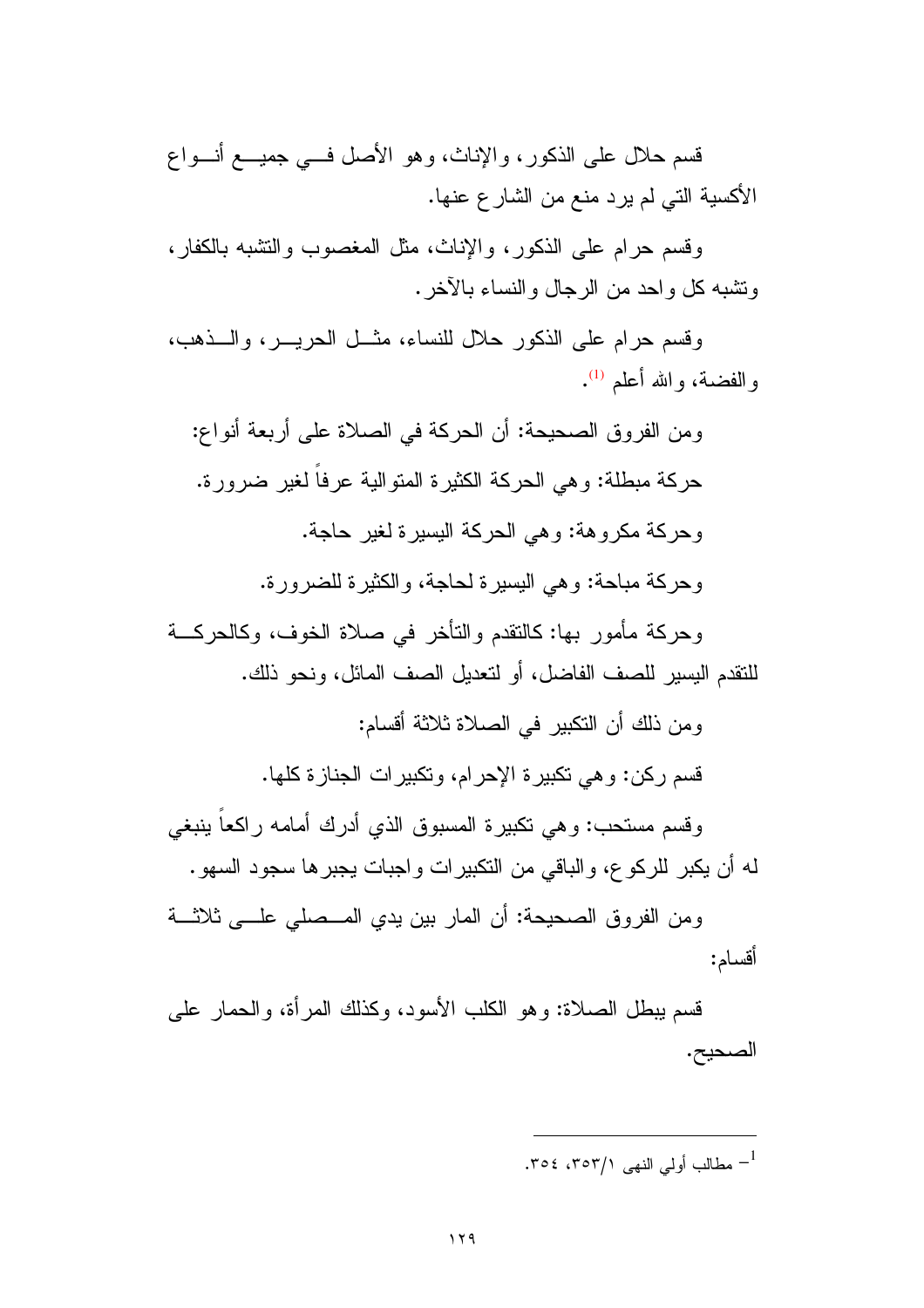وقسم ينقص الصلاة، ولا يبطلها، وهو مرور من عدا المذكورات.

وقسم لا بأس به، وهو المرور بين يـــدي المـــصلي عنـــد زحمـــة الطائفين، والمار بين المصلين في المسجد الحرام.

ومن الفروق الصحيحة: فسموا موقف المأموم خلف إمامه إلى أربعة أقسام:

موقف واجب: وهو وقوف الرجل الواحد، فيجب أن يكون عن يمين الإمام.

وموقف مستحب: وهو وقوف المأمومين اثنين فأكثر خلف الإمسام، ووقوف المر أة خلف الرجل.

وموقف مباح: وهو وقوف المرأة مع الرجل، ووقـــوف المــــأمومين اثنين فأكثر عن يمينه، أو عن جانبيه.

ووقوف ممنوع: وهو وقوف الرجل الواحد خلفه، أو خلف السصف مع القدر ة على المصافة، وكذلك على المذهب وقوفه عن بسار إمامـــه إذا كان وحده، والله أعلم (إ).

ومن الفروق الصحيحة: تفريق الشارع بين إيجاب الزكاة في الأنعام الثمانية بوجود شروطها؛ لكمالها وكمال منافعها، وكثرتها، وبسين مسا لسم بوجب فيه زكاة من أنواع الحيوانات كالخيل والبغال، والحمير ، والطيب ور، ونحوها لقلتها غالباً، ولعدم وجود جميع المنافع التبي في الأنعام الثمانية، إلا إذا كانت عر و ض تجار ة فحينئذ قد أعدت و هيئت للنماء.

وكذلك النفريق بين ما نجب فيه الزكـــاة مـــن الحبـــوب والنمـــار

- المقنع ص $(\mathsf{r} \mathsf{v})$ .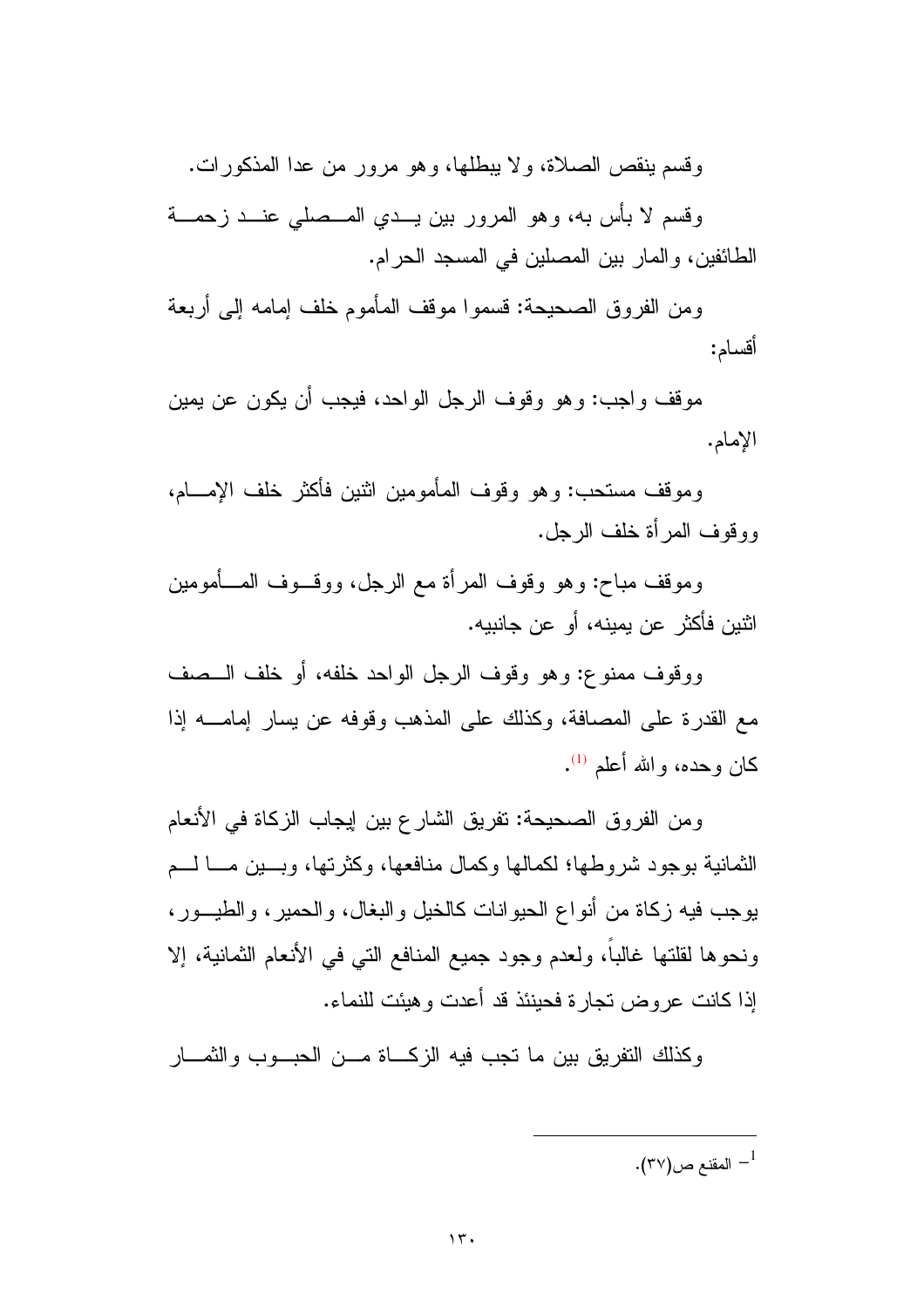المدخرة، إذا بلغت نصابها الشرعي؛ لكمال النعمة فيها دون بقية الخــضر والفواكه؛ لأنها دون ذلك في كل شيء.

وكذلك النفريق في الأمتعة والأثاثات ونحوها المعدة للنجارة، فتجب فيها الزكاة إذا بلغت قيمتها نصاباً، دون الأشياء المعدة للقنيسة المسصر وفة عن النماء.

وكذلك على الصحيح: النفريق بين الديون التي في ذمم الموســـرين الباذلين فتجب فيها الزكاة؛ لأنها مال في الحقيقة، وهي في قوة الموجـودة عند الإنسان دون الديون التي في ذمم المعسرين، أو التي لا يقـــدر علـــي استخراجها، فإنها ليست بمنزلة الأموال الحقيقية، ولا تفيــد صـــاحبها ولا نغنيه، فضلاً عن كونها غير نامية.

وكذلك النفريق بين من يعطي من الزكاة لحاجته، فلا بد أن يكــون فقيرٍ أ أو محتاجاً، وبين من يأخذ لحاجة الناس إليه فيعطي، ولو كان غنياً.

ومن الفروق الصحيحة: النفريق بين نصرفات المكره بغيــر حـــق، وأنها غير صحيحة، ولا تفيد ملكاً ولا غيره والمكره بحق كالذي يكره على الواجب عليه، فإنه إكراه بحق والنصرف فيه صحيح.

ومن الفروق الصحيحة: الفرق بين الداخل في ملكه الذي يحتاج إلى حق نوفية، فلا يصح تــصرفه فيـــه كالمكيـــل، والمـــوزون، والمـــذروع، والمعدود، والموصوف قبل وجود الكيــل، والـــوزن، والعـــد، والـــذرع، والوقوف على الوصف، وبين ما لا يحتاج إلــي حــق نوفيـــة كالمعينـــات المتميزات فيصح التصرف فيها قبل قبضها، وكذلك الضمان وعدمـه فمـا احتاج إلى حق توفية وتلف قبل قبضه فهو من ضمان البائع، وكالنْمــار إذا أصـابـتها جـائـحـة، والمـبيـع الذي منـعه البـائـع من القبض بـغير حق فكلـهـــــا مــــن ضمان البائع، وما عدا ذلك من ضمان المشترى.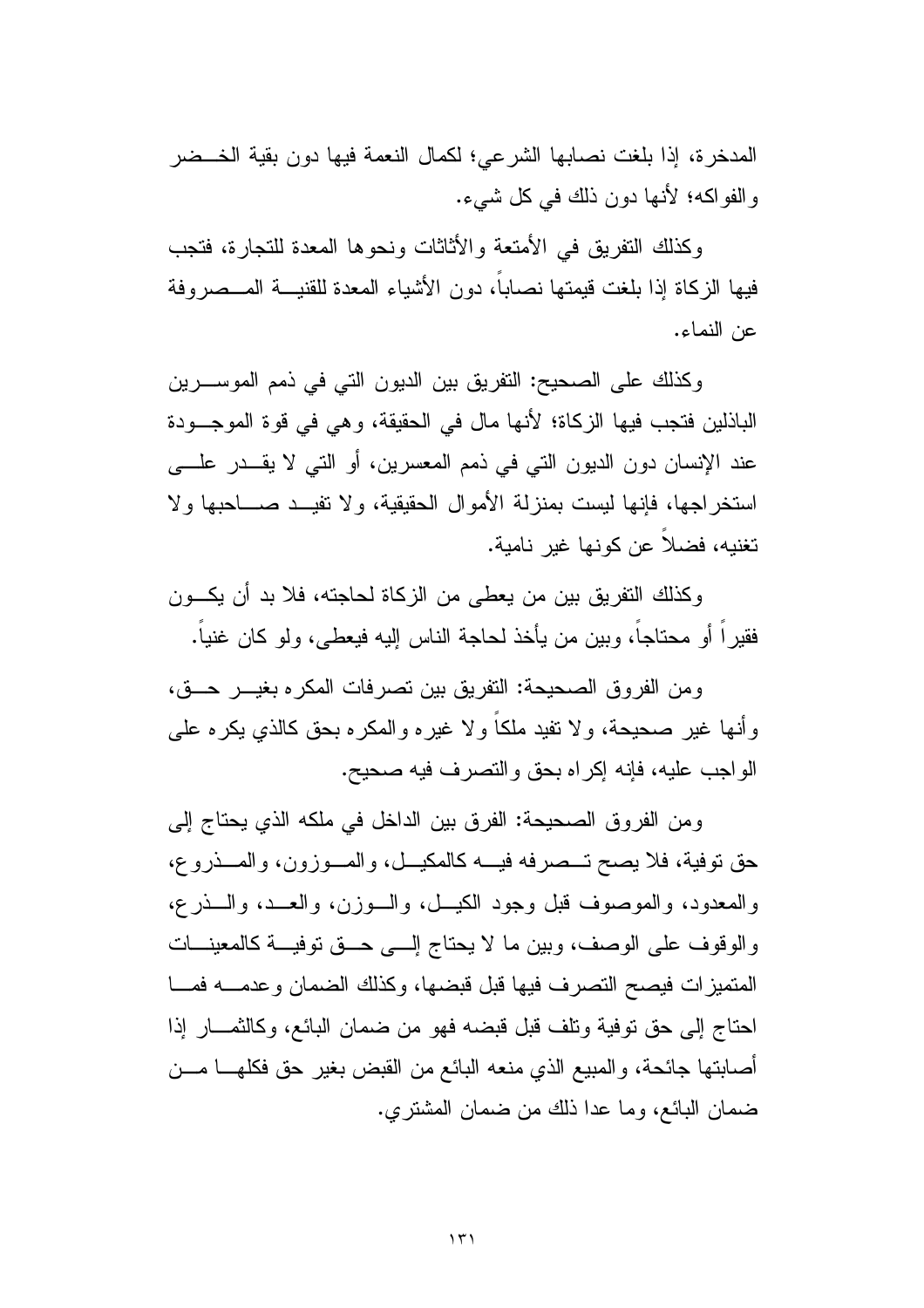ومن الفروق الصحيحة: النفريق بين الأملاك التي ليست بحيوانات، و لا تعلق بها حق الغير ِ فلا يجبر ِ صـاحبها على تعمير ها، وبين ما تعلق بــــه حق الغير فيجبر على مجار اة شريكه فيه كتعمير المسشتر كات، والحيطـــان التي بين الجير إن، ونحو ها، فمن امتتع مما يجب عليه من التعميـــر ِ أُجبـــر ِ علبه.

ومن الفروق الــضعيفة: تفــريقهم فـــي جميـــع أبـــواب الولايـــات والاستحقاقات أنها لجميع العصبة من القرابات، إلا الولاية الماليـــة، فإنهـــا للأب وحده، ثم من بعده نتنقل للحـــاكم <sup>(1)</sup>، يقولــــون: لأن الأمــــوال محــــل الأطماع فباقي الأولياء يخشى من ولايتهم.

و الصبو اب: أن هذا الباب كغير ه، و إذا شرطنا أن السولمي لا بــد أن يكون عدلا مر ضيا ز ال المحذور الذي يخشى منه، ويقال: ما للأقار ب مـــز، الحنو والشفقة يقتضي أن ولاية المال كغيره من الولايات، بل أولــــى، والله أعلم.

ومن الفروق الصحيحة: أن قول جميع الأمناء مقبول فسي دعـــوى النِّلف الممكن، و أما مسألة دعو ى الرد فمن قبض منهم المال لمصلحة تعود إليه لم يقبل قوله في الرد إلا ببينة، ومن قبض الشيء لمصلحة صاحبه فهو محسن، وما على المحسنين من سبيل، فقوله مقبول ببمبنه.

ومن ذلك قولهم: من أدى عن غيره دينا واجبا ناويا الرجوع، فإنــــه يرجع، وإن نوى النبر ع لم يرجع <sup>(2)</sup>.

ومن الفروق الصحيحة: تفريقهم بـــين الإجـــارة، والجعالـــة: بـــأن الإجارة عقد لازم على عمل معلوم مع معين، والجعالة عقدها جائز،

> - النتقيح المشبع ص $(\mathbf{\mathsf{r}}\cdot\mathbf{\mathsf{r}})$  -  $^{-1}$ قواعد ابن رجب ص $^{-2}$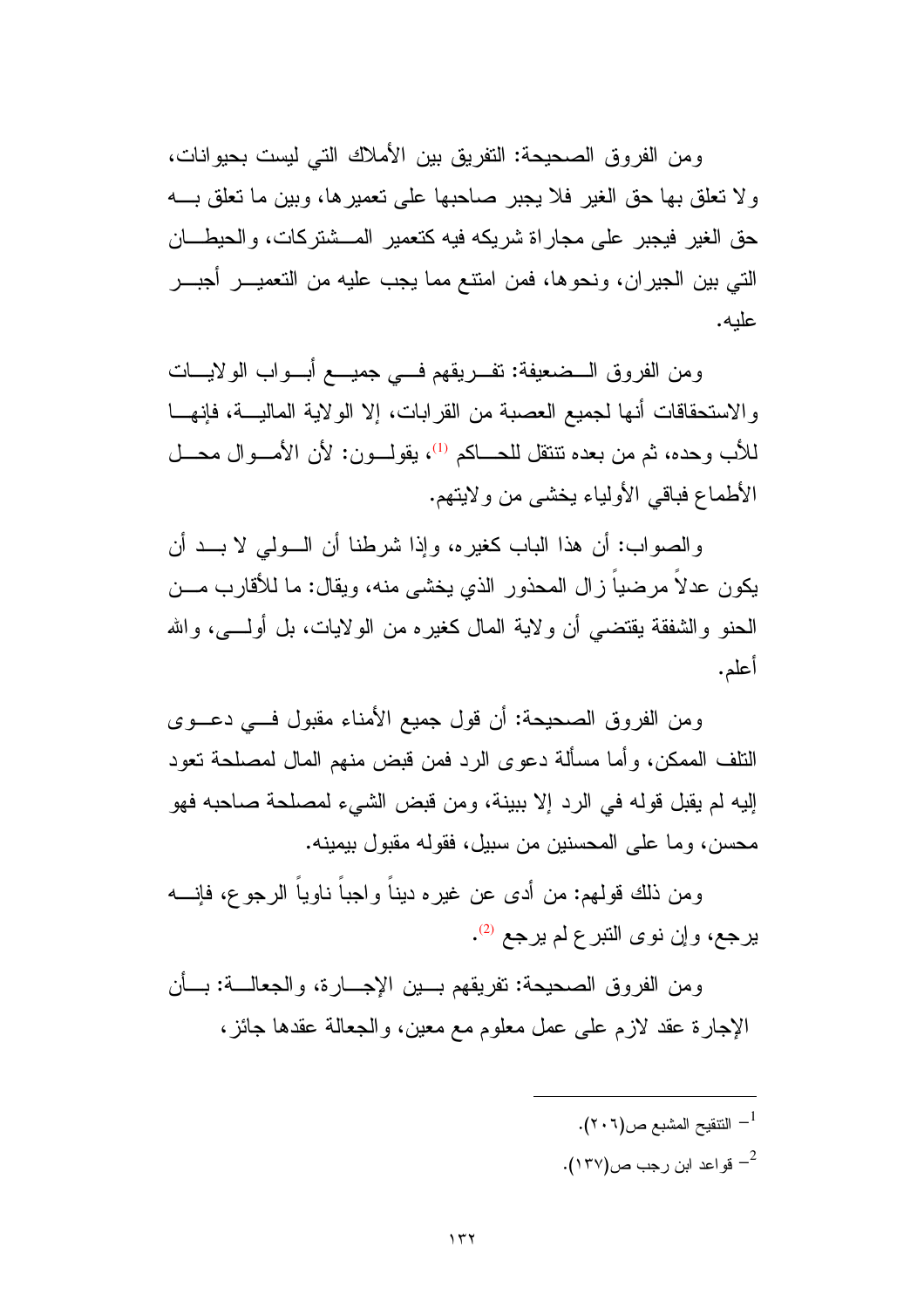والعمل قد يكون معلوماً وقد يكون مجهولاً، ونكون مع معين ومــــع غيــــر معين، وأيضا الجعالة أوسع من الإجارة، فتجوز على أعمال القـــرب دون الإجارة، ولا يستحق العوض في الجعالة حتى يعمل جميع العمـــل، وأمـــا الإجارة ففيها نفصيل إن كان المانع من جهة المؤجر فلا شيء له، وإن كان من جهة المستأجر فعليه كل الأجر ة، و إن كان بغير ذلك و جب من الأجـــر ة بقدر ما استوفى، والله أعلم <sup>(1)</sup>.

ومن الفروق الضعيفة: تفريق الأصحاب رحمهم الله بــــين الـــشفعة فتجب المبادرة بطلبها <sup>(2)</sup>، فإن تأخر بعد العلم ولو يسيراً بطلت، وأما بقيـــة الحقوق فلا يسقطها إلا ما يدل على إسقاطها من قول أو فعل. والــصواب: أن الشفعة كغيرها؛ لأن الشارع أثبتها للشفيع، وأجمع العلماء عليها، فــأي دليل يدل على سقوطها إلا رضي الشفيع بإسقاطها قولاً أو فعلاً، والأحاديث التي استدلوا بها كلها ضعيفة، لا تقوم بها حجة؛كالحديث الذي فيه: «الشفعة لمن و اثبها»<sup>(3)</sup> «الشفعة كحل العقال»<sup>(4)</sup>.فظاهر النصوص الصحيحة<sup>(5)</sup> عـــدم

منار السبيل ٦/١٥١١.

شرح الزركشي ١٩٣/٤.  $^{-2}$ 

قال في نصب الراية ١٧٦/٤: «غريب»، وفي الدراية (٨٩٣): «لم أجده، وإنمـــا ذكـــره عبـــد – الرزاق من قول شريح»، وفي التلخيص ٥٦/٣: «هذا الحديث ذكره القاضي أبـــو الطيـــب، وابـــن الصباغ، والماوردي هكذا بلا إسناد… إلخ، وذكره ابن حزم في المحلي ١٩/١٠، وجزم بأنه مكذوب موضوع».

<sup>4</sup>– أخرجه ابن ماجه في الشفعة، باب طلب الشفعة (٢٥٠٠) عن ابن عمر رضي الله عنهما. وفي الزوائد: «في إسناده محمد بن عبد الرحمن البيلماني، قال ابن عدي: كل ما يرويــــه البيلمــــاني فالبلاء فيه منه، وإذا روى عنه محمد بن الحارث فهما ضعيفان...». وذكره ابن أبي حاتم في العلل (١٤٣٤): بسند ابن ماجه، ونقل عن أبي زرعة أنــــه حـــديث منكـــر بضر ب عليه».

كحديث جابر رضـي الله عنـه قال: «قضـي رسول الله صلَّى الله عليه وسلَّم بالشفعة في كل ما لم  $^{-5}$ يقسم، فإذا وقعت الحدود، وصرفت الطرق فلا شفعة». أخرجه البخاري في البيو ع، باب بيع الأرض والدور ... (١٢٢٤).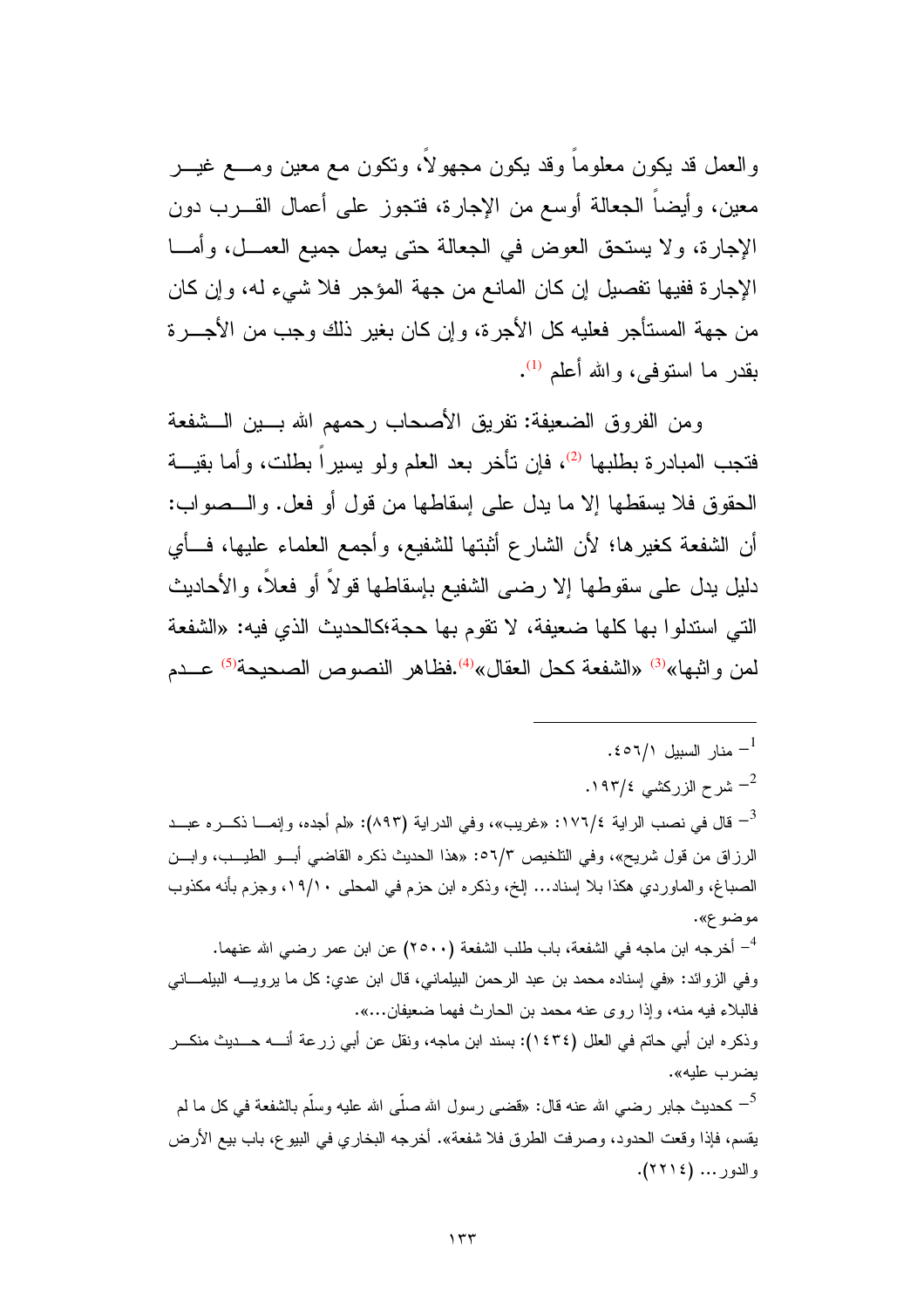اعتبار ما قالوه من وجوب المبادرة جدًا، نعم لا يضر الـــشريك المـــشتري بتأخير الاختيار ؛ كما لا يضر الشفيع بدفعه كدفع الصائل.

ومن الفروق الصحيحة: جعلهم اللقطة ثلاثة أقسام <sup>(1)</sup>:

ما لا يجوز التقاطه مطلقاً، كالذي يمتنع من صغار السباع كالإبــل ونحو ها.

وما يجوز النقاطه، ويملك في الحال وهو ما لا نتبعه همـــة أوســـاط الناس كالأشباء الطفيفة.

وما يجوز النقاطه بشرط نعريفه حولاً كاملاً، فإن لم يعــــرف ملكــــه الملتقط، وهو باقي المال.

ومن الفروق الصحيحة: قولهم: الولــد يتبـــع أبـــاه فـــى النـــسب، وأمه في الحرية أو الرق، وفي الدين خيرهما، وفي النجاسة وتحريم الأكل أخدشهما <sup>(2)</sup>.

و من الفر و ق: قو لهم الطفل قبل التمييز عند أمه، و بعد التمييز يخيّـــر الغلام ببن أبويه ونكون الأنثى عند أبيها، وبعد البلوغ يكون الغلام مستقلاً، والأنثى عند أبيها حتى يتسلمها زوجها، وهذا النقديم إذا كان المقــدم أهـــلا للحضانة، والله أعلم <sup>(3)</sup>.

ومن الفروق الــصحيحة: تفــريقهم بـــين الوكيـــل، فـــلا تـــشترط له العدالة؛ لأنه نائب لجائز التصرف وموكله براقبه فـــى أعمالـــه، وبـــين

> شرح الزركشبي ٣٢٨/٤ و ٣٤٨. منار السبيل ٢٧٧/٢. نيل المآرب ١٢٠/٢.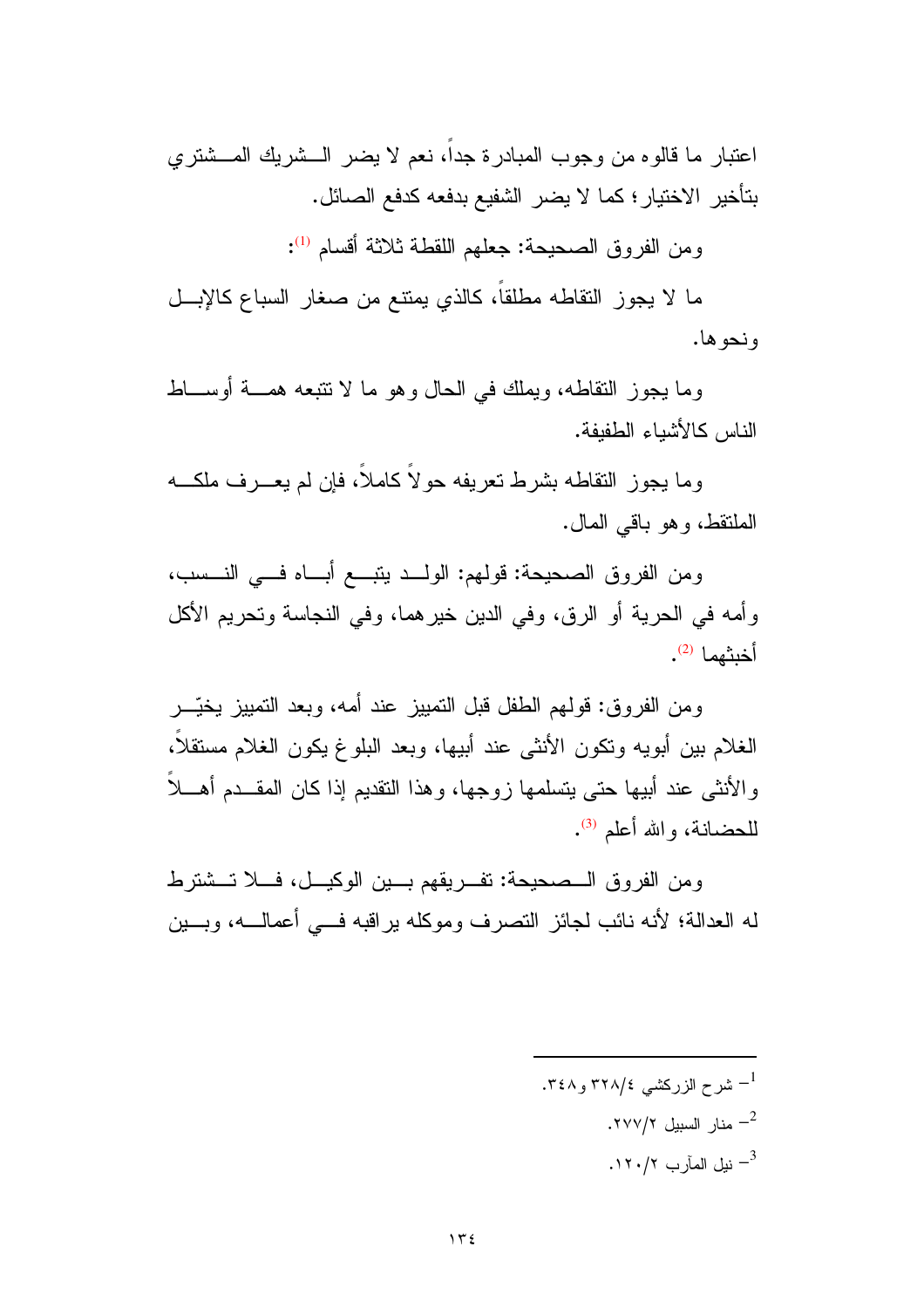الولبي لليتيم والمجنون، وناظر الوقف، فاشترطوا عدالته <sup>(1)</sup>؛ لأنها ولايـــة يجب فيها العمل بالأصلح.

ومن جهة أخرى فالوا: الوكيل لا يأكل إلا إن جعـــل لــــه الموكـــل، والولِّي على البِتيم لا يأكل إن كان غنياً، ويأكل الفقير الأقل من أجرة مثلـــه و عمله، وناظر الوقف بأكل بالمعروف ولو غنياً <sup>(2)</sup>.

و فريّقو ا في النفقة على الوقف بين الحيوان فتجب نفقته علـــي كـــل حال، إما من الجهة المعينة له أو في أجرته، أو يباع بعضه للنفقــة علـــي الباقي، وبين العقارات فلم يوجبوا عمارتها إلا مع شرط الوقف <sup>(3)</sup>، وقــال شيخ الإسلام في مثل هذا: تجب عمارة الوقف على حسب البطون <sup>(4)</sup>.

وفرَّقوا بين العقود الباطلة والفاسدة في بابين: باب الحـــج والعمــــرة فأوجبوا المضيي في الفاسد، ويقضيه بعد ذلك (5)، وفي باب النكاح فلا يصح إنكاح من نكاحها فاسد حتى يطلقها أو يفسخها للاختلاف فيه <sup>6)</sup>، و أما بقيسة الأبواب فجعلوا الباطل والفاسد واحداً، الكـــل لا يـــصـح ولا يفيـــد الملـــك و التصر ف.

وكذلك فرَّقوا في الفسوخ المنفق على إثباتها، فلا نحناج إلى حـــاكم والفسوخ المختلف فيها نحتاج إلسي حساكم، ليسزول النسزاع والاشستباه، والله أعلم (7).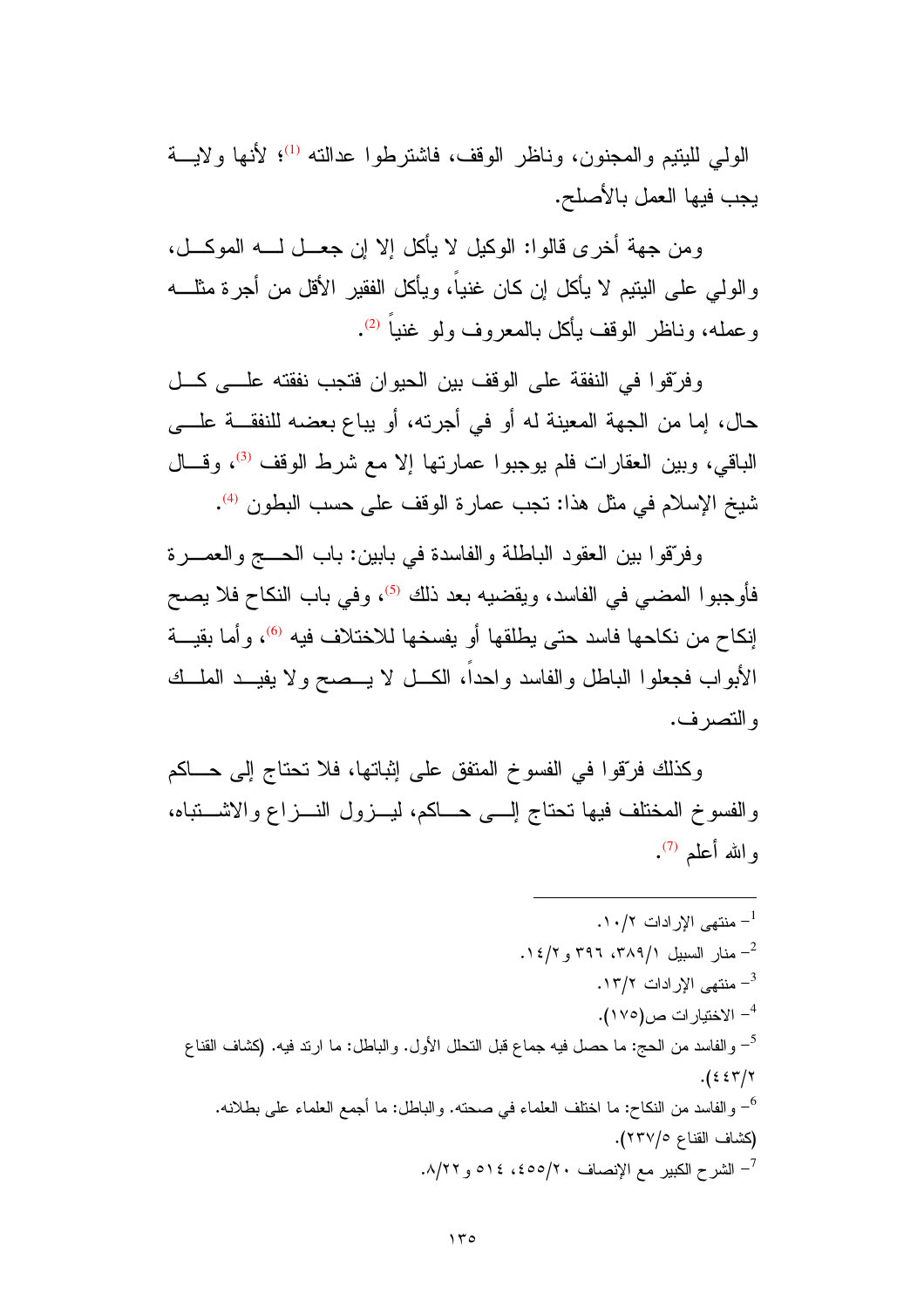و من الفر و ق الصـحيحـة: النفر بق بين القذف بـالز نـا، بـأنـه بو جب الـحد ثمانين جلدة؛ لكونه يقدح في العرض قدحا قد لا يتمكن المقذوف من إزالته، وبين القذف بما هو أعظم منه من الكفر ، واليهودية والنصر اينة بأنه بوجب النعز بر ؛ لكون المقذوف معر وفة حاله وبتمكن من نكذبب من ر ماه.

وكذلك النفريق بين رمي زوجته بالزنا إذا لم يقم أربعة شهداء، أنسه يدفع عنه الحد، أو النعزير لعانه؛ لأن ذلك دعوى مشوبة بإقرار على نفسه، لكون الضرر الأكبر عائدًا عليه، وبين رمي غيرها فلا ينفع فيه اللعان.

ومن الفروق الصحيحة: النفريق بين الذبائح والصبود بنوسيع طرق حلها، لعدم القدرة عليها، ولهذا حلت بإصابتها في أي موضع مـــن بـــدنها، وبصيدها بالطيور والكلاب والفهود المعلمة بشروطها، واعتبر هذا المعنسي في الحيوانات الأهلية إذا نفرت وصارت كالوحشية صـــار لهــا حكمهــا، وعكسها الوحشية إذا كانت مقدوراً عليها لم نحل إلا بالذبح في محل الـــذبح كالأهلية ر عاية للقدر ة و عدمها، و الله أعلم.

ومن الفروق بين المفتى والقاضـــي: أن القاضــــي بيــــين الأحكــــام الشرعية، ويلزم بها.

والمفتى بيبن فقط، والمفتى يفتى في المسائل المنتازع فيهــا وفـــي غبر ها، ولنفسه ولغبر ه.

والقاضبي لا يقضبي إلا لفصل النزاع، ولا يقضبي لنفسه ولا لمسن لا نقبل شهادته له، والقاضبي لا يقضبي بعلمه إلا فيما أقر به في مجلس الحكم، وفي عدالة الشهود وفسقهم، والمفتي بخلاف ذلك، وحكم القاضــــي يرفـــع الخلاف وإفتاء المفتى لا يفيد رفع الخلاف.

ومن الفروق الصحيحة: الفرق بسين قسسة التراضيبي، وقسسة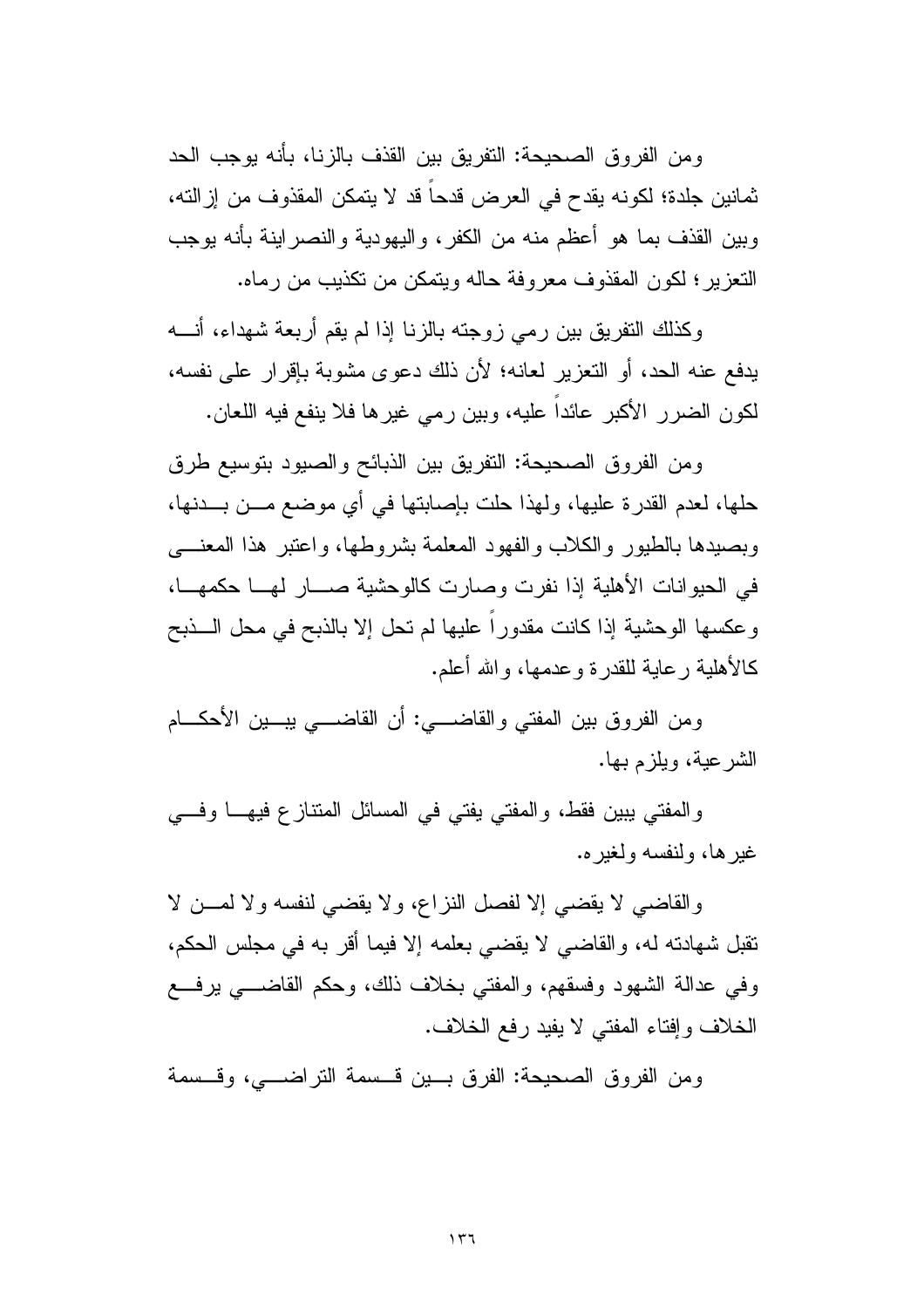الإجبار، وأن ما لا ضرر فيه ولا رد عوض يجبر الشريك إذا امتنع مـــن القسمة، وأما ما فيه ضرر أو رد عوض فلا يجبر الممنتع، ولكن الـــضرر يز ال بالبيع أو التأخير ، أو المهايأة.

ومن الفروق الصحيحة بين البيع والإجارة: أن البيـــع واقــــع علــــي الأعيان بمنافعها، والإجارة على المنافع، ولا يصح بيـــع الـحـــر، ولا بيـــع الوقف من غير ضرورة، والإجارة بخلاف ذلك، والبيع بدخله الربسا ربسا الفضل، والإجارة لا يدخلها الربا فيصح استئجار حلى الــذهب أو الفــضة بمثله أو أقل أو أكثر بإجارة مقبوضة، أو غير مقبوضة.

ومن الفروق عند الأصحاب رحمهم [الله] <sup>(1)</sup>: بـــين إيقــــاع طلقتـــين فأكثر بين المدخول بها وغير المدخول بها <sup>(2)</sup>، أن العـــدد إذا وقـــع دفعـــة واحدة، أو في دفعات مرتبط بعضها ببعض أنه يقع العدد المذكور عليهمــا، و إذا كان بخلاف ذلك وقع بالمدخول بها العبيدد المسذكور ، وبانست غيسر المدخول بها بالطلقة الأولى، وصادفتها الطلقات الأخر، وقد بانت فلم يقعن عليها، والألفاظ المتعددة النبي ذكروها كلها ندخل نحت هذا الضابط.

ومن الفروق المهمة: نفع النأويلات في الأيمان، وعدم نفعها فساتفقوا على نفعها للمظلوم والمحتاج إليها، وعلى عدم نفعها للظالم، واختلفوا فسي نفعها لغير الظالم الذي لا يحتاج إليها فالمشهور عند الأصحاب <sup>(3</sup> نفعها.

وعند شيخ الإسلام لا نتفعه في هذه الحال لأنها تسشبه التــدليس (4)، ونوهم الكذب ونسيء ظنون الناس بصاحبها، والله أعلم.

> ما بين المعقو فتين زيادة على الأصل.  $^{-1}$ - العدة شرح العمدة ص $(\mathfrak{z} \mathfrak{z}) \mathfrak{z}$  .  $(\mathfrak{z} \mathfrak{z} \mathfrak{z})$ .^\/۲۳ الشرح الكبير مع الإنصاف  $^{-3}$ <sup>4</sup>– الاختيار ات ص(٣٢٨).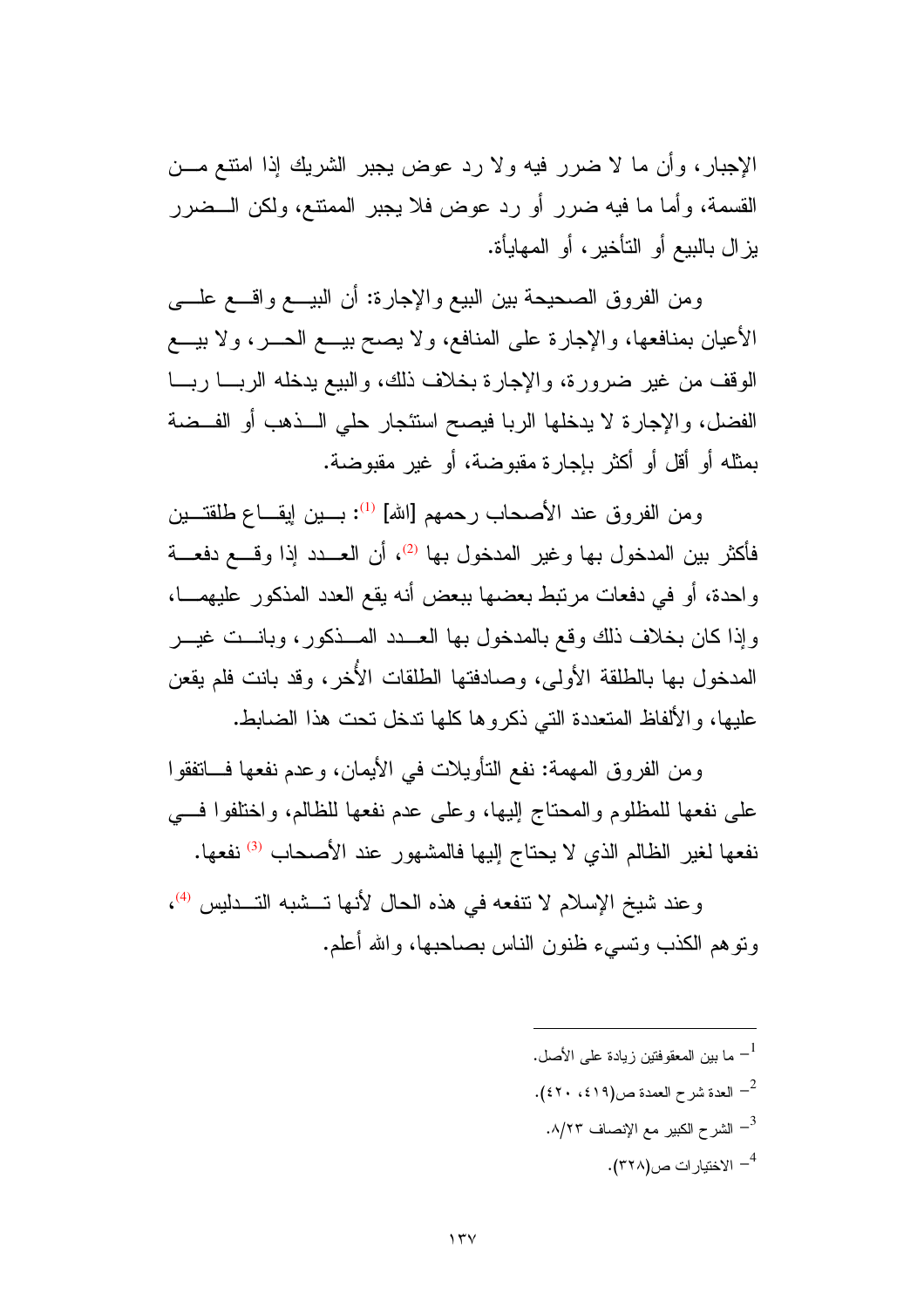ومن الفروق الصحيحة: النفريق بين من لــــه حـــق ســـببه ظــــاهر كالضبف، والزوجة للنفقة، فله أن يأخذ من مال صــــاحبه إذا امتنــــع مــــن الواجب؛ لأنه لا ينسب إلى خيانة، وبين ما إذا كان السبب غير ظاهر، فلا بجل له الأخذ من ماله؛ لأنه بنسب الى الخيانة.

ومن الفروق الصحيحة: إسقاط الصلاة والصيام، والحج عن غيـــر المكلف من الصغير والمجنون؛ لعدم النكليف الذي هو شرط للنكاليف النبي هذه العبادات أمها، وإيجاب الزكاة عليهم، وكذا الكفارات؛ لأنها من الحقوق المالية التي يستوى فيها من له قدر ة مالية من مكلف و غير ه.

ويشبه هذا إيجاب الضمان على المكلفين وغير المكلفين في إتلافات النفوس والأموال؛ لربط الحكم بسببه الموجب للضمان.

ومن الفروق الصحيحة: أن القدرة على النكسب غني يمنع صــــاحبه أخذ الزكاة لحاجته، ويوجب عليه فيه قضاء الدين والنفقات الواجبــة؛ لأن الواجب قد نقرر عليه ولا سبيل إلى أدائه إلا بالاكتساب المقــدور عليـــه، وليس ذلك بغني يوجب الحج؛ لأنه مما لا يتم الوجوب إلا به، والأول ممـــا لا يتم الواجب إلا به ففرق بين الأمرين.

و من الفر و ق الصحيحة: أن العبد المملوك إذا كان للتجار ة تجب فيه زكاة الفطر وزكاة المال؛ لوجود السببين الملك والنجسارة، والسذى لغيسر النجار ة تجب فبه زكاة الفطر وحدها؛ لانفر اد سبب الملك وحده، وهكذا كل حكم له سببان فأكثر مستقلان إذا وجدا نرنب عليهما مقتضاهما، وإذا انفرد أحدهما نرنب عليه حكمه، كالذي يوجد فيه سببان فأكثر من الأسباب التـــي يستحق بها الأخذ من الزكوات، أو الوقوف، أو الوصايا، أو يجب عليه في كل منهما واجب، والله أعلم.

ومن الفروق عند الأصحاب في مـــسائل الاشــــتباه: فتــــارة أمــــروه باجتناب الجميع، كما إذا اشتبه ماء نجس بطهور، أو مـــاء مبـــاح بمحــــرم للطهار ة.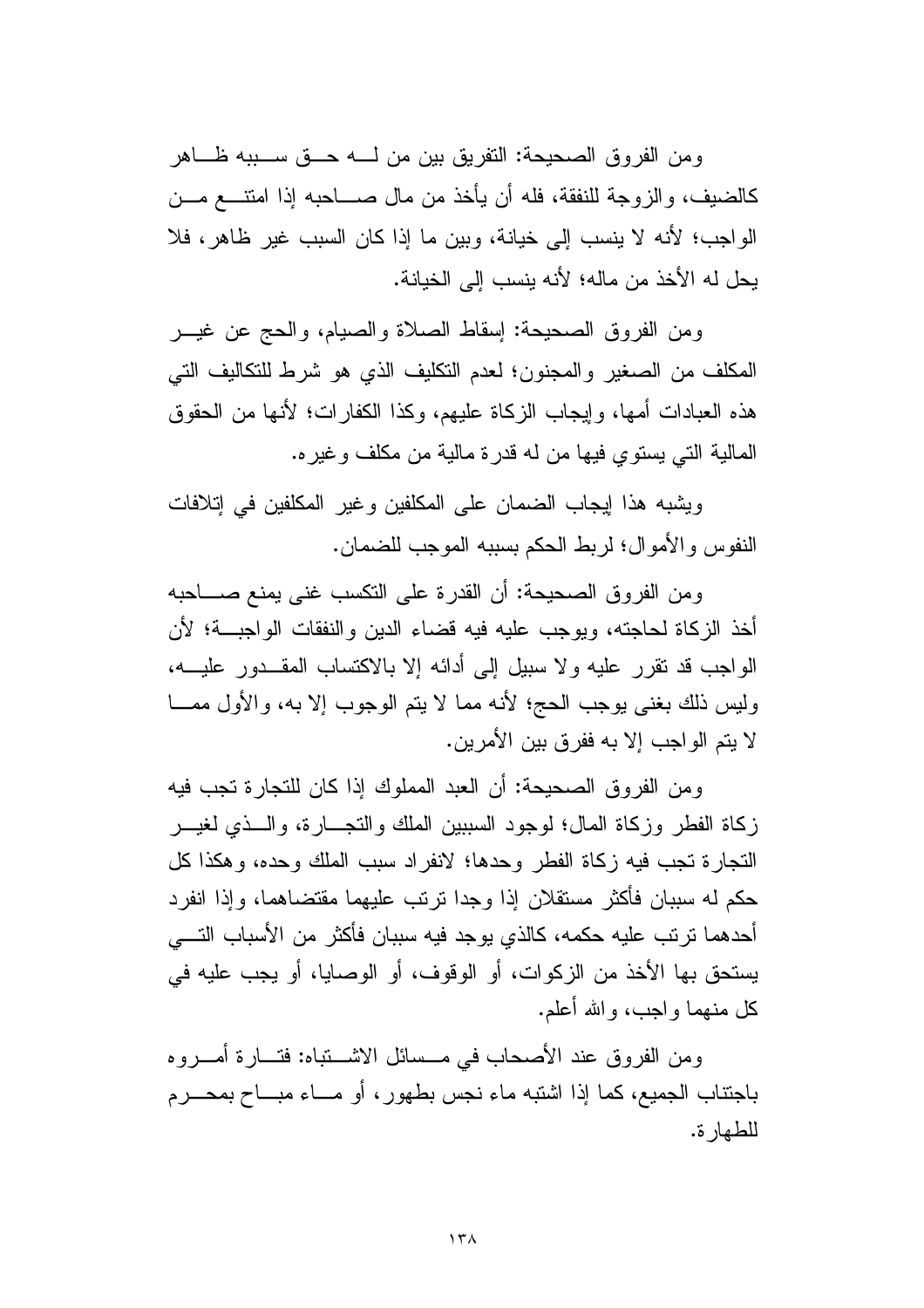ونارة أمروه بالنحري ونرجيح ما يظنه مباحاً كما إذا اشتبه الماءان المذكوران عند الاضطرار إلى الشرب، وكما إذا اشـــتبهت القبلـــة علــــي المسافر وحده.

وتارة أمروه بسلوك طريق الاحتياط في الثياب المشتبه نجـــسها، أو مجر مها يطاهر ها، أو مباحها (1).

و اختار الشيخ <sup>(2)</sup> فيها النحري وإذا اشتبه على المصلي وشك في عدد الركعات، أو الطوافات أو نحوها، بنبي علي الأقل وهو اليقـــين، ولــــو غلب على ظنه الأكثر خلافاً لشيخ الإسلام <sup>(3)</sup>، فإنه يبني عنده على غالـــب فلذه

و إذا اشتبه على الإنسان كم ترك من صلاة، أو صبام و اجب فعليـــه الاحتياط، وأن يبرئ ذمته فيؤدي ما به يتقين براءتها، لأنه واجب مـــستقر عليه، فلا يخرج من العهدة إلا بيقين بخلاف الأمور التي يشتبه على العبد، هل وجبت عليه أم لا؟ فالأصل: عدم الوجوب، ولو ســـلك العبـــد طريـــق الاحتياط كان حسنا.

وإذا اشتبه هل طلق أو لا؟ أو هل طلق واحدة، أو أكثر؟ بنبي علــــي العصمة، وأنه لم يطلق إذا شك في نفس الطلاق، وعلى الأقل إذا شك في العدد، وعلى عدم وجود الشرط الذي علق عليه إذا شك في وجـــوده؛ لأن الأصل في ذلك كله ثبوت الزوجية حتى يوجــد يقـــين يزيلهـــا، أو يزيـــل بعضها، وكثير من المشتبهات نعود إلى القاعدة المشهورة، وهي: الأصـــل بقاء ما كان علمي ما كان، و أنه لا يرفع الشك و اليقين.

> - ينظر: المغنى ٨٢/١ و ٨٥، ودليل الطالب مع شرحه نيل المأرب ٧/١، ٤١. .\vv/\ الإنصاف  $^{-2}$ مجموع الفتاوى ٢٣/٥ ـــ ١٦.  $\sim$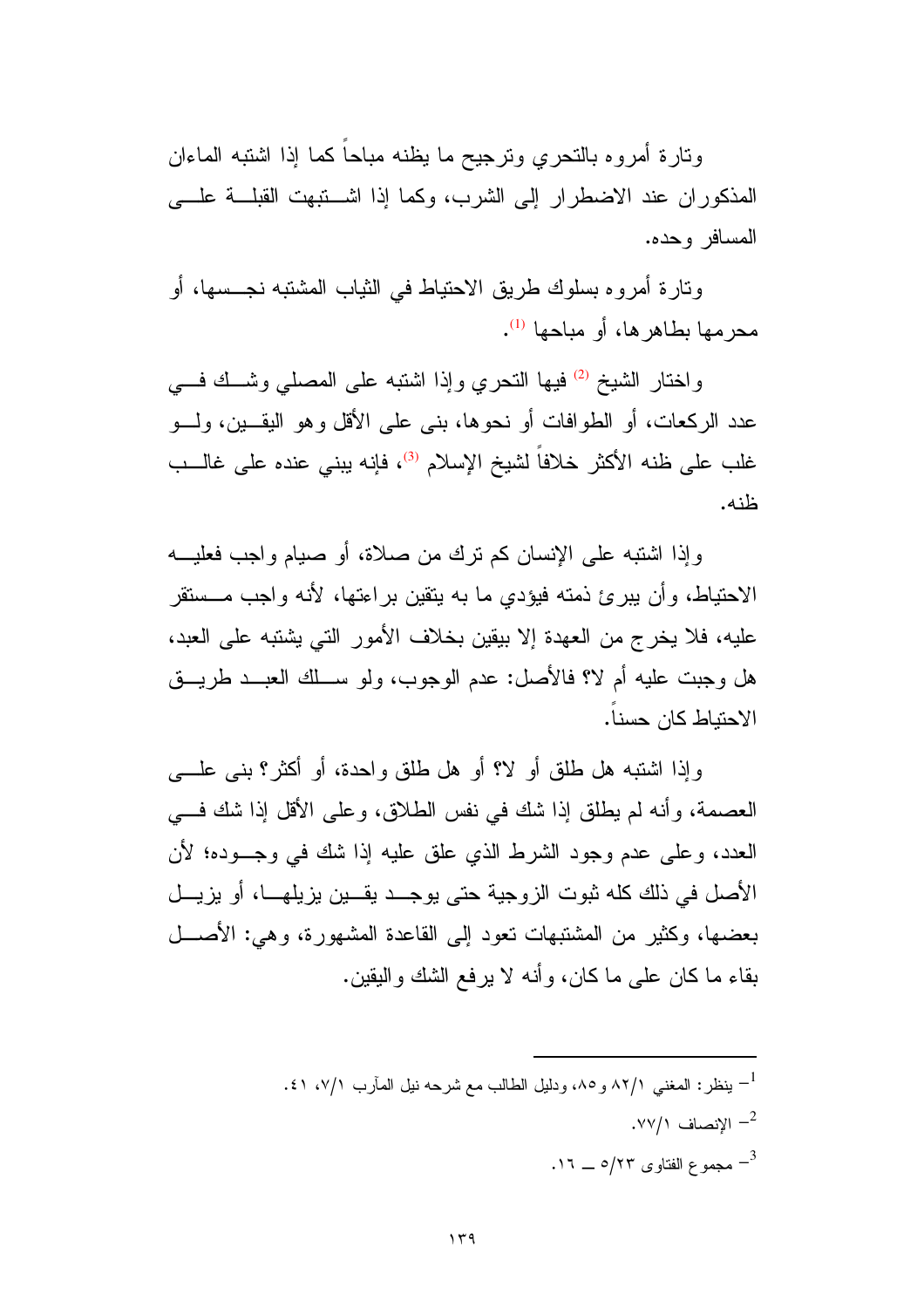وإذا اشتبهت أخته بأجنبيات وجب الكف عن الجميـــع، وكــذلك إذا اشتبهت ميتة بمذكاة، ما لم يبلغ مبلغا يضمحل معه المحرم، كاشتباه أختـــه ونحوها بأهل بلد، ومينة بذبائح المصر ، فإن المحرم هنا يتلاشى.

وإذا اختلط المال الحلال بالحرام على وجه لا يتيمز فقيل: يجتنب الجميع و هو ضعيف <sup>(1)</sup>.

وقيل: يخرج مقدار الحرام منه، ويحتاط إن شك في كثرته ويطيب له الباقي، وهو الصواب فإن هذا النوع خبثــه لمكـــسبه، واشــــتباه الميتـــة بالمذكاة الحرام خبثه لذاته، وبين الأمرين فرقٌ ظاهر .

ومن الاشتباه: الاشتباه في مقدار ما للشركاء من المسال المسشترك، فمتني تعذر معرفة ما لكل منهم قسم بينهم بعددهم، وكذلك إذا اعترى المال المشترك زيادة أو نقص، ولم ندرٍ أي الأموال التي نزاد أو نقص كان ذلك على نسبة الأملاك.

وإذا اشتبه علينا مصرف المستحقين لريع الوقف ونحوه قسم بالسوية بين المستحقين، إلا إذا كان عادة وعرف جار، فإنه يجري على مـــا هـــو عليه؛ لأن الأصل أنه موافق لشرط الواقف.

وإذا اشتبه الولد وادعاه اثنان فأكثر ولم يحــصل تــــرجيح بفــــراش ونحوه، عرض معهم على القافة، فمن ألحقته القافة به لحقــه وإن ألحقتــه بالجميع لحقهم.

وإذا علم أن العين لأحد اثنين ولا مرجح لواحد منهما أقرع بينهمـــا، فمن خرجت له القرعة كان له، وكـــذلك لـــو طلـــق لِحـــدي زوجتيـــه أو أعتق أحد عبديه واشتبه عليه أخرج المسشتبه بالقرعــة، والقرعـــة لهـــا

ينظر : الشرح الكبير مع الإنصاف ٢١٠/٢٧.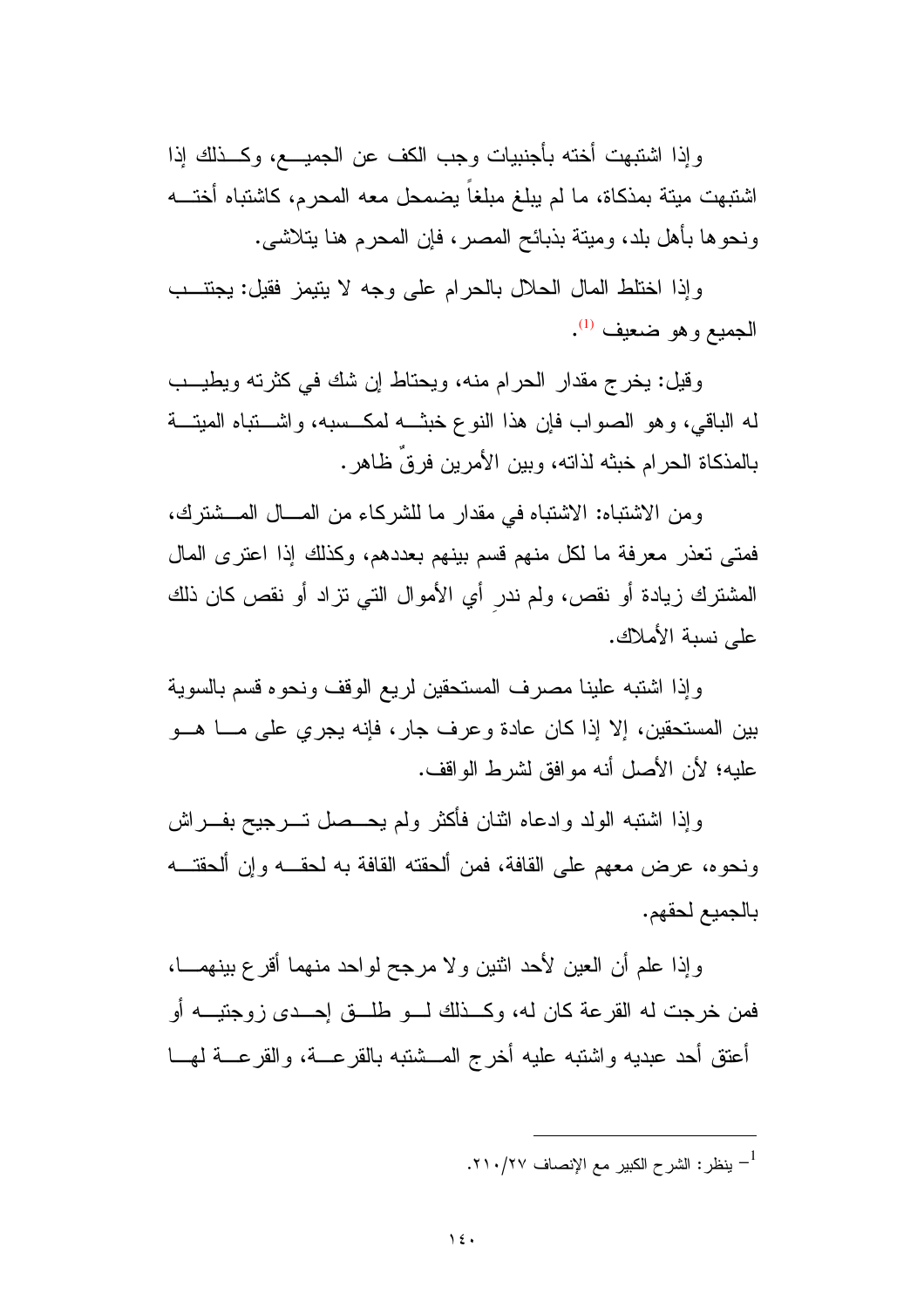مدخل كبير في كثير من المشتبهات، والمطلقات، والمعتقين، والإقـــرارات التي لم يتضح الترجيح لأحدها على الآخر، وكل هذا من العــدل الــذي لا يمكن غير ِه، فالأشياء التي علم استحقاق الكل فيها طريقها القسمة كما تقدم، والأشياء النبي علم أنها لأحدهم دون الآخر، أو واقعة على أحد الشيئين دون الأخر طريقها القرعة، وصور الاشتباه كثيرة نبّهنا على أصولها، وصـــور منها، والله أعلم.

ومن الفروق الصحيحة: أن من صلى في ثوب حرير ، أو ذهب، أو فضة من الرجال لم تصح صلاته، ومن صلى في عمامة حرير حرم عليه وصحت صلاته.

ومن توضأ بماء مغصوب لم يصح وضوءه، ومن نوضأ في إنساء محرم صح وضوؤه مع التحريم.

ومن فعل محرماً في صلاته، فإن كـــان مـــن مــبطلات الــصلاة المعروفة فسدت صلاته، وإن كان من المحرمات الأخر صـــحت، وكـــذلك الصيام إذا فعل مفطراً فسد صيامه، وإذا فعل محرماً غير المفطرات صـــح صيامه مع التحريم، وهذه المسائل مرجعها إلى أن التحريم إذا عـــاد إلــــي نفس العبادة أو شرطها أخل بها وفسدت، وإذا عاد إلى أمر خــــار ج عنهــــا صحت، و الله أعلم.

ومن الفروق الصحيحة: النفريق بسين سسترة المسصلي، وسسترة المتخلَّبي، وسنر ة الجار : أن سنر ة المصلِّبي يكفي فيها ولو عصبي أو خطـــا يخطه بين يديه.

وسترة المتخلَّى لا بد أن تستر أسافله عورته وما بتبعها.

وأما سنزة الجار، فلا بد أن نمنع المشارفة وهي على الأعلى مـــن الجارين، فإن استويا اشتركا.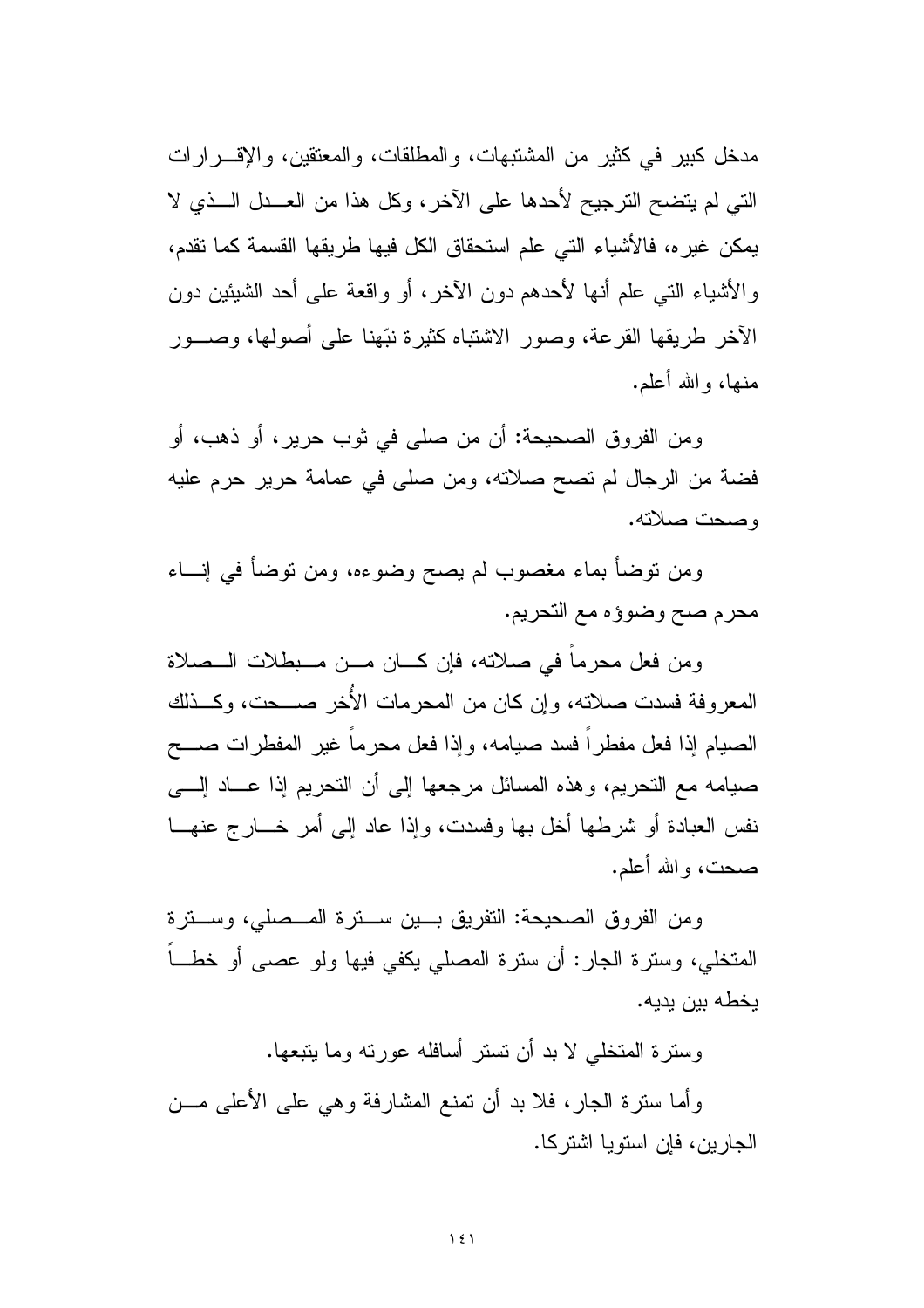وفرقوا بين الخارج من بدن الإنسان: أن البول والغــائط نجــس لا يعفي عن قليله، والدم والقيح والصديد، والقيء نـجس يعفي عن يسيره، وما  $^{(1)}$  سوي ذلك فهو طاهر

ومن جهة أخرى الخارج من السببلين نساقض للوضب ء مطلقـــاً، والخارج الكثير النجس غيرهما ناقض أيضاً دون اليسير، وما سوى ذلــك فغير ناقض <sup>(2)</sup>.

وفسموا شعور بدن الإنسان إلىي ثلاثة أقسام:

قسم تحرم إزالته وهو شعر اللحية، وشعر رأس الأنثى مـــن غيـــر ضرورة، وشعر الحاجب وأهداب العينين.

> وقسم بشرع إزالته وهو شعر الشارب، والإبط، والعانة. وقسم بباح، وهو باقي الشعور <sup>(3)</sup>.

وفرّقوا ببين مس المرأة بشهوة وبغير شهوة فنقضوا بالأول الوضوء، وحرموا ذلك على الصائم، وعلى المحرم بحج أو عمرة، بخـــلاف المـــس بغير شهوة، وكذلك يحرم مس غير الزوجة والسرية لشهوة <sup>(4)</sup>.

وفرقوا بين الخارج من الذكر ، منه نجس لا يعفه عـــن يـــسير ه، ويوجب غسله، ونقض الوضوء به وهو البول.

ومنه نجس ينقض الوضوء ويوجب غسله، وغسل الذكر والأنثيــين منه وهو المذي، ومنه طاهر يوجب الغسل وهو المني (5).

- مذار السبیل ۳۲۰، ۲۳۷).  

$$
- \underbrace{\hspace{1cm}}^2
$$
  

$$
- \underbrace{\hspace{1cm}}^2
$$
  

$$
-\underbrace{\hspace{1cm}}^2
$$
  

$$
-\underbrace{\hspace{1cm}}^2
$$
  

$$
-\underbrace{\hspace{1cm}}^3
$$
  

$$
-\underbrace{\hspace{1cm}}^3
$$
  

$$
-\underbrace{\hspace{1cm}}^4
$$
  

$$
-\underbrace{\hspace{1cm}}^4
$$
  

$$
-\underbrace{\hspace{1cm}}^5
$$
  

$$
-\underbrace{\hspace{1cm}}^5
$$
  

$$
-\underbrace{\hspace{1cm}}^5
$$
  

$$
-\underbrace{\hspace{1cm}}^5
$$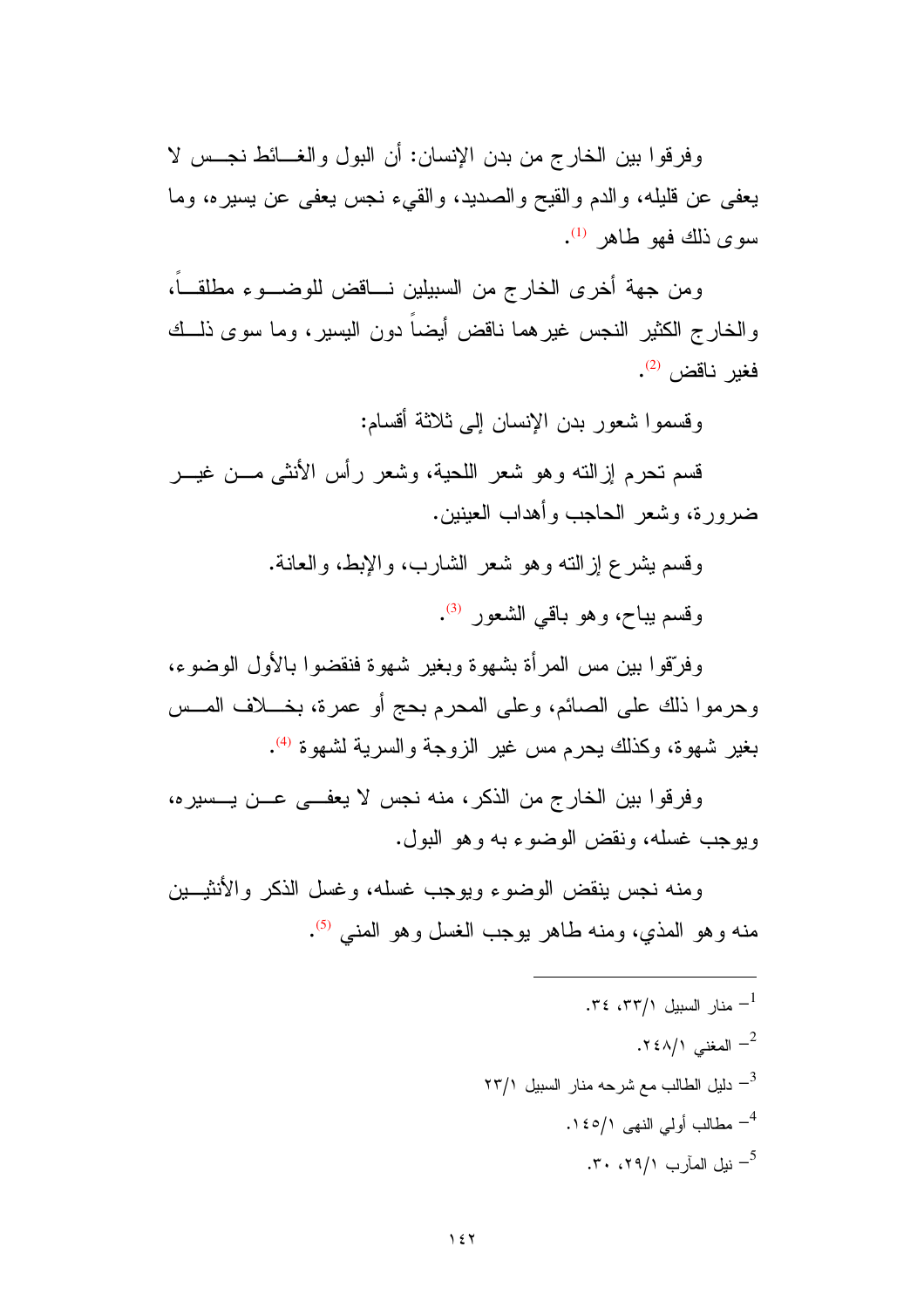وفرقوا بين نجاسة البدن، فأوجبوا لها النيمم عند تعذر غــسلها دون نجاسة الثوب والبقعة، فليس عنهما نيمم <sup>(1)</sup>.

والصحيح: اختيار شيخ الإسلام <sup>(2)</sup> أن النجاسات كلها لا نيمم عنها، وإنما بِتِيمِم عن الأحداث لاستواء النجاسات في عــدم ورود الــنص بهــا، وقياس بعضها على الحدث دون بعض فيه نظر ، وإنمـــا الواجـــب إز الــــة النجاسة والبعد عنها بحسب الإمكان، فإذا فعل ذلك فعبادته صـــحيحة، والله أعلم.

وفرقوا بين تطهير الخمرة إذا انقلبت خلًّا، والعلقة إذا صارت حيواناً طاهراً، والماء المتغير بالنجاسة إذا زال نغيره، أنها نطهر بالاستحالة مـــن الخبث إلى الطيب دون غيرها <sup>(3</sup>)، وشيخ الإسلام يعمم ذلك في كل شـــيء استحال من الخبث إلى الطيب أنه يطهر <sup>(4)</sup>، و الله أعلم.

ومن الفروق الصحيحة: أن الجنين له ثلاثة أحكام:

١ \_ حكم يتعلق بنفخ الروح فيه، وهو السقط الذي لا يصلبي عليـــه حتى بتم له أربعة أشهر، لأنه ابندأ نفخ الروح، ومثل ذلك العقيقة؛ لأنه قبل ذلك جماد.

٢ \_ وحكم يتعلق به إذا ولد حياً حياة صحيحة، وهو الميراث وملك المال في وصبة ووقف ونحوها.

٣ ـــــوبقية الأحكام كالنفاس، والعدة، والاستبراء، وما نصير به أمة أم ولد ونحوها نتعلق بتخليقه ولو خلقة خفية، والله أعلم.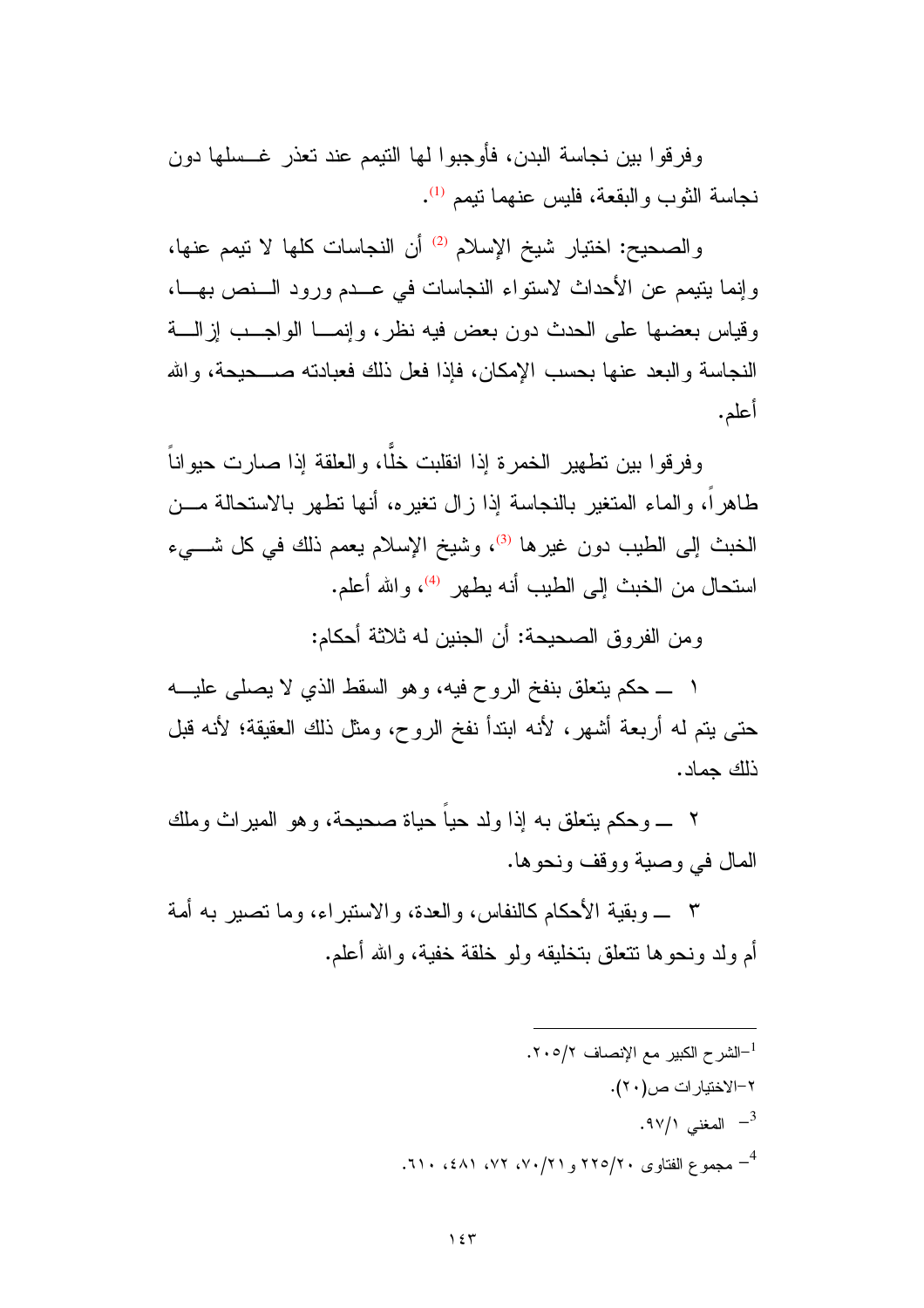ومن الفروق المصحيحة: أن تـصوير ذوات الأرواح لا يحــل، وتصوير الأشجار والقصور ، والمراكب ونحوها جائز .

وفرقوا بين المشهود عليه بين ما يقبـــل فيــــه رجــــلان، أو رجـــل و امر أتان، أو رجل ويمين كـالأمو ال، ونحو ها.

وبين ما يقبل فيه رجلان فأكثر كالقصاص والحدود غير الزنا.

وبين ما يقبل فيه ثلاثة رجال، وهي من ادعى الفقر بعد الغني ليأخذ من الزكاة، وبين ما لا يقبل فيه إلا أربعة، وهو الزنا وبين ما يقبــل فيـــه الواحد من رجل أو امرأة وهو شهر رمضان، وإخبار الديانات والفتـــاوى، وبين ما نقبل فيه شهادة امرأة واحدة، وهو ما لا يطَّلـــع عليـــه إلا النـــساء غاليا.

وبين ما يقبل فيه قول طبيب واحد أو بيطار واحد، وهو داء الآدمى و الدو اب، ونحو ها. وذلك بحسب الآثار الواردة في هذا البساب، وبحسب الحكم المتر تبة على ذلك التحديد، و الله أعلم <sup>(1)</sup>.

ومن الفروق الصحيحة في أوقات النهي عن النوافل كلها: إلا ســـنَّة الفجر قبلها، وإعادة جماعة أقيمت، وركعتبي الطواف، وســـنَّة الظهـــر إذا جمع، وإذا دخل المسجد، والإمام يخطب، وصلاة الجنازة ولو نافلة.

واختلف في ذوات الأسباب، فمنهم من منعها وهو المسشهور فسي المذهب <sup>(2)</sup>، ومنهم من أجازها <sup>(3)</sup>.

ومن الفروق الصحيحة: أن الأرض والأماكن كلها يصلي فيهـــا، إلا المقبــــرة، والحمـــــام، وأعطــــان الإبــــل <sup>(4)</sup>، والنجــــسة، والمغــــصوبة،

> نيل المآرب ١٩١/٢. العدة شرح العمدة ص $^{-2}$ وهو اختيار شيخ الإسلام. (الاختيارات ص٦٦).  $^{-3}$ <sup>4</sup>– المذهب: أن أعطان الإبل: الأماكن التي تقيم بها، وتأوى إليها.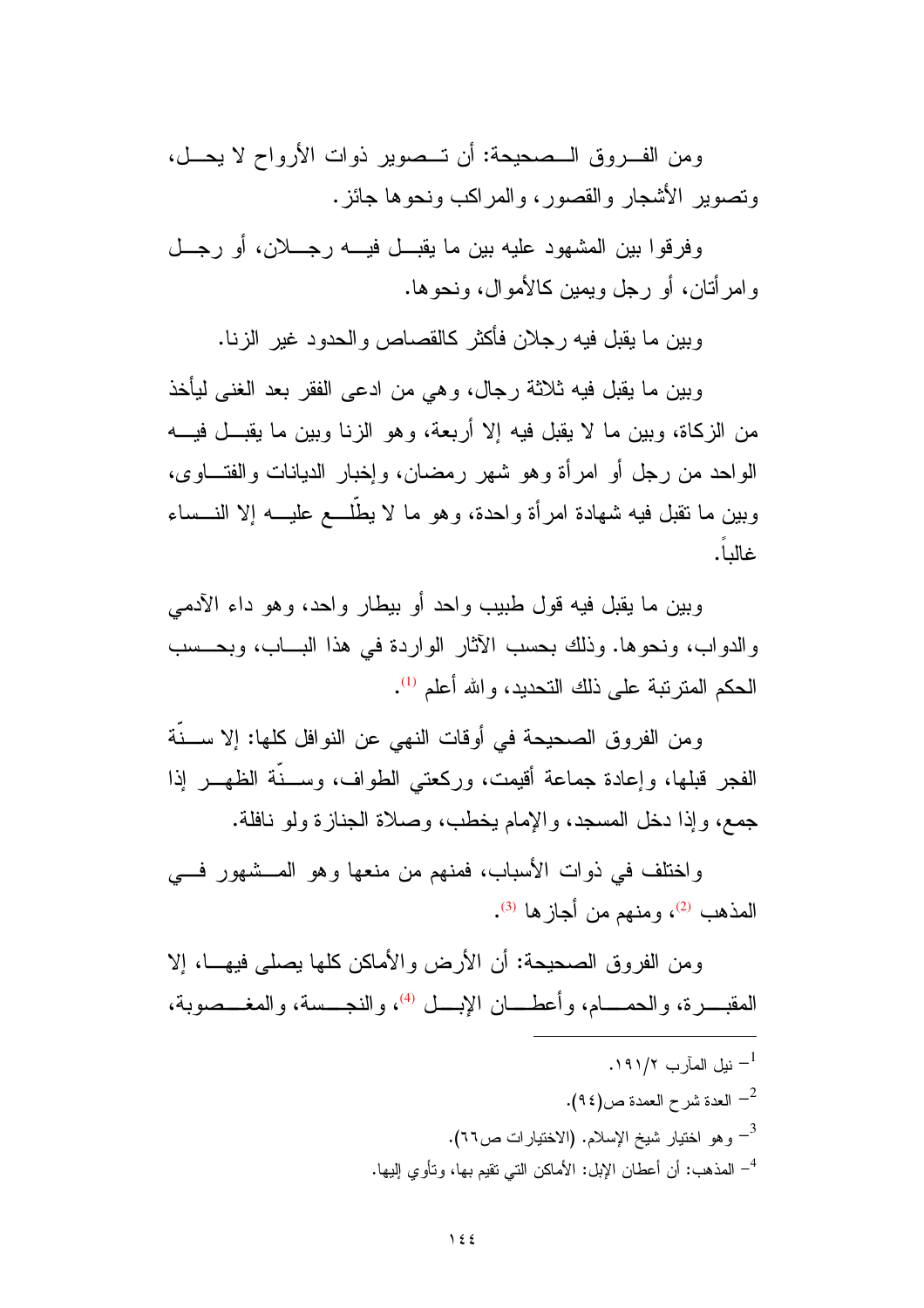والحش، وزادوا في المشهور من مــذهب الإمــام أحمــد (1): المزبلــة، والمجزرة، وقارعة الطريق، وأسطحتها، والفرض فـــي جـــوف الكعبـــة. والقول الأخر أقرب إلى الصواب وهو الذي ندل عليه الأدلة الصحيحة أنها نصح فيها <sup>(2)</sup>.

وفرّق الأصحاب بين الإقامة التي تقطع أحكام السفر للمسافر بسين من ينوي الإقامة الجازمة في موضع أكثر من أربعة أيام فتتقطع في حقــه رخص السفر، وبين من ينوي أقـــل، أو لا يـــدري المـــدة فيتـــرخص <sup>(3)</sup>. والصواب: القول الأخر: أنه ما دام مسافراً فإنه بتــــرخص حتــــى بنقطــــع سفره؛ لأنه ليس لنا مرتبة ثالثة لا مقيم ولا مسافر، بل الناس إما مقيم فـــلا يترخص، أو مسافر فيترخص، وإثبات قسم ثالث لا دليل عليه.

ومن الفروق الصحيحة: أن المواشي من الأنعام الثمانية ثلاثة أقسام:

١ \_ قسم فيه زكاة ماشية إذا بلغ نصابه الشرعي، وهـــي: المُعَــدَّة للدر والنسل والتسمين.

٢ ـــــ وفسم فيه زكاة عروض، وهي: المُعدَّة للنجارة والبيع والشراء فتعتبر قيمتها.

٣ \_ وقسم لا زكاة فيه وهـ ي: مــا عــدا ذلــك كالمُعــدّة للعمــل و الاستعمال.

ونظير هذا النقسيم العقارات مـــن البيوت والدكاكـــين والمسقفات

=وقيل: المواضع التي تصدر إليها بعد أن نرد الماء. وفيل: المواضع التي قرب النهر، فتناخ فيه الإبل حتى نرد الماء. (شرح العمدة ٤٦٥/٢، وشرح الزركشي ٢٤/٢، والفروع ٣٧١/١). . المبدء ١/٥٥. <sup>2</sup>– الكافى ١٣٩/١، وشرح العمدة ٤٤٣/٢، والإنصاف ٤٨٩/١. . المعنى ١٣٢/٢، ومجموع الفتاوى ١٨/٢٤، ١٣٧، ١٤٠.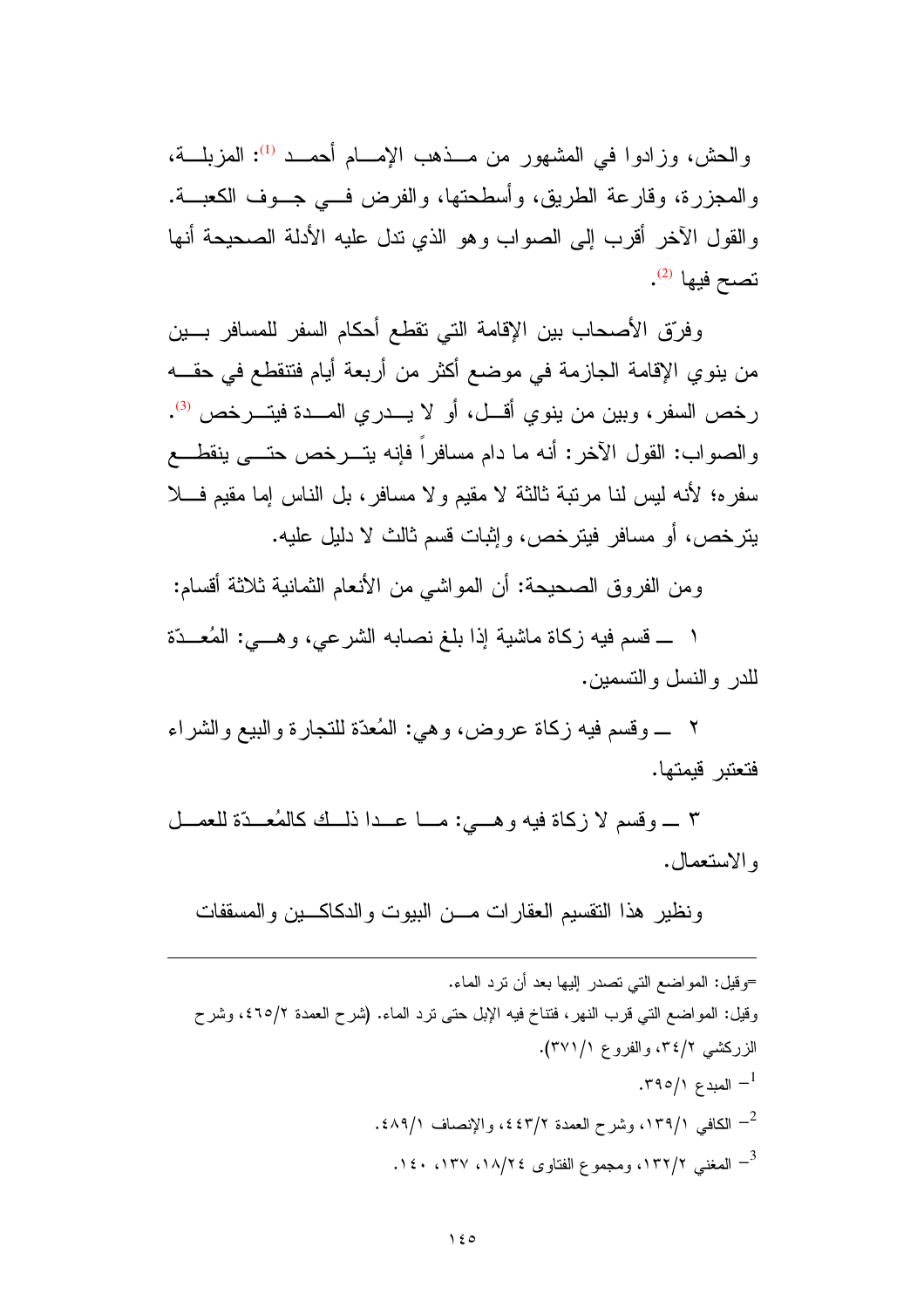ونحوها، وكذلك الأثل ونحوه ما أعد منها للبيـــع والـــشراء، ففيـــه زكـــاة عروض يقوم إذا حال الحول فيزكـــي عـــن قيمتــــه. ومــــا أعـــد للكــــري والاستغلال، فالزكاة في فعله يضمه المزكي إلى مـــا عنـــده مـــن أمـــوال النجارة، وما أعد للسكني والاستعمال، فلا زكاة في عينه ولا فعله.

ومن الفروق الصحيحة: أن المال الزكوى خمسة أقسام:

١ ــــ قسم يجب فيه ربع العشر ، و هو النقدان، و عر و ض النجار ة.

٢ \_ وقسم يجب فيه نصف العشر ، و هو الحبوب و الثمار المسدخر ة التي تسقى بمؤنة.

٣ \_ وقسم يجب فيه العشر، وهو الذي يسقى بلا مؤنة.

٤ \_\_ و قسم بجب فيه الخمس و هو الركاز ألحق بالزكاة الحاقاً.

0 ـ وقسم الواجب فيه مقدر شرعا لا مشاعا، وهو المواشي وقــد فصلت أنصباؤها.

ومن الفروق الصحيحة: استعمال الذهب والفضة على ثلاثة أقسام:

١ \_ قسم يحرم على الذكور والإنساث، وهـــي الأوانــــي، والآلات ونحوها لاشتراك الجميع في المعنى الذي حرمت لأجله.

٢ ـــ وقسم حلال للإناث حرام على الذكور ، وهو اللبساس المعنساد لحاجة الأنثى الخاصة ولغير ذلك من الحكم.

٣ \_ وقسم بحل حتى للذكور ، وهو لباس الحريــر ومــا اســتعمل للضرورة، أو لربط الأسنان ونحو ذلك.

وقسَّم الأصحاب الأقارب إلىي قسمين: أصول، وفروع لمهــم أحكـــام يختصون بها، ومن عداهم يشتركون مع غيرهم.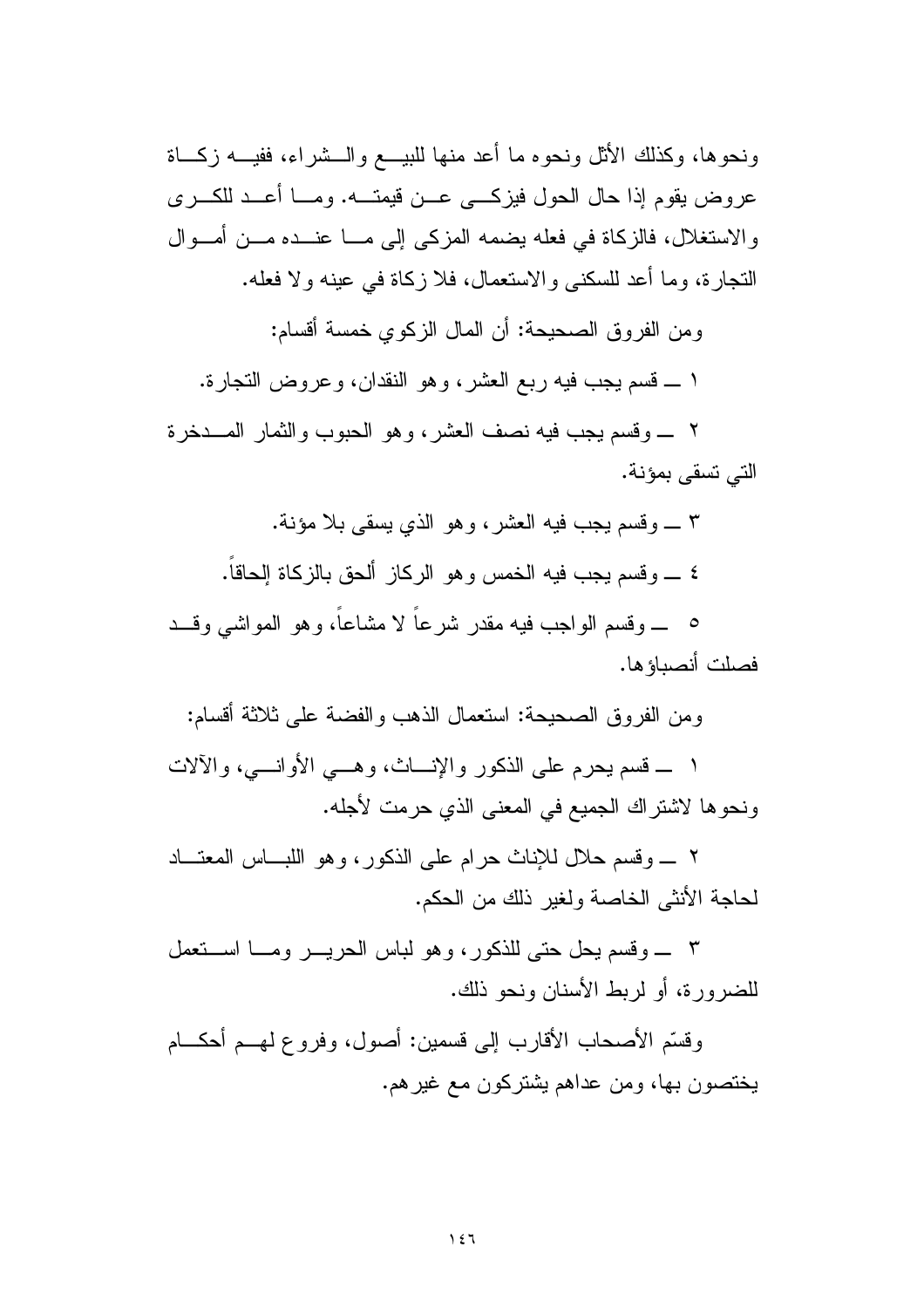فَمَما يَخْتَصْ بِهِ الأَصْولِ والفروع: أنه لا نتفع الزكاة إليهم ولو كانوا فقراء، وغيرهم من الأقارب يجوز دفعها للمستحقين إلا من يرثه المزكـــي على المذهب (1)، وعلى القول الصحيح الصواب: جواز إعطائهم.

ومنها: أن الأصول والفروع لا نقبل شهادة الإنسان لهم ولكنها نقبل عليهم، و لا يحكم لهم الحاكم بخلاف باقي الأقار ب.

ومنها: ثبوت المحرمية بين الأصول والفروع على كل حــال مـــن دون نفصيل، وأما الباقون من الأقارب، فلا نثبت المحرميـــة إلا لفـــروع الأبوين وإن نزلوا، وفروع الأجداد والجدات الأدنين فقط.

ومنها: أن الوكيل والوصبي، والناظر للوقف يمتنع من البيع والشراء ونحوها على أصوله وفروعه مطلقا، لمكان النهمة دون بقية أقاربه إذا لـــم يكن مانع.

> ومنها: وجوب النفقة للمعسر بن من أصوله وفر و عه مطلقاً. و أما من سواهم فبشرط أن يكون وارثاً لهم.

وقسَّم الأصحاب المكلف الذي أفطر في رمضان إلى ثلاثة أقسام:

١ \_ قسم له الفطر وعليه القضاء، وهو المريض مرضــــا يرجــــي برؤه، وكذا المسافر .

٢ \_ وقسم له الفطر وعليه الكفارة لكل يوم مسكين مدّ بر أو نصف صاع من غيره، وهو المريض مرضاً لا يرجى برؤه، والكبيـــر الـــذي لا يطبق الصوم.

٣ \_ وفسم لا فضاء عليه ولا كفارة، وهو هــذا الأخيـــر إذا كـــان مسافر أ قالو ا: لوجود السيبين (2).

> ـ كشاف القناع ٢٨٩/٢. .1847 - الإنصاف  $^{-2}$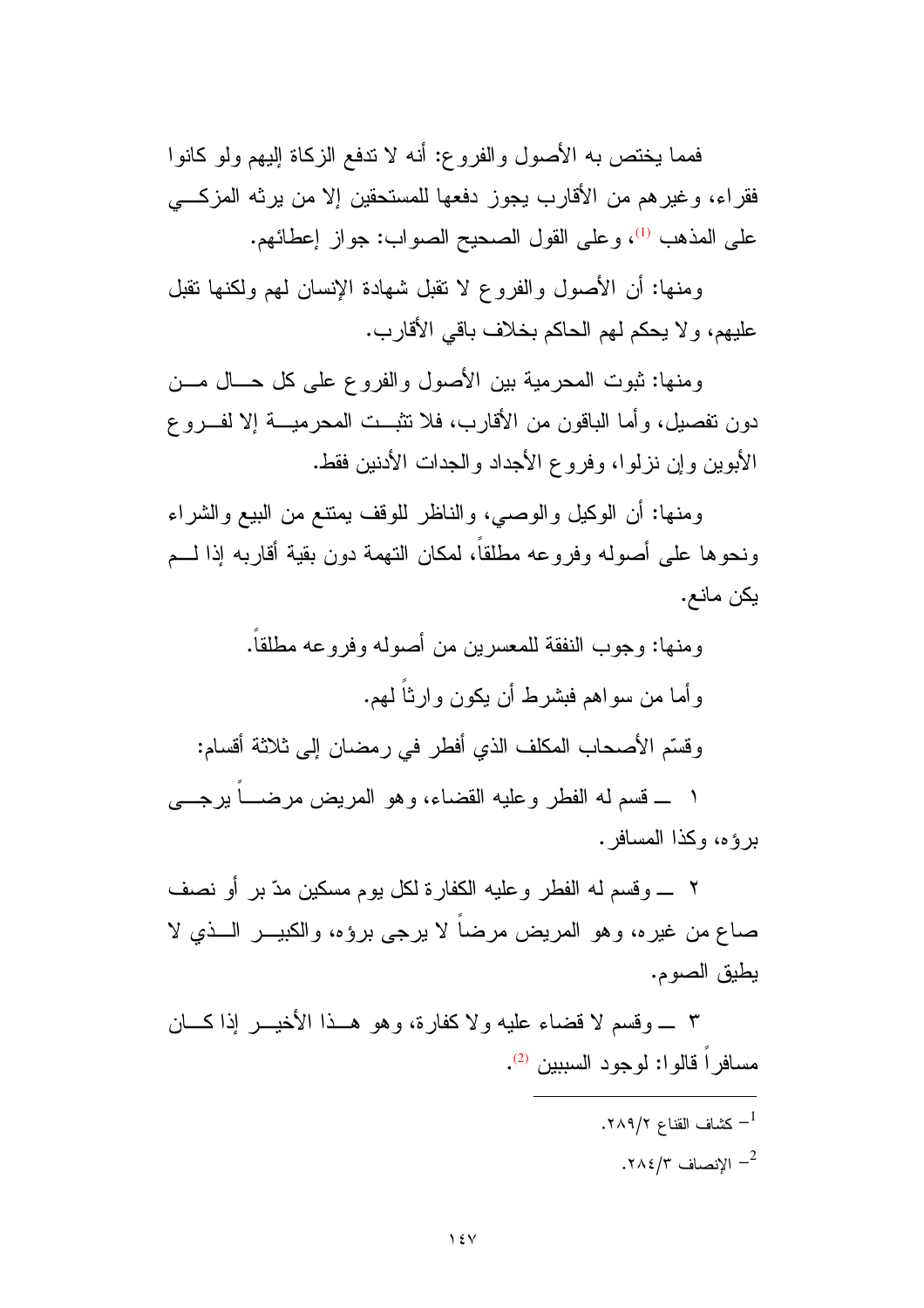والصواب: في هذا الأخير أن عليه الكفارة لظاهر النصوص.

وثمّ قسم رابع: وهو الحامل، والمرضع إذا أفطرتـــا خوفـــاً علــــى ولديهما فعليهما القضاء، وعلى وليهما الكفارة؛ لفطرهما لأجل الولــد، والله أعلم.

وقسَّموا المكلفين الذين يوجه إليهم فرض الحج إلى أربعة أقسام: ١ ـــ قادر مستطيع ببدنه وماله فيجب عليه السعي إليه فوراً. ٢ \_ وعاجز ببدنه، وماله، فلا يجب عليه ما دام كذلك.

٣ \_ وعاجز ببدنه قادر بماله، فعليه أن ينوب من يحج ويعتمر عنه قر ٮ أو بعد.

٤ ــــــو عاجز بماله قادر ببدنه، فلا يجب عليه إلا إذا كان قريباً أقـــل من مسافة القصر .

٣ ـــــ وقسم يخيَّر المشتري بين الرد أو الإمساك بلا أرش وهو بيــــع الربوي بربوي من جنسه.

٤ \_ وقسم يذهب على البائع إذا كان عالماً البائع بالعيـــب، وكتمــــه ندليساً على المشتري حتى نلف قبل الرد، فإنه يذهب على البائع، ويرجـــع المشتر ي بجميع الثمن.

٥ ــــ وقسم لا رد فيه ولا أرش، وهو ما إذا علم المشتري بالعيـــب قبل الشر اء، فإنه قد دخل على بصبر ة.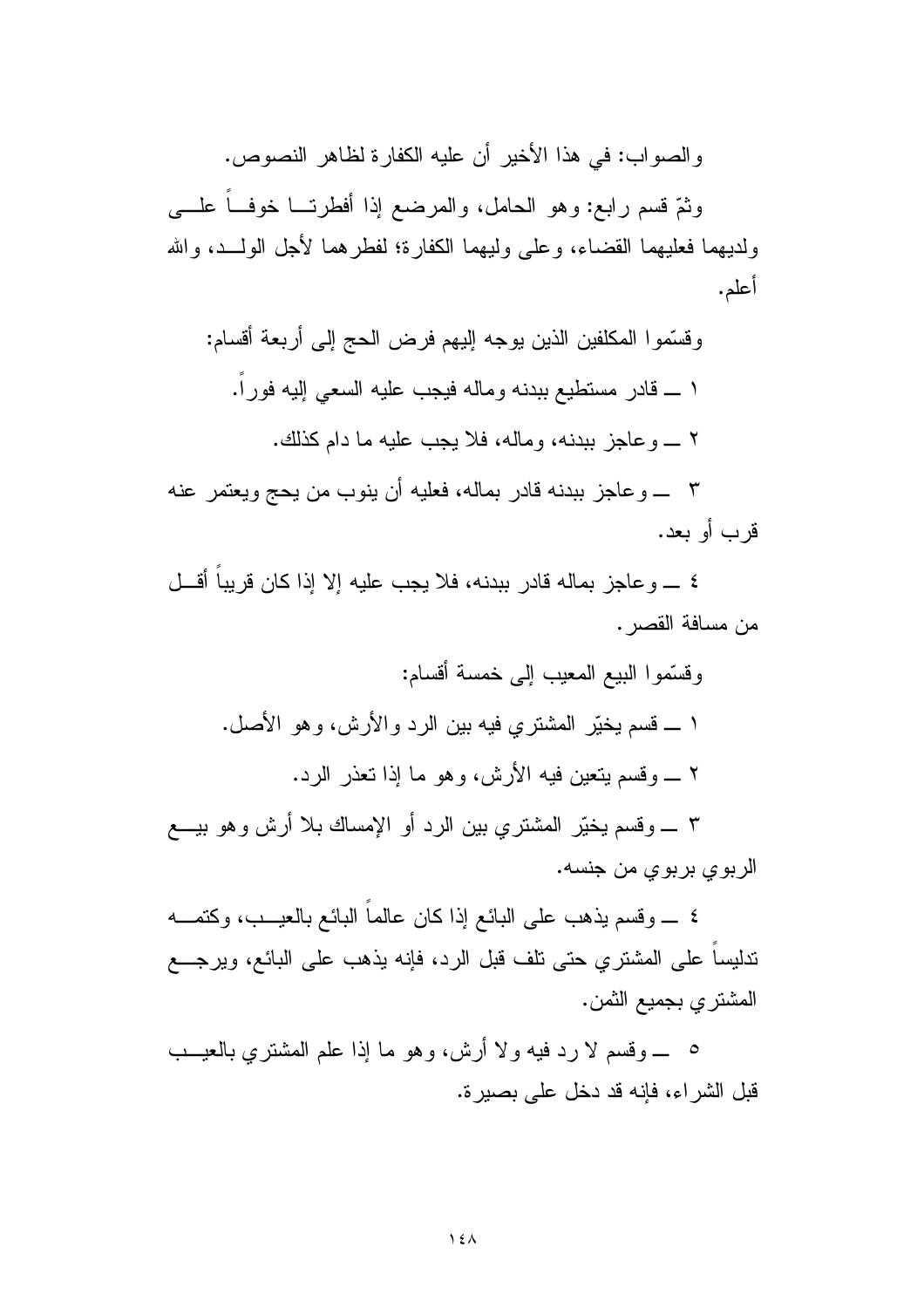## وفسَّموا بيع الثَّمرة قبل بدو صلاحها إلى فسمين: ١ ـــ قسم لا يجوز، وهو الأصل.

٢ ـــ وقسم يجوز وهو بيعها مع أصلها نبعاً، وبيعها بشرط القطـــع في الحال لزوال علة المنع، وبيعها لمالك أصلها.

والرواية الأخرى أصح المنع في هذه الأخيرة لدخولها في العصوم وعدم المعارض (1).

ومثل ذلك بيع الزرع قبل اشتداد حبه فيه هذه الأقسام الثلاثة. وقسَّمو ا المتلفات الى قسمبن: ١ ـــ مثلـي و هو المكبل و الموز و ن فقط ففيه ضمان المثل.

وقيل وهو الصحيح: أن المثلمي أعم من ذلك ما له مثـــل أو مقــــارب من مكيل، أو موزون، أو مذروع، أو معدود، أو ما أشبه ذلـــك، واختــــاره شيخ الإسلام <sup>(2)</sup>.

٢ ـــــ ومنقوِّم وهو ما عدا ذلك ففيه القيمة.

وفسَّموا الأشباء إلى فسمين:

قسم لا يتم إلا بالقبض كبيع الربويات بعضها ببعض، اتفق الجـــنس أو اختلف إذا انفقا في علة الربا التي هي الكيل، أو الوزن، فلا بد من قبض العوضين بالمجلس، وكذلك السلم لا بد من قبض رأس مـــال الـــسلم قبـــل النفر ق من مجلس العقد.

وكذلك الرهن لا يلز م عند الأصحاب (3) إلا بِسالقبض، وفيسه قسول

.1 - الشرح الكبير مع الإنصاف ١٧٩/١٢. تقدم ص $($ ۲۱).  $^{-2}$ - الشرح الكبير مع الإنصاف ٢٠/١٧.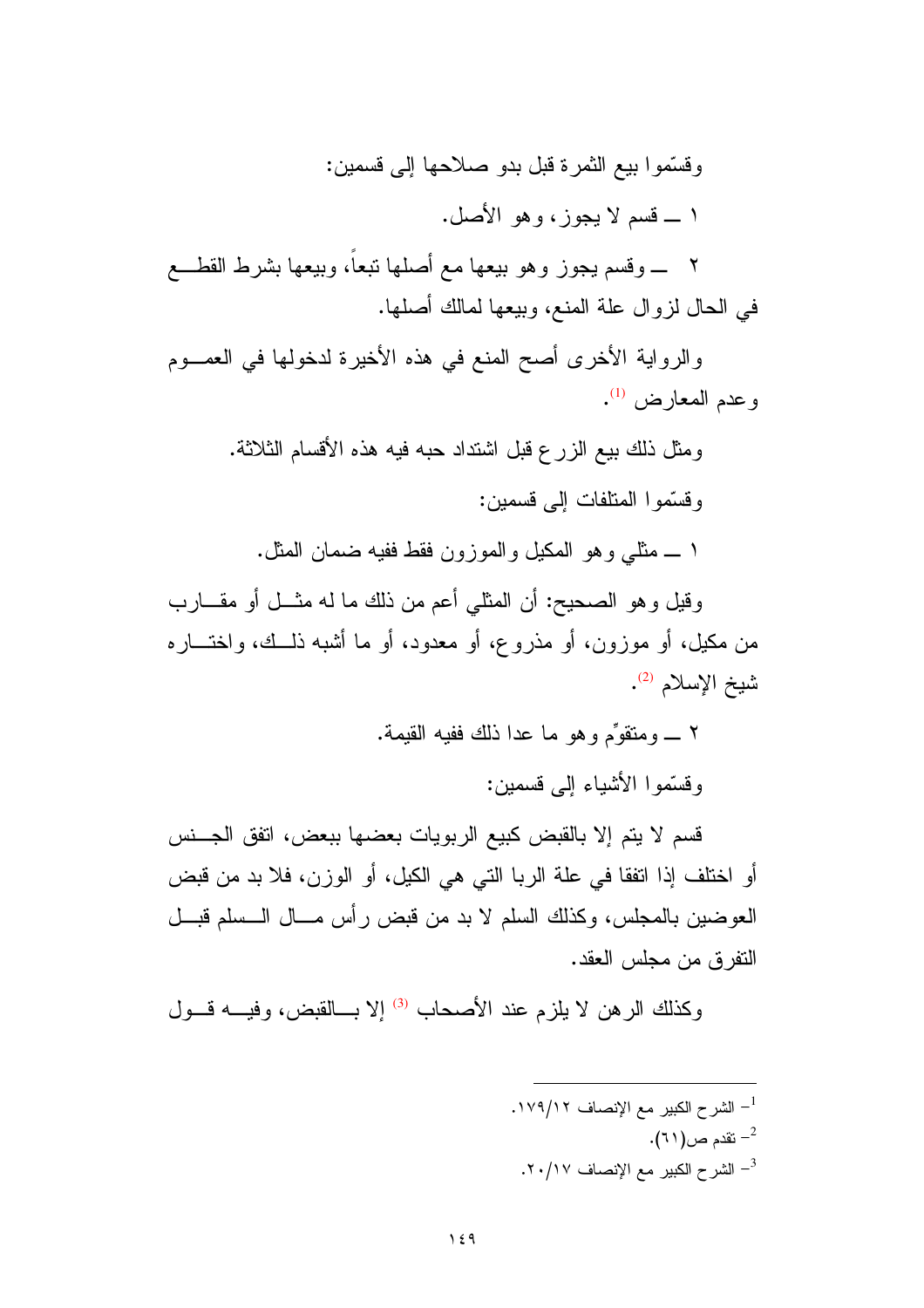قوي بلزومه مطلقاً، وهو الصحيح <sup>(1)</sup> والهبة لا نتم إلا بالقبض، ونقدم أنسه لا يصح التصرف فيما يحتاج إلى حـــق توفيتــــه إلا بــــالقبض، ولا ينتقـــل الضمان من البائع إلى المشترى إلا بالقبض <sup>(2)</sup>، وكذلك قالوا: لا يتم لــــلأب النَّملَكَ من مالٍ ولده إلا بالقبض، مع القول أو النَّبة وفيه خـــلاف قـــوى نقدم <sup>(3)</sup>.

ومن قبض اللقطة لم يبرأ من ضمانها إلا بتعريفها، أو بدفعها إلـــي الإمام، أو ردها إلى مكانها بإذن الإمام، وما عدا ذلك مـــن الأشــــياء فــــإن القبض فيها ليس بشرط، والله أعلم.

و قسَّمو ا ما بِتعلَّق بِالرِّ قَبِق مِن ضماناتِ الأُمو الِ إلى أربعة أقسام:

١ ــــ قسم بنعلق بذمة سيده قليله وكثيره، وهو ما أذن له فيه.

٢ ــــــ و قسم يتعلق بر قبة العبد و هو جناياته و إتلافاته فيخيّر سيده بين فدائه بالأقل من قيمته أو أرش الجناية و الإتلاف، أو يسلمه للمجنى عليه.

٣ ـــــــــوقسم بتعلق أيضــاً برقبته علـي المشهور <sup>(4)</sup> و هو تصرفاته التـي بلزم فيها مال، وعلى القول الصحيح. هذا القسم بتعلق بذمته.

كالقسم الرابع: ديون العبد التي بلا إذن السيد، فتتعلق بذمتـــه قـــولاً واحداً <sup>(5)</sup> بِتبع بـها بـعد عتقه، والله أعلم.

و قسّم الأصحاب أسباب الضمان إلى ثلاثة أقسام:

١ ـــ يد متعدية كالغاصب، ونحوه فيضمن بتلف الـــشيء عنـــده، أو إتلافه فرط أو لم يفرط، ويضمن نقصه.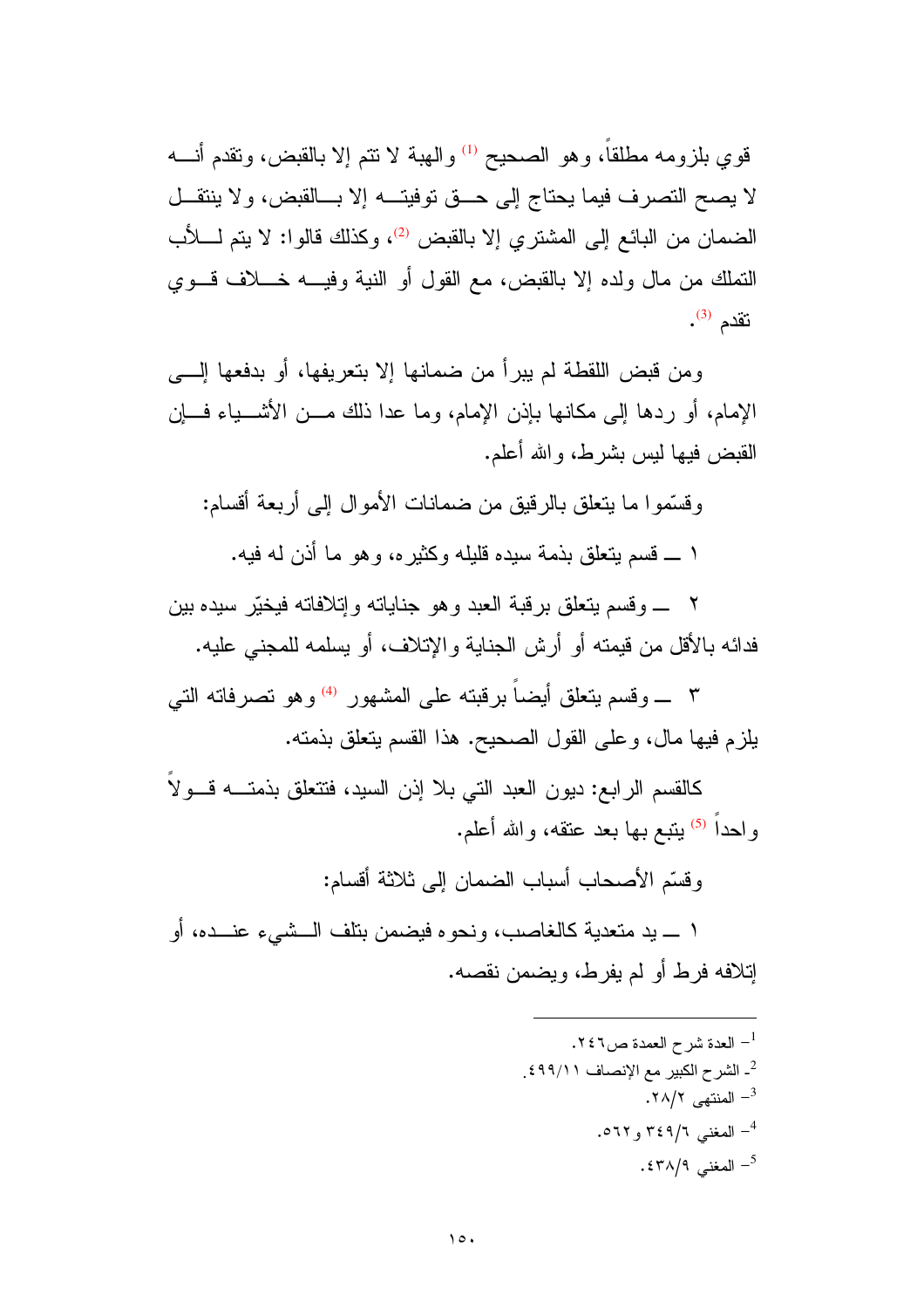الثاني: إنلاف بغير حق عمداً أو خطأ ففيه الضمان علـــي المكلــف و غير ه.

وِ الثالث: تلف الأمانات عند المؤتمنين إذا فرطوا فـــي حفظهـــا، أو تعدوا فيها، ولا فرق في الإتلاف بين المباشر والمتسبب على وجه العدوان و الله أعلم.  $^{(1)}$ 

وقسَّم الأصحاب الغرس والبناء في أرض الغير إذا رجعت الأرض إلى صاحبها إلى محترم، وإلى غير محترم.

فغير المحترم غرس الغاصب وبناؤه، فيخيّر صاحب الأرض بــين إلزامه بقلعه ونقضه مع ضمان النقص والأجرة مدة بقائه بيده وبين تملكــه بقيمته فتقوم الأرض مغروسة ومبنية، ونقوم خالية منهما فما بينهمـــا فهـــو القيمة، وبين إبقائه بأجرة المثل إلا أن يختار الغاصب القلع مع الـــضمانات المذكور ة للنقص من كل وحه.

و أما القسم المحتر م فهو غرس المستأجر إذا تمــت مــدة الإجـــار ة وغرس المستعير ونحوهم ممن أيديهم غير ظالمة، بل مأذون لهم بعـــوض أو بغير عوض، فهنا ليس لـــصاحب الأرض قلعــــه ولا نقـــضه بــــلا إذن صـاحبه، لكنهما يتفقان على تأجيره وإبقائه بأجرة المثل أو شراء صــــاحب الأرض له، والخيرة في هذين الأمرين لصاحب الأرض، أو يختار صاحبه قلعه ونقضه بلا نضمين نقص إلا أن شرط بقاؤه، أو كـــان بقـــاؤه لازمـــاً كالوقف فليس لصاحبه قلعسه، وأصل هدا كلسه الحسديث السصحيح: «ليس لعـــرق ظـــالم حـــق» <sup>(2)</sup> فهـــذا حـــد فاصــــل أن العـــرق لظـــالم

قو اعد ابن ر جب، القاعدة الثالثة والأربعون ص(٥٥).  $^{-1}$ 

أخرجه أبو داود في الخراج والإمارة، باب في إحياء الموات (٣٠٧٣)، والترمذي في الأحكام، " باب إحياء الأرض الموات (١٣٧٨)، وأبو يعلي (٩٧٥)، والبيهقي ١٤٢/٦ عن عبد الوهاب الثقفي، ثنا أيوب، عن هشام بن عروة عن أبيه عن سعيد بن زيد رضـي الله عنه. وله شواهد من حديث عائشة، ورجل من الصحابة، وسمرة بن جندب، وعبادة بن الصامت وغير هم.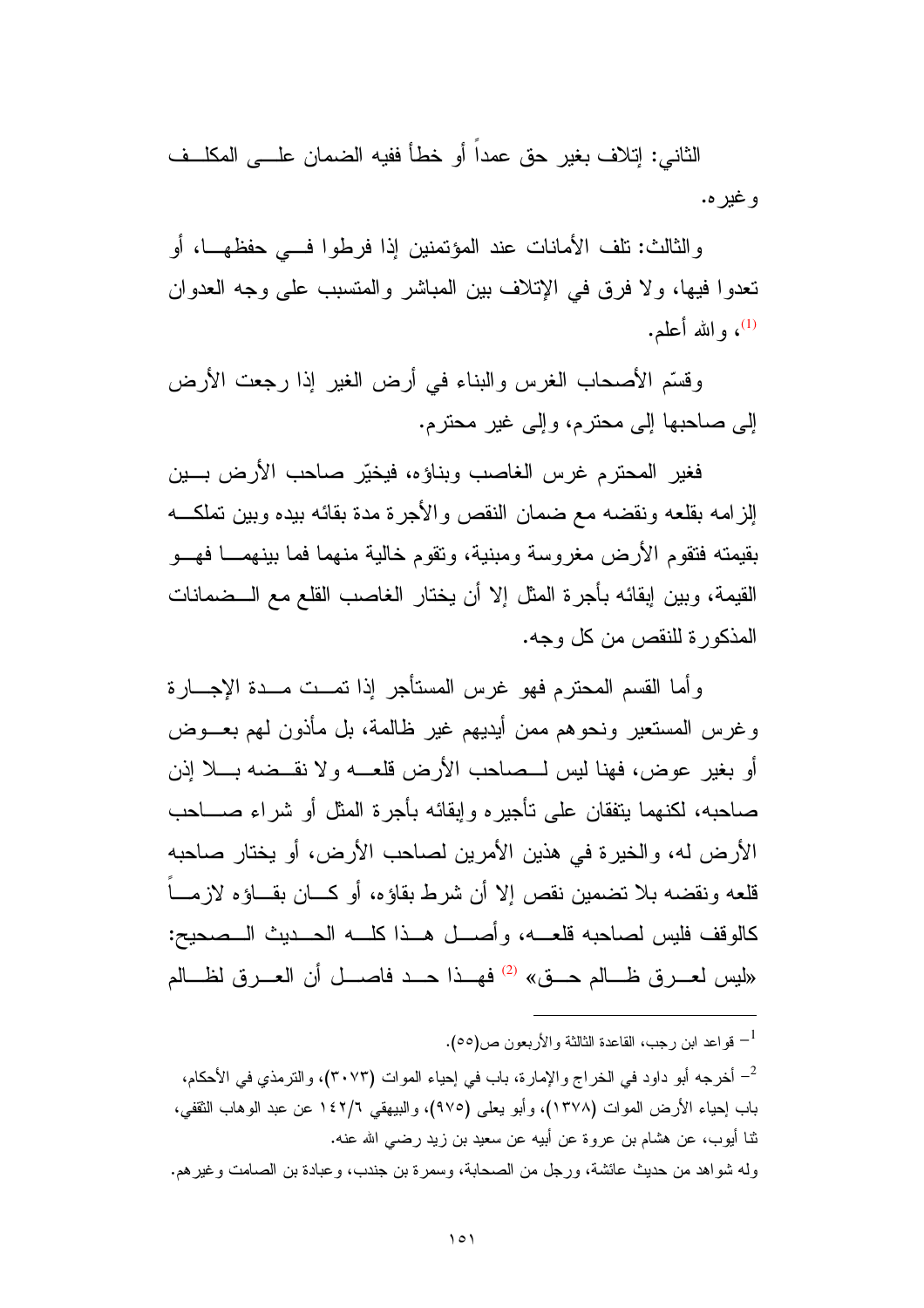ليس له حق في الأرض، فليس له حق إلا بقاء بلا إذن ربها، ومفهومه أن من ليس بظالم له حق الإبقاء، لكن بحالة فيها الر فق به وبصاحب الأرض، و حيث كان صاحب الأر ض صاحب الأصل كانت الخير ة بيده في اختيـــار النملك أو الإبقاء بأجرة (1).

ومن الفروق الصحيحة: تقسيمهم الولاية، والوكالة علـــي الأمـــوال والحقوق إلى ثلاثة أقسام:

وكيل وولى خاص كالبذي يباشي الموكب والموصبي، نوكيليه وتوصيته فعمله وتصرفه مقصورة في دائرة ما أذن له فيه.

والثانبي: وكيل وولَّى عام، وهو الإمام، والحاكم وكيل من لا وكيــل له ولا ولي من القاصرين، والغائبين، والمتغيبين، وولـى الأوقاف التـــى لا ناظر لها خاص، وولي من لا ولي لها في النكاح.

الثالث: وكيل وولى اضطرار، وهو في كل حالة بضطر فيـــه إلــــي تولية، فإن لم يفعل ترتب عليه ضياع المال، وفواته كمن مات في محــل لا وصبي له ولا حاكم كبرية وبحر ونحوها، فعلي من حضره جمع ما تركـــه وحفظه وبيع ما الأصلح بيعه حتسى يــصل إلـــى وارثـــه أو وصـــيه (2)، وكحفظ المال الذي إن نركه ضــــاع، وإن نـــولاه انحفــظ علـــي أهلـــه، فيتعين عليه حفظه وإيـــصـالـه إلــــى أهلــــه بــــأجرة أو ننبرعــــأ؛ فالوكيـــل الخاص تصرفه تبع الإذن مقــصور علـــى مـــا أذن لــــه فيـــه، والعـــام تصرفه شامل لكل ما فيه مصلحة، والضروري مقــصور علـــي مقــدار الضرورة.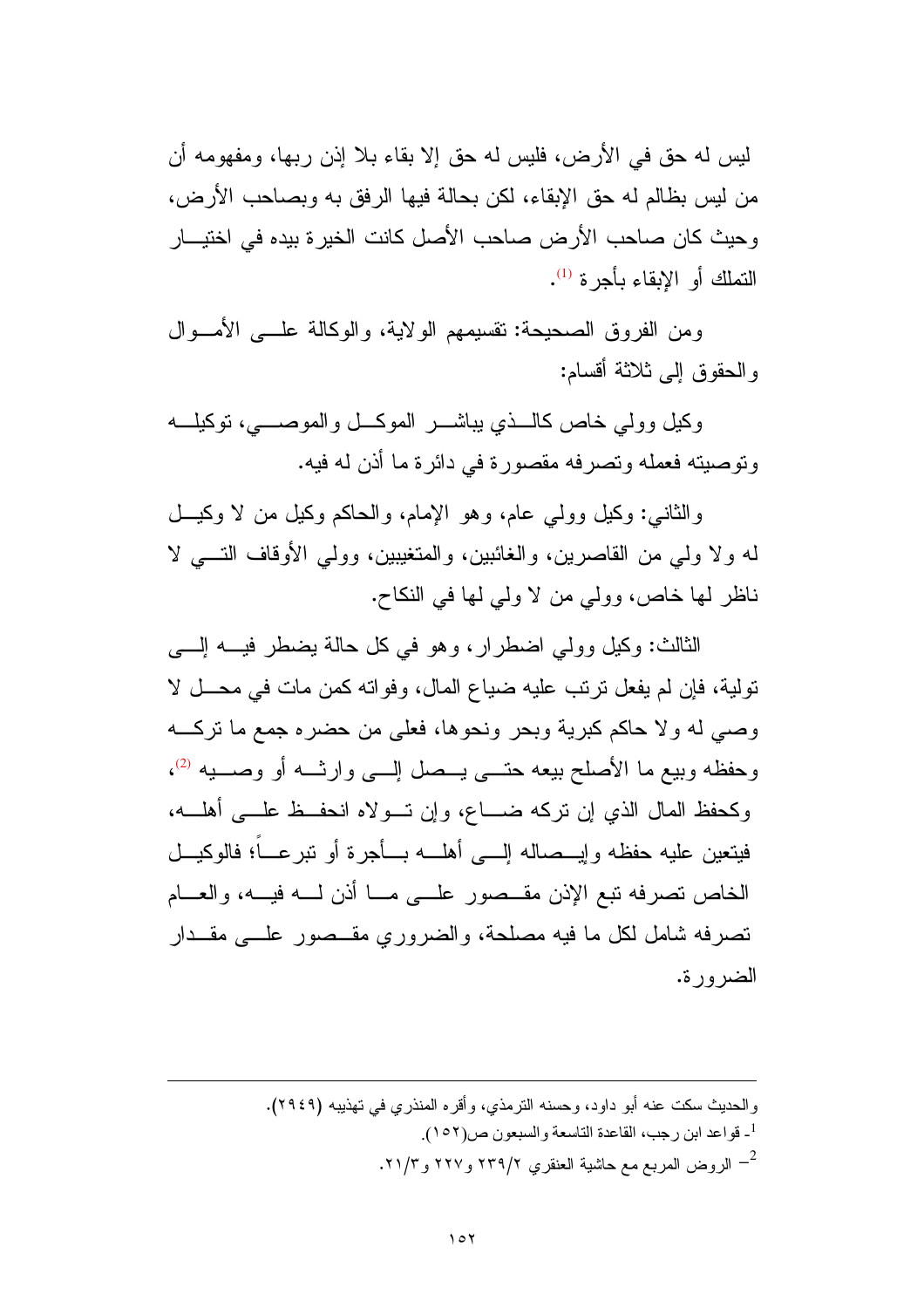ومن الفروق والنقاسيم الصحيحة: تقسيم الورثة إلى أصحاب فروض لمهم نصيب مقدر لا يزيد إلا بالرد ولا ينقص إلا بسالعول، وعاصــب لسـه نصيب غير مقدر، وذوي أرحــــام يتفرعــــون علـــــى أصـــــحاب الفــــروض و العصبات ويدلون بهم وير ثون مير اثهم.

وتقسيم العصيات الى:

١ \_ عاصب بالنفس، وهم جميع ذكور القرابة والـــولاء المــــدلون بأنفسهم أو بمحض الذكور، وأن من انفرد منهم أخذ المال كله، ومن كـــان مع صاحب فرض له ما فضل عنه، وإذا استغرقت الفروض التركة سقط، وأنه إذا وُجد اثنان من العصبة فأكثر قدم الأقرب جهة ثم الأقرب منزلة، ثم الأقوى ومع النساوي من كل وجه بشتركون.

٢ \_ وإلى عاصب بالغير وهن البنات، وبنات الابـــن، والأخـــوات لغير أم مع إخوتهن يعصبونهن فيكون للذكر مثل حظ الأنثيين فيما ورثوه.

٣ \_ وعصبة مع الغير وهن الأخوات لغير أم مع البنات أو بنـــات الابن يأخذن ما بقي بعدهن.

> وأن الأخوات مع إخوتهن ثلاثة أقسام: قسم للذكر مثل حظ الأنثيين، وهم المذكورون.

وقسم الذكر والأنثى سواء وهم الأخــوة لأم مـــع أخــواتهم، وذوو الأر حام.

وقسم يختص به الذكر، وهم من عداهم من أولاد الأخـــوة لغيـــر أم والأعمام وهم أولادهم وعصبة الولاء. ونقسيم الحجب إلى ثلاثة أنو اع:

محجوب بالوصف: بأن بنصف المحجوب بصفة نمنعه من المبر اث كالقتل، و الرقي، و اختلاف الدين.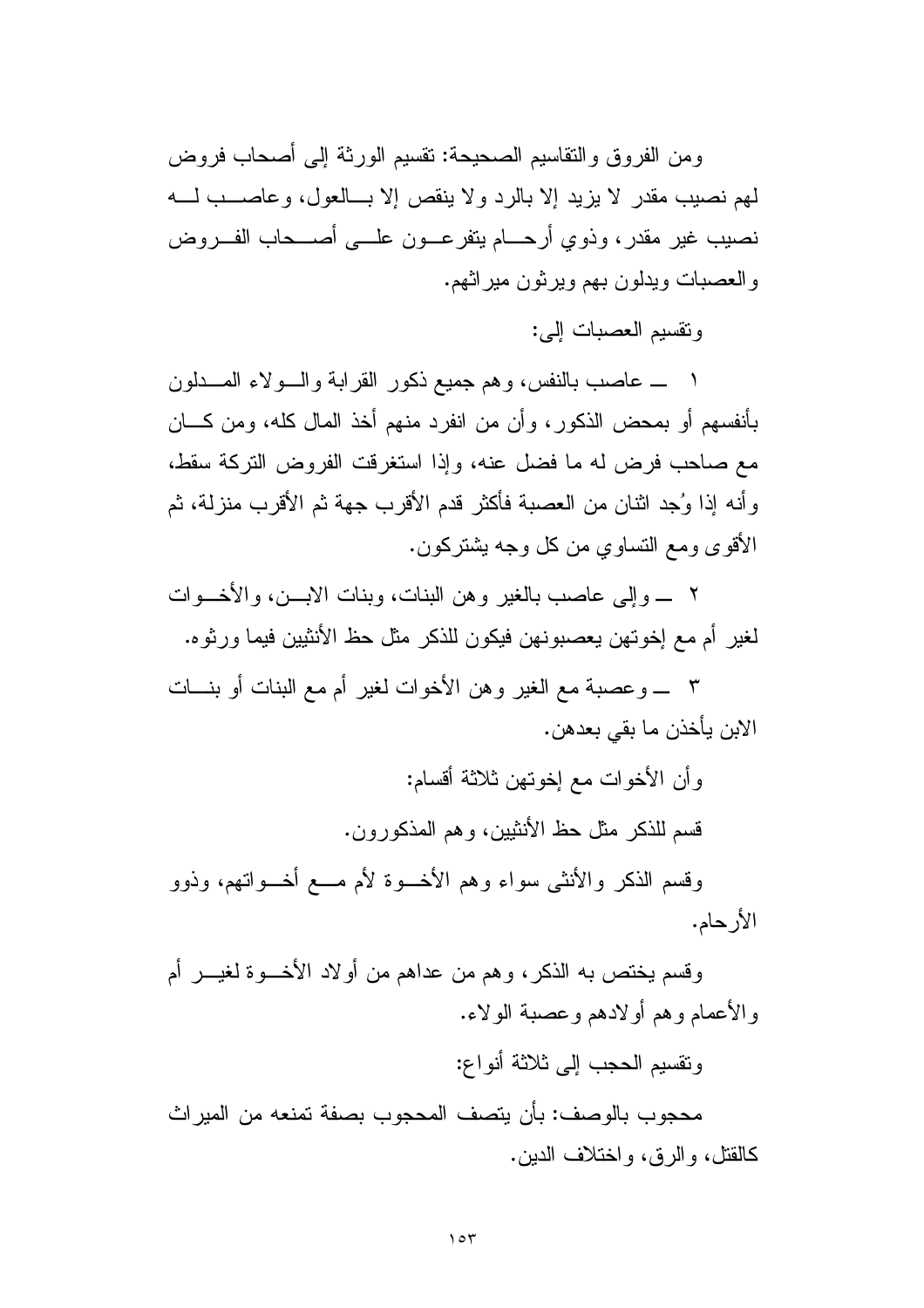و محجو ب بالشخص حجب نقصان، و هذان القسمان بِتأتي دخو لهمـــا على جميع الورثة، ومحجوب بالشخص حجب حرمان، وهذا يدخل علـــي جميع الورثة إلا الزوجين، والأبوين، والولدين للصلب، وهذه الجمـــل قـــد فصلَّت ووضَّحت في المواريث.

ومن النقاسيم الصحيحة: نقسيم العنق إلى أربعة أقسام:

أحدها: العتق بإيقاعه بلفظ من ألفاظ العتق، و التحرير الصريحة، أو الكنابة المقتر نة بالنبة، أو القر بنة.

الثاني: العتق بالفعل بأن يمثل برقيقه بجدع، أو تحريق، أو تخريـــق عضو من أعضائه، فيعتق عليه بهذا الفعل.

الثالث: العنق بالملك، فإذا ملك ذا رحم محرم بالقرابة عنق عليه.

الرابع: بالسراية، وهو أن يعتق جزءاً من رقيق لــــه فيــــه شـــــركـة، فيسرى إلى بقيته إن كان موسرًا، ويغرم حصة شريكه، وإن كان معـــسرًا فقيل: يعتق كله، ويستسعى العبد بالمعروف وهو الصحيح.

والمشهور في المذهب <sup>(1)</sup>: أنه لا يعتق نصيب الــشريك فـــي هــذه الحال، بل يبقى حقه رقيقاً، وهذا هو المبعض الذي نتبعض أحكامه بحسب ما فيه من الحرية والرقي.

ومن النقاسيم الصحيحة: تقسيم المماليك إلى أقسام بحسب الأسباب: ر قيق، و قن، و عبد مطلق.

وهو الذي لم يوجد فيه من أسباب العتق شيء، وهذا الأصــــل فــــي الممالك.

ومدبر و هـــو الذي علق سيده عنقه بمونـه، فإن مات السيد و هـــو

- المغنى ١٤/١٠/١٤. ٣٦١.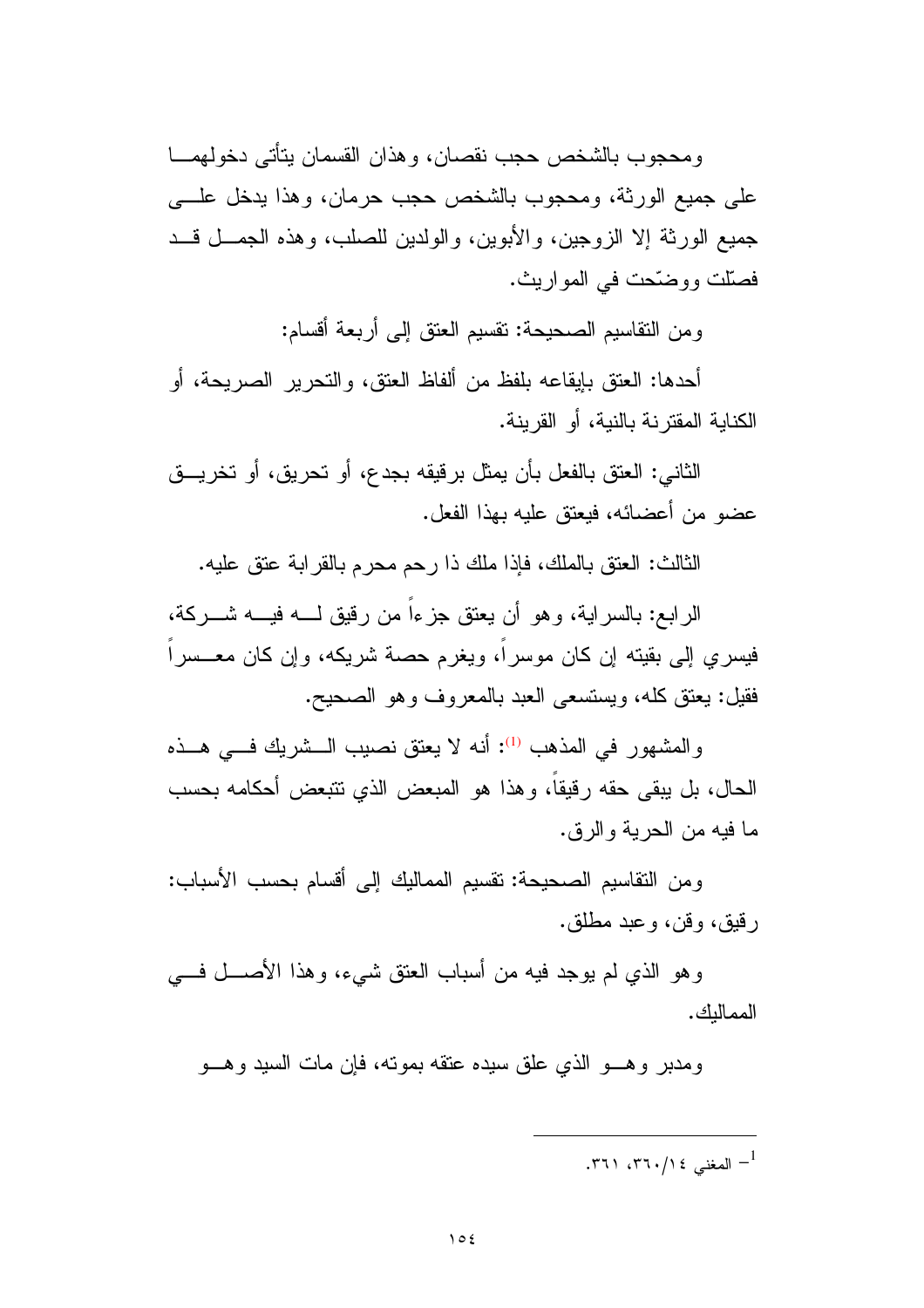علي ملكه عنقٍ من ثلثه. و أمُّ ولد: و هي الجارية التي ولدت من سيدها مـــا فيه صورة ولو خفيت، وحكمها أنها في حال حياة ســـيدها يملــك ســـيدها منافعها منافع الخدمة، ومنافع الاستمتاع دون التصرف فيها بنقل الملك ببيع أو هبة أو رهن، أو نحوها، وبعد موت سيدها نعتق من رأس ماله.

ومكانب: وهو الذي اشترى نفسه من سيده بنجوم مؤجلة، فمسا دام كذلك ملك أكسابه ومنافعه، فإن أدى لسيده أو لمن قام مقامه مـــن وارث أو مشتر عتق، وإن عجز عن الأداء عاد إلى الرق، ومُعلَّقُ عتقه على صـــفة إن وجدت، وسيده حي عتق من رأس المال إن كان صـــحيحاً، وإن كـــان مريضا مرض الموت المخوف عتق من ثلثه، والله أعلم.

ومن النقاسيم الصحيحة: تقسيم الصداق إلى مسمى وإلى مهر المثل، وإلى منعة.

فالمسمى ما سمى من عوض من مال وديون ومنافع، واغتفرت فيه الجهالة اليسيرة، قالوا: لأن العوض في النكاح مقصود لغيره.

وأمًّا مهر المثل ففي صور: لمن لم يسم لها صـــداق، ولمـــن نفـــي صداقها، ولمن سمي له مهر فاسد وهو أنواع كثيرة.

و أما المتعة الو اجبة فلمن طلقت قبل الدخول، لها المتعة بحسب بسار الزوج وإعساره.

وأما نصف المهر المسمى فلمن طلقت قبل السدخول وبعسد تسسمية المهر .

و أما المنعة المستحبة، فلكل مطلقة، و الله أعلم.

وكذلك نقسيم المهر إلى ثلاثة أقسام: تارة يسقط إذا كانت الفرقة من قُبِّل الزوجة قُبل الدخول.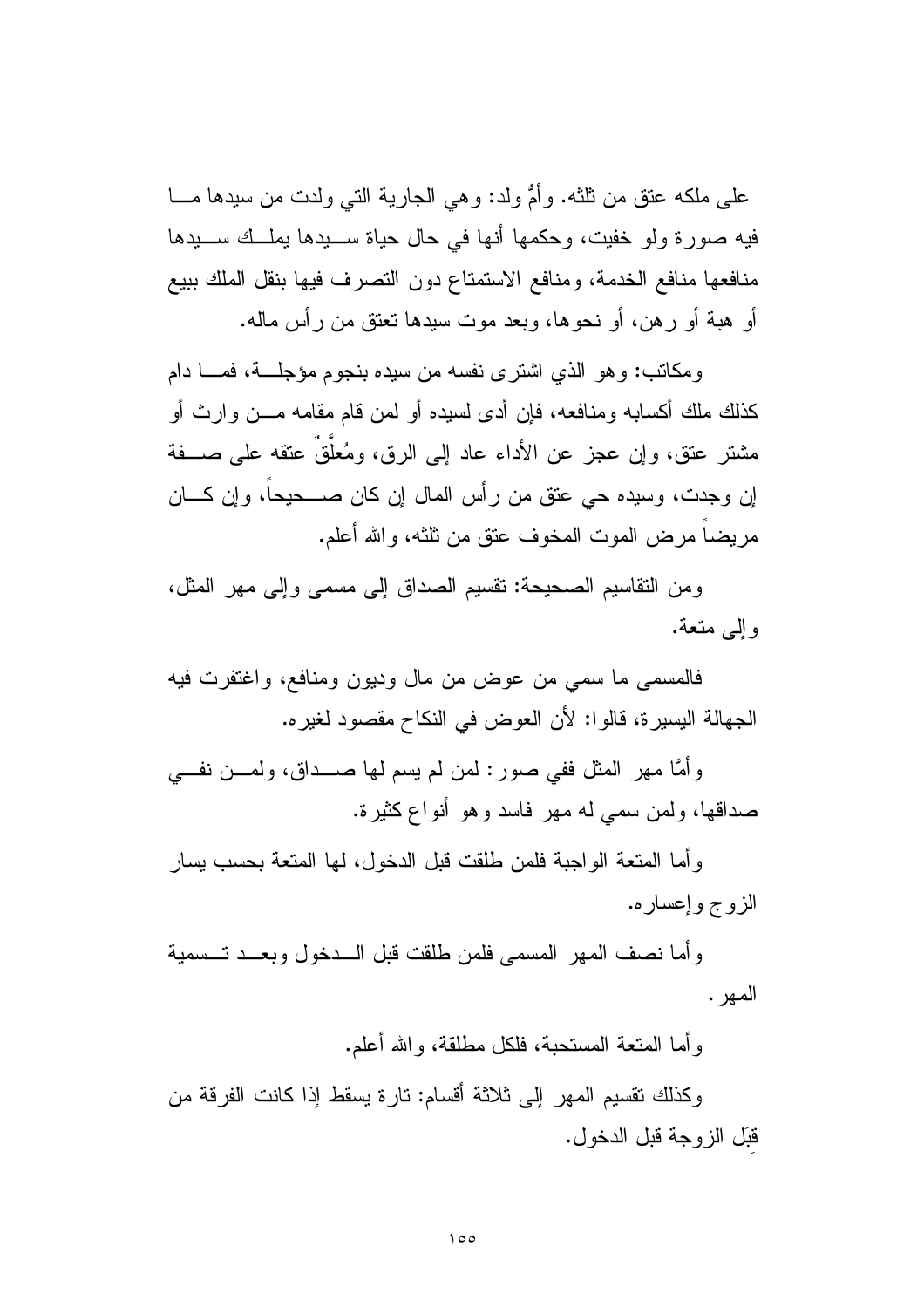أو فسخ لعيبها قبل الدخول، وتارة يستقر إذا حــصل الـــدخول، أو الخلو ة، أو الموت.

وتارة يتتصف إذا كانت الفرقة قبل الدخول من قبله، أو قبل أجنبي.

ومن الفروق والنقاسيم الصحيحة: نقسيم الإجابة إلى الدعوات ثلاثـــة أقسام:

أحدها: نجب الإجابة إليها وهي وليمة العرس خاصة بشروطها.

والثانبي: نكره، وهي وليمة المأتم الذي يصنعه أهل الميـــت للنــــاس؛ لأنه مكر و ه، و الإجابة إليه كذلك.

و الثالث: باقى الدعوات فالإجابة إليها مستحبة حيث لا عــذر ، والله أعلم.

ومن النقاسيم الصحيحة: أن الطلاق يكره من غيـــر حاجــــة، و هـــو الأصل.

ويحرم في الحيض، أو في طهر وطئ فيه، أو بالثلاث.

ويجب على المولى إذا أبي الفيئة ولمن نركت العفــة، أو أصــــرّت على نرك الصلاة. ويسن إذا طلبت منه لتضررها بالبقاء معه، ويبساح إذا احتيج اليه من غير ضرر عليها.

> ونبين المرأة من الزوج إذا كمل الطلاق والثلاث. وإذا كان على عوض. وفي النكاح الفاسد. و إذا كان قبل الدخول. و إذا انقضت عدة الرجعية قبل الرجعة.

والرجعية: هي التي طلقت دون الثلاث بعد الدخول في نكاح صحيح بغبر عوض،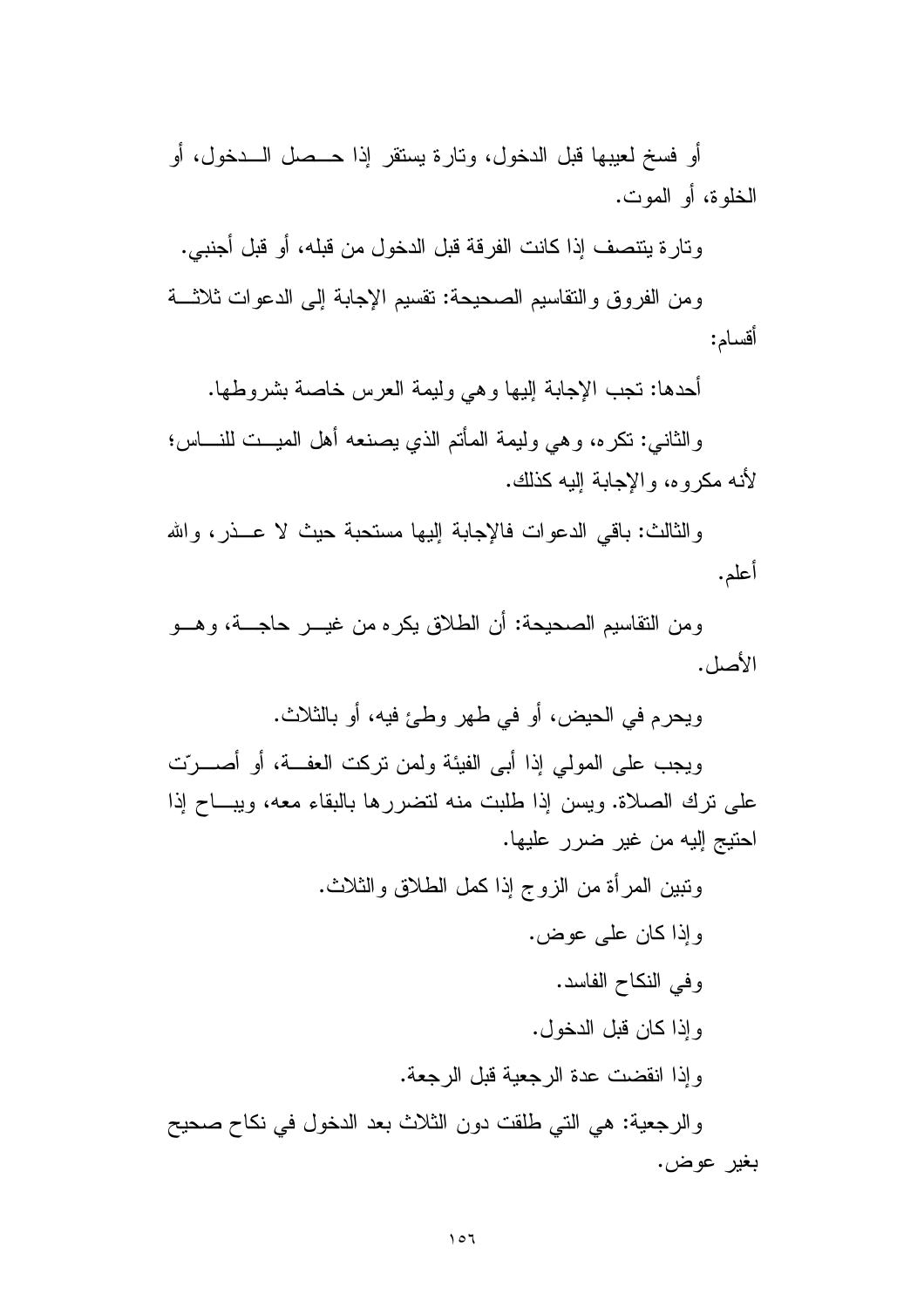ومن النقاسيم الصحيحة والفروق: تقسيم العدد إلى أنسواع: الحامــل عدنها وضع الحمل بفراق الحياة والوفاة.

والمنوفى عنها بغير حمل أربعة أشهر وعشراً.

و المفار قة في الحياة بعد الدخول ثلاثة قروء وهي:

الحيض، فإن لم تحض، أو أيست فثلاثة أشهر .

و أما المر نفع حيضـها قبل اليأس، و امر أة المفقود فمتفر عة عن هـــذه العدة بحسب ما هو مفصل في الفقه <sup>(1)</sup>.

ومن النقاسيم الصحيحة: نقسيم الإحداد إلى واجب، ومباح، وحرام. فالو اجب: للمنوفي عنها زوجها مدة العدة.

والمباح على كل ميت من ثلاثة أيام، فأقل، والمحرم ما عدا ذلك كما دلت على ذلك نصوص السنَّة <sup>(2)</sup>، وكلام الأصحاب <sup>(3)</sup> هنا فيه خلل لا يمكن تطبيقه على القواعد الصحيحة.

اسذهب: أن من ارتفع حيضها، ولم ندر ما رفعه، فعدتها سنة تسعة أشهر للحمل، وثلاثة أشهر  $^{-1}\,$ للعدة. وإن علمت ما رفعه من مرض، أو رضاع، أو غيرهما، فلا نزال في عدة حتى بعود الحيض فتعتد بـه و إن طـال الزمن، أو نبلـغ سن البيأس فنـعند عدة ذات الإيـاس. ونقل ابن هانئ: أنها تعتد سنة واختار ه شيخ الإسلام. و أما امر أة المُغقود: فنتربص أربع سنين من فقده إن كان ظاهر فقده الـهلاك، وتمام تسعين سنة من و لادته إن كان ظاهر فقده السلام، ثم تعتد للوفاة. وعن الإمام أحمد: أن مدة التربص ترجع إلى اجتهاد الحاكم، فيضرب الحاكم له مدة، ثم تعتد عدة الوفاة. (الإنصاف مع الشرح الكبير ٢٢٦/١٨)، والروض المربع مع حاشية العنقري ٢١١/٣). كحديث أم عطية رضيي الله عنها أن النبي صلَّى الله عليه وسلَّم قال: «لا يحل لامر أة نؤمن بالله  $^{-2}$ واليوم الآخر أن تحد على ميت فوق ثلاث، إلا على زوج أربعة أشهر وعشراً…». أخرجه البخاري في الطلاق، باب تلبس الحادّة ثياب العصب (٥٣٤٢)، ومسلم في الطلاق، باب وجود الإحداد في عدة الوفاة (١٢٢٨). . ينظر : الشرح الكبير مع الإنصاف ١٢٧/٢٤، ١٢٨. -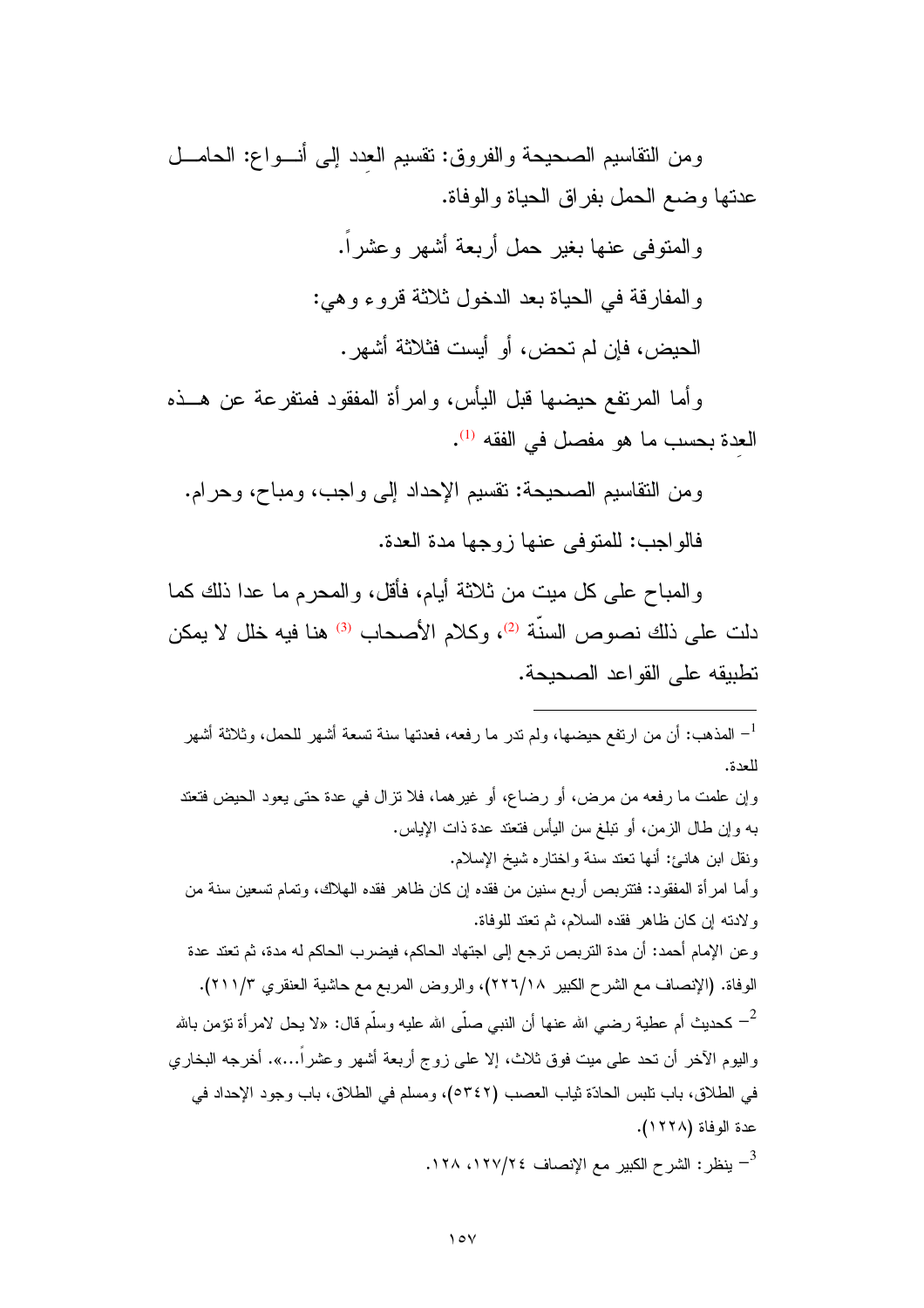ومن النقاسيم الصحيحة: نقسيم الزوجات إلى من تجب لها النفقــة، وهي كل زوجة في حبال زوجها، أو قد طلقها طلاقاً رجعياً قبـــل انقـــضاء عدتها، أو كانت حاملاً مطلقاً.

ولمن لا تجب لها وهي الناشز، والمطلقة البائن بغير حمل، وكــذلك عند الأصحاب <sup>(1)</sup> من لا يوطأ مثلها، كبنت دون تسع.

وظاهر الأدلة وجوبها، فإنه وإن كان لا يمكن وطؤها، فسإن بقيسة الاستمتاعات حاصلة بها فبأي شيء تسقط نفقتها وهي زوجة.

وأما نفقة القريب فيشترط لها شرطان: غني المنفق، وفقــــر المنفـــق عليه. ويكفي هذان الشرطان في الأصول والفروع، ويزاد في غيـــرهم أن يكون المنفق وارثا للمنفق عليه بفرض أو نعصيب، وهــذه النفقـــات نتبـــع العرف والكفاية، وكذلك نفقة المماليك من الأدميين والبهائم.

ومن الفروق المنتوعة بين النكاح وبين سائر العقود، ما يزيد علـــي عشرين فرقاً قد ذكرتها في كتاب الإرشاد <sup>(2)</sup>، ولنقتصر على هذه الأمثلــــة من الفروق والنقاسيم مـع أن المتأمل بدرك أكثر من ذلك، والله أعلم.

وصلَّى الله على محمد وعلى آله وصحبه وسلَّم. قال ذلك الفقير إلى ربه عبد الرحمن بن ناصر بن عبد الله السعدى. غفر الله لـه ولوالديه، ولـجميع المسلمين. فرغ منه ٢٢ ربيع الأول سنة ١٣٧٥هـ.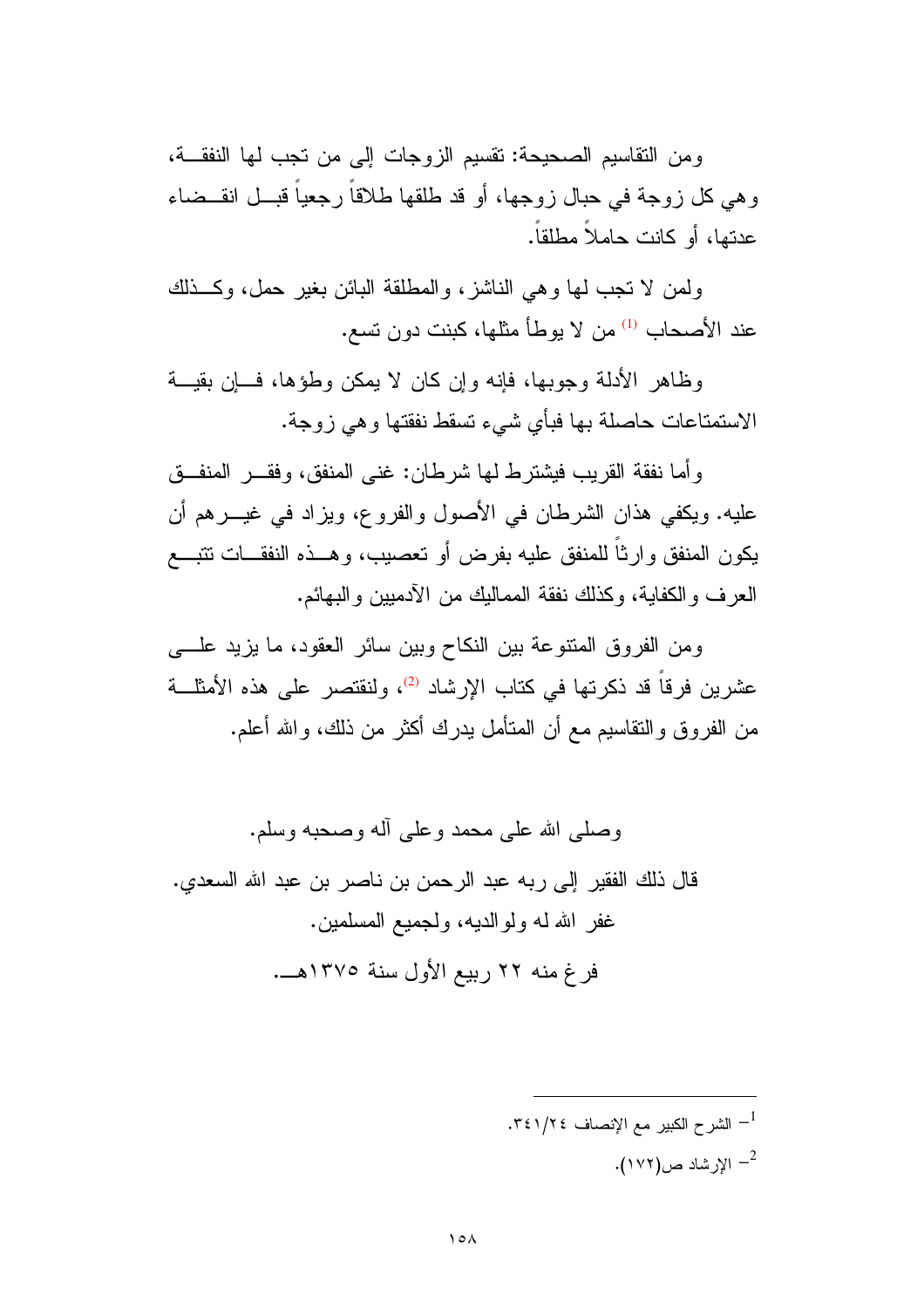فهرس الموضوعات الصفحة الموضوع المقدمة تر جمة المؤلف ه القسم الأول في ذكر ما تجتمع به الأحكام القاعدة الأولى: الشارع لا يأمر إلا بما مصلحته خالصة ٩ القاعدة الثانية: الوسائل لها أحكام المقاصد  $\gamma$ القاعدة الثالثة: المشقة تجلب التبسير  $\frac{1}{2}$ القاعدة الر ابعة: الوجوب بتعلق بالاستطاعة فلا واجب مع العجز ولا محرم مع الضرورة  $\gamma$ القاعدة الخامسة: الشريعة مبنية على أصلين إلخ  $\mathsf{Y}\circ$ القاعدة السادسة: الأصل في العبادات الحظر إلخ  $Y$  9 القاعدة السابعة: النكليف وهو البلوغ والعقل  $\tau'$ القاعدة الثامنة: الأحكام الأصولية والفروعية إلخ  $\tau\tau$ القاعدة التاسعة: العرف والعادة إلخ  $r \circ$ القاعدة العاشرة: البينة على المدعى واليمين على من أنكر  $\mathsf{r}_\Lambda$ القاعدة الحادية عشر : الأصل بقاء ما كان على ما كان  $\epsilon$ . القاعدة الثانية عشر : لا بد من التر اضبي في عقود المعاوضات  $55$  $5r$ القاعدة الثالثة عشر ة: الإتلاف إلخ القاعدة الرابعة عشر: النلف في بد الأمين غير مضمون  $\epsilon$   $\epsilon$ القاعدة الخامسة عشر: لا ضرر ولا ضرار  $\epsilon$  0 القاعدة السادسة عشر: العدل واجب في كل شيء إلخ  $2\lambda$ القاعدة السابعة عشر : من تعجل شيئاً قبل أو انه إلخ  $29$ القاعدة الثامنة عشر: تضمين المثليات بمثلها إلخ  $\circ$ . القاعدة التاسعة عشر: إذا تعذر المسمى رجع إلى القيمة  $\circ$ )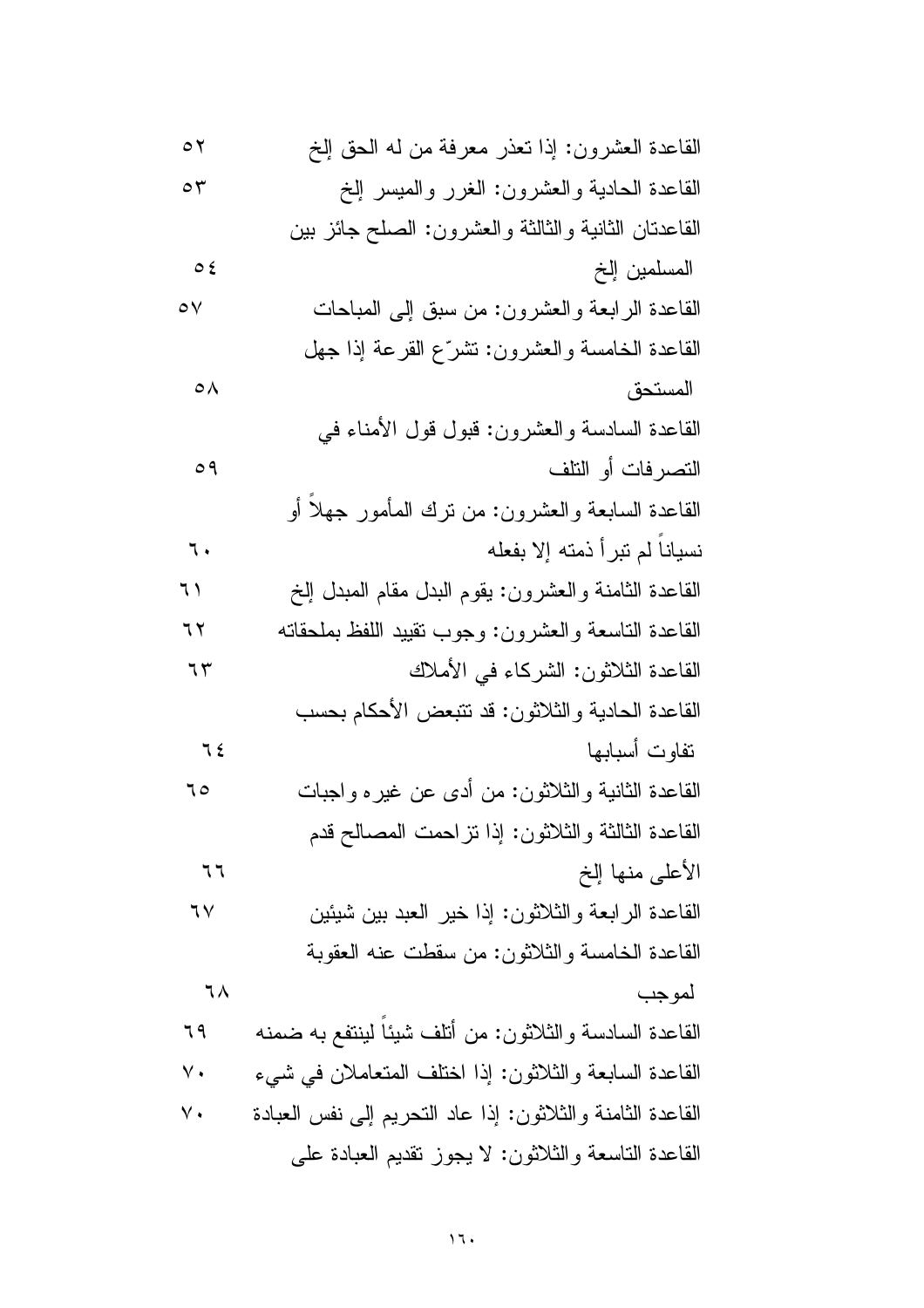$$
\vee \tau
$$

جنس واحد

$$
\vee 7
$$

$$
(\,7\,)
$$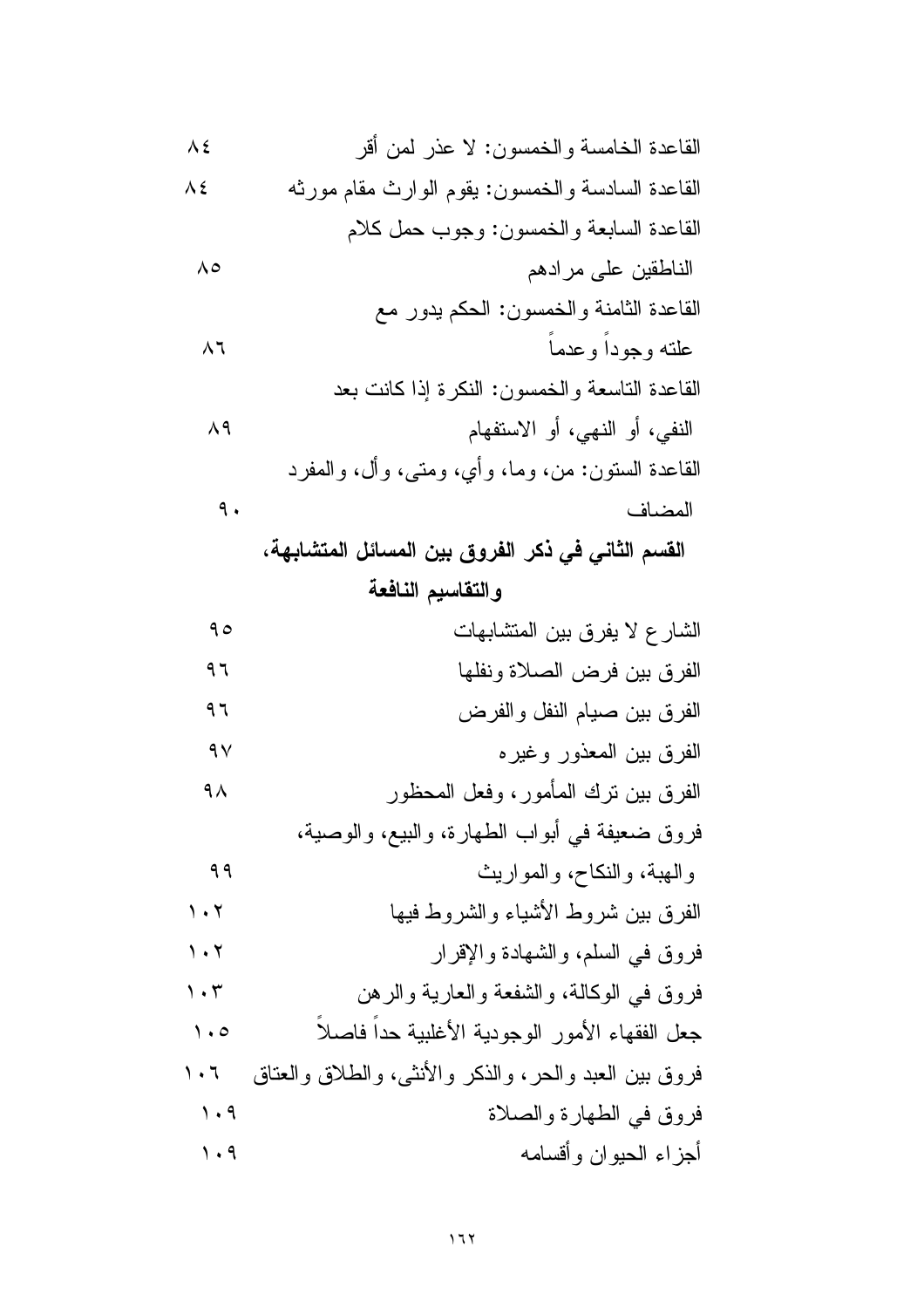| $\mathbf{1}$ .                    | فروق في السبق، والشفعة، والوكالـة واليمينـة |
|-----------------------------------|---------------------------------------------|
| ۱۱۱                               | فروق في النذر، والطلاق، والنحريم، واليمين   |
| ۱۱۳                               | فروق في المسح على الجبيرة، وإزالة النجاسة   |
| 112                               | الفرق بين العبادات والعادات                 |
| $\bigwedge$                       | أقسام النجاسات                              |
| $\setminus \setminus \mathcal{I}$ | أقسام العورة، وأحكام النظر                  |
| $\bigwedge$                       | أقسام اللباس                                |
| $\rightarrow$                     | أقسام الحركة في الصلاة                      |
| $\rightarrow$                     | أقسام التكبير                               |
| $\bigwedge$                       | أقسام المرور بين يدي المصلى                 |
| $\bigwedge$                       | أقسام موقف المأموم                          |
| ۱۱۸                               | فروق في الزكاة، والبيع، والولايات           |
| $\gamma$                          | قبول قول الأمين                             |
| $\lambda$                         | فروق في الجعالة والشفعة                     |
| $\gamma$                          | أقسام اللقطة                                |
| $\gamma$                          | فروق في الحضانة والوكالة                    |
| ۱۲۳                               | فروق في الوقف، والعقود الباطلة والفاسدة     |
| 7 T E                             | فروق في الحدود، والذبائح، والقضاء           |
| $\gamma \gamma$                   | فروق في القسمة، والبيع، والطلاق، والأيمان   |
| ۲٦ (                              | فروق في النفقة والصلاة والزكاة              |
| ۱۲٦                               | مسائل الاشتباه                              |
| 179                               | فروق في الصلاة                              |
| $\gamma$                          | أقسام شعر الإنسان                           |
| $\gamma$                          | أقسام الخارج من بدن الإنسان                 |
| ۱۳۱                               | فروق في النجاسة                             |
| ۱۳۱                               | أحكام الجنين                                |